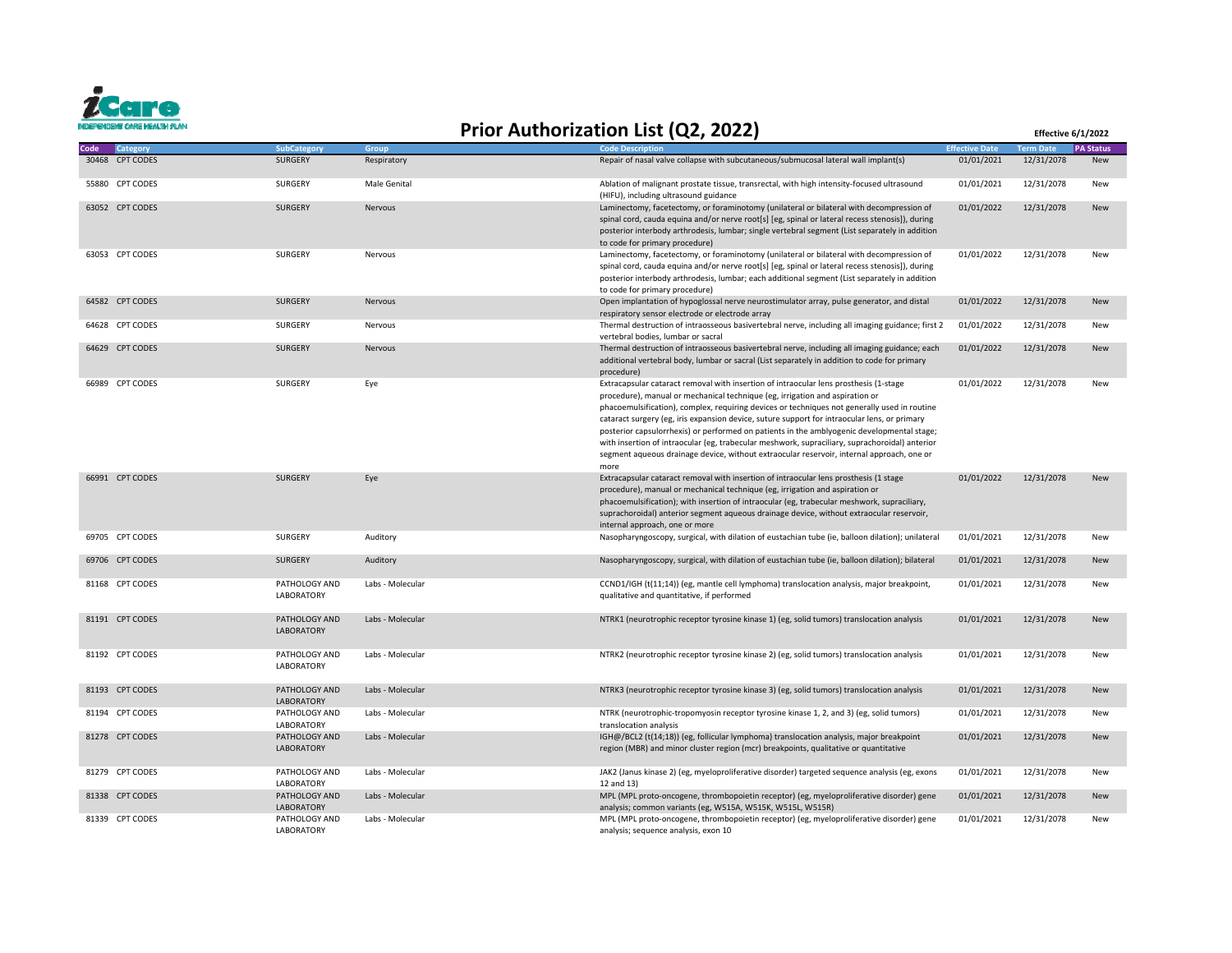| 81347 CPT CODES    | PATHOLOGY AND<br><b>LABORATORY</b> | Labs - Molecular                               | SF3B1 (splicing factor [3b] subunit B1) (eg, myelodysplastic syndrome/acute myeloid<br>leukemia) gene analysis, common variants (eg, A672T, E622D, L833F, R625C, R625L)                                                                                                                  | 01/01/2021 | 12/31/2078 | New        |
|--------------------|------------------------------------|------------------------------------------------|------------------------------------------------------------------------------------------------------------------------------------------------------------------------------------------------------------------------------------------------------------------------------------------|------------|------------|------------|
| 81348 CPT CODES    | PATHOLOGY AND<br>LABORATORY        | Labs - Molecular                               | SRSF2 (serine and arginine-rich splicing factor 2) (eg, myelodysplastic syndrome, acute<br>myeloid leukemia) gene analysis, common variants (eg, P95H, P95L)                                                                                                                             | 01/01/2021 | 12/31/2078 | New        |
| 81349 CPT CODES    | PATHOLOGY AND<br>LABORATORY        | Labs - Molecular                               | Cytogenomic (genome-wide) analysis for constitutional chromosomal abnormalities;<br>interrogation of genomic regions for copy number and loss-of-heterozygosity variants, low-<br>pass sequencing analysis                                                                               | 01/01/2022 | 12/31/2078 | New        |
| 81351 CPT CODES    | PATHOLOGY AND<br>LABORATORY        | Labs - Molecular                               | TP53 (tumor protein 53) (eg, Li-Fraumeni syndrome) gene analysis; full gene sequence                                                                                                                                                                                                     | 01/01/2021 | 12/31/2078 | New        |
| 81352 CPT CODES    | PATHOLOGY AND<br>LABORATORY        | Labs - Molecular                               | TP53 (tumor protein 53) (eg, Li-Fraumeni syndrome) gene analysis; targeted sequence<br>analysis (eg, 4 oncology)                                                                                                                                                                         | 01/01/2021 | 12/31/2078 | New        |
| 81353 CPT CODES    | PATHOLOGY AND<br>LABORATORY        | Labs - Molecular                               | TP53 (tumor protein 53) (eg, Li-Fraumeni syndrome) gene analysis; known familial variant                                                                                                                                                                                                 | 01/01/2021 | 12/31/2078 | New        |
| 81357 CPT CODES    | PATHOLOGY AND<br>LABORATORY        | Labs - Molecular                               | U2AF1 (U2 small nuclear RNA auxiliary factor 1) (eg, myelodysplastic syndrome, acute myeloid<br>leukemia) gene analysis, common variants (eg, S34F, S34Y, Q157R, Q157P)                                                                                                                  | 01/01/2021 | 12/31/2078 | <b>New</b> |
| 81360 CPT CODES    | PATHOLOGY AND<br>LABORATORY        | Labs - Molecular                               | ZRSR2 (zinc finger CCCH-type, RNA binding motif and serine/arginine-rich 2) (eg,<br>myelodysplastic syndrome, acute myeloid leukemia) gene analysis, common variant(s) (eg,<br>E65fs, E122fs, R448fs)                                                                                    | 01/01/2021 | 12/31/2078 | New        |
| 81419 CPT CODES    | PATHOLOGY AND<br>LABORATORY        | Pathology - Molecular Level 1-9                | Epilepsy genomic sequence analysis panel, must include analyses for ALDH7A1, CACNA1A,<br>CDKL5, CHD2, GABRG2, GRIN2A, KCNQ2, MECP2, PCDH19, POLG, PRRT2, SCN1A, SCN1B,<br>SCN2A, SCN8A, SLC2A1, SLC9A6, STXBP1, SYNGAP1, TCF4, TPP1, TSC1, TSC2, and ZEB2                                | 01/01/2021 | 12/31/2078 | New        |
| 81523 CPT CODES    | PATHOLOGY AND<br>LABORATORY        | Multianalyte/Assay/Algorithmic/Analysis (MAAA) | Oncology (breast), mRNA, next-generation sequencing gene expression profiling of 70 content<br>genes and 31 housekeeping genes, utilizing formalin-fixed paraffin-embedded tissue,<br>algorithm reported as index related to risk to distant metastasis                                  | 01/01/2022 | 12/31/2078 | New        |
| 81529 CPT CODES    | PATHOLOGY AND<br><b>LABORATORY</b> | Multianalyte/Assay/Algorithmic/Analysis (MAAA) | Oncology (cutaneous melanoma), mRNA, gene expression profiling by real-time RT-PCR of 31<br>genes (28 content and 3 housekeeping), utilizing formalin-fixed paraffin-embedded tissue,<br>algorithm reported as recurrence risk, including likelihood of sentinel lymph node metastasis   | 01/01/2021 | 12/31/2078 | New        |
| 81546 CPT CODES    | PATHOLOGY AND<br>LABORATORY        | Multianalyte/Assay/Algorithmic/Analysis (MAAA) | Oncology (thyroid), mRNA, gene expression analysis of 10,196 genes, utilizing fine needle<br>aspirate, algorithm reported as a categorical result (eg, benign or suspicious)                                                                                                             | 01/01/2021 | 12/31/2078 | New        |
| 81554 CPT CODES    | PATHOLOGY AND<br>LABORATORY        | Multianalyte/Assay/Algorithmic/Analysis (MAAA) | Pulmonary disease (idiopathic pulmonary fibrosis [IPF]), mRNA, gene expression analysis of<br>190 genes, utilizing transbronchial biopsies, diagnostic algorithm reported as categorical<br>result (eg, positive or negative for high probability of usual interstitial pneumonia [UIP]) | 01/01/2021 | 12/31/2078 | New        |
| 81560 CPT CODES    | PATHOLOGY AND<br>LABORATORY        | Multianalyte/Assay/Algorithmic/Analysis (MAAA) | Transplantation medicine (allograft rejection, pediatric liver and small bowel), measurement<br>of donor and third-party-induced CD154+T-cytotoxic memory cells, utilizing whole peripheral<br>blood, algorithm reported as a rejection risk score                                       | 01/01/2022 | 12/31/2078 | New        |
| 93593 CPT CODES    | <b>MEDICINE</b>                    | <b>Cardiac Cauterization</b>                   | Right heart catheterization for congenital heart defect(s) including imaging guidance by the<br>proceduralist to advance the catheter to the target zone; normal native connections                                                                                                      | 01/01/2022 | 12/31/2078 | New        |
| 93594 CPT CODES    | MEDICINE                           | <b>Cardiac Cauterization</b>                   | Right heart catheterization for congenital heart defect(s) including imaging guidance by the<br>proceduralist to advance the catheter to the target zone; abnormal native connections                                                                                                    | 01/01/2022 | 12/31/2078 | New        |
| 93595 CPT CODES    | <b>MEDICINE</b>                    | <b>Cardiac Cauterization</b>                   | Left heart catheterization for congenital heart defect(s) including imaging guidance by the<br>proceduralist to advance the catheter to the target zone, normal or abnormal native<br>connections                                                                                        | 01/01/2022 | 12/31/2078 | New        |
| 93596 CPT CODES    | <b>MEDICINE</b>                    | Cardiac Cauterization                          | Right and left heart catheterization for congenital heart defect(s) including imaging guidance<br>by the proceduralist to advance the catheter to the target zone(s); normal native connections                                                                                          | 01/01/2022 | 12/31/2078 | New        |
| 93597 CPT CODES    | <b>MEDICINE</b>                    | <b>Cardiac Cauterization</b>                   | Right and left heart catheterization for congenital heart defect(s) including imaging guidance<br>by the proceduralist to advance the catheter to the target zone(s); abnormal native<br>connections                                                                                     | 01/01/2022 | 12/31/2078 | New        |
| 0018M CPT CODES    | PATHOLOGY AND<br>LABORATORY        | Admin Codes - MAAA                             | Transplantation medicine (allograft rejection, renal), measurement of donor and third-party-<br>induced CD154+T-cytotoxic memory cells, utilizing whole peripheral blood, algorithm reported<br>as a rejection risk score                                                                | 10/01/2021 | 12/31/2078 | New        |
| 0075T CATEGORY III | Category III                       | tcat plmt xtrc vrt crtd stent rs&i prq 1st vsl | tcat plmt xtrc vrt crtd stent rs&i prq 1st vsl                                                                                                                                                                                                                                           | 01/01/2006 | 12/31/2078 | Active     |
| 0076T CATEGORY III | Category III                       | tcat plmt xtrc vrt crtd stent rs&iprq ea vsl   | tcat plmt xtrc vrt crtd stent rs&iprq ea vsl                                                                                                                                                                                                                                             | 01/01/2006 | 12/31/2078 | Active     |
| 0155U CPT CODES    | PATHOLOGY AND<br>LABORATORY        | Proprietary Laboratory Analyses                | PIK3CA (phosphatidylinositol-4,5-bisphosphate 3-kinase, catalytic subunit alpha) (eg, breast<br>cancer) gene analysis (ie, p.C420R, p.E542K, p.E545A, p.E545D [g.1635G>T only], p.E545G,<br>p.E545K, p.Q546E, p.Q546R, p.H1047L, p.H1047R, p.H1047Y)                                     | 01/01/2020 | 12/31/2078 | Active     |
| 0156U CPT CODES    | PATHOLOGY AND<br>LABORATORY        | Proprietary Laboratory Analyses                | Copy number (eg, intellectual disability, dysmorphology), sequence analysis                                                                                                                                                                                                              | 01/01/2020 | 12/31/2078 | Active     |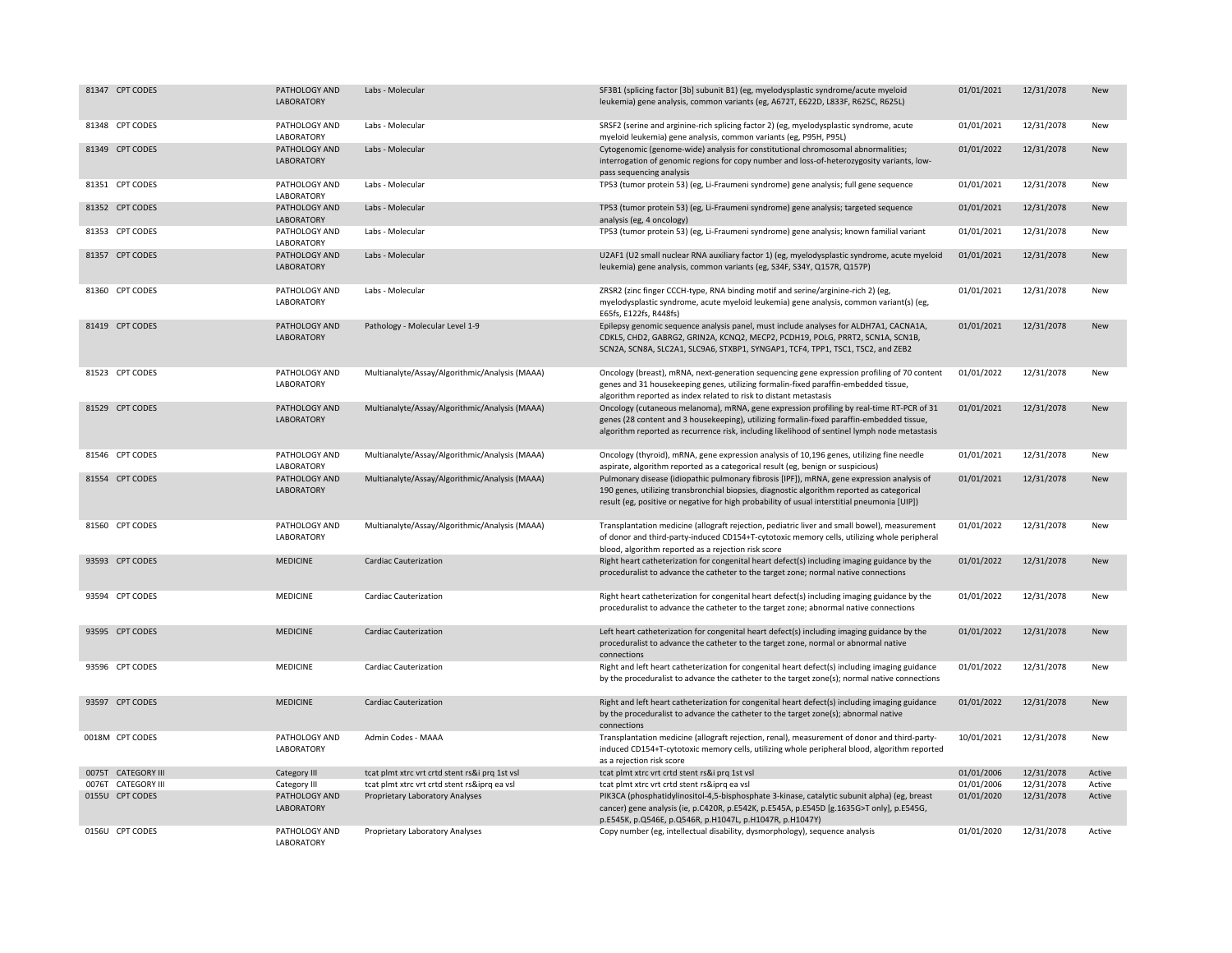| 0158U CPT CODES    | PATHOLOGY AND<br>LABORATORY        | Proprietary Laboratory Analyses            | MLH1 (mutL homolog 1) (eg, hereditary non-polyposis colorectal cancer, Lynch syndrome)<br>mRNA sequence analysis (List separately in addition to code for primary procedure)                                                                                                                                                                                                                                                                    | 01/01/2020 | 12/31/2078 | Active     |
|--------------------|------------------------------------|--------------------------------------------|-------------------------------------------------------------------------------------------------------------------------------------------------------------------------------------------------------------------------------------------------------------------------------------------------------------------------------------------------------------------------------------------------------------------------------------------------|------------|------------|------------|
| 0159U CPT CODES    | PATHOLOGY AND<br>LABORATORY        | Proprietary Laboratory Analyses            | MSH2 (mutS homolog 2) (eg, hereditary colon cancer, Lynch syndrome) mRNA sequence<br>analysis (List separately in addition to code for primary procedure)                                                                                                                                                                                                                                                                                       | 01/01/2020 | 12/31/2078 | Active     |
| 0160U CPT CODES    | PATHOLOGY AND<br>LABORATORY        | Proprietary Laboratory Analyses            | MSH6 (mutS homolog 6) (eg, hereditary colon cancer, Lynch syndrome) mRNA sequence<br>analysis (List separately in addition to code for primary procedure)                                                                                                                                                                                                                                                                                       | 01/01/2020 | 12/31/2078 | Active     |
| 0161U CPT CODES    | PATHOLOGY AND<br>LABORATORY        | Proprietary Laboratory Analyses            | PMS2 (PMS1 homolog 2, mismatch repair system component) (eg, hereditary non-polyposis<br>colorectal cancer, Lynch syndrome) mRNA sequence analysis (List separately in addition to<br>code for primary procedure)                                                                                                                                                                                                                               | 01/01/2020 | 12/31/2078 | Active     |
| 0162U CPT CODES    | PATHOLOGY AND<br>LABORATORY        | Proprietary Laboratory Analyses            | Hereditary colon cancer (Lynch syndrome), targeted mRNA sequence analysis panel (MLH1,<br>MSH2, MSH6, PMS2) (List separately in addition to code for primary procedure)                                                                                                                                                                                                                                                                         | 01/01/2020 | 12/31/2078 | Active     |
| 0184T CATEGORY III | Category III                       | rectal tumor excision transanal endoscopic | rectal tumor excision transanal endoscopic                                                                                                                                                                                                                                                                                                                                                                                                      | 01/01/2006 | 12/31/2078 | Active     |
| 0227U CPT CODES    | PATHOLOGY AND<br><b>LABORATORY</b> | Proprietary Laboratory Analyses            | Drug assay, presumptive, 30 or more drugs or metabolites, urine, liquid chromatography with<br>tandem mass spectrometry (LC-MS/MS) using multiple reaction monitoring (MRM), with drug<br>or metabolite description, includes sample validation                                                                                                                                                                                                 | 01/01/2021 | 12/31/2078 | New        |
| 0228U CPT CODES    | PATHOLOGY AND<br>LABORATORY        | Proprietary Laboratory Analyses            | Oncology (prostate), multianalyte molecular profile by photometric detection of<br>macromolecules adsorbed on nanosponge array slides with machine learning, utilizing first<br>morning voided urine, algorithm reported as likelihood of prostate cancer                                                                                                                                                                                       | 01/01/2021 | 12/31/2078 | New        |
| 0229U CPT CODES    | PATHOLOGY AND<br>LABORATORY        | Proprietary Laboratory Analyses            | BCAT1 (Branched chain amino acid transaminase 1) or IKZF1 (IKAROS family zinc finger 1) (eg,<br>colorectal cancer) promoter methylation analysis                                                                                                                                                                                                                                                                                                | 01/01/2021 | 12/31/2078 | <b>New</b> |
| 0230U CPT CODES    | PATHOLOGY AND<br>LABORATORY        | Proprietary Laboratory Analyses            | AR (androgen receptor) (eg, spinal and bulbar muscular atrophy, Kennedy disease, X<br>chromosome inactivation), full sequence analysis, including small sequence changes in exonic<br>and intronic regions, deletions, duplications, short tandem repeat (STR) expansions, mobile<br>element insertions, and variants in non-uniquely mappable regions                                                                                          | 01/01/2021 | 12/31/2078 | New        |
| 0231U CPT CODES    | PATHOLOGY AND<br>LABORATORY        | Proprietary Laboratory Analyses            | CACNA1A (calcium voltage-gated channel subunit alpha 1A) (eg, spinocerebellar ataxia), full<br>gene analysis, including small sequence changes in exonic and intronic regions, deletions,<br>duplications, short tandem repeat (STR) gene expansions, mobile element insertions, and<br>variants in non-uniquely mappable regions                                                                                                               | 01/01/2021 | 12/31/2078 | New        |
| 0232U CPT CODES    | PATHOLOGY AND<br>LABORATORY        | Proprietary Laboratory Analyses            | CSTB (cystatin B) (eg, progressive myoclonic epilepsy type 1A, Unverricht-Lundborg disease),<br>full gene analysis, including small sequence changes in exonic and intronic regions, deletions,<br>duplications, short tandem repeat (STR) expansions, mobile element insertions, and variants<br>in non-uniquely mappable regions                                                                                                              | 01/01/2021 | 12/31/2078 | New        |
| 0233U CPT CODES    | PATHOLOGY AND<br>LABORATORY        | Proprietary Laboratory Analyses            | FXN (frataxin) (eg, Friedreich ataxia), gene analysis, including small sequence changes in<br>exonic and intronic regions, deletions, duplications, short tandem repeat (STR) expansions,<br>mobile element insertions, and variants in non-uniquely mappable regions                                                                                                                                                                           | 01/01/2021 | 12/31/2078 | New        |
| 0234U CPT CODES    | PATHOLOGY AND<br>LABORATORY        | Proprietary Laboratory Analyses            | MECP2 (methyl CpG binding protein 2) (eg, Rett syndrome), full gene analysis, including small<br>sequence changes in exonic and intronic regions, deletions, duplications, mobile element<br>insertions, and variants in non-uniquely mappable regions                                                                                                                                                                                          | 01/01/2021 | 12/31/2078 | New        |
| 0235U CPT CODES    | PATHOLOGY AND<br>LABORATORY        | <b>Proprietary Laboratory Analyses</b>     | PTEN (phosphatase and tensin homolog) (eg, Cowden syndrome, PTEN hamartoma tumor<br>syndrome), full gene analysis, including small sequence changes in exonic and intronic<br>regions, deletions, duplications, mobile element insertions, and variants in non-uniquely<br>mappable regions                                                                                                                                                     | 01/01/2021 | 12/31/2078 | New        |
| 0236U CPT CODES    | PATHOLOGY AND<br>LABORATORY        | Proprietary Laboratory Analyses            | SMN1 (survival of motor neuron 1, telomeric) and SMN2 (survival of motor neuron 2,<br>centromeric) (eg, spinal muscular atrophy) full gene analysis, including small sequence<br>changes in exonic and intronic regions, duplications and deletions, and mobile element<br>insertions                                                                                                                                                           | 01/01/2021 | 12/31/2078 | New        |
| 0237U CPT CODES    | PATHOLOGY AND<br>LABORATORY        | Proprietary Laboratory Analyses            | Cardiac ion channelopathies (eg, Brugada syndrome, long QT syndrome, short QT syndrome,<br>catecholaminergic polymorphic ventricular tachycardia), genomic sequence analysis panel<br>including ANK2, CASQ2, CAV3, KCNE1, KCNE2, KCNH2, KCNJ2, KCNQ1, RYR2, and SCN5A,<br>including small sequence changes in exonic and intronic regions, deletions, duplications,<br>mobile element insertions, and variants in non-uniquely mappable regions | 01/01/2021 | 12/31/2078 | New        |
| 0238U CPT CODES    | PATHOLOGY AND<br>LABORATORY        | Proprietary Laboratory Analyses            | Oncology (Lynch syndrome), genomic DNA sequence analysis of MLH1, MSH2, MSH6, PMS2,<br>and EPCAM, including small sequence changes in exonic and intronic regions, deletions,<br>duplications, mobile element insertions, and variants in non-uniquely mappable regions                                                                                                                                                                         | 01/01/2021 | 12/31/2078 | New        |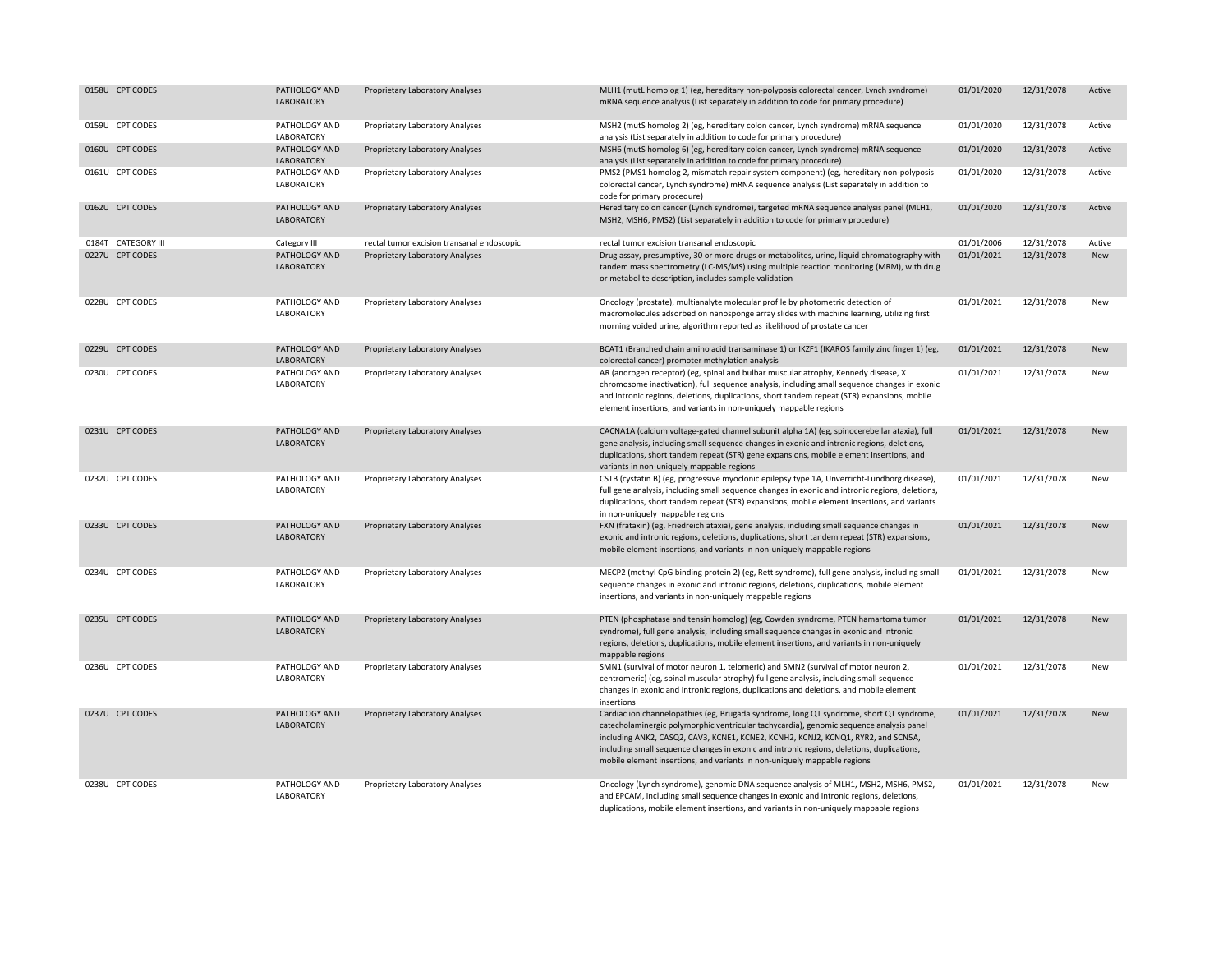| 0239U CPT CODES | PATHOLOGY AND<br>LABORATORY        | Proprietary Laboratory Analyses | Targeted genomic sequence analysis panel, solid organ neoplasm, cell-free DNA, analysis of<br>311 or more genes, interrogation for sequence variants, including substitutions, insertions,<br>deletions, select rearrangements, and copy number variations                                                                                                         | 01/01/2021 | 12/31/2078 | New        |
|-----------------|------------------------------------|---------------------------------|--------------------------------------------------------------------------------------------------------------------------------------------------------------------------------------------------------------------------------------------------------------------------------------------------------------------------------------------------------------------|------------|------------|------------|
| 0242U CPT CODES | PATHOLOGY AND<br>LABORATORY        | Proprietary Laboratory Analyses | Targeted genomic sequence analysis panel, solid organ neoplasm, cell-free circulating DNA<br>analysis of 55-74 genes, interrogation for sequence variants, gene copy number<br>amplifications, and gene rearrangements                                                                                                                                             | 04/01/2021 | 12/31/2078 | New        |
| 0243U CPT CODES | PATHOLOGY AND<br>LABORATORY        | Proprietary Laboratory Analyses | Obstetrics (preeclampsia), biochemical assay of placental-growth factor, time-resolved<br>fluorescence immunoassay, maternal serum, predictive algorithm reported as a risk score for<br>preeclampsia                                                                                                                                                              | 04/01/2021 | 12/31/2078 | <b>New</b> |
| 0244U CPT CODES | PATHOLOGY AND<br>LABORATORY        | Proprietary Laboratory Analyses | Oncology (solid organ), DNA, comprehensive genomic profiling, 257 genes, interrogation for<br>single-nucleotide variants, insertions/deletions, copy number alterations, gene<br>rearrangements, tumor-mutational burden and microsatellite instability, utilizing formalin-<br>fixed paraffin-embedded tumor tissue                                               | 04/01/2021 | 12/31/2078 | New        |
| 0245U CPT CODES | PATHOLOGY AND<br><b>LABORATORY</b> | Proprietary Laboratory Analyses | Oncology (thyroid), mutation analysis of 10 genes and 37 RNA fusions and expression of 4<br>mRNA markers using next-generation sequencing, fine needle aspirate, report includes<br>associated risk of malignancy expressed as a percentage                                                                                                                        | 04/01/2021 | 12/31/2078 | New        |
| 0250U CPT CODES | PATHOLOGY AND<br>LABORATORY        | Proprietary Laboratory Analyses | Oncology (solid organ neoplasm), targeted genomic sequence DNA analysis of 505 genes,<br>interrogation for somatic alterations (SNVs [single nucleotide variant], small insertions and<br>deletions, one amplification, and four translocations), microsatellite instability and tumor-<br>mutation burden                                                         | 07/01/2021 | 12/31/2078 | New        |
| 0252U CPT CODES | PATHOLOGY AND<br>LABORATORY        | Proprietary Laboratory Analyses | Fetal aneuploidy short tandem-repeat comparative analysis, fetal DNA from products of<br>conception, reported as normal (euploidy), monosomy, trisomy, or partial<br>deletion/duplications, mosaicism, and segmental aneuploidy                                                                                                                                    | 07/01/2021 | 12/31/2078 | <b>New</b> |
| 0253U CPT CODES | PATHOLOGY AND<br>LABORATORY        | Proprietary Laboratory Analyses | Reproductive medicine (endometrial receptivity analysis), RNA gene expression profile, 238<br>genes by next-generation sequencing, endometrial tissue, predictive algorithm reported as<br>endometrial window of implantation (eg, pre-receptive, receptive, post-receptive)                                                                                       | 07/01/2021 | 12/31/2078 | New        |
| 0254U CPT CODES | PATHOLOGY AND<br>LABORATORY        | Proprietary Laboratory Analyses | Reproductive medicine (preimplantation genetic assessment), analysis of 24 chromosomes<br>using embryonic DNA genomic sequence analysis for aneuploidy, and a mitochondrial DNA<br>score in euploid embryos, results reported as normal (euploidy), monosomy, trisomy, or<br>partial deletion/duplications, mosaicism, and segmental aneuploidy, per embryo tested | 07/01/2021 | 12/31/2078 | New        |
| 0258U CPT CODES | PATHOLOGY AND<br>LABORATORY        | Proprietary Laboratory Analyses | Autoimmune (psoriasis), mRNA, next-generation sequencing, gene expression profiling of 50-<br>100 genes, skin-surface collection using adhesive patch, algorithm reported as likelihood of<br>response to psoriasis biologics                                                                                                                                      | 10/01/2021 | 12/31/2078 | New        |
| 0260U CPT CODES | PATHOLOGY AND<br>LABORATORY        | Proprietary Laboratory Analyses | Rare diseases (constitutional/heritable disorders), identification of copy number variations,<br>inversions, insertions, translocations, and other structural variants by optical genome<br>mapping                                                                                                                                                                | 10/01/2021 | 12/31/2078 | <b>New</b> |
| 0262U CPT CODES | PATHOLOGY AND<br>LABORATORY        | Proprietary Laboratory Analyses | Oncology (solid tumor), gene expression profiling by real-time RT-PCR of 7 gene pathways (ER,<br>AR, PI3K, MAPK, HH, TGFB, Notch), formalin-fixed paraffin-embedded (FFPE), algorithm<br>reported as gene pathway activity score                                                                                                                                   | 10/01/2021 | 12/31/2078 | New        |
| 0264U CPT CODES | PATHOLOGY AND<br>LABORATORY        | Proprietary Laboratory Analyses | Rare diseases (constitutional/heritable disorders), identification of copy number variations,<br>inversions, insertions, translocations, and other structural variants by optical genome<br>mapping                                                                                                                                                                | 10/01/2021 | 12/31/2078 | New        |
| 0265U CPT CODES | PATHOLOGY AND<br>LABORATORY        | Proprietary Laboratory Analyses | Rare constitutional and other heritable disorders, whole genome and mitochondrial DNA<br>sequence analysis, blood, frozen and formalin-fixed paraffin-embedded (FFPE) tissue, saliva,<br>buccal swabs or cell lines, identification of single nucleotide and copy number variants                                                                                  | 10/01/2021 | 12/31/2078 | New        |
| 0266U CPT CODES | PATHOLOGY AND<br><b>LABORATORY</b> | Proprietary Laboratory Analyses | Unexplained constitutional or other heritable disorders or syndromes, tissue-specific gene<br>expression by whole-transcriptome and next-generation sequencing, blood, formalin-fixed<br>paraffin-embedded (FFPE) tissue or fresh frozen tissue, reported as presence or absence of<br>splicing or expression changes                                              | 10/01/2021 | 12/31/2078 | New        |
| 0267U CPT CODES | PATHOLOGY AND<br>LABORATORY        | Proprietary Laboratory Analyses | Rare constitutional and other heritable disorders, identification of copy number variations,<br>inversions, insertions, translocations, and other structural variants by optical genome<br>mapping and whole genome sequencing                                                                                                                                     | 10/01/2021 | 12/31/2078 | New        |
| 0268U CPT CODES | PATHOLOGY AND<br><b>LABORATORY</b> | Proprietary Laboratory Analyses | Hematology (atypical hemolytic uremic syndrome [aHUS]), genomic sequence analysis of 15<br>genes, blood, buccal swab, or amniotic fluid                                                                                                                                                                                                                            | 10/01/2021 | 12/31/2078 | New        |
| 0269U CPT CODES | PATHOLOGY AND<br>LABORATORY        | Proprietary Laboratory Analyses | Hematology (autosomal dominant congenital thrombocytopenia), genomic sequence analysis<br>of 14 genes, blood, buccal swab, or amniotic fluid                                                                                                                                                                                                                       | 10/01/2021 | 12/31/2078 | New        |
| 0270U CPT CODES | PATHOLOGY AND<br><b>LABORATORY</b> | Proprietary Laboratory Analyses | Hematology (congenital coagulation disorders), genomic sequence analysis of 20 genes,<br>blood, buccal swab, or amniotic fluid                                                                                                                                                                                                                                     | 10/01/2021 | 12/31/2078 | New        |
| 0271U CPT CODES | PATHOLOGY AND<br>LABORATORY        | Proprietary Laboratory Analyses | Hematology (congenital neutropenia), genomic sequence analysis of 23 genes, blood, buccal<br>swab, or amniotic fluid                                                                                                                                                                                                                                               | 10/01/2021 | 12/31/2078 | New        |
| 0272U CPT CODES | PATHOLOGY AND<br><b>LABORATORY</b> | Proprietary Laboratory Analyses | Hematology (genetic bleeding disorders), genomic sequence analysis of 51 genes, blood,<br>buccal swab, or amniotic fluid, comprehensive                                                                                                                                                                                                                            | 10/01/2021 | 12/31/2078 | New        |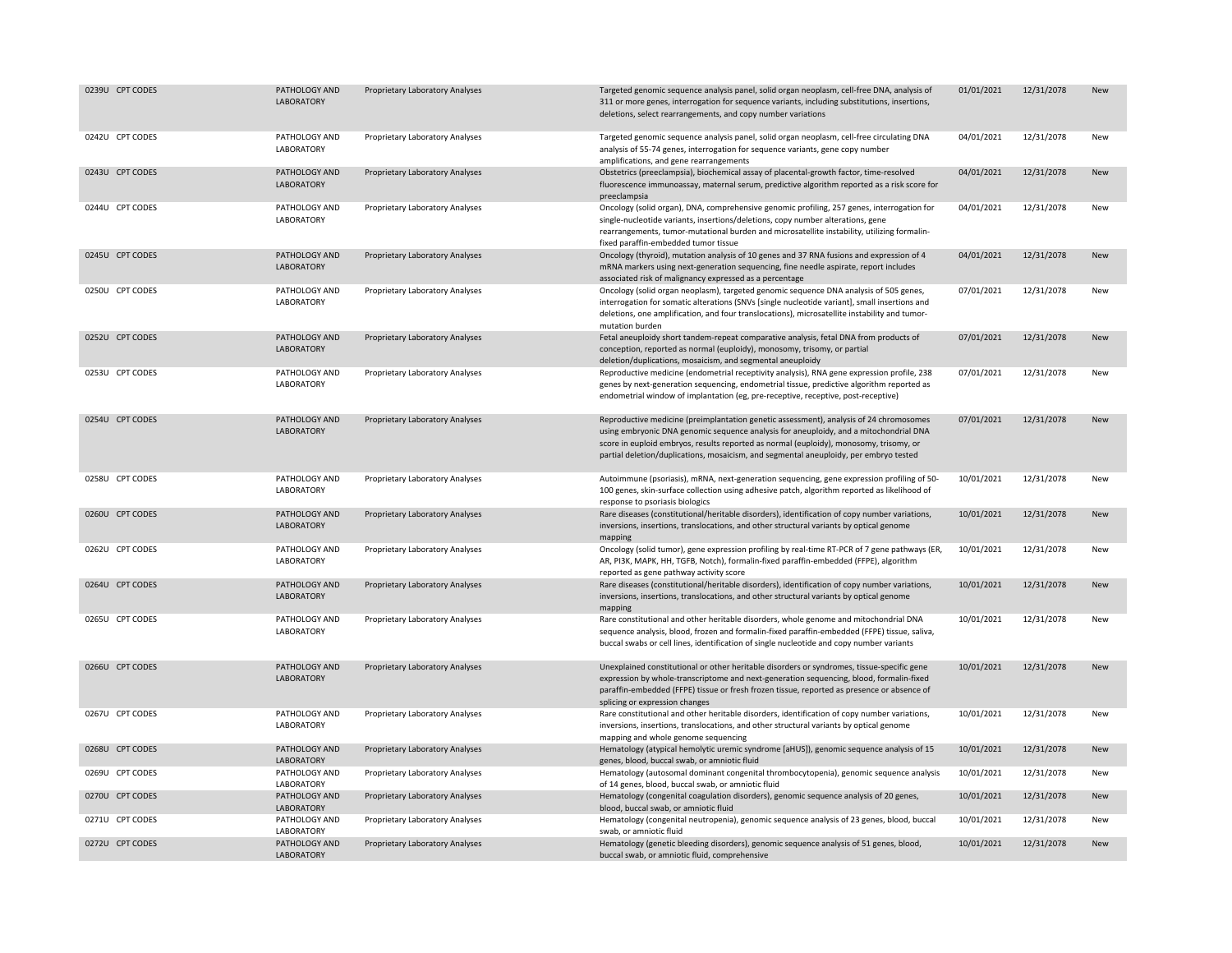| 0273U CPT CODES    | PATHOLOGY AND<br>LABORATORY | Proprietary Laboratory Analyses               | Hematology (genetic hyperfibrinolysis, delayed bleeding), genomic sequence analysis of 8<br>genes (F13A1, F13B, FGA, FGB, FGG, SERPINA1, SERPINE1, SERPINF2, PLAU), blood, buccal<br>swab, or amniotic fluid                                                                                                 | 10/01/2021 | 12/31/2078 | New        |
|--------------------|-----------------------------|-----------------------------------------------|--------------------------------------------------------------------------------------------------------------------------------------------------------------------------------------------------------------------------------------------------------------------------------------------------------------|------------|------------|------------|
| 0274U CPT CODES    | PATHOLOGY AND<br>LABORATORY | Proprietary Laboratory Analyses               | Hematology (genetic platelet disorders), genomic sequence analysis of 43 genes, blood,<br>buccal swab, or amniotic fluid                                                                                                                                                                                     | 10/01/2021 | 12/31/2078 | New        |
| 0275T CATEGORY III | Category III                | Perq lamot/lam any meth single/mlt lvl lumbar | Perq lamot/lam any meth single/mlt lvl lumbar                                                                                                                                                                                                                                                                | 07/01/2011 | 12/31/2078 | Active     |
| 0276U CPT CODES    | PATHOLOGY AND<br>LABORATORY | Proprietary Laboratory Analyses               | Hematology (inherited thrombocytopenia), genomic sequence analysis of 23 genes, blood,<br>buccal swab, or amniotic fluid                                                                                                                                                                                     | 10/01/2021 | 12/31/2078 | New        |
| 0277U CPT CODES    | PATHOLOGY AND<br>LABORATORY | Proprietary Laboratory Analyses               | Hematology (genetic platelet function disorder), genomic sequence analysis of 31 genes,<br>blood, buccal swab, or amniotic fluid                                                                                                                                                                             | 10/01/2021 | 12/31/2078 | New        |
| 0278U CPT CODES    | PATHOLOGY AND<br>LABORATORY | Proprietary Laboratory Analyses               | Hematology (genetic thrombosis), genomic sequence analysis of 12 genes, blood, buccal<br>swab, or amniotic fluid                                                                                                                                                                                             | 10/01/2021 | 12/31/2078 | <b>New</b> |
| 0279U CPT CODES    | PATHOLOGY AND<br>LABORATORY | Proprietary Laboratory Analyses               | Hematology (von Willebrand disease [VWD]), von Willebrand factor (VWF) and collagen III<br>binding by enzyme-linked immunosorbent assays (ELISA), plasma, report of collagen III<br>binding                                                                                                                  | 10/01/2021 | 12/31/2078 | New        |
| 0280U CPT CODES    | PATHOLOGY AND<br>LABORATORY | Proprietary Laboratory Analyses               | Hematology (von Willebrand disease [VWD]), von Willebrand factor (VWF) and collagen IV<br>binding by enzyme-linked immunosorbent assays (ELISA), plasma, report of collagen IV<br>binding                                                                                                                    | 10/01/2021 | 12/31/2078 | New        |
| 0285U CPT CODES    | PATHOLOGY AND<br>LABORATORY | Proprietary Laboratory Analyses               | Oncology, response to radiation, cell-free DNA, quantitative branched chain DNA<br>amplification, plasma, reported as a radiation toxicity score                                                                                                                                                             | 01/01/2022 | 12/31/2078 | New        |
| 0286U CPT CODES    | PATHOLOGY AND<br>LABORATORY | Proprietary Laboratory Analyses               | CEP72 (centrosomal protein, 72-KDa), NUDT15 (nudix hydrolase 15) and TPMT (thiopurine S-<br>methyltransferase) (eg, drug metabolism) gene analysis, common variants                                                                                                                                          | 01/01/2022 | 12/31/2078 | New        |
| 0287U CPT CODES    | PATHOLOGY AND<br>LABORATORY | Proprietary Laboratory Analyses               | Oncology (thyroid), DNA and mRNA, next-generation sequencing analysis of 112 genes, fine<br>needle aspirate or formalin-fixed paraffin-embedded (FFPE) tissue, algorithmic prediction of<br>cancer recurrence, reported as a categorical risk result (low, intermediate, high)                               | 01/01/2022 | 12/31/2078 | New        |
| 0288U CPT CODES    | PATHOLOGY AND<br>LABORATORY | Proprietary Laboratory Analyses               | Oncology (lung), mRNA, quantitative PCR analysis of 11 genes (BAG1, BRCA1, CDC6, CDK2AP1,<br>ERBB3, FUT3, IL11, LCK, RND3, SH3BGR, WNT3A) and 3 reference genes (ESD, TBP, YAP1),<br>formalin-fixed paraffin-embedded (FFPE) tumor tissue, algorithmic interpretation reported as<br>a recurrence risk score | 01/01/2022 | 12/31/2078 | New        |
| 0289U CPT CODES    | PATHOLOGY AND<br>LABORATORY | Proprietary Laboratory Analyses               | Neurology (Alzheimer disease), mRNA, gene expression profiling by RNA sequencing of 24<br>genes, whole blood, algorithm reported as predictive risk score                                                                                                                                                    | 01/01/2022 | 12/31/2078 | New        |
| 0290U CPT CODES    | PATHOLOGY AND<br>LABORATORY | Proprietary Laboratory Analyses               | Pain management, mRNA, gene expression profiling by RNA sequencing of 36 genes, whole<br>blood, algorithm reported as predictive risk score                                                                                                                                                                  | 01/01/2022 | 12/31/2078 | New        |
| 0291U CPT CODES    | PATHOLOGY AND<br>LABORATORY | Proprietary Laboratory Analyses               | Psychiatry (mood disorders), mRNA, gene expression profiling by RNA sequencing of 144<br>genes, whole blood, algorithm reported as predictive risk score                                                                                                                                                     | 01/01/2022 | 12/31/2078 | New        |
| 0292U CPT CODES    | PATHOLOGY AND<br>LABORATORY | Proprietary Laboratory Analyses               | Psychiatry (stress disorders), mRNA, gene expression profiling by RNA sequencing of 72<br>genes, whole blood, algorithm reported as predictive risk score                                                                                                                                                    | 01/01/2022 | 12/31/2078 | <b>New</b> |
| 0293U CPT CODES    | PATHOLOGY AND<br>LABORATORY | Proprietary Laboratory Analyses               | Psychiatry (suicidal ideation), mRNA, gene expression profiling by RNA sequencing of 54<br>genes, whole blood, algorithm reported as predictive risk score                                                                                                                                                   | 01/01/2022 | 12/31/2078 | New        |
| 0294U CPT CODES    | PATHOLOGY AND<br>LABORATORY | Proprietary Laboratory Analyses               | Longevity and mortality risk, mRNA, gene expression profiling by RNA sequencing of 18 genes,<br>whole blood, algorithm reported as predictive risk score                                                                                                                                                     | 01/01/2022 | 12/31/2078 | New        |
| 0296U CPT CODES    | PATHOLOGY AND<br>LABORATORY | Proprietary Laboratory Analyses               | Oncology (oral and/or oropharyngeal cancer), gene expression profiling by RNA sequencing at<br>least 20 molecular features (eg, human and/or microbial mRNA), saliva, algorithm reported as<br>positive or negative for signature associated with malignancy                                                 | 01/01/2022 | 12/31/2078 | New        |
| 0297U CPT CODES    | PATHOLOGY AND<br>LABORATORY | Proprietary Laboratory Analyses               | Oncology (pan tumor), whole genome sequencing of paired malignant and normal DNA<br>specimens, fresh or formalin-fixed paraffin-embedded (FFPE) tissue, blood or bone marrow,<br>comparative sequence analyses and variant identification                                                                    | 01/01/2022 | 12/31/2078 | New        |
| 0298U CPT CODES    | PATHOLOGY AND<br>LABORATORY | Proprietary Laboratory Analyses               | Oncology (pan tumor), whole transcriptome sequencing of paired malignant and normal RNA<br>specimens, fresh or formalin-fixed paraffin-embedded (FFPE) tissue, blood or bone marrow,<br>comparative sequence analyses and expression level and chimeric transcript identification                            | 01/01/2022 | 12/31/2078 | New        |
| 0299U CPT CODES    | PATHOLOGY AND<br>LABORATORY | Proprietary Laboratory Analyses               | Oncology (pan tumor), whole genome optical genome mapping of paired malignant and<br>normal DNA specimens, fresh frozen tissue, blood, or bone marrow, comparative structural<br>variant identification                                                                                                      | 01/01/2022 | 12/31/2078 | New        |
| 0300U CPT CODES    | PATHOLOGY AND<br>LABORATORY | Proprietary Laboratory Analyses               | Oncology (pan tumor), whole genome sequencing and optical genome mapping of paired<br>malignant and normal DNA specimens, fresh tissue, blood, or bone marrow, comparative<br>sequence analyses and variant identification                                                                                   | 01/01/2022 | 12/31/2078 | New        |
| 0308T CATEGORY III | Category III                | INSJ OCULAR TELESCOPE PRO                     | INSJ OCULAR TELESCOPE PRO                                                                                                                                                                                                                                                                                    | 07/01/2012 | 12/31/2078 | Active     |
| 0342T CATEGORY III | Category III                | Thxp apheresis w/hdl delip                    | Thxp apheresis w/hdl delip                                                                                                                                                                                                                                                                                   | 01/01/2015 | 12/31/2078 | Active     |
| 0345T CATEGORY III | Category III                | Transcath mtral vlve repair                   | Transcath mtral vlve repair                                                                                                                                                                                                                                                                                  | 01/01/2015 | 12/31/2078 | Active     |
| 0347T CATEGORY III | Category III                | Ins bone device for rsa                       | Ins bone device for rsa                                                                                                                                                                                                                                                                                      | 01/01/2015 | 12/31/2078 | Active     |
| 0348T CATEGORY III | Category III                | Rsa spine exam                                | Rsa spine exam                                                                                                                                                                                                                                                                                               | 01/01/2015 | 12/31/2078 | Active     |
| 0349T CATEGORY III | Category III                | Rsa upper extr exam                           | Rsa upper extr exam                                                                                                                                                                                                                                                                                          | 01/01/2015 | 12/31/2078 | Active     |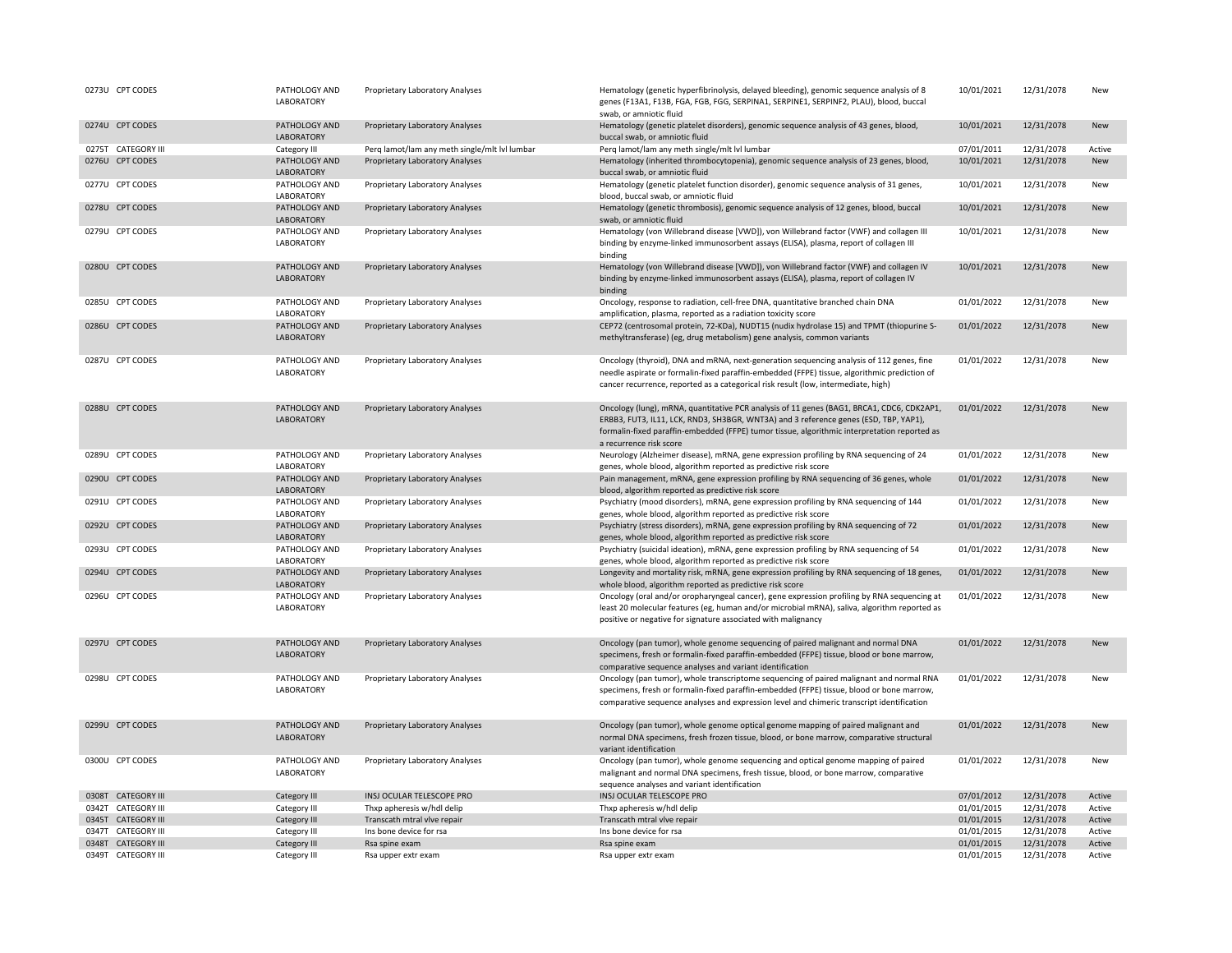|       | 0350T CATEGORY III  | Category III        | Rsa lower extr exam                                          | Rsa lower extr exam                                                                                                                                                                                                                                       | 01/01/2015 | 12/31/2078 | Active |
|-------|---------------------|---------------------|--------------------------------------------------------------|-----------------------------------------------------------------------------------------------------------------------------------------------------------------------------------------------------------------------------------------------------------|------------|------------|--------|
|       | 0351T CATEGORY III  | Category III        | Intraop oct brst/node spec                                   | Intraop oct brst/node spec                                                                                                                                                                                                                                | 01/01/2015 | 12/31/2078 | Active |
| 0352T | <b>CATEGORY III</b> | Category III        | Oct brst/node i&r per spec                                   | Oct brst/node i&r per spec                                                                                                                                                                                                                                | 01/01/2015 | 12/31/2078 | Active |
|       | 0353T CATEGORY III  | Category III        | Intraop oct breast cavity                                    | Intraop oct breast cavity                                                                                                                                                                                                                                 | 01/01/2015 | 12/31/2078 | Active |
|       | 0354T CATEGORY III  | Category III        | Oct breast surg cavity i&r                                   | Oct breast surg cavity i&r                                                                                                                                                                                                                                | 01/01/2015 | 12/31/2078 | Active |
|       | 0358T CATEGORY III  | Category III        | Bia whole body                                               | Bia whole body                                                                                                                                                                                                                                            | 01/01/2015 | 12/31/2078 | Active |
|       | 0362T CATEGORY III  | Category III        | Expose behav assessment                                      | Expose behav assessment                                                                                                                                                                                                                                   | 01/01/2015 | 12/31/2078 | Active |
|       | 0373T CATEGORY III  | Category III        | Exposure behavior treatment                                  | Exposure behavior treatment                                                                                                                                                                                                                               | 01/01/2015 | 12/31/2078 | Active |
|       | 0378T CATEGORY III  | Category III        | Visual field assmnt rev/rprt                                 | Visual field assmnt rev/rprt                                                                                                                                                                                                                              | 01/01/2015 | 12/31/2078 | Active |
|       | 0379T CATEGORY III  | Category III        | Vis field assmnt tech suppt                                  | Vis field assmnt tech suppt                                                                                                                                                                                                                               | 01/01/2015 | 12/31/2078 | Active |
|       |                     |                     |                                                              |                                                                                                                                                                                                                                                           |            |            |        |
|       | 0394T CATEGORY III  | Category III        | High dose rate electronic brachytherapy, skin surface applic | High dose rate electronic brachytherapy, skin surface application, per fraction, includes basic<br>dosimetry, when performed                                                                                                                              | 01/01/2016 | 12/31/2078 | Active |
|       | 0395T CATEGORY III  | Category III        | High dose rate electronic brachytherapy, interstitial or int | High dose rate electronic brachytherapy, interstitial or intracavitary treatment, per fraction,<br>includes basic dosimetry, when performed                                                                                                               | 01/01/2016 | 12/31/2078 | Active |
|       | 0397T CATEGORY III  | Category III        |                                                              | Endoscopic retrograde cholangiopancreatography (ERCP), with Endoscopic retrograde cholangiopancreatography (ERCP), with optical endomicroscopy (List<br>separately in addition to code for primary procedure)                                             | 01/01/2016 | 12/31/2078 | Active |
|       | 0398T CATEGORY III  | Category III        |                                                              | Magnetic resonance image guided high intensity focused ultra Magnetic resonance image guided high intensity focused ultrasound (MRgFUS), stereotactic<br>ablation lesion, intracranial for movement disorder including stereotactic navigation and        | 01/01/2016 | 12/31/2078 | Active |
|       |                     |                     |                                                              | frame placement when performed                                                                                                                                                                                                                            |            |            |        |
|       | 0402T CATEGORY III  | Category III        | Collagen cross-linking of cornea (including removal of the c | Collagen cross-linking of cornea (including removal of the corneal epithelium and<br>intraoperative pachymetry when performed)                                                                                                                            | 01/01/2016 | 12/31/2078 | Active |
|       | 0403T CATEGORY III  | Category III        | Preventive behavior change, intensive program of prevention  | Preventive behavior change, intensive program of prevention of diabetes using a standardized                                                                                                                                                              | 01/01/2016 | 12/31/2078 | Active |
|       |                     |                     |                                                              | diabetes prevention program curriculum, provided to individuals in a group setting, minimum<br>60 minutes, per day                                                                                                                                        |            |            |        |
|       | 0404T CATEGORY III  | <b>Category III</b> | Transcervical uterine fibroid(s) ablation with ultrasound gu | Transcervical uterine fibroid(s) ablation with ultrasound guidance, radiofrequency                                                                                                                                                                        | 01/01/2016 | 12/31/2078 | Active |
|       | 0408T CATEGORY III  | Category III        | Insertion or replacement of permanent cardiac contractility  | Insertion or replacement of permanent cardiac contractility modulation system, including                                                                                                                                                                  | 01/01/2016 | 12/31/2078 | Active |
|       |                     |                     |                                                              | contractility evaluation when performed, and programming of sensing and therapeutic<br>parameters; pulse generator with transvenous electrodes                                                                                                            |            |            |        |
|       | 0409T CATEGORY III  | <b>Category III</b> | Insertion or replacement of permanent cardiac contractility  | Insertion or replacement of permanent cardiac contractility modulation system, including<br>contractility evaluation when performed, and programming of sensing and therapeutic                                                                           | 01/01/2016 | 12/31/2078 | Active |
|       |                     |                     |                                                              | parameters; pulse generator only                                                                                                                                                                                                                          |            |            |        |
|       | 0410T CATEGORY III  | Category III        | Insertion or replacement of permanent cardiac contractility  | Insertion or replacement of permanent cardiac contractility modulation system, including<br>contractility evaluation when performed, and programming of sensing and therapeutic                                                                           | 01/01/2016 | 12/31/2078 | Active |
|       |                     |                     |                                                              | parameters; atrial electrode only                                                                                                                                                                                                                         |            |            |        |
|       | 0411T CATEGORY III  | Category III        | Insertion or replacement of permanent cardiac contractility  | Insertion or replacement of permanent cardiac contractility modulation system, including<br>contractility evaluation when performed, and programming of sensing and therapeutic<br>parameters; ventricular electrode only                                 | 01/01/2016 | 12/31/2078 | Active |
|       | 0412T CATEGORY III  | Category III        |                                                              | Removal of permanent cardiac contractility modulation system Removal of permanent cardiac contractility modulation system; pulse generator only                                                                                                           | 01/01/2016 | 12/31/2078 | Active |
|       | 0413T CATEGORY III  | <b>Category III</b> |                                                              | Removal of permanent cardiac contractility modulation system Removal of permanent cardiac contractility modulation system; transvenous electrode (atrial<br>or ventricular)                                                                               | 01/01/2016 | 12/31/2078 | Active |
|       | 0414T CATEGORY III  | Category III        |                                                              | Removal and replacement of permanent cardiac contractility m Removal and replacement of permanent cardiac contractility modulation system pulse<br>generator only                                                                                         | 01/01/2016 | 12/31/2078 | Active |
|       | 0415T CATEGORY III  | Category III        | Repositioning of previously implanted cardiac contractility  | Repositioning of previously implanted cardiac contractility modulation transvenous electrode,<br>(atrial or ventricular lead)                                                                                                                             | 01/01/2016 | 12/31/2078 | Active |
|       | 0416T CATEGORY III  | Category III        | Relocation of skin pocket for implanted cardiac contractilit | Relocation of skin pocket for implanted cardiac contractility modulation pulse generator                                                                                                                                                                  | 01/01/2016 | 12/31/2078 | Active |
|       | 0417T CATEGORY III  | Category III        | Programmg device eval (in person) w/iterative adjustmt of im | Programmg device eval (in person) w/iterative adjustmt of implantable device to test function<br>of device and select optimal permanent programmed values w analysis, incl review and<br>report, implantable cardiac contractility modulation system      | 01/01/2016 | 12/31/2078 | Active |
|       | 0418T CATEGORY III  | Category III        | Interrogation device evaluation (in person) with analysis, r | Interrogation device evaluation (in person) with analysis, review and report, includes<br>connection, recording and disconnection per patient encounter; implantable cardiac<br>contractility modulation system                                           | 01/01/2016 | 12/31/2078 | Active |
|       | 0419T CATEGORY III  | Category III        |                                                              | Destruction neurofibromata, extensive, (cutaneous, dermal ex Destruction neurofibromata, extensive, (cutaneous, dermal extending into subcutaneous);<br>face, head and neck, greater than 50 neurofibromata                                               | 01/01/2016 | 12/31/2078 | Active |
|       | 0420T CATEGORY III  | Category III        | Destruction neurofibromata, extensive, (cutaneous, dermal ex | Destruction neurofibromata, extensive, (cutaneous, dermal extending into subcutaneous);<br>trunk and extremities, extensive, greater than 100 neurofibromata                                                                                              | 01/01/2016 | 12/31/2078 | Active |
|       | 0421T CATEGORY III  | <b>Category III</b> | Transurethral waterjet ablation of prostate, incl control of | Transurethral waterjet ablation of prostate, incl control of post-op bleeding, incl ultrasound<br>guidance, complete (vasectomy, meatotomy, cystourethroscopy, urethral calibration and/or<br>dilation, and internal urethrotomy included when performed) | 01/01/2016 | 12/31/2078 | Active |
|       | 0422T CATEGORY III  | Category III        | Tactile breast imaging by computer-aided tactile sensors, un | Tactile breast imaging by computer-aided tactile sensors, unilateral or bilateral                                                                                                                                                                         | 01/01/2016 | 12/31/2078 | Active |
|       | 0424T CATEGORY III  | Category III        | Insertion or replacement of neurostimulator system for treat | Insertion or replacement of neurostimulator system for treatment of central sleep apnea;<br>complete system (transvenous placement of right or left stimulation lead, sensing lead,<br>implantable pulse generator)                                       | 01/01/2016 | 12/31/2078 | Active |
|       |                     |                     |                                                              |                                                                                                                                                                                                                                                           |            |            |        |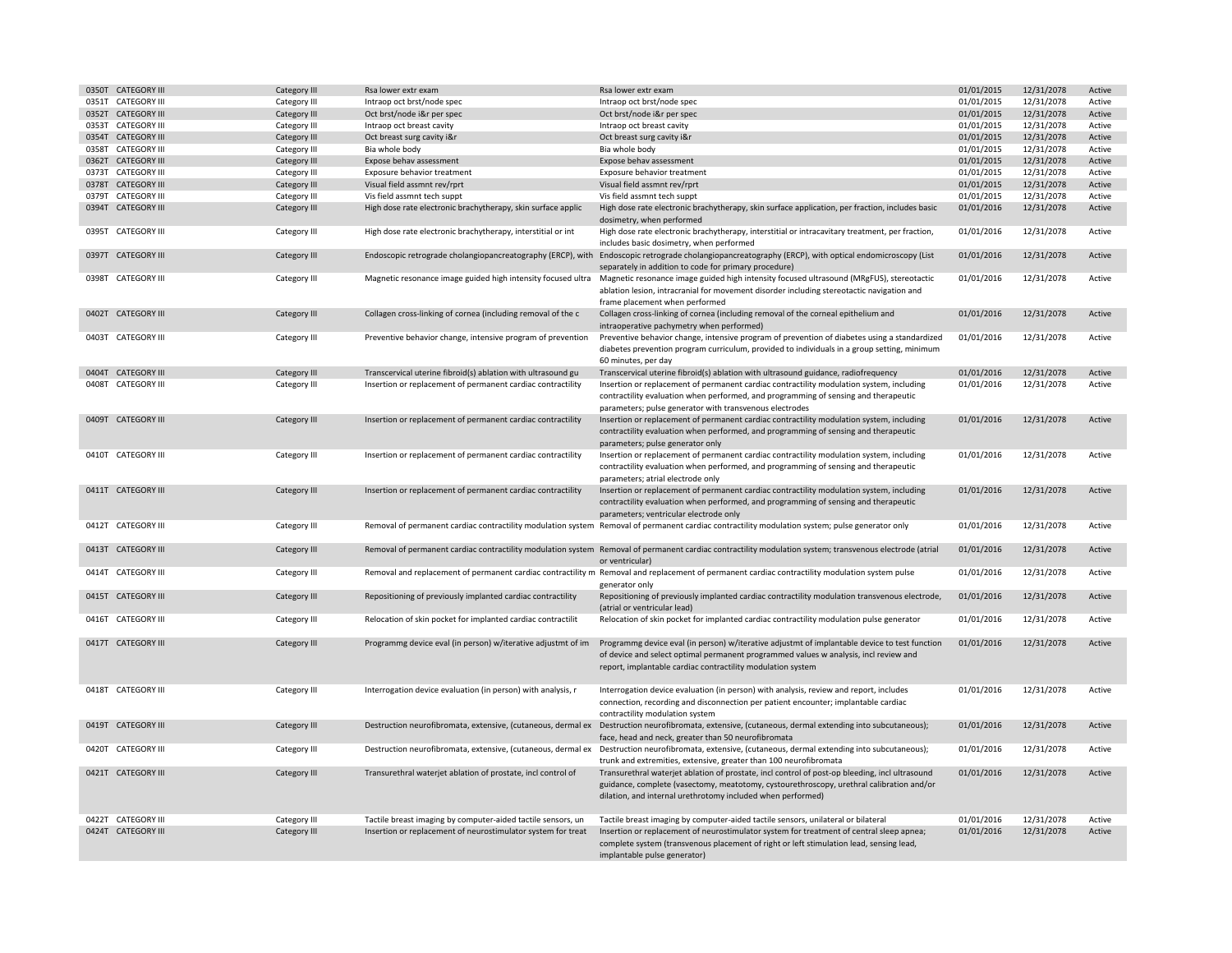|       | 0425T CATEGORY III  | Category III | Insertion or replacement of neurostimulator system for treat | Insertion or replacement of neurostimulator system for treatment of central sleep apnea;<br>sensing lead only                                                                                                                                                                                                                      | 01/01/2016 | 12/31/2078 | Active |
|-------|---------------------|--------------|--------------------------------------------------------------|------------------------------------------------------------------------------------------------------------------------------------------------------------------------------------------------------------------------------------------------------------------------------------------------------------------------------------|------------|------------|--------|
|       | 0426T CATEGORY III  | Category III | Insertion or replacement of neurostimulator system for treat | Insertion or replacement of neurostimulator system for treatment of central sleep apnea;<br>stimulation lead only                                                                                                                                                                                                                  | 01/01/2016 | 12/31/2078 | Active |
|       | 0427T CATEGORY III  | Category III | Insertion or replacement of neurostimulator system for treat | Insertion or replacement of neurostimulator system for treatment of central sleep apnea;<br>pulse generator only                                                                                                                                                                                                                   | 01/01/2016 | 12/31/2078 | Active |
|       | 0428T CATEGORY III  | Category III | Removal of neurostimulator system for treatment of central s | Removal of neurostimulator system for treatment of central sleep apnea; pulse generator<br>only                                                                                                                                                                                                                                    | 01/01/2016 | 12/31/2078 | Active |
|       | 0429T CATEGORY III  | Category III |                                                              | Removal of neurostimulator system for treatment of central s<br>Removal of neurostimulator system for treatment of central s<br>Removal of neurostimulator system for central sleep appear and year only                                                                                                                           | 01/01/2016 | 12/31/2078 | Active |
| 0430T | <b>CATEGORY III</b> | Category III | Removal of neurostimulator system for treatment of central s | Removal of neurostimulator system for treatment of central sleep apnea; stimulation lead<br>only                                                                                                                                                                                                                                   | 01/01/2016 | 12/31/2078 | Active |
|       | 0431T CATEGORY III  | Category III |                                                              | Removal and replacement of neurostimulator system for treatm Removal and replacement of neurostimulator system for treatment of central sleep apnea,<br>pulse generator only                                                                                                                                                       | 01/01/2016 | 12/31/2078 | Active |
|       | 0432T CATEGORY III  | Category III | Repositioning of neurostimulator system for treatment of cen | Repositioning of neurostimulator system for treatment of central sleep apnea; stimulation<br>lead only                                                                                                                                                                                                                             | 01/01/2016 | 12/31/2078 | Active |
|       | 0433T CATEGORY III  | Category III | Repositioning of neurostimulator system for treatment of cen | Repositioning of neurostimulator system for treatment of central sleep apnea; sensing lead<br>only                                                                                                                                                                                                                                 | 01/01/2016 | 12/31/2078 | Active |
|       | 0434T CATEGORY III  | Category III | Interrogation device evaluation implanted neurostimulator pu | Interrogation device evaluation implanted neurostimulator pulse generator system for central<br>sleep apnea                                                                                                                                                                                                                        | 01/01/2016 | 12/31/2078 | Active |
|       | 0435T CATEGORY III  | Category III |                                                              | Programming device evaluation of implanted neurostimulator p Programming device evaluation of implanted neurostimulator pulse generator system for<br>central sleep apnea; single session                                                                                                                                          | 01/01/2016 | 12/31/2078 | Active |
|       | 0436T CATEGORY III  | Category III |                                                              | Programming device evaluation of implanted neurostimulator p Programming device evaluation of implanted neurostimulator pulse generator system for<br>central sleep apnea; during sleep study                                                                                                                                      | 01/01/2016 | 12/31/2078 | Active |
|       | 0437T CATEGORY III  | Category III | Category III                                                 | Implantation of non-biologic or synthetic implant (eg, polypropylene) for fascial reinforcement<br>of the abdominal wall (List separately in addition to code for primary procedure)                                                                                                                                               | 07/01/2016 | 12/31/2078 | Active |
|       | 0439T CATEGORY III  | Category III | Category III                                                 | Myocardial contrast perfusion echocardiography; at rest or with stress, for assessment of<br>myocardial ischemia or viability (List separately in addition to code for primary procedure)                                                                                                                                          | 07/01/2016 | 12/31/2078 | Active |
|       | 0440T CATEGORY III  | Category III | Category III                                                 | Ablation, percutaneous, cryoablation, includes imaging guidance; upper extremity<br>distal/peripheral nerve                                                                                                                                                                                                                        | 07/01/2016 | 12/31/2078 | Active |
|       | 0441T CATEGORY III  | Category III | Category III                                                 | Ablation, percutaneous, cryoablation, includes imaging guidance; lower extremity<br>distal/peripheral nerve                                                                                                                                                                                                                        | 07/01/2016 | 12/31/2078 | Active |
|       | 0442T CATEGORY III  | Category III | Category III                                                 | Ablation, percutaneous, cryoablation, includes imaging guidance; nerve plexus or other<br>truncal nerve (eg, brachial plexus, pudendal nerve)                                                                                                                                                                                      | 07/01/2016 | 12/31/2078 | Active |
|       | 0443T CATEGORY III  | Category III | Category III                                                 | Real time spectral analysis of prostate tissue by fluorescence spectroscopy                                                                                                                                                                                                                                                        | 07/01/2016 | 12/31/2078 | Active |
|       | 0444T CATEGORY III  | Category III | Category III                                                 | Initial placement of a drug-eluting ocular insert under one or more eyelids, including fitting,<br>training, and insertion, unilateral or bilateral                                                                                                                                                                                | 07/01/2016 | 12/31/2078 | Active |
|       | 0445T CATEGORY III  | Category III | Category III                                                 | Subsequent placement of a drug-eluting ocular insert under one or more eyelids, including re-<br>training, and removal of existing insert, unilateral or bilateral                                                                                                                                                                 | 07/01/2016 | 12/31/2078 | Active |
|       | 0449T CATEGORY III  | Category III | Category III                                                 | Insertion of aqueous drainage device, without extraocular reservoir, internal approach, into<br>the subconjunctival space; initial device                                                                                                                                                                                          | 01/01/2017 | 12/31/2078 | Active |
|       | 0450T CATEGORY III  | Category III | Category III                                                 | Insertion of aqueous drainage device, without extraocular reservoir, internal approach, into<br>the subconjunctival space; each additional device (List separately in addition to code for<br>primary procedure)                                                                                                                   | 01/01/2017 | 12/31/2078 | Active |
|       | 0464T CATEGORY III  | Category III | Category III                                                 | Visual evoked potential, testing for glaucoma, with interpretation and report                                                                                                                                                                                                                                                      | 01/01/2017 | 12/31/2078 | Active |
|       | 0465T CATEGORY III  | Category III | Category III                                                 | Suprachoroidal injection of a pharmacologic agent (does not include supply of medication)                                                                                                                                                                                                                                          | 01/01/2017 | 12/31/2078 | Active |
|       | 0486T CATEGORY III  | Category III | Optical coherence tomography (OCT) of middle ear, bilateral  | Optical coherence tomography (OCT) of middle ear, with interpretation and report; bilateral                                                                                                                                                                                                                                        | 01/01/2018 | 12/31/2078 | Active |
|       | 0487T CATEGORY III  | Category III | Biomechanical mapping, transvaginal, with report             | Biomechanical mapping, transvaginal, with report                                                                                                                                                                                                                                                                                   | 01/01/2018 | 12/31/2078 | Active |
|       | 0489T CATEGORY III  | Category III | determination of concentration dilution regenerative cells   | Autologous adipose-derived regenerative cell therapy for scleroderma in the hands; adipose<br>tissue harvesting, isolation and preparation of harvested cells including incubation with cell<br>dissociation enzymes, removal of non-viable cells and debris, determination of concentration<br>and dilution of regenerative cells | 01/01/2018 | 12/31/2078 | Active |
|       | 0490T CATEGORY III  | Category III | Autologous multiple injections in one or both hands          | Autologous adipose-derived regenerative cell therapy for scleroderma in the hands; multiple<br>injections in one or both hands                                                                                                                                                                                                     | 01/01/2018 | 12/31/2078 | Active |
|       | 0491T CATEGORY III  | Category III | total treatment surface area; first 20 sq cm or less         | Ablative laser treatment, non-contact, full field and fractional ablation, open wound, per day,<br>total treatment surface area; first 20 sq cm or less                                                                                                                                                                            | 01/01/2018 | 12/31/2078 | Active |
|       | 0492T CATEGORY III  | Category III | Ablative laser treatment, non-contact, fractional ablation   | Ablative laser treatment, non-contact, full field and fractional ablation, open wound, per day,<br>total treatment surface area; each additional 20 sq cm, or part thereof (List separately in<br>addition to code for primary procedure)                                                                                          | 01/01/2018 | 12/31/2078 | Active |
|       | 0493T CATEGORY III  | Category III |                                                              | Near-infrared spectroscopy studies of lower extremity wounds Near-infrared spectroscopy studies of lower extremity wounds (eg, for oxyhemoglobin<br>measurement)                                                                                                                                                                   | 01/01/2018 | 12/31/2078 | Active |
|       | 0509T CATEGORY III  | Category III | Category III                                                 | PATTERN ERG W/I&R                                                                                                                                                                                                                                                                                                                  | 01/01/2019 | 12/31/2078 | Active |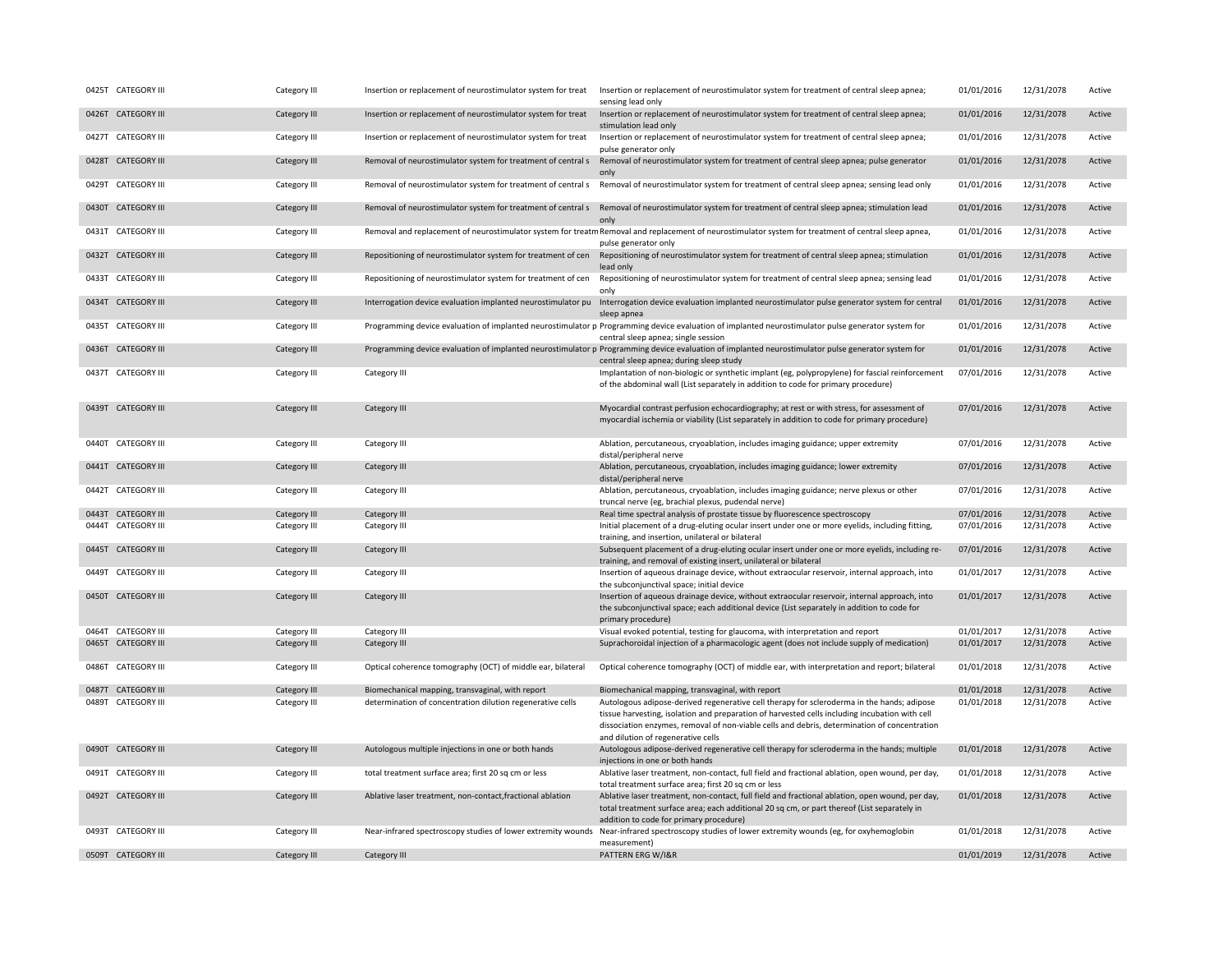|       | 0510T CATEGORY III  | Category III        | Category III | RMVL SINUS TARSI IMPLANT                                                                                                                           | 01/01/2019 | 12/31/2078 | Active |
|-------|---------------------|---------------------|--------------|----------------------------------------------------------------------------------------------------------------------------------------------------|------------|------------|--------|
|       | 0511T CATEGORY III  | Category III        | Category III | RMVL&RINSJ SINUS TARSI IMPLT                                                                                                                       | 01/01/2019 | 12/31/2078 | Active |
|       | 0512T CATEGORY III  | Category III        | Category III | ESW INTEG WND HLG 1ST WND                                                                                                                          | 01/01/2019 | 12/31/2078 | Active |
|       | 0513T CATEGORY III  | Category III        | Category III | ESW INTEG WND HLG EA ADDL                                                                                                                          | 01/01/2019 | 12/31/2078 | Active |
|       | 0514T CATEGORY III  | Category III        | Category III | INTRAOP VIS AXIS ID PT FIXJ                                                                                                                        | 01/01/2019 | 12/31/2078 | Active |
|       | 0515T CATEGORY III  | Category III        | Category III | INSJ WCS LV COMPL SYS                                                                                                                              | 01/01/2019 | 12/31/2078 | Active |
|       |                     |                     |              |                                                                                                                                                    |            |            |        |
| 0516T | <b>CATEGORY III</b> | Category III        | Category III | INSJ WCS LV ELTRD ONLY                                                                                                                             | 01/01/2019 | 12/31/2078 | Active |
|       | 0517T CATEGORY III  | Category III        | Category III | INSJ WCS LV PG COMPNT                                                                                                                              | 01/01/2019 | 12/31/2078 | Active |
|       | 0518T CATEGORY III  | Category III        | Category III | RMVL PG COMPNT WCS                                                                                                                                 | 01/01/2019 | 12/31/2078 | Active |
|       | 0519T CATEGORY III  | Category III        | Category III | RMVL & RPLCMT PG COMPNT WCS                                                                                                                        | 01/01/2019 | 12/31/2078 | Active |
| 0520T | <b>CATEGORY III</b> | Category III        | Category III | RMVL&RPLCMT PG WCS NEW ELTRD                                                                                                                       | 01/01/2019 | 12/31/2078 | Active |
|       | 0521T CATEGORY III  | <b>Category III</b> | Category III | INTERROG DEV EVAL WCS IP                                                                                                                           | 01/01/2019 | 12/31/2078 | Active |
|       | 0522T CATEGORY III  | Category III        | Category III | PRGRMG DEV EVAL WCS IP                                                                                                                             | 01/01/2019 | 12/31/2078 | Active |
|       | 0523T CATEGORY III  | Category III        | Category III | NTRAPX C FFR W/3D FUNCJL MAP                                                                                                                       | 01/01/2019 | 12/31/2078 | Active |
|       | 0524T CATEGORY III  | Category III        | Category III | EV CATH DIR CHEM ABLTJ W/IMG                                                                                                                       | 01/01/2019 | 12/31/2078 | Active |
|       | 0525T CATEGORY III  | Category III        | Category III | INSJ/RPLCMT COMPL IIMS                                                                                                                             | 01/01/2019 | 12/31/2078 | Active |
|       | 0526T CATEGORY III  | Category III        | Category III | INSJ/RPLCMT IIMS ELTRD ONLY                                                                                                                        | 01/01/2019 | 12/31/2078 | Active |
| 0527T | <b>CATEGORY III</b> | Category III        | Category III | INSJ/RPLCMT IIMS IMPLT MNTR                                                                                                                        | 01/01/2019 | 12/31/2078 | Active |
|       |                     |                     |              |                                                                                                                                                    |            |            |        |
|       | 0528T CATEGORY III  | Category III        | Category III | PRGRMG DEV EVAL IIMS IP                                                                                                                            | 01/01/2019 | 12/31/2078 | Active |
| 0529T | <b>CATEGORY III</b> | Category III        | Category III | <b>INTERROG DEV EVAL IIMS IP</b>                                                                                                                   | 01/01/2019 | 12/31/2078 | Active |
|       | 0530T CATEGORY III  | Category III        | Category III | REMOVAL COMPLETE IIMS                                                                                                                              | 01/01/2019 | 12/31/2078 | Active |
| 0531T | <b>CATEGORY III</b> | Category III        | Category III | REMOVAL IIMS ELECTRODE ONLY                                                                                                                        | 01/01/2019 | 12/31/2078 | Active |
|       | 0532T CATEGORY III  | Category III        | Category III | REMOVAL IIMS IMPLT MNTR ONLY                                                                                                                       | 01/01/2019 | 12/31/2078 | Active |
| 0533T | <b>CATEGORY III</b> | Category III        | Category III | CONT REC MVMT DO 6-10 DAYS                                                                                                                         | 01/01/2019 | 12/31/2078 | Active |
| 0534T | <b>CATEGORY III</b> | Category III        | Category III | CONT REC MVMT DO SETUP&TRAIN                                                                                                                       | 01/01/2019 | 12/31/2078 | Active |
| 0535T | <b>CATEGORY III</b> | Category III        | Category III | CONT REC MVMT DO REPRT CNFIG                                                                                                                       | 01/01/2019 | 12/31/2078 | Active |
|       | 0536T CATEGORY III  | Category III        | Category III | CONT REC MVMT DO DL W/I&R                                                                                                                          | 01/01/2019 | 12/31/2078 | Active |
|       | 0537T CATEGORY III  | Category III        | Category III | BLD DRV T LYMPHCYT CAR-T CLL                                                                                                                       | 01/01/2019 | 12/31/2078 | Active |
|       | 0538T CATEGORY III  | Category III        | Category III | BLD DRV T LYMPHCYT PREP TRNS                                                                                                                       | 01/01/2019 | 12/31/2078 | Active |
|       | 0539T CATEGORY III  | Category III        | Category III | RECEIPT&PREP CAR-T CLL ADMN                                                                                                                        | 01/01/2019 | 12/31/2078 | Active |
|       | 0540T CATEGORY III  |                     |              | CAR-T CLL ADMN AUTOLOGOUS                                                                                                                          | 01/01/2019 | 12/31/2078 |        |
|       |                     | Category III        | Category III |                                                                                                                                                    |            |            | Active |
|       | 0541T CATEGORY III  | Category III        | Category III | MYOCARDIAL IMAGING MCG                                                                                                                             | 01/01/2019 | 12/31/2078 | Active |
|       | 0542T CATEGORY III  | Category III        | Category III | MYOCARDIAL IMAGING MCG I&R                                                                                                                         | 01/01/2019 | 12/31/2078 | Active |
|       | 0563T CATEGORY III  | Category III        | Category III | Evacuation of meibomian glands, using heat delivered through wearable, open-eye eyelid<br>treatment devices and manual gland expression, bilateral | 01/01/2020 | 12/31/2078 | Active |
|       | 0564T CATEGORY III  | Category III        | Category III | Oncology, chemotherapeutic drug cytotoxicity assay of cancer stem cells (CSCs), from cultured                                                      | 01/01/2020 | 12/31/2078 | Active |
|       |                     |                     |              |                                                                                                                                                    |            |            |        |
|       |                     |                     |              | CSCs and primary tumor cells, categorical drug response reported based on percent of                                                               |            |            |        |
|       |                     |                     |              | cytotoxicity observed, a minimum of 14 drugs or drug combinations                                                                                  |            |            |        |
|       |                     |                     |              |                                                                                                                                                    |            |            |        |
|       | 0565T CATEGORY III  | Category III        | Category III | Autologous cellular implant derived from adipose tissue for the treatment of osteoarthritis of                                                     | 01/01/2020 | 12/31/2078 | Active |
|       |                     |                     |              | the kneestissue harvesting and cellular implant creation                                                                                           |            |            |        |
|       | 0566T CATEGORY III  | Category III        | Category III | Autologous cellular implant derived from adipose tissue for the treatment of osteoarthritis of                                                     | 01/01/2020 | 12/31/2078 | Active |
|       |                     |                     |              | the knees injection of cellular implant into knee joint including ultrasound guidance, unilateral                                                  |            |            |        |
|       |                     |                     |              |                                                                                                                                                    |            |            |        |
|       | 0567T CATEGORY III  | <b>Category III</b> | Category III | Permanent fallopian tube occlusion with degradable biopolymer implant, transcervical                                                               | 01/01/2020 | 12/31/2078 | Active |
|       |                     |                     |              |                                                                                                                                                    |            |            |        |
|       | 0568T CATEGORY III  |                     |              | approach, including transvaginal ultrasound                                                                                                        |            |            |        |
|       |                     | Category III        | Category III | Introduction of mixture of saline and air for sonosalpingography to confirm occlusion of                                                           | 01/01/2020 | 12/31/2078 | Active |
|       |                     |                     |              | fallopian tubes, transcervical approach, including transvaginal ultrasound and pelvic                                                              |            |            |        |
|       |                     |                     |              | ultrasound                                                                                                                                         |            |            |        |
|       | 0569T CATEGORY III  | Category III        | Category III | Transcatheter tricuspid valve repair, percutaneous approach initial prosthesis                                                                     | 01/01/2020 | 12/31/2078 | Active |
|       | 0570T CATEGORY III  | Category III        | Category III | Transcatheter tricuspid valve repair, percutaneous approach each additional prosthesis during                                                      | 01/01/2020 | 12/31/2078 | Active |
|       |                     |                     |              | same session (List separately in addition to code for primary procedure)                                                                           |            |            |        |
|       |                     |                     |              |                                                                                                                                                    |            |            |        |
|       | 0571T CATEGORY III  | Category III        | Category III | Insertion or replacement of implantable cardioverter-defibrillator system with substernal                                                          | 01/01/2020 | 12/31/2078 | Active |
|       |                     |                     |              | electrode(s), including all imaging guidance and electrophysiological evaluation (includes                                                         |            |            |        |
|       |                     |                     |              | defibrillation threshold evaluation, induction of arrhythmia, evaluation of sensing for                                                            |            |            |        |
|       |                     |                     |              | arrhythmia termination, and programming or reprogramming of sensing or therapeutic                                                                 |            |            |        |
|       |                     |                     |              | parameters), when performed                                                                                                                        |            |            |        |
|       | 0572T CATEGORY III  |                     |              | Insertion of substernal implantable defibrillator electrode                                                                                        | 01/01/2020 | 12/31/2078 |        |
|       |                     | Category III        | Category III |                                                                                                                                                    |            |            | Active |
|       | 0573T CATEGORY III  | Category III        | Category III | Removal of substernal implantable defibrillator electrode                                                                                          | 01/01/2020 | 12/31/2078 | Active |
|       | 0574T CATEGORY III  | Category III        | Category III | Repositioning of previously implanted substernal implantable defibrillator-pacing electrode                                                        | 01/01/2020 | 12/31/2078 | Active |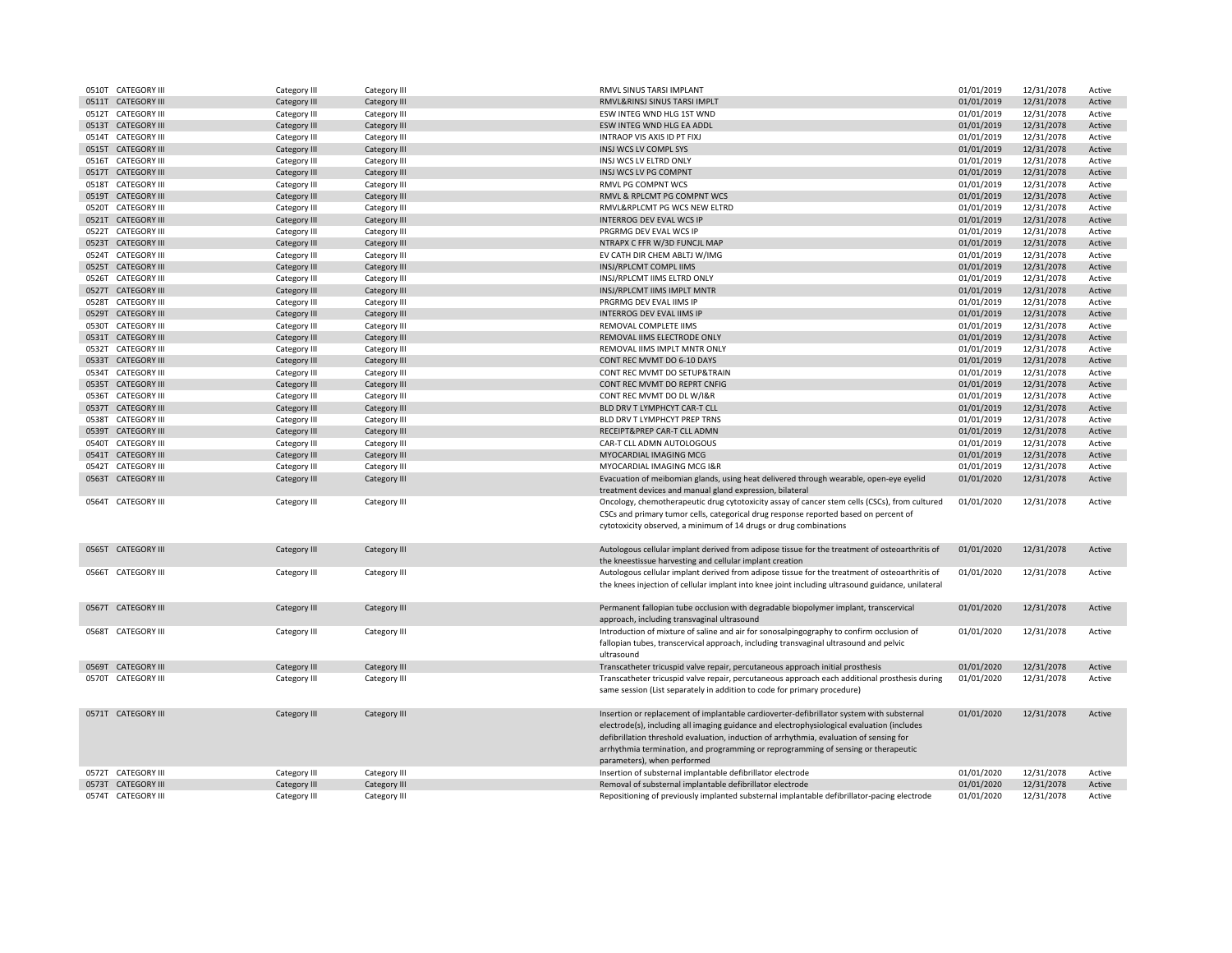| 0575T CATEGORY III | Category III | Category III | Programming device evaluation (in person) of implantable cardioverter-defibrillator system<br>with substernal electrode, with iterative adjustment of the implantable device to test the<br>function of the device and select optimal permanent programmed values with analysis, review<br>and report by a physician or other qualified health care professional                                                                                                                                                 | 01/01/2020 | 12/31/2078 | Active |
|--------------------|--------------|--------------|------------------------------------------------------------------------------------------------------------------------------------------------------------------------------------------------------------------------------------------------------------------------------------------------------------------------------------------------------------------------------------------------------------------------------------------------------------------------------------------------------------------|------------|------------|--------|
| 0576T CATEGORY III | Category III | Category III | Interrogation device evaluation (in person) of implantable cardioverter-defibrillator system<br>with substernal electrode, with analysis, review and report by a physician or other qualified<br>health care professional, includes connection, recording and disconnection per patient<br>encounter                                                                                                                                                                                                             | 01/01/2020 | 12/31/2078 | Active |
| 0577T CATEGORY III | Category III | Category III | Electrophysiological evaluation of implantable cardioverter-defibrillator system with<br>substernal electrode (includes defibrillation threshold evaluation, induction of arrhythmia,<br>evaluation of sensing for arrhythmia termination, and programming or reprogramming of<br>sensing or therapeutic parameters)                                                                                                                                                                                             | 01/01/2020 | 12/31/2078 | Active |
| 0578T CATEGORY III | Category III | Category III | Interrogation device evaluation(s) (remote), up to 90 days, substernal lead implantable<br>cardioverter-defibrillator system with interim analysis, review(s) and report(s) by a physician<br>or other qualified health care professional                                                                                                                                                                                                                                                                        | 01/01/2020 | 12/31/2078 | Active |
| 0579T CATEGORY III | Category III | Category III | Interrogation device evaluation(s) (remote), up to 90 days, substernal lead implantable<br>cardioverter-defibrillator system, remote data acquisition(s), receipt of transmissions and<br>technician review, technical support and distribution of results                                                                                                                                                                                                                                                       | 01/01/2020 | 12/31/2078 | Active |
| 0581T CATEGORY III | Category III | Category III | Ablation, malignant breast tumor(s), percutaneous, cryotherapy, including imaging guidance<br>when performed, unilateral                                                                                                                                                                                                                                                                                                                                                                                         | 01/01/2020 | 12/31/2078 | Active |
| 0582T CATEGORY III | Category III | Category III | Transurethral ablation of malignant prostate tissue by high-energy water vapor<br>thermotherapy, including intraoperative imaging and needle guidance                                                                                                                                                                                                                                                                                                                                                            | 01/01/2020 | 12/31/2078 | Active |
| 0583T CATEGORY III | Category III | Category III | Tympanostomy (requiring insertion of ventilating tube), using an automated tube delivery<br>system, iontophoresis local anesthesia                                                                                                                                                                                                                                                                                                                                                                               | 01/01/2020 | 12/31/2078 | Active |
| 0584T CATEGORY III | Category III | Category III | Islet cell transplant, includes portal vein catheterization and infusion, including all imaging,<br>including guidance, and radiological supervision and interpretation, when performed<br>percutaneous                                                                                                                                                                                                                                                                                                          | 01/01/2020 | 12/31/2078 | Active |
| 0585T CATEGORY III | Category III | Category III | Islet cell transplant, includes portal vein catheterization and infusion, including all imaging,<br>including guidance, and radiological supervision and interpretation, when performed<br>laparoscopic                                                                                                                                                                                                                                                                                                          | 01/01/2020 | 12/31/2078 | Active |
| 0586T CATEGORY III | Category III | Category III | Islet cell transplant, includes portal vein catheterization and infusion, including all imaging,<br>including guidance, and radiological supervision and interpretation, when performed open                                                                                                                                                                                                                                                                                                                     | 01/01/2020 | 12/31/2078 | Active |
| 0587T CATEGORY III | Category III | Category III | Percutaneous implantation or replacement of integrated single device neurostimulation<br>system including electrode array and receiver or pulse generator, including analysis,<br>programming, and imaging guidance when performed, posterior tibial nerve                                                                                                                                                                                                                                                       | 01/01/2020 | 12/31/2078 | Active |
| 0588T CATEGORY III | Category III | Category III | Revision or removal of integrated single device neurostimulation system including electrode<br>array and receiver or pulse generator, including analysis, programming, and imaging guidance<br>when performed, posterior tibial nerve                                                                                                                                                                                                                                                                            | 01/01/2020 | 12/31/2078 | Active |
| 0589T CATEGORY III | Category III | Category III | Electronic analysis with simple programming of implanted integrated neurostimulation system<br>(eg, electrode array and receiver), including contact group(s), amplitude, pulse width,<br>frequency (Hz), on/off cycling, burst, dose lockout, patient-selectable parameters, responsive<br>neurostimulation, detection algorithms, closed-loop parameters, and passive parameters,<br>when performed by physician or other qualified health care professional, posterior tibial<br>nerve, 1-3 parameters        | 01/01/2020 | 12/31/2078 | Active |
| 0590T CATEGORY III | Category III | Category III | Electronic analysis with complex programming of implanted integrated neurostimulation<br>system (eg, electrode array and receiver), including contact group(s), amplitude, pulse width,<br>frequency (Hz), on/off cycling, burst, dose lockout, patient-selectable parameters, responsive<br>neurostimulation, detection algorithms, closed-loop parameters, and passive parameters,<br>when performed by physician or other qualified health care professional, posterior tibial<br>nerve, 4 or more parameters | 01/01/2020 | 12/31/2078 | Active |
| 0591T CATEGORY III | Category III | Category III | Health and well-being coaching face-to-face individual, initial assessment                                                                                                                                                                                                                                                                                                                                                                                                                                       | 01/01/2020 | 12/31/2078 | Active |
| 0592T CATEGORY III | Category III | Category III | Health and well-being coaching face-to-face individual, follow-up session, at least 30 minutes                                                                                                                                                                                                                                                                                                                                                                                                                   | 01/01/2020 | 12/31/2078 | Active |
| 0593T CATEGORY III | Category III | Category III | Health and well-being coaching face-to-face group (2 or more individuals), at least 30 minutes                                                                                                                                                                                                                                                                                                                                                                                                                   | 01/01/2020 | 12/31/2078 | Active |
| 0596T CATEGORY III | Category III | Category III | Temporary female intraurethral valve-pump (ie, voiding prosthesis); initial insertion, including<br>urethral measurement                                                                                                                                                                                                                                                                                                                                                                                         | 07/01/2020 | 12/31/2078 | Active |
| 0597T CATEGORY III | Category III | Category III | Temporary female intraurethral valve-pump (ie, voiding prosthesis); replacement                                                                                                                                                                                                                                                                                                                                                                                                                                  | 07/01/2020 | 12/31/2078 | Active |
| 0603T CATEGORY III | Category III | Category III | Glomerular filtration rate (GFR) monitoring, transdermal, including sensor placement and<br>administration of more than one dose of fluorescent pyrazine agent, each 24 hours                                                                                                                                                                                                                                                                                                                                    | 07/01/2020 | 12/31/2078 | Active |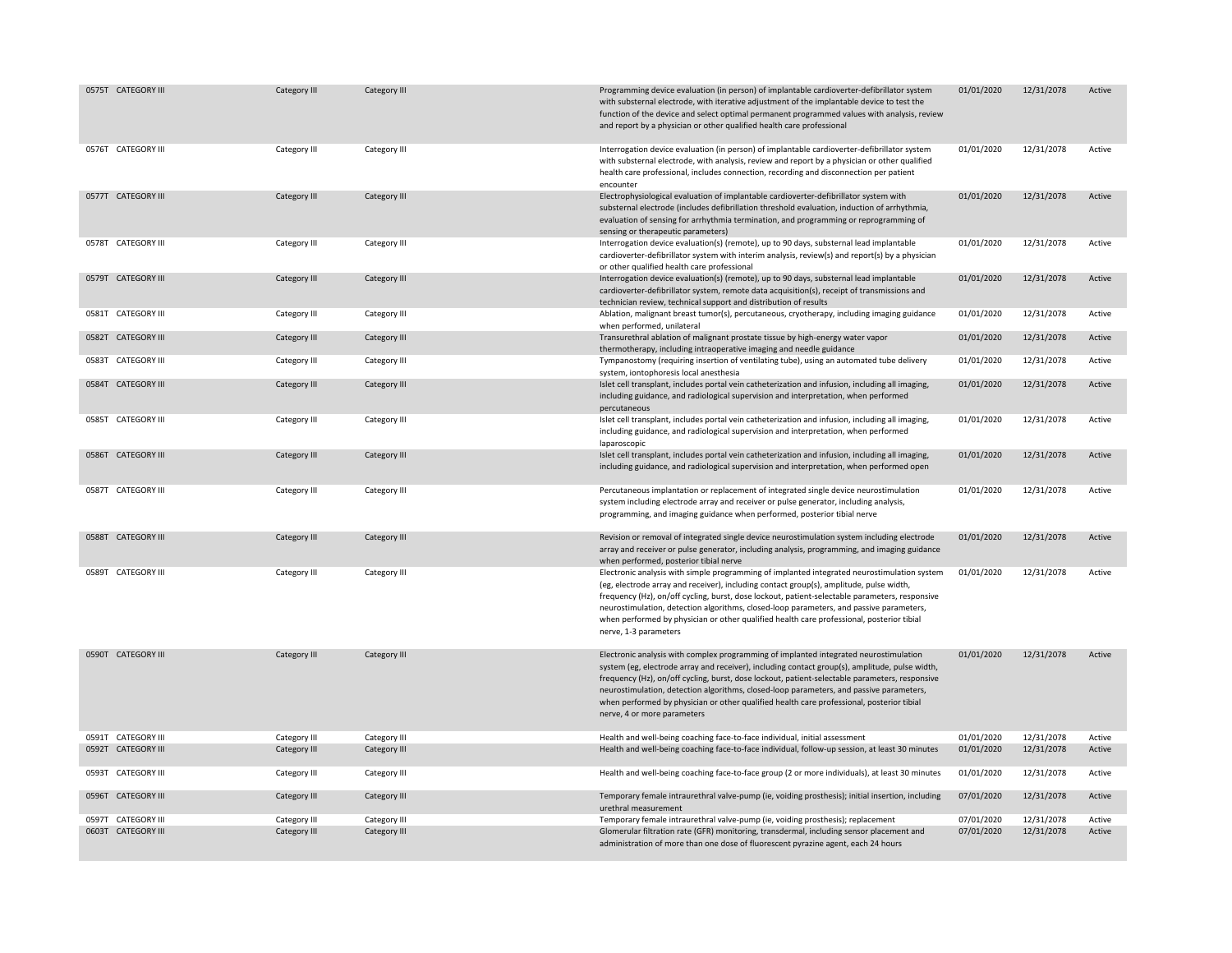|       | 0604T CATEGORY III  | Category III | Category III | Optical coherence tomography (OCT) of retina, remote, patient-initiated image capture and<br>transmission to a remote surveillance center unilateral or bilateral; initial device provision, set-<br>up and patient education on use of equipment                                                                                                                                                                                                                           | 07/01/2020 | 12/31/2078 | Active     |
|-------|---------------------|--------------|--------------|-----------------------------------------------------------------------------------------------------------------------------------------------------------------------------------------------------------------------------------------------------------------------------------------------------------------------------------------------------------------------------------------------------------------------------------------------------------------------------|------------|------------|------------|
|       | 0607T CATEGORY III  | Category III | Category III | Remote monitoring of an external continuous pulmonary fluid monitoring system, including<br>measurement of radiofrequency-derived pulmonary fluid levels, heart rate, respiration rate,<br>activity, posture, and cardiovascular rhythm (eg, ECG data), transmitted to a remote 24-hour<br>attended surveillance center; set-up and patient education on use of equipment                                                                                                   | 07/01/2020 | 12/31/2078 | Active     |
|       | 0608T CATEGORY III  | Category III | Category III | Remote monitoring of an external continuous pulmonary fluid monitoring system, including<br>measurement of radiofrequency-derived pulmonary fluid levels, heart rate, respiration rate,<br>activity, posture, and cardiovascular rhythm (eg, ECG data), transmitted to a remote 24-hour<br>attended surveillance center; analysis of data received and transmission of reports to the<br>physician or other qualified health care professional                              | 07/01/2020 | 12/31/2078 | Active     |
|       | 0613T CATEGORY III  | Category III | Category III | Percutaneous transcatheter implantation of interatrial septal shunt device, including right and<br>left heart catheterization, intracardiac echocardiography, and imaging guidance by the<br>proceduralist, when performed                                                                                                                                                                                                                                                  | 07/01/2020 | 12/31/2078 | Active     |
|       | 0620T CATEGORY III  | Category III | Category III | Endovascular venous arterialization, tibial or peroneal vein, with transcatheter placement of<br>intravascular stent graft(s) and closure by any method, including percutaneous or open<br>vascular access, ultrasound guidance for vascular access when performed, all<br>catheterization(s) and intraprocedural roadmapping and imaging guidance necessary to<br>complete the intervention, all associated radiological supervision and interpretation, when<br>performed | 01/01/2021 | 12/31/2078 | New        |
|       | 0621T CATEGORY III  | Category III | Category III | Trabeculostomy ab interno by laser                                                                                                                                                                                                                                                                                                                                                                                                                                          | 01/01/2021 | 12/31/2078 | New        |
|       | 0622T CATEGORY III  | Category III | Category III | Trabeculostomy ab interno by laser; with use of ophthalmic endoscope                                                                                                                                                                                                                                                                                                                                                                                                        | 01/01/2021 | 12/31/2078 | New        |
|       | 0623T CATEGORY III  | Category III | Category III | Automated quantification and characterization of coronary atherosclerotic plaque to assess<br>severity of coronary disease, using data from coronary computed tomographic angiography;<br>data preparation and transmission, computerized analysis of data, with review of<br>computerized analysis output to reconcile discordant data, interpretation and report                                                                                                          | 01/01/2021 | 12/31/2078 | New        |
|       | 0624T CATEGORY III  | Category III | Category III | Automated quantification and characterization of coronary atherosclerotic plaque to assess<br>severity of coronary disease, using data from coronary computed tomographic angiography;<br>data preparation and transmission                                                                                                                                                                                                                                                 | 01/01/2021 | 12/31/2078 | New        |
|       | 0625T CATEGORY III  | Category III | Category III | Automated quantification and characterization of coronary atherosclerotic plaque to assess<br>severity of coronary disease, using data from coronary computed tomographic angiography;<br>computerized analysis of data from coronary computed tomographic angiography                                                                                                                                                                                                      | 01/01/2021 | 12/31/2078 | New        |
|       | 0626T CATEGORY III  | Category III | Category III | Automated quantification and characterization of coronary atherosclerotic plaque to assess<br>severity of coronary disease, using data from coronary computed tomographic angiography;<br>review of computerized analysis output to reconcile discordant data, interpretation and<br>report                                                                                                                                                                                 | 01/01/2021 | 12/31/2078 | New        |
|       | 0651T CATEGORY III  | Category III | Category III | Magnetically controlled capsule endoscopy, esophagus through stomach, including<br>intraprocedural positioning of capsule, with interpretation and report                                                                                                                                                                                                                                                                                                                   | 07/01/2021 | 12/31/2078 | New        |
|       | 0652T CATEGORY III  | Category III | Category III | Esophagogastroduodenoscopy, flexible, transnasal; diagnostic, including collection of<br>specimen(s) by brushing or washing, when performed (separate procedure)                                                                                                                                                                                                                                                                                                            | 07/01/2021 | 12/31/2078 | New        |
|       | 0656T CATEGORY III  | Category III | Category III | Vertebral body tethering, anterior; up to 7 vertebral segments                                                                                                                                                                                                                                                                                                                                                                                                              | 07/01/2021 | 12/31/2078 | <b>New</b> |
|       | 0657T CATEGORY III  | Category III | Category III | Vertebral body tethering, anterior; 8 or more vertebral segments                                                                                                                                                                                                                                                                                                                                                                                                            | 07/01/2021 | 12/31/2078 | New        |
|       | 0660T CATEGORY III  | Category III | Category III | Implantation of anterior segment intraocular nonbiodegradable drug-eluting system, internal<br>approach                                                                                                                                                                                                                                                                                                                                                                     | 07/01/2021 | 12/31/2078 | New        |
|       | 0661T CATEGORY III  | Category III | Category III | Removal and reimplantation of anterior segment intraocular nonbiodegradable drug-eluting<br>implant                                                                                                                                                                                                                                                                                                                                                                         | 07/01/2021 | 12/31/2078 | New        |
| 0664T | <b>CATEGORY III</b> | Category III | Category III | Donor hysterectomy (including cold preservation); open, from cadaver donor                                                                                                                                                                                                                                                                                                                                                                                                  | 07/01/2021 | 12/31/2078 | <b>New</b> |
|       | 0665T CATEGORY III  | Category III | Category III | Donor hysterectomy (including cold preservation); open, from living donor                                                                                                                                                                                                                                                                                                                                                                                                   | 07/01/2021 | 12/31/2078 | New        |
|       | 0666T CATEGORY III  | Category III | Category III | Donor hysterectomy (including cold preservation); laparoscopic or robotic, from living donor                                                                                                                                                                                                                                                                                                                                                                                | 07/01/2021 | 12/31/2078 | New        |
|       | 0667T CATEGORY III  | Category III | Category III | Donor hysterectomy (including cold preservation); recipient uterus allograft transplantation<br>from cadaver or living donor                                                                                                                                                                                                                                                                                                                                                | 07/01/2021 | 12/31/2078 | New        |
|       | 0668T CATEGORY III  | Category III | Category III | Backbench standard preparation of cadaver or living donor uterine allograft prior to<br>transplantation, including dissection and removal of surrounding soft tissues and preparation<br>of uterine vein(s) and uterine artery(ies), as necessary                                                                                                                                                                                                                           | 07/01/2021 | 12/31/2078 | New        |
|       | 0669T CATEGORY III  | Category III | Category III | Backbench reconstruction of cadaver or living donor uterus allograft prior to transplantation;<br>venous anastomosis, each                                                                                                                                                                                                                                                                                                                                                  | 07/01/2021 | 12/31/2078 | New        |
|       | 0670T CATEGORY III  | Category III | Category III | Backbench reconstruction of cadaver or living donor uterus allograft prior to transplantation;<br>arterial anastomosis, each                                                                                                                                                                                                                                                                                                                                                | 07/01/2021 | 12/31/2078 | New        |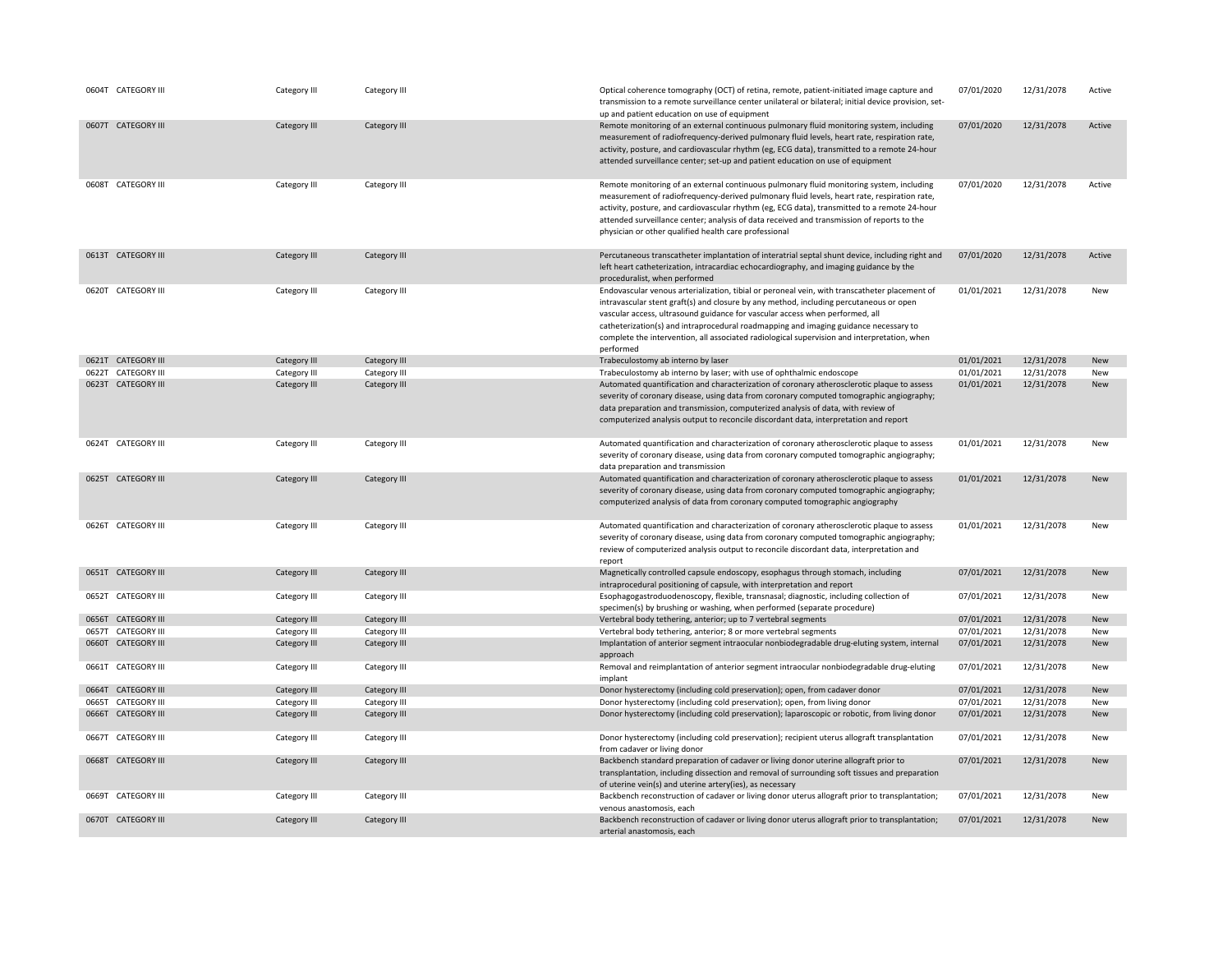|       | 0671T CATEGORY III                  | Category III       | Category III                                                                 | Insertion of anterior segment aqueous drainage device into the trabecular meshwork, without | 01/01/2022               | 12/31/2078               | New              |
|-------|-------------------------------------|--------------------|------------------------------------------------------------------------------|---------------------------------------------------------------------------------------------|--------------------------|--------------------------|------------------|
|       |                                     |                    |                                                                              | external reservoir, and without concomitant cataract removal, one or more                   |                          |                          |                  |
|       | 11920 CPT CODES                     | <b>SURGERY</b>     | tattooing correct color dfcts 6.0 cm/<                                       | tattooing incl micropigmentation 6.0 cm/<                                                   | 01/01/2006               | 12/31/2078               | Active           |
|       | 11921 CPT CODES                     | SURGERY            | tattooing correct color dfcts 6.1-20.0 cm                                    | tattooing incl micropigmentation 6.1-20.0 cm                                                | 01/01/2006               | 12/31/2078               | Active           |
|       | 11922 CPT CODES                     | SURGERY            | tattooing correct color dfcts ea 20.0 cm                                     | tattooing incl micropigmentation ea 20.0 cm                                                 | 01/01/2006               | 12/31/2078               | Active           |
|       | 11950 CPT CODES                     | SURGERY            | subg njx filling matrl 1 cc/<                                                | subcutaneous injection filling material 1 cc/<                                              | 01/01/2006               | 12/31/2078               | Active           |
|       | 11951 CPT CODES                     | <b>SURGERY</b>     | subg njx filling matrl 1.1-5.0 cc                                            | subcutaneous injection filling matrl 1.1-5.0 cc                                             | 01/01/2006               | 12/31/2078               | Active           |
|       | 11952 CPT CODES                     | SURGERY            | subq njx filling matrl 5.1-10.0 cc                                           | subcutaneous injection filling matrl 5.1-10.0cc                                             | 01/01/2006               | 12/31/2078               | Active           |
|       | 11954 CPT CODES                     | <b>SURGERY</b>     | subq njx filling matrl > 10.0 cc                                             | subcutaneous injection filling matrl > 10.0 cc                                              | 01/01/2006               | 12/31/2078               | Active           |
|       | 14021 CPT CODES                     | SURGERY            | att/reargmt s/a/l dfct 10.1 cm-30.0 cm                                       | att/rearrangement scalp/arm/leg 10.1-30.0 cm                                                | 01/01/2006               | 12/31/2078               | Active           |
|       | 14060 CPT CODES                     | <b>SURGERY</b>     | att/reargmt e/n/e/l dfct 10 cm/<                                             | att/reargmt e/n/e/l dfct 10 cm/<                                                            | 01/01/2006               | 12/31/2078               | Active           |
|       | 15770 CPT CODES                     | SURGERY            | grf derma-fat-fsca                                                           | graft derma-fat-fascia                                                                      | 01/01/2006               | 12/31/2078               | Active           |
|       | 15776 CPT CODES                     | <b>SURGERY</b>     | punch grf hair trnspl > 15 punch grfs                                        | punch graft hair transplant >15 punch grafts                                                | 01/01/2006               | 12/31/2078               | Active           |
|       | 15780 CPT CODES                     | SURGERY            | dermabrasion tot face                                                        | dermabrasion total face                                                                     | 01/01/2006               | 12/31/2078               | Active           |
|       | 15781 CPT CODES                     | <b>SURGERY</b>     | dermabrasion sgmtl face                                                      | dermabrasion segmental face                                                                 | 01/01/2006               | 12/31/2078               | Active           |
|       | 15782 CPT CODES                     | SURGERY            | dermabrasion regional oth/thn face                                           | dermabrasion regional other than face                                                       | 01/01/2006               | 12/31/2078               | Active           |
|       | 15783 CPT CODES                     | <b>SURGERY</b>     | dermabrasion supfc any sit                                                   | dermabrasion superficial any site                                                           | 01/01/2006               | 12/31/2078               | Active           |
|       | 15786 CPT CODES                     | SURGERY            | abrasion 1 les                                                               | abrasion 1 lesion                                                                           | 01/01/2006               | 12/31/2078               | Active           |
| 15787 | <b>CPT CODES</b>                    | <b>SURGERY</b>     | abrasion ea $4 <$ /<                                                         | abrasion each additional 4 lesions or less                                                  | 01/01/2006               | 12/31/2078               | Active           |
|       | 15788 CPT CODES                     | SURGERY            | chem peel facial epidrm                                                      | chemical peel facial epidermal                                                              | 01/01/2006               | 12/31/2078               | Active           |
|       | 15789 CPT CODES                     | SURGERY            | chem peel facial drm                                                         | chemical peel facial dermal                                                                 | 01/01/2006               | 12/31/2078               | Active           |
|       | 15792 CPT CODES                     | SURGERY            | chem peel nonfacial epidrm                                                   | chemical peel nonfacial epidermal                                                           | 01/01/2006               | 12/31/2078               | Active           |
|       | 15793 CPT CODES                     | <b>SURGERY</b>     | chem peel nonfacial drm                                                      | chemical peel nonfacial dermal                                                              | 01/01/2006               | 12/31/2078               | Active           |
|       | 15820 CPT CODES                     | SURGERY            | blepharp lwr eyelid                                                          | blepharoplasty lower eyelid                                                                 | 01/01/2006               | 12/31/2078               | Active           |
|       | 15821 CPT CODES                     | <b>SURGERY</b>     | blepharp Iwr eyelid w/x10sv hrna8 fat pad                                    | blepharoplasty lower eyelid herniated fat pad                                               | 01/01/2006               | 12/31/2078               | Active           |
|       | 15822 CPT CODES                     | SURGERY            | blepharp upr eyelid                                                          | blepharoplasty upper eyelid                                                                 | 01/01/2006               | 12/31/2078               | Active           |
|       | 15823 CPT CODES                     | <b>SURGERY</b>     | blepharp upr eyelid w/excsv skn w8ing down lid                               | blepharoplasty upper eyelid w/excessive skin                                                | 01/01/2006               | 12/31/2078               | Active           |
|       | 15824 CPT CODES                     | SURGERY            | rhytdct fhd                                                                  | rhytidectomy forehead                                                                       | 01/01/2006               | 12/31/2078               | Active           |
|       | 15825 CPT CODES                     | SURGERY            | rhytdct nck w/platysmal tightening                                           | rhytidectomy neck w/platysmal tightening                                                    | 01/01/2006               | 12/31/2078               | Active           |
|       | 15826 CPT CODES                     | SURGERY            | rhytdct glabellar frown lines                                                | rhytidectomy glabellar frown lines                                                          | 01/01/2006               | 12/31/2078               | Active           |
|       | 15828 CPT CODES                     | SURGERY            | rhytdct cheek chin&nck                                                       | rhytidectomy cheek chin&neck                                                                | 01/01/2006               | 12/31/2078               | Active           |
|       | 15829 CPT CODES                     | SURGERY            | rhytdct smas flap                                                            | rhytidectomy smas flap                                                                      | 01/01/2006               | 12/31/2078               | Active           |
|       | 15830 CPT CODES                     | SURGERY            | exc skin & subq tissue abd panniculectomy                                    | excision skin abd infraumbilical panniculectomy                                             | 01/01/2006               | 12/31/2078               | Active           |
|       | 15832 CPT CODES                     | SURGERY            | exc excsv skn&subq tiss w/lipc thi                                           | excision excessive skin&subq tissue thigh                                                   | 01/01/2006               | 12/31/2078               | Active           |
|       | 15833 CPT CODES                     | <b>SURGERY</b>     | exc excsv skn&subq tiss w/lipc leg                                           | excision excessive skin&subq tissue leg                                                     | 01/01/2006               | 12/31/2078               | Active           |
|       | 15834 CPT CODES                     | SURGERY            | exc excsv skn&subq tiss w/lipc hip                                           | excision excessive skin&subq tissue hip                                                     | 01/01/2006               | 12/31/2078               | Active           |
| 15835 | <b>CPT CODES</b><br>15836 CPT CODES | SURGERY<br>SURGERY | exc excsv skn&subq tiss w/lipc buttock<br>exc excsv skn&subq tiss w/lipc arm | excision excessive skin&subq tissue buttock                                                 | 01/01/2006<br>01/01/2006 | 12/31/2078<br>12/31/2078 | Active<br>Active |
|       | 15837 CPT CODES                     | SURGERY            | exc excsv skn&subq tiss w/lipc f/arm/hand                                    | excision excessive skin&subq tissue arm<br>exc excessive skin&subq tissue forearm/hand      | 01/01/2006               | 12/31/2078               | Active           |
|       | 15838 CPT CODES                     | SURGERY            | exc excsv skn&subq tiss w/lipc submental fat pad                             | exc excsv skin&subq tissue submental fat pad                                                | 01/01/2006               | 12/31/2078               | Active           |
| 15839 | <b>CPT CODES</b>                    | SURGERY            | exc excsv skn&subq tiss w/lipc oth area                                      | excision excessive skin&subg tissue other area                                              | 01/01/2006               | 12/31/2078               | Active           |
|       | 15847 CPT CODES                     | SURGERY            | exc excessive skin & subg tissue abd                                         | excision excessive skin & subq tissue abdomen                                               | 01/01/2006               | 12/31/2078               | Active           |
|       | 15876 CPT CODES                     | <b>SURGERY</b>     | sucj asstd lipectomy head&nck                                                | suction assisted lipectomy head&neck                                                        | 01/01/2006               | 12/31/2078               | Active           |
|       | 15877 CPT CODES                     | SURGERY            | sucj asstd lipectomy trnk                                                    | suction assisted lipectomy trunk                                                            | 01/01/2006               | 12/31/2078               | Active           |
|       | 15878 CPT CODES                     | <b>SURGERY</b>     | sucj asstd lipectomy uxtr                                                    | suction assisted lipectomy upper extremity                                                  | 01/01/2006               | 12/31/2078               | Active           |
|       | 15879 CPT CODES                     | SURGERY            | sucj asstd lipectomy lxtr                                                    | suction assisted lipectomy lower extremity                                                  | 01/01/2006               | 12/31/2078               | Active           |
|       | 17360 CPT CODES                     | <b>SURGERY</b>     | chem exfoliation acne                                                        | chemical exfoliation acne                                                                   | 01/01/2006               | 12/31/2078               | Active           |
|       | 17380 CPT CODES                     | SURGERY            | electrolss epilation ea 1/2 hr                                               | electrolysis epilation ea 30 minutes                                                        | 01/01/2006               | 12/31/2078               | Active           |
|       | 17999 CPT CODES                     | SURGERY            | unlis px skn muc memb&subq tiss                                              | unlisted px skin muc membrane &subq tissue                                                  | 01/01/2006               | 12/31/2078               | Active           |
|       | 19300 CPT CODES                     | SURGERY            | mast gynecomastia                                                            | mastectomy gynecomastia                                                                     | 01/01/2006               | 12/31/2078               | Active           |
|       | 19303 CPT CODES                     | SURGERY            | mast smpl compl                                                              | mastectomy simple complete                                                                  | 01/01/2006               | 12/31/2078               | Active           |
|       | 19316 CPT CODES                     | SURGERY            | mastopexy                                                                    | mastopexy                                                                                   | 01/01/2006               | 12/31/2078               | Active           |
|       | 19318 CPT CODES                     | SURGERY            | rdctj mammaplasty                                                            | reduction mammaplasty                                                                       | 01/01/2006               | 12/31/2078               | Active           |
|       | 19325 CPT CODES                     | SURGERY            | mammaplasty agmntj w/prostc implt                                            | mammaplasty augmentation w/prosthetic implant                                               | 01/01/2006               | 12/31/2078               | Active           |
| 19328 | <b>CPT CODES</b>                    | SURGERY            | rmvl ntc mam implt                                                           | removal intact mammary implant                                                              | 01/01/2006               | 12/31/2078               | Active           |
|       | 19330 CPT CODES                     | SURGERY            | rmvl mam implt matrl                                                         | removal mammary implant material                                                            | 01/01/2006               | 12/31/2078               | Active           |
|       | 19340 CPT CODES                     | <b>SURGERY</b>     | immt insj brst prosth flwg mastopexy mast/rcnstj                             | immt insj brst prosth flwg mastopexy mast/rcnstj                                            | 01/01/2006               | 12/31/2078               | Active           |
|       | 19342 CPT CODES                     | SURGERY            | dlyd insj brst prosth flwg mastopexy mast/rcnstj                             | dlyd insj brst prosth flwg mastopexy mast/rcnstj                                            | 01/01/2006               | 12/31/2078               | Active           |
|       | 19350 CPT CODES                     | <b>SURGERY</b>     | nppl/areola rcnstj                                                           | nipple/areola reconstruction                                                                | 01/01/2006               | 12/31/2078               | Active           |
|       | 19355 CPT CODES                     | SURGERY            | corri inverted nppls                                                         | correction inverted nipples                                                                 | 01/01/2006               | 12/31/2078               | Active           |
|       | 19357 CPT CODES                     | <b>SURGERY</b>     | brst rcnstj immt/dlyd w/tiss expander sbsq xpnsj                             | brst rcnstj immt/dlyd w/tiss expander sbsq xpnsj                                            | 01/01/2006               | 12/31/2078               | Active           |
|       | 19361 CPT CODES                     | SURGERY            | brst rcnstj w/latsms d/si flap wo prsthc impl                                | brst rcnstj w/latsms d/si flap wo prsthc impl                                               | 01/01/2006               | 12/31/2078               | Active           |
|       | 19364 CPT CODES                     | <b>SURGERY</b>     | brst rcnstj w/fr flap                                                        | breast reconstruction free flap                                                             | 01/01/2006               | 12/31/2078               | Active           |
|       | 19367 CPT CODES                     | SURGERY            | brst rcnstj tram flap 1 pedcl clsr don sit                                   | breast reconstruction tram flap 1 pedicle                                                   | 01/01/2006               | 12/31/2078               | Active           |
|       | 19368 CPT CODES                     | <b>SURGERY</b>     | brst rcnstj tramflap 1 pedcl clsr don sit mvasc                              | breast reconstruction tram 1 pedcl mvasc anast                                              | 01/01/2006               | 12/31/2078               | Active           |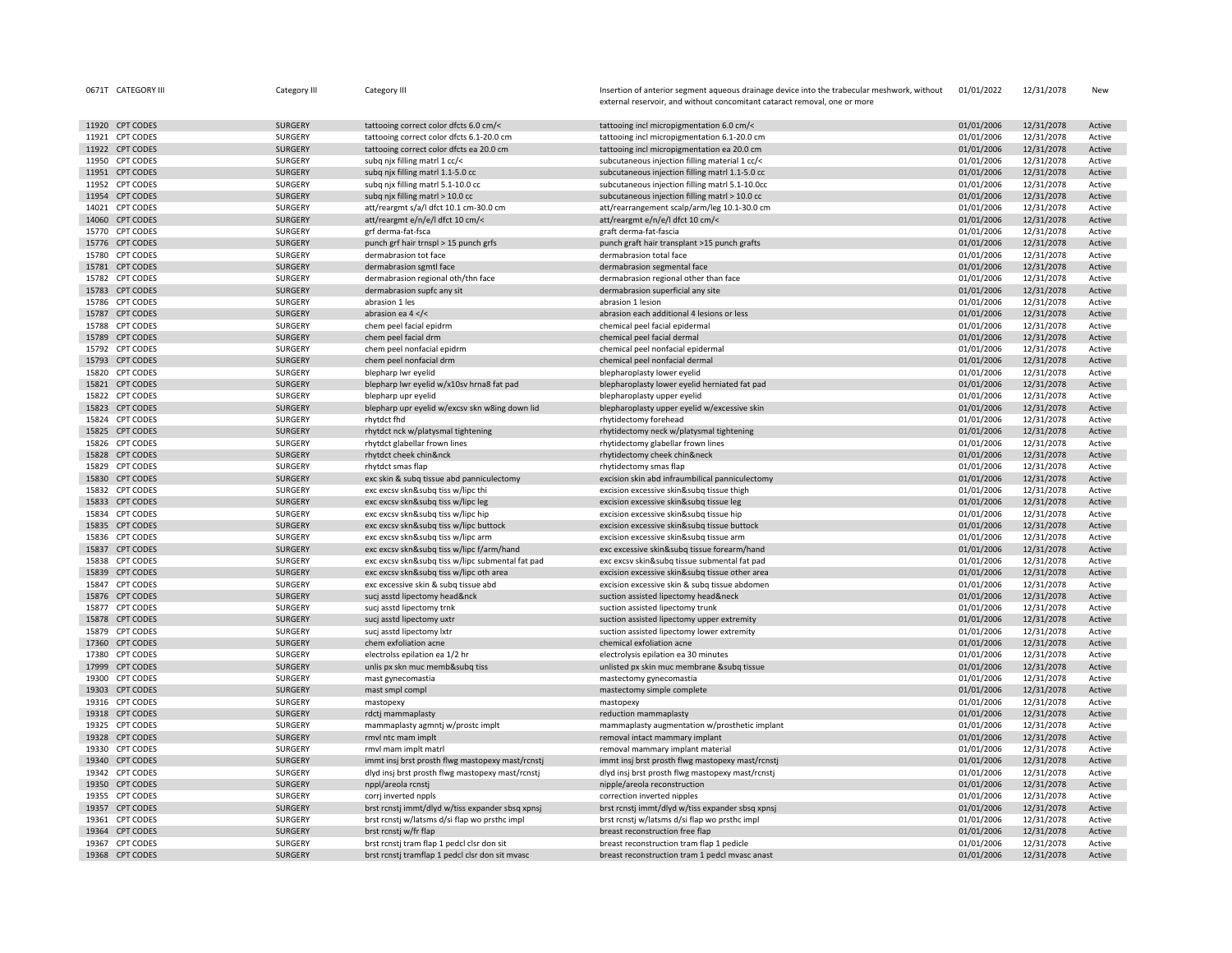|       | 19369 CPT CODES  | SURGERY        | brst rcnstj tram flap 2 pdcl w/clsr don sit                                             | breast reconstruction tram flap double pedicle                                                    | 01/01/2006 | 12/31/2078 | Active |
|-------|------------------|----------------|-----------------------------------------------------------------------------------------|---------------------------------------------------------------------------------------------------|------------|------------|--------|
|       | 19370 CPT CODES  | SURGERY        | opn priprostc capsul brst                                                               | open periprosthetic capsulotomy breast                                                            | 01/01/2006 | 12/31/2078 | Active |
|       | 19371 CPT CODES  | SURGERY        | priprostc capsictomy brst                                                               | periprosthetic capsulectomy breast                                                                | 01/01/2006 | 12/31/2078 | Active |
|       | 19380 CPT CODES  | SURGERY        | revj rcnsted brst                                                                       | revision reconstructed breast                                                                     | 01/01/2006 | 12/31/2078 | Active |
|       | 19396 CPT CODES  | SURGERY        | prepj moulage custom brst implt                                                         | preparation moulage custom breast implant                                                         | 01/01/2006 | 12/31/2078 | Active |
|       | 19499 CPT CODES  | SURGERY        | unlis px brst                                                                           | unlisted procedure breast                                                                         | 01/01/2006 | 12/31/2078 | Active |
|       | 20974 CPT CODES  | SURGERY        | elec stimj aid b1 hlg noninvasive                                                       | electrical stimulation bone healing noninvasive                                                   | 01/01/2006 | 12/31/2078 | Active |
|       | 20975 CPT CODES  | <b>SURGERY</b> | elec stimj aid b1 hlg invasive                                                          | electrical stimulation bone healing invasive                                                      | 01/01/2006 | 12/31/2078 | Active |
|       | 20979 CPT CODES  | SURGERY        | Iw ntsty us stimj aid b1 hlg noninvasive                                                | low intensity us stimj bone healing noninvasive                                                   | 01/01/2006 | 12/31/2078 | Active |
|       | 20999 CPT CODES  | <b>SURGERY</b> | unlis px muscskel sys general                                                           | unlisted procedure muscskeletal system general                                                    | 01/01/2006 | 12/31/2078 | Active |
|       | 21010 CPT CODES  |                |                                                                                         |                                                                                                   |            |            |        |
|       |                  | SURGERY        | arthrt tmprmand jt                                                                      | arthrotomy temporomandibular joint                                                                | 01/01/2006 | 12/31/2078 | Active |
|       | 21050 CPT CODES  | SURGERY        | condylectomy tmprmand jt spx                                                            | condylectomy temporomandibular joint spx                                                          | 01/01/2006 | 12/31/2078 | Active |
|       | 21060 CPT CODES  | SURGERY        | meniscectomy prtl/compl tmprmand jt spx                                                 | meniscectomy prtl/compl temporomandibular jt spx                                                  | 01/01/2006 | 12/31/2078 | Active |
|       | 21070 CPT CODES  | <b>SURGERY</b> | coronoidectomy spx                                                                      | coronoidectomy spx                                                                                | 01/01/2006 | 12/31/2078 | Active |
|       | 21073 CPT CODES  | SURGERY        | manipulation tmj therapeutic require anesthesia                                         | manipulation tmj therapeutic require anesthesia                                                   | 01/01/2006 | 12/31/2078 | Active |
|       | 21116 CPT CODES  | SURGERY        | njx tmprmand jt arthg                                                                   | injection temporomandibular joint arthrography                                                    | 01/01/2006 | 12/31/2078 | Active |
|       | 21120 CPT CODES  | SURGERY        | geniop agmntj agrft algrft prostc matrl                                                 | genioplasty augmentation                                                                          | 01/01/2006 | 12/31/2078 | Active |
|       | 21121 CPT CODES  | SURGERY        | geniop sliding osteot 1 piece                                                           | genioplasty sliding osteotomy single piece                                                        | 01/01/2006 | 12/31/2078 | Active |
|       | 21122 CPT CODES  | SURGERY        | geniop sliding osteot 2/> osteot                                                        | genioplasty 2/> sliding osteotomies                                                               | 01/01/2006 | 12/31/2078 | Active |
|       | 21123 CPT CODES  | SURGERY        | geniop sliding agmntj w/interposal b1 grfs                                              | geniop sliding agmntj w/interposal bone grafts                                                    | 01/01/2006 | 12/31/2078 | Active |
|       | 21125 CPT CODES  | SURGERY        | agmntj mndblr bdy/angl prostc matrl                                                     | agmntj mndblr body/angle prosthetic material                                                      | 01/01/2006 | 12/31/2078 | Active |
|       | 21127 CPT CODES  | SURGERY        | agmntj mndblr bdy/angl w/b1 grf onlay/interposal                                        | agmntj mndblr bdy/angl w/b1 grf onlay/interposal                                                  | 01/01/2006 | 12/31/2078 | Active |
|       | 21141 CPT CODES  | SURGERY        | rcnstj mdfc left i 1 piece w/o b1 grf                                                   | rcnstj midface lefort i 1 piece w/o bone graft                                                    | 01/01/2006 | 12/31/2078 | Active |
|       | 21142 CPT CODES  | SURGERY        | rcnstj mdfc left i 2 pieces w/o b1 grf                                                  | rcnstj midface lefort i 2 pieces w/o bone graft                                                   | 01/01/2006 | 12/31/2078 | Active |
|       | 21143 CPT CODES  | SURGERY        | rcnstj mdfc left i 3/> piece w/o b1 grf                                                 | rcnstj midface lefort i 3/>piece w/o bone graft                                                   | 01/01/2006 | 12/31/2078 | Active |
|       | 21145 CPT CODES  | SURGERY        | rcnstj mdfc left i 1 piece w/b1 grfs                                                    | rcnstj midface lefort i 1 piece w/bone grafts                                                     | 01/01/2006 | 12/31/2078 | Active |
|       | 21146 CPT CODES  | SURGERY        | rcnstj mdfc left i 2 pieces w/b1 grfs                                                   | rcnstj midface lefort i 2 pieces w/bone grafts                                                    | 01/01/2006 | 12/31/2078 | Active |
|       | 21147 CPT CODES  | SURGERY        | rcnstj mdfc left i 3/> piece w/b1 grfs                                                  | rcnstj midface lefort i 3/>piece w/bone grafts                                                    | 01/01/2006 | 12/31/2078 | Active |
|       | 21150 CPT CODES  | SURGERY        | rcnsti mdfc left ii ant intrusion                                                       | rcnstj midface lefort ii anterior intrusion                                                       | 01/01/2006 | 12/31/2078 | Active |
|       |                  |                |                                                                                         |                                                                                                   |            |            |        |
|       | 21151 CPT CODES  | SURGERY        | rcnstj mdfc left ii dirion w/b1 grfs                                                    | rcnstj midface lefort ii w/bone grafts                                                            | 01/01/2006 | 12/31/2078 | Active |
|       | 21154 CPT CODES  | SURGERY        | rcnstj mdfc left iii w/b1 grfs w/o left i                                               | rcnstj midface lefort iii w/o lefort i                                                            | 01/01/2006 | 12/31/2078 | Active |
|       | 21155 CPT CODES  | <b>SURGERY</b> | rcnstj mdfc left iii w/b1 grfs w/left i                                                 | rcnstj midface lefort iii w/lefort i                                                              | 01/01/2006 | 12/31/2078 | Active |
|       | 21159 CPT CODES  | SURGERY        | rcnstj mdfc left iii w/fhd w/b1 grfs w/o left i                                         | rcnstj midface lefort iii w/fhd w/o lefort i                                                      | 01/01/2006 | 12/31/2078 | Active |
|       | 21160 CPT CODES  | <b>SURGERY</b> | rcnstj mdfc left iii w/fhd w/b1 grfs w/left i                                           | rcnstj midface lefort iii w/fhd w/lefort i                                                        | 01/01/2006 | 12/31/2078 | Active |
|       | 21198 CPT CODES  | SURGERY        | osteot mndbl sgmtl                                                                      | osteotomy mandible segmental                                                                      | 01/01/2006 | 12/31/2078 | Active |
|       | 21199 CPT CODES  | SURGERY        | osteot mndbl sgmtl w/genioglossus advmnt                                                | osteotomy mandible sgmtl w/genioglossus advmnt                                                    | 01/01/2006 | 12/31/2078 | Active |
|       | 21206 CPT CODES  | SURGERY        | osteot maxl sgmtl                                                                       | osteotomy maxilla segmental                                                                       | 01/01/2006 | 12/31/2078 | Active |
|       | 21208 CPT CODES  | SURGERY        | ostpl facial b1s agmntj algrft/prostc implt                                             | osteoplasty facial bones augmentation                                                             | 01/01/2006 | 12/31/2078 | Active |
|       | 21209 CPT CODES  | SURGERY        | ostpl facial b1s rdctj                                                                  | osteoplasty facial bones reduction                                                                | 01/01/2006 | 12/31/2078 | Active |
|       | 21210 CPT CODES  | SURGERY        | grf b1 nsl max/malar areas                                                              | graft bone nasal/maxillary/malar areas                                                            | 01/01/2006 | 12/31/2078 | Active |
|       | 21215 CPT CODES  | SURGERY        | grf b1 mndbl                                                                            | graft bone mandible                                                                               | 01/01/2006 | 12/31/2078 | Active |
|       | 21230 CPT CODES  | SURGERY        | grf rib crtlg autog f/c/n/e                                                             | graft rib crtlg autogenous face/chin/nose/ear                                                     | 01/01/2006 | 12/31/2078 | Active |
|       | 21235 CPT CODES  | SURGERY        | grf ear crtlg autog nose/ear                                                            | graft ear crtlg autogenous nose/ear                                                               | 01/01/2006 | 12/31/2078 | Active |
|       | 21240 CPT CODES  | SURGERY        | arthrp tmprmand jt +-agrft                                                              | arthrp temporomandibular joint +-autograft                                                        | 01/01/2006 | 12/31/2078 | Active |
|       | 21242 CPT CODES  | SURGERY        | arthrp tmprmand jt w/algrft                                                             | arthroplasty temporomandibular jt w/allograft                                                     | 01/01/2006 | 12/31/2078 | Active |
|       | 21243 CPT CODES  | SURGERY        | arthrp tmprmand jt w/prostc jt rplcmt                                                   | arthrp tmprmand joint w/prosthetic replacement                                                    | 01/01/2006 | 12/31/2078 | Active |
|       | 21244 CPT CODES  | SURGERY        | rcnstj mndbl xtroral w/transosteal b1 plate                                             | rcnstj mndbl xtroral w/transosteal bone plate                                                     | 01/01/2006 | 12/31/2078 | Active |
|       | 21245 CPT CODES  | SURGERY        |                                                                                         |                                                                                                   | 01/01/2006 | 12/31/2078 | Active |
|       | 21246 CPT CODES  | SURGERY        | rcnstj mndbl/maxl subpriosteal implt prtl<br>rcnstj mndbl/maxl subpriosteal implt compl | rcnstj mndbl/maxl subpriosteal implant partial<br>rcnstj mndbl/maxl subpriosteal implant complete | 01/01/2006 | 12/31/2078 |        |
|       |                  |                |                                                                                         |                                                                                                   |            |            | Active |
|       | 21247 CPT CODES  | SURGERY        | rcnstj mndblr condyle w/b1 cartlg agrfts                                                | rcnstj mndblr condyle w/bone cartlg autografts                                                    | 01/01/2006 | 12/31/2078 | Active |
|       | 21248 CPT CODES  | SURGERY        | rcnstj mndbl/maxl endosteal implt prtl                                                  | rcnstj mandible/maxl endosteal implant partial                                                    | 01/01/2006 | 12/31/2078 | Active |
|       | 21249 CPT CODES  | SURGERY        | rcnstj mndbl/maxl endosteal implt compl                                                 | rcnstj mandible/maxl endosteal implant complete                                                   | 01/01/2006 | 12/31/2078 | Active |
|       | 21270 CPT CODES  | SURGERY        | malar agmnti prostc matrl                                                               | malar augmentation prosthetic material                                                            | 01/01/2006 | 12/31/2078 | Active |
|       | 21295 CPT CODES  | <b>SURGERY</b> | rdctj masseter musc&b1 xtroral appr                                                     | reduction masseter muscle&bone extraoral                                                          | 01/01/2006 | 12/31/2078 | Active |
|       | 21296 CPT CODES  | SURGERY        | rdctj masseter musc&b1 intraoral appr                                                   | reduction masseter muscle&bone intraoral                                                          | 01/01/2006 | 12/31/2078 | Active |
| 21299 | <b>CPT CODES</b> | SURGERY        | unlis cranfcl&maxlfcl px                                                                | unlisted craniofacial&maxillofacial procedure                                                     | 01/01/2006 | 12/31/2078 | Active |
|       | 21499 CPT CODES  | SURGERY        | unlis muscskel px head                                                                  | unlisted musculoskeletal procedure head                                                           | 01/01/2006 | 12/31/2078 | Active |
|       | 27096 CPT CODES  | <b>SURGERY</b> | injection of joint of lower back into pelvis                                            | Inject si joint arthrgrphy&/anes/steroid w/image                                                  | 01/01/2006 | 12/31/2078 | Active |
|       | 28890 CPT CODES  | SURGERY        | eswt hi nrg pfrmd phys w/us gdn invg plntar fsca                                        | eswt hi nrg pfrmd phys w/us gdn invg plntar fsca                                                  | 01/01/2006 | 12/31/2078 | Active |
|       | 29800 CPT CODES  | SURGERY        | arthrs tmprmand jt dx +-synval bx spx                                                   | arthrs tmprmand jt dx +-synval bx spx                                                             | 01/01/2006 | 12/31/2078 | Active |
|       | 29804 CPT CODES  | SURGERY        | arthrs tmprmand jt surg                                                                 | arthroscopy temporomandibular joint surgical                                                      | 01/01/2006 | 12/31/2078 | Active |
|       | 30120 CPT CODES  | SURGERY        | exc/surg plning skn nose rhinophyma                                                     | excision/surgical planing skin nose rhinophyma                                                    | 01/01/2006 | 12/31/2078 | Active |
|       | 30400 CPT CODES  | SURGERY        | rhinp prim lat&alar crtlgs&/elvtn nsl tip                                               | rhinp prim lat&alar crtlgs&/elvtn nsl tip                                                         | 01/01/2006 | 12/31/2078 | Active |
|       | 30410 CPT CODES  | <b>SURGERY</b> | rhinp prim complete xtrnl parts                                                         | rhinp prim complete xtrnl parts                                                                   | 01/01/2006 | 12/31/2078 | Active |
|       | 30420 CPT CODES  | SURGERY        | rhinp prim w/major septal rpr                                                           | rhinoplasty primary w/major septal repair                                                         | 01/01/2006 | 12/31/2078 | Active |
|       | 30430 CPT CODES  | <b>SURGERY</b> | rhinp sec minor revj sm amount nsl tip work                                             | rhinoplasty secondary minor revision                                                              | 01/01/2006 | 12/31/2078 | Active |
|       |                  |                |                                                                                         |                                                                                                   |            |            |        |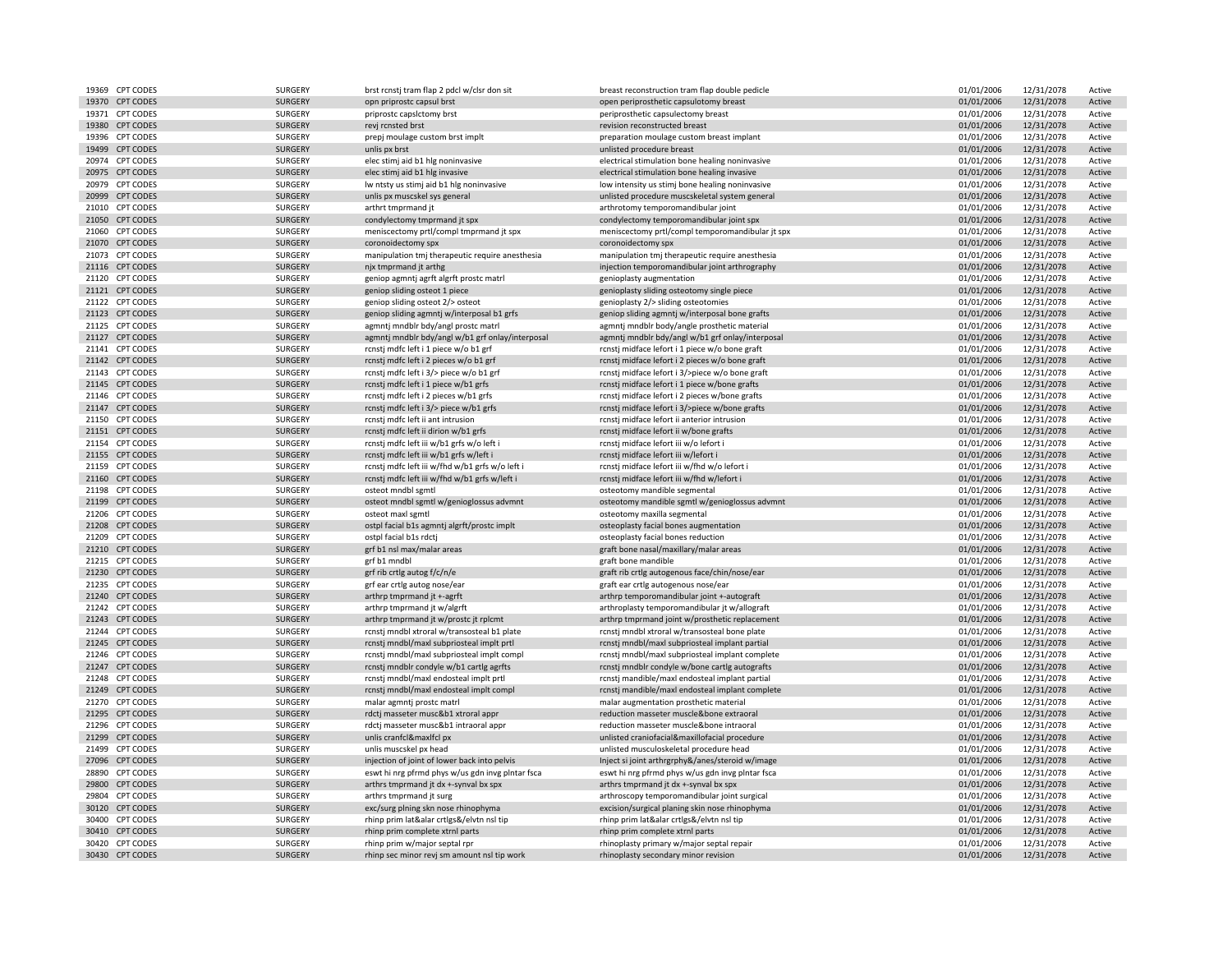| 30435 CPT CODES | SURGERY        | rhinp sec intrm revj b1y work osteot                       | rhinoplasty secondary intermediate revision                                                                                                                                                                                                                                                                                                                                                                                                                                                                                                                                                 | 01/01/2006 | 12/31/2078 | Active |
|-----------------|----------------|------------------------------------------------------------|---------------------------------------------------------------------------------------------------------------------------------------------------------------------------------------------------------------------------------------------------------------------------------------------------------------------------------------------------------------------------------------------------------------------------------------------------------------------------------------------------------------------------------------------------------------------------------------------|------------|------------|--------|
| 30450 CPT CODES | <b>SURGERY</b> | rhinp sec major revi nsl tip work&osteot                   | rhinoplasty secondary major revision                                                                                                                                                                                                                                                                                                                                                                                                                                                                                                                                                        | 01/01/2006 | 12/31/2078 | Active |
| 30460 CPT CODES | SURGERY        | rhinp dfrm w/colum Ingth tip only                          | rhinp dfrm w/colum Ingth tip only                                                                                                                                                                                                                                                                                                                                                                                                                                                                                                                                                           | 01/01/2006 | 12/31/2078 | Active |
| 30462 CPT CODES | SURGERY        | rhinp dfrm colum Ingth tip septum osteot                   | rhinp dfrm colum Ingth tip septum osteot                                                                                                                                                                                                                                                                                                                                                                                                                                                                                                                                                    | 01/01/2006 | 12/31/2078 | Active |
| 30465 CPT CODES | SURGERY        | rpr nsl vstblr stenosis                                    | repair nasal vestibular stenosis                                                                                                                                                                                                                                                                                                                                                                                                                                                                                                                                                            | 01/01/2006 | 12/31/2078 | Active |
| 30520 CPT CODES | SURGERY        | septop/sbmcsl rescj                                        | septop/sbmcsl rescj                                                                                                                                                                                                                                                                                                                                                                                                                                                                                                                                                                         | 01/01/2006 | 12/31/2078 | Active |
| 32850 CPT CODES | SURGERY        | don pnumec from cdvr don                                   | donor pneumonectomy from cadaver donor                                                                                                                                                                                                                                                                                                                                                                                                                                                                                                                                                      | 01/01/2006 | 12/31/2078 | Active |
| 32851 CPT CODES | SURGERY        | Ing trnspl 1 w/o card byp                                  | lung transplant 1 w/o cardiopulmonary bypass                                                                                                                                                                                                                                                                                                                                                                                                                                                                                                                                                | 01/01/2006 | 12/31/2078 | Active |
| 32852 CPT CODES | SURGERY        | Ing trnspl 1 w/card byp                                    | lung transplant 1 w/cardiopulmonary bypass                                                                                                                                                                                                                                                                                                                                                                                                                                                                                                                                                  | 01/01/2006 | 12/31/2078 | Active |
| 32853 CPT CODES | SURGERY        | Ing trnspl 2 bi seql/en bloc w/o card byp                  | lung transplant 2 w/o cardiopulmonary bypass                                                                                                                                                                                                                                                                                                                                                                                                                                                                                                                                                | 01/01/2006 | 12/31/2078 | Active |
| 32854 CPT CODES | SURGERY        | Ing trnspl 2 bi seql/en bloc w/card byp                    | lung transplant 2 w/cardiopulmonary bypass                                                                                                                                                                                                                                                                                                                                                                                                                                                                                                                                                  | 01/01/2006 | 12/31/2078 | Active |
| 32855 CPT CODES | <b>SURGERY</b> | bkbench standard prepj cdvr don Ing algrft uni             | bkbench standard prepj cdvr don Ing algrft uni                                                                                                                                                                                                                                                                                                                                                                                                                                                                                                                                              | 01/01/2006 | 12/31/2078 | Active |
| 32856 CPT CODES | SURGERY        | bkbench standard prepj cdvr don Ing algrft bi              | bkbench standard prepj cdvr don Ing algrft bi                                                                                                                                                                                                                                                                                                                                                                                                                                                                                                                                               | 01/01/2006 | 12/31/2078 | Active |
| 33289 CPT CODES | SURGERY        | Cardiovascular                                             | TCAT IMPL WRLS P-ART PRS SNR                                                                                                                                                                                                                                                                                                                                                                                                                                                                                                                                                                | 01/01/2019 | 12/31/2078 | Active |
| 33741 CPT CODES | SURGERY        | Cardiovascular                                             | Transcatheter atrial septostomy (TAS) for congenital cardiac anomalies to create effective                                                                                                                                                                                                                                                                                                                                                                                                                                                                                                  | 01/01/2021 | 12/31/2078 | Active |
|                 |                |                                                            | atrial flow, including all imaging guidance by the proceduralist, when performed, any method<br>(eg, Rashkind, Sang-Park, balloon, cutting balloon, blade)                                                                                                                                                                                                                                                                                                                                                                                                                                  |            |            |        |
| 33745 CPT CODES | SURGERY        | Cardiovascular                                             | Transcatheter intracardiac shunt (TIS) creation by stent placement for congenital cardiac<br>anomalies to establish effective intracardiac flow, including all imaging guidance by the<br>proceduralist, when performed, left and right heart diagnostic cardiac catherization for<br>congenital cardiac anomalies, and target zone angioplasty, when performed (eg, atrial<br>septum, Fontan fenestration, right ventricular outflow tract, Mustard/Senning/Warden<br>baffles); initial intracardiac shunt                                                                                 | 01/01/2021 | 12/31/2078 | Active |
| 33746 CPT CODES | SURGERY        | Cardiovascular                                             | Transcatheter intracardiac shunt (TIS) creation by stent placement for congenital cardiac<br>anomalies to establish effective intracardiac flow, including all imaging guidance by the<br>proceduralist, when performed, left and right heart diagnostic cardiac catherization for<br>congenital cardiac anomalies, and target zone angioplasty, when performed (eg, atrial<br>septum, Fontan fenestration, right ventricular outflow tract, Mustard/Senning/Warden<br>baffles); each additional intracardiac shunt location (List separately in addition to code for<br>primary procedure) | 01/01/2021 | 12/31/2078 | Active |
| 33930 CPT CODES | SURGERY        | don cardiectomy-pnumec                                     | donor cardiectomy-pneumonectomy                                                                                                                                                                                                                                                                                                                                                                                                                                                                                                                                                             | 01/01/2006 | 12/31/2078 | Active |
| 33933 CPT CODES | SURGERY        | bkbench prepj cdvr don hrt/Ing algrft                      | bkbench prepj cdvr don hrt/lng algrft                                                                                                                                                                                                                                                                                                                                                                                                                                                                                                                                                       | 01/01/2006 | 12/31/2078 | Active |
| 33935 CPT CODES | SURGERY        | hrt-Ing trnspl w/rcp cardiectomy-pnumec                    | hrt-Ing trnspl w/rcp cardiectomy-pnumec                                                                                                                                                                                                                                                                                                                                                                                                                                                                                                                                                     | 01/01/2006 | 12/31/2078 | Active |
| 33940 CPT CODES | SURGERY        | don cardiectomy                                            | donor cardiectomy                                                                                                                                                                                                                                                                                                                                                                                                                                                                                                                                                                           | 01/01/2006 | 12/31/2078 | Active |
| 33944 CPT CODES | SURGERY        | bkbench standard prepj cdvr don hrt algrft                 | bkbench standard prepj cdvr don hrt algrft                                                                                                                                                                                                                                                                                                                                                                                                                                                                                                                                                  | 01/01/2006 | 12/31/2078 | Active |
| 33945 CPT CODES | SURGERY        | hrt trnspl +-rcp cardiectomy                               | heart transplant +-recipient cardiectomy                                                                                                                                                                                                                                                                                                                                                                                                                                                                                                                                                    | 01/01/2006 | 12/31/2078 | Active |
| 33995 CPT CODES | SURGERY        | Cardiovascular                                             | Insertion of ventricular assist device, percutaneous, including radiological supervision and<br>interpretation; right heart, venous access only                                                                                                                                                                                                                                                                                                                                                                                                                                             | 01/01/2021 | 12/31/2078 | Active |
| 33999 CPT CODES | SURGERY        | unlis car surg                                             | unlisted cardiac surgery                                                                                                                                                                                                                                                                                                                                                                                                                                                                                                                                                                    | 01/01/2006 | 12/31/2078 | Active |
| 36468 CPT CODES | SURGERY        | 1/mlt njxs sclrsg slns spider veins limb/trnk              | 1/mlt njxs sclrsg slns spider veins limb/trnk                                                                                                                                                                                                                                                                                                                                                                                                                                                                                                                                               | 01/01/2006 | 12/31/2078 | Active |
| 36470 CPT CODES | SURGERY        | njx sclrsg sln 1 vein                                      | njx sclrsg sln 1 vein                                                                                                                                                                                                                                                                                                                                                                                                                                                                                                                                                                       | 01/01/2006 | 12/31/2078 | Active |
| 36471 CPT CODES | <b>SURGERY</b> | njx sclrsg sln mlt veins sm leg                            | njx sclrsg sln mlt veins sm leg                                                                                                                                                                                                                                                                                                                                                                                                                                                                                                                                                             | 01/01/2006 | 12/31/2078 | Active |
| 36473 CPT CODES | <b>SURGERY</b> | Cardiovascular                                             | Endovenous ablation therapy of incompetent vein, extremity, inclusive of all imaging guidance<br>and monitoring, percutaneous, mechanochemical; first vein treated                                                                                                                                                                                                                                                                                                                                                                                                                          | 01/01/2017 | 12/31/2078 | Active |
| 36474 CPT CODES | SURGERY        | Cardiovascular                                             | Endovenous ablation therapy of incompetent vein, extremity, inclusive of all imaging guidance<br>and monitoring, percutaneous, mechanochemical; subsequent vein(s) treated in a single<br>extremity, each through separate access sites (List separately in addition to code for primary<br>procedure)                                                                                                                                                                                                                                                                                      | 01/01/2017 | 12/31/2078 | Active |
| 36475 CPT CODES | SURGERY        | endoven abltj incmptnt vein xtr rf 1st vein                | endoven abltj incmptnt vein xtr rf 1st vein                                                                                                                                                                                                                                                                                                                                                                                                                                                                                                                                                 | 01/01/2006 | 12/31/2078 | Active |
| 36476 CPT CODES | SURGERY        | endoven abltj incmptnt vein xtr rf 2nd+ veins              | endoven abltj incmptnt vein xtr rf 2nd+ veins                                                                                                                                                                                                                                                                                                                                                                                                                                                                                                                                               | 01/01/2006 | 12/31/2078 | Active |
| 36478 CPT CODES | SURGERY        | endoven abltj incmptnt vein xtr laser 1st vein             | endoven abltj incmptnt vein xtr laser 1st vein                                                                                                                                                                                                                                                                                                                                                                                                                                                                                                                                              | 01/01/2006 | 12/31/2078 | Active |
| 36479 CPT CODES | <b>SURGERY</b> | endoven abltj incmptnt vein xtr laser 2nd+ veins           | endoven abltj incmptnt vein xtr laser 2nd+ veins                                                                                                                                                                                                                                                                                                                                                                                                                                                                                                                                            | 01/01/2006 | 12/31/2078 | Active |
| 36482 CPT CODES | SURGERY        | Endovenous ablation therapy of incompetent vein, extremity | Endovenous ablation therapy of incompetent vein, extremity, by transcatheter delivery of a<br>chemical adhesive (eg, cyanoacrylate) remote from the access site, inclusive of all imaging<br>guidance and monitoring, percutaneous; first vein treated                                                                                                                                                                                                                                                                                                                                      | 01/01/2018 | 12/31/2078 | Active |
| 36483 CPT CODES | <b>SURGERY</b> | Endovenous ablation therapy of incompetent vein, extremity | Endovenous ablation therapy of incompetent vein, extremity, by transcatheter delivery of a<br>chemical adhesive (eg, cyanoacrylate) remote from the access site, inclusive of all imaging<br>guidance and monitoring, percutaneous; subsequent vein(s) treated in a single extremity,<br>each through separate access sites (List separately in addition to code for primary procedure)                                                                                                                                                                                                     | 01/01/2018 | 12/31/2078 | Active |
| 37500 CPT CODES | SURGERY        | vasc ndsc seps                                             | vasc ndsc seps                                                                                                                                                                                                                                                                                                                                                                                                                                                                                                                                                                              | 01/01/2006 | 12/31/2078 | Active |
| 37501 CPT CODES | SURGERY        | unlis vasc ndsc px                                         | unlis vasc ndsc px                                                                                                                                                                                                                                                                                                                                                                                                                                                                                                                                                                          | 01/01/2006 | 12/31/2078 | Active |
| 37700 CPT CODES | SURGERY        | lig÷ long saph vein saphfem junct/interrupj                | lig÷ long saph vein saphfem junct/interrupj                                                                                                                                                                                                                                                                                                                                                                                                                                                                                                                                                 | 01/01/2006 | 12/31/2078 | Active |
| 37718 CPT CODES | <b>SURGERY</b> | lig div&stripping short saphenous vein                     | lig div&stripping short saphenous vein                                                                                                                                                                                                                                                                                                                                                                                                                                                                                                                                                      | 01/01/2006 | 12/31/2078 | Active |
| 37722 CPT CODES | SURGERY        | lig div&strip long saph saphfem junct kne/belw             | lig div&strip long saph saphfem junct kne/belw                                                                                                                                                                                                                                                                                                                                                                                                                                                                                                                                              | 01/01/2006 | 12/31/2078 | Active |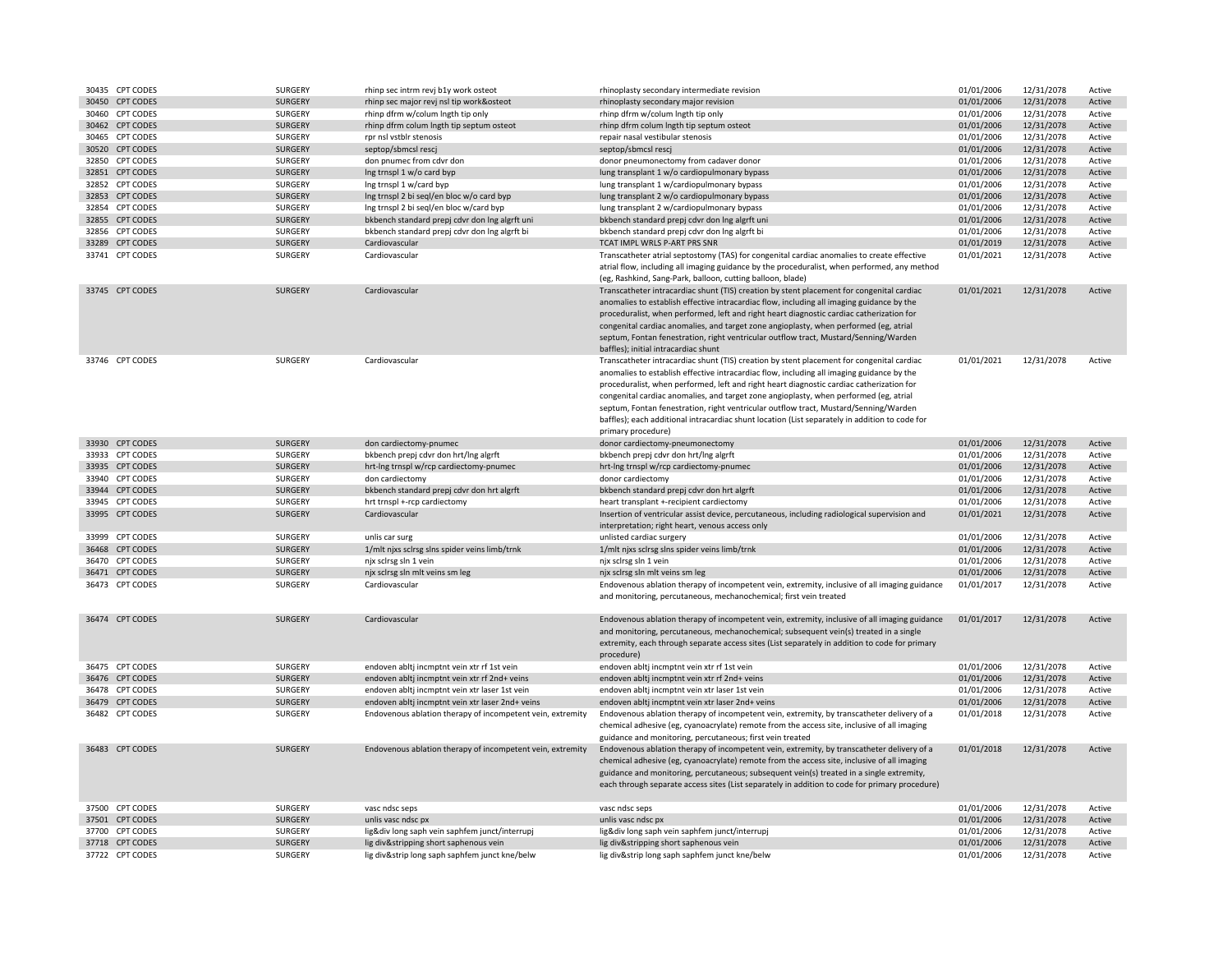| 37735 CPT CODES                    | <b>SURGERY</b>     | lig÷&compl strip long/short saph rad exc         | lig÷&compl strip long/short saph rad exc         | 01/01/2006               | 12/31/2078 | Active           |
|------------------------------------|--------------------|--------------------------------------------------|--------------------------------------------------|--------------------------|------------|------------------|
| 37760 CPT CODES                    | SURGERY            | lig prforator veins subfscal rad +-skn grf opn   | lig prfratr vein subfscal rad incl skn grf 1 leg | 01/01/2006               | 12/31/2078 | Active           |
| 37761 CPT CODES                    | SURGERY            | Cardiovascular                                   | lig prfratr vein subfscal open incl us gid 1 leg | 01/01/2010               | 12/31/2078 | Active           |
| 37765 CPT CODES                    | SURGERY            | stab phlebt varicose veins 1 xtr 10-20 stab incs | stab phlebt varicose veins 1 xtr 10-20 stab incs | 01/01/2006               | 12/31/2078 | Active           |
| 37766 CPT CODES                    | SURGERY            | stab phlebt varicose veins 1 xtr > 20 incs       | stab phlebt varicose veins 1 xtr > 20 incs       | 01/01/2006               | 12/31/2078 | Active           |
| 37780 CPT CODES                    | SURGERY            | lig÷ short saph vein saphenopop junct spx        | lig÷ short saph vein saphenopop junct spx        | 01/01/2006               | 12/31/2078 | Active           |
| 37785 CPT CODES                    | SURGERY            | lig div&/exc varicose vein cluster 1 leg         | lig div&/exc varicose vein cluster 1 leg         | 01/01/2006               | 12/31/2078 | Active           |
| 38204 CPT CODES                    | SURGERY            | mgmt rcp hematop progenitor cell don search&cell | mgmt rcp hematop progenitor cell don search&cell | 01/01/2006               | 12/31/2078 | Active           |
| 38205 CPT CODES                    | SURGERY            | bld-drv hematop progen cell hrvg trnsplj algnc   | bld-drv hematop progen cell hrvg trnsplj algnc   | 01/01/2006               | 12/31/2078 | Active           |
| 38206 CPT CODES                    | SURGERY            | bld-drv hematop progen cell hrvg trnsplj autol   | bld-drv hematop progen cell hrvg trnsplj autol   | 01/01/2006               | 12/31/2078 | Active           |
| 38220 CPT CODES                    | SURGERY            | marrow aspiration only                           | marrow aspiration only                           | 01/01/2006               | 12/31/2078 | Active           |
| 38221 CPT CODES                    | SURGERY            | marrow bx ndl/trocar                             | marrow bx ndl/trocar                             | 01/01/2006               | 12/31/2078 | Active           |
| 38230 CPT CODES                    | SURGERY            | marrow hrvg trnsplj                              | Bone marrow harvest transplantation allogeneic   | 01/01/2006               | 12/31/2078 | Active           |
| 38232 CPT CODES                    | SURGERY            | Hemic/Lymphatic                                  | Bone marrow harvest transplantation autologous   | 01/01/2012               | 12/31/2078 | Active           |
| 38240 CPT CODES                    | <b>SURGERY</b>     | marrow/bld-drv prph stem cell trnsplj allogenic  | marrow/bld-drv prph stem cell trnsplj allogenic  | 01/01/2006               | 12/31/2078 | Active           |
| 38241 CPT CODES                    | SURGERY            | marrow/bld-drv prph stem cell trnsplj autol      | marrow/bld-drv prph stem cell trnsplj autol      | 01/01/2006               | 12/31/2078 | Active           |
| 38242 CPT CODES                    | SURGERY            | marrow/bld-drv prph stem cell trnsplj algc don   | marrow/bld-drv prph stem cell trnsplj algc don   | 01/01/2006               | 12/31/2078 | Active           |
| 43644 CPT CODES                    | SURGERY            | laps gstr rstcv px w/byp roux-en-y <150 cm       | laps gstr rstcv px w/byp roux-en-y <150 cm       | 01/01/2006               | 12/31/2078 | Active           |
| 43645 CPT CODES                    | SURGERY            | laps gstr rstcv px w/byp&sm int rcnstj           | laps gstr rstcv px w/byp&sm int rcnstj           | 01/01/2006               | 12/31/2078 | Active           |
| 43647 CPT CODES                    | SURGERY            | laps impltj/rplcmt gastric nstim eltrd antrum    | laps impltj/rplcmt gastric nstim eltrd antrum    | 01/01/2006               | 12/31/2078 | Active           |
| 43648 CPT CODES                    | SURGERY            | laps revision/rmvl gastric nstim eltrd antrum    | laps revision/rmvl gastric nstim eltrd antrum    | 01/01/2006               | 12/31/2078 | Active           |
| 43651 CPT CODES                    | SURGERY            | laps surg trnsxj vagus nrv truncal               | laps surg trnsxj vagus nrv truncal               | 01/01/2006               | 12/31/2078 | Active           |
| 43652 CPT CODES                    | SURGERY            |                                                  |                                                  | 01/01/2006               | 12/31/2078 | Active           |
| 43653 CPT CODES                    | SURGERY            | laps surg trnsxj vagus nrv slctv/hily slctv      | laps surg trnsxj vagus nrv slctv/hily slctv      | 01/01/2006               |            | Active           |
| 43659 CPT CODES                    | SURGERY            | laps surg gastrostomy w/o constj gstr tube spx   | laps surg gastrostomy w/o constj gstr tube spx   | 01/01/2006               | 12/31/2078 | Active           |
|                                    |                    | unlis laps px stomach                            | unlis laps px stomach                            |                          | 12/31/2078 |                  |
| 43770 CPT CODES<br>43771 CPT CODES | SURGERY<br>SURGERY | laps gstr rstcv px plmt band                     | laps gastric restrictive procedure place device  | 01/01/2006<br>01/01/2006 | 12/31/2078 | Active<br>Active |
|                                    |                    | laps gstr rstcv px revj band                     | laps gastric restrictive px revision device      |                          | 12/31/2078 |                  |
| 43772 CPT CODES<br>43773 CPT CODES | SURGERY<br>SURGERY | laps gstr rstcv px rmvl band                     | laps gastric restrictive px remove device        | 01/01/2006               | 12/31/2078 | Active<br>Active |
|                                    |                    | laps gstr rstcv px rmvl&rplcmt band              | laps gastric restrictive px remove&rplcmt device | 01/01/2006               | 12/31/2078 |                  |
| 43774 CPT CODES                    | SURGERY            | laps gstr rstcv px rmvl band&port                | laps gastric restrictive px remove device &port  | 01/01/2006               | 12/31/2078 | Active           |
| 43775 CPT CODES                    | SURGERY            | laps gstrc rstrictiv px longitudinal gastrectomy | laps gstrc rstrictiv px longitudinal gastrectomy | 01/01/2010               | 12/31/2078 | Active           |
| 43842 CPT CODES                    | SURGERY            | gstr rstcv w/o byp ver-banded gstp               | gstr rstcv w/o byp ver-banded gstp               | 01/01/2006               | 12/31/2078 | Active           |
| 43843 CPT CODES                    | SURGERY            | gstr rstcv w/o byp oth/thn ver-banded gstp       | gstr rstcv w/o byp oth/thn ver-banded gstp       | 01/01/2006               | 12/31/2078 | Active           |
| 43845 CPT CODES                    | SURGERY            | gstr rstcv w/prtl gstrct 50-100 cm               | gstr rstcv w/prtl gstrct 50-100 cm               | 01/01/2006               | 12/31/2078 | Active           |
| 43846 CPT CODES                    | SURGERY            | gstr rstcv w/byp w/short limb 150 cm/<           | gstr rstcv w/byp w/short limb 150 cm/<           | 01/01/2006               | 12/31/2078 | Active           |
| 43847 CPT CODES                    | SURGERY            | gstr rstcv w/byp w/sm int rcnstj limit absrpj    | gstr rstcv w/byp w/sm int rcnstj limit absrpj    | 01/01/2006               | 12/31/2078 | Active           |
| 43848 CPT CODES                    | <b>SURGERY</b>     | revj opn gstr rstcv oth/thn band spx             | revision open gastric restrictive px not device  | 01/01/2006               | 12/31/2078 | Active           |
| 43860 CPT CODES                    | SURGERY            | revj gstr/jj anast w/rcnstj w/o vgtmy            | revj gstr/jj anast w/rcnstj w/o vgtmy            | 01/01/2006               | 12/31/2078 | Active           |
| 43865 CPT CODES                    | <b>SURGERY</b>     | revj gstr/jj anast w/rcnstj w/vgtmy              | revj gstr/jj anast w/rcnstj w/vgtmy              | 01/01/2006               | 12/31/2078 | Active           |
| 43886 CPT CODES                    | SURGERY            | gstr rstcv px opn revj subq port component only  | gstr rstcv px opn revj subq port component only  | 01/01/2006               | 12/31/2078 | Active           |
| 43887 CPT CODES                    | SURGERY            | gstr rstcv px opn rmvl subq port component only  | gstr rstcv px opn rmvl subq port component only  | 01/01/2006               | 12/31/2078 | Active           |
| 43888 CPT CODES                    | SURGERY            | gstr rstcv opn rmvl&rplcmt subq port             | gstr rstcv opn rmvl&rplcmt subq port             | 01/01/2006               | 12/31/2078 | Active           |
| 43999 CPT CODES                    | SURGERY            | unlis px stomach                                 | unlis px stomach                                 | 01/01/2006               | 12/31/2078 | Active           |
| 44132 CPT CODES                    | SURGERY            | don entrc opn from cdvr don                      | don entrc opn from cdvr don                      | 01/01/2006               | 12/31/2078 | Active           |
| 44133 CPT CODES                    | SURGERY            | don entrc opn prtl from liv don                  | don entrc opn prtl from liv don                  | 01/01/2006               | 12/31/2078 | Active           |
| 44135 CPT CODES                    | SURGERY            | intstinal altrnsplj from cdvr don                | intstinal altrnsplj from cdvr don                | 01/01/2006               | 12/31/2078 | Active           |
| 44136 CPT CODES                    | SURGERY            | intstinal altrnsplj from liv don                 | intstinal altrnsplj from liv don                 | 01/01/2006               | 12/31/2078 | Active           |
| 44137 CPT CODES                    | SURGERY            | rmvl trnspled intstinal algrft compl             | rmvl trnspled intstinal algrft compl             | 01/01/2006               | 12/31/2078 | Active           |
| 46505 CPT CODES                    | SURGERY            | chemodnrvtj int anal sphnctr                     | chemodnrvtj int anal sphnctr                     | 01/01/2006               | 12/31/2078 | Active           |
| 47133 CPT CODES                    | SURGERY            | don hptc from cdvr don                           | don hptc from cdvr don                           | 01/01/2006               | 12/31/2078 | Active           |
| 47135 CPT CODES                    | SURGERY            | Ivr altrnsplj orthotopic prtl/whl don any age    | Ivr altrnsplj orthotopic prtl/whl don any age    | 01/01/2006               | 12/31/2078 | Active           |
| 47140 CPT CODES                    | SURGERY            | don hptc liv don I lat sgm only ii&iii           | don hptc liv don I lat sgm only ii&iii           | 01/01/2006               | 12/31/2078 | Active           |
| 47141 CPT CODES                    | SURGERY            | don hptc liv don tot I lobec ii iii&iv           | don hptc liv don tot I lobec ii iii&iv           | 01/01/2006               | 12/31/2078 | Active           |
| 47142 CPT CODES                    | SURGERY            | don hptc liv don tot r lobec v vi vii&viii       | don hptc liv don tot r lobec v vi vii&viii       | 01/01/2006               | 12/31/2078 | Active           |
| 47143 CPT CODES                    | SURGERY            | bkbench prepj cdvr whl lvr grf w/o trisgm/lobe   | bkbench prepj cdvr whl lvr grf w/o trisgm/lobe   | 01/01/2006               | 12/31/2078 | Active           |
| 47144 CPT CODES                    | SURGERY            | bkbench prepj cdvr whl lvr grf i&iv viii         | bkbench prepj cdvr whl lvr grf i&iv viii         | 01/01/2006               | 12/31/2078 | Active           |
| 47145 CPT CODES                    | SURGERY            | bkbench prepj cdvr don whl lvr grf i&v viii      | bkbench prepj cdvr don whl lvr grf i&v viii      | 01/01/2006               | 12/31/2078 | Active           |
| 47146 CPT CODES                    | SURGERY            | bkbench rcnstj lvr grf ven anast ea              | bkbench rcnstj lvr grf ven anast ea              | 01/01/2006               | 12/31/2078 | Active           |
| 47147 CPT CODES                    | SURGERY            | bkbench rcnstj lvr grf artl anast ea             | bkbench rcnstj lvr grf artl anast ea             | 01/01/2006               | 12/31/2078 | Active           |
| 48160 CPT CODES                    | SURGERY            | pncrtect tot/stot w/trnsplj pncrs/islet          | pncrtect tot/stot w/trnsplj pncrs/islet          | 01/01/2006               | 12/31/2078 | Active           |
| 48550 CPT CODES                    | <b>SURGERY</b>     | don pncrtect +-duol sgm f/trnsplj                | don pncrtect +-duol sgm f/trnsplj                | 01/01/2006               | 12/31/2078 | Active           |
| 48551 CPT CODES                    | SURGERY            | bkbench prepj cdvr pncrs algrft                  | bkbench prepj cdvr pncrs algrft                  | 01/01/2006               | 12/31/2078 | Active           |
| 48552 CPT CODES                    | <b>SURGERY</b>     | bkbench rcnstj cdvr pncrs algrft ven anast ea    | bkbench rcnstj cdvr pncrs algrft ven anast ea    | 01/01/2006               | 12/31/2078 | Active           |
| 48554 CPT CODES                    | SURGERY            | trnsplj pncrtc algrft                            | trnsplj pncrtc algrft                            | 01/01/2006               | 12/31/2078 | Active           |
| 50300 CPT CODES                    | SURGERY            | don nfrct from cdvr don uni/bi                   | don nfrct from cdvr don uni/bi                   | 01/01/2006               | 12/31/2078 | Active           |
| 50320 CPT CODES                    | SURGERY            | don nfrct opn from liv don                       | don nfrct opn from liv don                       | 01/01/2006               | 12/31/2078 | Active           |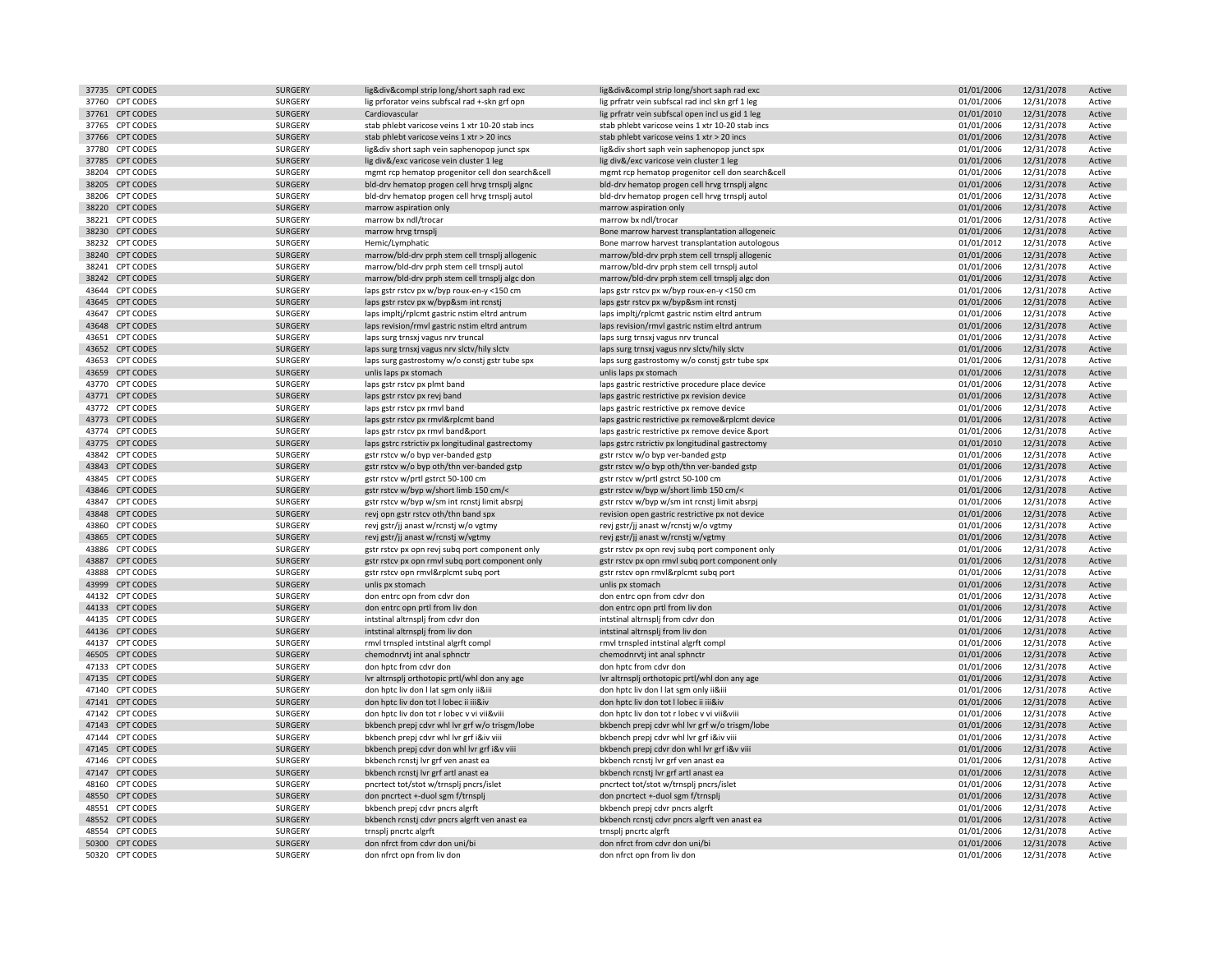| 50323 CPT CODES | <b>SURGERY</b> | bkbench prepj cdvr rnl algrft                  | bkbench prepj cdvr rnl algrft                  | 01/01/2006 | 12/31/2078 | Active |
|-----------------|----------------|------------------------------------------------|------------------------------------------------|------------|------------|--------|
| 50325 CPT CODES | SURGERY        | bkbench prepj liv rnl algrft opn/laps          | bkbench prepj liv rnl algrft opn/laps          | 01/01/2006 | 12/31/2078 | Active |
| 50327 CPT CODES | <b>SURGERY</b> | bkbench rcnstj rnl algrft ven anast ea         | bkbench rcnstj rnl algrft ven anast ea         | 01/01/2006 | 12/31/2078 | Active |
| 50328 CPT CODES | SURGERY        | bkbench rcnstj rnl algrft artl anast ea        | bkbench rcnstj rnl algrft artl anast ea        | 01/01/2006 | 12/31/2078 | Active |
|                 |                |                                                |                                                |            |            |        |
| 50329 CPT CODES | <b>SURGERY</b> | bkbench rcnstj algrft urtrl anast ea           | bkbench rcnstj algrft urtrl anast ea           | 01/01/2006 | 12/31/2078 | Active |
| 50340 CPT CODES | SURGERY        | rcp nfrct spx                                  | rcp nfrct spx                                  | 01/01/2006 | 12/31/2078 | Active |
| 50360 CPT CODES | SURGERY        | rnl altrnsplj impltj grf w/o rcp nfrct         | rnl altrnsplj impltj grf w/o rcp nfrct         | 01/01/2006 | 12/31/2078 | Active |
| 50365 CPT CODES | SURGERY        | rnl altrnsplj impltj grf w/rcp nfrct           | rnl altrnsplj impltj grf w/rcp nfrct           | 01/01/2006 | 12/31/2078 | Active |
| 50370 CPT CODES | <b>SURGERY</b> | rmvl trnspled rnl algrft                       | rmvl trnspled rnl algrft                       | 01/01/2006 | 12/31/2078 | Active |
| 50380 CPT CODES | SURGERY        | rnl autotrnsplj rimpltj kdn                    | rnl autotrnsplj rimpltj kdn                    | 01/01/2006 | 12/31/2078 | Active |
| 50547 CPT CODES | <b>SURGERY</b> | laps don nfrct from liv don                    | laps don nfrct from liv don                    | 01/01/2006 | 12/31/2078 | Active |
| 52402 CPT CODES | SURGERY        |                                                |                                                |            |            |        |
|                 |                | csto w/trurl rescj/inc ejaculatory duxs        | csto w/trurl rescj/inc ejaculatory duxs        | 01/01/2006 | 12/31/2078 | Active |
| 53420 CPT CODES | <b>SURGERY</b> | urtp 2-stg rcnstj/rpr urt 1st stg              | urtp 2-stg rcnstj/rpr urt 1st stg              | 01/01/2006 | 12/31/2078 | Active |
| 53425 CPT CODES | SURGERY        | urtp 2-stg rcnstj/rpr urt 2nd stg              | urtp 2-stg rcnstj/rpr urt 2nd stg              | 01/01/2006 | 12/31/2078 | Active |
| 53430 CPT CODES | <b>SURGERY</b> | urtp rcnstj female urt                         | urtp rcnstj female urt                         | 01/01/2006 | 12/31/2078 | Active |
| 54125 CPT CODES | SURGERY        | amp pns compl                                  | amp pns compl                                  | 01/01/2006 | 12/31/2078 | Active |
| 54500 CPT CODES | <b>SURGERY</b> | bx tstis ndl spx                               | bx tstis ndl spx                               | 01/01/2006 | 12/31/2078 | Active |
| 54505 CPT CODES | SURGERY        | bx tstis incal spx                             | bx tstis incal spx                             | 01/01/2006 | 12/31/2078 | Active |
| 54520 CPT CODES | <b>SURGERY</b> |                                                |                                                | 01/01/2006 | 12/31/2078 | Active |
|                 |                | orchiectomy smpl scrotal/ingun appr            | orchiectomy smpl scrotal/ingun appr            |            |            |        |
| 54660 CPT CODES | SURGERY        | insj tsticular prosth spx                      | insj tsticular prosth spx                      | 01/01/2006 | 12/31/2078 | Active |
| 54690 CPT CODES | <b>SURGERY</b> | laps orchiectomy                               | laps orchiectomy                               | 01/01/2006 | 12/31/2078 | Active |
| 55175 CPT CODES | SURGERY        | scrotoplasty smpl                              | scrotoplasty smpl                              | 01/01/2006 | 12/31/2078 | Active |
| 55180 CPT CODES | <b>SURGERY</b> | scrotoplasty comp                              | scrotoplasty comp                              | 01/01/2006 | 12/31/2078 | Active |
| 55200 CPT CODES | SURGERY        | vasotomy cannulization +-inc vas uni/bi spx    | vasotomy cannulization +-inc vas uni/bi spx    | 01/01/2006 | 12/31/2078 | Active |
| 55300 CPT CODES | <b>SURGERY</b> | vasotomy vasograms uni/bi                      | vasotomy vasograms uni/bi                      | 01/01/2006 | 12/31/2078 | Active |
| 55400 CPT CODES | SURGERY        | vasovasostomy vasovasorrhaphy                  | vasovasostomy vasovasorrhaphy                  | 01/01/2006 | 12/31/2078 | Active |
|                 |                |                                                |                                                |            |            |        |
| 55550 CPT CODES | <b>SURGERY</b> | laps lig sprmatic veins varicocele             | laps lig sprmatic veins varicocele             | 01/01/2006 | 12/31/2078 | Active |
| 55866 CPT CODES | SURGERY        | laps prst8ect retropubic rad w/nrv sparing     | laps prst8ect retropubic rad w/nrv sparing     | 01/01/2006 | 12/31/2078 | Active |
| 55870 CPT CODES | SURGERY        | electroejaculation                             | electroejaculation                             | 01/01/2006 | 12/31/2078 | Active |
| 55899 CPT CODES | SURGERY        | unlis male gen sys                             | unlis male gen sys                             | 01/01/2006 | 12/31/2078 | Active |
| 55970 CPT CODES | <b>SURGERY</b> | intersex surg male female                      | intersex surg male female                      | 01/01/2006 | 12/31/2078 | Active |
| 55980 CPT CODES | SURGERY        | intersex surg female male                      | intersex surg female male                      | 01/01/2006 | 12/31/2078 | Active |
| 56625 CPT CODES | <b>SURGERY</b> | vulvectomy smpl compl                          | vulvectomy smpl compl                          | 01/01/2006 | 12/31/2078 | Active |
| 56800 CPT CODES | SURGERY        | plstc rpr introitus                            | plstc rpr introitus                            | 01/01/2006 | 12/31/2078 | Active |
|                 |                |                                                |                                                |            |            |        |
| 56805 CPT CODES | <b>SURGERY</b> | clitoroplasty f/intersex state                 | clitoroplasty f/intersex state                 | 01/01/2006 | 12/31/2078 | Active |
| 57106 CPT CODES | SURGERY        | vagnc prtl rmvl vag wall                       | vagnc prtl rmvl vag wall                       | 01/01/2006 | 12/31/2078 | Active |
| 57110 CPT CODES | <b>SURGERY</b> | vagnc compl rmvl vag wall                      | vagnc compl rmvl vag wall                      | 01/01/2006 | 12/31/2078 | Active |
| 57291 CPT CODES | SURGERY        | consti artif vag w/o grf                       | consti artif vag w/o grf                       | 01/01/2006 | 12/31/2078 | Active |
| 57292 CPT CODES | <b>SURGERY</b> | constj artif vag w/grf                         | constj artif vag w/grf                         | 01/01/2006 | 12/31/2078 | Active |
| 57295 CPT CODES | SURGERY        | revj rmvl prostc vag grf vag appr              | revj rmvl prostc vag grf vag appr              | 01/01/2006 | 12/31/2078 | Active |
| 57296 CPT CODES | <b>SURGERY</b> | revj w/rmvl prosthetic vag grf abd appro       | revj w/rmvl prosthetic vag grf abd appro       | 01/01/2006 | 12/31/2078 | Active |
| 57335 CPT CODES | SURGERY        | vaginoplasty f/intersex state                  | vaginoplasty f/intersex state                  | 01/01/2006 | 12/31/2078 | Active |
|                 |                |                                                |                                                |            |            |        |
| 57426 CPT CODES | SURGERY        | revision prosthetic vaginal graft laparoscopic | revision prosthetic vaginal graft laparoscopic | 01/01/2010 | 12/31/2078 | Active |
| 58150 CPT CODES | SURGERY        | tah +-rmvl tube +-rmvl ovary                   | tah +-rmvl tube +-rmvl ovary                   | 01/01/2006 | 12/31/2078 | Active |
| 58180 CPT CODES | <b>SURGERY</b> | supracrv abdl hyst +-rmvl tube ovary           | supracrv abdl hyst +-rmvl tube ovary           | 01/01/2006 | 12/31/2078 | Active |
| 58260 CPT CODES | SURGERY        | vag hyst 250 gm/<                              | vag hyst 250 gm/<                              | 01/01/2006 | 12/31/2078 | Active |
| 58262 CPT CODES | <b>SURGERY</b> | vag hyst 250 gm/< w/rmvl tube&/ovary           | vag hyst 250 gm/< w/rmvl tube&/ovary           | 01/01/2006 | 12/31/2078 | Active |
| 58275 CPT CODES | SURGERY        | vag hyst w/tot/prtl vagnc                      | vag hyst w/tot/prtl vagnc                      | 01/01/2006 | 12/31/2078 | Active |
| 58290 CPT CODES | SURGERY        | vag hyst f/uter > 250 gm                       | vag hyst f/uter > 250 gm                       | 01/01/2006 | 12/31/2078 | Active |
| 58291 CPT CODES | SURGERY        | vag hyst > 250 gm rmvl tube&/ovary             | vag hyst > 250 gm rmvl tube&/ovary             | 01/01/2006 | 12/31/2078 | Active |
| 58321 CPT CODES | SURGERY        | artif insemination intra-crv                   | artif insemination intra-crv                   | 01/01/2006 | 12/31/2078 | Active |
|                 |                |                                                |                                                |            |            |        |
| 58322 CPT CODES | SURGERY        | artif insemination intra-uterine               | artif insemination intra-uterine               | 01/01/2006 | 12/31/2078 | Active |
| 58323 CPT CODES | <b>SURGERY</b> | sprm washg artif insemination                  | sprm washg artif insemination                  | 01/01/2006 | 12/31/2078 | Active |
| 58340 CPT CODES | SURGERY        | cathj&intro saline nfs shg/hsg                 | cathj&intro saline nfs shg/hsg                 | 01/01/2006 | 12/31/2078 | Active |
| 58345 CPT CODES | SURGERY        | transcrv intro flp tube cath +-hsg             | transcrv intro flp tube cath +-hsg             | 01/01/2006 | 12/31/2078 | Active |
| 58350 CPT CODES | SURGERY        | chromotubation ovidux matrls                   | chromotubation ovidux matrls                   | 01/01/2006 | 12/31/2078 | Active |
| 58541 CPT CODES | <b>SURGERY</b> | laps supracrv hyst 250 g/<                     | laps supracrv hyst 250 g/<                     | 01/01/2006 | 12/31/2078 | Active |
| 58542 CPT CODES | SURGERY        | laps supracry hyst 250 g/< rmyl tube/ovary     | laps supracry hyst 250 g/< rmyl tube/ovary     | 01/01/2006 | 12/31/2078 | Active |
| 58543 CPT CODES | <b>SURGERY</b> |                                                |                                                | 01/01/2006 | 12/31/2078 | Active |
|                 |                | laps supracry hyst >250 g                      | laps supracry hyst >250 g                      |            |            |        |
| 58544 CPT CODES | SURGERY        | laps supracrv hyst >250 g rmvl tube/ovary      | laps supracrv hyst >250 g rmvl tube/ovary      | 01/01/2006 | 12/31/2078 | Active |
| 58700 CPT CODES | <b>SURGERY</b> | salpingectomy compl/prtl uni/bi spx            | salpingectomy compl/prtl uni/bi spx            | 01/01/2006 | 12/31/2078 | Active |
| 58720 CPT CODES | SURGERY        | salpingo-oophorectomy compl/prtl uni/bi spx    | salpingo-oophorectomy compl/prtl uni/bi spx    | 01/01/2006 | 12/31/2078 | Active |
| 58740 CPT CODES | <b>SURGERY</b> | Iss ads                                        | Iss ads                                        | 01/01/2006 | 12/31/2078 | Active |
| 58750 CPT CODES | SURGERY        | tubotubal anast                                | tubotubal anast                                | 01/01/2006 | 12/31/2078 | Active |
| 58752 CPT CODES | <b>SURGERY</b> | tubouterine impltj                             | tubouterine implt                              | 01/01/2006 | 12/31/2078 | Active |
| 58760 CPT CODES | SURGERY        | fimbrioplasty                                  | fimbrioplasty                                  | 01/01/2006 | 12/31/2078 | Active |
|                 |                |                                                |                                                |            |            |        |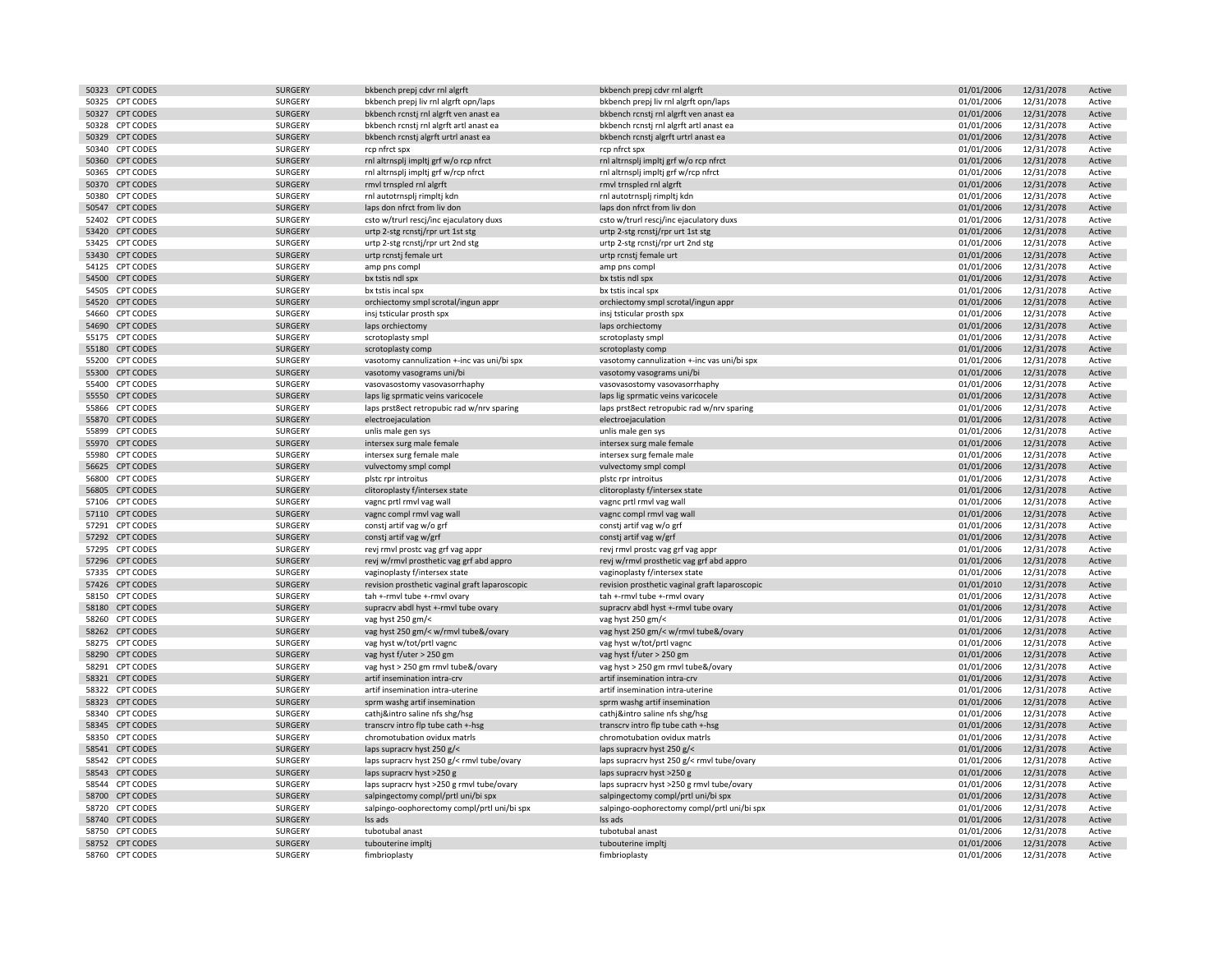| 58770 CPT CODES | <b>SURGERY</b> | salpingostomy                                   | salpingostomy                                                                                                                                                                                                                                                                                                                                                               | 01/01/2006 | 12/31/2078 | Active |
|-----------------|----------------|-------------------------------------------------|-----------------------------------------------------------------------------------------------------------------------------------------------------------------------------------------------------------------------------------------------------------------------------------------------------------------------------------------------------------------------------|------------|------------|--------|
| 58970 CPT CODES | SURGERY        | follicle pnxr oocyte retrieval any meth         | follicle pnxr oocyte retrieval any meth                                                                                                                                                                                                                                                                                                                                     | 01/01/2006 | 12/31/2078 | Active |
| 58974 CPT CODES | SURGERY        | embryo tr intrauterine                          | embryo tr intrauterine                                                                                                                                                                                                                                                                                                                                                      | 01/01/2006 | 12/31/2078 | Active |
| 58976 CPT CODES | SURGERY        | gamete zygote/embryo intraflp tr any meth       | gamete zygote/embryo intraflp tr any meth                                                                                                                                                                                                                                                                                                                                   | 01/01/2006 | 12/31/2078 | Active |
| 60512 CPT CODES | <b>SURGERY</b> | parathyr autotrnsplj                            | parathyr autotrnsplj                                                                                                                                                                                                                                                                                                                                                        | 01/01/2006 | 12/31/2078 | Active |
| 62320 CPT CODES | SURGERY        | Nervous                                         | Injection(s), of diagnostic or therapeutic substance(s) (eg, anesthetic, antispasmodic, opioid,<br>steroid, other solution), not including neurolytic substances, including needle or catheter<br>placement, interlaminar epidural or subarachnoid, cervical or thoracic; without imaging<br>guidance                                                                       | 01/01/2017 | 12/31/2078 | Active |
| 62321 CPT CODES | <b>SURGERY</b> | Nervous                                         | Injection(s), of diagnostic or therapeutic substance(s) (eg, anesthetic, antispasmodic, opioid,<br>steroid, other solution), not including neurolytic substances, including needle or catheter<br>placement, interlaminar epidural or subarachnoid, cervical or thoracic; with imaging guidance<br>(ie, fluoroscopy or CT)                                                  | 01/01/2017 | 12/31/2078 | Active |
| 62322 CPT CODES | SURGERY        | Nervous                                         | Injection(s), of diagnostic or therapeutic substance(s) (eg, anesthetic, antispasmodic, opioid,<br>steroid, other solution), not including neurolytic substances, including needle or catheter<br>placement, interlaminar epidural or subarachnoid, lumbar or sacral (caudal); without imaging<br>guidance                                                                  | 01/01/2017 | 12/31/2078 | Active |
| 62323 CPT CODES | <b>SURGERY</b> | Nervous                                         | Injection(s), of diagnostic or therapeutic substance(s) (eg, anesthetic, antispasmodic, opioid,<br>steroid, other solution), not including neurolytic substances, including needle or catheter<br>placement, interlaminar epidural or subarachnoid, lumbar or sacral (caudal); with imaging<br>guidance (ie, fluoroscopy or CT)                                             | 01/01/2017 | 12/31/2078 | Active |
| 62324 CPT CODES | SURGERY        | Nervous                                         | Injection(s), including indwelling catheter placement, continuous infusion or intermittent<br>bolus, of diagnostic or therapeutic substance(s) (eg, anesthetic, antispasmodic, opioid,<br>steroid, other solution), not including neurolytic substances, interlaminar epidural or<br>subarachnoid, cervical or thoracic; without imaging guidance                           | 01/01/2017 | 12/31/2078 | Active |
| 62325 CPT CODES | <b>SURGERY</b> | Nervous                                         | Injection(s), including indwelling catheter placement, continuous infusion or intermittent<br>bolus, of diagnostic or therapeutic substance(s) (eg, anesthetic, antispasmodic, opioid,<br>steroid, other solution), not including neurolytic substances, interlaminar epidural or<br>subarachnoid, cervical or thoracic; with imaging guidance (ie, fluoroscopy or CT)      | 01/01/2017 | 12/31/2078 | Active |
| 62326 CPT CODES | SURGERY        | Nervous                                         | Injection(s), including indwelling catheter placement, continuous infusion or intermittent<br>bolus, of diagnostic or therapeutic substance(s) (eg, anesthetic, antispasmodic, opioid,<br>steroid, other solution), not including neurolytic substances, interlaminar epidural or<br>subarachnoid, lumbar or sacral (caudal); without imaging guidance                      | 01/01/2017 | 12/31/2078 | Active |
| 62327 CPT CODES | <b>SURGERY</b> | Nervous                                         | Injection(s), including indwelling catheter placement, continuous infusion or intermittent<br>bolus, of diagnostic or therapeutic substance(s) (eg, anesthetic, antispasmodic, opioid,<br>steroid, other solution), not including neurolytic substances, interlaminar epidural or<br>subarachnoid, lumbar or sacral (caudal); with imaging guidance (ie, fluoroscopy or CT) | 01/01/2017 | 12/31/2078 | Active |
| 62350 CPT CODES | SURGERY        | impltj revj/rpsg ithcl/edrl cath pmp w/o lam    | impltj revj/rpsg ithcl/edrl cath pmp w/o lam                                                                                                                                                                                                                                                                                                                                | 01/01/2006 | 12/31/2078 | Active |
| 62351 CPT CODES | <b>SURGERY</b> | impltj revj/rpsg ithcl/edrl cath w/lam          | impltj revj/rpsg ithcl/edrl cath w/lam                                                                                                                                                                                                                                                                                                                                      | 01/01/2006 | 12/31/2078 | Active |
| 62355 CPT CODES | SURGERY        | rmvl previously implted ithcl/edrl cath         | rmvl previously implted ithcl/edrl cath                                                                                                                                                                                                                                                                                                                                     | 01/01/2006 | 12/31/2078 | Active |
| 62360 CPT CODES | SURGERY        | impltj/rplcmt ithcl/edrl drug nfs subq rsvr     | impltj/rplcmt ithcl/edrl drug nfs subq rsvr                                                                                                                                                                                                                                                                                                                                 | 01/01/2006 | 12/31/2078 | Active |
| 62361 CPT CODES | SURGERY        | impltj/rplcmt ithcl/edrl nfs non-prgrbl pmp     | impltj/rplcmt ithcl/edrl nfs non-prgrbl pmp                                                                                                                                                                                                                                                                                                                                 | 01/01/2006 | 12/31/2078 | Active |
| 62362 CPT CODES | <b>SURGERY</b> | impltj/rplcmt ithcl/edrl drug nfs prgrbl pmp    | impltj/rplcmt ithcl/edrl drug nfs prgrbl pmp                                                                                                                                                                                                                                                                                                                                | 01/01/2006 | 12/31/2078 | Active |
| 62365 CPT CODES | SURGERY        | rmvl subq rsvr/pmp                              | rmvl subg rsvr/pmp                                                                                                                                                                                                                                                                                                                                                          | 01/01/2006 | 12/31/2078 | Active |
| 62367 CPT CODES | <b>SURGERY</b> | elec alys prgrbl pmp w/o reprgrmg               | Elect anlys implt ithcl/edrl pmp w/o reprg/refil                                                                                                                                                                                                                                                                                                                            | 01/01/2006 | 12/31/2078 | Active |
| 62368 CPT CODES | SURGERY        | elec alys prgrbl pmp reprgrmg                   | elec alys prgrbl pmp reprgrmg                                                                                                                                                                                                                                                                                                                                               | 01/01/2006 | 12/31/2078 | Active |
| 62369 CPT CODES | <b>SURGERY</b> | Elect anlys implt ithcl/edrl pmp w/reprg&refill | Elect anlys implt ithcl/edrl pmp w/reprg&refill                                                                                                                                                                                                                                                                                                                             | 01/01/2012 | 12/31/2078 | Active |
| 63650 CPT CODES | SURGERY        | prq impltj nstim eltrd ra edrl                  | prq impltj nstim eltrd ra edrl                                                                                                                                                                                                                                                                                                                                              | 01/01/2006 | 12/31/2078 | Active |
| 63655 CPT CODES | <b>SURGERY</b> | lam impltj nstim eltrds plate/paddle edrl       | lam impltj nstim eltrds plate/paddle edrl                                                                                                                                                                                                                                                                                                                                   | 01/01/2006 | 12/31/2078 | Active |
| 64400 CPT CODES | SURGERY        | njx anes trigeminal nrv any div/branch          | njx anes trigeminal nrv any div/branch                                                                                                                                                                                                                                                                                                                                      | 01/01/2006 | 12/31/2078 | Active |
| 64405 CPT CODES | <b>SURGERY</b> | njx anes grter occipital nrv                    | njx anes grter occipital nrv                                                                                                                                                                                                                                                                                                                                                | 01/01/2006 | 12/31/2078 | Active |
| 64408 CPT CODES | SURGERY        | njx anes vagus nrv                              | njx anes vagus nrv                                                                                                                                                                                                                                                                                                                                                          | 01/01/2006 | 12/31/2078 | Active |
| 64415 CPT CODES | <b>SURGERY</b> | single nerve block injection, arm nerve         | single nerve block injection, arm nerve                                                                                                                                                                                                                                                                                                                                     | 01/01/2006 | 12/31/2078 | Active |
| 64416 CPT CODES | <b>SURGERY</b> | njx anes brach plexus cont nfs cath daily mgmt  | injection anes brachial plexus cont nfs cath                                                                                                                                                                                                                                                                                                                                | 01/01/2006 | 12/31/2078 | Active |
| 64417 CPT CODES | <b>SURGERY</b> | njx anes ax nrv                                 | njx anes ax nrv                                                                                                                                                                                                                                                                                                                                                             | 01/01/2006 | 12/31/2078 | Active |
| 64418 CPT CODES | SURGERY        | njx anes suprascapular nrv                      | njx anes suprascapular nrv                                                                                                                                                                                                                                                                                                                                                  | 01/01/2006 | 12/31/2078 | Active |
| 64420 CPT CODES | <b>SURGERY</b> | njx anes intercostal nrv 1                      | njx anes intercostal nrv 1                                                                                                                                                                                                                                                                                                                                                  | 01/01/2006 | 12/31/2078 | Active |
| 64421 CPT CODES | SURGERY        | multiple nerve block injections, rib nerves     | multiple nerve block injections, rib nerves                                                                                                                                                                                                                                                                                                                                 | 01/01/2006 | 12/31/2078 | Active |
| 64425 CPT CODES | SURGERY        | njx anes ilioingun iliohypogstr nrv             | njx anes ilioingun iliohypogstr nrv                                                                                                                                                                                                                                                                                                                                         | 01/01/2006 | 12/31/2078 | Active |
| 64430 CPT CODES | SURGERY        | njx anes pudendal nrv                           | njx anes pudendal nrv                                                                                                                                                                                                                                                                                                                                                       | 01/01/2006 | 12/31/2078 | Active |
| 64435 CPT CODES | <b>SURGERY</b> | njx anes paracrv nrv                            | njx anes paracrv nrv                                                                                                                                                                                                                                                                                                                                                        | 01/01/2006 | 12/31/2078 | Active |
| 64445 CPT CODES | SURGERY        | njx anes sciatic nrv 1                          | njx anes sciatic nrv 1                                                                                                                                                                                                                                                                                                                                                      | 01/01/2006 | 12/31/2078 | Active |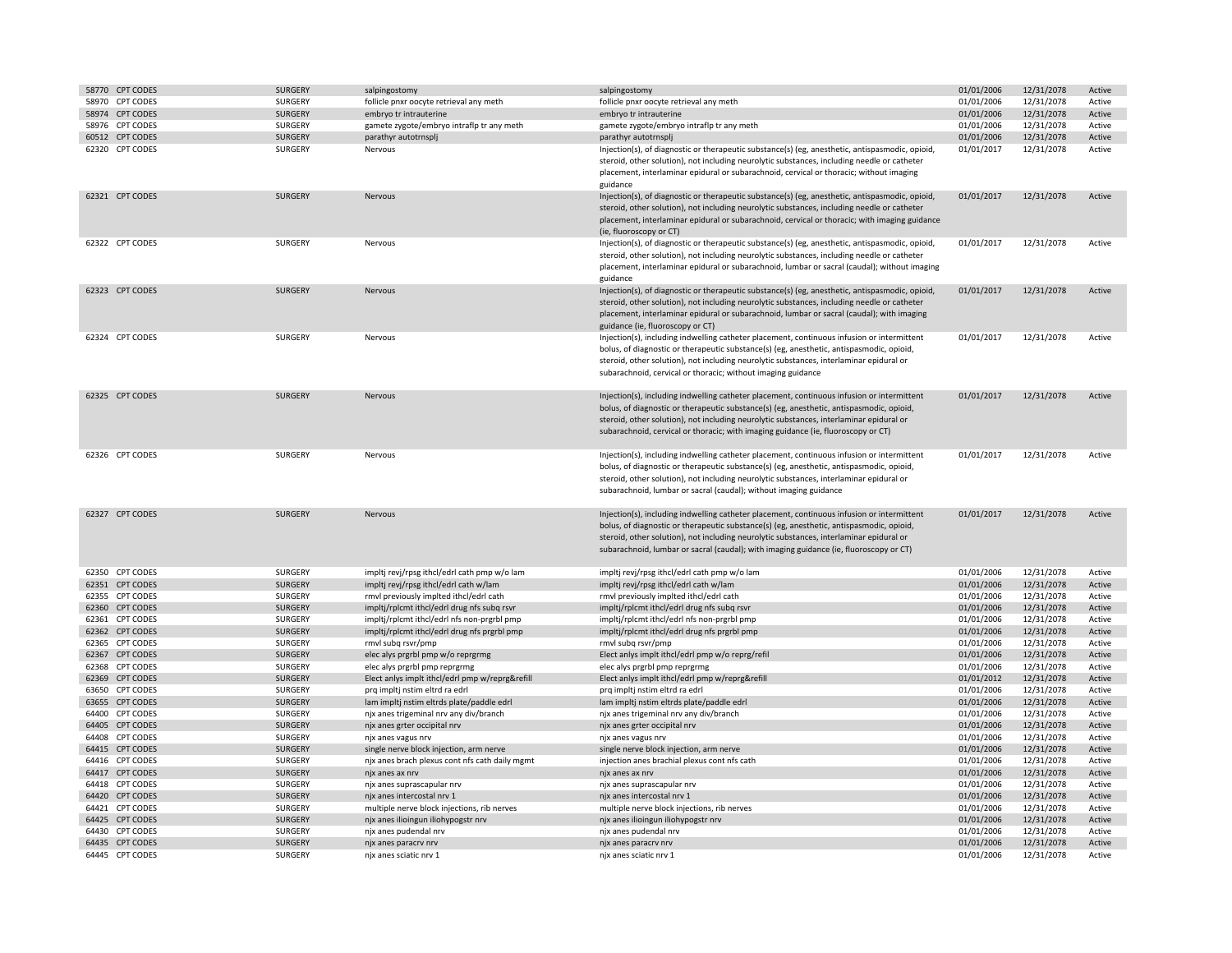| 64446 |                  |                |                                                              |                                                                                                                                                             |            |            |        |
|-------|------------------|----------------|--------------------------------------------------------------|-------------------------------------------------------------------------------------------------------------------------------------------------------------|------------|------------|--------|
|       | <b>CPT CODES</b> | <b>SURGERY</b> | njx anes sciatic nrv cont nfs daily mgmt                     | injection anes sciatic nerve cont infusion cath                                                                                                             | 01/01/2006 | 12/31/2078 | Active |
| 64447 | <b>CPT CODES</b> | SURGERY        | njx anes fem nrv 1                                           | njx anes fem nrv 1                                                                                                                                          | 01/01/2006 | 12/31/2078 | Active |
|       | 64448 CPT CODES  | <b>SURGERY</b> | njx anes fem nrv cont nfs daily mgmt                         | injection anes femoral nerve cont infusion cath                                                                                                             | 01/01/2006 | 12/31/2078 | Active |
| 64449 | <b>CPT CODES</b> | SURGERY        | njx anes Imbr plexus post cont nfs daily mgmt                | injection anes lumbar plexus post cont nfs cath                                                                                                             | 01/01/2006 | 12/31/2078 | Active |
|       | 64450 CPT CODES  | <b>SURGERY</b> | njx anes oth prph nrv/branch                                 | njx anes oth prph nrv/branch                                                                                                                                | 01/01/2006 | 12/31/2078 | Active |
|       |                  |                |                                                              |                                                                                                                                                             |            |            |        |
|       | 64451 CPT CODES  | SURGERY        | Nervous                                                      | Injection(s), anesthetic agent(s) and/or steroid nerves innervating the sacroiliac joint, with                                                              | 01/01/2020 | 12/31/2078 | Active |
|       |                  |                |                                                              | image guidance (ie, fluoroscopy or computed tomography)                                                                                                     |            |            |        |
|       | 64454 CPT CODES  | SURGERY        | Nervous                                                      | Injection(s), anesthetic agent(s) and/or steroid genicular nerve branches, including imaging                                                                | 01/01/2020 | 12/31/2078 | Active |
|       |                  |                |                                                              | guidance, when performed                                                                                                                                    |            |            |        |
|       | 64455 CPT CODES  | SURGERY        | njx anes&/steroid plantar common digital nerve               | njx anes&/steroid plantar common digital nerve                                                                                                              | 01/01/2006 | 12/31/2078 | Active |
|       |                  |                |                                                              |                                                                                                                                                             |            |            |        |
|       | 64461 CPT CODES  | SURGERY        | Paravertebral block (PVB) (paraspinous block), thoracic; sin | Paravertebral block (PVB) (paraspinous block), thoracic; single injection site (includes imaging                                                            | 01/01/2016 | 12/31/2078 | Active |
|       |                  |                |                                                              | guidance, when performed)                                                                                                                                   |            |            |        |
|       | 64462 CPT CODES  | SURGERY        | Paravertebral block (PVB) (paraspinous block), thoracic; sec | Paravertebral block (PVB) (paraspinous block), thoracic; second and any additional injection                                                                | 01/01/2016 | 12/31/2078 | Active |
|       |                  |                |                                                              | site(s) (includes imaging guidance, when performed) (List separately in addition to code for                                                                |            |            |        |
|       |                  |                |                                                              | primary procedure)                                                                                                                                          |            |            |        |
|       | 64463 CPT CODES  | SURGERY        | Paravertebral block (PVB) (paraspinous block), thoracic; con | Paravertebral block (PVB) (paraspinous block), thoracic; continuous infusion by catheter                                                                    | 01/01/2016 | 12/31/2078 | Active |
|       |                  |                |                                                              |                                                                                                                                                             |            |            |        |
|       |                  |                |                                                              | (includes imaging guidance, when performed)                                                                                                                 |            |            |        |
|       | 64479 CPT CODES  | SURGERY        | njx anes&/strd tfrml edrl crv/thrc 1 lvl                     | njx anes&/strd tfrml edrl crv/thrc 1 lvl                                                                                                                    | 01/01/2006 | 12/31/2078 | Active |
| 64480 | <b>CPT CODES</b> | <b>SURGERY</b> | nix anes&/strd tfrml edrl crv/thrc ea lvl                    | njx anes&/strd tfrml edrl crv/thrc ea lvl                                                                                                                   | 01/01/2006 | 12/31/2078 | Active |
|       | 64483 CPT CODES  | SURGERY        | njx anes&/strd tfrml edrl Imbr/sac 1 lvl                     | njx anes&/strd tfrml edrl lmbr/sac 1 lvl                                                                                                                    | 01/01/2006 | 12/31/2078 | Active |
|       | 64484 CPT CODES  | <b>SURGERY</b> | njx anes&/strd tfrml edrl Imbr/sac ea lvl                    | njx anes&/strd tfrml edrl Imbr/sac ea lvl                                                                                                                   | 01/01/2006 | 12/31/2078 | Active |
|       |                  |                |                                                              |                                                                                                                                                             |            |            |        |
|       | 64486 CPT CODES  | SURGERY        | Tap block unil by injection                                  | Tap block unil by injection                                                                                                                                 | 01/01/2015 | 12/31/2078 | Active |
|       | 64487 CPT CODES  | SURGERY        | Tap block uni by infusion                                    | Tap block uni by infusion                                                                                                                                   | 01/01/2015 | 12/31/2078 | Active |
| 64488 | <b>CPT CODES</b> | SURGERY        | Tap block bi injection                                       | Tap block bi injection                                                                                                                                      | 01/01/2015 | 12/31/2078 | Active |
|       | 64489 CPT CODES  | SURGERY        | Tap block bi by infusion                                     | Tap block bi by infusion                                                                                                                                    | 01/01/2015 | 12/31/2078 | Active |
| 64490 | <b>CPT CODES</b> | SURGERY        | njx dx/ther agt pvrt facet jt crv/thrc 1 level               | njx dx/ther agt pvrt facet jt crv/thrc 1 level                                                                                                              | 01/01/2010 | 12/31/2078 | Active |
|       | 64491 CPT CODES  | SURGERY        | njx dx/ther agt pvrt facet jt crv/thrc 2nd level             | njx dx/ther agt pvrt facet jt crv/thrc 2nd level                                                                                                            | 01/01/2010 | 12/31/2078 | Active |
|       |                  |                |                                                              |                                                                                                                                                             |            |            |        |
|       | 64492 CPT CODES  | SURGERY        | njx dx/ther agt pvrt facet jt crv/thrc 3+ level              | njx dx/ther agt pvrt facet jt crv/thrc 3+ level                                                                                                             | 01/01/2010 | 12/31/2078 | Active |
|       | 64493 CPT CODES  | SURGERY        | njx dx/ther agt pvrt facet jt Imbr/sac 1 level               | njx dx/ther agt pvrt facet jt Imbr/sac 1 level                                                                                                              | 01/01/2010 | 12/31/2078 | Active |
|       | 64494 CPT CODES  | SURGERY        | njx dx/ther agt pvrt facet jt Imbr/sac 2nd level             | njx dx/ther agt pvrt facet jt Imbr/sac 2nd level                                                                                                            | 01/01/2010 | 12/31/2078 | Active |
|       | 64495 CPT CODES  | SURGERY        | njx dx/ther agt pvrt facet jt Imbr/sac 3+ level              | njx dx/ther agt pvrt facet jt Imbr/sac 3+ level                                                                                                             | 01/01/2010 | 12/31/2078 | Active |
|       | 64505 CPT CODES  | SURGERY        | njx anes sphenopalatine ganglion                             | njx anes sphenopalatine ganglion                                                                                                                            | 01/01/2006 | 12/31/2078 | Active |
|       | 64510 CPT CODES  | SURGERY        | njx anes stellate ganglion crv sympathetic                   | njx anes stellate ganglion crv sympathetic                                                                                                                  | 01/01/2006 | 12/31/2078 | Active |
|       | 64517 CPT CODES  | SURGERY        | njx anes suprior hypogstr plexus                             | njx anes suprior hypogstr plexus                                                                                                                            | 01/01/2006 | 12/31/2078 | Active |
|       |                  |                |                                                              |                                                                                                                                                             |            |            |        |
|       | 64520 CPT CODES  | SURGERY        | njx anes Imbr/thrc pvrt sympathetic                          | njx anes Imbr/thrc pvrt sympathetic                                                                                                                         | 01/01/2006 | 12/31/2078 | Active |
|       | 64530 CPT CODES  | SURGERY        | njx anes celiac plexus +-rad mntr                            | njx anes celiac plexus +-rad mntr                                                                                                                           | 01/01/2006 | 12/31/2078 | Active |
| 64600 | <b>CPT CODES</b> | SURGERY        | dstrj trigeminal nrv supraorb infraorb branch                | dstrj trigeminal nrv supraorb infraorb branch                                                                                                               | 01/01/2006 | 12/31/2078 | Active |
|       | 64605 CPT CODES  | SURGERY        | dstrj nulyt trigeminal nrv 2/3 div                           | dstrj nulyt trigeminal nrv 2/3 div                                                                                                                          | 01/01/2006 | 12/31/2078 | Active |
|       | 64610 CPT CODES  | SURGERY        | dstrj nulyt trigeminal nrv 2/3 div rad mntr                  | dstrj nulyt trigeminal nrv 2/3 div rad mntr                                                                                                                 | 01/01/2006 | 12/31/2078 | Active |
|       | 64611 CPT CODES  | SURGERY        |                                                              | Chemodenervation of parotid and submandibular salivary gland Chemodenervation of parotid and submandibular salivary glands, bilateral                       | 01/01/2011 | 12/31/2078 | Active |
|       |                  |                |                                                              |                                                                                                                                                             |            |            |        |
|       | 64612 CPT CODES  | <b>SURGERY</b> | chemodnrvtj musc musc innervated facial nrv                  | chemodnrvtj musc musc innervated facial nrv                                                                                                                 | 01/01/2006 | 12/31/2078 | Active |
|       | 64615 CPT CODES  | SURGERY        |                                                              | Chemodenervation of muscle(s); muscle(s) innervated by facia Chemodenervation of muscle(s); muscle(s) innervated by facial, trigeminal, cervical spinal and | 01/01/2013 | 12/31/2078 | Active |
|       |                  |                |                                                              | accessory nerves, bilateral (eg, for chronic migraine)                                                                                                      |            |            |        |
|       | 64616 CPT CODES  | SURGERY        | neck muscle(s), excluding muscles of the larynx, unilateral  | neck muscle(s), excluding muscles of the larynx, unilateral (eg, for cervical dystonia,                                                                     | 01/01/2014 | 12/31/2078 | Active |
|       |                  |                |                                                              | spasmodic torticollis)                                                                                                                                      |            |            |        |
|       | 64617 CPT CODES  | SURGERY        | larynx, unilateral, percutaneous (eg, for spasmodic dysphoni | larynx, unilateral, percutaneous (eg, for spasmodic dysphonia), includes guidance by needle                                                                 | 01/01/2014 | 12/31/2078 | Active |
|       |                  |                |                                                              |                                                                                                                                                             |            |            |        |
|       |                  |                |                                                              | electromyography, when performed                                                                                                                            |            |            |        |
| 64620 | <b>CPT CODES</b> | <b>SURGERY</b> | dstrj nulyt intercostal nrv                                  | dstrj nulyt intercostal nrv                                                                                                                                 | 01/01/2006 | 12/31/2078 | Active |
|       | 64624 CPT CODES  | SURGERY        | Nervous                                                      | Destruction by neurolytic agent, genicular nerve branches including imaging guidance, when                                                                  | 01/01/2020 | 12/31/2078 | Active |
|       |                  |                |                                                              | performed                                                                                                                                                   |            |            |        |
|       | 64625 CPT CODES  | <b>SURGERY</b> | Nervous                                                      | Radiofrequency ablation, nerves innervating the sacroiliac joint, with image guidance (ie,                                                                  | 01/01/2020 | 12/31/2078 | Active |
|       |                  |                |                                                              | fluoroscopy or computed tomography)                                                                                                                         |            |            |        |
|       | 64630 CPT CODES  | SURGERY        | dstrj nulyt pudendal nrv                                     | dstrj nulyt pudendal nrv                                                                                                                                    | 01/01/2006 | 12/31/2078 | Active |
|       |                  |                |                                                              |                                                                                                                                                             |            |            |        |
|       | 64632 CPT CODES  | <b>SURGERY</b> | dstrj neurolytic plantar common digital nerve                | dstrj neurolytic plantar common digital nerve                                                                                                               | 01/01/2006 | 12/31/2078 | Active |
|       | 64633 CPT CODES  | SURGERY        | Dstr nrolytc agnt parverteb fct sngl crvcl/thora             | Dstr nrolytc agnt parverteb fct sngl crvcl/thora                                                                                                            | 01/01/2012 | 12/31/2078 | Active |
|       | 64634 CPT CODES  | SURGERY        | Dstr nrolytc agnt parverteb fct addl crvcl/thora             | Dstr nrolytc agnt parverteb fct addl crvcl/thora                                                                                                            | 01/01/2012 | 12/31/2078 | Active |
|       | 64635 CPT CODES  | SURGERY        | Dstr nrolytc agnt parverteb fct sngl Imbr/sacral             | Dstr nrolytc agnt parverteb fct sngl Imbr/sacral                                                                                                            | 01/01/2012 | 12/31/2078 | Active |
|       | 64636 CPT CODES  | SURGERY        | Dstr nrolytc agnt parverteb fct addl Imbr/sacral             | Dstr nrolytc agnt parverteb fct addl Imbr/sacral                                                                                                            | 01/01/2012 | 12/31/2078 | Active |
|       | 64640 CPT CODES  | SURGERY        | dstrj nulyt oth prph nrv/branch                              | dstrj nulyt oth prph nrv/branch                                                                                                                             | 01/01/2006 | 12/31/2078 | Active |
|       |                  |                |                                                              |                                                                                                                                                             |            |            |        |
|       | 64642 CPT CODES  | SURGERY        | Chemodenervation of one extremity; 1-4 muscle(s)             | Chemodenervation of one extremity; 1-4 muscle(s)                                                                                                            | 01/01/2014 | 12/31/2078 | Active |
|       | 64643 CPT CODES  | SURGERY        | Chemodenervation each additional extremity, 1-4 muscle(s) (L | Chemodenervation each additional extremity, 1-4 muscle(s) (List separately in addition to                                                                   | 01/01/2014 | 12/31/2078 | Active |
|       |                  |                |                                                              | code for primary procedure)                                                                                                                                 |            |            |        |
|       | 64644 CPT CODES  | <b>SURGERY</b> | Chemodenervation of one extremity; 5 or more muscle(s)       | Chemodenervation of one extremity; 5 or more muscle(s)                                                                                                      | 01/01/2014 | 12/31/2078 | Active |
|       | 64645 CPT CODES  | SURGERY        |                                                              | Chemodenervation each additional extremity, 5 or more muscle Chemodenervation each additional extremity, 5 or more muscle(s) (List separately in addition   | 01/01/2014 | 12/31/2078 | Active |
|       |                  |                |                                                              | to code for primary procedure                                                                                                                               |            |            |        |
|       | 64646 CPT CODES  | SURGERY        | Chemodenervation of trunk muscle(s); 1-5 muscle(s)           | Chemodenervation of trunk muscle(s); 1-5 muscle(s)                                                                                                          | 01/01/2014 | 12/31/2078 | Active |
|       |                  |                |                                                              |                                                                                                                                                             |            |            |        |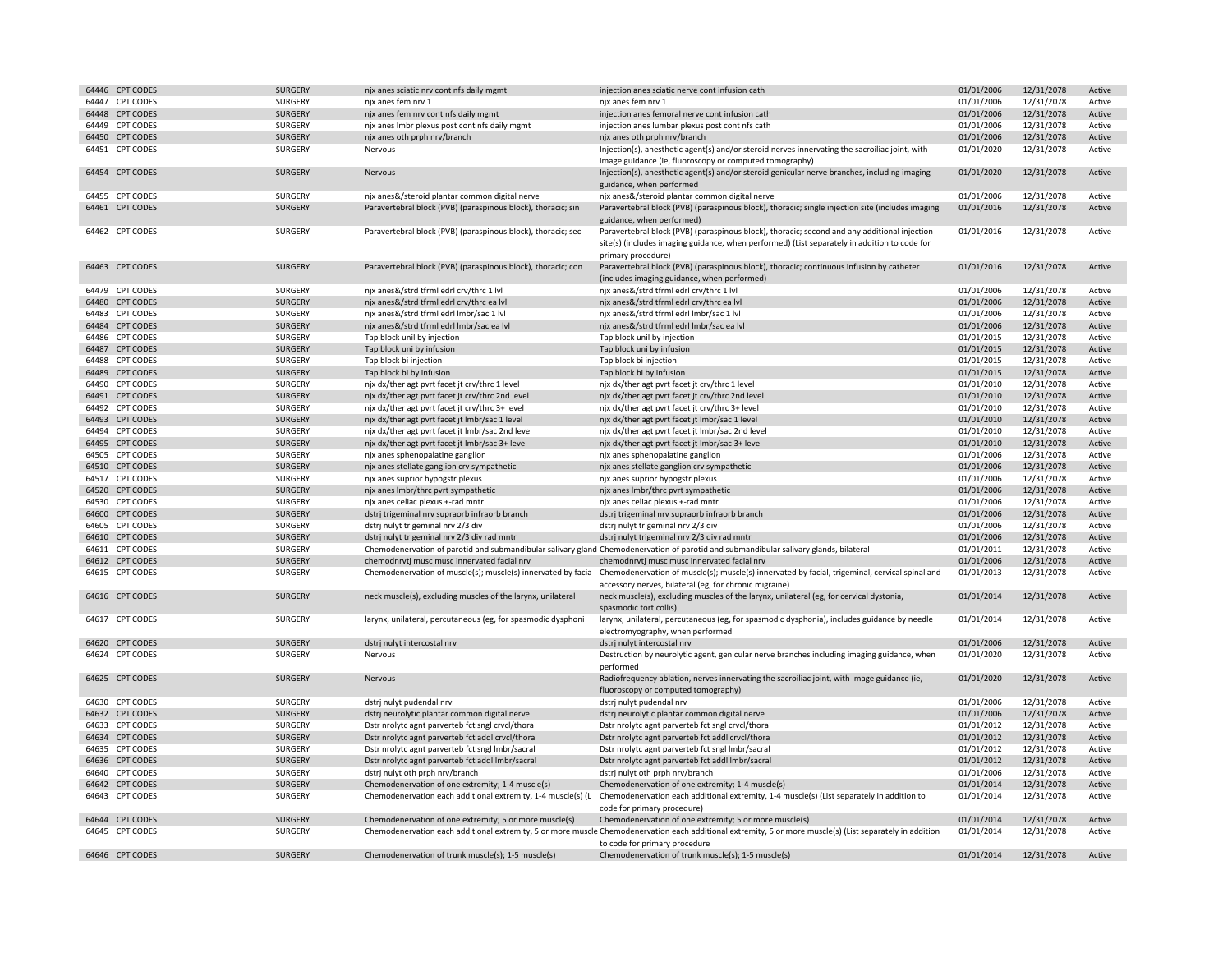| 64647 CPT CODES | SURGERY                            | Chemodenervation of trunk muscle(s); 6 or more muscle(s) | Chemodenervation of trunk muscle(s); 6 or more muscle(s)                                                                                                                                                                                                                                                                                                                                                                                                                                                    | 01/01/2014 | 12/31/2078 | Active |
|-----------------|------------------------------------|----------------------------------------------------------|-------------------------------------------------------------------------------------------------------------------------------------------------------------------------------------------------------------------------------------------------------------------------------------------------------------------------------------------------------------------------------------------------------------------------------------------------------------------------------------------------------------|------------|------------|--------|
| 64650 CPT CODES | SURGERY                            | chemodnrvtj eccrine glnds bth ax                         | chemodnrvtj eccrine glnds bth ax                                                                                                                                                                                                                                                                                                                                                                                                                                                                            | 01/01/2006 | 12/31/2078 | Active |
| 64653 CPT CODES | SURGERY                            | chemodnrvtj eccrine glnds oth area pr d                  | chemodnrvtj eccrine glnds oth area pr d                                                                                                                                                                                                                                                                                                                                                                                                                                                                     | 01/01/2006 | 12/31/2078 | Active |
| 64680 CPT CODES | SURGERY                            | dstrj nulyt +-rad mntr celiac plexus                     | dstrj nulyt +-rad mntr celiac plexus                                                                                                                                                                                                                                                                                                                                                                                                                                                                        | 01/01/2006 | 12/31/2078 | Active |
| 64681 CPT CODES | SURGERY                            | dstrj nulyt +-rad mntr suprior hypogstr plexus           | dstrj nulyt +-rad mntr suprior hypogstr plexus                                                                                                                                                                                                                                                                                                                                                                                                                                                              | 01/01/2006 | 12/31/2078 | Active |
| 64999 CPT CODES | SURGERY                            | unlis px nrvs sys                                        | unlis px nrvs sys                                                                                                                                                                                                                                                                                                                                                                                                                                                                                           | 01/01/2006 | 12/31/2078 | Active |
| 65710 CPT CODES | SURGERY                            | keratoplasty lamellar                                    | keratoplasty anterior lamellar                                                                                                                                                                                                                                                                                                                                                                                                                                                                              | 01/01/2006 | 12/31/2078 | Active |
| 65730 CPT CODES | SURGERY                            | keratoplasty pentrg xcp aphk                             | keratoplasty pentrg except aphakia/pseudophakia                                                                                                                                                                                                                                                                                                                                                                                                                                                             | 01/01/2006 | 12/31/2078 | Active |
| 65750 CPT CODES | SURGERY                            | keratoplasty pentrg aphk                                 | keratoplasty pentrg aphk                                                                                                                                                                                                                                                                                                                                                                                                                                                                                    | 01/01/2006 | 12/31/2078 | Active |
| 65755 CPT CODES | SURGERY                            | keratoplasty pentrg pseudophakia                         | keratoplasty pentrg pseudophakia                                                                                                                                                                                                                                                                                                                                                                                                                                                                            | 01/01/2006 | 12/31/2078 | Active |
| 65756 CPT CODES | SURGERY                            | keratoplasty endothelial                                 | keratoplasty endothelial                                                                                                                                                                                                                                                                                                                                                                                                                                                                                    | 01/01/2006 | 12/31/2078 | Active |
| 65757 CPT CODES | SURGERY                            | backbench prepj corneal endothelial allograft            | backbench prepj corneal endothelial allograft                                                                                                                                                                                                                                                                                                                                                                                                                                                               | 01/01/2006 | 12/31/2078 | Active |
| 65780 CPT CODES | SURGERY                            | oc surf rcnstj amniotic memb trnsplj                     | oc surf rcnstj amniotic memb trnsplj                                                                                                                                                                                                                                                                                                                                                                                                                                                                        | 01/01/2006 | 12/31/2078 | Active |
| 65781 CPT CODES | SURGERY                            | oc surf rcnstj limbal stem cell algrft                   | oc surf rcnsti limbal stem cell algrft                                                                                                                                                                                                                                                                                                                                                                                                                                                                      | 01/01/2006 |            | Active |
|                 |                                    |                                                          |                                                                                                                                                                                                                                                                                                                                                                                                                                                                                                             |            | 12/31/2078 |        |
| 65782 CPT CODES | SURGERY                            | oc surf rcnsti limbal cincl agrft                        | oc surf rcnsti limbal cincl agrft                                                                                                                                                                                                                                                                                                                                                                                                                                                                           | 01/01/2006 | 12/31/2078 | Active |
| 66987 CPT CODES | SURGERY                            | Eye                                                      | Extracapsular cataract removal with insertion of intraocular lens prosthesis (1-stage<br>procedure), manual or mechanical technique (eg, irrigation and aspiration or<br>phacoemulsification), complex, requiring devices or techniques not generally used in routine<br>cataract surgery (eg, iris expansion device, suture support for intraocular lens, or primary<br>posterior capsulorrhexis) or performed on patients in the amblyogenic developmental stage<br>with endoscopic cyclophotocoagulation | 01/01/2020 | 12/31/2078 | Active |
| 67345 CPT CODES | SURGERY                            | chemodnrvtj eo musc                                      | chemodnrvtj eo musc                                                                                                                                                                                                                                                                                                                                                                                                                                                                                         | 01/01/2006 | 12/31/2078 | Active |
| 67900 CPT CODES | SURGERY                            | rpr brow ptosis                                          | rpr brow ptosis                                                                                                                                                                                                                                                                                                                                                                                                                                                                                             | 01/01/2006 | 12/31/2078 | Active |
| 67901 CPT CODES | SURGERY                            | rpr blpos frntis musc sutr/oth matrl                     | rpr blpos frntis musc sutr/oth matrl                                                                                                                                                                                                                                                                                                                                                                                                                                                                        | 01/01/2006 | 12/31/2078 | Active |
| 67902 CPT CODES | SURGERY                            | rpr blpos frntis musc autol fscal sling                  | rpr blpos frntis musc autol fscal sling                                                                                                                                                                                                                                                                                                                                                                                                                                                                     | 01/01/2006 | 12/31/2078 | Active |
| 67903 CPT CODES | SURGERY                            | rpr blpos levator rescj/advmnt int                       | rpr blpos levator rescj/advmnt int                                                                                                                                                                                                                                                                                                                                                                                                                                                                          | 01/01/2006 | 12/31/2078 | Active |
| 67904 CPT CODES | SURGERY                            | rpr blpos levator rescj/advmnt xtrnl                     | rpr blpos levator rescj/advmnt xtrnl                                                                                                                                                                                                                                                                                                                                                                                                                                                                        | 01/01/2006 | 12/31/2078 | Active |
| 67906 CPT CODES | SURGERY                            | rpr blpos suprior rectus fscal sling                     | rpr blpos suprior rectus fscal sling                                                                                                                                                                                                                                                                                                                                                                                                                                                                        | 01/01/2006 | 12/31/2078 | Active |
| 67908 CPT CODES | SURGERY                            | rpr blpos conjunctivo-tarso-musc-levator rescj           | rpr blpos conjunctivo-tarso-musc-levator rescj                                                                                                                                                                                                                                                                                                                                                                                                                                                              | 01/01/2006 | 12/31/2078 | Active |
| 67909 CPT CODES | SURGERY                            | rdctj >corrj ptosis                                      | rdctj >corrj ptosis                                                                                                                                                                                                                                                                                                                                                                                                                                                                                         | 01/01/2006 | 12/31/2078 | Active |
| 67911 CPT CODES | SURGERY                            | corri lid retrci                                         | corri lid retrci                                                                                                                                                                                                                                                                                                                                                                                                                                                                                            | 01/01/2006 | 12/31/2078 | Active |
| 67912 CPT CODES | SURGERY                            | corrj lagophthalmos impltj upr eyelid lid load           | corrj lagophthalmos impltj upr eyelid lid load                                                                                                                                                                                                                                                                                                                                                                                                                                                              | 01/01/2006 | 12/31/2078 | Active |
| 67914 CPT CODES | SURGERY                            | rpr ectropion sutr                                       | rpr ectropion sutr                                                                                                                                                                                                                                                                                                                                                                                                                                                                                          | 01/01/2006 | 12/31/2078 | Active |
| 67915 CPT CODES | SURGERY                            | rpr ectropion thermocaut                                 | rpr ectropion thermocaut                                                                                                                                                                                                                                                                                                                                                                                                                                                                                    | 01/01/2006 | 12/31/2078 | Active |
| 67916 CPT CODES | SURGERY                            | rpr ectropion exc tarsal wedge                           | rpr ectropion exc tarsal wedge                                                                                                                                                                                                                                                                                                                                                                                                                                                                              | 01/01/2006 | 12/31/2078 | Active |
| 67917 CPT CODES |                                    |                                                          |                                                                                                                                                                                                                                                                                                                                                                                                                                                                                                             |            |            |        |
|                 | SURGERY                            | rpr ectropion x10sv                                      | rpr ectropion x10sv                                                                                                                                                                                                                                                                                                                                                                                                                                                                                         | 01/01/2006 | 12/31/2078 | Active |
| 67921 CPT CODES | SURGERY                            | rpr entropion sutr                                       | rpr entropion sutr                                                                                                                                                                                                                                                                                                                                                                                                                                                                                          | 01/01/2006 | 12/31/2078 | Active |
| 67922 CPT CODES | <b>SURGERY</b>                     | rpr entropion thermocaut                                 | rpr entropion thermocaut                                                                                                                                                                                                                                                                                                                                                                                                                                                                                    | 01/01/2006 | 12/31/2078 | Active |
| 67923 CPT CODES | SURGERY                            | rpr entropion exc tarsal wedge                           | rpr entropion exc tarsal wedge                                                                                                                                                                                                                                                                                                                                                                                                                                                                              | 01/01/2006 | 12/31/2078 | Active |
| 67924 CPT CODES | SURGERY                            | rpr entropion x10sv                                      | rpr entropion x10sv                                                                                                                                                                                                                                                                                                                                                                                                                                                                                         | 01/01/2006 | 12/31/2078 | Active |
| 67950 CPT CODES | <b>SURGERY</b>                     | canthoplasty                                             | canthoplasty                                                                                                                                                                                                                                                                                                                                                                                                                                                                                                | 01/01/2006 | 12/31/2078 | Active |
| 69710 CPT CODES | SURGERY                            | impltj/rplcmt emgnt b1 cndj dev temporal b1              | impltj/rplcmt emgnt b1 cndj dev temporal b1                                                                                                                                                                                                                                                                                                                                                                                                                                                                 | 01/01/2006 | 12/31/2078 | Active |
| 69711 CPT CODES | SURGERY                            | rmvl/rpr emgnt b1 cndj dev temporal b1                   | rmvl/rpr emgnt b1 cndj dev temporal b1                                                                                                                                                                                                                                                                                                                                                                                                                                                                      | 01/01/2006 | 12/31/2078 | Active |
| 69714 CPT CODES | SURGERY                            | impltj oi implt b1 w/o mstdc                             | impltj oi implt b1 w/o mstdc                                                                                                                                                                                                                                                                                                                                                                                                                                                                                | 01/01/2006 | 12/31/2078 | Active |
| 69717 CPT CODES | SURGERY                            | rplcmt oi implt b1 w/o mstdc                             | rplcmt oi implt b1 w/o mstdc                                                                                                                                                                                                                                                                                                                                                                                                                                                                                | 01/01/2006 | 12/31/2078 | Active |
| 69930 CPT CODES | SURGERY                            | cochlear dev impltj +-mstdc                              | cochlear dev impltj +-mstdc                                                                                                                                                                                                                                                                                                                                                                                                                                                                                 | 01/01/2006 | 12/31/2078 | Active |
| 74440 CPT CODES | <b>RADIOLOGY</b>                   | vasograpy vesiculograpy/epididymograpy rs&i              | vasograpy vesiculograpy/epididymograpy rs&i                                                                                                                                                                                                                                                                                                                                                                                                                                                                 | 01/01/2006 | 12/31/2078 | Active |
| 74740 CPT CODES | <b>RADIOLOGY</b>                   | hsg rs&i                                                 | hsg rs&i                                                                                                                                                                                                                                                                                                                                                                                                                                                                                                    | 01/01/2006 | 12/31/2078 | Active |
| 74742 CPT CODES | <b>RADIOLOGY</b>                   | transcrv cathj flp tube rs&i                             | transcrv cathj flp tube rs&i                                                                                                                                                                                                                                                                                                                                                                                                                                                                                | 01/01/2006 | 12/31/2078 | Active |
| 76801 CPT CODES | RADIOLOGY                          | us pg uter img f&mat 14 wk tabdl 1/1st gestation         | us pg uter img f&mat 14 wk tabdl 1/1st gestation                                                                                                                                                                                                                                                                                                                                                                                                                                                            | 01/01/2006 | 12/31/2078 | Active |
| 76948 CPT CODES | <b>RADIOLOGY</b>                   | us aspir ova img s&i                                     | us aspir ova img s&i                                                                                                                                                                                                                                                                                                                                                                                                                                                                                        | 01/01/2006 | 12/31/2078 | Active |
| 80305 CPT CODES | PATHOLOGY AND<br>LABORATORY        | <b>Drug Testing</b>                                      | Drug test(s), presumptive, any number of drug classes, any number of devices or procedures<br>(eg, immunoassay); capable of being read by direct optical observation only (eg, dipsticks,<br>cups, cards, cartridges) includes sample validation when performed, per date of service                                                                                                                                                                                                                        | 01/01/2017 | 12/31/2078 | Active |
| 80306 CPT CODES | PATHOLOGY AND<br><b>LABORATORY</b> | <b>Drug Testing</b>                                      | Drug test(s), presumptive, any number of drug classes, any number of devices or procedures<br>(eg, immunoassay); read by instrument assisted direct optical observation (eg, dipsticks, cups,<br>cards, cartridges), includes sample validation when performed, per date of service                                                                                                                                                                                                                         | 01/01/2017 | 12/31/2078 | Active |
| 80307 CPT CODES | PATHOLOGY AND<br><b>LABORATORY</b> | <b>Drug Testing</b>                                      | Drug test(s), presumptive, any number of drug classes, any number of devices or procedures,<br>by instrument chemistry analyzers (eg, utilizing immunoassay [eg, EIA, ELISA, EMIT, FPIA, IA,<br>KIMS, RIA]), chromatography (eg, GC, HPLC), and mass spectrometry either with or without<br>chromatography, (eg, DART, DESI, GC-MS, GC-MS/MS, LC-MS, LC-MS/MS, LDTD, MALDI, TOF)<br>includes sample validation when performed, per date of service                                                          | 01/01/2017 | 12/31/2078 | Active |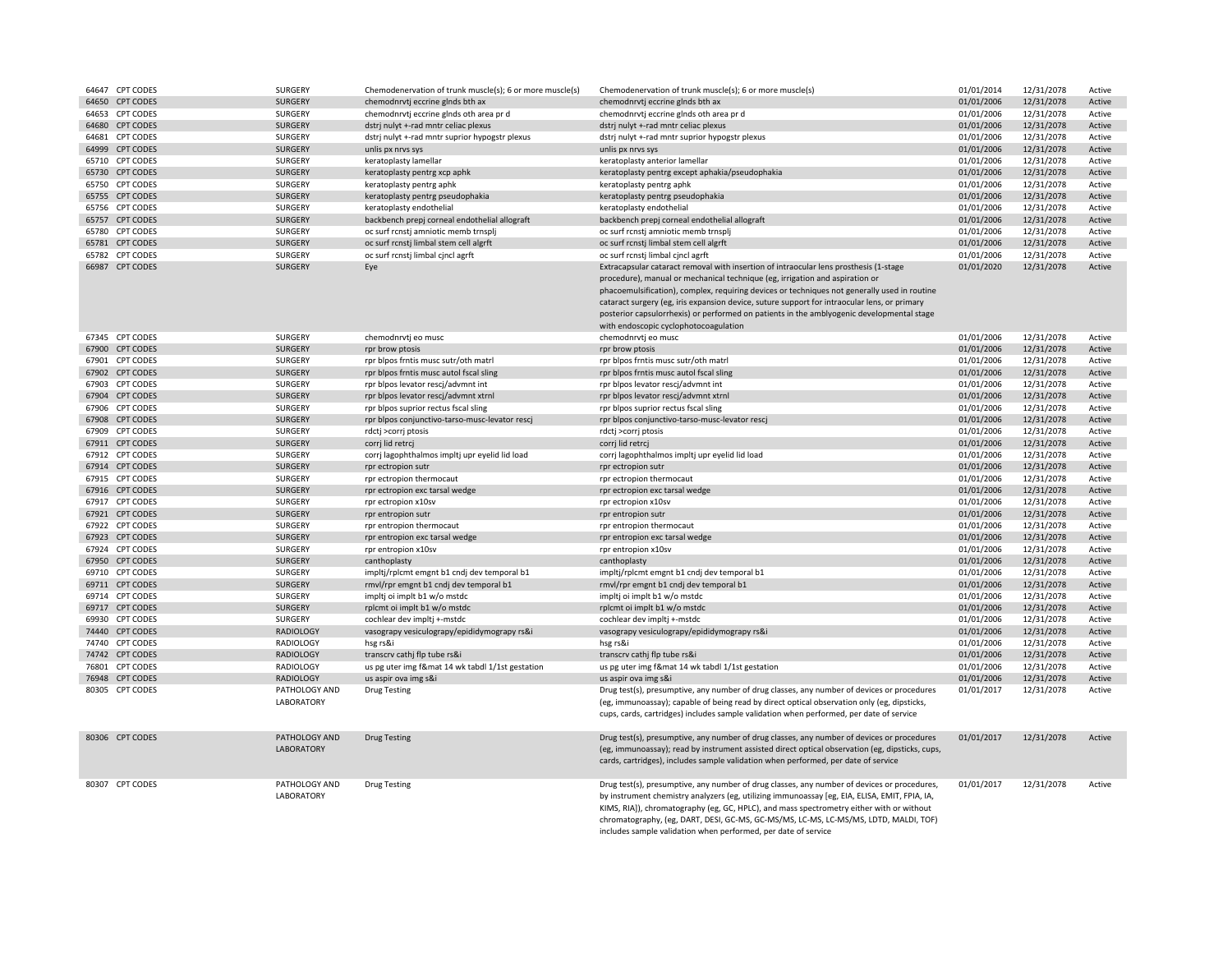| 81105 CPT CODES | PATHOLOGY AND<br>LABORATORY | Human Platelet Antigen 1 genotyping (HPA-1), ITGB3           | Human Platelet Antigen 1 genotyping (HPA-1), ITGB3 (integrin, beta 3 [platelet glycoprotein<br>IIIa], antigen CD61 [GPIIIa]) (eg, neonatal alloimmune thrombocytopenia [NAIT], post-<br>transfusion purpura), gene analysis, common variant, HPA-1a/b (L33P)                           | 01/01/2018 | 12/31/2078 | Active |
|-----------------|-----------------------------|--------------------------------------------------------------|----------------------------------------------------------------------------------------------------------------------------------------------------------------------------------------------------------------------------------------------------------------------------------------|------------|------------|--------|
| 81106 CPT CODES | PATHOLOGY AND<br>LABORATORY | Human Platelet Antigen 2 genotyping (HPA-2), GP1BA           | Human Platelet Antigen 2 genotyping (HPA-2), GP1BA (glycoprotein Ib [platelet], alpha<br>polypeptide [GPIba]) (eg, neonatal alloimmune thrombocytopenia [NAIT], post-transfusion<br>purpura), gene analysis, common variant, HPA-2a/b (T145M)                                          | 01/01/2018 | 12/31/2078 | Active |
| 81107 CPT CODES | PATHOLOGY AND<br>LABORATORY | Human Platelet Antigen 3 genotyping (HPA-3), ITGA2B          | Human Platelet Antigen 3 genotyping (HPA-3), ITGA2B (integrin, alpha 2b [platelet<br>glycoprotein IIb of IIb/IIIa complex], antigen CD41 [GPIIb]) (eg, neonatal alloimmune<br>thrombocytopenia [NAIT], post-transfusion purpura), gene analysis, common variant, HPA-<br>3a/b (1843S)  | 01/01/2018 | 12/31/2078 | Active |
| 81108 CPT CODES | PATHOLOGY AND<br>LABORATORY | Human Platelet Antigen 4 genotyping (HPA-4), ITGB3           | Human Platelet Antigen 4 genotyping (HPA-4), ITGB3 (integrin, beta 3 [platelet glycoprotein<br>Illa], antigen CD61 [GPIIIa]) (eg, neonatal alloimmune thrombocytopenia [NAIT], post-<br>transfusion purpura), gene analysis, common variant, HPA-4a/b (R143Q)                          | 01/01/2018 | 12/31/2078 | Active |
| 81109 CPT CODES | PATHOLOGY AND<br>LABORATORY | Human Platelet Antigen 5 genotyping (HPA-5), ITGA2           | Human Platelet Antigen 5 genotyping (HPA-5), ITGA2 (integrin, alpha 2 [CD49B, alpha 2<br>subunit of VLA-2 receptor] [GPIa]) (eg, neonatal alloimmune thrombocytopenia [NAIT], post-<br>transfusion purpura), gene analysis, common variant (eg, HPA-5a/b (K505E))                      | 01/01/2018 | 12/31/2078 | Active |
| 81110 CPT CODES | PATHOLOGY AND<br>LABORATORY | Human Platelet Antigen 6 genotyping (HPA-6w), ITGB3          | Human Platelet Antigen 6 genotyping (HPA-6w), ITGB3 (integrin, beta 3 [platelet glycoprotein<br>Illa, antigen CD61] [GPIIIa]) (eg, neonatal alloimmune thrombocytopenia [NAIT], post-<br>transfusion purpura), gene analysis, common variant, HPA-6a/b (R489Q)                         | 01/01/2018 | 12/31/2078 | Active |
| 81111 CPT CODES | PATHOLOGY AND<br>LABORATORY | Human Platelet Antigen 9 genotyping (HPA-9w), ITGA2B         | Human Platelet Antigen 9 genotyping (HPA-9w), ITGA2B (integrin, alpha 2b [platelet<br>glycoprotein IIb of IIb/IIIa complex, antigen CD41] [GPIIb]) (eg, neonatal alloimmune<br>thrombocytopenia [NAIT], post-transfusion purpura), gene analysis, common variant, HPA-<br>9a/b (V837M) | 01/01/2018 | 12/31/2078 | Active |
| 81112 CPT CODES | PATHOLOGY AND<br>LABORATORY | Human Platelet Antigen 15 genotyping (HPA-15), CD109         | Human Platelet Antigen 15 genotyping (HPA-15), CD109 (CD109 molecule) (eg, neonatal<br>alloimmune thrombocytopenia [NAIT], post-transfusion purpura), gene analysis, common<br>variant, HPA-15a/b (S682Y)                                                                              | 01/01/2018 | 12/31/2078 | Active |
| 81120 CPT CODES | PATHOLOGY AND<br>LABORATORY | IDH1 (isocitrate dehydrogenase 1 [NADP+], soluble            | IDH1 (isocitrate dehydrogenase 1 [NADP+], soluble) (eg, glioma), common variants (eg,<br>R132H, R132C)                                                                                                                                                                                 | 01/01/2018 | 12/31/2078 | Active |
| 81121 CPT CODES | PATHOLOGY AND<br>LABORATORY | IDH2 (isocitrate dehydrogenase 2 [NADP+], mitochondrial)     | IDH2 (isocitrate dehydrogenase 2 [NADP+], mitochondrial) (eg, glioma), common variants (eg,<br>R140W, R172M)                                                                                                                                                                           | 01/01/2018 | 12/31/2078 | Active |
| 81161 CPT CODES | PATHOLOGY AND<br>LABORATORY |                                                              | DMD (dystrophin) (eg, Duchenne/Becker muscular dystrophy) d <sub>1</sub> DMD (dystrophin) (eg, Duchenne/Becker muscular dystrophy) deletion analysis, and<br>duplication analysis, if performed                                                                                        | 01/01/2013 | 12/31/2078 | Active |
| 81162 CPT CODES | PATHOLOGY AND<br>LABORATORY | BRCA1, BRCA2 (breast cancer 1 and 2) (eg, hereditary breast  | BRCA1, BRCA2 (breast cancer 1 and 2) (eg, hereditary breast and ovarian cancer) gene<br>analysis; full sequence analysis and full duplication/deletion analysis                                                                                                                        | 01/01/2016 | 12/31/2078 | Active |
| 81170 CPT CODES | PATHOLOGY AND<br>LABORATORY | ABL1 (ABL proto-oncogene 1, non-receptor tyrosine kinase) (e | ABL1 (ABL proto-oncogene 1, non-receptor tyrosine kinase) (eg, acquired imatinib tyrosine<br>kinase inhibitor resistance), gene analysis, variants in the kinase domain                                                                                                                | 01/01/2016 | 12/31/2078 | Active |
| 81175 CPT CODES | PATHOLOGY AND<br>LABORATORY | ASXL1 (additional sex combs like 1, transcriptional regulato | ASXL1 (additional sex combs like 1, transcriptional regulator) (eg, myelodysplastic syndrome,<br>myeloproliferative neoplasms, chronic myelomonocytic leukemia), gene analysis; full gene<br>sequence                                                                                  | 01/01/2018 | 12/31/2078 | Active |
| 81176 CPT CODES | PATHOLOGY AND<br>LABORATORY | ASXL1 (additional sex combs like 1, transcriptional regulato | ASXL1 (additional sex combs like 1, transcriptional regulator) (eg, myelodysplastic syndrome,<br>myeloproliferative neoplasms, chronic myelomonocytic leukemia), gene analysis; targeted<br>sequence analysis (eg, exon 12)                                                            | 01/01/2018 | 12/31/2078 | Active |
| 81200 CPT CODES | PATHOLOGY AND<br>LABORATORY | ASPA GENE                                                    | ASPA GENE                                                                                                                                                                                                                                                                              | 04/01/2012 | 12/31/2078 | Active |
| 81201 CPT CODES | PATHOLOGY AND<br>LABORATORY | APC (adenomatous polyposis coli) (eg, familial adenomatosis  | APC (adenomatous polyposis coli) (eg, familial adenomatosis polyposis [FAP], attenuated FAP)<br>gene analysis; full gene sequence                                                                                                                                                      | 01/01/2013 | 12/31/2078 | Active |
| 81202 CPT CODES | PATHOLOGY AND<br>LABORATORY | APC (adenomatous polyposis coli) (eg, familial adenomatosis  | APC (adenomatous polyposis coli) (eg, familial adenomatosis polyposis [FAP], attenuated FAP)<br>gene analysis; known familial variants                                                                                                                                                 | 01/01/2013 | 12/31/2078 | Active |
| 81203 CPT CODES | PATHOLOGY AND<br>LABORATORY | APC (adenomatous polyposis coli) (eg, familial adenomatosis  | APC (adenomatous polyposis coli) (eg, familial adenomatosis polyposis [FAP], attenuated FAP)<br>gene analysis; duplication/deletion variants                                                                                                                                           | 01/01/2013 | 12/31/2078 | Active |
| 81205 CPT CODES | PATHOLOGY AND<br>LABORATORY | <b>BCKDHB GENE</b>                                           | <b>BCKDHB GENE</b>                                                                                                                                                                                                                                                                     | 04/01/2012 | 12/31/2078 | Active |
| 81206 CPT CODES | PATHOLOGY AND<br>LABORATORY | <b>BCR/ABL1 GENE MAJOR BP</b>                                | <b>BCR/ABL1 GENE MAJOR BP</b>                                                                                                                                                                                                                                                          | 04/01/2012 | 12/31/2078 | Active |
| 81207 CPT CODES | PATHOLOGY AND<br>LABORATORY | <b>BCR/ABL1 GENE MINOR BP</b>                                | BCR/ABL1 GENE MINOR BP                                                                                                                                                                                                                                                                 | 04/01/2012 | 12/31/2078 | Active |
| 81208 CPT CODES | PATHOLOGY AND<br>LABORATORY | BCR/ABL1 GENE OTHER BP                                       | <b>BCR/ABL1 GENE OTHER BP</b>                                                                                                                                                                                                                                                          | 04/01/2012 | 12/31/2078 | Active |
| 81209 CPT CODES | PATHOLOGY AND<br>LABORATORY | <b>BLM GENE</b>                                              | <b>BLM GENE</b>                                                                                                                                                                                                                                                                        | 04/01/2012 | 12/31/2078 | Active |
| 81210 CPT CODES | PATHOLOGY AND<br>LABORATORY | <b>BRAF GENE</b>                                             | <b>BRAF GENE</b>                                                                                                                                                                                                                                                                       | 04/01/2012 | 12/31/2078 | Active |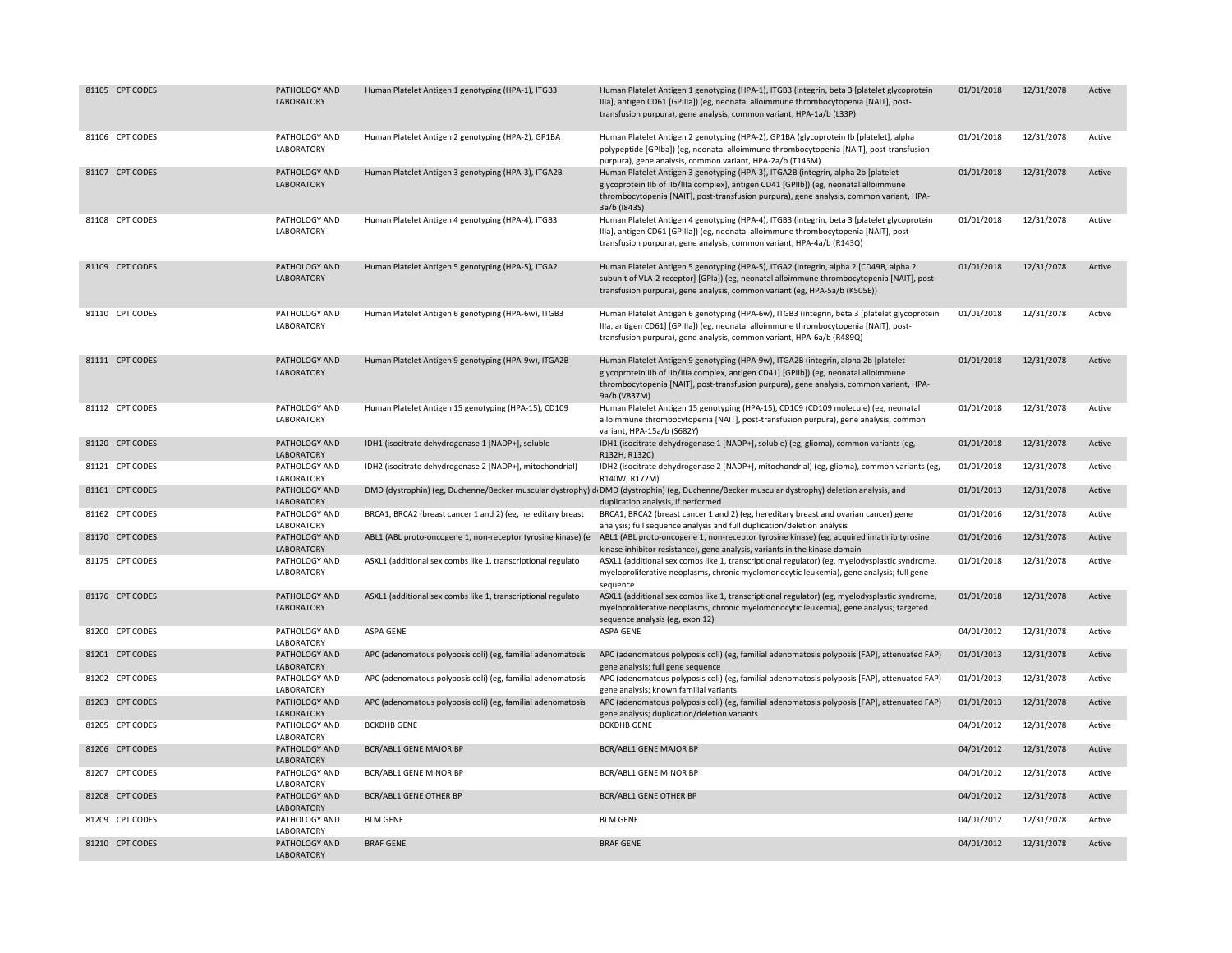| 81212 CPT CODES | PATHOLOGY AND<br>LABORATORY        | BRCA1&2 185&5385&6174 VAR                                    | BRCA1&2 185&5385&6174 VAR                                                                                                                                                             | 04/01/2012 | 12/31/2078 | Active |
|-----------------|------------------------------------|--------------------------------------------------------------|---------------------------------------------------------------------------------------------------------------------------------------------------------------------------------------|------------|------------|--------|
| 81215 CPT CODES | PATHOLOGY AND<br>LABORATORY        | BRCA1 GENE KNOWN FAM VARIANT                                 | BRCA1 GENE KNOWN FAM VARIANT                                                                                                                                                          | 04/01/2012 | 12/31/2078 | Active |
| 81216 CPT CODES | PATHOLOGY AND<br>LABORATORY        | <b>BRCA2 GENE FULL SEQUENCE</b>                              | <b>BRCA2 GENE FULL SEQUENCE</b>                                                                                                                                                       | 04/01/2012 | 12/31/2078 | Active |
| 81217 CPT CODES | PATHOLOGY AND<br>LABORATORY        | BRCA2 GENE KNOWN FAM VARIANT                                 | BRCA2 GENE KNOWN FAM VARIANT                                                                                                                                                          | 04/01/2012 | 12/31/2078 | Active |
| 81218 CPT CODES | PATHOLOGY AND<br>LABORATORY        |                                                              | CEBPA (CCAAT/enhancer binding protein [C/EBP], alpha) (eg, a CEBPA (CCAAT/enhancer binding protein [C/EBP], alpha) (eg, acute myeloid leukemia), gene<br>analysis, full gene sequence | 01/01/2016 | 12/31/2078 | Active |
| 81219 CPT CODES | PATHOLOGY AND<br>LABORATORY        | CALR (calreticulin) (eg, myeloproliferative disorders), gene | CALR (calreticulin) (eg, myeloproliferative disorders), gene analysis, common variants in exon                                                                                        | 01/01/2016 | 12/31/2078 | Active |
| 81220 CPT CODES | PATHOLOGY AND<br>LABORATORY        | CFTR GENE COM VARIANTS                                       | CFTR GENE COM VARIANTS                                                                                                                                                                | 04/01/2012 | 12/31/2078 | Active |
| 81221 CPT CODES | PATHOLOGY AND<br>LABORATORY        | CFTR GENE KNOWN FAM VARIANTS                                 | CFTR GENE KNOWN FAM VARIANTS                                                                                                                                                          | 04/01/2012 | 12/31/2078 | Active |
| 81222 CPT CODES | PATHOLOGY AND<br>LABORATORY        | CFTR GENE DUP/DELET VARIANTS                                 | CFTR GENE DUP/DELET VARIANTS                                                                                                                                                          | 04/01/2012 | 12/31/2078 | Active |
| 81223 CPT CODES | PATHOLOGY AND<br>LABORATORY        | CFTR GENE FULL SEQUENCE                                      | CFTR GENE FULL SEQUENCE                                                                                                                                                               | 04/01/2012 | 12/31/2078 | Active |
| 81224 CPT CODES | PATHOLOGY AND<br>LABORATORY        | CFTR GENE INTRON POLY T                                      | CFTR GENE INTRON POLY T                                                                                                                                                               | 04/01/2012 | 12/31/2078 | Active |
| 81228 CPT CODES | PATHOLOGY AND<br>LABORATORY        | CYTOGEN MICRARRAY COPY NMBR                                  | CYTOGEN MICRARRAY COPY NMBR                                                                                                                                                           | 04/01/2012 | 12/31/2078 | Active |
| 81229 CPT CODES | PATHOLOGY AND<br>LABORATORY        | CYTOGEN M ARRAY COPY NO&SNP                                  | CYTOGEN M ARRAY COPY NO&SNP                                                                                                                                                           | 04/01/2012 | 12/31/2078 | Active |
| 81230 CPT CODES | PATHOLOGY AND<br>LABORATORY        | CYP3A4 (cytochrome P450 family 3 subfamily A member 4        | CYP3A4 (cytochrome P450 family 3 subfamily A member 4) (eg, drug metabolism), gene<br>analysis, common variant(s) (eg, *2, *22)                                                       | 01/01/2018 | 12/31/2078 | Active |
| 81231 CPT CODES | PATHOLOGY AND<br>LABORATORY        | CYP3A5 (cytochrome P450 family 3 subfamily A member 5        | CYP3A5 (cytochrome P450 family 3 subfamily A member 5) (eg, drug metabolism), gene<br>analysis, common variants (eg, *2, *3, *4, *5, *6, *7)                                          | 01/01/2018 | 12/31/2078 | Active |
| 81232 CPT CODES | PATHOLOGY AND<br>LABORATORY        | DPYD (dihydropyrimidine dehydrogenase) (eg, 5-fluorouracil   | DPYD (dihydropyrimidine dehydrogenase) (eg, 5-fluorouracil/5-FU and capecitabine drug<br>metabolism), gene analysis, common variant(s) (eg, *2A, *4, *5, *6)                          | 01/01/2018 | 12/31/2078 | Active |
| 81235 CPT CODES | PATHOLOGY AND<br>LABORATORY        | EGFR (epidermal growth factor receptor) (eg, non-small cell  | EGFR (epidermal growth factor receptor) (eg, non-small cell lung cancer) gene analysis,<br>common variants (eg, exon 19 LREA deletion, L858R, T790M, G719A, G719S, L861Q)             | 01/01/2013 | 12/31/2078 | Active |
| 81238 CPT CODES | PATHOLOGY AND<br>LABORATORY        | F9 (coagulation factor IX) hemophilia B, full gene sequence  | F9 (coagulation factor IX) (eg, hemophilia B), full gene sequence                                                                                                                     | 01/01/2018 | 12/31/2078 | Active |
| 81240 CPT CODES | PATHOLOGY AND<br>LABORATORY        | F2 GENE                                                      | F2 GENE                                                                                                                                                                               | 04/01/2012 | 12/31/2078 | Active |
| 81241 CPT CODES | PATHOLOGY AND<br>LABORATORY        | F5 GENE                                                      | F5 GENE                                                                                                                                                                               | 04/01/2012 | 12/31/2078 | Active |
| 81242 CPT CODES | PATHOLOGY AND<br>LABORATORY        | <b>FANCC GENE</b>                                            | <b>FANCC GENE</b>                                                                                                                                                                     | 04/01/2012 | 12/31/2078 | Active |
| 81243 CPT CODES | PATHOLOGY AND<br>LABORATORY        | <b>FMR1 GENE DETECTION</b>                                   | <b>FMR1 GENE DETECTION</b>                                                                                                                                                            | 04/01/2012 | 12/31/2078 | Active |
| 81244 CPT CODES | PATHOLOGY AND<br>LABORATORY        | FMR1 GENE CHARACTERIZATION                                   | FMR1 GENE CHARACTERIZATION                                                                                                                                                            | 04/01/2012 | 12/31/2078 | Active |
| 81245 CPT CODES | PATHOLOGY AND<br>LABORATORY        | FLT3 GENE                                                    | <b>FLT3 GENE</b>                                                                                                                                                                      | 04/01/2012 | 12/31/2078 | Active |
| 81246 CPT CODES | PATHOLOGY AND<br>LABORATORY        | Flt3 gene analysis                                           | Flt3 gene analysis                                                                                                                                                                    | 01/01/2015 | 12/31/2078 | Active |
| 81247 CPT CODES | PATHOLOGY AND<br>LABORATORY        | G6PD(eg, hemolytic anemia, jaundice), gene analysis          | G6PD (glucose-6-phosphate dehydrogenase) (eg, hemolytic anemia, jaundice), gene analysis;<br>common variant(s) (eg, A, A-)                                                            | 01/01/2018 | 12/31/2078 | Active |
| 81248 CPT CODES | PATHOLOGY AND<br>LABORATORY        | G6PD (eg, hemolytic anemia, jaundice), gene analysis         | G6PD (glucose-6-phosphate dehydrogenase) (eg, hemolytic anemia, jaundice), gene analysis;<br>known familial variant(s)                                                                | 01/01/2018 | 12/31/2078 | Active |
| 81249 CPT CODES | PATHOLOGY AND<br>LABORATORY        | G6PD(eg, hemolytic anemia, jaundice), gene analysis          | G6PD (glucose-6-phosphate dehydrogenase) (eg, hemolytic anemia, jaundice), gene analysis;<br>full gene sequence                                                                       | 01/01/2018 | 12/31/2078 | Active |
| 81250 CPT CODES | PATHOLOGY AND<br>LABORATORY        | <b>G6PC GENE</b>                                             | G6PC GENE                                                                                                                                                                             | 04/01/2012 | 12/31/2078 | Active |
| 81251 CPT CODES | PATHOLOGY AND<br>LABORATORY        | <b>GBA GENE</b>                                              | <b>GBA GENE</b>                                                                                                                                                                       | 04/01/2012 | 12/31/2078 | Active |
| 81252 CPT CODES | PATHOLOGY AND<br>LABORATORY        | GJB2 (gap junction protein, beta 2, 26kDa, connexin 26) (eg, | GJB2 (gap junction protein, beta 2, 26kDa, connexin 26) (eg, nonsyndromic hearing loss) gene<br>analysis; full gene sequence                                                          | 01/01/2013 | 12/31/2078 | Active |
| 81253 CPT CODES | PATHOLOGY AND<br><b>LABORATORY</b> | GJB2 (gap junction protein, beta 2, 26kDa; connexin 26) (eg, | GJB2 (gap junction protein, beta 2, 26kDa; connexin 26) (eg, nonsyndromic hearing loss) gene<br>analysis; known familial variants                                                     | 01/01/2013 | 12/31/2078 | Active |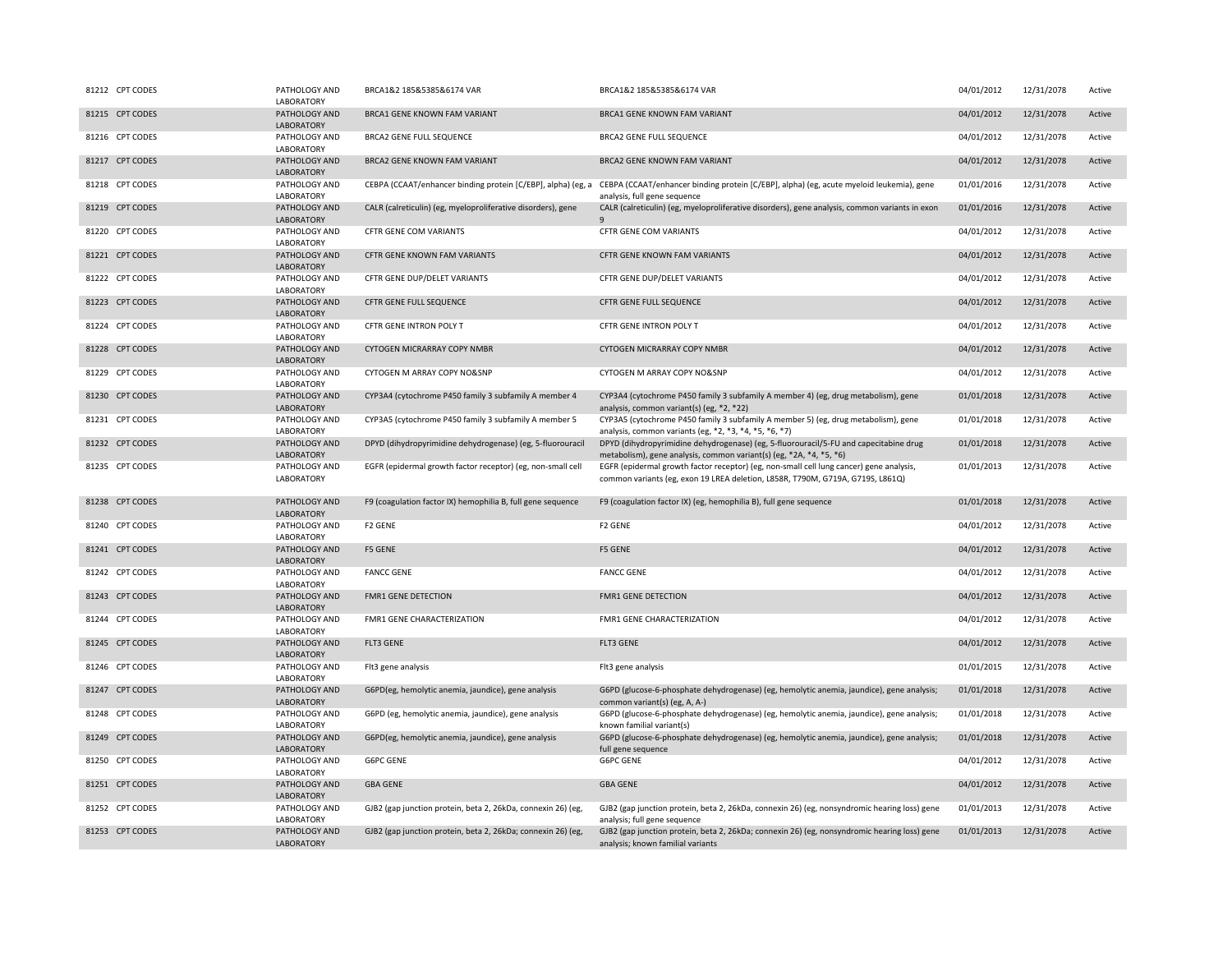| 81254 CPT CODES | PATHOLOGY AND<br>LABORATORY        | GJB6 (gap junction protein, beta 6, 30kDa, connexin 30) (eg, | GJB6 (gap junction protein, beta 6, 30kDa, connexin 30) (eg, nonsyndromic hearing loss) gene<br>analysis, common variants (eg, 309kb [del(GJB6-D13S1830)] and 232kb [del(GJB6-D13S1854)])                                        | 01/01/2013 | 12/31/2078 | Active |
|-----------------|------------------------------------|--------------------------------------------------------------|----------------------------------------------------------------------------------------------------------------------------------------------------------------------------------------------------------------------------------|------------|------------|--------|
| 81255 CPT CODES | PATHOLOGY AND<br>LABORATORY        | <b>HEXA GENE</b>                                             | <b>HEXA GENE</b>                                                                                                                                                                                                                 | 04/01/2012 | 12/31/2078 | Active |
| 81256 CPT CODES | PATHOLOGY AND<br>LABORATORY        | <b>HFE GENE</b>                                              | HFE GENE                                                                                                                                                                                                                         | 04/01/2012 | 12/31/2078 | Active |
| 81257 CPT CODES | PATHOLOGY AND<br>LABORATORY        | HBA1/HBA2 GENE                                               | HBA1/HBA2 GENE                                                                                                                                                                                                                   | 04/01/2012 | 12/31/2078 | Active |
| 81258 CPT CODES | PATHOLOGY AND<br>LABORATORY        | HBA1/HBA2, gene analysis; known familial variant             | HBA1/HBA2 (alpha globin 1 and alpha globin 2) (eg, alpha thalassemia, Hb Bart hydrops fetalis<br>syndrome, HbH disease), gene analysis; known familial variant                                                                   | 01/01/2018 | 12/31/2078 | Active |
| 81259 CPT CODES | PATHOLOGY AND<br>LABORATORY        | HBA1/HBA2, gene analysis; full gene sequence                 | HBA1/HBA2 (alpha globin 1 and alpha globin 2) (eg, alpha thalassemia, Hb Bart hydrops fetalis<br>syndrome, HbH disease), gene analysis; full gene sequence                                                                       | 01/01/2018 | 12/31/2078 | Active |
| 81260 CPT CODES | PATHOLOGY AND<br>LABORATORY        | <b>IKBKAP GENE</b>                                           | <b>IKBKAP GENE</b>                                                                                                                                                                                                               | 04/01/2012 | 12/31/2078 | Active |
| 81261 CPT CODES | PATHOLOGY AND<br>LABORATORY        | IGH GENE REARRANGE AMP METH                                  | IGH GENE REARRANGE AMP METH                                                                                                                                                                                                      | 04/01/2012 | 12/31/2078 | Active |
| 81262 CPT CODES | PATHOLOGY AND<br>LABORATORY        | IGH GENE REARRANG DIR PROBE                                  | IGH GENE REARRANG DIR PROBE                                                                                                                                                                                                      | 04/01/2012 | 12/31/2078 | Active |
| 81263 CPT CODES | PATHOLOGY AND<br>LABORATORY        | IGH VARI REGIONAL MUTATION                                   | IGH VARI REGIONAL MUTATION                                                                                                                                                                                                       | 04/01/2012 | 12/31/2078 | Active |
| 81264 CPT CODES | PATHOLOGY AND<br>LABORATORY        | IGK REARRANGEABN CLONAL POP                                  | IGK REARRANGEABN CLONAL POP                                                                                                                                                                                                      | 04/01/2012 | 12/31/2078 | Active |
| 81265 CPT CODES | PATHOLOGY AND<br>LABORATORY        | STR MARKERS SPECIMEN ANAL                                    | STR MARKERS SPECIMEN ANAL                                                                                                                                                                                                        | 04/01/2012 | 12/31/2078 | Active |
| 81266 CPT CODES | PATHOLOGY AND<br>LABORATORY        | STR MARKERS SPEC ANAL ADDL                                   | STR MARKERS SPEC ANAL ADDL                                                                                                                                                                                                       | 04/01/2012 | 12/31/2078 | Active |
| 81267 CPT CODES | PATHOLOGY AND<br>LABORATORY        | CHIMERISM ANAL NO CELL SELEC                                 | CHIMERISM ANAL NO CELL SELEC                                                                                                                                                                                                     | 04/01/2012 | 12/31/2078 | Active |
| 81268 CPT CODES | PATHOLOGY AND<br>LABORATORY        | CHIMERISM ANAL W/CELL SELECT                                 | CHIMERISM ANAL W/CELL SELECT                                                                                                                                                                                                     | 04/01/2012 | 12/31/2078 | Active |
| 81269 CPT CODES | PATHOLOGY AND<br><b>LABORATORY</b> | HBA1/HBA2, gene analysis; duplication/deletion variants      | HBA1/HBA2 (alpha globin 1 and alpha globin 2) (eg, alpha thalassemia, Hb Bart hydrops fetalis<br>syndrome, HbH disease), gene analysis; duplication/deletion variants                                                            | 01/01/2018 | 12/31/2078 | Active |
| 81270 CPT CODES | PATHOLOGY AND<br>LABORATORY        | <b>JAK2 GENE</b>                                             | <b>JAK2 GENE</b>                                                                                                                                                                                                                 | 04/01/2012 | 12/31/2078 | Active |
| 81272 CPT CODES | PATHOLOGY AND<br>LABORATORY        | KIT (v-kit Hardy-Zuckerman 4 feline sarcoma viral oncogene h | KIT (v-kit Hardy-Zuckerman 4 feline sarcoma viral oncogene homolog) (eg, gastrointestinal<br>stromal tumor [GIST], acute myeloid leukemia, melanoma), gene analysis, targeted sequence<br>analysis (eg, exons 8, 11, 13, 17, 18) | 01/01/2016 | 12/31/2078 | Active |
| 81273 CPT CODES | PATHOLOGY AND<br>LABORATORY        | KIT (v-kit Hardy-Zuckerman 4 feline sarcoma viral oncogene h | KIT (v-kit Hardy-Zuckerman 4 feline sarcoma viral oncogene homolog) (eg, mastocytosis),<br>gene analysis, D816 variant(s)                                                                                                        | 01/01/2016 | 12/31/2078 | Active |
| 81275 CPT CODES | PATHOLOGY AND<br>LABORATORY        | <b>KRAS GENE</b>                                             | <b>KRAS GENE</b>                                                                                                                                                                                                                 | 04/01/2012 | 12/31/2078 | Active |
| 81276 CPT CODES | PATHOLOGY AND<br>LABORATORY        | KRAS (Kirsten rat sarcoma viral oncogene homolog) (eg, carci | KRAS (Kirsten rat sarcoma viral oncogene homolog) (eg, carcinoma) gene analysis; additional<br>variant(s) (eg, codon 61, codon 146)                                                                                              | 01/01/2016 | 12/31/2078 | Active |
| 81277 CPT CODES | PATHOLOGY AND<br>LABORATORY        | Labs - Molecular                                             | Cytogenomic neoplasia (genome-wide) microarray analysis, interrogation of genomic regions<br>for copy number and loss-of-heterozygosity variants for chromosomal abnormalities                                                   | 01/01/2020 | 12/31/2078 | Active |
| 81283 CPT CODES | PATHOLOGY AND<br>LABORATORY        | IFNL3 (eg, drug response), gene analysis, rs12979860 variant | IFNL3 (interferon, lambda 3) (eg, drug response), gene analysis, rs12979860 variant                                                                                                                                              | 01/01/2018 | 12/31/2078 | Active |
| 81287 CPT CODES | PATHOLOGY AND<br>LABORATORY        |                                                              | MGMT (O-6-methylguanine-DNA methyltransferase) (eg, gliobla MGMT (O-6-methylguanine-DNA methyltransferase) (eg, glioblastoma multiforme),<br>methylation analysis                                                                | 01/01/2014 | 12/31/2078 | Active |
| 81288 CPT CODES | PATHOLOGY AND<br>LABORATORY        | Mlh1 gene                                                    | Mlh1 gene                                                                                                                                                                                                                        | 01/01/2015 | 12/31/2078 | Active |
| 81290 CPT CODES | PATHOLOGY AND<br><b>LABORATORY</b> | MCOLN1 GENE                                                  | MCOLN1 GENE                                                                                                                                                                                                                      | 04/01/2012 | 12/31/2078 | Active |
| 81292 CPT CODES | PATHOLOGY AND<br>LABORATORY        | MLH1 GENE FULL SEQ                                           | MLH1 GENE FULL SEQ                                                                                                                                                                                                               | 04/01/2012 | 12/31/2078 | Active |
| 81293 CPT CODES | PATHOLOGY AND<br>LABORATORY        | MLH1 GENE KNOWN VARIANTS                                     | MLH1 GENE KNOWN VARIANTS                                                                                                                                                                                                         | 04/01/2012 | 12/31/2078 | Active |
| 81294 CPT CODES | PATHOLOGY AND<br>LABORATORY        | MLH1 GENE DUP/DELETE VARIANT                                 | MLH1 GENE DUP/DELETE VARIANT                                                                                                                                                                                                     | 04/01/2012 | 12/31/2078 | Active |
| 81295 CPT CODES | PATHOLOGY AND<br>LABORATORY        | MSH2 GENE FULL SEQ                                           | MSH2 GENE FULL SEQ                                                                                                                                                                                                               | 04/01/2012 | 12/31/2078 | Active |
| 81296 CPT CODES | PATHOLOGY AND<br><b>LABORATORY</b> | MSH2 GENE KNOWN VARIANTS                                     | MSH2 GENE KNOWN VARIANTS                                                                                                                                                                                                         | 04/01/2012 | 12/31/2078 | Active |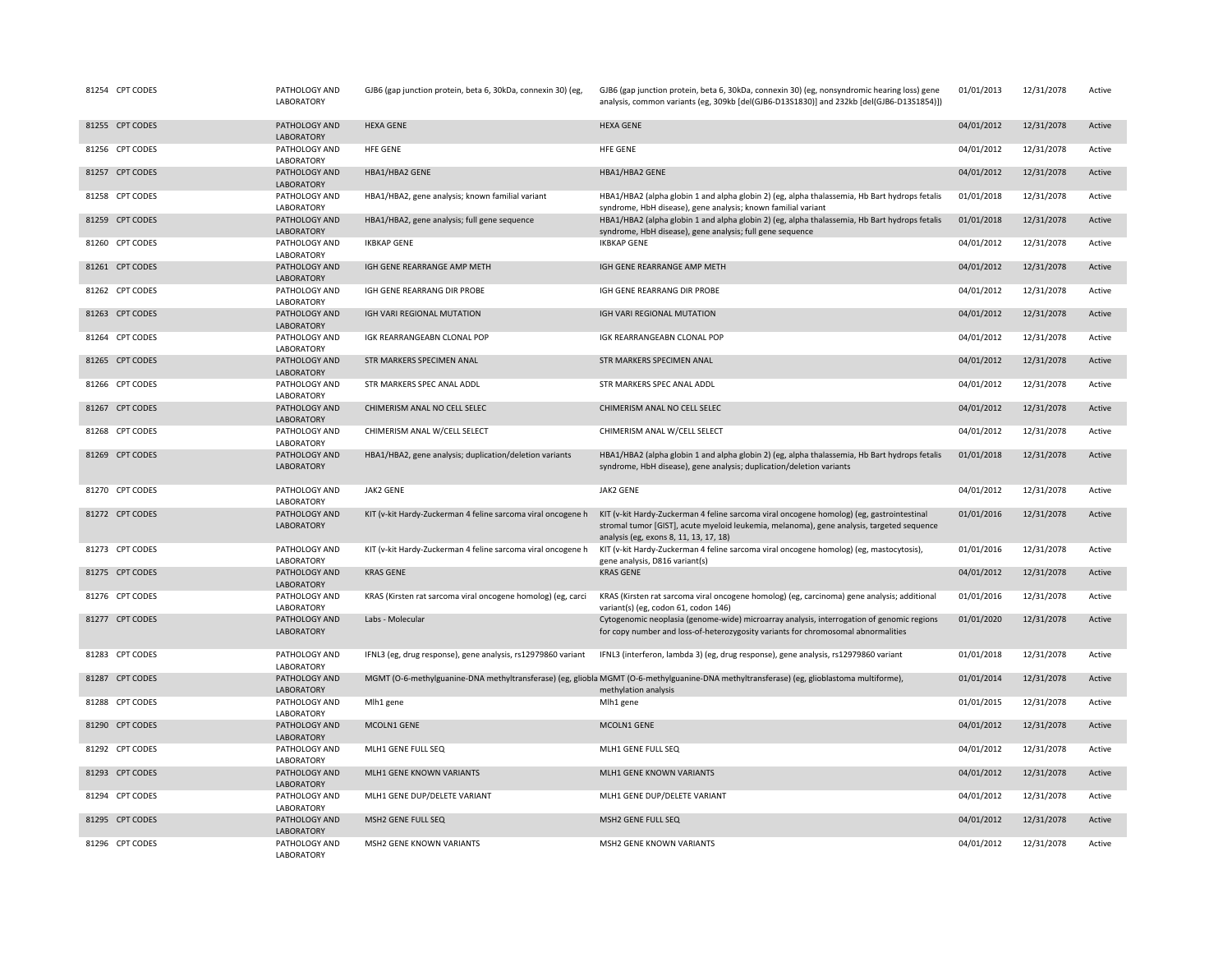| 81297 CPT CODES | PATHOLOGY AND<br><b>LABORATORY</b> | MSH2 GENE DUP/DELETE VARIANT                                 | MSH2 GENE DUP/DELETE VARIANT                                                                                                                                                                                                           | 04/01/2012 | 12/31/2078 | Active |
|-----------------|------------------------------------|--------------------------------------------------------------|----------------------------------------------------------------------------------------------------------------------------------------------------------------------------------------------------------------------------------------|------------|------------|--------|
| 81298 CPT CODES | PATHOLOGY AND<br>LABORATORY        | MSH6 GENE FULL SEQ                                           | MSH6 GENE FULL SEQ                                                                                                                                                                                                                     | 04/01/2012 | 12/31/2078 | Active |
| 81299 CPT CODES | PATHOLOGY AND<br>LABORATORY        | <b>MSH6 GENE KNOWN VARIANTS</b>                              | <b>MSH6 GENE KNOWN VARIANTS</b>                                                                                                                                                                                                        | 04/01/2012 | 12/31/2078 | Active |
| 81300 CPT CODES | PATHOLOGY AND<br>LABORATORY        | MSH6 GENE DUP/DELETE VARIANT                                 | MSH6 GENE DUP/DELETE VARIANT                                                                                                                                                                                                           | 04/01/2012 | 12/31/2078 | Active |
| 81301 CPT CODES | PATHOLOGY AND<br>LABORATORY        | MICROSATELLITE INSTABILITY                                   | MICROSATELLITE INSTABILITY                                                                                                                                                                                                             | 04/01/2012 | 12/31/2078 | Active |
| 81302 CPT CODES | PATHOLOGY AND<br>LABORATORY        | MECP2 GENE FULL SEQ                                          | MECP2 GENE FULL SEQ                                                                                                                                                                                                                    | 04/01/2012 | 12/31/2078 | Active |
| 81303 CPT CODES | PATHOLOGY AND<br><b>LABORATORY</b> | MECP2 GENE KNOWN VARIANT                                     | MECP2 GENE KNOWN VARIANT                                                                                                                                                                                                               | 04/01/2012 | 12/31/2078 | Active |
| 81304 CPT CODES | PATHOLOGY AND<br>LABORATORY        | MECP2 GENE DUP/DELET VARIANT                                 | MECP2 GENE DUP/DELET VARIANT                                                                                                                                                                                                           | 04/01/2012 | 12/31/2078 | Active |
| 81307 CPT CODES | PATHOLOGY AND<br><b>LABORATORY</b> | Labs - Molecular                                             | PALB2 (partner and localizer of BRCA2) (eg, breast and pancreatic cancer) gene analysis full<br>gene sequence                                                                                                                          | 01/01/2020 | 12/31/2078 | Active |
| 81308 CPT CODES | PATHOLOGY AND<br>LABORATORY        | Labs - Molecular                                             | PALB2 (partner and localizer of BRCA2) (eg, breast and pancreatic cancer) gene analysis<br>known familial variant                                                                                                                      | 01/01/2020 | 12/31/2078 | Active |
| 81309 CPT CODES | PATHOLOGY AND<br><b>LABORATORY</b> | Labs - Molecular                                             | PIK3CA (phosphatidylinositol-4, 5-biphosphate 3-kinase, catalytic subunit alpha) (eg,<br>colorectal and breast cancer) gene analysis, targeted sequence analysis (eg, exons 7, 9, 20)                                                  | 01/01/2020 | 12/31/2078 | Active |
| 81310 CPT CODES | PATHOLOGY AND<br>LABORATORY        | NPM1 GENE                                                    | NPM1 GENE                                                                                                                                                                                                                              | 04/01/2012 | 12/31/2078 | Active |
| 81311 CPT CODES | PATHOLOGY AND<br>LABORATORY        |                                                              | NRAS (neuroblastoma RAS viral [v-ras] oncogene homolog) (eg, NRAS (neuroblastoma RAS viral [v-ras] oncogene homolog) (eg, colorectal carcinoma), gene<br>analysis, variants in exon 2 (eg, codons 12 and 13) and exon 3 (eg, codon 61) | 01/01/2016 | 12/31/2078 | Active |
| 81313 CPT CODES | PATHOLOGY AND<br>LABORATORY        | Pca3/klk3 antigen                                            | Pca3/klk3 antigen                                                                                                                                                                                                                      | 01/01/2015 | 12/31/2078 | Active |
| 81314 CPT CODES | PATHOLOGY AND<br><b>LABORATORY</b> | PDGFRA (platelet-derived growth factor receptor, alpha polyp | PDGFRA (platelet-derived growth factor receptor, alpha polypeptide) (eg, gastrointestinal<br>stromal tumor [GIST]), gene analysis, targeted sequence analysis (eg, exons 12, 18)                                                       | 01/01/2016 | 12/31/2078 | Active |
| 81315 CPT CODES | PATHOLOGY AND<br>LABORATORY        | PML/RARALPHA COM BREAKPOINTS                                 | PML/RARALPHA COM BREAKPOINTS                                                                                                                                                                                                           | 04/01/2012 | 12/31/2078 | Active |
| 81316 CPT CODES | PATHOLOGY AND<br>LABORATORY        | PML/RARALPHA 1 BREAKPOINT                                    | PML/RARALPHA 1 BREAKPOINT                                                                                                                                                                                                              | 04/01/2012 | 12/31/2078 | Active |
| 81317 CPT CODES | PATHOLOGY AND<br>LABORATORY        | PMS2 GENE FULL SEQ ANALYSIS                                  | PMS2 GENE FULL SEQ ANALYSIS                                                                                                                                                                                                            | 04/01/2012 | 12/31/2078 | Active |
| 81318 CPT CODES | PATHOLOGY AND<br><b>LABORATORY</b> | PMS2 KNOWN FAMILIAL VARIANTS                                 | PMS2 KNOWN FAMILIAL VARIANTS                                                                                                                                                                                                           | 04/01/2012 | 12/31/2078 | Active |
| 81319 CPT CODES | PATHOLOGY AND<br>LABORATORY        | PMS2 GENE DUP/DELET VARIANTS                                 | PMS2 GENE DUP/DELET VARIANTS                                                                                                                                                                                                           | 04/01/2012 | 12/31/2078 | Active |
| 81321 CPT CODES | PATHOLOGY AND<br>LABORATORY        |                                                              | PTEN (phosphatase and tensin homolog) (eg, Cowden syndrome PTEN (phosphatase and tensin homolog) (eg, Cowden syndrome, PTEN hamartoma tumor<br>syndrome) gene analysis; full sequence analysis                                         | 01/01/2013 | 12/31/2078 | Active |
| 81322 CPT CODES | PATHOLOGY AND<br>LABORATORY        |                                                              | PTEN (phosphatase and tensin homolog) (eg, Cowden syndrome PTEN (phosphatase and tensin homolog) (eg, Cowden syndrome, PTEN hamartoma tumor<br>syndrome) gene analysis; known familial variant                                         | 01/01/2013 | 12/31/2078 | Active |
| 81323 CPT CODES | PATHOLOGY AND<br>LABORATORY        |                                                              | PTEN (phosphatase and tensin homolog) (eg, Cowden syndrome PTEN (phosphatase and tensin homolog) (eg, Cowden syndrome, PTEN hamartoma tumor<br>syndrome) gene analysis; duplication/deletion variant                                   | 01/01/2013 | 12/31/2078 | Active |
| 81324 CPT CODES | PATHOLOGY AND<br>LABORATORY        |                                                              | PMP22 (peripheral myelin protein 22) (eg, Charcot-Marie-Toot PMP22 (peripheral myelin protein 22) (eg, Charcot-Marie-Tooth, hereditary neuropathy with<br>liability to pressure palsies) gene analysis; duplication/deletion analysis  | 01/01/2013 | 12/31/2078 | Active |
| 81325 CPT CODES | PATHOLOGY AND<br>LABORATORY        |                                                              | PMP22 (peripheral myelin protein 22) (eg, Charcot-Marie-Toot PMP22 (peripheral myelin protein 22) (eg, Charcot-Marie-Tooth, hereditary neuropathy with<br>liability to pressure palsies) gene analysis; full sequence analysis         | 01/01/2013 | 12/31/2078 | Active |
| 81326 CPT CODES | PATHOLOGY AND<br>LABORATORY        |                                                              | PMP22 (peripheral myelin protein 22) (eg, Charcot-Marie-Toot PMP22 (peripheral myelin protein 22) (eg, Charcot-Marie-Tooth, hereditary neuropathy with<br>liability to pressure palsies) gene analysis; known familial variant         | 01/01/2013 | 12/31/2078 | Active |
| 81327 CPT CODES | PATHOLOGY AND<br>LABORATORY        | Labs - Molecular                                             | SEPT9 (Septin9) (eg, colorectal cancer) methylation analysis                                                                                                                                                                           | 01/01/2017 | 12/31/2078 | Active |
| 81328 CPT CODES | PATHOLOGY AND<br>LABORATORY        | SLCO1B1, gene analysis, common variant(s) (eg, *5)           | SLCO1B1 (solute carrier organic anion transporter family, member 1B1) (eg, adverse drug<br>reaction), gene analysis, common variant(s) (eg, *5)                                                                                        | 01/01/2018 | 12/31/2078 | Active |
| 81330 CPT CODES | PATHOLOGY AND<br>LABORATORY        | SMPD1 GENE COMMON VARIANTS                                   | SMPD1 GENE COMMON VARIANTS                                                                                                                                                                                                             | 04/01/2012 | 12/31/2078 | Active |
| 81331 CPT CODES | PATHOLOGY AND<br>LABORATORY        | SNRPN/UBE3A GENE                                             | SNRPN/UBE3A GENE                                                                                                                                                                                                                       | 04/01/2012 | 12/31/2078 | Active |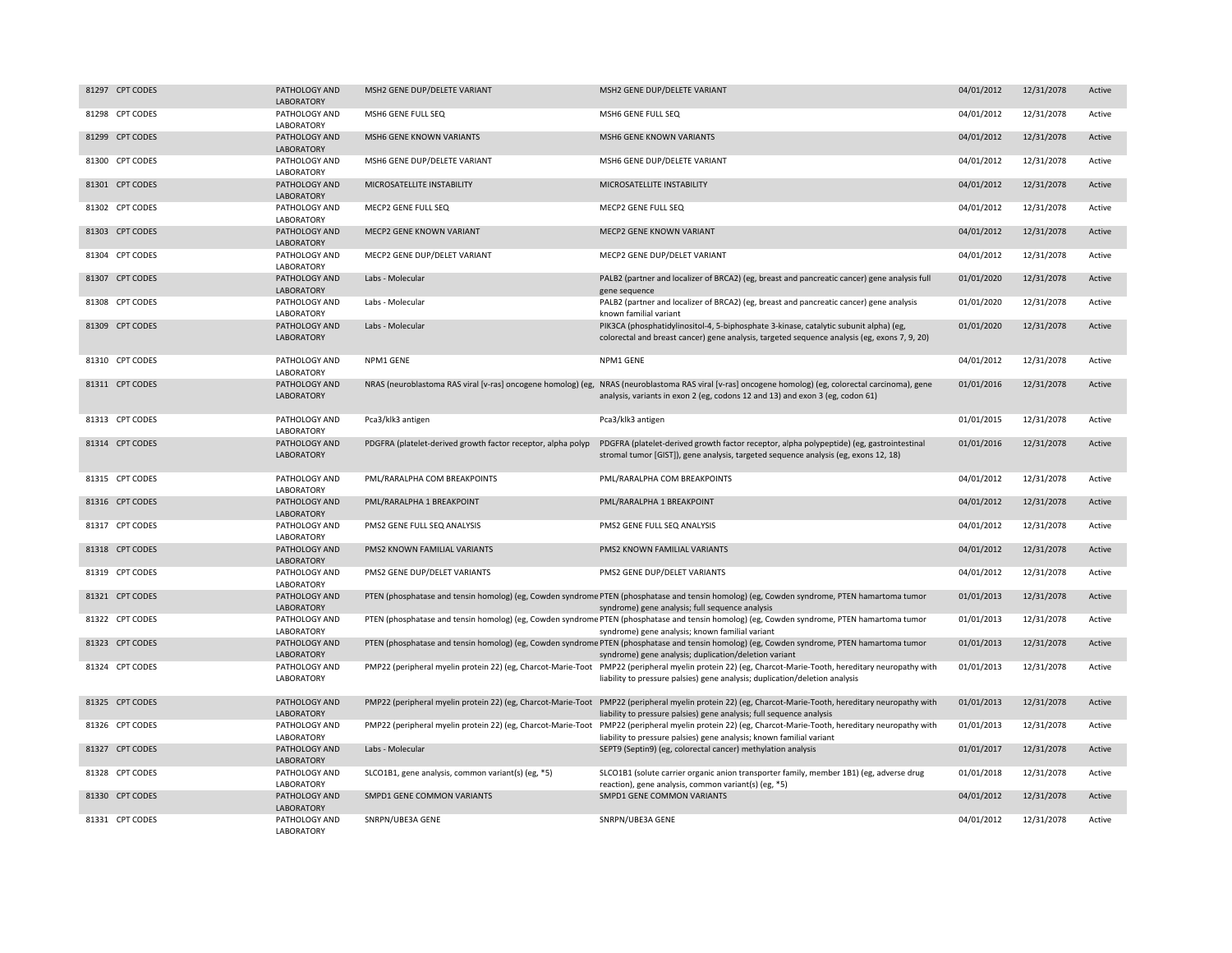| 81334 CPT CODES | PATHOLOGY AND<br>LABORATORY        |                                                   | RUNX1, gene analysis, targeted sequence analysis (exons 3-8) RUNX1 (runt related transcription factor 1) (eg, acute myeloid leukemia, familial platelet<br>disorder with associated myeloid malignancy), gene analysis, targeted sequence analysis (eg,<br>$exons$ 3-8) | 01/01/2018 | 12/31/2078 | Active |
|-----------------|------------------------------------|---------------------------------------------------|-------------------------------------------------------------------------------------------------------------------------------------------------------------------------------------------------------------------------------------------------------------------------|------------|------------|--------|
| 81335 CPT CODES | PATHOLOGY AND<br>LABORATORY        | TPMT, gene analysis, common variants (eg, *2, *3) | TPMT (thiopurine S-methyltransferase) (eg, drug metabolism), gene analysis, common<br>variants (eg, $*2, *3$ )                                                                                                                                                          | 01/01/2018 | 12/31/2078 | Active |
| 81340 CPT CODES | PATHOLOGY AND<br>LABORATORY        | TRB@ GENE REARRANGE AMPLIFY                       | TRB@ GENE REARRANGE AMPLIFY                                                                                                                                                                                                                                             | 04/01/2012 | 12/31/2078 | Active |
| 81341 CPT CODES | PATHOLOGY AND<br>LABORATORY        | TRB@ GENE REARRANGE DIRPROBE                      | TRB@ GENE REARRANGE DIRPROBE                                                                                                                                                                                                                                            | 04/01/2012 | 12/31/2078 | Active |
| 81342 CPT CODES | PATHOLOGY AND<br><b>LABORATORY</b> | TRG GENE REARRANGEMENT ANAL                       | TRG GENE REARRANGEMENT ANAL                                                                                                                                                                                                                                             | 04/01/2012 | 12/31/2078 | Active |
| 81346 CPT CODES | PATHOLOGY AND<br>LABORATORY        |                                                   | TYMS, gene analysis, common variant (eg, tandem repeat variant TYMS (thymidylate synthetase) (eg, 5-fluorouracil/5-FU drug metabolism), gene analysis,<br>common variant(s) (eg, tandem repeat variant)                                                                 | 01/01/2018 | 12/31/2078 | Active |
| 81355 CPT CODES | PATHOLOGY AND<br>LABORATORY        | <b>VKORC1 GENE</b>                                | <b>VKORC1 GENE</b>                                                                                                                                                                                                                                                      | 04/01/2012 | 12/31/2078 | Active |
| 81361 CPT CODES | PATHOLOGY AND<br>LABORATORY        | HBB; common variant(s) (eg, HbS, HbC, HbE)        | HBB (hemoglobin, subunit beta) (eg, sickle cell anemia, beta thalassemia, hemoglobinopathy);<br>common variant(s) (eg, HbS, HbC, HbE)                                                                                                                                   | 01/01/2018 | 12/31/2078 | Active |
| 81362 CPT CODES | PATHOLOGY AND<br>LABORATORY        | HBB known familial variant(s)                     | HBB (hemoglobin, subunit beta) (eg, sickle cell anemia, beta thalassemia, hemoglobinopathy);<br>known familial variant(s)                                                                                                                                               | 01/01/2018 | 12/31/2078 | Active |
| 81363 CPT CODES | PATHOLOGY AND<br>LABORATORY        | HBB, duplication/deletion variant(s)              | HBB (hemoglobin, subunit beta) (eg, sickle cell anemia, beta thalassemia, hemoglobinopathy);<br>duplication/deletion variant(s)                                                                                                                                         | 01/01/2018 | 12/31/2078 | Active |
| 81364 CPT CODES | PATHOLOGY AND<br>LABORATORY        | HBB full gene sequence                            | HBB (hemoglobin, subunit beta) (eg, sickle cell anemia, beta thalassemia, hemoglobinopathy);<br>full gene sequence                                                                                                                                                      | 01/01/2018 | 12/31/2078 | Active |
| 81370 CPT CODES | PATHOLOGY AND<br>LABORATORY        | HLA I & II TYPING LR                              | HLA I & II TYPING LR                                                                                                                                                                                                                                                    | 04/01/2012 | 12/31/2078 | Active |
| 81371 CPT CODES | PATHOLOGY AND<br>LABORATORY        | HLA I & II TYPE VERIFY LR                         | HLA I & II TYPE VERIFY LR                                                                                                                                                                                                                                               | 04/01/2012 | 12/31/2078 | Active |
| 81372 CPT CODES | PATHOLOGY AND<br>LABORATORY        | HLA I TYPING COMPLETE LR                          | HLA I TYPING COMPLETE LR                                                                                                                                                                                                                                                | 04/01/2012 | 12/31/2078 | Active |
| 81373 CPT CODES | PATHOLOGY AND<br>LABORATORY        | HLA I TYPING 1 LOCUS LR                           | HLA I TYPING 1 LOCUS LR                                                                                                                                                                                                                                                 | 04/01/2012 | 12/31/2078 | Active |
| 81374 CPT CODES | PATHOLOGY AND<br>LABORATORY        | HLA I TYPING 1 ANTIGEN LR                         | HLA I TYPING 1 ANTIGEN LR                                                                                                                                                                                                                                               | 04/01/2012 | 12/31/2078 | Active |
| 81375 CPT CODES | PATHOLOGY AND<br>LABORATORY        | HLA II TYPING AG EQUIV LR                         | HLA II TYPING AG EQUIV LR                                                                                                                                                                                                                                               | 04/01/2012 | 12/31/2078 | Active |
| 81376 CPT CODES | PATHOLOGY AND<br>LABORATORY        | HLA II TYPING 1 LOCUS LR                          | HLA II TYPING 1 LOCUS LR                                                                                                                                                                                                                                                | 04/01/2012 | 12/31/2078 | Active |
| 81377 CPT CODES | PATHOLOGY AND<br>LABORATORY        | HLA II TYPE 1 AG EQUIV LR                         | HLA II TYPE 1 AG EQUIV LR                                                                                                                                                                                                                                               | 04/01/2012 | 12/31/2078 | Active |
| 81378 CPT CODES | PATHOLOGY AND<br>LABORATORY        | HLA I & II TYPING HR                              | HLA I & II TYPING HR                                                                                                                                                                                                                                                    | 04/01/2012 | 12/31/2078 | Active |
| 81379 CPT CODES | PATHOLOGY AND<br>LABORATORY        | HLA I TYPING COMPLETE HR                          | HLA I TYPING COMPLETE HR                                                                                                                                                                                                                                                | 04/01/2012 | 12/31/2078 | Active |
| 81380 CPT CODES | PATHOLOGY AND<br>LABORATORY        | HLA I TYPING 1 LOCUS HR                           | HLA I TYPING 1 LOCUS HR                                                                                                                                                                                                                                                 | 04/01/2012 | 12/31/2078 | Active |
| 81381 CPT CODES | PATHOLOGY AND<br>LABORATORY        | HLA I TYPING 1 ALLELE HR                          | HLA I TYPING 1 ALLELE HR                                                                                                                                                                                                                                                | 04/01/2012 | 12/31/2078 | Active |
| 81382 CPT CODES | PATHOLOGY AND<br>LABORATORY        | HLA II TYPING 1 LOC HR                            | HLA II TYPING 1 LOC HR                                                                                                                                                                                                                                                  | 04/01/2012 | 12/31/2078 | Active |
| 81383 CPT CODES | PATHOLOGY AND<br>LABORATORY        | HLA II TYPING 1 ALLELE HR                         | HLA II TYPING 1 ALLELE HR                                                                                                                                                                                                                                               | 04/01/2012 | 12/31/2078 | Active |
| 81400 CPT CODES | PATHOLOGY AND<br>LABORATORY        | MOPATH PROCEDURE LEVEL 1                          | MOPATH PROCEDURE LEVEL 1                                                                                                                                                                                                                                                | 04/01/2012 | 12/31/2078 | Active |
| 81401 CPT CODES | PATHOLOGY AND<br>LABORATORY        | MOPATH PROCEDURE LEVEL 2                          | MOPATH PROCEDURE LEVEL 2                                                                                                                                                                                                                                                | 04/01/2012 | 12/31/2078 | Active |
| 81402 CPT CODES | PATHOLOGY AND<br>LABORATORY        | MOPATH PROCEDURE LEVEL 3                          | MOPATH PROCEDURE LEVEL 3                                                                                                                                                                                                                                                | 04/01/2012 | 12/31/2078 | Active |
| 81403 CPT CODES | PATHOLOGY AND<br>LABORATORY        | MOPATH PROCEDURE LEVEL 4                          | MOPATH PROCEDURE LEVEL 4                                                                                                                                                                                                                                                | 04/01/2012 | 12/31/2078 | Active |
| 81404 CPT CODES | PATHOLOGY AND<br>LABORATORY        | MOPATH PROCEDURE LEVEL 5                          | MOPATH PROCEDURE LEVEL 5                                                                                                                                                                                                                                                | 04/01/2012 | 12/31/2078 | Active |
| 81405 CPT CODES | PATHOLOGY AND<br>LABORATORY        | MOPATH PROCEDURE LEVEL 6                          | MOPATH PROCEDURE LEVEL 6                                                                                                                                                                                                                                                | 04/01/2012 | 12/31/2078 | Active |
| 81406 CPT CODES | PATHOLOGY AND<br>LABORATORY        | MOPATH PROCEDURE LEVEL 7                          | MOPATH PROCEDURE LEVEL 7                                                                                                                                                                                                                                                | 04/01/2012 | 12/31/2078 | Active |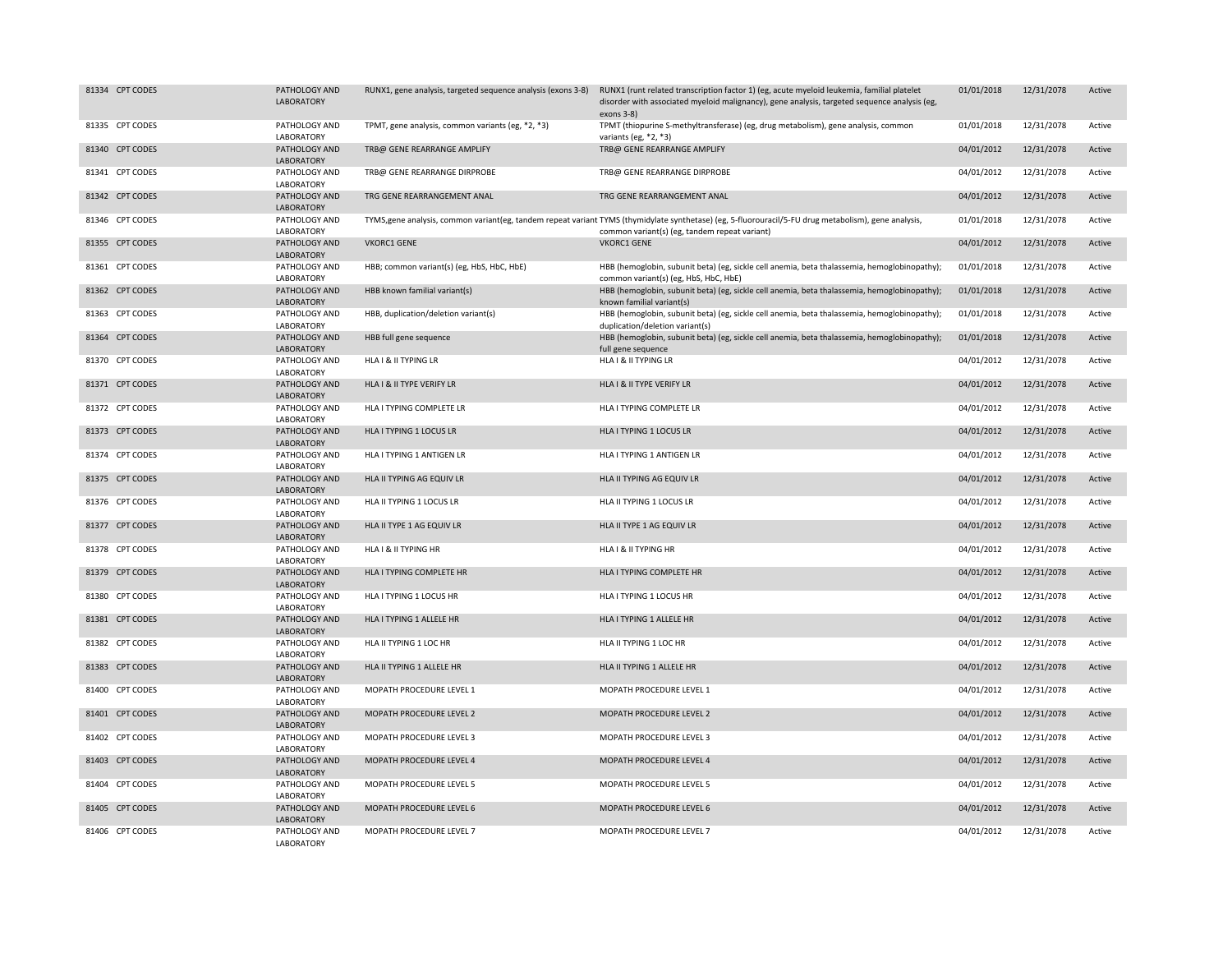| 81407 CPT CODES | PATHOLOGY AND<br>LABORATORY        | MOPATH PROCEDURE LEVEL 8                                      | MOPATH PROCEDURE LEVEL 8                                                                                                                                                                                                                                                                                                              | 04/01/2012 | 12/31/2078 | Active |
|-----------------|------------------------------------|---------------------------------------------------------------|---------------------------------------------------------------------------------------------------------------------------------------------------------------------------------------------------------------------------------------------------------------------------------------------------------------------------------------|------------|------------|--------|
| 81408 CPT CODES | PATHOLOGY AND<br>LABORATORY        | MOPATH PROCEDURE LEVEL 9                                      | MOPATH PROCEDURE LEVEL 9                                                                                                                                                                                                                                                                                                              | 04/01/2012 | 12/31/2078 | Active |
| 81410 CPT CODES | PATHOLOGY AND<br>LABORATORY        | Aortic dysfunction/dilation                                   | Aortic dysfunction/dilation                                                                                                                                                                                                                                                                                                           | 01/01/2015 | 12/31/2078 | Active |
| 81411 CPT CODES | PATHOLOGY AND<br>LABORATORY        | Aortic dysfunction/dilation                                   | Aortic dysfunction/dilation                                                                                                                                                                                                                                                                                                           | 01/01/2015 | 12/31/2078 | Active |
| 81412 CPT CODES | PATHOLOGY AND<br><b>LABORATORY</b> |                                                               | Ashknzi Jew associatd disordrs (Bloom syndrm, Canavan diseas Ashknzi Jew associatd disordrs (Bloom syndrm, Canavan disease, cystc fibrosis, familial<br>dysautonomia, Fanconi anemia grp C, Gaucher disease, Tay-Sachs disease), genomic seqnce<br>analysis panel, must incl seqncng of at least 9 genes, incl ASPA, BLM, CFTR, FANCC | 01/01/2016 | 12/31/2078 | Active |
| 81413 CPT CODES | PATHOLOGY AND<br>LABORATORY        | Pathology - Molecular Level 1-9                               | Cardiac ion channelopathies (eg, Brugada syndrome, long QT syndrome, short QT syndrome,<br>catecholaminergic polymorphic ventricular tachycardia); genomic sequence analysis panel,<br>must include sequencing of at least 1                                                                                                          | 01/01/2017 | 12/31/2078 | Active |
| 81414 CPT CODES | PATHOLOGY AND<br>LABORATORY        | Pathology - Molecular Level 1-9                               | Cardiac ion channelopathies (eg, Brugada syndrome, long QT syndrome, short QT syndrome,<br>catecholaminergic polymorphic ventricular tachycardia); duplication/deletion gene analysis<br>panel, must include analysis of at least 2 genes, including KCNH2 and KCNQ1                                                                  | 01/01/2017 | 12/31/2078 | Active |
| 81415 CPT CODES | PATHOLOGY AND<br>LABORATORY        | Exome sequence analysis                                       | Exome sequence analysis                                                                                                                                                                                                                                                                                                               | 01/01/2015 | 12/31/2078 | Active |
| 81416 CPT CODES | PATHOLOGY AND<br>LABORATORY        | Exome sequence analysis                                       | Exome sequence analysis                                                                                                                                                                                                                                                                                                               | 01/01/2015 | 12/31/2078 | Active |
| 81417 CPT CODES | PATHOLOGY AND<br>LABORATORY        | Exome re-evaluation                                           | Exome re-evaluation                                                                                                                                                                                                                                                                                                                   | 01/01/2015 | 12/31/2078 | Active |
| 81420 CPT CODES | PATHOLOGY AND<br>LABORATORY        | Fetal chrmoml aneuploidy                                      | Fetal chrmoml aneuploidy                                                                                                                                                                                                                                                                                                              | 01/01/2015 | 12/31/2078 | Active |
| 81422 CPT CODES | PATHOLOGY AND<br>LABORATORY        | Pathology - Molecular Level 1-9                               | Fetal chromosomal microdeletion(s) genomic sequence analysis (eg, DiGeorge syndrome, Cri-<br>du-chat syndrome), circulating cell-free fetal DNA in maternal blood                                                                                                                                                                     | 01/01/2017 | 12/31/2078 | Active |
| 81425 CPT CODES | PATHOLOGY AND<br><b>LABORATORY</b> | Genome sequence analysis                                      | Genome sequence analysis                                                                                                                                                                                                                                                                                                              | 01/01/2015 | 12/31/2078 | Active |
| 81426 CPT CODES | PATHOLOGY AND<br>LABORATORY        | Genome sequence analysis                                      | Genome sequence analysis                                                                                                                                                                                                                                                                                                              | 01/01/2015 | 12/31/2078 | Active |
| 81427 CPT CODES | PATHOLOGY AND<br>LABORATORY        | Genome re-evaluation                                          | Genome re-evaluation                                                                                                                                                                                                                                                                                                                  | 01/01/2015 | 12/31/2078 | Active |
| 81430 CPT CODES | PATHOLOGY AND<br>LABORATORY        | Hearing loss sequence analys                                  | Hearing loss sequence analys                                                                                                                                                                                                                                                                                                          | 01/01/2015 | 12/31/2078 | Active |
| 81431 CPT CODES | PATHOLOGY AND<br>LABORATORY        | Hearing loss dup/del analys                                   | Hearing loss dup/del analys                                                                                                                                                                                                                                                                                                           | 01/01/2015 | 12/31/2078 | Active |
| 81432 CPT CODES | PATHOLOGY AND<br>LABORATORY        | Heredtry brst cncr-relatd disordrs (heredtry brst cncr, hered | Heredtry brst cncr-relatd disordrs (heredtry brst cncr, heredtry ovarian cncr, heredtry<br>endometrial cncr); genomic seqnce analysis panel, must incl seqncng of at least 14 genes incl<br>ATM,BRCA1,BRCA2,BRIP1,CDH1,MLH1,MSH2,MSH6,NBN,PALB2,PTEN,RAD51C,STK11,TP53                                                                | 01/01/2016 | 12/31/2078 | Active |
| 81433 CPT CODES | PATHOLOGY AND<br>LABORATORY        | Hereditary breast cancer-related disorders (eg, hereditary b  | Hereditary breast cancer-related disorders (eg, hereditary breast cancer, hereditary ovarian<br>cancer, hereditary endometrial cancer); duplication/deletion analysis panel, must include<br>analyses for BRCA1, BRCA2, MLH1, MSH2, and STK11                                                                                         | 01/01/2016 | 12/31/2078 | Active |
| 81434 CPT CODES | PATHOLOGY AND<br>LABORATORY        | Heredtry retinal disordrs (retinitis pigmntosa, Leber congni  | Heredtry retinal disordrs (retinitis pigmntosa, Leber congnital amaurosis, cone-rod dystrphy),<br>genomic seqnce analysis panel, must incl seqncng of at least 15 genes incl<br>ABCA4,CNGA1,CRB1,EYS,PDE6A,PDE6B,PRPF31,PRPH2,RDH12,RHO,RP1,RP2,RPE65,RPGR,USH<br>2A                                                                  | 01/01/2016 | 12/31/2078 | Active |
| 81435 CPT CODES | PATHOLOGY AND<br>LABORATORY        | Hereditary colon cancer                                       | Hereditary colon cancer                                                                                                                                                                                                                                                                                                               | 01/01/2015 | 12/31/2078 | Active |
| 81436 CPT CODES | PATHOLOGY AND<br>LABORATORY        | Hereditary colon ca synd                                      | Hereditary colon ca synd                                                                                                                                                                                                                                                                                                              | 01/01/2015 | 12/31/2078 | Active |
| 81437 CPT CODES | PATHOLOGY AND<br><b>LABORATORY</b> |                                                               | Heredtry neuroendocrine tumor disordrs (medullary thyroid ca Heredtry neuroendocrine tumor disordrs (medullary thyroid carcinoma, parathyroid<br>carcinoma, malignant pheochromocytoma/paraganglioma); genomic seqnce analysis panel,<br>must incl seqncng of at least 6 genes incl MAX, SDHB, SDHC, SDHD, TMEM127, VHL               | 01/01/2016 | 12/31/2078 | Active |
| 81438 CPT CODES | PATHOLOGY AND<br>LABORATORY        |                                                               | Hereditary neuroendocrine tumor disorders (eg, medullary thy Hereditary neuroendocrine tumor disorders (eg, medullary thyroid carcinoma, parathyroid<br>carcinoma, malignant pheochromocytoma or paraganglioma); duplication/deletion analysis<br>panel, must include analyses for SDHB, SDHC, SDHD, and VHL                          | 01/01/2016 | 12/31/2078 | Active |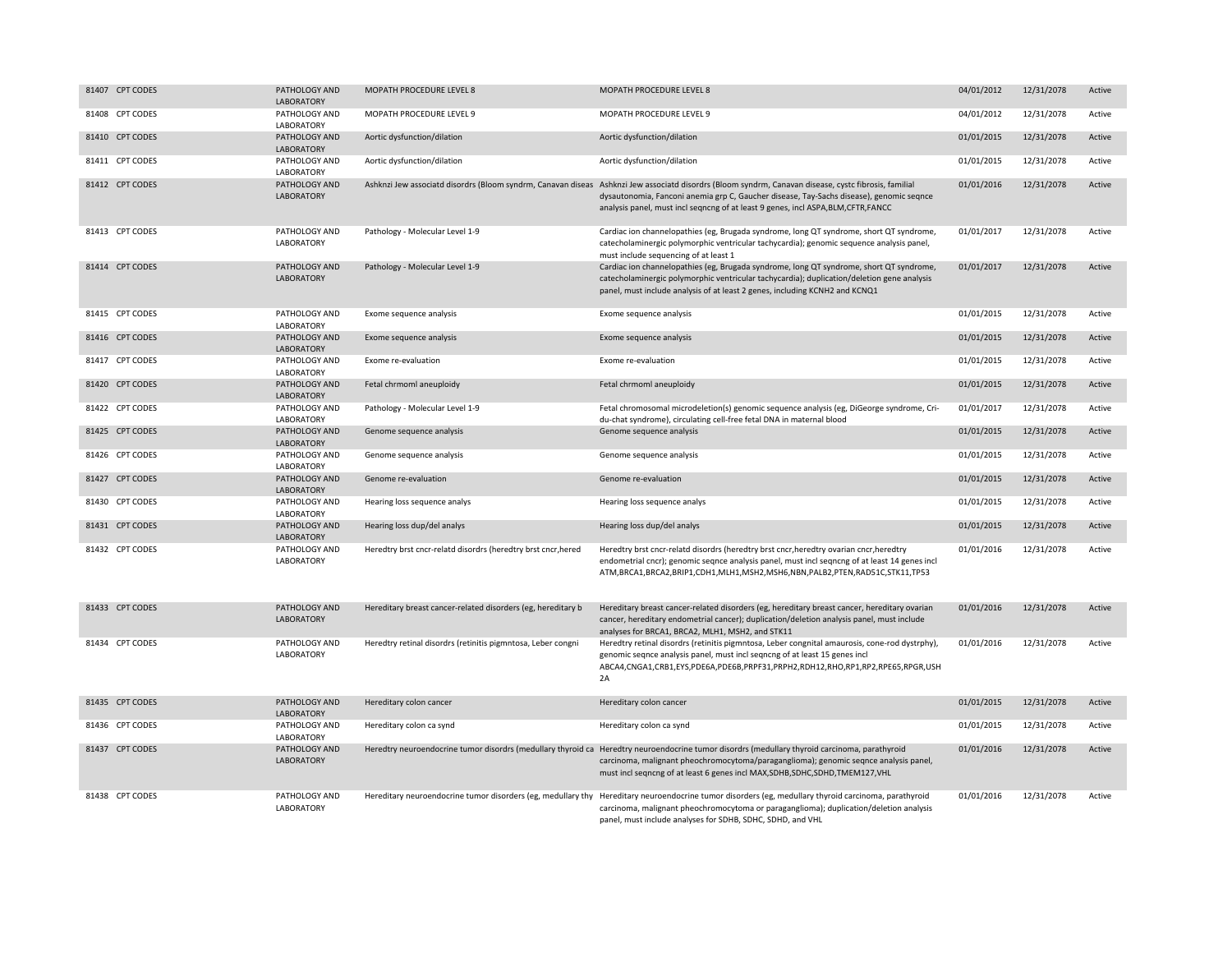| 81439 CPT CODES | PATHOLOGY AND<br>LABORATORY        | Pathology - Molecular Level 1-9                              | Inherited cardiomyopathy (eg, hypertrophic cardiomyopathy, dilated cardiomyopathy,<br>arrhythmogenic right ventricular cardiomyopathy) genomic sequence analysis panel, must<br>include sequencing of at least 5 genes, including DSG2, MYBPC3, MYH7, PKP2, and TTN                                                                     | 01/01/2017 | 12/31/2078 | Active |
|-----------------|------------------------------------|--------------------------------------------------------------|-----------------------------------------------------------------------------------------------------------------------------------------------------------------------------------------------------------------------------------------------------------------------------------------------------------------------------------------|------------|------------|--------|
| 81440 CPT CODES | PATHOLOGY AND<br>LABORATORY        | Mitochondrial gene                                           | Mitochondrial gene                                                                                                                                                                                                                                                                                                                      | 01/01/2015 | 12/31/2078 | Active |
| 81442 CPT CODES | PATHOLOGY AND<br><b>LABORATORY</b> |                                                              | Noonan spectrm disordrs (Noonan syndrm,cardio-facio-cutaneu Noonan spectrm disordrs (Noonan syndrm,cardio-facio-cutaneus syndrm,Costello<br>syndrm, LEOPARD syndrm, Noonan-like syndrm), genomic seqnce analys panel; must incl<br>seqncng of minmum 12 genes incl<br>BRAF,CBL,HRAS,KRAS,MAP2K1,MAP2K2,NRAS,PTPN11,RAF1,RIT1,SHOC2,SOS1 | 01/01/2016 | 12/31/2078 | Active |
| 81445 CPT CODES | PATHOLOGY AND<br>LABORATORY        | Targeted genomic seq analys                                  | Targeted genomic seq analys                                                                                                                                                                                                                                                                                                             | 01/01/2015 | 12/31/2078 | Active |
| 81448 CPT CODES | PATHOLOGY AND<br>LABORATORY        |                                                              | Hereditary peripheral neuropathies (eg, Charcot-Marie-Tooth) Hereditary peripheral neuropathies (eg, Charcot-Marie-Tooth, spastic paraplegia), genomic<br>sequence analysis panel, must include sequencing of at least 5 peripheral neuropathy-related<br>genes (eg, BSCL2, GJB1, MFN2, MPZ, REEP1, SPAST, SPG11, SPTLC1)               | 01/01/2018 | 12/31/2078 | Active |
| 81450 CPT CODES | PATHOLOGY AND<br>LABORATORY        | Targeted genomic seq analys                                  | Targeted genomic seq analys                                                                                                                                                                                                                                                                                                             | 01/01/2015 | 12/31/2078 | Active |
| 81455 CPT CODES | PATHOLOGY AND<br>LABORATORY        | Targeted genomic seq analys                                  | Targeted genomic seq analys                                                                                                                                                                                                                                                                                                             | 01/01/2015 | 12/31/2078 | Active |
| 81460 CPT CODES | PATHOLOGY AND<br>LABORATORY        | Whole mitochondrial genome                                   | Whole mitochondrial genome                                                                                                                                                                                                                                                                                                              | 01/01/2015 | 12/31/2078 | Active |
| 81465 CPT CODES | PATHOLOGY AND<br>LABORATORY        | Whole mitochondrial genome                                   | Whole mitochondrial genome                                                                                                                                                                                                                                                                                                              | 01/01/2015 | 12/31/2078 | Active |
| 81470 CPT CODES | PATHOLOGY AND<br>LABORATORY        | X-linked intellectual dblt                                   | X-linked intellectual dblt                                                                                                                                                                                                                                                                                                              | 01/01/2015 | 12/31/2078 | Active |
| 81471 CPT CODES | PATHOLOGY AND<br>LABORATORY        | X-linked intellectual dblt                                   | X-linked intellectual dblt                                                                                                                                                                                                                                                                                                              | 01/01/2015 | 12/31/2078 | Active |
| 81479 CPT CODES | PATHOLOGY AND<br><b>LABORATORY</b> | Unlisted molecular pathology procedure                       | Unlisted molecular pathology procedure                                                                                                                                                                                                                                                                                                  | 01/01/2013 | 12/31/2078 | Active |
| 81490 CPT CODES | PATHOLOGY AND<br>LABORATORY        | Multianalyte/Assay/Algorithmic/Analysis (MAAA)               | Autoimmune (rheumatoid arthritis), analysis of 12 biomarkers using immunoassays, utilizing<br>serum, prognostic algorithm reported as a disease activity score                                                                                                                                                                          | 01/01/2016 | 12/31/2078 | Active |
| 81493 CPT CODES | PATHOLOGY AND<br>LABORATORY        | Multianalyte/Assay/Algorithmic/Analysis (MAAA)               | Coronary artery disease, mRNA, gene expression profiling by real-time RT-PCR of 23 genes,<br>utilizing whole peripheral blood, algorithm reported as a risk score                                                                                                                                                                       | 01/01/2016 | 12/31/2078 | Active |
| 81500 CPT CODES | PATHOLOGY AND<br>LABORATORY        | Oncology (ovarian), biochemical assays of two proteins (CA-1 | Oncology (ovarian), biochemical assays of two proteins (CA-125 and HE4), utilizing serum,<br>with menopausal status, algorithm reported as a risk score                                                                                                                                                                                 | 01/01/2013 | 12/31/2078 | Active |
| 81503 CPT CODES | PATHOLOGY AND<br>LABORATORY        | Oncology (ovarian), biochemical assays of five proteins (CA- | Oncology (ovarian), biochemical assays of five proteins (CA-125, apolipoprotein A1, beta-2<br>microglobulin, transferrin and pre-albumin), utilizing serum, algorithm reported as a risk score                                                                                                                                          | 01/01/2013 | 12/31/2078 | Active |
| 81504 CPT CODES | PATHOLOGY AND<br>LABORATORY        | Multianalyte/Assay/Algorithmic/Analysis (MAAA)               | Oncology (tissue of origin), microarray gene expression profiling of > 2000 genes, utilizing<br>formalin-fixed paraffin-embedded tissue, algorithm reported as tissue similarity scores                                                                                                                                                 | 01/01/2014 | 12/31/2078 | Active |
| 81506 CPT CODES | PATHOLOGY AND<br>LABORATORY        | Endocrinology (type 2 diabetes), biochemical assays of seven | Endocrinology (type 2 diabetes), biochemical assays of seven analytes (glucose, HbA1c,<br>insulin, hs-CRP, adiponectin, ferritin, interleukin 2-receptor alpha), utilizing serum or plasma,<br>algorithm reporting a risk score                                                                                                         | 01/01/2013 | 12/31/2078 | Active |
| 81507 CPT CODES | PATHOLOGY AND<br>LABORATORY        | Multianalyte/Assay/Algorithmic/Analysis (MAAA)               | Fetal aneuploidy (trisomy 21, 18, and 13) DNA sequence analysis of selected regions using<br>maternal plasma, algorithm reported as a risk score for each trisomy                                                                                                                                                                       | 01/01/2014 | 12/31/2078 | Active |
| 81508 CPT CODES | PATHOLOGY AND<br>LABORATORY        | Fetal congenital abnormalities, biochemical assays of two pr | Fetal congenital abnormalities, biochemical assays of two proteins (PAPP-A, hCG [any form]),<br>utilizing maternal serum, algorithm reported as a risk score                                                                                                                                                                            | 01/01/2013 | 12/31/2078 | Active |
| 81509 CPT CODES | PATHOLOGY AND<br>LABORATORY        | Fetal congenital abnormalities, biochemical assays of three  | Fetal congenital abnormalities, biochemical assays of three proteins (PAPP-A, hCG [any form],<br>DIA), utilizing maternal serum, algorithm reported as a risk score                                                                                                                                                                     | 01/01/2013 | 12/31/2078 | Active |
| 81510 CPT CODES | PATHOLOGY AND<br>LABORATORY        | Fetal congenital abnormalities, biochemical assays of three  | Fetal congenital abnormalities, biochemical assays of three analytes (AFP, uE3, hCG [any<br>form]), utilizing maternal serum, algorithm reported as a risk score                                                                                                                                                                        | 01/01/2013 | 12/31/2078 | Active |
| 81512 CPT CODES | PATHOLOGY AND<br>LABORATORY        | Fetal congenital abnormalities, biochemical assays of five a | Fetal congenital abnormalities, biochemical assays of five analytes (AFP, uE3, total hCG,<br>hyperglycosylated hCG, DIA) utilizing maternal serum, algorithm reported as a risk score                                                                                                                                                   | 01/01/2013 | 12/31/2078 | Active |
| 81519 CPT CODES | PATHOLOGY AND<br>LABORATORY        | Oncology breast mrna                                         | Oncology breast mrna                                                                                                                                                                                                                                                                                                                    | 01/01/2015 | 12/31/2078 | Active |
| 81520 CPT CODES | PATHOLOGY AND<br>LABORATORY        | Oncology (breast), mRNA gene expression profiling by hybrid  | Oncology (breast), mRNA gene expression profiling by hybrid capture of 58 genes (50 content<br>and 8 housekeeping), utilizing formalin-fixed paraffin-embedded tissue, algorithm reported as<br>a recurrence risk score                                                                                                                 | 01/01/2018 | 12/31/2078 | Active |
| 81521 CPT CODES | PATHOLOGY AND<br>LABORATORY        | Oncology (breast), mRNA gene expression profiling by hybrid  | Oncology (breast), mRNA, microarray gene expression profiling of 70 content genes and 465<br>housekeeping genes, utilizing fresh frozen or formalin-fixed paraffin-embedded tissue,<br>algorithm reported as index related to risk of distant metastasis                                                                                | 01/01/2018 | 12/31/2078 | Active |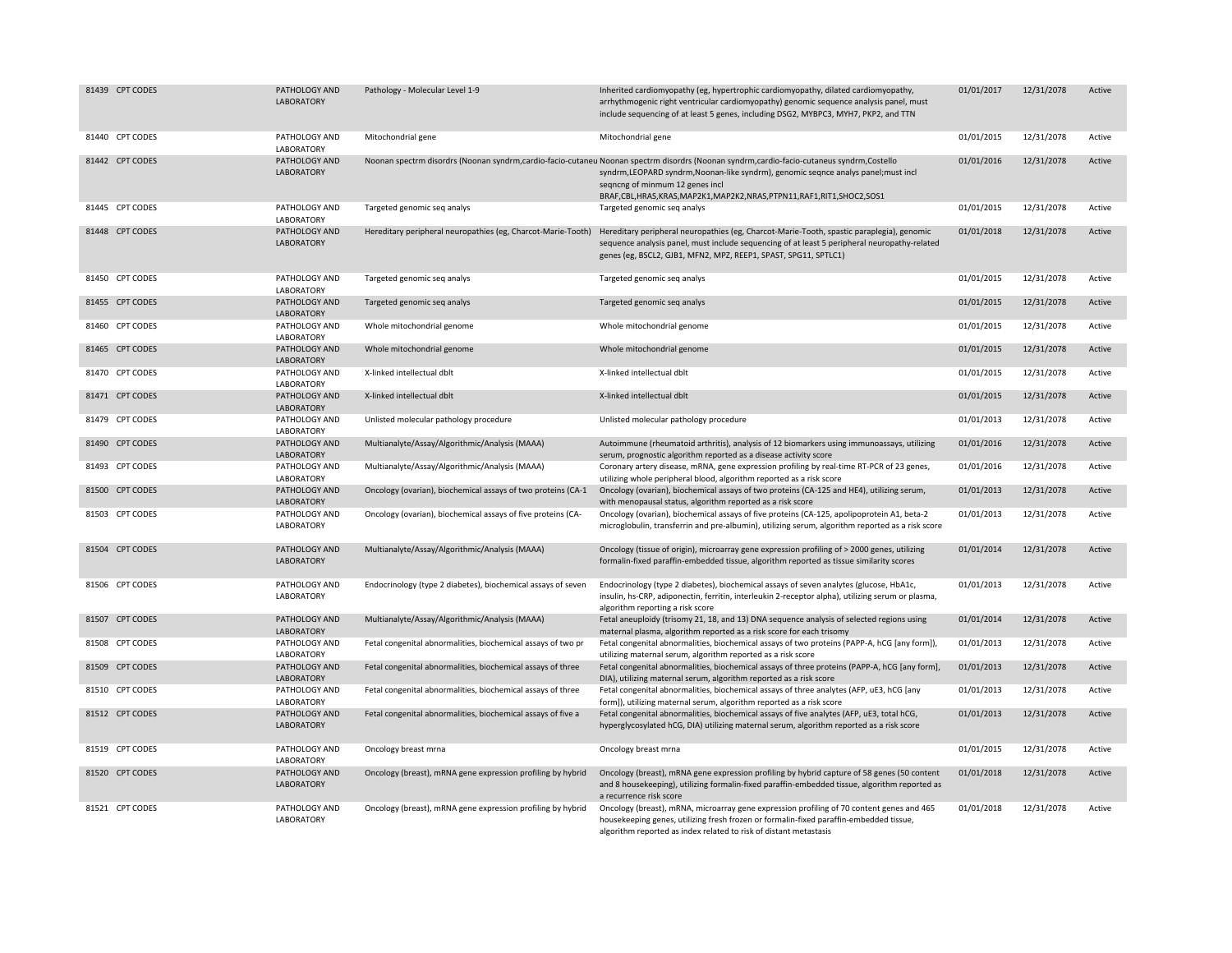| 81522 CPT CODES | PATHOLOGY AND<br>LABORATORY        | Multianalyte/Assay/Algorithmic/Analysis (MAAA)              | Oncology (breast), mRNA, gene expression profiling by RT-PCR of 12 genes (8 content and 4<br>housekeeping), utilizing formalin-fixed paraffin-embedded tissue, algorithm reported as<br>recurrence risk score                                                         | 01/01/2020 | 12/31/2078 | Active |
|-----------------|------------------------------------|-------------------------------------------------------------|-----------------------------------------------------------------------------------------------------------------------------------------------------------------------------------------------------------------------------------------------------------------------|------------|------------|--------|
| 81525 CPT CODES | PATHOLOGY AND<br>LABORATORY        | Multianalyte/Assay/Algorithmic/Analysis (MAAA)              | Oncology (colon), mRNA, gene expression profiling by real-time RT-PCR of 12 genes (7 content<br>and 5 housekeeping), utilizing formalin-fixed paraffin-embedded tissue, algorithm reported as<br>a recurrence score                                                   | 01/01/2016 | 12/31/2078 | Active |
| 81535 CPT CODES | PATHOLOGY AND<br><b>LABORATORY</b> | Multianalyte/Assay/Algorithmic/Analysis (MAAA)              | Oncology (gynecologic), live tumor cell culture and chemotherapeutic response by DAPI stain<br>and morphology, predictive algorithm reported as a drug response score; first single drug or<br>drug combination                                                       | 01/01/2016 | 12/31/2078 | Active |
| 81536 CPT CODES | PATHOLOGY AND<br>LABORATORY        | Multianalyte/Assay/Algorithmic/Analysis (MAAA)              | Oncolgy (gynecolgic), live tumor cell culture/chemotherapeutic response by DAPI stain and<br>morpholgy, predictive algorithm reported as a drug response score; each additional single<br>drug/drug combnatn (List separately in additn to code for primary proc)     | 01/01/2016 | 12/31/2078 | Active |
| 81538 CPT CODES | PATHOLOGY AND<br>LABORATORY        | Multianalyte/Assay/Algorithmic/Analysis (MAAA)              | Oncology (lung), mass spectrometric 8-protein signature, including amyloid A, utilizing serum,<br>prognostic and predictive algorithm reported as good versus poor overall survival                                                                                   | 01/01/2016 | 12/31/2078 | Active |
| 81539 CPT CODES | PATHOLOGY AND<br>LABORATORY        | Multianalyte/Assay/Algorithmic/Analysis (MAAA)              | Oncology (high-grade prostate cancer), biochemical assay of four proteins (Total PSA, Free<br>PSA, Intact PSA, and human kallikrein-2 [hK2]), utilizing plasma or serum, prognostic algorithm<br>reported as a probability score                                      | 01/01/2017 | 12/31/2078 | Active |
| 81540 CPT CODES | PATHOLOGY AND<br><b>LABORATORY</b> | Multianalyte/Assay/Algorithmic/Analysis (MAAA)              | Oncolgy (tumor of unknwn origin), mRNA, gene expressn profilng by real-time RT-PCR of 92<br>genes (87 content/5 hsekeepng) to classify tumor into main cancr type/subtype, using<br>formalin-fixed paraffin-embedded tissue, algorithm reportd as probabilty of predi | 01/01/2016 | 12/31/2078 | Active |
| 81541 CPT CODES | PATHOLOGY AND<br>LABORATORY        | Oncology (prostate), mRNA gene expression profiling bytime  | Oncology (prostate), mRNA gene expression profiling by real-time RT-PCR of 46 genes (31<br>content and 15 housekeeping), utilizing formalin-fixed paraffin-embedded tissue, algorithm<br>reported as a disease-specific mortality risk score                          | 01/01/2018 | 12/31/2078 | Active |
| 81542 CPT CODES | PATHOLOGY AND<br>LABORATORY        | Multianalyte/Assay/Algorithmic/Analysis (MAAA)              | Oncology (prostate), mRNA, microarray gene expression profiling of 22 content genes,<br>utilizing formalin-fixed paraffin-embedded tissue, algorithm reported as metastasis risk score                                                                                | 01/01/2020 | 12/31/2078 | Active |
| 81551 CPT CODES | PATHOLOGY AND<br>LABORATORY        | Oncology (prostate), promoter methylation profiling by time | Oncology (prostate), promoter methylation profiling by real-time PCR of 3 genes (GSTP1, APC,<br>RASSF1), utilizing formalin-fixed paraffin-embedded tissue, algorithm reported as a likelihood<br>of prostate cancer detection on repeat biopsy                       | 01/01/2018 | 12/31/2078 | Active |
| 81552 CPT CODES | PATHOLOGY AND<br>LABORATORY        | Multianalyte/Assay/Algorithmic/Analysis (MAAA)              | Oncology (uveal melanoma), mRNA, gene expression profiling by real-time RT-PCR of 15<br>genes (12 content and 3 housekeeping), utilizing fine needle aspirate or formalin-fixed<br>paraffin-embedded tissue, algorithm reported as risk of metastasis                 | 01/01/2020 | 12/31/2078 | Active |
| 81595 CPT CODES | PATHOLOGY AND<br>LABORATORY        | Multianalyte/Assay/Algorithmic/Analysis (MAAA)              | Cardiology (heart transplant), mRNA, gene expression profiling by real-time quantitative PCR<br>of 20 genes (11 content and 9 housekeeping), utilizing subfraction of peripheral blood,<br>algorithm reported as a rejection risk score                               | 01/01/2016 | 12/31/2078 | Active |
| 81599 CPT CODES | PATHOLOGY AND<br>LABORATORY        | Unlisted multianalyte assay with algorithmic analysis       | Unlisted multianalyte assay with algorithmic analysis                                                                                                                                                                                                                 | 01/01/2013 | 12/31/2078 | Active |
| 82670 CPT CODES | PATHOLOGY AND<br>LABORATORY        | estradiol                                                   | estradiol                                                                                                                                                                                                                                                             | 01/01/2006 | 12/31/2078 | Active |
| 83001 CPT CODES | PATHOLOGY AND<br>LABORATORY        | gonad follicle stimulating horm                             | gonad follicle stimulating horm                                                                                                                                                                                                                                       | 01/01/2006 | 12/31/2078 | Active |
| 83002 CPT CODES | PATHOLOGY AND<br>LABORATORY        | gonad Itnzng horm                                           | gonad Itnzng horm                                                                                                                                                                                                                                                     | 01/01/2006 | 12/31/2078 | Active |
| 87149 CPT CODES | PATHOLOGY AND<br>LABORATORY        | cultyp nuc acid dir prb cult/isolate ea orgnism             | cultyp nuc acid dir prb cult/isolate ea orgnism                                                                                                                                                                                                                       | 01/01/2006 | 12/31/2078 | Active |
| 87150 CPT CODES | PATHOLOGY AND<br>LABORATORY        | cultyp nuc acid amp prb cult/isolate ea orgnism             | cultyp nuc acid amp prb cult/isolate ea orgnism                                                                                                                                                                                                                       | 01/01/2010 | 12/31/2078 | Active |
| 87153 CPT CODES | PATHOLOGY AND<br>LABORATORY        | cultyp nucleic acid sequencing meth ea isolate              | cultyp nucleic acid sequencing meth ea isolate                                                                                                                                                                                                                        | 01/01/2010 | 12/31/2078 | Active |
| 87493 CPT CODES | PATHOLOGY AND<br>LABORATORY        | inf agent det nuc acid clostridium amp probe                | inf agent det nuc acid clostridium amp probe                                                                                                                                                                                                                          | 01/01/2010 | 12/31/2078 | Active |
| 88230 CPT CODES | PATHOLOGY AND<br>LABORATORY        | tiss cul non-neo disorders lymphocyte                       | tiss cul non-neo disorders lymphocyte                                                                                                                                                                                                                                 | 01/01/2006 | 12/31/2078 | Active |
| 88233 CPT CODES | PATHOLOGY AND<br>LABORATORY        | tiss cul non-neo disorders skn/oth solid tiss bx            | tiss cul non-neo disorders skn/oth solid tiss bx                                                                                                                                                                                                                      | 01/01/2006 | 12/31/2078 | Active |
| 88235 CPT CODES | PATHOLOGY AND<br>LABORATORY        | tiss cul non-neo disorders amniotic/chornc cells            | tiss cul non-neo disorders amniotic/chornc cells                                                                                                                                                                                                                      | 01/01/2006 | 12/31/2078 | Active |
| 88237 CPT CODES | PATHOLOGY AND<br>LABORATORY        | tiss cul neo disorders b1 marrow bld cells                  | tiss cul neo disorders b1 marrow bld cells                                                                                                                                                                                                                            | 01/01/2006 | 12/31/2078 | Active |
| 88239 CPT CODES | PATHOLOGY AND<br>LABORATORY        | tiss cul neo disorders solid tum                            | tiss cul neo disorders solid tum                                                                                                                                                                                                                                      | 01/01/2006 | 12/31/2078 | Active |
| 88240 CPT CODES | PATHOLOGY AND<br><b>LABORATORY</b> | cryoprsrv frzing&storage cells ea cell line                 | cryoprsrv frzing&storage cells ea cell line                                                                                                                                                                                                                           | 01/01/2006 | 12/31/2078 | Active |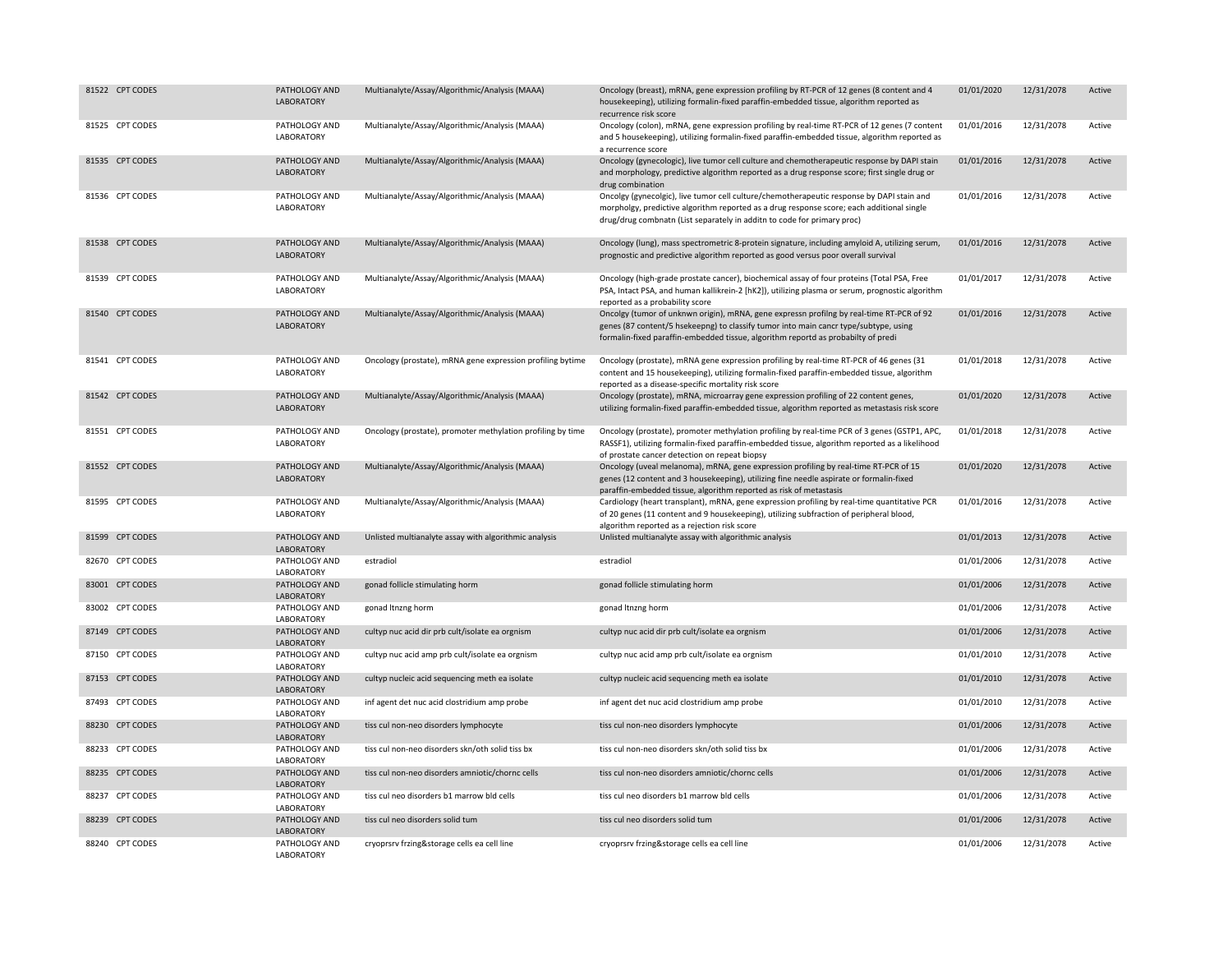| 88241 CPT CODES | PATHOLOGY AND<br><b>LABORATORY</b> | thawing&xpnsj frozen cells ea aliquot            | thawing&xpnsj frozen cells ea aliquot            | 01/01/2006 | 12/31/2078 | Active |
|-----------------|------------------------------------|--------------------------------------------------|--------------------------------------------------|------------|------------|--------|
| 88245 CPT CODES | PATHOLOGY AND<br>LABORATORY        | chrmsm brkg baseline sister 20-25 cll            | chrmsm brkg baseline sister 20-25 cll            | 01/01/2006 | 12/31/2078 | Active |
| 88248 CPT CODES | PATHOLOGY AND<br><b>LABORATORY</b> | chrmsm brkg baseline brkg 50-100 cll             | chrmsm brkg baseline brkg 50-100 cll             | 01/01/2006 | 12/31/2078 | Active |
| 88249 CPT CODES | PATHOLOGY AND<br>LABORATORY        | chrmsm brkg synds score 100 cll                  | chrmsm brkg synds score 100 cll                  | 01/01/2006 | 12/31/2078 | Active |
| 88261 CPT CODES | PATHOLOGY AND<br><b>LABORATORY</b> | chrmsm cnt 5 cll 1karyotyp banding               | chrmsm cnt 5 cll 1karyotyp banding               | 01/01/2006 | 12/31/2078 | Active |
| 88262 CPT CODES | PATHOLOGY AND<br>LABORATORY        | chrmsm cnt 15-20 cll 2karyotyp banding           | chrmsm cnt 15-20 cll 2karyotyp banding           | 01/01/2006 | 12/31/2078 | Active |
| 88263 CPT CODES | PATHOLOGY AND<br>LABORATORY        | chrmsm cnt 45 cll mosaicism 2karyotyp            | chrmsm cnt 45 cll mosaicism 2karyotyp            | 01/01/2006 | 12/31/2078 | Active |
| 88264 CPT CODES | PATHOLOGY AND<br>LABORATORY        | chrmsm analyze 20-25 cells                       | chrmsm analyze 20-25 cells                       | 01/01/2006 | 12/31/2078 | Active |
| 88267 CPT CODES | PATHOLOGY AND<br>LABORATORY        | chrmsm alys amniotic/villus 15 cll 1karyotyp     | chrmsm alys amniotic/villus 15 cll 1karyotyp     | 01/01/2006 | 12/31/2078 | Active |
| 88269 CPT CODES | PATHOLOGY AND<br>LABORATORY        | chrmsm situ amniotic cll 6-12 colonies 1karyotyp | chrmsm situ amniotic cll 6-12 colonies 1karyotyp | 01/01/2006 | 12/31/2078 | Active |
| 88271 CPT CODES | PATHOLOGY AND<br>LABORATORY        | molec cytogenetics dna prb ea                    | molec cytogenetics dna prb ea                    | 01/01/2006 | 12/31/2078 | Active |
| 88272 CPT CODES | PATHOLOGY AND<br>LABORATORY        | molec cytg chrmoml ish 3-5 cll                   | molec cytg chrmoml ish 3-5 cll                   | 01/01/2006 | 12/31/2078 | Active |
| 88273 CPT CODES | PATHOLOGY AND<br>LABORATORY        | molec cytg chrmoml ish 10-30 cll                 | molec cytg chrmoml ish 10-30 cll                 | 01/01/2006 | 12/31/2078 | Active |
| 88274 CPT CODES | PATHOLOGY AND<br>LABORATORY        | molec cytg interphase ish 25-99 cll              | molec cytg interphase ish 25-99 cll              | 01/01/2006 | 12/31/2078 | Active |
| 88275 CPT CODES | PATHOLOGY AND<br><b>LABORATORY</b> | molec cytg interphase ish analyze 100-300 cll    | molec cytg interphase ish analyze 100-300 cll    | 01/01/2006 | 12/31/2078 | Active |
| 88280 CPT CODES | PATHOLOGY AND<br>LABORATORY        | chrmsm alys addl karyotyp ea std                 | chrmsm alys addl karyotyp ea std                 | 01/01/2006 | 12/31/2078 | Active |
| 88283 CPT CODES | PATHOLOGY AND<br><b>LABORATORY</b> | chrmsm alys addl specized banding                | chrmsm alys addl specized banding                | 01/01/2006 | 12/31/2078 | Active |
| 88285 CPT CODES | PATHOLOGY AND<br>LABORATORY        | chrmsm alys addl cells cnted ea std              | chrmsm alys addl cells cnted ea std              | 01/01/2006 | 12/31/2078 | Active |
| 88289 CPT CODES | PATHOLOGY AND<br>LABORATORY        | chrmsm alys addl hr std                          | chrmsm alys addl hr std                          | 01/01/2006 | 12/31/2078 | Active |
| 88291 CPT CODES | PATHOLOGY AND<br>LABORATORY        | cytogenetics&molec cytogenetics i&r              | cytogenetics&molec cytogenetics i&r              | 01/01/2006 | 12/31/2078 | Active |
| 88299 CPT CODES | PATHOLOGY AND<br>LABORATORY        | unlis cytogenetic std                            | unlis cytogenetic std                            | 01/01/2006 | 12/31/2078 | Active |
| 88387 CPT CODES | PATHOLOGY AND<br>LABORATORY        | macro exam dissect&prep tiss nonmicro std ea     | macro exam dissect&prep tiss nonmicro std ea     | 01/01/2010 | 12/31/2078 | Active |
| 88388 CPT CODES | PATHOLOGY AND<br>LABORATORY        | macr exm diss&prp nonmicr imprnt/conslt/frz sec  | macr exm diss&prp nonmicr imprnt/conslt/frz sec  | 01/01/2010 | 12/31/2078 | Active |
| 89250 CPT CODES | PATHOLOGY AND<br>LABORATORY        | cul oocyte/embryo < 4 d                          | cul oocyte/embryo < 4 d                          | 01/01/2006 | 12/31/2078 | Active |
| 89251 CPT CODES | PATHOLOGY AND<br>LABORATORY        | cul oocyte/embryo < 4 d co-cult ocyte/embry      | cul oocyte/embryo < 4 d co-cult ocyte/embry      | 01/01/2006 | 12/31/2078 | Active |
| 89253 CPT CODES | PATHOLOGY AND<br>LABORATORY        | asstd embryo hatching microtqs any meth          | asstd embryo hatching microtqs any meth          | 01/01/2006 | 12/31/2078 | Active |
| 89254 CPT CODES | PATHOLOGY AND<br>LABORATORY        | oocyte id from follicular flu                    | oocyte id from follicular flu                    | 01/01/2006 | 12/31/2078 | Active |
| 89255 CPT CODES | PATHOLOGY AND<br>LABORATORY        | prepj embryo tr                                  | prepj embryo tr                                  | 01/01/2006 | 12/31/2078 | Active |
| 89257 CPT CODES | PATHOLOGY AND<br>LABORATORY        | sprm id from aspir oth/thn seminal               | sprm id from aspir oth/thn seminal               | 01/01/2006 | 12/31/2078 | Active |
| 89258 CPT CODES | PATHOLOGY AND<br>LABORATORY        | cryoprsrv embryo                                 | cryoprsrv embryo                                 | 01/01/2006 | 12/31/2078 | Active |
| 89259 CPT CODES | PATHOLOGY AND<br><b>LABORATORY</b> | cryoprsrv sprm                                   | cryoprsrv sprm                                   | 01/01/2006 | 12/31/2078 | Active |
| 89260 CPT CODES | PATHOLOGY AND<br>LABORATORY        | sprm isol smpl prep insemination/dx semen alys   | sprm isol smpl prep insemination/dx semen alys   | 01/01/2006 | 12/31/2078 | Active |
| 89261 CPT CODES | PATHOLOGY AND<br>LABORATORY        | sprm isol cplx prep insemination/dx semen alys   | sprm isol cplx prep insemination/dx semen alys   | 01/01/2006 | 12/31/2078 | Active |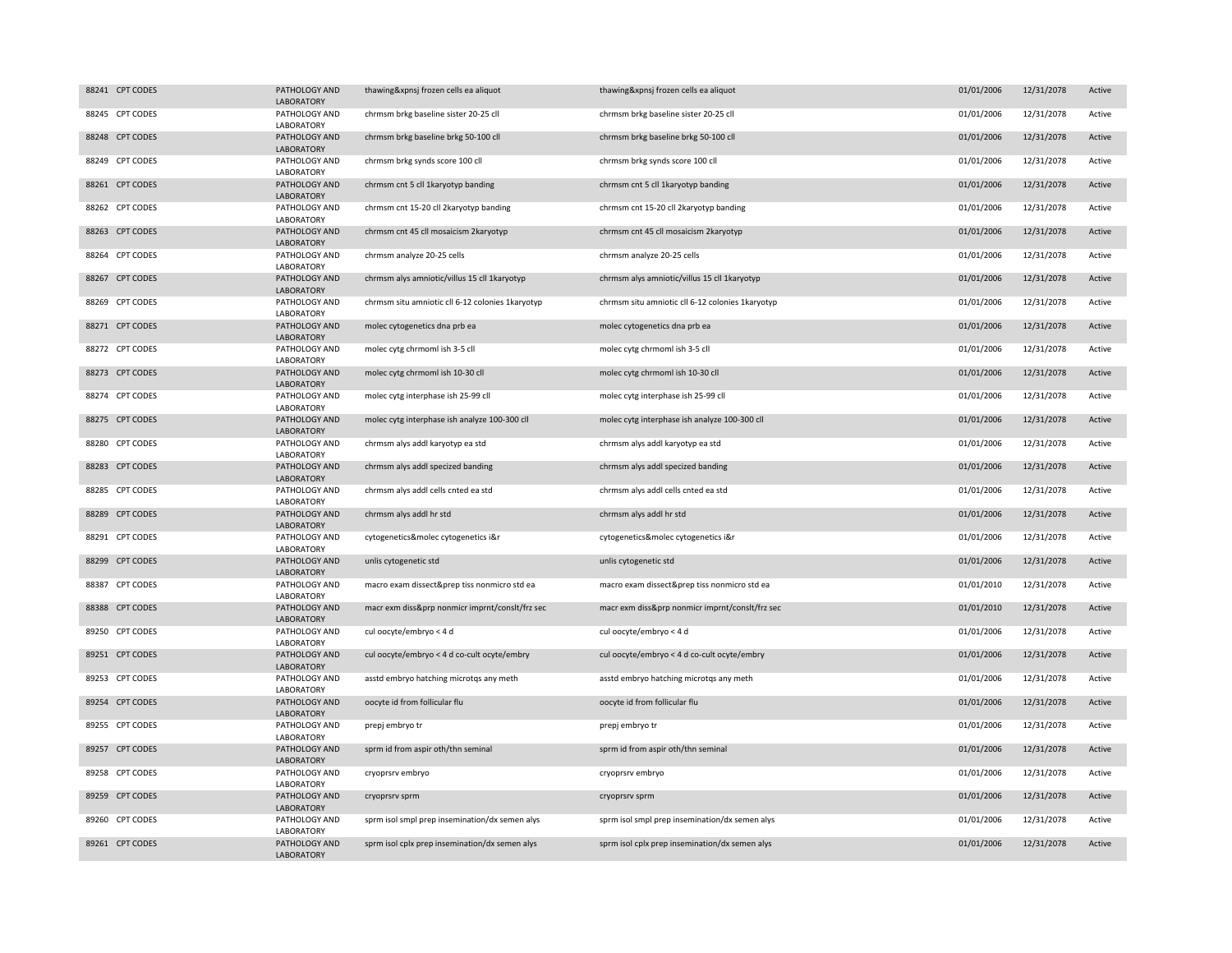| 89264 CPT CODES | PATHOLOGY AND<br>LABORATORY        | sprm id from tstis tiss frsh/cryoprsrvd                                                                                | sprm id from tstis tiss frsh/cryoprsrvd                                                                                                                                                                                                       | 01/01/2006 | 12/31/2078 | Active |
|-----------------|------------------------------------|------------------------------------------------------------------------------------------------------------------------|-----------------------------------------------------------------------------------------------------------------------------------------------------------------------------------------------------------------------------------------------|------------|------------|--------|
| 89268 CPT CODES | PATHOLOGY AND<br>LABORATORY        | insemination oocytes                                                                                                   | insemination oocytes                                                                                                                                                                                                                          | 01/01/2006 | 12/31/2078 | Active |
| 89272 CPT CODES | PATHOLOGY AND<br>LABORATORY        | extnd cul oocyte/embryo 4-7 d                                                                                          | extnd cul oocyte/embryo 4-7 d                                                                                                                                                                                                                 | 01/01/2006 | 12/31/2078 | Active |
| 89280 CPT CODES | PATHOLOGY AND<br>LABORATORY        | asstd fertilization microtq <td>asstd fertilization microtq <td>01/01/2006</td><td>12/31/2078</td><td>Active</td></td> | asstd fertilization microtq <td>01/01/2006</td> <td>12/31/2078</td> <td>Active</td>                                                                                                                                                           | 01/01/2006 | 12/31/2078 | Active |
| 89281 CPT CODES | PATHOLOGY AND<br>LABORATORY        | asstd fertilization microtq > 10 oocytes                                                                               | asstd fertilization microtq > 10 oocytes                                                                                                                                                                                                      | 01/01/2006 | 12/31/2078 | Active |
| 89290 CPT CODES | PATHOLOGY AND<br>LABORATORY        | bx oocyte microtq <td>bx oocyte microtq <td>01/01/2006</td><td>12/31/2078</td><td>Active</td></td>                     | bx oocyte microtq <td>01/01/2006</td> <td>12/31/2078</td> <td>Active</td>                                                                                                                                                                     | 01/01/2006 | 12/31/2078 | Active |
| 89291 CPT CODES | PATHOLOGY AND<br>LABORATORY        | bx oocyte microtq > 5 embry                                                                                            | bx oocyte microtq > 5 embry                                                                                                                                                                                                                   | 01/01/2006 | 12/31/2078 | Active |
| 89300 CPT CODES | PATHOLOGY AND<br>LABORATORY        | semen alys presence&/motility sprm huhner                                                                              | semen alys presence&/motility sprm huhner                                                                                                                                                                                                     | 01/01/2006 | 12/31/2078 | Active |
| 89310 CPT CODES | PATHOLOGY AND<br>LABORATORY        | semen alys motility&cnt x w/huhner tst                                                                                 | semen alys motility&cnt x w/huhner tst                                                                                                                                                                                                        | 01/01/2006 | 12/31/2078 | Active |
| 89320 CPT CODES | PATHOLOGY AND<br>LABORATORY        | semen analysis volume count motility different                                                                         | semen analysis volume count motility different                                                                                                                                                                                                | 01/01/2006 | 12/31/2078 | Active |
| 89321 CPT CODES | PATHOLOGY AND<br>LABORATORY        | semen analysis sperm presence&/motility sprm                                                                           | semen analysis sperm presence&/motility sprm                                                                                                                                                                                                  | 01/01/2006 | 12/31/2078 | Active |
| 89322 CPT CODES | PATHOLOGY AND<br>LABORATORY        | semen analysis strict morphologic criteria                                                                             | semen analysis strict morphologic criteria                                                                                                                                                                                                    | 01/01/2006 | 12/31/2078 | Active |
| 89325 CPT CODES | PATHOLOGY AND<br>LABORATORY        | sprm antibodies                                                                                                        | sprm antibodies                                                                                                                                                                                                                               | 01/01/2006 | 12/31/2078 | Active |
| 89329 CPT CODES | PATHOLOGY AND<br>LABORATORY        | sprm eval hamster penetration tst                                                                                      | sprm eval hamster penetration tst                                                                                                                                                                                                             | 01/01/2006 | 12/31/2078 | Active |
| 89330 CPT CODES | PATHOLOGY AND<br>LABORATORY        | sprm eval crv mucus penetration                                                                                        | sprm eval crv mucus penetration                                                                                                                                                                                                               | 01/01/2006 | 12/31/2078 | Active |
| 89331 CPT CODES | PATHOLOGY AND<br>LABORATORY        | sperm evaluation retrograde ejaculation urine                                                                          | sperm evaluation retrograde ejaculation urine                                                                                                                                                                                                 | 01/01/2006 | 12/31/2078 | Active |
| 89335 CPT CODES | PATHOLOGY AND<br>LABORATORY        | cryoprsrv reprdtve tiss tsticular                                                                                      | cryoprsrv reprdtve tiss tsticular                                                                                                                                                                                                             | 01/01/2006 | 12/31/2078 | Active |
| 89342 CPT CODES | PATHOLOGY AND<br>LABORATORY        | storage pr yr embryo                                                                                                   | storage pr yr embryo                                                                                                                                                                                                                          | 01/01/2006 | 12/31/2078 | Active |
| 89343 CPT CODES | PATHOLOGY AND<br>LABORATORY        | storage pr yr sprm/semen                                                                                               | storage pr yr sprm/semen                                                                                                                                                                                                                      | 01/01/2006 | 12/31/2078 | Active |
| 89344 CPT CODES | PATHOLOGY AND<br>LABORATORY        | storage pr yr reprdtve tiss tsticular/ovarian                                                                          | storage pr yr reprdtve tiss tsticular/ovarian                                                                                                                                                                                                 | 01/01/2006 | 12/31/2078 | Active |
| 89346 CPT CODES | PATHOLOGY AND<br>LABORATORY        | storage pr yr oocyte                                                                                                   | storage pr yr oocyte                                                                                                                                                                                                                          | 01/01/2006 | 12/31/2078 | Active |
| 89352 CPT CODES | PATHOLOGY AND<br>LABORATORY        | thawing cryoprsrvd embryo                                                                                              | thawing cryoprsrvd embryo                                                                                                                                                                                                                     | 01/01/2006 | 12/31/2078 | Active |
| 89353 CPT CODES | PATHOLOGY AND<br>LABORATORY        | thawing cryoprsrvd sprm/semen ea aliquot                                                                               | thawing cryoprsrvd sprm/semen ea aliquot                                                                                                                                                                                                      | 01/01/2006 | 12/31/2078 | Active |
| 89354 CPT CODES | PATHOLOGY AND<br><b>LABORATORY</b> | thawing cryoprsrvd tsticular/ovarian                                                                                   | thawing cryoprsrvd tsticular/ovarian                                                                                                                                                                                                          | 01/01/2006 | 12/31/2078 | Active |
| 89356 CPT CODES | PATHOLOGY AND<br>LABORATORY        | thawing cryoprsrvd oocytes ea aliquot                                                                                  | thawing cryoprsrvd oocytes ea aliquot                                                                                                                                                                                                         | 01/01/2006 | 12/31/2078 | Active |
| 89398 CPT CODES | PATHOLOGY AND<br>LABORATORY        | unlisted reproductive medicine lab procedure                                                                           | unlisted reproductive medicine lab procedure                                                                                                                                                                                                  | 01/01/2010 | 12/31/2078 | Active |
| 90378 CPT CODES | <b>MEDICINE</b>                    | respiratory syncytial virus ig im 50 mg e                                                                              | respiratory syncytial virus ig im 50 mg e                                                                                                                                                                                                     | 01/01/2006 | 12/31/2078 | Active |
| 90901 CPT CODES | <b>MEDICINE</b>                    | Biofeedback                                                                                                            | bfb trainj any modality                                                                                                                                                                                                                       | 01/01/2006 | 12/31/2078 | Active |
| 90912 CPT CODES | MEDICINE                           | Biofeedback                                                                                                            | Biofeedback training, perineal muscles, anorectal or urethral sphincter, including EMG and/or<br>manometry, when performed initial 15 minutes of one-on-one physician or other qualified<br>health care professional contact with the patient | 01/01/2020 | 12/31/2078 | Active |
| 91110 CPT CODES | <b>MEDICINE</b>                    | gi trc img intral esoph thru ile phys i&r                                                                              | gi trc img intral esoph thru ile phys i&r                                                                                                                                                                                                     | 01/01/2006 | 12/31/2078 | Active |
| 91111 CPT CODES | <b>MEDICINE</b>                    | gastrointestinal tract imaging esophagus                                                                               | gastrointestinal tract imaging esophagus                                                                                                                                                                                                      | 01/01/2006 | 12/31/2078 | Active |
| 92507 CPT CODES | <b>MEDICINE</b>                    | tx sp lang comunicaj pcx disorder indiv                                                                                | tx sp lang comunicaj pcx disorder indiv                                                                                                                                                                                                       | 01/01/2006 | 12/31/2078 | Active |
| 92508 CPT CODES | <b>MEDICINE</b>                    | tx sp lang comunical pcx disorder 2/>                                                                                  | tx sp lang comunicaj pcx disorder 2/>                                                                                                                                                                                                         | 01/01/2006 | 12/31/2078 | Active |
| 92517 CPT CODES | <b>MEDICINE</b>                    | Diagnostic/Treatment                                                                                                   | Vestibular evoked myogenic potential (VEMP) testing, with interpretation and report; cervical<br>(cVEMP)                                                                                                                                      | 01/01/2021 | 12/31/2078 | Active |
| 92518 CPT CODES | MEDICINE                           | Diagnostic/Treatment                                                                                                   | Vestibular evoked myogenic potential (VEMP) testing, with interpretation and report; ocular<br>(oVEMP)                                                                                                                                        | 01/01/2021 | 12/31/2078 | Active |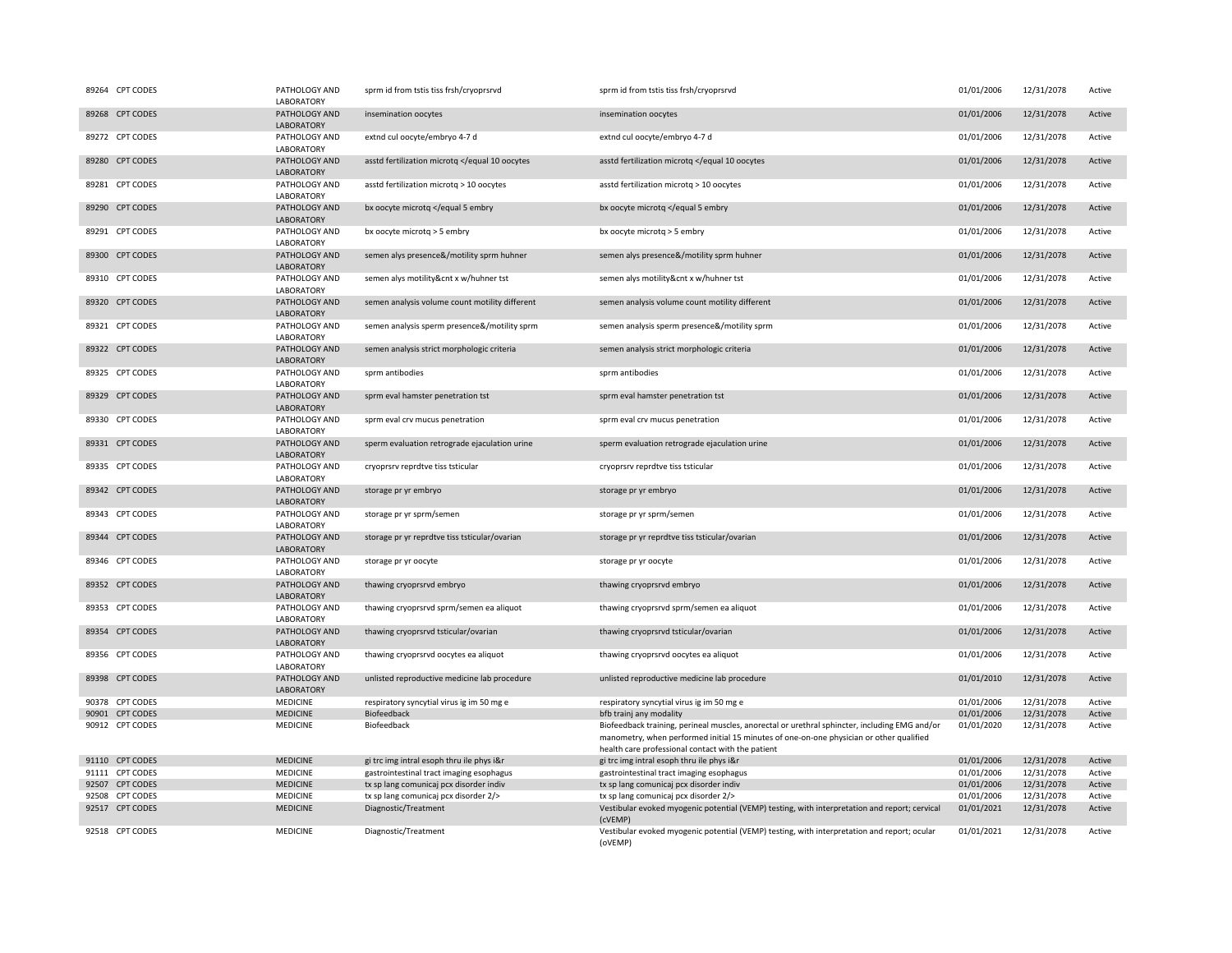|       | 92519 CPT CODES  | <b>MEDICINE</b> | Diagnostic/Treatment                                         | Vestibular evoked myogenic potential (VEMP) testing, with interpretation and report; cervical<br>(cVEMP) and ocular (oVEMP)                                                                                | 01/01/2021 | 12/31/2078 | Active |
|-------|------------------|-----------------|--------------------------------------------------------------|------------------------------------------------------------------------------------------------------------------------------------------------------------------------------------------------------------|------------|------------|--------|
|       | 92520 CPT CODES  | MEDICINE        | laryn funci std                                              | laryn funcj std                                                                                                                                                                                            | 01/01/2006 | 12/31/2078 | Active |
|       | 92521 CPT CODES  | <b>MEDICINE</b> | Evaluation of speech fluency (eg, stuttering, cluttering)    | Evaluation of speech fluency (eg, stuttering, cluttering)                                                                                                                                                  | 01/01/2014 | 12/31/2078 | Active |
|       | 92522 CPT CODES  | MEDICINE        | Evaluation of speech sound production (eg, articulation, pho | Evaluation of speech sound production (eg, articulation, phonological process, apraxia,<br>dysarthria);                                                                                                    | 01/01/2014 | 12/31/2078 | Active |
|       | 92523 CPT CODES  | <b>MEDICINE</b> | Evaluation of speech sound production with evaluation of lan | Evaluation of speech sound production with evaluation of language comprehension and<br>expression (eg, receptive and expressive language)                                                                  | 01/01/2014 | 12/31/2078 | Active |
|       | 92524 CPT CODES  | MEDICINE        | Behavioral and qualitative analysis of voice and resonance   | Behavioral and qualitative analysis of voice and resonance                                                                                                                                                 | 01/01/2014 | 12/31/2078 | Active |
|       | 92526 CPT CODES  | <b>MEDICINE</b> | tx swing dysf&/oral funcj feeding                            | tx swing dysf&/oral funcj feeding                                                                                                                                                                          | 01/01/2006 | 12/31/2078 | Active |
|       | 92597 CPT CODES  | <b>MEDICINE</b> | eval&/fitg voice prostc dev supplement o-sp                  | eval&/fitg voice prostc dev supplement o-sp                                                                                                                                                                | 01/01/2006 | 12/31/2078 | Active |
|       | 92601 CPT CODES  | <b>MEDICINE</b> | alys cochlear implt pt <7 yr prgrmg                          | alys cochlear implt pt <7 yr prgrmg                                                                                                                                                                        | 01/01/2006 | 12/31/2078 | Active |
|       | 92602 CPT CODES  | <b>MEDICINE</b> | alys cochlear implt pt <7 yr sbsq reprgrmg                   | alys cochlear implt pt <7 yr sbsq reprgrmg                                                                                                                                                                 | 01/01/2006 | 12/31/2078 | Active |
|       | 92603 CPT CODES  | <b>MEDICINE</b> | alys cochlear implt 7 yr/> prgrmg                            | alys cochlear implt 7 yr/> prgrmg                                                                                                                                                                          | 01/01/2006 | 12/31/2078 | Active |
|       | 92604 CPT CODES  | MEDICINE        | alys cochlear implt 7 yr/> sbsq reprgrmg                     | alys cochlear implt 7 yr/> sbsq reprgrmg                                                                                                                                                                   | 01/01/2006 | 12/31/2078 | Active |
|       | 92605 CPT CODES  | <b>MEDICINE</b> | eval rx n-sp-genratj augmnt comunicaj dev                    | Eval rx n-sp-gen augmt alt commun dev f2f 1st hr                                                                                                                                                           | 01/01/2006 | 12/31/2078 | Active |
|       | 92606 CPT CODES  | MEDICINE        | ther svc n-sp-genratj dev prgrmg&modificaj                   | ther svc n-sp-genrati dev prgrmg&modificaj                                                                                                                                                                 | 01/01/2006 | 12/31/2078 | Active |
| 92607 | <b>CPT CODES</b> | <b>MEDICINE</b> | rx sp-genratj augmnt&comunicaj dev 1st hr                    | rx sp-genratj augmnt&comunicaj dev 1st hr                                                                                                                                                                  | 01/01/2006 | 12/31/2078 | Active |
|       | 92608 CPT CODES  | MEDICINE        | rx sp-genrati augmnt&comunicaj dev ea 30 min                 | rx sp-genrati augmnt&comunicaj dev ea 30 min                                                                                                                                                               | 01/01/2006 | 12/31/2078 | Active |
|       | 92609 CPT CODES  | <b>MEDICINE</b> | ther sp-genratj dev prgrmg&modificaj                         | ther sp-genratj dev prgrmg&modificaj                                                                                                                                                                       | 01/01/2006 | 12/31/2078 | Active |
|       | 92610 CPT CODES  | MEDICINE        | eval oral&pharyngeal swing funcj                             | eval oral&pharyngeal swing funcj                                                                                                                                                                           | 01/01/2006 | 12/31/2078 | Active |
|       | 92611 CPT CODES  | <b>MEDICINE</b> | motion fluor eval swlng funcj c/v rec                        | motion fluor eval swing funcj c/v rec                                                                                                                                                                      | 01/01/2006 | 12/31/2078 | Active |
|       | 92612 CPT CODES  | MEDICINE        | flx fibopt ndsc eval swing c/v rec                           | flx fibopt ndsc eval swing c/v rec                                                                                                                                                                         | 01/01/2006 | 12/31/2078 | Active |
|       | 92613 CPT CODES  | <b>MEDICINE</b> | flx fibopt ndsc eval swing c/v rec phys i&r                  | flx fibopt ndsc eval swing c/v rec phys i&r                                                                                                                                                                | 01/01/2006 | 12/31/2078 | Active |
|       | 92614 CPT CODES  | MEDICINE        | flx fibopt ndsc eval laryn sens c/v rec                      | flx fibopt ndsc eval laryn sens c/v rec                                                                                                                                                                    | 01/01/2006 | 12/31/2078 | Active |
| 92615 | <b>CPT CODES</b> | <b>MEDICINE</b> | flx fibopt ndsc eval laryn sens phys i&r                     | flx fibopt ndsc eval laryn sens phys i&r                                                                                                                                                                   | 01/01/2006 | 12/31/2078 | Active |
|       | 92618 CPT CODES  | MEDICINE        | Eval rx n-sp-gen augmt alt commun dev add 30 min             | Eval rx n-sp-gen augmt alt commun dev add 30 min                                                                                                                                                           | 01/01/2012 | 12/31/2078 | Active |
|       | 92620 CPT CODES  | <b>MEDICINE</b> | eval ctr aud funcj w/reprt 1st 60 min                        | eval ctr aud funcj w/reprt 1st 60 min                                                                                                                                                                      | 01/01/2006 | 12/31/2078 | Active |
|       | 92621 CPT CODES  | MEDICINE        | eval ctr aud funcj w/reprt ea 15 min                         | Eval central auditory funcj w/reprt ea 15 min                                                                                                                                                              | 01/01/2006 | 12/31/2078 | Active |
|       | 92626 CPT CODES  | <b>MEDICINE</b> | eval aud rhab status 1st hr                                  | eval aud rhab status 1st hr                                                                                                                                                                                | 01/01/2006 | 12/31/2078 | Active |
|       | 92627 CPT CODES  | MEDICINE        | eval aud rhab status ea 15 min                               | eval aud rhab status ea 15 min                                                                                                                                                                             | 01/01/2006 | 12/31/2078 | Active |
|       | 92630 CPT CODES  | <b>MEDICINE</b> | aud rhab preing hearing loss                                 | aud rhab preing hearing loss                                                                                                                                                                               | 01/01/2006 | 12/31/2078 | Active |
|       | 92633 CPT CODES  | MEDICINE        | aud rhab post-Ingl hearing loss                              | aud rhab post-Ingl hearing loss                                                                                                                                                                            | 01/01/2006 | 12/31/2078 | Active |
|       | 92650 CPT CODES  | <b>MEDICINE</b> | <b>Audiology Tests</b>                                       | Auditory evoked potentials; screening of auditory potential with broadband stimuli,<br>automated analysis                                                                                                  | 01/01/2021 | 12/31/2078 | Active |
|       | 92700 CPT CODES  | MEDICINE        | unlis otorhinolaryngological svc                             | unlis otorhinolaryngological svc                                                                                                                                                                           | 01/01/2006 | 12/31/2078 | Active |
|       | 93241 CPT CODES  | <b>MEDICINE</b> | Cardiography                                                 | External electrocardiographic recording for more than 48 hours up to 7 days by continuous<br>rhythm recording and storage; includes recording, scanning analysis with report, review and<br>interpretation | 01/01/2021 | 12/31/2078 | Active |
|       | 93242 CPT CODES  | <b>MEDICINE</b> | Cardiography                                                 | External electrocardiographic recording for more than 48 hours up to 7 days by continuous<br>rhythm recording and storage; recording (includes connection and initial recording)                           | 01/01/2021 | 12/31/2078 | Active |
|       | 93243 CPT CODES  | <b>MEDICINE</b> | Cardiography                                                 | External electrocardiographic recording for more than 48 hours up to 7 days by continuous<br>rhythm recording and storage; scanning analysis with report                                                   | 01/01/2021 | 12/31/2078 | Active |
|       | 93244 CPT CODES  | MEDICINE        | Cardiography                                                 | External electrocardiographic recording for more than 48 hours up to 7 days by continuous<br>rhythm recording and storage; review and interpretation                                                       | 01/01/2021 | 12/31/2078 | Active |
|       | 93245 CPT CODES  | <b>MEDICINE</b> | Cardiography                                                 | External electrocardiographic recording for more than 7 days up to 15 days by continuous<br>rhythm recording and storage; includes recording, scanning analysis with report, review and<br>interpretation  | 01/01/2021 | 12/31/2078 | Active |
|       | 93246 CPT CODES  | <b>MEDICINE</b> | Cardiography                                                 | External electrocardiographic recording for more than 7 days up to 15 days by continuous<br>rhythm recording and storage; recording (includes connection and initial recording)                            | 01/01/2021 | 12/31/2078 | Active |
|       | 93247 CPT CODES  | <b>MEDICINE</b> | Cardiography                                                 | External electrocardiographic recording for more than 7 days up to 15 days by continuous<br>rhythm recording and storage; scanning analysis with report                                                    | 01/01/2021 | 12/31/2078 | Active |
|       | 93248 CPT CODES  | MEDICINE        | Cardiography                                                 | External electrocardiographic recording for more than 7 days up to 15 days by continuous<br>rhythm recording and storage; review and interpretation                                                        | 01/01/2021 | 12/31/2078 | Active |
|       | 93797 CPT CODES  | <b>MEDICINE</b> | phys svcs f/o/p car rhab w/o cont ecg mntr                   | phys svcs f/o/p car rhab w/o cont ecg mntr                                                                                                                                                                 | 01/01/2006 | 12/31/2078 | Active |
|       | 93798 CPT CODES  | MEDICINE        | phys svcs f/o/p car rhab w/cont ecg mntr                     | phys svcs f/o/p car rhab w/cont ecg mntr                                                                                                                                                                   | 01/01/2006 | 12/31/2078 | Active |
|       | 93799 CPT CODES  | <b>MEDICINE</b> | unlis cv svc/px                                              | unlis cv svc/px                                                                                                                                                                                            | 01/01/2006 | 12/31/2078 | Active |
|       | 94667 CPT CODES  | <b>MEDICINE</b> | mnpj ch wall facilitate Ing funcj 1 demo&/eval               | mnpj ch wall facilitate Ing funcj 1 demo&/eval                                                                                                                                                             | 01/01/2006 | 12/31/2078 | Active |
|       | 94669 CPT CODES  | <b>MEDICINE</b> | Mechanical chest wall oscillation to facilitate lung functio | Mechanical chest wall oscillation to facilitate lung function, per session                                                                                                                                 | 01/01/2014 | 12/31/2078 | Active |
|       | 95700 CPT CODES  | MEDICINE        | <b>EEG Studies</b>                                           | Electroencephalogram (EEG) continuous recording, with video when performed, setup,<br>patient education, and takedown when performed, administered in person by EEG<br>technologist, minimum of 8 channels | 01/01/2020 | 12/31/2078 | Active |
|       | 95873 CPT CODES  | <b>MEDICINE</b> | estim gdn conjunct chemodnrvtj                               | estim gdn conjunct chemodnrvtj                                                                                                                                                                             | 01/01/2006 | 12/31/2078 | Active |
|       | 95874 CPT CODES  | MEDICINE        | ndl emg gdn conjunct chemodnrvtj                             | ndl emg gdn conjunct chemodnrvtj                                                                                                                                                                           | 01/01/2006 | 12/31/2078 | Active |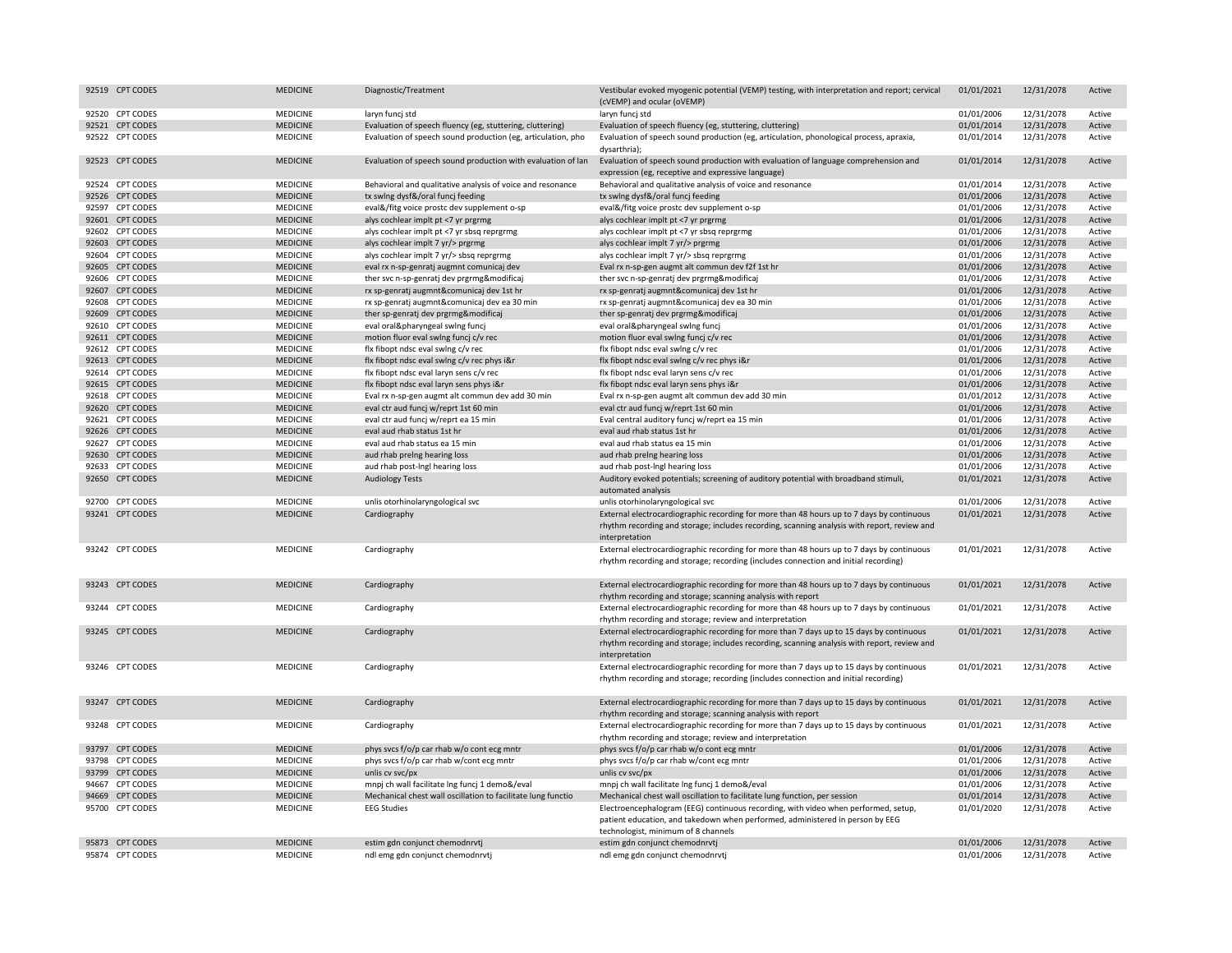| 95992 CPT CODES | <b>MEDICINE</b> | canalith repositioning procedure               |                                                 | canalith repositioning procedure                                                                                                                                                                                                                                                                                                                                                                                                                                                                                                                                                                                                                                                        | 01/01/2006 | 12/31/2078 | Active |
|-----------------|-----------------|------------------------------------------------|-------------------------------------------------|-----------------------------------------------------------------------------------------------------------------------------------------------------------------------------------------------------------------------------------------------------------------------------------------------------------------------------------------------------------------------------------------------------------------------------------------------------------------------------------------------------------------------------------------------------------------------------------------------------------------------------------------------------------------------------------------|------------|------------|--------|
| 96020 CPT CODES | <b>MEDICINE</b> |                                                | test selection & admn functional brain mapping  | test selection & admn functional brain mapping                                                                                                                                                                                                                                                                                                                                                                                                                                                                                                                                                                                                                                          | 01/01/2006 | 12/31/2078 | Active |
| 96105 CPT CODES | <b>MEDICINE</b> | assmt aphasia w/i&r pr hr                      |                                                 | assmt aphasia w/i&r pr hr                                                                                                                                                                                                                                                                                                                                                                                                                                                                                                                                                                                                                                                               | 01/01/2006 | 12/31/2078 | Active |
| 96900 CPT CODES | MEDICINE        | actixh ultraviolet light                       |                                                 | actixh ultraviolet light                                                                                                                                                                                                                                                                                                                                                                                                                                                                                                                                                                                                                                                                | 01/01/2006 | 12/31/2078 | Active |
| 96910 CPT CODES | <b>MEDICINE</b> | photochemotx tar&uvb/petrolatum/uvb            |                                                 | photochemotx tar&uvb/petrolatum/uvb                                                                                                                                                                                                                                                                                                                                                                                                                                                                                                                                                                                                                                                     | 01/01/2006 | 12/31/2078 | Active |
| 96912 CPT CODES | MEDICINE        | photochemotx psoralens&ultraviolet puva        |                                                 | photochemotx psoralens&ultraviolet puva                                                                                                                                                                                                                                                                                                                                                                                                                                                                                                                                                                                                                                                 | 01/01/2006 | 12/31/2078 | Active |
| 96913 CPT CODES | <b>MEDICINE</b> | photochemotx f/photoresponsive dermatoses      |                                                 | photochemotx f/photoresponsive dermatoses                                                                                                                                                                                                                                                                                                                                                                                                                                                                                                                                                                                                                                               | 01/01/2006 | 12/31/2078 | Active |
| 97010 CPT CODES | <b>MEDICINE</b> | appl modality 1+ areas hot/cold packs          |                                                 | appl modality 1+ areas hot/cold packs                                                                                                                                                                                                                                                                                                                                                                                                                                                                                                                                                                                                                                                   | 01/01/2006 | 12/31/2078 | Active |
| 97012 CPT CODES | <b>MEDICINE</b> | appl modality 1+ areas trcj mchnl              |                                                 | appl modality 1+ areas trcj mchnl                                                                                                                                                                                                                                                                                                                                                                                                                                                                                                                                                                                                                                                       | 01/01/2006 | 12/31/2078 | Active |
| 97014 CPT CODES | MEDICINE        | appl modality 1+ areas elec stimj unattn       |                                                 | appl modality 1+ areas elec stimj unattn                                                                                                                                                                                                                                                                                                                                                                                                                                                                                                                                                                                                                                                | 01/01/2006 | 12/31/2078 | Active |
| 97016 CPT CODES | <b>MEDICINE</b> | appl modality 1+ areas vasopneumatic dev       |                                                 | appl modality 1+ areas vasopneumatic dev                                                                                                                                                                                                                                                                                                                                                                                                                                                                                                                                                                                                                                                | 01/01/2006 | 12/31/2078 | Active |
| 97018 CPT CODES | MEDICINE        | appl modality 1+ areas paraffin bath           |                                                 | appl modality 1+ areas paraffin bath                                                                                                                                                                                                                                                                                                                                                                                                                                                                                                                                                                                                                                                    | 01/01/2006 | 12/31/2078 | Active |
| 97022 CPT CODES | <b>MEDICINE</b> | appl modality 1+ areas wp                      |                                                 | appl modality 1+ areas wp                                                                                                                                                                                                                                                                                                                                                                                                                                                                                                                                                                                                                                                               | 01/01/2006 | 12/31/2078 | Active |
| 97024 CPT CODES | <b>MEDICINE</b> | appl modality 1+ areas dthrm                   |                                                 | appl modality 1+ areas dthrm                                                                                                                                                                                                                                                                                                                                                                                                                                                                                                                                                                                                                                                            | 01/01/2006 | 12/31/2078 | Active |
| 97026 CPT CODES | <b>MEDICINE</b> | appl modality 1+ areas infrared                |                                                 | appl modality 1+ areas infrared                                                                                                                                                                                                                                                                                                                                                                                                                                                                                                                                                                                                                                                         | 01/01/2006 | 12/31/2078 | Active |
| 97028 CPT CODES | MEDICINE        | appl modality 1+ areas ultraviolet             |                                                 | appl modality 1+ areas ultraviolet                                                                                                                                                                                                                                                                                                                                                                                                                                                                                                                                                                                                                                                      | 01/01/2006 | 12/31/2078 | Active |
| 97032 CPT CODES | <b>MEDICINE</b> | appl modality 1+ areas elec stimj ea 15 min    |                                                 | appl modality 1+ areas elec stimj ea 15 min                                                                                                                                                                                                                                                                                                                                                                                                                                                                                                                                                                                                                                             | 01/01/2006 | 12/31/2078 | Active |
| 97033 CPT CODES | <b>MEDICINE</b> |                                                | appl modality 1+ areas iontophoresis ea 15 min  | appl modality 1+ areas iontophoresis ea 15 min                                                                                                                                                                                                                                                                                                                                                                                                                                                                                                                                                                                                                                          | 01/01/2006 | 12/31/2078 | Active |
| 97034 CPT CODES | <b>MEDICINE</b> | appl modality 1+ areas cntrst baths ea 15 min  |                                                 | appl modality 1+ areas cntrst baths ea 15 min                                                                                                                                                                                                                                                                                                                                                                                                                                                                                                                                                                                                                                           | 01/01/2006 | 12/31/2078 | Active |
| 97035 CPT CODES | MEDICINE        | appl modality 1+ areas us ea 15 min            |                                                 | appl modality 1+ areas us ea 15 min                                                                                                                                                                                                                                                                                                                                                                                                                                                                                                                                                                                                                                                     | 01/01/2006 | 12/31/2078 | Active |
| 97036 CPT CODES | <b>MEDICINE</b> | appl modality 1+ areas hubbard tank ea 15 min  |                                                 | appl modality 1+ areas hubbard tank ea 15 min                                                                                                                                                                                                                                                                                                                                                                                                                                                                                                                                                                                                                                           | 01/01/2006 | 12/31/2078 | Active |
| 97039 CPT CODES | MEDICINE        | unlis modality spec typ&tm if constant attn    |                                                 | unlis modality spec typ&tm if constant attn                                                                                                                                                                                                                                                                                                                                                                                                                                                                                                                                                                                                                                             | 01/01/2006 | 12/31/2078 | Active |
| 97110 CPT CODES | <b>MEDICINE</b> |                                                |                                                 |                                                                                                                                                                                                                                                                                                                                                                                                                                                                                                                                                                                                                                                                                         | 01/01/2006 |            |        |
|                 |                 | ther px 1+ areas ea 15 min ther xerss          |                                                 | ther px 1+ areas ea 15 min ther xerss                                                                                                                                                                                                                                                                                                                                                                                                                                                                                                                                                                                                                                                   |            | 12/31/2078 | Active |
| 97112 CPT CODES | MEDICINE        |                                                | ther px 1+ areas ea 15 min neuromusc reeducaj   | ther px 1+ areas ea 15 min neuromusc reeducaj                                                                                                                                                                                                                                                                                                                                                                                                                                                                                                                                                                                                                                           | 01/01/2006 | 12/31/2078 | Active |
| 97113 CPT CODES | <b>MEDICINE</b> |                                                | ther px 1+ areas ea 15 min aquatic ther w/xerss | ther px 1+ areas ea 15 min aquatic ther w/xerss                                                                                                                                                                                                                                                                                                                                                                                                                                                                                                                                                                                                                                         | 01/01/2006 | 12/31/2078 | Active |
| 97116 CPT CODES | MEDICINE        | ther px 1+ areas ea 15 min gait trainj w/stair |                                                 | ther px 1+ areas ea 15 min gait trainj w/stair                                                                                                                                                                                                                                                                                                                                                                                                                                                                                                                                                                                                                                          | 01/01/2006 | 12/31/2078 | Active |
| 97124 CPT CODES | <b>MEDICINE</b> | ther px 1+ areas ea 15 min massage             |                                                 | ther px 1+ areas ea 15 min massage                                                                                                                                                                                                                                                                                                                                                                                                                                                                                                                                                                                                                                                      | 01/01/2006 | 12/31/2078 | Active |
| 97139 CPT CODES | MEDICINE        | unlis ther px spec                             |                                                 | unlis ther px spec                                                                                                                                                                                                                                                                                                                                                                                                                                                                                                                                                                                                                                                                      | 01/01/2006 | 12/31/2078 | Active |
| 97140 CPT CODES | <b>MEDICINE</b> | mnl ther tqs 1+ regions ea 15 min              |                                                 | mnl ther tqs 1+ regions ea 15 min                                                                                                                                                                                                                                                                                                                                                                                                                                                                                                                                                                                                                                                       | 01/01/2006 | 12/31/2078 | Active |
| 97150 CPT CODES | <b>MEDICINE</b> | ther px grp 2/> indivs                         |                                                 | ther px grp 2/> indivs                                                                                                                                                                                                                                                                                                                                                                                                                                                                                                                                                                                                                                                                  | 01/01/2006 | 12/31/2078 | Active |
| 97161 CPT CODES | <b>MEDICINE</b> | Physical Therapy                               |                                                 | Physical therapy evaluation: low complexity, requiring these components: A history with no<br>personal factors and/or comorbidities that impact the plan of care; An examination of body<br>system(s) using standardized tests and measures addressing 1-2 elements from any of the<br>following: body structures and functions, activity limitations, and/or participation restrictions;<br>A clinical presentation with stable and/or uncomplicated characteristics; and Clinical decision<br>making of low complexity using standardized patient assessment instrument and/or<br>measurable assessment of functional outcome. Typically, 2                                           | 01/01/2017 | 12/31/2078 | Active |
| 97162 CPT CODES | <b>MEDICINE</b> | <b>Physical Therapy</b>                        |                                                 | Physical therapy evaluation: moderate complexity, requiring these components: A history of<br>present problem with 1-2 personal factors and/or comorbidities that impact the plan of care;<br>An examination of body systems using standardized tests and measures in addressing a total<br>of 3 or more elements from any of the following: body structures and functions, activity<br>limitations, and/or participation restrictions; An evolving clinical presentation with changing<br>characteristics; and Clinical decision making of moderate complexity using standardized<br>patient assessment instrument and/or measurable assessment of functional outcome.<br>Typically, 3 | 01/01/2017 | 12/31/2078 | Active |
| 97163 CPT CODES | <b>MEDICINE</b> | <b>Physical Therapy</b>                        |                                                 | Physical therapy evaluation: high complexity, requiring these components: A history of<br>present problem with 3 or more personal factors and/or comorbidities that impact the plan of<br>care; An examination of body systems using standardized tests and measures addressing a<br>total of 4 or more elements from any of the following: body structures and functions, activity                                                                                                                                                                                                                                                                                                     | 01/01/2017 | 12/31/2078 | Active |
|                 |                 |                                                |                                                 | limitations, and/or participation restrictions; A clinical presentation with unstable and<br>unpredictable characteristics; and Clinical decision making of high complexity using<br>standardized patient assessment instrument and/or measurable assessment of functional<br>outcome. Typically, 45 minutes are spent face-to-face with the patient and/or family.                                                                                                                                                                                                                                                                                                                     |            |            |        |

measurable assessment of functional outcome Typically, 2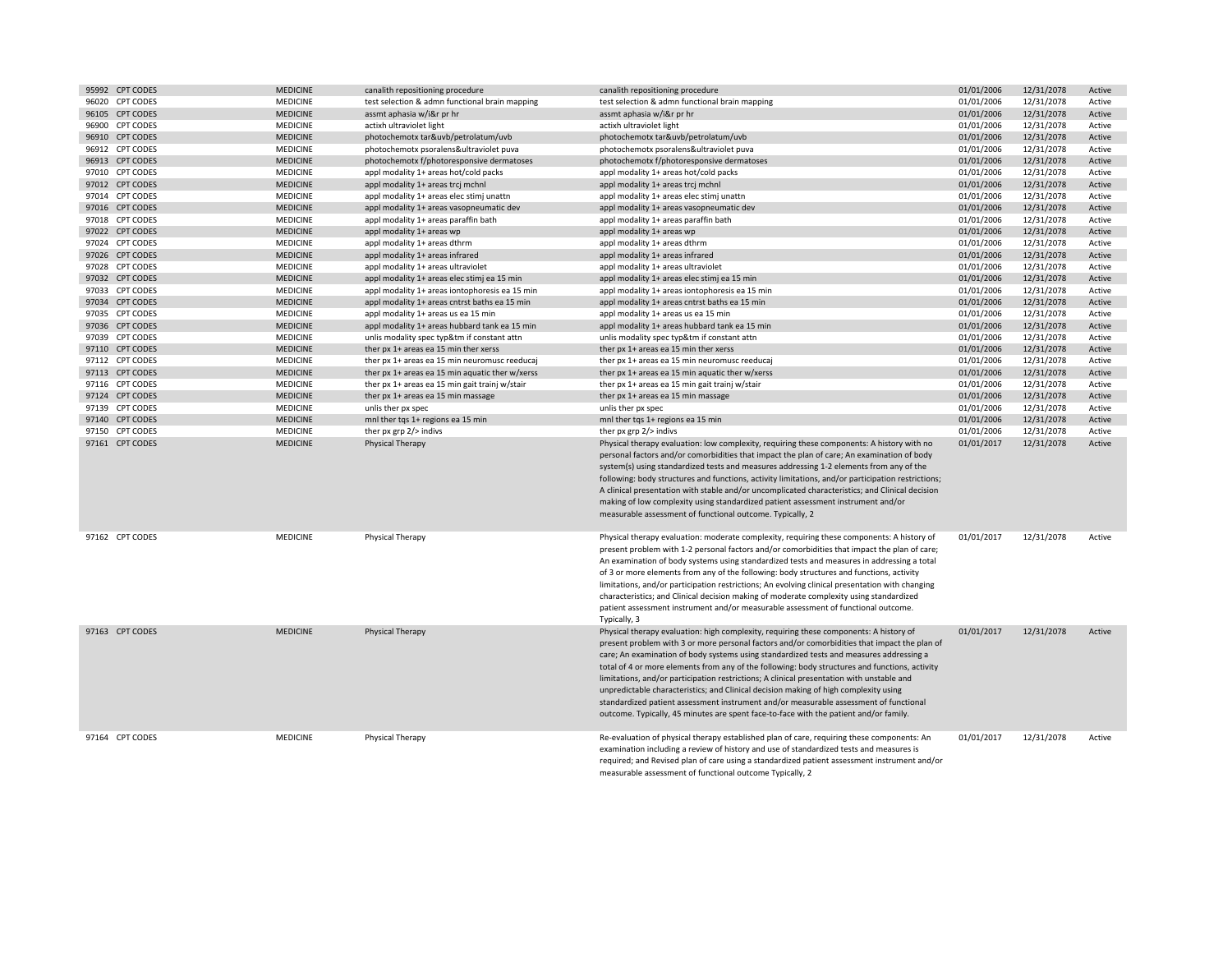| 97165 CPT CODES | <b>MEDICINE</b> | <b>Occupational Therapy</b> | Occupational therapy evaluation, low complexity, requiring these components: An<br>occupational profile and medical and therapy history, which includes a brief history including<br>review of medical and/or therapy records relating to the presenting problem; An<br>assessment(s) that identifies 1-3 performance deficits (ie, relating to physical, cognitive, or<br>psychosocial skills) that result in activity limitations and/or participation restrictions; and<br>Clinical decision making of low complexity, which includes an analysis of the occupational<br>profile, analysis of data from problem-focused assessment(s), and consideration of a limited<br>number of treatment options. Patient presents with no comorbidities that affect occupational<br>performance. Modification of tasks or assistance (eg, physical or verbal) with assessment(s) is<br>not necessary to enable completion of evaluation component. Typically, 3                                                                                                                | 01/01/2017 | 12/31/2078 | Active |
|-----------------|-----------------|-----------------------------|------------------------------------------------------------------------------------------------------------------------------------------------------------------------------------------------------------------------------------------------------------------------------------------------------------------------------------------------------------------------------------------------------------------------------------------------------------------------------------------------------------------------------------------------------------------------------------------------------------------------------------------------------------------------------------------------------------------------------------------------------------------------------------------------------------------------------------------------------------------------------------------------------------------------------------------------------------------------------------------------------------------------------------------------------------------------|------------|------------|--------|
| 97166 CPT CODES | MEDICINE        | Occupational Therapy        | Occupational therapy evaluation, moderate complexity, requiring these components: An<br>occupational profile and medical and therapy history, which includes an expanded review of<br>medical and/or therapy records and additional review of physical, cognitive, or psychosocial<br>history related to current functional performance; An assessment(s) that identifies 3-5<br>performance deficits (ie, relating to physical, cognitive, or psychosocial skills) that result in<br>activity limitations and/or participation restrictions; and Clinical decision making of moderate<br>analytic complexity, which includes an analysis of the occupational profile, analysis of data<br>from detailed assessment(s), and consideration of several treatment options. Patient may<br>present with comorbidities that affect occupational performance. Minimal to moderate<br>modification of tasks or assistance (eg, physical or verbal) with assessment(s) is necessary to<br>enable patient to complete evaluation component. Typically, 45 minutes are spent fac | 01/01/2017 | 12/31/2078 | Active |
| 97167 CPT CODES | <b>MEDICINE</b> | <b>Occupational Therapy</b> | Occupational therapy evaluation, high complexity, requiring these components: An<br>occupational profile and medical and therapy history, which includes review of medical and/or<br>therapy records and extensive additional review of physical, cognitive, or psychosocial history<br>related to current functional performance; An assessment(s) that identifies 5 or more<br>performance deficits (ie, relating to physical, cognitive, or psychosocial skills) that result in<br>activity limitations and/or participation restrictions; and Clinical decision making of high<br>analytic complexity, which includes an analysis of the patient profile, analysis of data from<br>comprehensive assessment(s), and consideration of multiple treatment options. Patient<br>presents with comorbidities that affect occupational performance. Significant modification of<br>tasks or assistance (eg, physical or verbal) with assessment(s) is necessary to enable patient<br>to complete evaluation component. Typically, 6                                      | 01/01/2017 | 12/31/2078 | Active |
| 97168 CPT CODES | MEDICINE        | Occupational Therapy        | Re-evaluation of occupational therapy established plan of care, requiring these components:<br>An assessment of changes in patient functional or medical status with revised plan of care; An<br>update to the initial occupational profile to reflect changes in condition or environment that<br>affect future interventions and/or goals; and A revised plan of care. A formal reevaluation is<br>performed when there is a documented change in functional status or a significant change to<br>the plan of care is required. Typically, 3                                                                                                                                                                                                                                                                                                                                                                                                                                                                                                                         | 01/01/2017 | 12/31/2078 | Active |
| 97169 CPT CODES | <b>MEDICINE</b> | <b>Athletic Training</b>    | Athletic training evaluation, low complexity, requiring these components: A history and<br>physical activity profile with no comorbidities that affect physical activity; An examination of<br>affected body area and other symptomatic or related systems addressing 1-2 elements from<br>any of the following: body structures, physical activity, and/or participation deficiencies; and<br>Clinical decision making of low complexity using standardized patient assessment instrument<br>and/or measurable assessment of functional outcome. Typically, 15 minutes are spent face-to-<br>face with the patient and/or family.                                                                                                                                                                                                                                                                                                                                                                                                                                     | 01/01/2017 | 12/31/2078 | Active |
| 97170 CPT CODES | MEDICINE        | <b>Athletic Training</b>    | Athletic training evaluation, moderate complexity, requiring these components: A medical<br>history and physical activity profile with 1-2 comorbidities that affect physical activity; An<br>examination of affected body area and other symptomatic or related systems addressing a<br>total of 3 or more elements from any of the following: body structures, physical activity,<br>and/or participation deficiencies; and Clinical decision making of moderate complexity using<br>standardized patient assessment instrument and/or measurable assessment of functional<br>outcome. Typically, 3                                                                                                                                                                                                                                                                                                                                                                                                                                                                  | 01/01/2017 | 12/31/2078 | Active |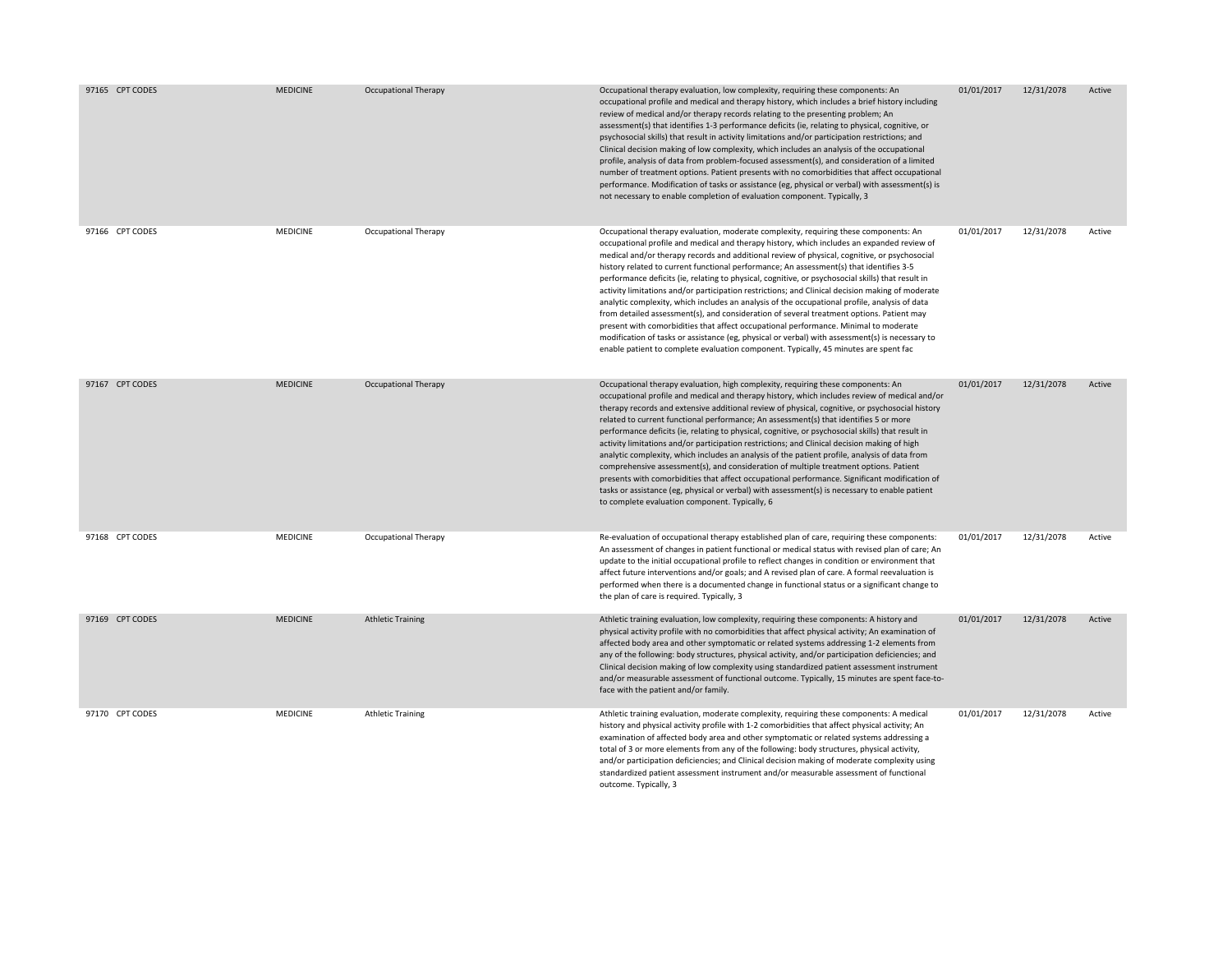| 97171 CPT CODES | <b>MEDICINE</b>                                          | <b>Athletic Training</b>                         | Athletic training evaluation, high complexity, requiring these components: A medical history<br>and physical activity profile, with 3 or more comorbidities that affect physical activity; A<br>comprehensive examination of body systems using standardized tests and measures<br>addressing a total of 4 or more elements from any of the following: body structures, physical<br>activity, and/or participation deficiencies; Clinical presentation with unstable and<br>unpredictable characteristics; and Clinical decision making of high complexity using<br>standardized patient assessment instrument and/or measurable assessment of functional<br>outcome. Typically, 45 minutes are spent face-to-face with the patient and/or family. | 01/01/2017 | 12/31/2078 | Active     |
|-----------------|----------------------------------------------------------|--------------------------------------------------|----------------------------------------------------------------------------------------------------------------------------------------------------------------------------------------------------------------------------------------------------------------------------------------------------------------------------------------------------------------------------------------------------------------------------------------------------------------------------------------------------------------------------------------------------------------------------------------------------------------------------------------------------------------------------------------------------------------------------------------------------|------------|------------|------------|
| 97172 CPT CODES | MEDICINE                                                 | <b>Athletic Training</b>                         | Re-evaluation of athletic training established plan of care requiring these components: An<br>assessment of patient's current functional status when there is a documented change; and A<br>revised plan of care using a standardized patient assessment instrument and/or measurable<br>assessment of functional outcome with an update in management options, goals, and<br>interventions. Typically, 2                                                                                                                                                                                                                                                                                                                                          | 01/01/2017 | 12/31/2078 | Active     |
| 97530 CPT CODES | <b>MEDICINE</b>                                          | ther actv dir pt contact by provider ea 15 min   | ther actv dir pt contact by provider ea 15 min                                                                                                                                                                                                                                                                                                                                                                                                                                                                                                                                                                                                                                                                                                     | 01/01/2006 | 12/31/2078 | Active     |
| 97533 CPT CODES | MEDICINE                                                 | sensory integrative tqs ea 15 min                | sensory integrative tqs ea 15 min                                                                                                                                                                                                                                                                                                                                                                                                                                                                                                                                                                                                                                                                                                                  | 01/01/2006 | 12/31/2078 | Active     |
| 97535 CPT CODES | <b>MEDICINE</b>                                          | self-care/home mgmt training ea 15 min           | self-care/home mgmt training ea 15 min                                                                                                                                                                                                                                                                                                                                                                                                                                                                                                                                                                                                                                                                                                             | 01/01/2006 | 12/31/2078 | Active     |
| 97537 CPT CODES | MEDICINE                                                 | community/work reintegration trainj ea 15 min    | community/work reintegration trainj ea 15 min                                                                                                                                                                                                                                                                                                                                                                                                                                                                                                                                                                                                                                                                                                      | 01/01/2006 | 12/31/2078 | Active     |
| 97542 CPT CODES | <b>MEDICINE</b>                                          | wheelchair mgmt ea 15 min                        | wheelchair mgmt ea 15 min                                                                                                                                                                                                                                                                                                                                                                                                                                                                                                                                                                                                                                                                                                                          | 01/01/2006 | 12/31/2078 | Active     |
| 97545 CPT CODES | MEDICINE                                                 | work hardening/conditioning 1st 2 hr             | work hardening/conditioning 1st 2 hr                                                                                                                                                                                                                                                                                                                                                                                                                                                                                                                                                                                                                                                                                                               | 01/01/2006 | 12/31/2078 | Active     |
| 97546 CPT CODES | <b>MEDICINE</b>                                          | work hardening/conditioning ea hr                | work hardening/conditioning ea hr                                                                                                                                                                                                                                                                                                                                                                                                                                                                                                                                                                                                                                                                                                                  | 01/01/2006 | 12/31/2078 | Active     |
| 97597 CPT CODES | MEDICINE                                                 | rmvl devital tiss slctv dbrdmt w/o anes 20 cm    | rmvl devital tiss slctv dbrdmt w/o anes 20 cm                                                                                                                                                                                                                                                                                                                                                                                                                                                                                                                                                                                                                                                                                                      | 01/01/2006 | 12/31/2078 | Active     |
| 97598 CPT CODES | <b>MEDICINE</b>                                          | rmvl devital tiss slctv dbrdmt w/o anes > 20 cm  | rmvl devital tiss slctv dbrdmt w/o anes > 20 cm                                                                                                                                                                                                                                                                                                                                                                                                                                                                                                                                                                                                                                                                                                    | 01/01/2006 | 12/31/2078 | Active     |
| 97760 CPT CODES | <b>MEDICINE</b>                                          | orthotic mgmt&trainj uxtr lxtr&/trnk ea 15 min   | orthotic mgmt&trainj uxtr lxtr&/trnk ea 15 min                                                                                                                                                                                                                                                                                                                                                                                                                                                                                                                                                                                                                                                                                                     | 01/01/2006 | 12/31/2078 | Active     |
| 97799 CPT CODES | <b>MEDICINE</b>                                          | unlis physical med/rhab svc/px                   | unlis physical med/rhab svc/px                                                                                                                                                                                                                                                                                                                                                                                                                                                                                                                                                                                                                                                                                                                     | 01/01/2006 | 12/31/2078 | Active     |
| 99458 CPT CODES | <b>EVALUATION AND</b><br>MANAGEMENT                      | Other Evaluation and Management Services         | Remote physiologic monitoring treatment management services, clinical staff/physician/other<br>qualified health care professional time in a calendar month requiring interactive<br>communication with the patient/caregiver during the month each additional 20 minutes (List<br>separately in addition to code for primary procedure)                                                                                                                                                                                                                                                                                                                                                                                                            | 01/01/2020 | 12/31/2078 | Active     |
| 99504 CPT CODES | <b>MEDICINE</b>                                          | home vst mchnl vntj care                         | home vst mchnl vntj care                                                                                                                                                                                                                                                                                                                                                                                                                                                                                                                                                                                                                                                                                                                           | 01/01/2006 | 12/31/2078 | Active     |
| 99509 CPT CODES | MEDICINE                                                 | home vst assistance daily liv&prsonal care       | home vst assistance daily liv&prsonal care                                                                                                                                                                                                                                                                                                                                                                                                                                                                                                                                                                                                                                                                                                         | 01/01/2006 | 12/31/2078 | Active     |
| 99600 CPT CODES | <b>MEDICINE</b>                                          |                                                  |                                                                                                                                                                                                                                                                                                                                                                                                                                                                                                                                                                                                                                                                                                                                                    | 01/01/2006 |            | Active     |
| 99605 CPT CODES | <b>MEDICINE</b>                                          | unlis home vst svc/px                            | unlis home vst svc/px                                                                                                                                                                                                                                                                                                                                                                                                                                                                                                                                                                                                                                                                                                                              |            | 12/31/2078 |            |
|                 |                                                          | medication therapy 1st 15 min new patient        | medication therapy 1st 15 min new patient                                                                                                                                                                                                                                                                                                                                                                                                                                                                                                                                                                                                                                                                                                          | 01/01/2006 | 12/31/2078 | Active     |
| 99606 CPT CODES | <b>MEDICINE</b>                                          | medication therapy f2f 1st 15 min established pt | medication therapy f2f 1st 15 min established pt                                                                                                                                                                                                                                                                                                                                                                                                                                                                                                                                                                                                                                                                                                   | 01/01/2006 | 12/31/2078 | Active     |
| A0430 HCPCS     | <b>HCPCS - A CODES</b><br>(AMBULANCE/TRANSP<br>ORTATION) | Ambulance service, fixed wing air transport      | Ambulance service, fixed wing air transport                                                                                                                                                                                                                                                                                                                                                                                                                                                                                                                                                                                                                                                                                                        | 01/01/2006 | 12/31/2078 | Active     |
| A0431 HCPCS     | <b>HCPCS - A CODES</b><br>(AMBULANCE/TRANSP<br>ORTATION) | Ambulance service, rotary wing air transport     | Ambulance service, rotary wing air transport                                                                                                                                                                                                                                                                                                                                                                                                                                                                                                                                                                                                                                                                                                       | 01/01/2006 | 12/31/2078 | Active     |
| A0435 HCPCS     | <b>HCPCS - A CODES</b><br>(AMBULANCE/TRANSP<br>ORTATION) | Fixed wing air mileage, per statute mile         | Fixed wing air mileage, per statute mile                                                                                                                                                                                                                                                                                                                                                                                                                                                                                                                                                                                                                                                                                                           | 01/01/2006 | 12/31/2078 | Active     |
| A0436 HCPCS     | <b>HCPCS - A CODES</b><br>(AMBULANCE/TRANSP<br>ORTATION) | Rotary wing air mileage, per statute mile        | Rotary wing air mileage, per statute mile                                                                                                                                                                                                                                                                                                                                                                                                                                                                                                                                                                                                                                                                                                          | 01/01/2006 | 12/31/2078 | Active     |
| A2001 HCPCS     | <b>HCPCS - A CODES</b><br>(SUPPLIES)                     | Dressings                                        | Innovamatrix ac, per square centimeter                                                                                                                                                                                                                                                                                                                                                                                                                                                                                                                                                                                                                                                                                                             | 01/01/2022 | 12/31/2078 | New        |
| A2002 HCPCS     | <b>HCPCS - A CODES</b><br>(SUPPLIES)                     | <b>Dressings</b>                                 | Mirragen advanced wound matrix, per square centimeter                                                                                                                                                                                                                                                                                                                                                                                                                                                                                                                                                                                                                                                                                              | 01/01/2022 | 12/31/2078 | New        |
| A2004 HCPCS     | <b>HCPCS - A CODES</b><br>(SUPPLIES)                     | Dressings                                        | Xcellistem, per square centimeter                                                                                                                                                                                                                                                                                                                                                                                                                                                                                                                                                                                                                                                                                                                  | 01/01/2022 | 12/31/2078 | <b>New</b> |
| A2005 HCPCS     | <b>HCPCS - A CODES</b><br>(SUPPLIES)                     | Dressings                                        | Microlyte matrix, per square centimeter                                                                                                                                                                                                                                                                                                                                                                                                                                                                                                                                                                                                                                                                                                            | 01/01/2022 | 12/31/2078 | New        |
| A2006 HCPCS     | <b>HCPCS - A CODES</b><br>(SUPPLIES)                     | Dressings                                        | Novosorb synpath dermal matrix, per square centimeter                                                                                                                                                                                                                                                                                                                                                                                                                                                                                                                                                                                                                                                                                              | 01/01/2022 | 12/31/2078 | <b>New</b> |
| A2007 HCPCS     | <b>HCPCS - A CODES</b><br>(SUPPLIES)                     | <b>Dressings</b>                                 | Restrata, per square centimeter                                                                                                                                                                                                                                                                                                                                                                                                                                                                                                                                                                                                                                                                                                                    | 01/01/2022 | 12/31/2078 | New        |
| A2008 HCPCS     | <b>HCPCS - A CODES</b><br>(SUPPLIES)                     | Dressings                                        | Theragenesis, per square centimeter                                                                                                                                                                                                                                                                                                                                                                                                                                                                                                                                                                                                                                                                                                                | 01/01/2022 | 12/31/2078 | New        |
| A2009 HCPCS     | <b>HCPCS - A CODES</b><br>(SUPPLIES)                     | Dressings                                        | Symphony, per square centimeter                                                                                                                                                                                                                                                                                                                                                                                                                                                                                                                                                                                                                                                                                                                    | 01/01/2022 | 12/31/2078 | <b>New</b> |
| A2010 HCPCS     | <b>HCPCS - A CODES</b><br>(SUPPLIES)                     | Dressings                                        | Apis, per square centimeter                                                                                                                                                                                                                                                                                                                                                                                                                                                                                                                                                                                                                                                                                                                        | 01/01/2022 | 12/31/2078 | New        |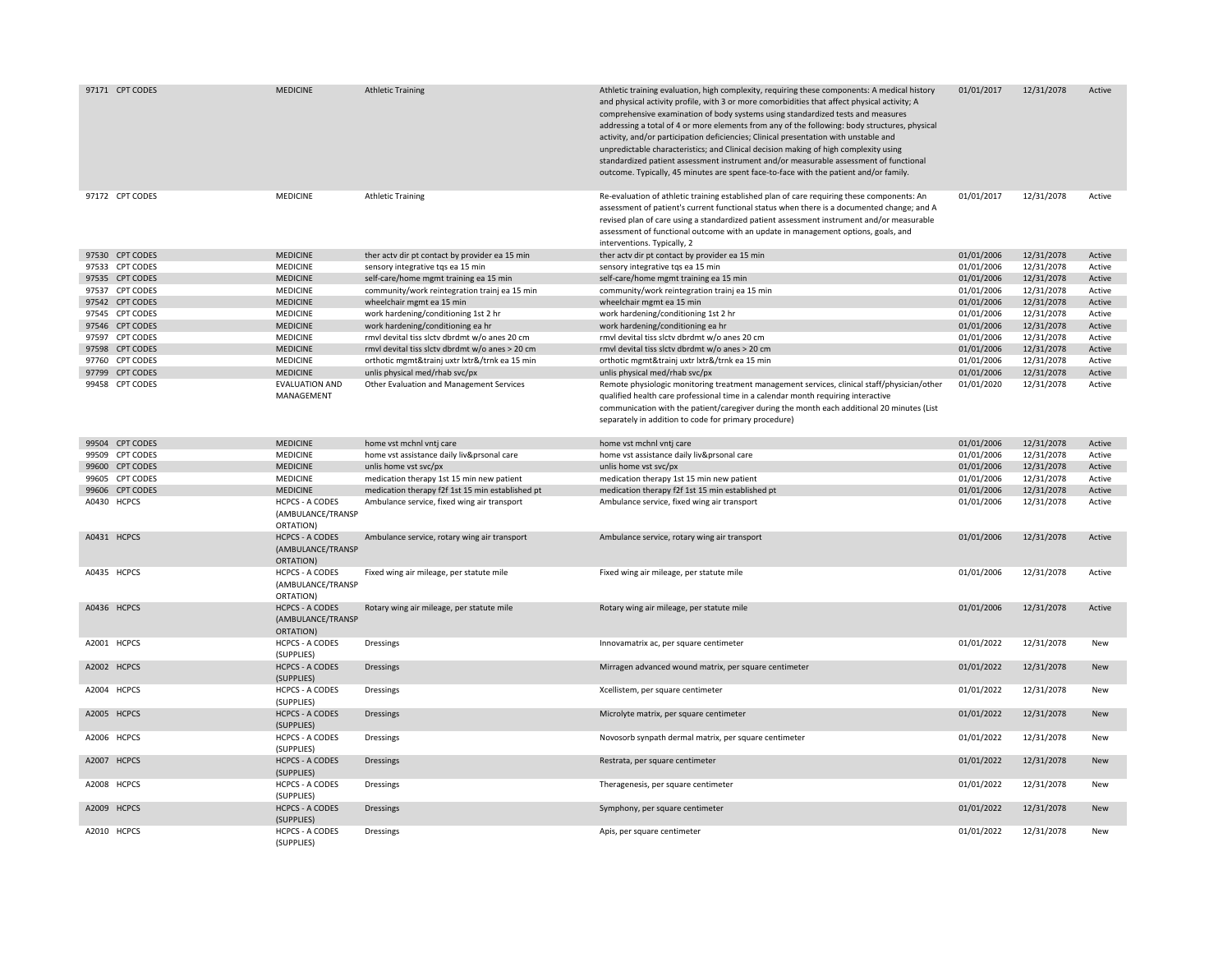| A4459 HCPCS | <b>HCPCS - A CODES</b><br>(SUPPLIES)                          | Manual pump enema, reusable                    | Manual pump enema, reusable                    | 01/01/2015 | 12/31/2078 | Active |
|-------------|---------------------------------------------------------------|------------------------------------------------|------------------------------------------------|------------|------------|--------|
| A5500 HCPCS | <b>HCPCS - A CODES</b><br>(SUPPLIES)                          | Diabetic shoe for density insert, per shoe     | Diabetic shoe for density insert, per shoe     | 01/01/2006 | 12/31/2078 | Active |
| A5501 HCPCS | <b>HCPCS - A CODES</b><br>(SUPPLIES)                          | Diabetic custom molded shoe, per shoe          | Diabetic custom molded shoe, per shoe          | 01/01/2006 | 12/31/2078 | Active |
| A5503 HCPCS | <b>HCPCS - A CODES</b><br>(SUPPLIES)                          | Diabetic shoe w/roller/rocker, per shoe        | Diabetic shoe w/roller/rocker, per shoe        | 01/01/2006 | 12/31/2078 | Active |
| A5504 HCPCS | <b>HCPCS - A CODES</b><br>(SUPPLIES)                          | Diabetic shoe with wedge, fitting, per shoe    | Diabetic shoe with wedge, fitting, per shoe    | 01/01/2006 | 12/31/2078 | Active |
| A5505 HCPCS | <b>HCPCS - A CODES</b><br>(SUPPLIES)                          | Diabetic shoe w/metatarsal bar, per shoe       | Diabetic shoe w/metatarsal bar, per shoe       | 01/01/2006 | 12/31/2078 | Active |
| A5506 HCPCS | <b>HCPCS - A CODES</b><br>(SUPPLIES)                          | Diabetic shoe w/offset heel, fitting, per shoe | Diabetic shoe w/offset heel, fitting, per shoe | 01/01/2006 | 12/31/2078 | Active |
| A5507 HCPCS | <b>HCPCS - A CODES</b><br>(SUPPLIES)                          | Modification diabetic shoe, fitting, per shoe  | Modification diabetic shoe, fitting, per shoe  | 01/01/2006 | 12/31/2078 | Active |
| A5508 HCPCS | <b>HCPCS - A CODES</b><br>(SUPPLIES)                          | Diabetic deluxe feature shoe, per shoe         | Diabetic deluxe feature shoe, per shoe         | 01/01/2006 | 12/31/2078 | Active |
| A5510 HCPCS | <b>HCPCS - A CODES</b><br>(SUPPLIES)                          | Compression form shoe insert, per shoe         | Compression form shoe insert, per shoe         | 01/01/2006 | 12/31/2078 | Active |
| A5512 HCPCS | <b>HCPCS - A CODES</b><br>(SUPPLIES)                          | Multiple density insert direct form            | Multiple density insert direct form            | 01/01/2006 | 12/31/2078 | Active |
| A5513 HCPCS | <b>HCPCS - A CODES</b><br>(SUPPLIES)                          | Multiple density insert custom mold            | Multiple density insert custom mold            | 01/01/2006 | 12/31/2078 | Active |
| A6501 HCPCS | <b>HCPCS - A CODES</b><br>(SUPPLIES)                          | Compression burn garment bodysuit, custom      | Compression burn garment bodysuit, custom      | 01/01/2006 | 12/31/2078 | Active |
| A6502 HCPCS | <b>HCPCS - A CODES</b><br>(SUPPLIES)                          | Compression burn garment chinstrp, custom      | Compression burn garment chinstrp, custom      | 01/01/2006 | 12/31/2078 | Active |
| A6503 HCPCS | <b>HCPCS - A CODES</b><br>(SUPPLIES)                          | Compression burn garment facehood, custom      | Compression burn garment facehood, custom      | 01/01/2006 | 12/31/2078 | Active |
| A6504 HCPCS | HCPCS - A CODES<br>(SUPPLIES)                                 | Compression burn garment glove-wrist, custom   | Compression burn garment glove-wrist, custom   | 01/01/2006 | 12/31/2078 | Active |
| A6505 HCPCS | <b>HCPCS - A CODES</b><br>(SUPPLIES)                          | Compression burn garment glove-elbow, custom   | Compression burn garment glove-elbow, custom   | 01/01/2006 | 12/31/2078 | Active |
| A6506 HCPCS | <b>HCPCS - A CODES</b><br>(SUPPLIES)                          | Compression burn garment glove-axilla, custom  | Compression burn garment glove-axilla, custom  | 01/01/2006 | 12/31/2078 | Active |
| A6507 HCPCS | <b>HCPCS - A CODES</b><br>(SUPPLIES)                          | Cmpression burn garment foot-knee, custom      | Cmpression burn garment foot-knee, custom      | 01/01/2006 | 12/31/2078 | Active |
| A6508 HCPCS | <b>HCPCS - A CODES</b><br>(SUPPLIES)                          | Cmpression burn garment foot-thigh, custom     | Cmpression burn garment foot-thigh, custom     | 01/01/2006 | 12/31/2078 | Active |
| A6509 HCPCS | <b>HCPCS - A CODES</b><br>(SUPPLIES)                          | Compression burn garment jacket, custom        | Compression burn garment jacket, custom        | 01/01/2006 | 12/31/2078 | Active |
| A6510 HCPCS | <b>HCPCS - A CODES</b><br>(SUPPLIES)                          | Compression burn garment leotard, custom       | Compression burn garment leotard, custom       | 01/01/2006 | 12/31/2078 | Active |
| A6511 HCPCS | <b>HCPCS - A CODES</b><br>(SUPPLIES)                          | Compression burn garment panty, custom         | Compression burn garment panty, custom         | 01/01/2006 | 12/31/2078 | Active |
| A6512 HCPCS | <b>HCPCS - A CODES</b><br>(SUPPLIES)                          | Compresion burn garment, noc                   | Compresion burn garment, noc                   | 01/01/2006 | 12/31/2078 | Active |
| A6513 HCPCS | <b>HCPCS - A CODES</b><br>(SUPPLIES)                          | Compression burn mask face/neck, plastic/equa  | Compression burn mask face/neck, plastic/equa  | 01/01/2006 | 12/31/2078 | Active |
| A6538 HCPCS | <b>HCPCS - A CODES</b><br>(SUPPLIES)                          | Compression stocking full length 40-50 mm      | Compression stocking full length 40-50 mm      | 01/01/2006 | 12/31/2078 | Active |
| A6549 HCPCS | <b>HCPCS - A CODES</b><br>(SUPPLIES)                          | Compression stocking, NOS                      | Compression stocking, NOS                      | 01/01/2006 | 12/31/2078 | Active |
| B4102 HCPCS | <b>HCPCS - B CODES</b><br>(ENTERAL AND<br>PARENTERAL THERAPY) | EF adult, replace fluids and electrolytes      | EF adult, replace fluids and electrolytes      | 01/01/2006 | 12/31/2078 | Active |
| B4103 HCPCS | <b>HCPCS - B CODES</b><br>(ENTERAL AND<br>PARENTERAL THERAPY) | EF pediatrics replace fluids and electrolytes  | EF pediatrics replace fluids and electrolytes  | 01/01/2006 | 12/31/2078 | Active |
| B4149 HCPCS | <b>HCPCS - B CODES</b><br>(ENTERAL AND<br>PARENTERAL THERAPY) | EF blenderized foods with intact nutrients     | EF blenderized foods with intact nutrients     | 01/01/2006 | 12/31/2078 | Active |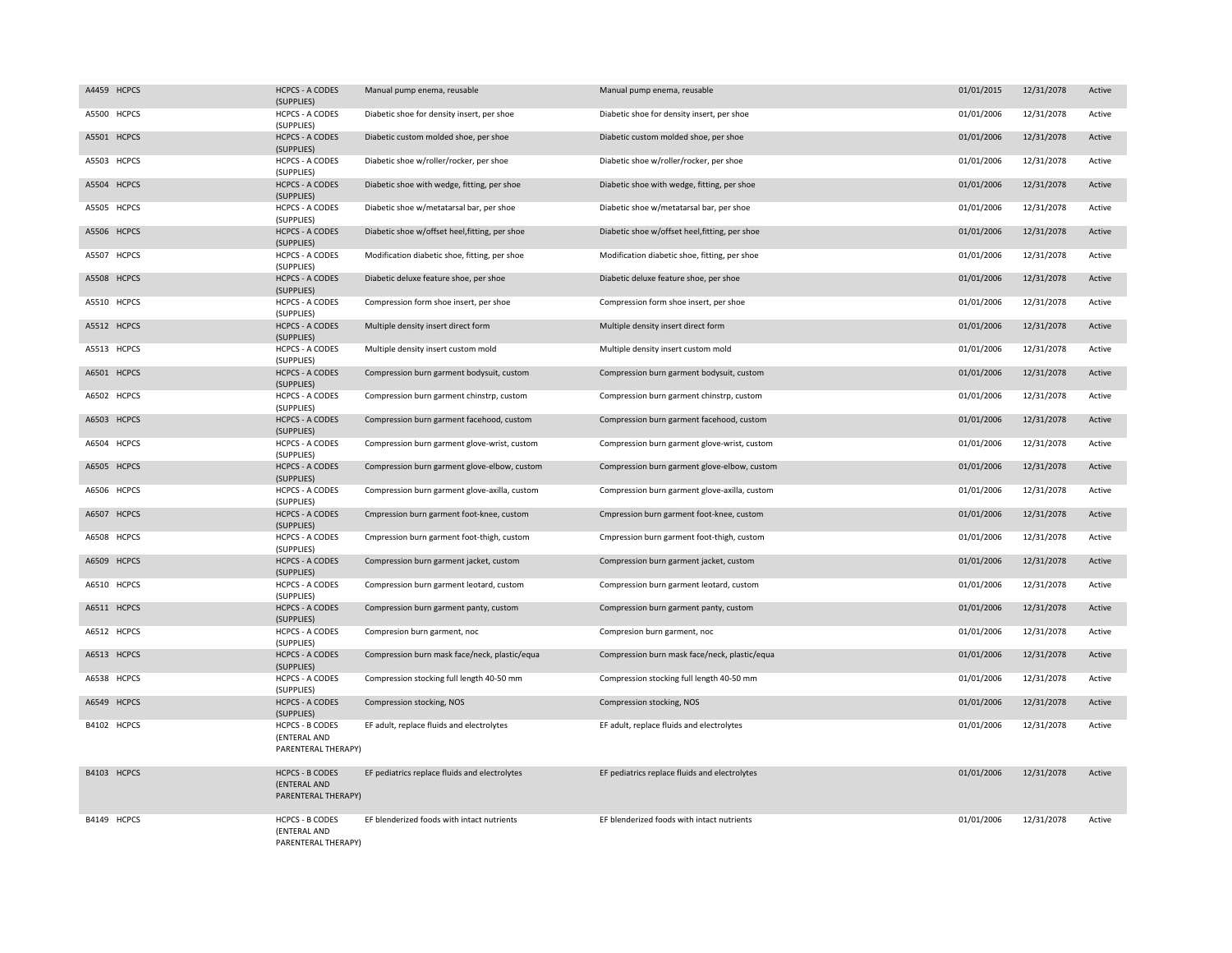| B4150 HCPCS | <b>HCPCS - B CODES</b><br>(ENTERAL AND<br>PARENTERAL THERAPY)   | EF nutritionally comp with intact nutrients   | EF nutritionally comp with intact nutrients                                                                                                                                                                                                    | 01/01/2006 | 12/31/2078 | Active     |
|-------------|-----------------------------------------------------------------|-----------------------------------------------|------------------------------------------------------------------------------------------------------------------------------------------------------------------------------------------------------------------------------------------------|------------|------------|------------|
| B4152 HCPCS | <b>HCPCS - B CODES</b><br>(ENTERAL AND<br>PARENTERAL THERAPY)   | EF nutritionally complete caloricaly dense    | EF nutritionally complete caloricaly dense                                                                                                                                                                                                     | 01/01/2006 | 12/31/2078 | Active     |
| B4153 HCPCS | <b>HCPCS - B CODES</b><br>(ENTERAL AND<br>PARENTERAL THERAPY)   | EF nutritionally complete hydrolysed protiens | EF nutritionally complete hydrolysed protiens                                                                                                                                                                                                  | 01/01/2006 | 12/31/2078 | Active     |
| B4154 HCPCS | <b>HCPCS - B CODES</b><br>(ENTERAL AND<br>PARENTERAL THERAPY)   | EF special metabolic needs w/o inherit diseas | EF special metabolic needs w/o inherit diseas                                                                                                                                                                                                  | 01/01/2006 | 12/31/2078 | Active     |
| B4155 HCPCS | <b>HCPCS - B CODES</b><br>(ENTERAL AND<br>PARENTERAL THERAPY)   | EF nutritionally incomp/modular nutrient      | EF nutritionally incomp/modular nutrient                                                                                                                                                                                                       | 01/01/2006 | 12/31/2078 | Active     |
| B4157 HCPCS | <b>HCPCS - B CODES</b><br>(ENTERAL AND<br>PARENTERAL THERAPY)   | EF special metabolic needs, inherited disease | EF special metabolic needs, inherited disease                                                                                                                                                                                                  | 01/01/2006 | 12/31/2078 | Active     |
| B4158 HCPCS | <b>HCPCS - B CODES</b><br>(ENTERAL AND<br>PARENTERAL THERAPY)   | EF ped nutritionally complete intact nutrient | EF ped nutritionally complete intact nutrient                                                                                                                                                                                                  | 01/01/2006 | 12/31/2078 | Active     |
| B4159 HCPCS | <b>HCPCS - B CODES</b><br>(ENTERAL AND<br>PARENTERAL THERAPY)   | EF ped nutritionally complete soy based       | EF ped nutritionally complete soy based                                                                                                                                                                                                        | 01/01/2006 | 12/31/2078 | Active     |
| B4160 HCPCS | <b>HCPCS - B CODES</b><br>(ENTERAL AND<br>PARENTERAL THERAPY)   | EF ped calorically dense>/=0.7kc              | EF ped calorically dense>/=0.7kc                                                                                                                                                                                                               | 01/01/2006 | 12/31/2078 | Active     |
| B4161 HCPCS | <b>HCPCS - B CODES</b><br>(ENTERAL AND<br>PARENTERAL THERAPY)   | EF ped hydrolyzed/amino acid                  | EF ped hydrolyzed/amino acid                                                                                                                                                                                                                   | 01/01/2006 | 12/31/2078 | Active     |
| C1832 HCPCS | <b>HCPCS - C CODES</b><br>(OUTPATIENT PPS)                      | <b>Outpatient PPS</b>                         | Autograft suspension, including cell processing and application, and all system components                                                                                                                                                     | 01/01/2022 | 12/31/2078 | New        |
| C2624 HCPCS | <b>HCPCS - C CODES</b><br>(OUTPATIENT PPS)                      | Wireless pressure sensor                      | Wireless pressure sensor                                                                                                                                                                                                                       | 01/01/2015 | 12/31/2078 | Active     |
| C9772 HCPCS | <b>HCPCS - C CODES</b><br>(OUTPATIENT PPS)                      | <b>Outpatient PPS</b>                         | Revascularization, endovascular, open or percutaneous, tibial/peroneal artery(ies), with<br>intravascular lithotripsy, includes angioplasty within the same vessel (s), when performed                                                         | 01/01/2021 | 12/31/2078 | New        |
| C9773 HCPCS | <b>HCPCS - C CODES</b><br>(OUTPATIENT PPS)                      | <b>Outpatient PPS</b>                         | Revascularization, endovascular, open or percutaneous, tibial/peroneal artery(ies); with<br>intravascular lithotripsy, and transluminal stent placement(s), includes angioplasty within the<br>same vessel(s), when performed                  | 01/01/2021 | 12/31/2078 | New        |
| C9774 HCPCS | <b>HCPCS - C CODES</b><br>(OUTPATIENT PPS)                      | <b>Outpatient PPS</b>                         | Revascularization, endovascular, open or percutaneous, tibial/peroneal artery(ies); with<br>intravascular lithotripsy and atherectomy, includes angioplasty within the same vessel (s),<br>when performed                                      | 01/01/2021 | 12/31/2078 | New        |
| C9775 HCPCS | <b>HCPCS - C CODES</b><br>(OUTPATIENT PPS)                      | <b>Outpatient PPS</b>                         | Revascularization, endovascular, open or percutaneous, tibial/peroneal artery(ies); with<br>intravascular lithotripsy and transluminal stent placement(s), and atherectomy, includes<br>angioplasty within the same vessel (s), when performed | 01/01/2021 | 12/31/2078 | <b>New</b> |
| E0181 HCPCS | <b>HCPCS - E CODES</b><br>(DURABLE MEDICAL<br><b>EQUIPMENT)</b> | Pressure pad alternating w/pump hvy duty      | Pressure pad alternating w/pump hvy duty                                                                                                                                                                                                       | 01/01/2006 | 12/31/2078 | Active     |
| E0182 HCPCS | <b>HCPCS - E CODES</b><br>(DURABLE MEDICAL<br>EQUIPMENT)        | Replace pump, alternate pressure pad          | Replace pump, alternate pressure pad                                                                                                                                                                                                           | 01/01/2006 | 12/31/2078 | Active     |
| E0184 HCPCS | <b>HCPCS - E CODES</b><br>(DURABLE MEDICAL<br>EQUIPMENT)        | Dry pressure mattress                         | Dry pressure mattress                                                                                                                                                                                                                          | 01/01/2006 | 12/31/2078 | Active     |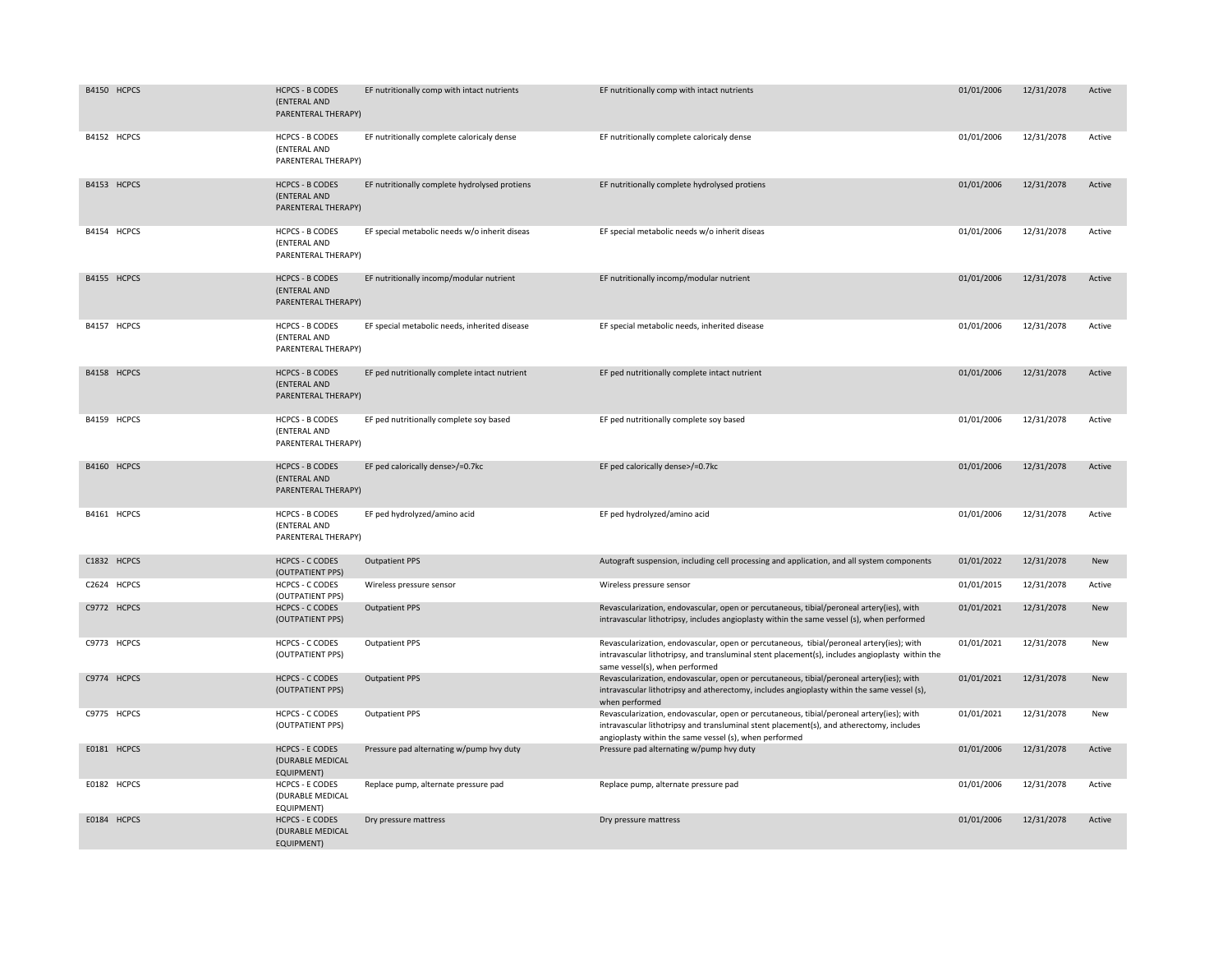| E0185 HCPCS | <b>HCPCS - E CODES</b><br>(DURABLE MEDICAL<br>EQUIPMENT)        | Gel pressure standard lngth/wdth mattress pad | Gel pressure standard lngth/wdth mattress pad | 01/01/2006 | 12/31/2078 | Active |
|-------------|-----------------------------------------------------------------|-----------------------------------------------|-----------------------------------------------|------------|------------|--------|
| E0186 HCPCS | <b>HCPCS - E CODES</b><br>(DURABLE MEDICAL<br><b>EQUIPMENT)</b> | Air pressure mattress                         | Air pressure mattress                         | 01/01/2006 | 12/31/2078 | Active |
| E0187 HCPCS | <b>HCPCS - E CODES</b><br>(DURABLE MEDICAL<br>EQUIPMENT)        | Water pressure mattress                       | Water pressure mattress                       | 01/01/2006 | 12/31/2078 | Active |
| E0193 HCPCS | <b>HCPCS - E CODES</b><br>(DURABLE MEDICAL<br>EQUIPMENT)        | Powered air flotation bed for low air loss th | Powered air flotation bed for low air loss th | 01/01/2006 | 12/31/2078 | Active |
| E0194 HCPCS | <b>HCPCS - E CODES</b><br>(DURABLE MEDICAL<br>EQUIPMENT)        | Air fluidized bed                             | Air fluidized bed                             | 01/01/2006 | 12/31/2078 | Active |
| E0196 HCPCS | <b>HCPCS - E CODES</b><br>(DURABLE MEDICAL<br>EQUIPMENT)        | Gel pressure mattress                         | Gel pressure mattress                         | 01/01/2006 | 12/31/2078 | Active |
| E0197 HCPCS | <b>HCPCS - E CODES</b><br>(DURABLE MEDICAL<br>EQUIPMENT)        | Air pressure pad stndrd length/width mattress | Air pressure pad stndrd length/width mattress | 01/01/2006 | 12/31/2078 | Active |
| E0198 HCPCS | <b>HCPCS - E CODES</b><br>(DURABLE MEDICAL<br>EQUIPMENT)        | Water pressure pad stnd length/width mattress | Water pressure pad stnd length/width mattress | 01/01/2006 | 12/31/2078 | Active |
| E0203 HCPCS | <b>HCPCS - E CODES</b><br>(DURABLE MEDICAL<br>EQUIPMENT)        | Therapeutic lightbox tabletop min 10000 lux   | Therapeutic lightbox tabletop min 10000 lux   | 01/01/2006 | 12/31/2078 | Active |
| E0217 HCPCS | <b>HCPCS - E CODES</b><br>(DURABLE MEDICAL<br>EQUIPMENT)        | Water circulating heat pad with pump          | Water circulating heat pad with pump          | 01/01/2006 | 12/31/2078 | Active |
| E0250 HCPCS | <b>HCPCS - E CODES</b><br>(DURABLE MEDICAL<br>EQUIPMENT)        | Hospital bed fixed height w/mattress w/rails  | Hospital bed fixed height w/mattress w/rails  | 01/01/2006 | 12/31/2078 | Active |
| E0251 HCPCS | <b>HCPCS - E CODES</b><br>(DURABLE MEDICAL<br>EQUIPMENT)        | Hospital bed fixed hgt w/o mattress w/rails   | Hospital bed fixed hgt w/o mattress w/rails   | 01/01/2006 | 12/31/2078 | Active |
| E0255 HCPCS | <b>HCPCS - E CODES</b><br>(DURABLE MEDICAL<br>EQUIPMENT)        | Hospital bed variable hgt w/mattress w/rails  | Hospital bed variable hgt w/mattress w/rails  | 01/01/2006 | 12/31/2078 | Active |
| E0256 HCPCS | <b>HCPCS - E CODES</b><br>(DURABLE MEDICAL<br>EQUIPMENT)        | Hospital bed variable hgt w/o mattrss w/rails | Hospital bed variable hgt w/o mattrss w/rails | 01/01/2006 | 12/31/2078 | Active |
| E0260 HCPCS | <b>HCPCS - E CODES</b><br>(DURABLE MEDICAL<br>EQUIPMENT)        | Hospital bed semi-electric w/mattress w/rails | Hospital bed semi-electric w/mattress w/rails | 01/01/2006 | 12/31/2078 | Active |
| E0261 HCPCS | <b>HCPCS - E CODES</b><br>(DURABLE MEDICAL<br>EQUIPMENT)        | Hospital bed semi-electrc w/o mattress w/rail | Hospital bed semi-electrc w/o mattress w/rail | 01/01/2006 | 12/31/2078 | Active |
| E0265 HCPCS | <b>HCPCS - E CODES</b><br>(DURABLE MEDICAL<br>EQUIPMENT)        | Hospital bed total electric w/matress w/rails | Hospital bed total electric w/matress w/rails | 01/01/2006 | 12/31/2078 | Active |
| E0266 HCPCS | <b>HCPCS - E CODES</b><br>(DURABLE MEDICAL<br>EQUIPMENT)        | Hospital bed total electrc w/o matress w/rail | Hospital bed total electrc w/o matress w/rail | 01/01/2006 | 12/31/2078 | Active |
| E0270 HCPCS | <b>HCPCS - E CODES</b><br>(DURABLE MEDICAL<br>EQUIPMENT)        | Hospital bed institutional type with mattress | Hospital bed institutional type with mattress | 01/01/2006 | 12/31/2078 | Active |
| E0277 HCPCS | <b>HCPCS - E CODES</b><br>(DURABLE MEDICAL<br><b>EQUIPMENT)</b> | Powered pressure reducing air mattress        | Powered pressure reducing air mattress        | 01/01/2006 | 12/31/2078 | Active |
| E0290 HCPCS | <b>HCPCS - E CODES</b><br>(DURABLE MEDICAL<br>EQUIPMENT)        | Hospital bed fixed hgt w/o rails w/ mattress  | Hospital bed fixed hgt w/o rails w/ mattress  | 01/01/2006 | 12/31/2078 | Active |
| E0291 HCPCS | <b>HCPCS - E CODES</b><br>(DURABLE MEDICAL<br><b>EQUIPMENT)</b> | Hospital bed fixed hgt w/o rails w/o mattress | Hospital bed fixed hgt w/o rails w/o mattress | 01/01/2006 | 12/31/2078 | Active |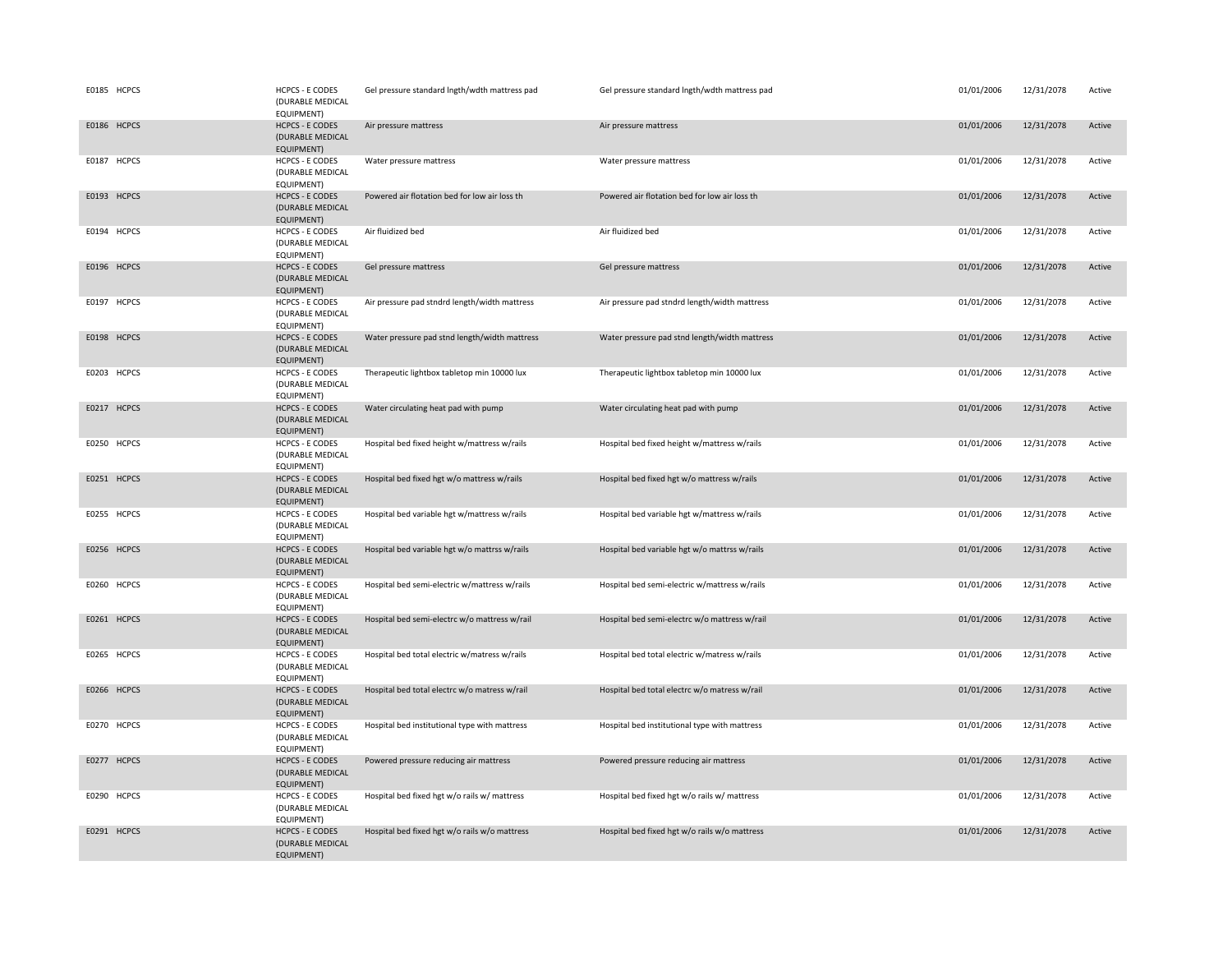| E0293 HCPCS | HCPCS - E CODES<br>(DURABLE MEDICAL<br>EQUIPMENT)               | Hospital bed variable hgt w/o rail w/mattress                | Hospital bed variable hgt w/o rail w/mattress                                         | 01/01/2006 | 12/31/2078 | Active |
|-------------|-----------------------------------------------------------------|--------------------------------------------------------------|---------------------------------------------------------------------------------------|------------|------------|--------|
| E0294 HCPCS | <b>HCPCS - E CODES</b><br>(DURABLE MEDICAL<br><b>EQUIPMENT)</b> | Hospital bed semi-electric w/o rail w/mattres                | Hospital bed semi-electric w/o rail w/mattres                                         | 01/01/2006 | 12/31/2078 | Active |
| E0295 HCPCS | <b>HCPCS - E CODES</b><br>(DURABLE MEDICAL<br>EQUIPMENT)        | Hospital bed semi-electrc w/o rail w/o mattrs                | Hospital bed semi-electrc w/o rail w/o mattrs                                         | 01/01/2006 | 12/31/2078 | Active |
| E0296 HCPCS | <b>HCPCS - E CODES</b><br>(DURABLE MEDICAL<br>EQUIPMENT)        | Hospital bed total electr w/o rail w/mattress                | Hospital bed total electr w/o rail w/mattress                                         | 01/01/2006 | 12/31/2078 | Active |
| E0297 HCPCS | <b>HCPCS - E CODES</b><br>(DURABLE MEDICAL<br>EQUIPMENT)        | Hospital bed total elect w/o rail w/o matress                | Hospital bed total elect w/o rail w/o matress                                         | 01/01/2006 | 12/31/2078 | Active |
| E0301 HCPCS | <b>HCPCS - E CODES</b><br>(DURABLE MEDICAL<br>EQUIPMENT)        | Heavy duty hospital bed, 350-600 lbs w/o matr                | Heavy duty hospital bed, 350-600 lbs w/o matr                                         | 01/01/2006 | 12/31/2078 | Active |
| E0302 HCPCS | <b>HCPCS - E CODES</b><br>(DURABLE MEDICAL<br>EQUIPMENT)        | Ex hvydty hospital bed > 600 lbs w/o mattress                | Ex hvydty hospital bed > 600 lbs w/o mattress                                         | 01/01/2006 | 12/31/2078 | Active |
| E0303 HCPCS | <b>HCPCS - E CODES</b><br>(DURABLE MEDICAL<br>EQUIPMENT)        | Hospital bed heavy duty extra wide w/ matress                | Hospital bed heavy duty extra wide w/ matress                                         | 01/01/2006 | 12/31/2078 | Active |
| E0304 HCPCS | <b>HCPCS - E CODES</b><br>(DURABLE MEDICAL<br>EQUIPMENT)        | Hosp bed extra heavy duty xtr wide w/ matress                | Hosp bed extra heavy duty xtr wide w/ matress                                         | 01/01/2006 | 12/31/2078 | Active |
| E0315 HCPCS | <b>HCPCS - E CODES</b><br>(DURABLE MEDICAL<br>EQUIPMENT)        | Bed accessory brd/tbl/supprt                                 | Bed accessories boards/tables/supprt any type                                         | 01/01/2006 | 12/31/2078 | Active |
| E0316 HCPCS | <b>HCPCS - E CODES</b><br>(DURABLE MEDICAL<br>EQUIPMENT)        | Bed safety enclosure/frame/canopy any type                   | Bed safety enclosure/frame/canopy any type                                            | 01/01/2006 | 12/31/2078 | Active |
| E0329 HCPCS | <b>HCPCS - E CODES</b><br>(DURABLE MEDICAL<br><b>EQUIPMENT)</b> | Ped hospital bed semi/elect                                  | Hospital bed pediatric electric include mattress                                      | 01/01/2008 | 12/31/2078 | Active |
| E0371 HCPCS | <b>HCPCS - E CODES</b><br>(DURABLE MEDICAL<br>EQUIPMENT)        | Nonpowered std length/width mattress overlay                 | Nonpowered std length/width mattress overlay                                          | 01/01/2006 | 12/31/2078 | Active |
| E0372 HCPCS | <b>HCPCS - E CODES</b><br>(DURABLE MEDICAL<br>EQUIPMENT)        | Powered std length/width air mattress overlay                | Powered std length/width air mattress overlay                                         | 01/01/2006 | 12/31/2078 | Active |
| E0373 HCPCS | <b>HCPCS - E CODES</b><br>(DURABLE MEDICAL<br>EQUIPMENT)        | Nonpowered advancd pressure reducing mattress                | Nonpowered advancd pressure reducing mattress                                         | 01/01/2006 | 12/31/2078 | Active |
| E0465 HCPCS | <b>HCPCS - E CODES</b><br>(DURABLE MEDICAL<br><b>EQUIPMENT)</b> | Home ventilator, any type, used with invasive interface, (e. | Home ventilator, any type, used with invasive interface, (e.g., tracheostomy tube)    | 01/01/2016 | 12/31/2078 | Active |
| E0466 HCPCS | <b>HCPCS - E CODES</b><br>(DURABLE MEDICAL<br>EQUIPMENT)        | Home ventilator, any type, used with noninvasive interface,  | Home ventilator, any type, used with noninvasive interface, (e.g., mask, chest shell) | 01/01/2016 | 12/31/2078 | Active |
| E0467 HCPCS | <b>HCPCS - E CODES</b><br>(DURABLE MEDICAL<br>EQUIPMENT)        | Oxygen, Respiratory Equipment                                | Home vent multi-function                                                              | 01/01/2019 | 12/31/2078 | Active |
| E0470 HCPCS | <b>HCPCS - E CODES</b><br>(DURABLE MEDICAL<br>EQUIPMENT)        | Resp Assist Dev w/o backup non-inv interface                 | Resp Assist Dev w/o backup non-inv interface                                          | 01/01/2006 | 12/31/2078 | Active |
| E0471 HCPCS | <b>HCPCS - E CODES</b><br>(DURABLE MEDICAL<br>EQUIPMENT)        | Resp Assist Dev w/backup non-inv interface                   | Resp Assist Dev w/backup non-inv interface                                            | 01/01/2006 | 12/31/2078 | Active |
| E0472 HCPCS | <b>HCPCS - E CODES</b><br>(DURABLE MEDICAL<br>EQUIPMENT)        | Resp Assist Dev w/backup invasive interface                  | Resp Assist Dev w/backup invasive interface                                           | 01/01/2006 | 12/31/2078 | Active |
| E0481 HCPCS | <b>HCPCS - E CODES</b><br>(DURABLE MEDICAL<br><b>EQUIPMENT)</b> | Interpulmnry percussv vent system and accesry                | Interpulmnry percussv vent system and accesry                                         | 01/01/2006 | 12/31/2078 | Active |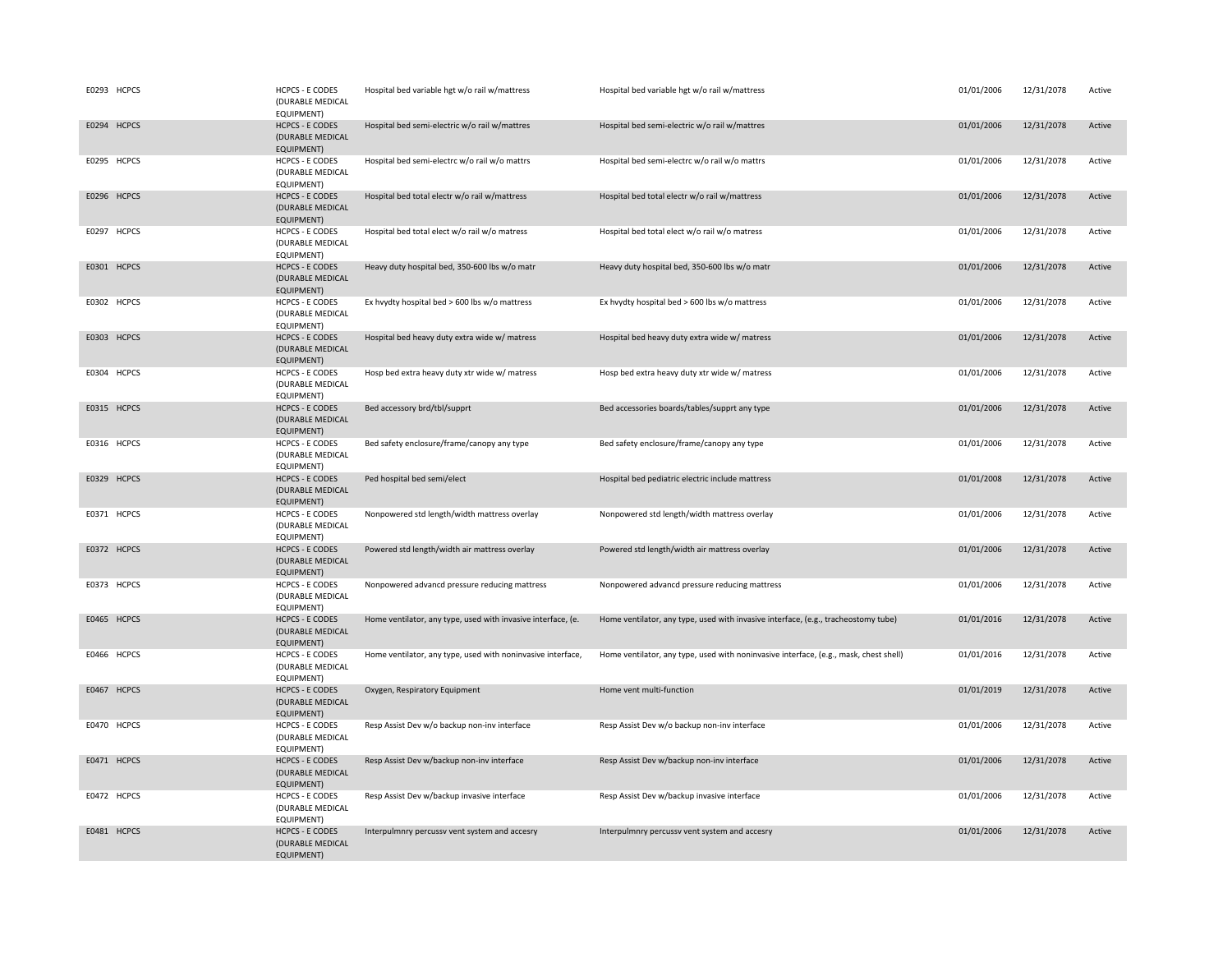| E0482 HCPCS | HCPCS - E CODES<br>(DURABLE MEDICAL<br>EQUIPMENT)               | Cough stimulating device alt pos/neg pressure | Cough stimulating device alt pos/neg pressure   | 01/01/2006 | 12/31/2078 | Active |
|-------------|-----------------------------------------------------------------|-----------------------------------------------|-------------------------------------------------|------------|------------|--------|
| E0483 HCPCS | <b>HCPCS - E CODES</b><br>(DURABLE MEDICAL<br><b>EQUIPMENT)</b> | High freq chest compression generator system  | High freq chest compression generator system    | 01/01/2006 | 12/31/2078 | Active |
| E0484 HCPCS | <b>HCPCS - E CODES</b><br>(DURABLE MEDICAL<br>EQUIPMENT)        | Non-elec oscillatory pos expiratory device ea | Non-elec oscillatory pos expiratory device ea   | 01/01/2006 | 12/31/2078 | Active |
| E0485 HCPCS | <b>HCPCS - E CODES</b><br>(DURABLE MEDICAL<br>EQUIPMENT)        | Oral device/appliance prefabricated           | Oral device/appliance prefabricated             | 01/01/2006 | 12/31/2078 | Active |
| E0486 HCPCS | <b>HCPCS - E CODES</b><br>(DURABLE MEDICAL<br>EQUIPMENT)        | Oral device/appliance custom fabricated       | Oral device/appliance custom fabricated         | 01/01/2006 | 12/31/2078 | Active |
| E0601 HCPCS | <b>HCPCS - E CODES</b><br>(DURABLE MEDICAL<br>EQUIPMENT)        | Continuous airway pressure device/CPAP        | Continuous airway pressure device/CPAP          | 01/01/2006 | 12/31/2078 | Active |
| E0621 HCPCS | <b>HCPCS - E CODES</b><br>(DURABLE MEDICAL<br>EQUIPMENT)        | Patient lift sling/seat canvas or nylon       | Patient lift sling/seat canvas or nylon         | 01/01/2006 | 12/31/2078 | Active |
| E0625 HCPCS | <b>HCPCS - E CODES</b><br>(DURABLE MEDICAL<br>EQUIPMENT)        | Patient lift bathroom or toi                  | Patient lift kartop bathroom or toilet          | 01/01/2006 | 12/31/2078 | Active |
| E0627 HCPCS | <b>HCPCS - E CODES</b><br>(DURABLE MEDICAL<br>EQUIPMENT)        | Seat lift incorporated into combo lift-chair  | Seat lift incorporated into combo lift-chair    | 01/01/2006 | 12/31/2078 | Active |
| E0629 HCPCS | <b>HCPCS - E CODES</b><br>(DURABLE MEDICAL<br>EQUIPMENT)        | Seat lift for pt owned furniture nonelectric  | Seat lift for pt owned furniture nonelectric    | 01/01/2006 | 12/31/2078 | Active |
| E0630 HCPCS | <b>HCPCS - E CODES</b><br>(DURABLE MEDICAL<br>EQUIPMENT)        | Patient lift hydraulic with seat or sling     | Patient lift hydraulic with seat or sling       | 01/01/2006 | 12/31/2078 | Active |
| E0635 HCPCS | <b>HCPCS - E CODES</b><br>(DURABLE MEDICAL<br><b>EQUIPMENT)</b> | Patient lift electric with seat or sling      | Patient lift electric with seat or sling        | 01/01/2006 | 12/31/2078 | Active |
| E0636 HCPCS | <b>HCPCS - E CODES</b><br>(DURABLE MEDICAL<br>EQUIPMENT)        | Multipositional patient support system w/lift | Multipositional patient support system w/lift   | 01/01/2006 | 12/31/2078 | Active |
| E0637 HCPCS | <b>HCPCS - E CODES</b><br>(DURABLE MEDICAL<br>EQUIPMENT)        | Sit-stand sys w seatlift any size w/wo wheels | Comb sit stand frame/table sys seatlift feature | 01/01/2006 | 12/31/2078 | Active |
| E0638 HCPCS | <b>HCPCS - E CODES</b><br>(DURABLE MEDICAL<br>EQUIPMENT)        | Standing frame/table sys one position any sz  | Standing frame/table sys one position any sz    | 01/01/2006 | 12/31/2078 | Active |
| E0639 HCPCS | <b>HCPCS - E CODES</b><br>(DURABLE MEDICAL<br>EQUIPMENT)        | Moveable patient lift system                  | Moveable patient lift system                    | 01/01/2006 | 12/31/2078 | Active |
| E0640 HCPCS | <b>HCPCS - E CODES</b><br>(DURABLE MEDICAL<br>EQUIPMENT)        | Fixed patient lift system                     | Fixed patient lift system                       | 01/01/2006 | 12/31/2078 | Active |
| E0641 HCPCS | <b>HCPCS - E CODES</b><br>(DURABLE MEDICAL<br><b>EQUIPMENT)</b> | Multi-position stnd fram sys                  | Standing frame/table sys multi-position any sz  | 01/01/2006 | 12/31/2078 | Active |
| E0642 HCPCS | <b>HCPCS - E CODES</b><br>(DURABLE MEDICAL<br>EQUIPMENT)        | Dynamic standing frame                        | Standing frame/table sys mobile dynamic any sz  | 01/01/2006 | 12/31/2078 | Active |
| E0650 HCPCS | <b>HCPCS - E CODES</b><br>(DURABLE MEDICAL<br><b>EQUIPMENT)</b> | Pneumatic compressor non-segmental home       | Pneumatic compressor non-segmental home         | 01/01/2006 | 12/31/2078 | Active |
| E0651 HCPCS | <b>HCPCS - E CODES</b><br>(DURABLE MEDICAL<br>EQUIPMENT)        | Pneumatic compres segmental home wo/cal press | Pneumatic compres segmental home wo/cal press   | 01/01/2006 | 12/31/2078 | Active |
| E0652 HCPCS | <b>HCPCS - E CODES</b><br>(DURABLE MEDICAL<br><b>EQUIPMENT)</b> | Pneumatic compres segmntal home w/cal pressre | Pneumatic compres segmntal home w/cal pressre   | 01/01/2006 | 12/31/2078 | Active |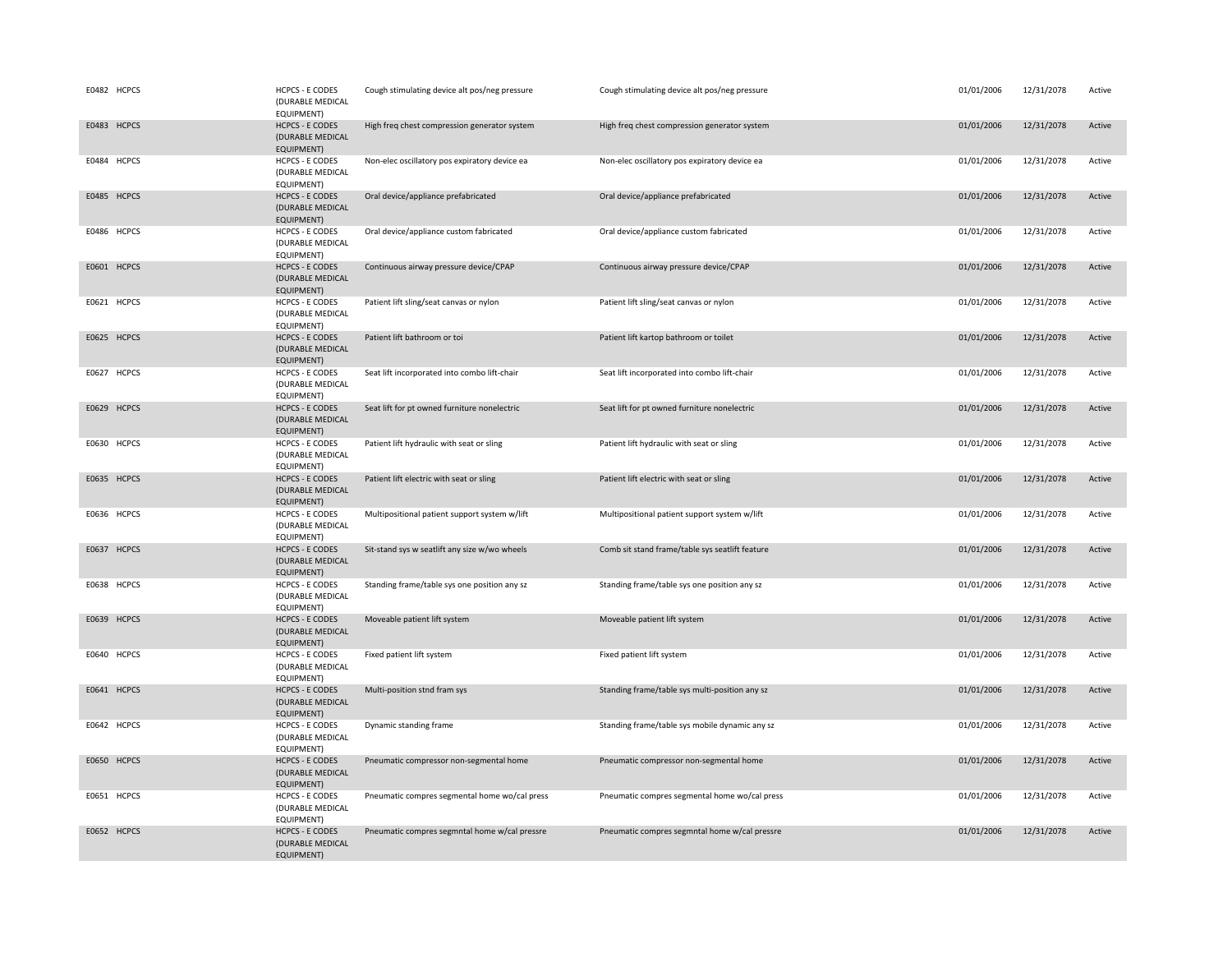| E0655 HCPCS | <b>HCPCS - E CODES</b><br>(DURABLE MEDICAL<br>EQUIPMENT)        | Nonsegmental pneumatic appliance half arm     | Nonsegmental pneumatic appliance half arm                              | 01/01/2006 | 12/31/2078 | Active |
|-------------|-----------------------------------------------------------------|-----------------------------------------------|------------------------------------------------------------------------|------------|------------|--------|
| E0656 HCPCS | <b>HCPCS - E CODES</b><br>(DURABLE MEDICAL<br><b>EQUIPMENT)</b> | Segmental pneumatic trunk                     | SEGMENTAL PNEUMATIC APPLIANCE FOR USE WITH PNEUMATIC COMPRESSOR, TRUNK | 01/01/2006 | 12/31/2078 | Active |
| E0657 HCPCS | <b>HCPCS - E CODES</b><br>(DURABLE MEDICAL<br>EQUIPMENT)        | Segmental pneumatic chest                     | SEGMENTAL PNEUMATIC APPLIANCE FOR USE WITH PNEUMATIC COMPRESSOR, CHEST | 01/01/2006 | 12/31/2078 | Active |
| E0660 HCPCS | <b>HCPCS - E CODES</b><br>(DURABLE MEDICAL<br><b>EQUIPMENT)</b> | Nonsegmental pneumatic appliance full leg     | Nonsegmental pneumatic appliance full leg                              | 01/01/2006 | 12/31/2078 | Active |
| E0665 HCPCS | <b>HCPCS - E CODES</b><br>(DURABLE MEDICAL<br>EQUIPMENT)        | Nonsegmental pneumatic appliance full arm     | Nonsegmental pneumatic appliance full arm                              | 01/01/2006 | 12/31/2078 | Active |
| E0666 HCPCS | <b>HCPCS - E CODES</b><br>(DURABLE MEDICAL<br>EQUIPMENT)        | Nonsegmental pneumatic appliance half leg     | Nonsegmental pneumatic appliance half leg                              | 01/01/2006 | 12/31/2078 | Active |
| E0667 HCPCS | <b>HCPCS - E CODES</b><br>(DURABLE MEDICAL<br>EQUIPMENT)        | Segmental pneumatic appliance full leg        | Segmental pneumatic appliance full leg                                 | 01/01/2006 | 12/31/2078 | Active |
| E0668 HCPCS | <b>HCPCS - E CODES</b><br>(DURABLE MEDICAL<br><b>EQUIPMENT)</b> | Segmental pneumatic appliance full arm        | Segmental pneumatic appliance full arm                                 | 01/01/2006 | 12/31/2078 | Active |
| E0669 HCPCS | <b>HCPCS - E CODES</b><br>(DURABLE MEDICAL<br>EQUIPMENT)        | Segmental pneumatic appliance half leg        | Segmental pneumatic appliance half leg                                 | 01/01/2006 | 12/31/2078 | Active |
| E0670 HCPCS | <b>HCPCS - E CODES</b><br>(DURABLE MEDICAL<br><b>EQUIPMENT)</b> | Seg pneum int legs/trunk                      | Seg pneum int legs/trunk                                               | 01/01/2013 | 12/31/2078 | Active |
| E0671 HCPCS | <b>HCPCS - E CODES</b><br>(DURABLE MEDICAL<br>EQUIPMENT)        | Segmntal gradient pneumatc appliance full leg | Segmntal gradient pneumatc appliance full leg                          | 01/01/2006 | 12/31/2078 | Active |
| E0672 HCPCS | <b>HCPCS - E CODES</b><br>(DURABLE MEDICAL<br><b>EQUIPMENT)</b> | Segmntal gradient pneumatc appliance full arm | Segmntal gradient pneumatc appliance full arm                          | 01/01/2006 | 12/31/2078 | Active |
| E0673 HCPCS | <b>HCPCS - E CODES</b><br>(DURABLE MEDICAL<br>EQUIPMENT)        | Segmntal gradient pneumatc appliance half leg | Segmntal gradient pneumatc appliance half leg                          | 01/01/2006 | 12/31/2078 | Active |
| E0675 HCPCS | <b>HCPCS - E CODES</b><br>(DURABLE MEDICAL<br>EQUIPMENT)        | Pneumatic compression device high pressure    | Pneumatic compression device high pressure                             | 01/01/2006 | 12/31/2078 | Active |
| E0676 HCPCS | <b>HCPCS - E CODES</b><br>(DURABLE MEDICAL<br>EQUIPMENT)        | Intermittent limb compression device, NOS     | Intermittent limb compression device, NOS                              | 01/01/2006 | 12/31/2078 | Active |
| E0720 HCPCS | <b>HCPCS - E CODES</b><br>(DURABLE MEDICAL<br><b>EQUIPMENT)</b> | TENS two lead localized stimulation           | TENS two lead localized stimulation                                    | 01/01/2006 | 12/31/2078 | Active |
| E0730 HCPCS | <b>HCPCS - E CODES</b><br>(DURABLE MEDICAL<br>EQUIPMENT)        | TENS four or more leads multiple nerve stimul | TENS four or more leads multiple nerve stimul                          | 01/01/2006 | 12/31/2078 | Active |
| E0731 HCPCS | <b>HCPCS - E CODES</b><br>(DURABLE MEDICAL<br>EQUIPMENT)        | Form fitting conductive garment for TENS/NMES | Form fitting conductive garment for TENS/NMES                          | 01/01/2006 | 12/31/2078 | Active |
| E0744 HCPCS | <b>HCPCS - E CODES</b><br>(DURABLE MEDICAL<br>EQUIPMENT)        | Neuromuscular stimulator for scoliosis        | Neuromuscular stimulator for scoliosis                                 | 01/01/2006 | 12/31/2078 | Active |
| E0745 HCPCS | <b>HCPCS - E CODES</b><br>(DURABLE MEDICAL<br><b>EQUIPMENT)</b> | Neuromuscular stimulator electronc shock unit | Neuromuscular stimulator electronc shock unit                          | 01/01/2006 | 12/31/2078 | Active |
| E0746 HCPCS | <b>HCPCS - E CODES</b><br>(DURABLE MEDICAL<br>EQUIPMENT)        | Electromyography/EMG biofeedback device       | Electromyography/EMG biofeedback device                                | 01/01/2006 | 12/31/2078 | Active |
| E0747 HCPCS | <b>HCPCS - E CODES</b><br>(DURABLE MEDICAL<br><b>EQUIPMENT)</b> | Osteogenisis stimulator noninvasiv not spinal | Osteogenisis stimulator noninvasiv not spinal                          | 01/01/2006 | 12/31/2078 | Active |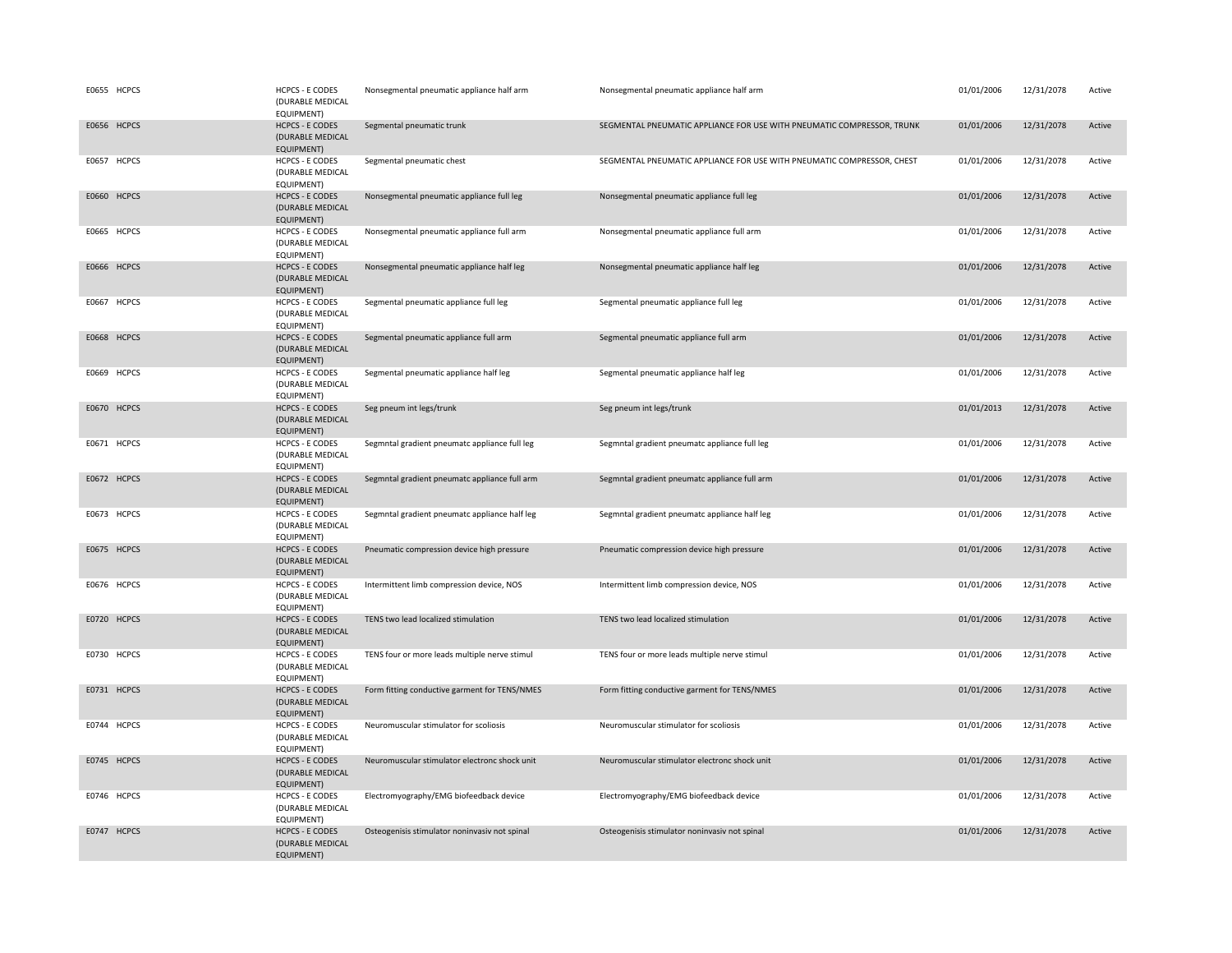| E0748 HCPCS | <b>HCPCS - E CODES</b><br>(DURABLE MEDICAL<br>EQUIPMENT)        | Osteogenisis stimulator noninvasive spinal     | Osteogenisis stimulator noninvasive spinal                                                                                                        | 01/01/2006 | 12/31/2078 | Active |
|-------------|-----------------------------------------------------------------|------------------------------------------------|---------------------------------------------------------------------------------------------------------------------------------------------------|------------|------------|--------|
| E0749 HCPCS | <b>HCPCS - E CODES</b><br>(DURABLE MEDICAL<br><b>EQUIPMENT)</b> | Osteogenesis stimulator elect surgical implnt  | Osteogenesis stimulator elect surgical implnt                                                                                                     | 01/01/2006 | 12/31/2078 | Active |
| E0760 HCPCS | <b>HCPCS - E CODES</b><br>(DURABLE MEDICAL<br>EQUIPMENT)        | Osteogenes low intens ultrasound stim noninva  | Osteogenes low intens ultrasound stim noninva                                                                                                     | 01/01/2006 | 12/31/2078 | Active |
| E0764 HCPCS | <b>HCPCS - E CODES</b><br>(DURABLE MEDICAL<br>EQUIPMENT)        | Functional neuromuscular stim transcutaneous   | Functional neuromuscular stim transcutaneous                                                                                                      | 01/01/2006 | 12/31/2078 | Active |
| E0769 HCPCS | <b>HCPCS - E CODES</b><br>(DURABLE MEDICAL<br>EQUIPMENT)        | Electromagnetic wound treatment dev            | Electromagnetic wound treatment dev                                                                                                               | 01/01/2006 | 12/31/2078 | Active |
| E0770 HCPCS | <b>HCPCS - E CODES</b><br>(DURABLE MEDICAL<br>EQUIPMENT)        | Functional electric stim NOS                   | FUNCTIONAL ELECTRICAL STIMULATOR, TRANSCUTANEOUS STIMULATION OF NERVE AND/OR<br>MUSCLE GROUPS, ANY TYPE, COMPLETE SYSTEM, NOT OTHERWISE SPECIFIED | 01/01/2006 | 12/31/2078 | Active |
| E0935 HCPCS | <b>HCPCS - E CODES</b><br>(DURABLE MEDICAL<br>EQUIPMENT)        | Exercise device passive motion                 | Exercise device passive motion                                                                                                                    | 01/01/2006 | 12/31/2078 | Active |
| E0936 HCPCS | <b>HCPCS - E CODES</b><br>(DURABLE MEDICAL<br>EQUIPMENT)        | CPM device, other than knee                    | CPM device, other than knee                                                                                                                       | 01/01/2006 | 12/31/2078 | Active |
| E0950 HCPCS | <b>HCPCS - E CODES</b><br>(DURABLE MEDICAL<br>EQUIPMENT)        | Wheelchair accessory tray each                 | Wheelchair accessory tray each                                                                                                                    | 01/01/2006 | 12/31/2078 | Active |
| E0955 HCPCS | <b>HCPCS - E CODES</b><br>(DURABLE MEDICAL<br><b>EQUIPMENT)</b> | Wheelchair accessory cushioned headrest each   | Wheelchair accessory cushioned headrest each                                                                                                      | 01/01/2006 | 12/31/2078 | Active |
| E0956 HCPCS | <b>HCPCS - E CODES</b><br>(DURABLE MEDICAL<br>EQUIPMENT)        | Wheelchair lateral trunk/hip support each      | Wheelchair lateral trunk/hip support each                                                                                                         | 01/01/2006 | 12/31/2078 | Active |
| E0957 HCPCS | <b>HCPCS - E CODES</b><br>(DURABLE MEDICAL<br>EQUIPMENT)        | Wheelchair acces medial thigh support each     | Wheelchair acces medial thigh support each                                                                                                        | 01/01/2006 | 12/31/2078 | Active |
| E0958 HCPCS | <b>HCPCS - E CODES</b><br>(DURABLE MEDICAL<br>EQUIPMENT)        | Manual wheelchair 1 arm drive attachment each  | Manual wheelchair 1 arm drive attachment each                                                                                                     | 01/01/2006 | 12/31/2078 | Active |
| E0966 HCPCS | <b>HCPCS - E CODES</b><br>(DURABLE MEDICAL<br>EQUIPMENT)        | Manual wheelchair head rest extension each     | Manual wheelchair head rest extension each                                                                                                        | 01/01/2006 | 12/31/2078 | Active |
| E0967 HCPCS | <b>HCPCS - E CODES</b><br>(DURABLE MEDICAL<br>EQUIPMENT)        | Manual wheelchair hand rims w projections each | Manual wheelchair hand rims w projections each                                                                                                    | 01/01/2006 | 12/31/2078 | Active |
| E0968 HCPCS | <b>HCPCS - E CODES</b><br>(DURABLE MEDICAL<br><b>EQUIPMENT)</b> | Wheelchair commode seat                        | Wheelchair commode seat                                                                                                                           | 01/01/2006 | 12/31/2078 | Active |
| E0969 HCPCS | <b>HCPCS - E CODES</b><br>(DURABLE MEDICAL<br>EQUIPMENT)        | Wheelchair narrowing device                    | Wheelchair narrowing device                                                                                                                       | 01/01/2006 | 12/31/2078 | Active |
| E0970 HCPCS | <b>HCPCS - E CODES</b><br>(DURABLE MEDICAL<br>EQUIPMENT)        | Wheelchair -Accessories                        | Wheelchair No.2 footplates excpt for foot rst                                                                                                     | 01/01/2006 | 12/31/2078 | Active |
| E0974 HCPCS | <b>HCPCS - E CODES</b><br>(DURABLE MEDICAL<br>EQUIPMENT)        | Manual wheelchair anti-rollback device each    | Manual wheelchair anti-rollback device each                                                                                                       | 01/01/2006 | 12/31/2078 | Active |
| E0980 HCPCS | <b>HCPCS - E CODES</b><br>(DURABLE MEDICAL<br><b>EQUIPMENT)</b> | Wheelchair safety vest                         | Wheelchair safety vest                                                                                                                            | 01/01/2006 | 12/31/2078 | Active |
| E0983 HCPCS | <b>HCPCS - E CODES</b><br>(DURABLE MEDICAL<br>EQUIPMENT)        | Manual wheelchair add power joystick control   | Manual wheelchair add power joystick control                                                                                                      | 01/01/2006 | 12/31/2078 | Active |
| E0984 HCPCS | <b>HCPCS - E CODES</b><br>(DURABLE MEDICAL<br><b>EQUIPMENT)</b> | Manual wheelchair add power tiller control     | Manual wheelchair add power tiller control                                                                                                        | 01/01/2006 | 12/31/2078 | Active |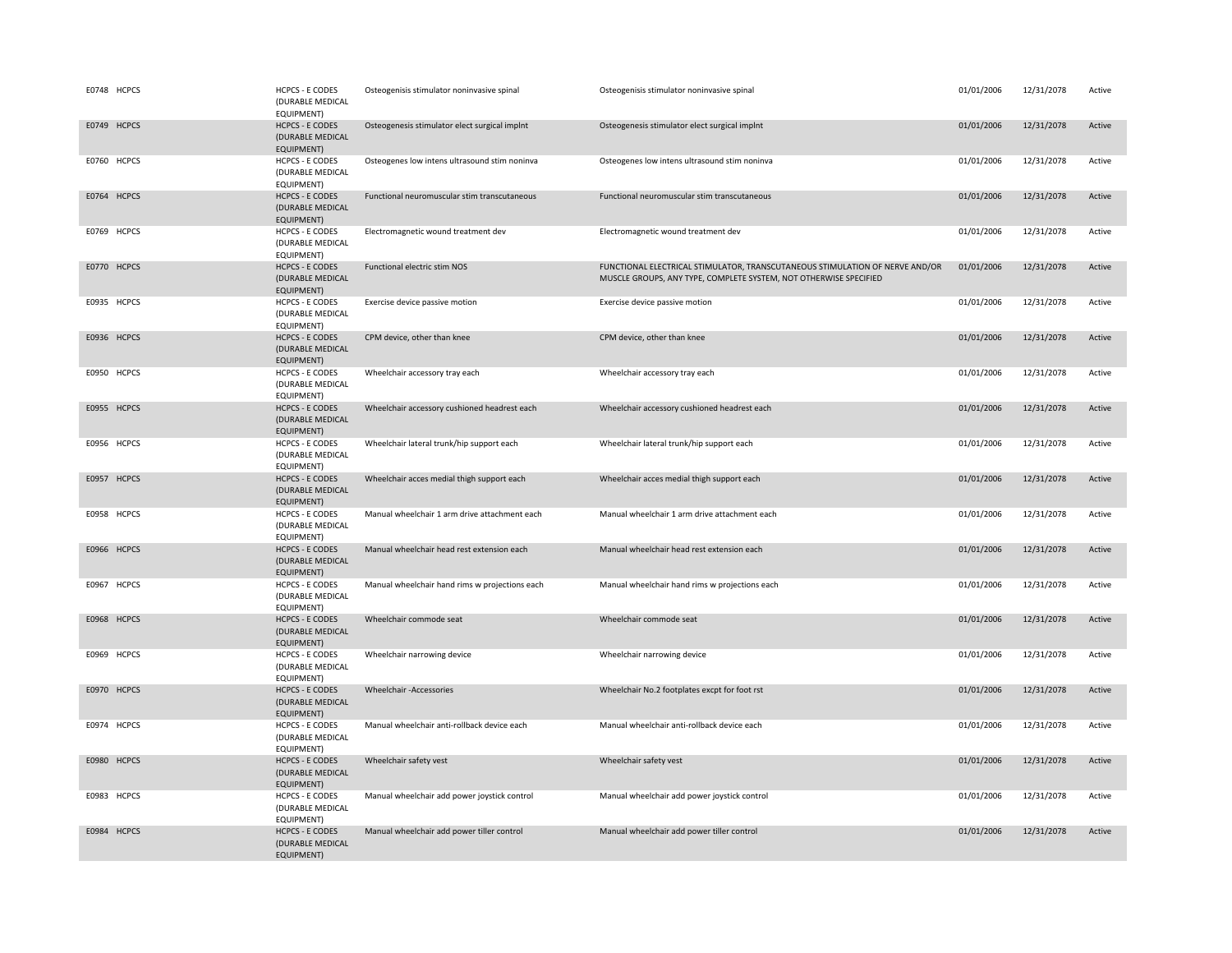| E0985 HCPCS | <b>HCPCS - E CODES</b><br>(DURABLE MEDICAL<br>EQUIPMENT)        | Wheelchair accessory seat lift mechanism         | Wheelchair accessory seat lift mechanism                                                                                                                                                                | 01/01/2006 | 12/31/2078 | Active |
|-------------|-----------------------------------------------------------------|--------------------------------------------------|---------------------------------------------------------------------------------------------------------------------------------------------------------------------------------------------------------|------------|------------|--------|
| E0986 HCPCS | <b>HCPCS - E CODES</b><br>(DURABLE MEDICAL<br><b>EQUIPMENT)</b> | Manual wheelchair push-rim power assist each     | Manual wheelchair push-rim power assist each                                                                                                                                                            | 01/01/2006 | 12/31/2078 | Active |
| E0988 HCPCS | <b>HCPCS - E CODES</b><br>(DURABLE MEDICAL<br>EQUIPMENT)        | Manual wc accessory levr-activatd whl drive pair | Manual wc accessory levr-activatd whl drive pair                                                                                                                                                        | 01/01/2012 | 12/31/2078 | Active |
| E0990 HCPCS | <b>HCPCS - E CODES</b><br>(DURABLE MEDICAL<br>EQUIPMENT)        | Wheelchair elevating leg rest each               | Wheelchair elevating leg rest each                                                                                                                                                                      | 01/01/2006 | 12/31/2078 | Active |
| E0994 HCPCS | <b>HCPCS - E CODES</b><br>(DURABLE MEDICAL<br>EQUIPMENT)        | Wheelchair arm rest each                         | Wheelchair arm rest each                                                                                                                                                                                | 01/01/2006 | 12/31/2078 | Active |
| E1002 HCPCS | <b>HCPCS - E CODES</b><br>(DURABLE MEDICAL<br>EQUIPMENT)        | Wheelchair power seat system tilt only           | Wheelchair power seat system tilt only                                                                                                                                                                  | 01/01/2006 | 12/31/2078 | Active |
| E1003 HCPCS | <b>HCPCS - E CODES</b><br>(DURABLE MEDICAL<br>EQUIPMENT)        | Wheelchair power seat recline only w/o shear     | Wheelchair power seat recline only w/o shear                                                                                                                                                            | 01/01/2006 | 12/31/2078 | Active |
| E1004 HCPCS | <b>HCPCS - E CODES</b><br>(DURABLE MEDICAL<br>EQUIPMENT)        | Wheelchr power seat recline only w/mech shear    | Wheelchr power seat recline only w/mech shear                                                                                                                                                           | 01/01/2006 | 12/31/2078 | Active |
| E1005 HCPCS | <b>HCPCS - E CODES</b><br>(DURABLE MEDICAL<br>EQUIPMENT)        | Wheelchr power seat recline only w/powr shear    | Wheelchr power seat recline only w/powr shear                                                                                                                                                           | 01/01/2006 | 12/31/2078 | Active |
| E1006 HCPCS | <b>HCPCS - E CODES</b><br>(DURABLE MEDICAL<br>EQUIPMENT)        | Whichr power seat tilt/recline wo shear reduc    | Whichr power seat tilt/recline wo shear reduc                                                                                                                                                           | 01/01/2006 | 12/31/2078 | Active |
| E1007 HCPCS | <b>HCPCS - E CODES</b><br>(DURABLE MEDICAL<br>EQUIPMENT)        | Whichr power seat tilt/recline w/mech shear      | Whichr power seat tilt/recline w/mech shear                                                                                                                                                             | 01/01/2006 | 12/31/2078 | Active |
| E1008 HCPCS | <b>HCPCS - E CODES</b><br>(DURABLE MEDICAL<br><b>EQUIPMENT)</b> | Whichr power seat tilt/recline w/power shear     | Whichr power seat tilt/recline w/power shear                                                                                                                                                            | 01/01/2006 | 12/31/2078 | Active |
| E1009 HCPCS | <b>HCPCS - E CODES</b><br>(DURABLE MEDICAL<br>EQUIPMENT)        | Wheelchair add mech linked leg elevation each    | Wheelchair add mech linked leg elevation each                                                                                                                                                           | 01/01/2006 | 12/31/2078 | Active |
| E1010 HCPCS | <b>HCPCS - E CODES</b><br>(DURABLE MEDICAL<br>EQUIPMENT)        | Wheelchair add power leg elevation w/rest ea     | Wheelchair add power leg elevation w/rest ea                                                                                                                                                            | 01/01/2006 | 12/31/2078 | Active |
| E1011 HCPCS | <b>HCPCS - E CODES</b><br>(DURABLE MEDICAL<br>EQUIPMENT)        | Pediatric wheelchair modify width adjustment     | Pediatric wheelchair modify width adjustment                                                                                                                                                            | 01/01/2006 | 12/31/2078 | Active |
| E1012 HCPCS | <b>HCPCS - E CODES</b><br>(DURABLE MEDICAL<br>EQUIPMENT)        |                                                  | Wheelchair accessory, addition to power seating system, cent Wheelchair accessory, addition to power seating system, center mount power elevating leg<br>rest/platform, complete system, any type, each | 01/01/2016 | 12/31/2078 | Active |
| E1014 HCPCS | <b>HCPCS - E CODES</b><br>(DURABLE MEDICAL<br>EQUIPMENT)        | Reclining back addition pediatric wheelchair     | Reclining back addition pediatric wheelchair                                                                                                                                                            | 01/01/2006 | 12/31/2078 | Active |
| E1015 HCPCS | <b>HCPCS - E CODES</b><br>(DURABLE MEDICAL<br><b>EQUIPMENT)</b> | Shock absorber for manual wheelchair each        | Shock absorber for manual wheelchair each                                                                                                                                                               | 01/01/2006 | 12/31/2078 | Active |
| E1016 HCPCS | <b>HCPCS - E CODES</b><br>(DURABLE MEDICAL<br>EQUIPMENT)        | Shock absorber for power wheelchair each         | Shock absorber for power wheelchair each                                                                                                                                                                | 01/01/2006 | 12/31/2078 | Active |
| E1017 HCPCS | <b>HCPCS - E CODES</b><br>(DURABLE MEDICAL<br><b>EQUIPMENT)</b> | HD shock absorbr for hd manual wheelchair ea     | HD shock absorbr for hd manual wheelchair ea                                                                                                                                                            | 01/01/2006 | 12/31/2078 | Active |
| E1018 HCPCS | <b>HCPCS - E CODES</b><br>(DURABLE MEDICAL<br>EQUIPMENT)        | HD shock absorber for hd power wheelchair ea     | HD shock absorber for hd power wheelchair ea                                                                                                                                                            | 01/01/2006 | 12/31/2078 | Active |
| E1028 HCPCS | <b>HCPCS - E CODES</b><br>(DURABLE MEDICAL<br><b>EQUIPMENT)</b> | Wheelchair manual swingaway with mount hrdwar    | Wheelchair manual swingaway with mount hrdwar                                                                                                                                                           | 01/01/2006 | 12/31/2078 | Active |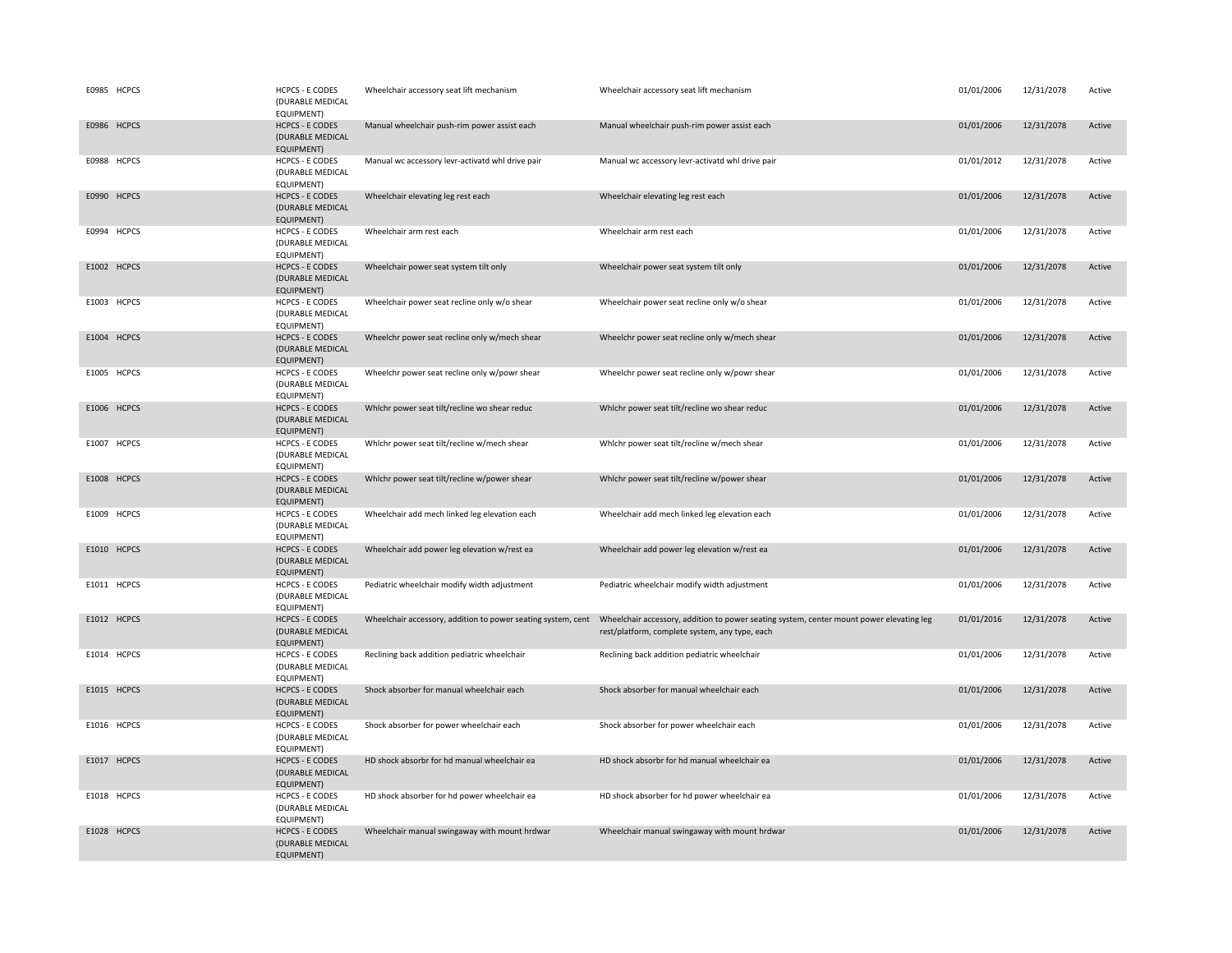| E1029 HCPCS | <b>HCPCS - E CODES</b><br>(DURABLE MEDICAL<br>EQUIPMENT)        | Wheelchair accessory ventilator tray fixed        | Wheelchair accessory ventilator tray fixed        | 01/01/2006 | 12/31/2078 | Active |
|-------------|-----------------------------------------------------------------|---------------------------------------------------|---------------------------------------------------|------------|------------|--------|
| E1030 HCPCS | <b>HCPCS - E CODES</b><br>(DURABLE MEDICAL<br><b>EQUIPMENT)</b> | Wheelchair accessory ventilator tray fixed        | Wheelchair accessory ventilator tray fixed        | 01/01/2006 | 12/31/2078 | Active |
| E1031 HCPCS | <b>HCPCS - E CODES</b><br>(DURABLE MEDICAL<br>EQUIPMENT)        | Rollabout chair with casters 5 inches or grtr     | Rollabout chair with casters 5 inches or grtr     | 01/01/2006 | 12/31/2078 | Active |
| E1035 HCPCS | <b>HCPCS - E CODES</b><br>(DURABLE MEDICAL<br>EQUIPMENT)        | Multipostion patient transfr sys w seat <= 300lbs | Multipostion patient transfr sys w seat <= 300lbs | 01/01/2006 | 12/31/2078 | Active |
| E1036 HCPCS | <b>HCPCS - E CODES</b><br>(DURABLE MEDICAL<br>EQUIPMENT)        | Multi-pos patient transfer system, wgt >300 lbs   | Multi-pos patient transfer system, wgt >300 lbs   | 01/01/2010 | 12/31/2078 | Active |
| E1039 HCPCS | <b>HCPCS - E CODES</b><br>(DURABLE MEDICAL<br>EQUIPMENT)        | Transport chair patient wt >= 250lb               | Transport chair patient wt >= 250lb               | 01/01/2006 | 12/31/2078 | Active |
| E1050 HCPCS | <b>HCPCS - E CODES</b><br>(DURABLE MEDICAL<br>EQUIPMENT)        | Wheelchair full recline fixed full length arm     | Wheelchair full recline fixed full length arm     | 01/01/2006 | 12/31/2078 | Active |
| E1060 HCPCS | <b>HCPCS - E CODES</b><br>(DURABLE MEDICAL<br>EQUIPMENT)        | Wheelchair full recline detachable arms           | Wheelchair full recline detachable arms           | 01/01/2006 | 12/31/2078 | Active |
| E1070 HCPCS | <b>HCPCS - E CODES</b><br>(DURABLE MEDICAL<br>EQUIPMENT)        | Wheelchair full recline detach arms/foot rest     | Wheelchair full recline detach arms/foot rest     | 01/01/2006 | 12/31/2078 | Active |
| E1083 HCPCS | <b>HCPCS - E CODES</b><br>(DURABLE MEDICAL<br>EQUIPMENT)        | Hemi-wheelchair fixed arms/detach foot rest       | Hemi-w/c; fixed full-len arms detachble legrest   | 01/01/2011 | 12/31/2078 | Active |
| E1084 HCPCS | <b>HCPCS - E CODES</b><br>(DURABLE MEDICAL<br>EQUIPMENT)        | Hemi-wheelchair detachable arms/foot rest         | Hemi-wheelchair detachable arms/foot rest         | 01/01/2006 | 12/31/2078 | Active |
| E1085 HCPCS | <b>HCPCS - E CODES</b><br>(DURABLE MEDICAL<br><b>EQUIPMENT)</b> | Hemi-wheelchair fixed arms                        | Hemi-wheelchair fixed arms/detach foot rest       | 01/01/2006 | 12/31/2078 | Active |
| E1086 HCPCS | <b>HCPCS - E CODES</b><br>(DURABLE MEDICAL<br>EQUIPMENT)        | Hemi-wheelchair detachable a                      | Hemi-wheelchair detachable arms/foot rest         | 01/01/2006 | 12/31/2078 | Active |
| E1087 HCPCS | <b>HCPCS - E CODES</b><br>(DURABLE MEDICAL<br><b>EQUIPMENT)</b> | High strength wheelchair lightwt fixed arms       | High strength wheelchair lightwt fixed arms       | 01/01/2006 | 12/31/2078 | Active |
| E1088 HCPCS | <b>HCPCS - E CODES</b><br>(DURABLE MEDICAL<br>EQUIPMENT)        | High strength wheelchair lightweight det arms     | High strength wheelchair lightweight det arms     | 01/01/2006 | 12/31/2078 | Active |
| E1089 HCPCS | <b>HCPCS - E CODES</b><br>(DURABLE MEDICAL<br>EQUIPMENT)        | Wheelchair lightwt fixed arm                      | High strength wheelchair lightwt fixed arms       | 01/01/2006 | 12/31/2078 | Active |
| E1090 HCPCS | <b>HCPCS - E CODES</b><br>(DURABLE MEDICAL<br>EQUIPMENT)        | Wheelchair lightweight det a                      | High strength wheelchair lightweight det arms     | 01/01/2006 | 12/31/2078 | Active |
| E1092 HCPCS | <b>HCPCS - E CODES</b><br>(DURABLE MEDICAL<br>EQUIPMENT)        | Wheelchair wide heavy duty det arms/leg rests     | Wheelchair wide heavy duty det arms/leg rests     | 01/01/2006 | 12/31/2078 | Active |
| E1093 HCPCS | <b>HCPCS - E CODES</b><br>(DURABLE MEDICAL<br>EQUIPMENT)        | Wheelchair wide heavy duty det arms/foot rest     | Wheelchair wide heavy duty det arms/foot rest     | 01/01/2006 | 12/31/2078 | Active |
| E1100 HCPCS | <b>HCPCS - E CODES</b><br>(DURABLE MEDICAL<br>EQUIPMENT)        | Wheelchair semi-recl fixed arm detach leg res     | Wheelchair semi-recl fixed arm detach leg res     | 01/01/2006 | 12/31/2078 | Active |
| E1110 HCPCS | <b>HCPCS - E CODES</b><br>(DURABLE MEDICAL<br>EQUIPMENT)        | Wheelchair semi-recl detach arms elevate leg      | Wheelchair semi-recl detach arms elevate leg      | 01/01/2006 | 12/31/2078 | Active |
| E1130 HCPCS | <b>HCPCS - E CODES</b><br>(DURABLE MEDICAL<br>EQUIPMENT)        | Whichr stand fxd arm ft rest                      | Wheelchair standard fixed arm detach footrest     | 01/01/2006 | 12/31/2078 | Active |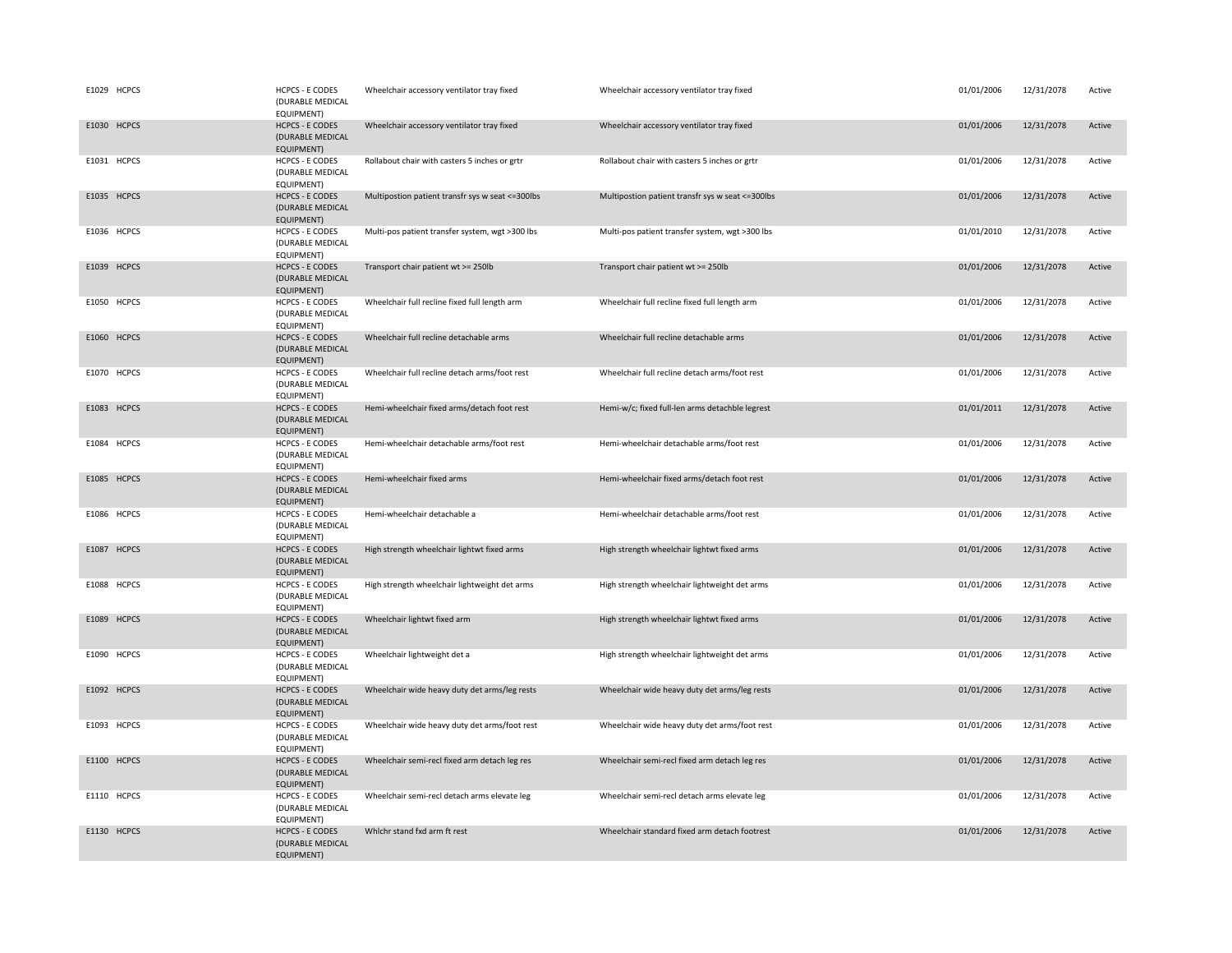| E1140 HCPCS | <b>HCPCS - E CODES</b><br>(DURABLE MEDICAL<br>EQUIPMENT)        | Wheelchair standard detach a                  | Wheelchair standard detach arms/footrests     | 01/01/2006 | 12/31/2078 | Active |
|-------------|-----------------------------------------------------------------|-----------------------------------------------|-----------------------------------------------|------------|------------|--------|
| E1150 HCPCS | <b>HCPCS - E CODES</b><br>(DURABLE MEDICAL<br>EQUIPMENT)        | Wheelchair standard detach arms/foot/legrests | Wheelchair standard detach arms/foot/legrests | 01/01/2006 | 12/31/2078 | Active |
| E1160 HCPCS | <b>HCPCS - E CODES</b><br>(DURABLE MEDICAL<br><b>EQUIPMENT)</b> | Wheelchair fixed arms detach elevate leg rest | Wheelchair fixed arms detach elevate leg rest | 01/01/2006 | 12/31/2078 | Active |
| E1161 HCPCS | <b>HCPCS - E CODES</b><br>(DURABLE MEDICAL<br>EQUIPMENT)        | Manual adult wheelchair with tilt in space    | Manual adult wheelchair with tilt in space    | 01/01/2006 | 12/31/2078 | Active |
| E1170 HCPCS | <b>HCPCS - E CODES</b><br>(DURABLE MEDICAL<br>EQUIPMENT)        | Wheelchair amputee fixed arms detach leg rest | Wheelchair amputee fixed arms detach leg rest | 01/01/2006 | 12/31/2078 | Active |
| E1171 HCPCS | <b>HCPCS - E CODES</b><br>(DURABLE MEDICAL<br>EQUIPMENT)        | Wheelchair amputee fixed arms w/o leg rest    | Wheelchair amputee fixed arms w/o leg rest    | 01/01/2006 | 12/31/2078 | Active |
| E1172 HCPCS | <b>HCPCS - E CODES</b><br>(DURABLE MEDICAL<br>EQUIPMENT)        | Wheelchair amputee detach arms w/o leg rest   | Wheelchair amputee detach arms w/o leg rest   | 01/01/2006 | 12/31/2078 | Active |
| E1180 HCPCS | <b>HCPCS - E CODES</b><br>(DURABLE MEDICAL<br>EQUIPMENT)        | Wheelchair amputee detach arms w/foot rest    | Wheelchair amputee detach arms w/foot rest    | 01/01/2006 | 12/31/2078 | Active |
| E1190 HCPCS | <b>HCPCS - E CODES</b><br>(DURABLE MEDICAL<br>EQUIPMENT)        | Wheelchair amputee detach arms w/leg rest     | Wheelchair amputee detach arms w/leg rest     | 01/01/2006 | 12/31/2078 | Active |
| E1195 HCPCS | <b>HCPCS - E CODES</b><br>(DURABLE MEDICAL<br>EQUIPMENT)        | Wheelchair amputee heavy duty fixed arms      | Wheelchair amputee heavy duty fixed arms      | 01/01/2006 | 12/31/2078 | Active |
| E1200 HCPCS | <b>HCPCS - E CODES</b><br>(DURABLE MEDICAL<br>EQUIPMENT)        | Wheelchair amputee fixed arm detach foot rest | Wheelchair amputee fixed arm detach foot rest | 01/01/2006 | 12/31/2078 | Active |
| E1220 HCPCS | <b>HCPCS - E CODES</b><br>(DURABLE MEDICAL<br>EQUIPMENT)        | Wheelchair specially sized or constructed     | Wheelchair specially sized or constructed     | 01/01/2006 | 12/31/2078 | Active |
| E1221 HCPCS | <b>HCPCS - E CODES</b><br>(DURABLE MEDICAL<br>EQUIPMENT)        | Wheelchair special size fixed arms foot rests | Wheelchair special size fixed arms foot rests | 01/01/2006 | 12/31/2078 | Active |
| E1222 HCPCS | <b>HCPCS - E CODES</b><br>(DURABLE MEDICAL<br>EQUIPMENT)        | Wheelchair special size fixed arms leg rests  | Wheelchair special size fixed arms leg rests  | 01/01/2006 | 12/31/2078 | Active |
| E1223 HCPCS | <b>HCPCS - E CODES</b><br>(DURABLE MEDICAL<br>EQUIPMENT)        | Wheelchair special size detach arm foot rests | Wheelchair special size detach arm foot rests | 01/01/2006 | 12/31/2078 | Active |
| E1224 HCPCS | <b>HCPCS - E CODES</b><br>(DURABLE MEDICAL<br>EQUIPMENT)        | Wheelchair special size detach arm leg rests  | Wheelchair special size detach arm leg rests  | 01/01/2006 | 12/31/2078 | Active |
| E1225 HCPCS | <b>HCPCS - E CODES</b><br>(DURABLE MEDICAL<br><b>EQUIPMENT)</b> | Wheelchair special size accsry semi-recl back | Wheelchair special size accsry semi-recl back | 01/01/2006 | 12/31/2078 | Active |
| E1226 HCPCS | <b>HCPCS - E CODES</b><br>(DURABLE MEDICAL<br>EQUIPMENT)        | Wheelchair special size accsry full-recl back | Wheelchair special size accsry full-recl back | 01/01/2006 | 12/31/2078 | Active |
| E1227 HCPCS | <b>HCPCS - E CODES</b><br>(DURABLE MEDICAL<br>EQUIPMENT)        | Wheelchair special size accsry spec hgt arm   | Wheelchair special size accsry spec hgt arm   | 01/01/2006 | 12/31/2078 | Active |
| E1228 HCPCS | <b>HCPCS - E CODES</b><br>(DURABLE MEDICAL<br>EQUIPMENT)        | Wheelchair special size accsry spec hgt back  | Wheelchair special size accsry spec hgt back  | 01/01/2006 | 12/31/2078 | Active |
| E1229 HCPCS | <b>HCPCS - E CODES</b><br>(DURABLE MEDICAL<br>EQUIPMENT)        | Pediatric wheelchair NOS                      | Pediatric wheelchair NOS                      | 01/01/2006 | 12/31/2078 | Active |
| E1230 HCPCS | <b>HCPCS - E CODES</b><br>(DURABLE MEDICAL<br><b>EQUIPMENT)</b> | Power operated vehicle specify brand/model no | Power operated vehicle specify brand/model no | 01/01/2006 | 12/31/2078 | Active |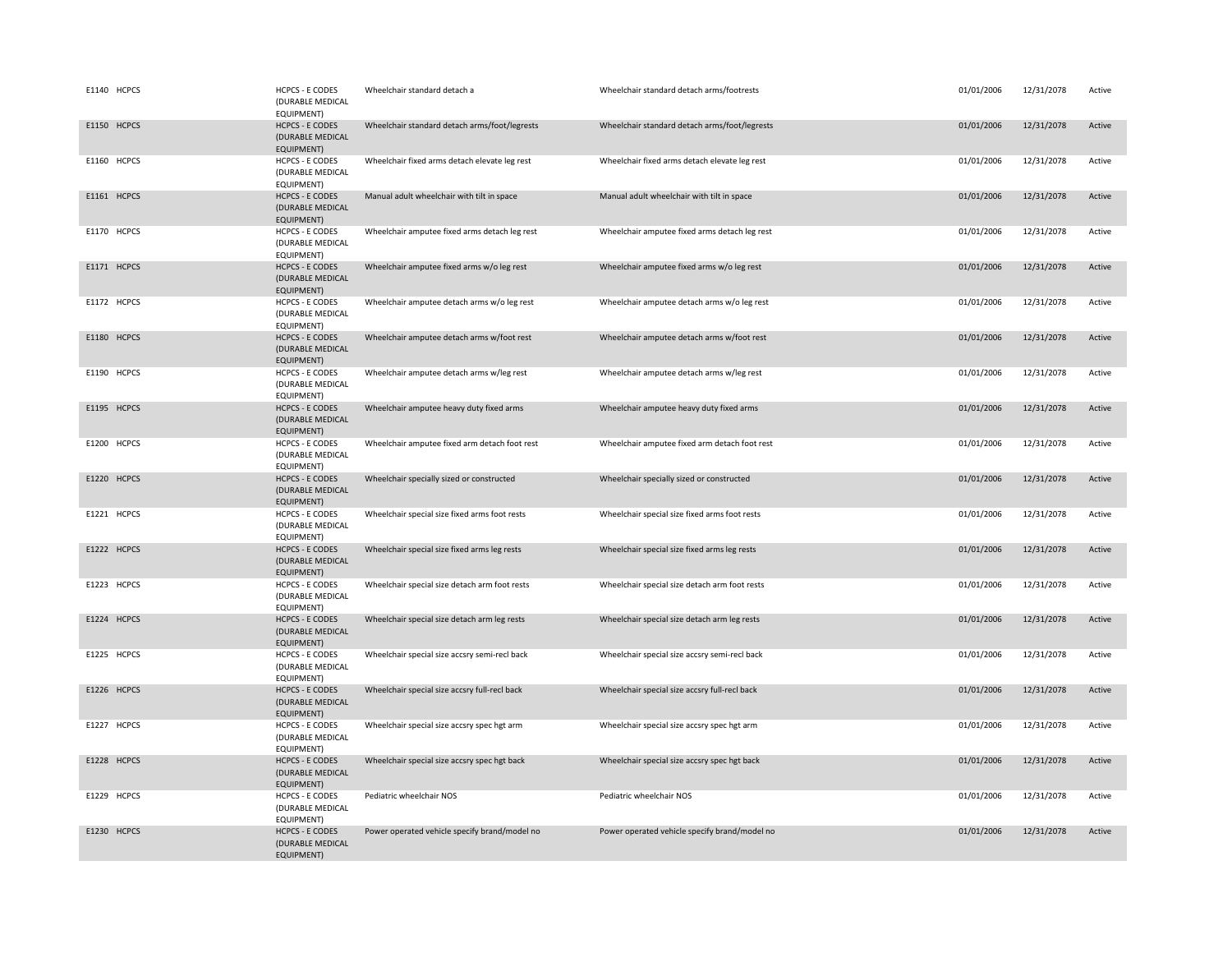| E1231 HCPCS           | <b>HCPCS - E CODES</b><br>(DURABLE MEDICAL<br>EQUIPMENT)        | Rigid adj pediatric wheelchair tilt-in-space  | Rigid adj pediatric wheelchair tilt-in-space  | 01/01/2006 | 12/31/2078 | Active |
|-----------------------|-----------------------------------------------------------------|-----------------------------------------------|-----------------------------------------------|------------|------------|--------|
| E1232 HCPCS           | <b>HCPCS - E CODES</b><br>(DURABLE MEDICAL<br>EQUIPMENT)        | Folding pediatric wheelchair tilt-in-space    | Folding pediatric wheelchair tilt-in-space    | 01/01/2006 | 12/31/2078 | Active |
| E1233 HCPCS           | <b>HCPCS - E CODES</b><br>(DURABLE MEDICAL<br>EQUIPMENT)        | Rigid pediatric wheelchair tiltnspac w/o seat | Rigid pediatric wheelchair tiltnspac w/o seat | 01/01/2006 | 12/31/2078 | Active |
| E1234 HCPCS           | <b>HCPCS - E CODES</b><br>(DURABLE MEDICAL<br>EQUIPMENT)        | Fold pediatric wheelchair tiltnspace w/o seat | Fold pediatric wheelchair tiltnspace w/o seat | 01/01/2006 | 12/31/2078 | Active |
| E1235 HCPCS           | <b>HCPCS - E CODES</b><br>(DURABLE MEDICAL<br>EQUIPMENT)        | Rigid pediatric wheelchair adjustable w seat  | Rigid pediatric wheelchair adjustable w seat  | 01/01/2006 | 12/31/2078 | Active |
| E1236 HCPCS           | <b>HCPCS - E CODES</b><br>(DURABLE MEDICAL<br>EQUIPMENT)        | Foldng pediatric wheelchair adjustable w seat | Foldng pediatric wheelchair adjustable w seat | 01/01/2006 | 12/31/2078 | Active |
| E1237 HCPCS           | <b>HCPCS - E CODES</b><br>(DURABLE MEDICAL<br>EQUIPMENT)        | Rigid pediatric wheelchair adjustabl w/o seat | Rigid pediatric wheelchair adjustabl w/o seat | 01/01/2006 | 12/31/2078 | Active |
| E1238 HCPCS           | <b>HCPCS - E CODES</b><br>(DURABLE MEDICAL<br>EQUIPMENT)        | Fold pediatric wheelchair adjustable w/o seat | Fold pediatric wheelchair adjustable w/o seat | 01/01/2006 | 12/31/2078 | Active |
| E1239 HCPCS           | <b>HCPCS - E CODES</b><br>(DURABLE MEDICAL<br>EQUIPMENT)        | Pediatric power wheelchair NOS                | Pediatric power wheelchair NOS                | 01/01/2006 | 12/31/2078 | Active |
| E1240 HCPCS           | <b>HCPCS - E CODES</b><br>(DURABLE MEDICAL<br>EQUIPMENT)        | Wheelchair lightweight detach arms leg rests  | Wheelchair lightweight detach arms leg rests  | 01/01/2006 | 12/31/2078 | Active |
| E1250 HCPCS           | <b>HCPCS - E CODES</b><br>(DURABLE MEDICAL<br>EQUIPMENT)        | Wheelchair lightwt fixed arm                  | Wheelchair lightweight fixed arms detach foot | 01/01/2006 | 12/31/2078 | Active |
| E1260 HCPCS           | <b>HCPCS - E CODES</b><br>(DURABLE MEDICAL<br><b>EQUIPMENT)</b> | Wheelchair lightwt foot rest                  | Wheelchair lightweight detach arms foot rest  | 01/01/2006 | 12/31/2078 | Active |
| E1270 HCPCS           | <b>HCPCS - E CODES</b><br>(DURABLE MEDICAL<br>EQUIPMENT)        | Wheelchair lightwgt fixed arms detach legrest | Wheelchair lightwgt fixed arms detach legrest | 01/01/2006 | 12/31/2078 | Active |
| E1280 HCPCS           | <b>HCPCS - E CODES</b><br>(DURABLE MEDICAL<br>EQUIPMENT)        | Wheelchair heavy duty detach arm leg rests    | Wheelchair heavy duty detach arm leg rests    | 01/01/2006 | 12/31/2078 | Active |
| E1285 HCPCS           | <b>HCPCS - E CODES</b><br>(DURABLE MEDICAL<br>EQUIPMENT)        | Wheelchair heavy duty fixed                   | Wheelchair hvy duty fixed arm detach footrst  | 01/01/2006 | 12/31/2078 | Active |
| E1290 HCPCS           | <b>HCPCS - E CODES</b><br>(DURABLE MEDICAL<br><b>EQUIPMENT)</b> | Wheelchair hvy duty detach a                  | Wheelchair heavy duty detach arms foot rests  | 01/01/2006 | 12/31/2078 | Active |
| E1295 HCPCS           | <b>HCPCS - E CODES</b><br>(DURABLE MEDICAL<br>EQUIPMENT)        | Wheelchair heavy duty fixed arms leg rests    | Wheelchair heavy duty fixed arms leg rests    | 01/01/2006 | 12/31/2078 | Active |
| E1296 HCPCS           | <b>HCPCS - E CODES</b><br>(DURABLE MEDICAL<br><b>EQUIPMENT)</b> | Wheelchair special seat height from floor     | Wheelchair special seat height from floor     | 01/01/2006 | 12/31/2078 | Active |
| E1297<br><b>HCPCS</b> | <b>HCPCS - E CODES</b><br>(DURABLE MEDICAL<br>EQUIPMENT)        | Wheelchair special seat depth by upholstery   | Wheelchair special seat depth by upholstery   | 01/01/2006 | 12/31/2078 | Active |
| E1298 HCPCS           | <b>HCPCS - E CODES</b><br>(DURABLE MEDICAL<br>EQUIPMENT)        | Wheelchair spec seat depth/width by construct | Wheelchair spec seat depth/width by construct | 01/01/2006 | 12/31/2078 | Active |
| E1700 HCPCS           | <b>HCPCS - E CODES</b><br>(DURABLE MEDICAL<br>EQUIPMENT)        | Jaw motion rehabilitation system              | Jaw motion rehabilitation system              | 01/01/2006 | 12/31/2078 | Active |
| E1701 HCPCS           | <b>HCPCS - E CODES</b><br>(DURABLE MEDICAL<br><b>EQUIPMENT)</b> | Replace cushions for jaw motion rehab pkg 6   | Replace cushions for jaw motion rehab pkg 6   | 01/01/2006 | 12/31/2078 | Active |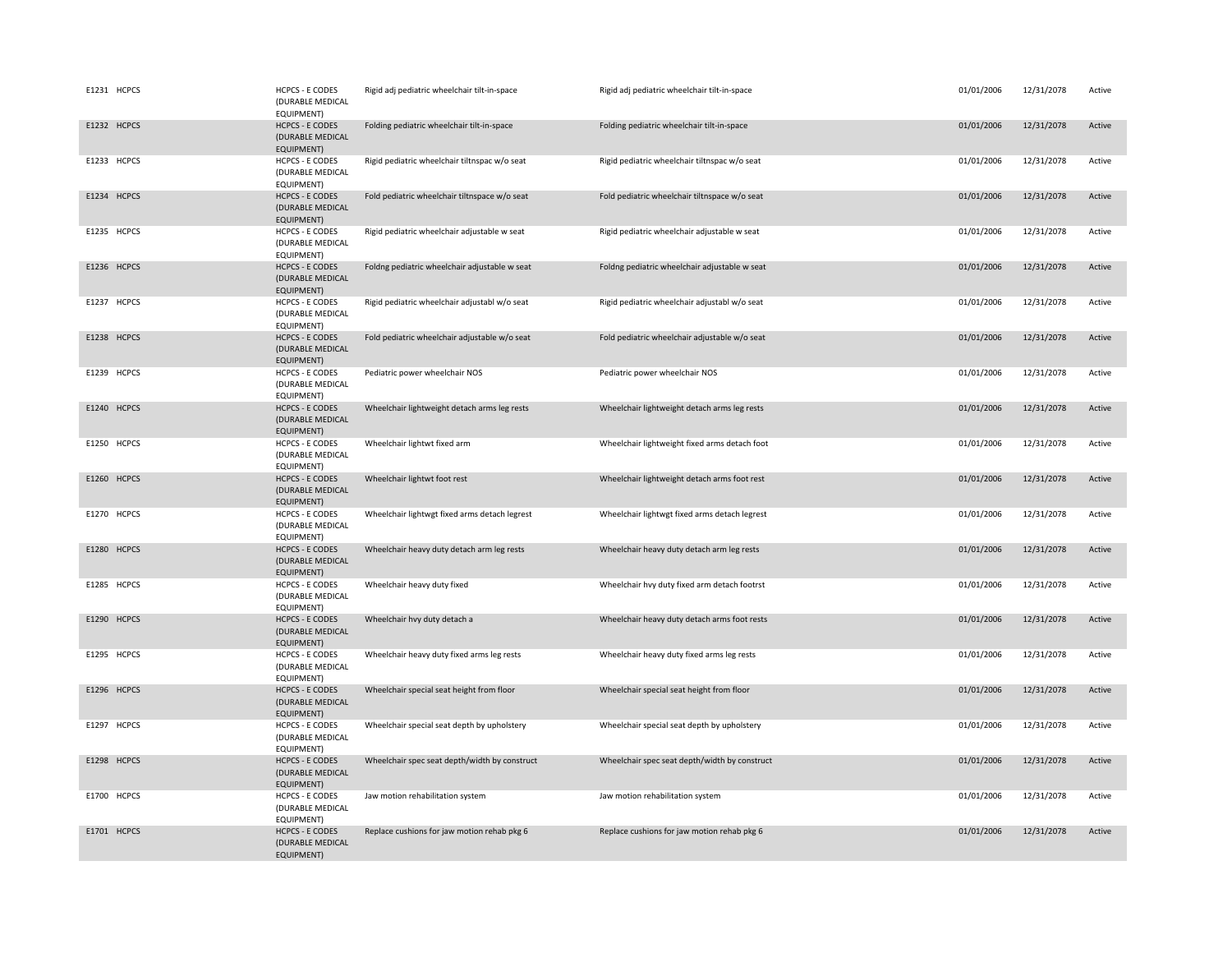| E1702 HCPCS | <b>HCPCS - E CODES</b><br>(DURABLE MEDICAL<br>EQUIPMENT)        | Repacel measuring scales jaw motion pkg 200                  | Repacel measuring scales jaw motion pkg 200                                                                                                             | 01/01/2006 | 12/31/2078 | Active |
|-------------|-----------------------------------------------------------------|--------------------------------------------------------------|---------------------------------------------------------------------------------------------------------------------------------------------------------|------------|------------|--------|
| E1800 HCPCS | <b>HCPCS - E CODES</b><br>(DURABLE MEDICAL<br><b>EQUIPMENT)</b> | Dynamic adjust elbow extension/flexion device                | Dynamic adjust elbow extension/flexion device                                                                                                           | 01/01/2006 | 12/31/2078 | Active |
| E1801 HCPCS | <b>HCPCS - E CODES</b><br>(DURABLE MEDICAL<br>EQUIPMENT)        | Bidirc static progressive strech elbow device                | Bidirc static progressive strech elbow device                                                                                                           | 01/01/2006 | 12/31/2078 | Active |
| E1802 HCPCS | <b>HCPCS - E CODES</b><br>(DURABLE MEDICAL<br>EQUIPMENT)        | Dynamic adjustable forearm pronate/sup device                | Dynamic adjustable forearm pronate/sup device                                                                                                           | 01/01/2006 | 12/31/2078 | Active |
| E1805 HCPCS | <b>HCPCS - E CODES</b><br>(DURABLE MEDICAL<br>EQUIPMENT)        | Dynamic adjustable wrist extend/flexio device                | Dynamic adjustable wrist extend/flexio device                                                                                                           | 01/01/2006 | 12/31/2078 | Active |
| E1806 HCPCS | <b>HCPCS - E CODES</b><br>(DURABLE MEDICAL<br>EQUIPMENT)        | Bidirc static progressive strech wrist device                | Bidirc static progressive strech wrist device                                                                                                           | 01/01/2006 | 12/31/2078 | Active |
| E1810 HCPCS | <b>HCPCS - E CODES</b><br>(DURABLE MEDICAL<br>EQUIPMENT)        | Dynamic adjustable knee extend/flexion device                | Dynamic adjustable knee extend/flexion device                                                                                                           | 01/01/2006 | 12/31/2078 | Active |
| E1811 HCPCS | <b>HCPCS - E CODES</b><br>(DURABLE MEDICAL<br>EQUIPMENT)        | Bidirec static progressive strech knee device                | Bidirec static progressive strech knee device                                                                                                           | 01/01/2006 | 12/31/2078 | Active |
| E1812 HCPCS | <b>HCPCS - E CODES</b><br>(DURABLE MEDICAL<br>EQUIPMENT)        | Knee extension/flexion w active resist ctrl                  | Knee extension/flexion w active resist ctrl                                                                                                             | 01/01/2006 | 12/31/2078 | Active |
| E1815 HCPCS | <b>HCPCS - E CODES</b><br>(DURABLE MEDICAL<br>EQUIPMENT)        | Dynamic adjustable ankle extend/flexio device                | Dynamic adjustable ankle extend/flexio device                                                                                                           | 01/01/2006 | 12/31/2078 | Active |
| E1816 HCPCS | <b>HCPCS - E CODES</b><br>(DURABLE MEDICAL<br>EQUIPMENT)        | Bidirc static progressive strech ankle device                | Bidirc static progressive strech ankle device                                                                                                           | 01/01/2006 | 12/31/2078 | Active |
| E1818 HCPCS | <b>HCPCS - E CODES</b><br>(DURABLE MEDICAL<br>EQUIPMENT)        | Bidir static progresive strech forearm device                | Bidir static progresive strech forearm device                                                                                                           | 01/01/2006 | 12/31/2078 | Active |
| E1820 HCPCS | <b>HCPCS - E CODES</b><br>(DURABLE MEDICAL<br>EQUIPMENT)        | Replace soft interface material ext/flex dev                 | Replace soft interface material ext/flex dev                                                                                                            | 01/01/2006 | 12/31/2078 | Active |
| E1821 HCPCS | <b>HCPCS - E CODES</b><br>(DURABLE MEDICAL<br>EQUIPMENT)        | Replace soft interface material bidir SPS dev                | Replace soft interface material bidir SPS dev                                                                                                           | 01/01/2006 | 12/31/2078 | Active |
| E1825 HCPCS | <b>HCPCS - E CODES</b><br>(DURABLE MEDICAL<br>EQUIPMENT)        | Dynamic adjustable finger extend/flexion dev                 | Dynamic adjustable finger extend/flexion dev                                                                                                            | 01/01/2006 | 12/31/2078 | Active |
| E1830 HCPCS | <b>HCPCS - E CODES</b><br>(DURABLE MEDICAL<br>EQUIPMENT)        | Dynamic adjustable toe extend/flexion device                 | Dynamic adjustable toe extend/flexion device                                                                                                            | 01/01/2006 | 12/31/2078 | Active |
| E1831 HCPCS | <b>HCPCS - E CODES</b><br>(DURABLE MEDICAL<br>EQUIPMENT)        | Static progressive stretch toe device, extension and/or flex | Static progressive stretch toe device, extension and/or flexion, with or without range of<br>motion adjustment, includes all components and accessories | 01/01/2011 | 12/31/2078 | Active |
| E1840 HCPCS | <b>HCPCS - E CODES</b><br>(DURABLE MEDICAL<br><b>EQUIPMENT)</b> | Dynamic adjustable shoulder extend/flex devic                | Dynamic adjustable shoulder extend/flex devic                                                                                                           | 01/01/2006 | 12/31/2078 | Active |
| E1841 HCPCS | <b>HCPCS - E CODES</b><br>(DURABLE MEDICAL<br>EQUIPMENT)        | Static stretch shoulder dev rom adjustment                   | Static stretch shoulder dev rom adjustment                                                                                                              | 01/01/2006 | 12/31/2078 | Active |
| E2000 HCPCS | <b>HCPCS - E CODES</b><br>(DURABLE MEDICAL<br><b>EQUIPMENT)</b> | Gastric suction pump home model statnry/port                 | Gastric suction pump home model statnry/port                                                                                                            | 01/01/2006 | 12/31/2078 | Active |
| E2201 HCPCS | <b>HCPCS - E CODES</b><br>(DURABLE MEDICAL<br>EQUIPMENT)        | Man wheelchair accsry seat wid 20 to lt 24 in                | Man wheelchair accsry seat wid 20 to lt 24 in                                                                                                           | 01/01/2006 | 12/31/2078 | Active |
| E2202 HCPCS | <b>HCPCS - E CODES</b><br>(DURABLE MEDICAL<br><b>EQUIPMENT)</b> | Manual wheelchair accsry seat width 24-27 in                 | Manual wheelchair accsry seat width 24-27 in                                                                                                            | 01/01/2006 | 12/31/2078 | Active |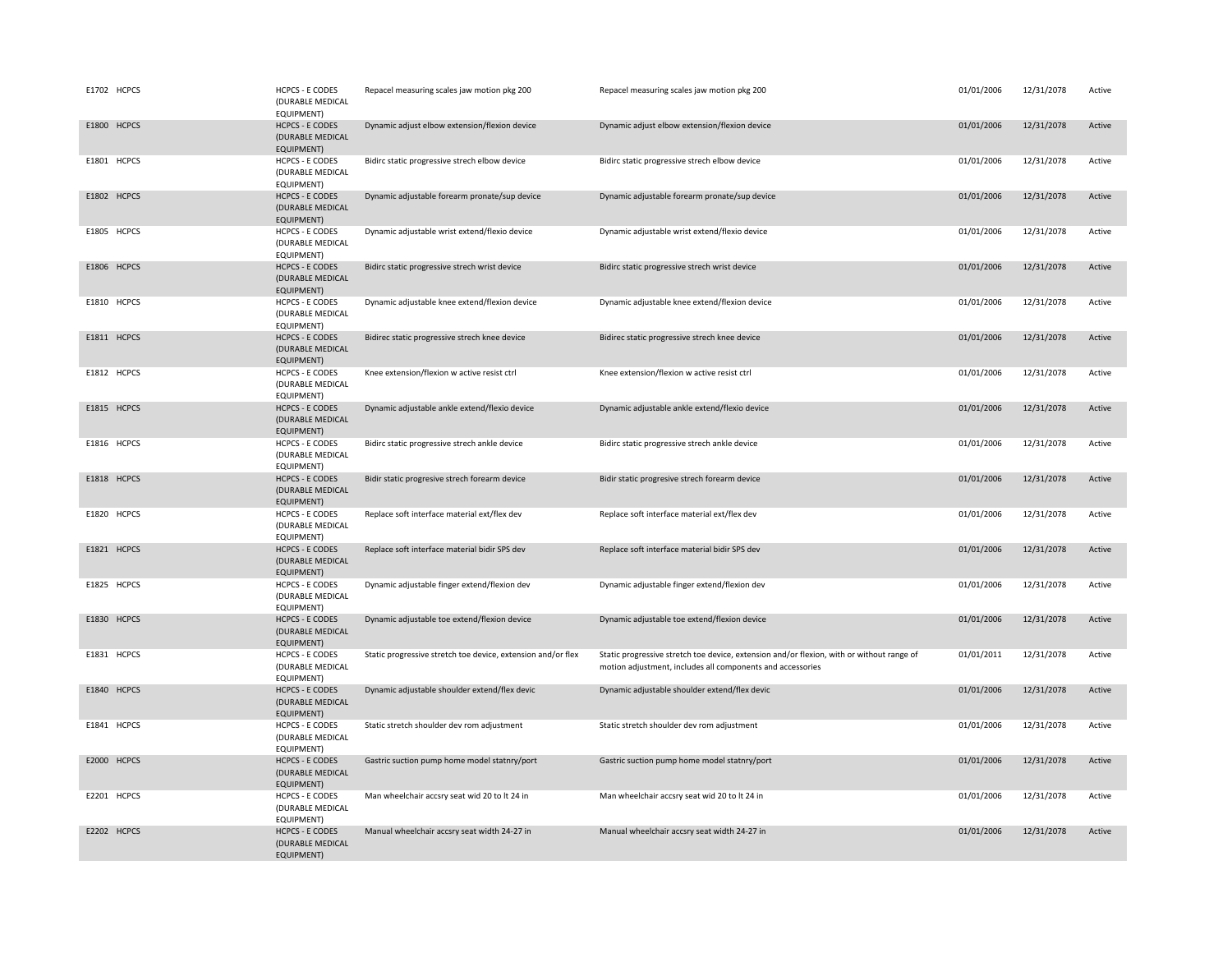| E2203 HCPCS | <b>HCPCS - E CODES</b><br>(DURABLE MEDICAL<br>EQUIPMENT)        | Man wheelchair accsry seat dpth 20 to lt 22in | Man wheelchair accsry seat dpth 20 to lt 22in                                                                                                         | 01/01/2006 | 12/31/2078 | Active |
|-------------|-----------------------------------------------------------------|-----------------------------------------------|-------------------------------------------------------------------------------------------------------------------------------------------------------|------------|------------|--------|
| E2204 HCPCS | <b>HCPCS - E CODES</b><br>(DURABLE MEDICAL<br><b>EQUIPMENT)</b> | Manual wheelchair accsry seat width 22-25 in  | Manual wheelchair accsry seat width 22-25 in                                                                                                          | 01/01/2006 | 12/31/2078 | Active |
| E2205 HCPCS | <b>HCPCS - E CODES</b><br>(DURABLE MEDICAL<br>EQUIPMENT)        | Manual wc accessory, handrim w/o projections  | Manual wc accessory, handrim w/o projections                                                                                                          | 01/01/2006 | 12/31/2078 | Active |
| E2207 HCPCS | <b>HCPCS - E CODES</b><br>(DURABLE MEDICAL<br>EQUIPMENT)        | Crutch and cane holder                        | Crutch and cane holder                                                                                                                                | 01/01/2006 | 12/31/2078 | Active |
| E2208 HCPCS | <b>HCPCS - E CODES</b><br>(DURABLE MEDICAL<br>EQUIPMENT)        | Cylinder tank carrier                         | Cylinder tank carrier                                                                                                                                 | 01/01/2006 | 12/31/2078 | Active |
| E2209 HCPCS | <b>HCPCS - E CODES</b><br>(DURABLE MEDICAL<br>EQUIPMENT)        | Arm trough each                               | Arm trough each                                                                                                                                       | 01/01/2006 | 12/31/2078 | Active |
| E2220 HCPCS | <b>HCPCS - E CODES</b><br>(DURABLE MEDICAL<br>EQUIPMENT)        | Solid propulsion tire each                    | Solid propulsion tire each                                                                                                                            | 01/01/2006 | 12/31/2078 | Active |
| E2227 HCPCS | <b>HCPCS - E CODES</b><br>(DURABLE MEDICAL<br><b>EQUIPMENT)</b> | Gear reduction drive wheel                    | MANUAL WHEELCHAIR ACCESSORY, GEAR REDUCTION DRIVE WHEEL, EACH                                                                                         | 01/01/2006 | 12/31/2078 | Active |
| E2228 HCPCS | <b>HCPCS - E CODES</b><br>(DURABLE MEDICAL<br>EQUIPMENT)        | Mwc acc, wheelchair brake                     | MANUAL WHEELCHAIR ACCESSORY, WHEEL BRAKING SYSTEM AND LOCK, COMPLETE, EACH                                                                            | 01/01/2006 | 12/31/2078 | Active |
| E2230 HCPCS | <b>HCPCS - E CODES</b><br>(DURABLE MEDICAL<br><b>EQUIPMENT)</b> | Manual standing system                        | MANUAL WHEELCHAIR ACCESSORY, MANUAL STANDING SYSTEM                                                                                                   | 01/01/2006 | 12/31/2078 | Active |
| E2291 HCPCS | <b>HCPCS - E CODES</b><br>(DURABLE MEDICAL<br>EQUIPMENT)        | Planar back for pediatric size wheelchair     | Planar back for pediatric size wheelchair                                                                                                             | 01/01/2006 | 12/31/2078 | Active |
| E2292 HCPCS | <b>HCPCS - E CODES</b><br>(DURABLE MEDICAL<br><b>EQUIPMENT)</b> | Planar seat for pediatric size wheelchair     | Planar seat for pediatric size wheelchair                                                                                                             | 01/01/2006 | 12/31/2078 | Active |
| E2293 HCPCS | <b>HCPCS - E CODES</b><br>(DURABLE MEDICAL<br>EQUIPMENT)        | Contour back for pediatric size wheelchair    | Contour back for pediatric size wheelchair                                                                                                            | 01/01/2006 | 12/31/2078 | Active |
| E2294 HCPCS | <b>HCPCS - E CODES</b><br>(DURABLE MEDICAL<br>EQUIPMENT)        | Contour seat for pediatric size wheelchair    | Contour seat for pediatric size wheelchair                                                                                                            | 01/01/2006 | 12/31/2078 | Active |
| E2295 HCPCS | <b>HCPCS - E CODES</b><br>(DURABLE MEDICAL<br>EQUIPMENT)        | Ped dynamic seating frame                     | MANUAL WHEELCHAIR ACCESSORY, FOR PEDIATRIC SIZE WHEELCHAIR, DYNAMIC SEATING<br>FRAME, ALLOWS COORDINATED MOVEMENT OF MULTIPLE POSITIONING FEATURES    | 01/01/2006 | 12/31/2078 | Active |
| E2300 HCPCS | <b>HCPCS - E CODES</b><br>(DURABLE MEDICAL<br><b>EQUIPMENT)</b> | Wheelchair accsry power seat elevation system | Wheelchair accsry power seat elevation system                                                                                                         | 01/01/2006 | 12/31/2078 | Active |
| E2301 HCPCS | <b>HCPCS - E CODES</b><br>(DURABLE MEDICAL<br>EQUIPMENT)        | Power wheelchair accsry power standing system | Power wheelchair accsry power standing system                                                                                                         | 01/01/2006 | 12/31/2078 | Active |
| E2310 HCPCS | <b>HCPCS - E CODES</b><br>(DURABLE MEDICAL<br><b>EQUIPMENT)</b> | Electro connection between control/seat syste | Electro connection between control/seat syste                                                                                                         | 01/01/2006 | 12/31/2078 | Active |
| E2311 HCPCS | <b>HCPCS - E CODES</b><br>(DURABLE MEDICAL<br>EQUIPMENT)        | Electro connection between control/mult seat  | Electro connection between control/mult seat                                                                                                          | 01/01/2006 | 12/31/2078 | Active |
| E2312 HCPCS | <b>HCPCS - E CODES</b><br>(DURABLE MEDICAL<br><b>EQUIPMENT)</b> | Mini-prop remote joystick                     | POWER WHEELCHAIR ACCESSORY, HAND OR CHIN CONTROL INTERFACE, MINI-<br>PROPORTIONAL REMOTE JOYSTICK, PROPORTIONAL, INCLUDING FIXED MOUNTING<br>HARDWARE | 01/01/2006 | 12/31/2078 | Active |
| E2313 HCPCS | <b>HCPCS - E CODES</b><br>(DURABLE MEDICAL<br>EQUIPMENT)        | PWC harness, expand control                   | POWER WHEELCHAIR ACCESSORY, HARNESS FOR UPGRADE TO EXPANDABLE CONTROLLER,<br>INCLUDING ALL FASTENERS, CONNECTORS AND MOUNTING HARDWARE, EACH          | 01/01/2006 | 12/31/2078 | Active |
| E2321 HCPCS | <b>HCPCS - E CODES</b><br>(DURABLE MEDICAL<br><b>EQUIPMENT)</b> | Pwr wheelchair accsry hand interface joystick | Pwr wheelchair accsry hand interface joystick                                                                                                         | 01/01/2006 | 12/31/2078 | Active |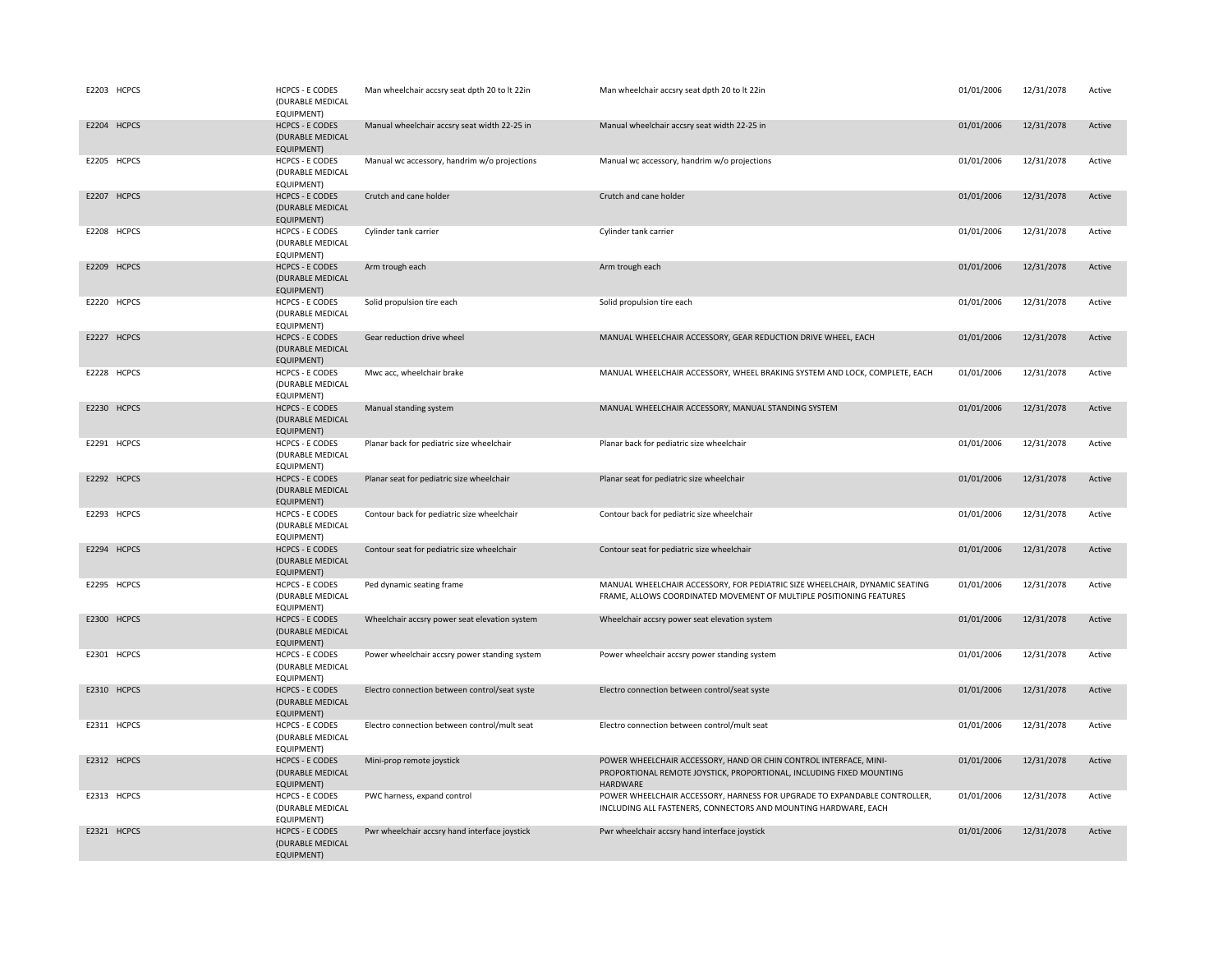| E2322 HCPCS | <b>HCPCS - E CODES</b><br>(DURABLE MEDICAL<br>EQUIPMENT)        | Pwr wheelchair accsry multiple mech switches     | Pwr wheelchair accsry multiple mech switches     | 01/01/2006 | 12/31/2078<br>Active |
|-------------|-----------------------------------------------------------------|--------------------------------------------------|--------------------------------------------------|------------|----------------------|
| E2323 HCPCS | <b>HCPCS - E CODES</b><br>(DURABLE MEDICAL<br><b>EQUIPMENT)</b> | Pwr wheelchair accsry special joystick handle    | Pwr wheelchair accsry special joystick handle    | 01/01/2006 | 12/31/2078<br>Active |
| E2324 HCPCS | <b>HCPCS - E CODES</b><br>(DURABLE MEDICAL<br>EQUIPMENT)        | Power wheelchair accessory chin cup interface    | Power wheelchair accessory chin cup interface    | 01/01/2006 | 12/31/2078<br>Active |
| E2325 HCPCS | <b>HCPCS - E CODES</b><br>(DURABLE MEDICAL<br>EQUIPMENT)        | Powr wheelchair accsry sip and puff interface    | Powr wheelchair accsry sip and puff interface    | 01/01/2006 | 12/31/2078<br>Active |
| E2326 HCPCS | <b>HCPCS - E CODES</b><br>(DURABLE MEDICAL<br>EQUIPMENT)        | Pwr wheelchair accsry breath tube kit for sip    | Pwr wheelchair accsry breath tube kit for sip    | 01/01/2006 | 12/31/2078<br>Active |
| E2327 HCPCS | <b>HCPCS - E CODES</b><br>(DURABLE MEDICAL<br>EQUIPMENT)        | Pwr wheelchair ac head control interface mech    | Pwr wheelchair ac head control interface mech    | 01/01/2006 | 12/31/2078<br>Active |
| E2328 HCPCS | <b>HCPCS - E CODES</b><br>(DURABLE MEDICAL<br>EQUIPMENT)        | Pwr wheelchair head/extremity control inter      | Pwr wheelchair head/extremity control inter      | 01/01/2006 | 12/31/2078<br>Active |
| E2329 HCPCS | <b>HCPCS - E CODES</b><br>(DURABLE MEDICAL<br>EQUIPMENT)        | Pwr wheelchair head control nonproportional      | Pwr wheelchair head control nonproportional      | 01/01/2006 | 12/31/2078<br>Active |
| E2330 HCPCS | <b>HCPCS - E CODES</b><br>(DURABLE MEDICAL<br>EQUIPMENT)        | Pwr wheelchair head control proximity switch     | Pwr wheelchair head control proximity switch     | 01/01/2006 | 12/31/2078<br>Active |
| E2331 HCPCS | <b>HCPCS - E CODES</b><br>(DURABLE MEDICAL<br>EQUIPMENT)        | Pwr wheelchair accessory attendant control       | Pwr wheelchair accessory attendant control       | 01/01/2006 | 12/31/2078<br>Active |
| E2340 HCPCS | <b>HCPCS - E CODES</b><br>(DURABLE MEDICAL<br>EQUIPMENT)        | Pwr wheelchair accsr wdth 20-23 in seat frame    | Pwr wheelchair accsr wdth 20-23 in seat frame    | 01/01/2006 | 12/31/2078<br>Active |
| E2341 HCPCS | <b>HCPCS - E CODES</b><br>(DURABLE MEDICAL<br><b>EQUIPMENT)</b> | Pwr wheelchair accsr wdth 24-27 in seat frame    | Pwr wheelchair accsr wdth 24-27 in seat frame    | 01/01/2006 | 12/31/2078<br>Active |
| E2342 HCPCS | <b>HCPCS - E CODES</b><br>(DURABLE MEDICAL<br>EQUIPMENT)        | Pwr wheelchair accsr dpth 20-21 in seat frame    | Pwr wheelchair accsr dpth 20-21 in seat frame    | 01/01/2006 | 12/31/2078<br>Active |
| E2343 HCPCS | <b>HCPCS - E CODES</b><br>(DURABLE MEDICAL<br>EQUIPMENT)        | Pwr wheelchair accsr dpth 22-25 in seat frame    | Pwr wheelchair accsr dpth 22-25 in seat frame    | 01/01/2006 | 12/31/2078<br>Active |
| E2351 HCPCS | <b>HCPCS - E CODES</b><br>(DURABLE MEDICAL<br>EQUIPMENT)        | Pwr wheelchair accsr electronic SGD interface    | Pwr wheelchair accsr electronic SGD interface    | 01/01/2006 | 12/31/2078<br>Active |
| E2358 HCPCS | <b>HCPCS - E CODES</b><br>(DURABLE MEDICAL<br>EQUIPMENT)        | Pwr wc access grp 34 nonsealed lead acid batt ea | Pwr wc access grp 34 nonsealed lead acid batt ea | 01/01/2012 | 12/31/2078<br>Active |
| E2359 HCPCS | <b>HCPCS - E CODES</b><br>(DURABLE MEDICAL<br>EQUIPMENT)        | Pwr wc accessory grp 34 sealed lead acid batt ea | Pwr wc accessory grp 34 sealed lead acid batt ea | 01/01/2012 | 12/31/2078<br>Active |
| E2366 HCPCS | <b>HCPCS - E CODES</b><br>(DURABLE MEDICAL<br><b>EQUIPMENT)</b> | Power wheelchair battery charger, single mode    | Power wheelchair battery charger, single mode    | 01/01/2006 | 12/31/2078<br>Active |
| E2367 HCPCS | <b>HCPCS - E CODES</b><br>(DURABLE MEDICAL<br>EQUIPMENT)        | Power wheelchair battery charger, dual mode      | Power wheelchair battery charger, dual mode      | 01/01/2006 | 12/31/2078<br>Active |
| E2368 HCPCS | <b>HCPCS - E CODES</b><br>(DURABLE MEDICAL<br>EQUIPMENT)        | Power wheelchair motor replacement               | Power wheelchair motor replacement               | 01/01/2006 | 12/31/2078<br>Active |
| E2369 HCPCS | <b>HCPCS - E CODES</b><br>(DURABLE MEDICAL<br>EQUIPMENT)        | Power wheelchair gear box replacement            | Power wheelchair gear box replacement            | 01/01/2006 | 12/31/2078<br>Active |
| E2370 HCPCS | <b>HCPCS - E CODES</b><br>(DURABLE MEDICAL<br><b>EQUIPMENT)</b> | Power wheelchair motor/gear box combo            | Power wheelchair motor/gear box combo            | 01/01/2006 | 12/31/2078<br>Active |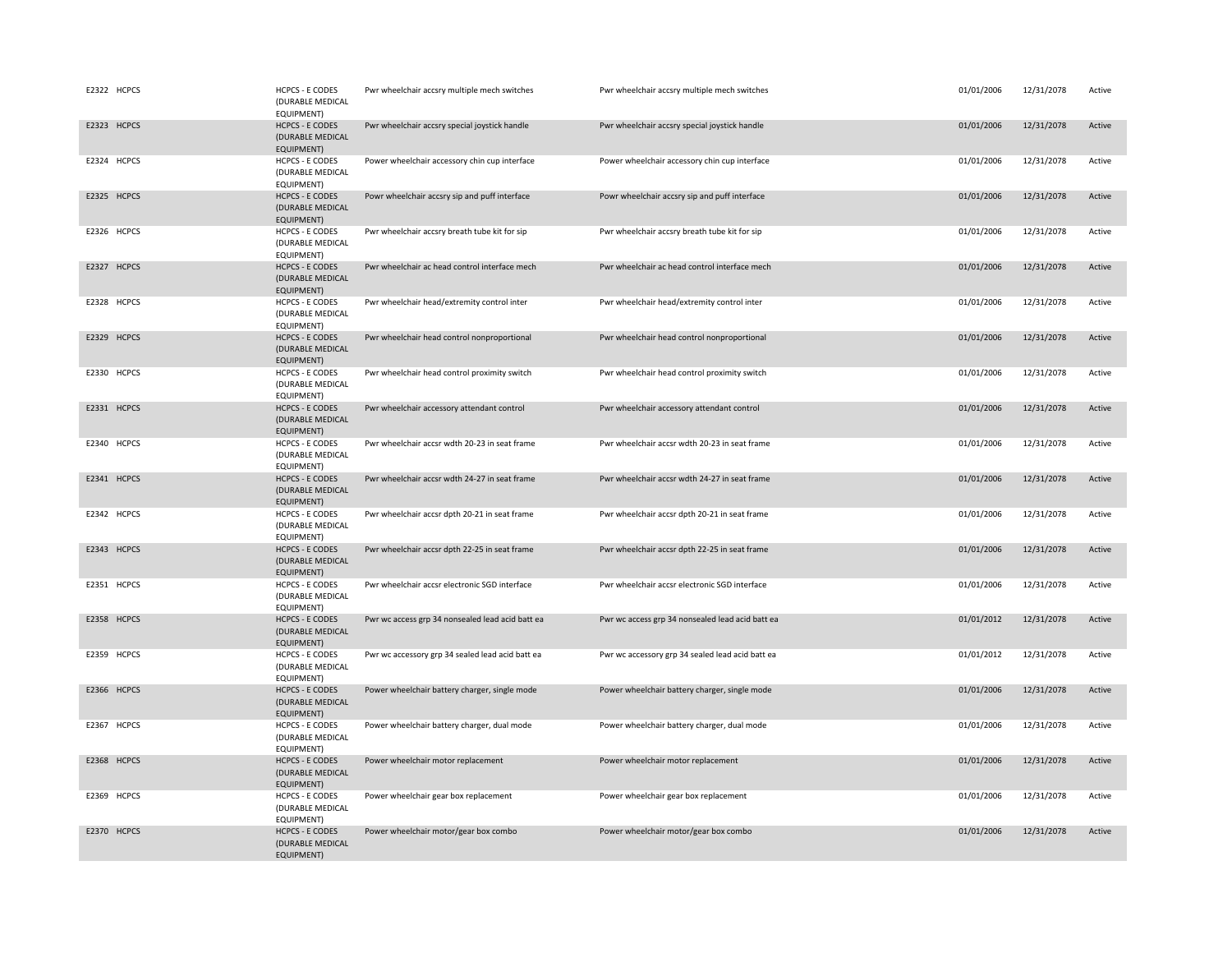| E2373 HCPCS | <b>HCPCS - E CODES</b><br>(DURABLE MEDICAL<br>EQUIPMENT)        | Hand/chin control interface special joystick  | Hand/chin control interface special joystick            | 01/01/2006 | 12/31/2078 | Active |
|-------------|-----------------------------------------------------------------|-----------------------------------------------|---------------------------------------------------------|------------|------------|--------|
| E2374 HCPCS | <b>HCPCS - E CODES</b><br>(DURABLE MEDICAL<br><b>EQUIPMENT)</b> | Hand/chin control interface standard joystick | Hand/chin control interface standard joystick           | 01/01/2006 | 12/31/2078 | Active |
| E2375 HCPCS | <b>HCPCS - E CODES</b><br>(DURABLE MEDICAL<br>EQUIPMENT)        | Non-expandable controller                     | Non-expandable controller                               | 01/01/2006 | 12/31/2078 | Active |
| E2376 HCPCS | <b>HCPCS - E CODES</b><br>(DURABLE MEDICAL<br>EQUIPMENT)        | Expandable controller, replacement            | Expandable controller, replacement                      | 01/01/2006 | 12/31/2078 | Active |
| E2377 HCPCS | <b>HCPCS - E CODES</b><br>(DURABLE MEDICAL<br>EQUIPMENT)        | Expandable controller, initial                | Expandable controller, initial                          | 01/01/2006 | 12/31/2078 | Active |
| E2378 HCPCS | <b>HCPCS - E CODES</b><br>(DURABLE MEDICAL<br>EQUIPMENT)        | Pw actuator replacement                       | Pw actuator replacement                                 | 01/01/2013 | 12/31/2078 | Active |
| E2397 HCPCS | <b>HCPCS - E CODES</b><br>(DURABLE MEDICAL<br>EQUIPMENT)        | Pwc acc, lith-based battery                   | POWER WHEELCHAIR ACCESSORY, LITHIUM-BASED BATTERY, EACH | 01/01/2006 | 12/31/2078 | Active |
| E2402 HCPCS | <b>HCPCS - E CODES</b><br>(DURABLE MEDICAL<br>EQUIPMENT)        | Neg pressure wound therapy pump stat/portable | Neg pressure wound therapy pump stat/portable           | 01/01/2006 | 12/31/2078 | Active |
| E2500 HCPCS | <b>HCPCS - E CODES</b><br>(DURABLE MEDICAL<br>EQUIPMENT)        | Speech generate dev digitized pre-rec <= 8min | Speech generate dev digitized pre-rec <= 8min           | 01/01/2006 | 12/31/2078 | Active |
| E2502 HCPCS | <b>HCPCS - E CODES</b><br>(DURABLE MEDICAL<br>EQUIPMENT)        | Speech generate dev prerec msg >8min <= 20min | Speech generate dev prerec msg >8min <= 20min           | 01/01/2006 | 12/31/2078 | Active |
| E2504 HCPCS | <b>HCPCS - E CODES</b><br>(DURABLE MEDICAL<br>EQUIPMENT)        | Speech generate dev prerec msg>20min <= 40min | Speech generate dev prerec msg>20min <= 40min           | 01/01/2006 | 12/31/2078 | Active |
| E2506 HCPCS | <b>HCPCS - E CODES</b><br>(DURABLE MEDICAL<br>EQUIPMENT)        | Speech generate dev dgtzd prerec msg > 40 min | Speech generate dev dgtzd prerec msg > 40 min           | 01/01/2006 | 12/31/2078 | Active |
| E2508 HCPCS | <b>HCPCS - E CODES</b><br>(DURABLE MEDICAL<br>EQUIPMENT)        | Speech generate dev dgt spelling phys contact | Speech generate dev dgt spelling phys contact           | 01/01/2006 | 12/31/2078 | Active |
| E2510 HCPCS | <b>HCPCS - E CODES</b><br>(DURABLE MEDICAL<br>EQUIPMENT)        | Speech generate dev w multi methods msg/accs  | Speech generate dev w multi methods msg/accs            | 01/01/2006 | 12/31/2078 | Active |
| E2511 HCPCS | <b>HCPCS - E CODES</b><br>(DURABLE MEDICAL<br>EQUIPMENT)        | Speech generate dev software prgrm for PC/PDA | Speech generate dev software prgrm for PC/PDA           | 01/01/2006 | 12/31/2078 | Active |
| E2512 HCPCS | <b>HCPCS - E CODES</b><br>(DURABLE MEDICAL<br>EQUIPMENT)        | Speech generate dev accessory, mounting systm | Speech generate dev accessory, mounting systm           | 01/01/2006 | 12/31/2078 | Active |
| E2599 HCPCS | <b>HCPCS - E CODES</b><br>(DURABLE MEDICAL<br>EQUIPMENT)        | Speech generate dev accsry not otherwise clas | Speech generate dev accsry not otherwise clas           | 01/01/2006 | 12/31/2078 | Active |
| E2607 HCPCS | <b>HCPCS - E CODES</b><br>(DURABLE MEDICAL<br>EQUIPMENT)        | Skin protect & position wc cushion wd <22in   | Skin protect & position wc cushion wd <22in             | 01/01/2006 | 12/31/2078 | Active |
| E2608 HCPCS | <b>HCPCS - E CODES</b><br>(DURABLE MEDICAL<br>EQUIPMENT)        | Skin protect & position wc cushion wd>=22in   | Skin protect & position wc cushion wd>=22in             | 01/01/2006 | 12/31/2078 | Active |
| E2609 HCPCS | <b>HCPCS - E CODES</b><br>(DURABLE MEDICAL<br><b>EQUIPMENT)</b> | Custom fabricated wheelchair cushion          | Custom fabricated wheelchair cushion                    | 01/01/2006 | 12/31/2078 | Active |
| E2610 HCPCS | <b>HCPCS - E CODES</b><br>(DURABLE MEDICAL<br>EQUIPMENT)        | Powered wheelchair cushion                    | Powered wheelchair cushion                              | 01/01/2006 | 12/31/2078 | Active |
| E2611 HCPCS | <b>HCPCS - E CODES</b><br>(DURABLE MEDICAL<br><b>EQUIPMENT)</b> | Gen use wheelchair back cushion width <22 in  | Gen use wheelchair back cushion width <22 in            | 01/01/2006 | 12/31/2078 | Active |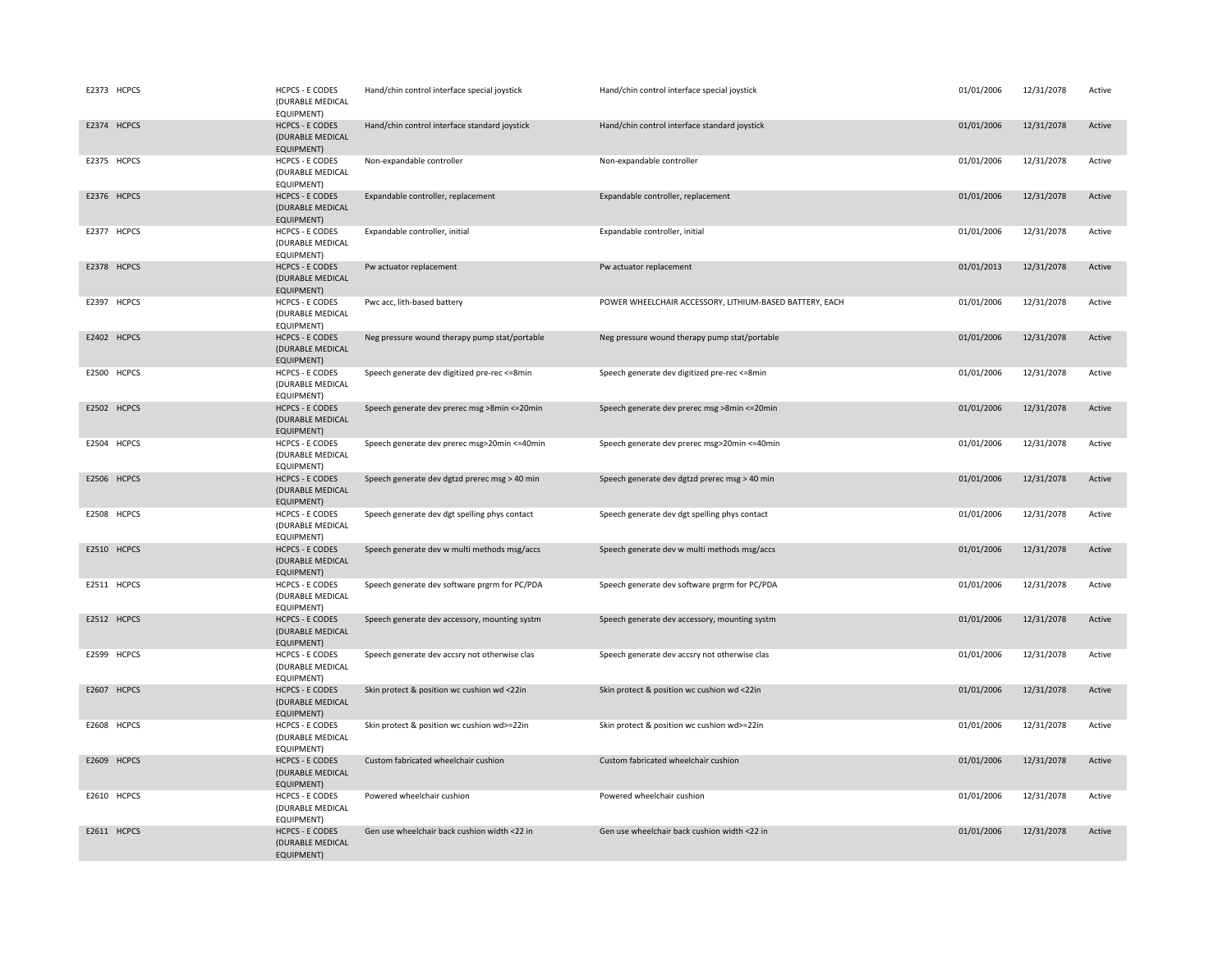| E2612 HCPCS | <b>HCPCS - E CODES</b><br>(DURABLE MEDICAL<br>EQUIPMENT)        | Gen use wheelchair back cushion width>=22in                  | Gen use wheelchair back cushion width>=22in                                                               | 01/01/2006 | 12/31/2078 | Active |
|-------------|-----------------------------------------------------------------|--------------------------------------------------------------|-----------------------------------------------------------------------------------------------------------|------------|------------|--------|
| E2613 HCPCS | <b>HCPCS - E CODES</b><br>(DURABLE MEDICAL<br><b>EQUIPMENT)</b> | Position wc back cushion width <22in                         | Position wc back cushion width <22in                                                                      | 01/01/2006 | 12/31/2078 | Active |
| E2614 HCPCS | <b>HCPCS - E CODES</b><br>(DURABLE MEDICAL<br>EQUIPMENT)        | Position wc back cushion width >=22in                        | Position wc back cushion width >=22in                                                                     | 01/01/2006 | 12/31/2078 | Active |
| E2615 HCPCS | <b>HCPCS - E CODES</b><br>(DURABLE MEDICAL<br>EQUIPMENT)        | Position wc back post/lat width <22in                        | Position wc back post/lat width <22in                                                                     | 01/01/2006 | 12/31/2078 | Active |
| E2616 HCPCS | <b>HCPCS - E CODES</b><br>(DURABLE MEDICAL<br>EQUIPMENT)        | Position wc back post/lat wdth>=22in                         | Position wc back post/lat wdth>=22in                                                                      | 01/01/2006 | 12/31/2078 | Active |
| E2617 HCPCS | <b>HCPCS - E CODES</b><br>(DURABLE MEDICAL<br>EQUIPMENT)        | Custom fabricated wheelchair back cushion                    | Custom fabricated wheelchair back cushion                                                                 | 01/01/2006 | 12/31/2078 | Active |
| E2620 HCPCS | <b>HCPCS - E CODES</b><br>(DURABLE MEDICAL<br>EQUIPMENT)        | Wheelchair planar back cushion width <22in                   | Wheelchair planar back cushion width <22in                                                                | 01/01/2006 | 12/31/2078 | Active |
| E2621 HCPCS | <b>HCPCS - E CODES</b><br>(DURABLE MEDICAL<br>EQUIPMENT)        | Wheelchair planar back cushion width>=22in                   | Wheelchair planar back cushion width>=22in                                                                | 01/01/2006 | 12/31/2078 | Active |
| E2622 HCPCS | <b>HCPCS - E CODES</b><br>(DURABLE MEDICAL<br>EQUIPMENT)        | Skin protection wheelchair seat cushion, adjustable, width I | Skin protection wheelchair seat cushion, adjustable, width less than 22 in, any depth                     | 01/01/2011 | 12/31/2078 | Active |
| E2623 HCPCS | <b>HCPCS - E CODES</b><br>(DURABLE MEDICAL<br>EQUIPMENT)        | Skin protection wheelchair seat cushion, adjustable, width 2 | Skin protection wheelchair seat cushion, adjustable, width 22 in or greater, any depth                    | 01/01/2011 | 12/31/2078 | Active |
| E2624 HCPCS | <b>HCPCS - E CODES</b><br>(DURABLE MEDICAL<br>EQUIPMENT)        | Skin protection and positioning wheelchair seat cushion, adj | Skin protection and positioning wheelchair seat cushion, adjustable, width less than 22 in, any<br>depth  | 01/01/2011 | 12/31/2078 | Active |
| E2625 HCPCS | <b>HCPCS - E CODES</b><br>(DURABLE MEDICAL<br>EQUIPMENT)        | Skin protection and positioning wheelchair seat cushion, adj | Skin protection and positioning wheelchair seat cushion, adjustable, width 22 in or greater,<br>any depth | 01/01/2011 | 12/31/2078 | Active |
| E2626 HCPCS | <b>HCPCS - E CODES</b><br>(DURABLE MEDICAL<br>EQUIPMENT)        | Wc access shidr elb mobil arm supp wc adjustble              | Wc access shidr elb mobil arm supp wc adjustble                                                           | 01/01/2012 | 12/31/2078 | Active |
| E2627 HCPCS | <b>HCPCS - E CODES</b><br>(DURABLE MEDICAL<br><b>EQUIPMENT)</b> | Wc access shidr elb m arm supp adjustbl rancho               | Wc access shidr elb m arm supp adjustbl rancho                                                            | 01/01/2012 | 12/31/2078 | Active |
| E2628 HCPCS | HCPCS - E CODES<br>(DURABLE MEDICAL<br>EQUIPMENT)               | Wc access shldr elb mobil arm supp wc reclining              | Wc access shldr elb mobil arm supp wc reclining                                                           | 01/01/2012 | 12/31/2078 | Active |
| E2629 HCPCS | <b>HCPCS - E CODES</b><br>(DURABLE MEDICAL<br>EQUIPMENT)        | Wc access shidr elb m arm supp friction arm supp             | Wc access shidr elb m arm supp friction arm supp                                                          | 01/01/2012 | 12/31/2078 | Active |
| E2630 HCPCS | <b>HCPCS - E CODES</b><br>(DURABLE MEDICAL<br>EQUIPMENT)        | Wc access shidr elb mobil monosusp arm hand supp             | Wc access shidr elb mobil monosusp arm hand supp                                                          | 01/01/2012 | 12/31/2078 | Active |
| E2631 HCPCS | <b>HCPCS - E CODES</b><br>(DURABLE MEDICAL<br>EQUIPMENT)        | Wc access add mobile arm support elev prox arm               | Wc access add mobile arm support elev prox arm                                                            | 01/01/2012 | 12/31/2078 | Active |
| E2632 HCPCS | <b>HCPCS - E CODES</b><br>(DURABLE MEDICAL<br>EQUIPMENT)        | Wc access add mobil arm supp offset/lat rckr arm             | Wc access add mobil arm supp offset/lat rckr arm                                                          | 01/01/2012 | 12/31/2078 | Active |
| E2633 HCPCS | <b>HCPCS - E CODES</b><br>(DURABLE MEDICAL<br>EQUIPMENT)        | Wc access add mobile arm support supinator                   | Wc access add mobile arm support supinator                                                                | 01/01/2012 | 12/31/2078 | Active |
| E8000 HCPCS | <b>HCPCS - E CODES</b><br>(DURABLE MEDICAL<br>EQUIPMENT)        | Posterior gait trainer                                       | Posterior gait trainer pediatric size                                                                     | 01/01/2006 | 12/31/2078 | Active |
| E8001 HCPCS | <b>HCPCS - E CODES</b><br>(DURABLE MEDICAL<br>EQUIPMENT)        | Upright gait trainer                                         | Upright gait trainer pediatric size                                                                       | 01/01/2006 | 12/31/2078 | Active |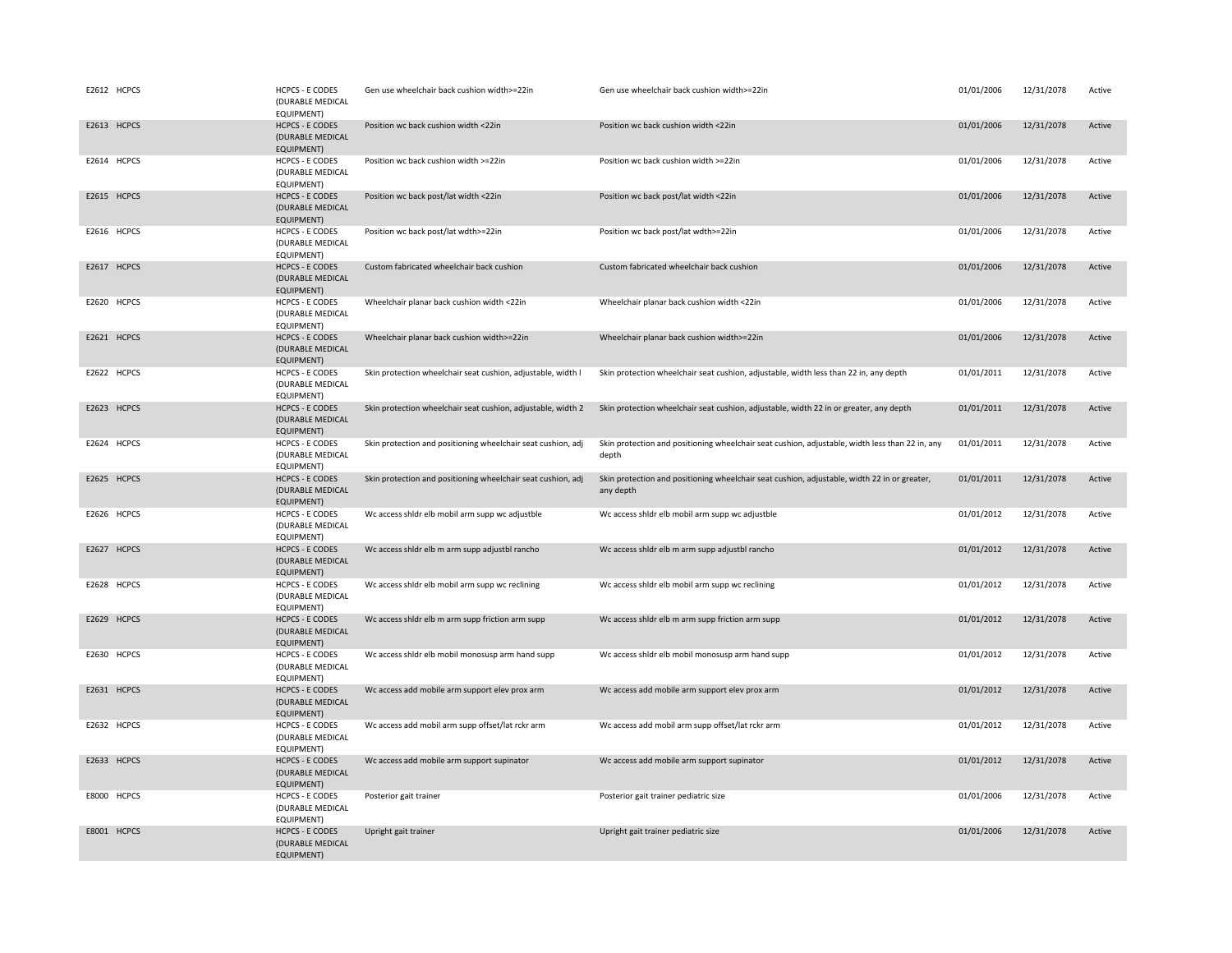|             | E8002 HCPCS | <b>HCPCS - E CODES</b><br>(DURABLE MEDICAL<br>EQUIPMENT)         | Anterior gait trainer                                        | Anterior gait trainer pediatric size                                                                                         | 01/01/2006 | 12/31/2078 | Active |
|-------------|-------------|------------------------------------------------------------------|--------------------------------------------------------------|------------------------------------------------------------------------------------------------------------------------------|------------|------------|--------|
| G0027 HCPCS |             | <b>HCPCS - G CODES</b><br>(PROCEDURES/PROFES<br>SIONAL SERVICES) | Semen analysis presence/motility sperm                       | Semen analysis presence/motility sperm                                                                                       | 01/01/2006 | 12/31/2078 | Active |
| G0128 HCPCS |             | <b>HCPCS - G CODES</b><br>(PROCEDURES/PROFES<br>SIONAL SERVICES) | CORF direct skilled nursing ea 10 min aft 5mi                | CORF direct skilled nursing ea 10 min aft 5mi                                                                                | 01/01/2006 | 12/31/2078 | Active |
| G0129 HCPCS |             | <b>HCPCS - G CODES</b><br>(PROCEDURES/PROFES<br>SIONAL SERVICES) | Occupational Thrpy partial hosp prog service                 | Occupational Thrpy partial hosp prog service                                                                                 | 01/01/2006 | 12/31/2078 | Active |
| G0151 HCPCS |             | <b>HCPCS - G CODES</b><br>(PROCEDURES/PROFES<br>SIONAL SERVICES) | PT services, home health, each 15 min                        | PT services, home health, each 15 min                                                                                        | 01/01/2006 | 12/31/2078 | Active |
| G0152 HCPCS |             | <b>HCPCS - G CODES</b><br>(PROCEDURES/PROFES<br>SIONAL SERVICES) | OT services, home health, each 15 min                        | OT services, home health, each 15 min                                                                                        | 01/01/2006 | 12/31/2078 | Active |
| G0153 HCPCS |             | <b>HCPCS - G CODES</b><br>(PROCEDURES/PROFES<br>SIONAL SERVICES) | Speech services, home health, each 15 min                    | Speech services, home health, each 15 min                                                                                    | 01/01/2006 | 12/31/2078 | Active |
| G0156 HCPCS |             | <b>HCPCS - G CODES</b><br>(PROCEDURES/PROFES<br>SIONAL SERVICES) | Home health aide, home health, each 15 min                   | Home health aide, home health, each 15 min                                                                                   | 01/01/2006 | 12/31/2078 | Active |
| G0157 HCPCS |             | HCPCS - G CODES<br>(PROCEDURES/PROFES<br>SIONAL SERVICES)        | Services performed by a qualified physical therapist assista | Services performed by a qualified physical therapist assistant in the home health or hospice<br>setting, each 15 minutes     | 01/01/2011 | 12/31/2078 | Active |
| G0158 HCPCS |             | <b>HCPCS - G CODES</b><br>(PROCEDURES/PROFES<br>SIONAL SERVICES) | Professional/Screening Services                              | Services performed by a qualified occupational therapist assistant in the home health or<br>hospice setting, each 15 minutes | 01/01/2011 | 12/31/2078 | Active |
| G0159 HCPCS |             | <b>HCPCS - G CODES</b><br>(PROCEDURES/PROFES<br>SIONAL SERVICES) | Professional/Screening Services                              | Services pt home health est/del pt mp ea 15 mins                                                                             | 01/01/2011 | 12/31/2078 | Active |
| G0160 HCPCS |             | <b>HCPCS - G CODES</b><br>(PROCEDURES/PROFES<br>SIONAL SERVICES) | Professional/Screening Services                              | Services ot home health est/del ot mp ea 15 mins                                                                             | 01/01/2011 | 12/31/2078 | Active |
| G0161 HCPCS |             | <b>HCPCS - G CODES</b><br>(PROCEDURES/PROFES<br>SIONAL SERVICES) | Professional/Screening Services                              | Service slp hh est/del spch-lang path mp ea 15 m                                                                             | 01/01/2011 | 12/31/2078 | Active |
| G0162 HCPCS |             | <b>HCPCS - G CODES</b><br>(PROCEDURES/PROFES<br>SIONAL SERVICES) | Professional/Screening Services                              | Skilled service rn m&e plan of care; ea 15 mins                                                                              | 01/01/2011 | 12/31/2078 | Active |
| G0237 HCPCS |             | <b>HCPCS - G CODES</b><br>(PROCEDURES/PROFES<br>SIONAL SERVICES) | Therapeutic px inc resp strength/endur 15 min                | Therapeutic px inc resp strength/endur 15 min                                                                                | 01/01/2006 | 12/31/2078 | Active |
| G0238 HCPCS |             | <b>HCPCS - G CODES</b><br>(PROCEDURES/PROFES<br>SIONAL SERVICES) | Therapeutic px increase resp function 15 min                 | Therapeutic px increase resp function 15 min                                                                                 | 01/01/2006 | 12/31/2078 | Active |
| G0239 HCPCS |             | <b>HCPCS - G CODES</b><br>(PROCEDURES/PROFES<br>SIONAL SERVICES) | Therap px incr resp fnctn/strngth/endur group                | Therap px incr resp fnctn/strngth/endur group                                                                                | 01/01/2006 | 12/31/2078 | Active |
| G0281 HCPCS |             | <b>HCPCS - G CODES</b><br>(PROCEDURES/PROFES<br>SIONAL SERVICES) | Elec stimulation unattend for pressure ulcers                | Elec stimulation unattend for pressure ulcers                                                                                | 01/01/2006 | 12/31/2078 | Active |
| G0282 HCPCS |             | <b>HCPCS - G CODES</b><br>(PROCEDURES/PROFES<br>SIONAL SERVICES) | MC Prof/Screening Services                                   | Elect stimulate wound care not pressure ulcer                                                                                | 01/01/2006 | 12/31/2078 | Active |
| G0283 HCPCS |             | <b>HCPCS - G CODES</b><br>(PROCEDURES/PROFES<br>SIONAL SERVICES) | Electrical stimulation other than wound care                 | Electrical stimulation other than wound care                                                                                 | 01/01/2006 | 12/31/2078 | Active |
| G0299 HCPCS |             | HCPCS - G CODES<br>(PROCEDURES/PROFES<br>SIONAL SERVICES)        | Direct skilled nursing services of a registered nurse (RN) i | Direct skilled nursing services of a registered nurse (RN) in the home health or hospice<br>setting, each 15 minutes         | 01/01/2016 | 12/31/2078 | Active |
| G0300 HCPCS |             | <b>HCPCS - G CODES</b><br>(PROCEDURES/PROFES<br>SIONAL SERVICES) | Direct skilled nursing services of a license practical nurse | Direct skilled nursing services of a license practical nurse (LPN) in the home health or hospice<br>setting, each 15 minutes | 01/01/2016 | 12/31/2078 | Active |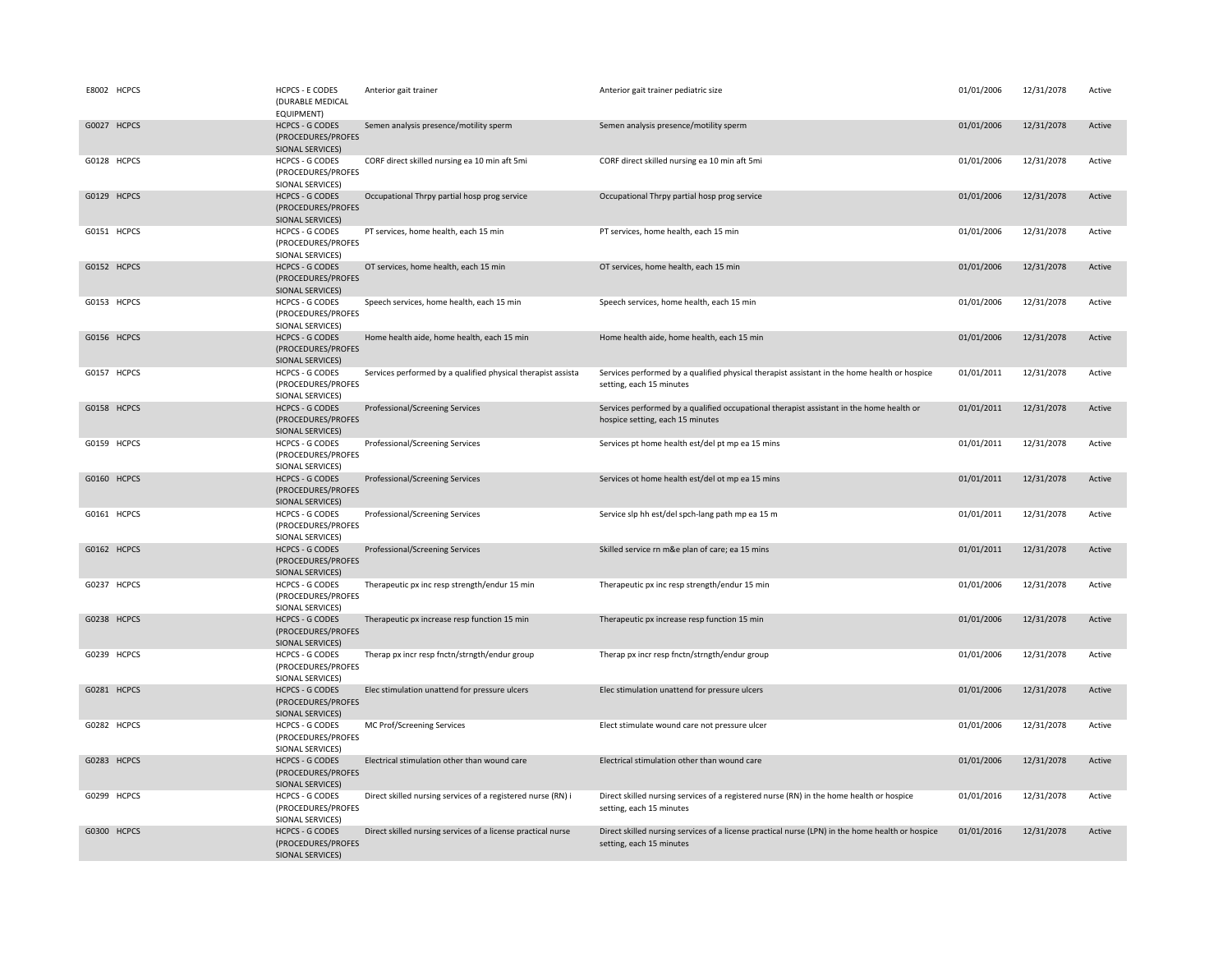| G0422 HCPCS | <b>HCPCS - G CODES</b><br>(PROCEDURES/PROFES<br>SIONAL SERVICES)        | Intens cardiac rehab w/wo cont ECG mon w exerc   | Intens cardiac rehab w/wo cont ECG mon w exerc                                                                                                                                                                                                                                                                                          | 01/01/2010 | 12/31/2078 | Active     |
|-------------|-------------------------------------------------------------------------|--------------------------------------------------|-----------------------------------------------------------------------------------------------------------------------------------------------------------------------------------------------------------------------------------------------------------------------------------------------------------------------------------------|------------|------------|------------|
| G0423 HCPCS | <b>HCPCS - G CODES</b><br>(PROCEDURES/PROFES<br>SIONAL SERVICES)        | Intens cardiac rehab w/wo cont ECG mon w/o exerc | Intens cardiac rehab w/wo cont ECG mon w/o exerc                                                                                                                                                                                                                                                                                        | 01/01/2010 | 12/31/2078 | Active     |
| G0425 HCPCS | <b>HCPCS - G CODES</b><br>(PROCEDURES/PROFES<br>SIONAL SERVICES)        | MC Prof/Screening Services                       | Telehealth consult ed/ip 30 min w/pt telehlth                                                                                                                                                                                                                                                                                           | 01/01/2010 | 12/31/2078 | Active     |
| G0480 HCPCS | <b>HCPCS - G CODES</b><br>(PROCEDURES/PROFES<br>SIONAL SERVICES)        | Drug test def 1-7 classes                        | Drug test def 1-7 classes                                                                                                                                                                                                                                                                                                               | 01/01/2016 | 12/31/2078 | Active     |
| G0481 HCPCS | <b>HCPCS - G CODES</b><br>(PROCEDURES/PROFES<br>SIONAL SERVICES)        | Drug test def 8-14 classes                       | Drug test def 8-14 classes                                                                                                                                                                                                                                                                                                              | 01/01/2016 | 12/31/2078 | Active     |
| G0482 HCPCS | <b>HCPCS - G CODES</b><br>(PROCEDURES/PROFES<br>SIONAL SERVICES)        | Drug test def 15-21 classes                      | Drug test def 15-21 classes                                                                                                                                                                                                                                                                                                             | 01/01/2016 | 12/31/2078 | Active     |
| G0483 HCPCS | HCPCS - G CODES<br>(PROCEDURES/PROFES<br>SIONAL SERVICES)               | Drug test def 22+ classes                        | Drug test def 22+ classes                                                                                                                                                                                                                                                                                                               | 01/01/2016 | 12/31/2078 | Active     |
| G0493 HCPCS | <b>HCPCS - G CODES</b><br>(PROCEDURES/PROFES<br>SIONAL SERVICES)        | Professional/Screening Services                  | Skilled services of a registered nurse (rn) for the observation and assessment of the patient's<br>condition, each 15 minutes (the change in the patient's condition requires skilled nursing<br>personnel to identify and evaluate the patient's need for possible modification of treatment in<br>the home health or hospice setting) | 01/01/2017 | 12/31/2078 | Active     |
| G0495 HCPCS | <b>HCPCS - G CODES</b><br>(PROCEDURES/PROFES<br>SIONAL SERVICES)        | Professional/Screening Services                  | Skilled services of a registered nurse (rn), in the training and/or education of a patient or<br>family member, in the home health or hospice setting, each 15 minutes                                                                                                                                                                  | 01/01/2017 | 12/31/2078 | Active     |
| G0496 HCPCS | <b>HCPCS - G CODES</b><br>(PROCEDURES/PROFES<br>SIONAL SERVICES)        | Professional/Screening Services                  | Skilled services of a licensed practical nurse (lpn), in the training and/or education of a patient<br>or family member, in the home health or hospice setting, each 15 minutes                                                                                                                                                         | 01/01/2017 | 12/31/2078 | Active     |
| G0659 HCPCS | <b>HCPCS - G CODES</b><br>(PROCEDURES/PROFES<br>SIONAL SERVICES)        | Professional/Screening Services                  | (Drug test(s), definitive, utilizing drug identification methods able to identify individual drugs<br>and distinguish between structural isomers                                                                                                                                                                                        | 01/01/2017 | 12/31/2078 | Active     |
| G2168 HCPCS | <b>HCPCS - G CODES</b><br>(PROCEDURES/PROFES<br>SIONAL SERVICES)        | Professional/Screening Services                  | Services performed by a physical therapist assistant in the home health setting in the delivery<br>of a safe and effective physical therapy maintenance program, each 15 minutes                                                                                                                                                        | 01/01/2020 | 12/31/2078 | Active     |
| G2169 HCPCS | <b>HCPCS - G CODES</b><br>(PROCEDURES/PROFES<br>SIONAL SERVICES)        | Professional/Screening Services                  | Services performed by an occupational therapist assistant in the home health setting in the<br>delivery of a safe and effective occupational therapy maintenance program, each 15 minutes                                                                                                                                               | 01/01/2020 | 12/31/2078 | Active     |
| G2172 HCPCS | <b>HCPCS - G CODES</b><br>(PROCEDURES/PROFES<br>SIONAL SERVICES)        | <b>Opioid Treatment Services</b>                 | All inclusive payment for services related to highly coordinated and integrated opioid use<br>disorder (oud) treatment services furnished for the demonstration project                                                                                                                                                                 | 04/01/2021 | 12/31/2078 | <b>New</b> |
| G2174 HCPCS | <b>HCPCS - G CODES</b><br>(PROCEDURES/PROFES<br>SIONAL SERVICES)        | MC Prof/Screening Services                       | Uri episodes when the patient had a new or refill prescription of antibiotics (table 1) in the 30<br>days prior to or on the episode date                                                                                                                                                                                               | 01/01/2021 | 12/31/2078 | New        |
| G2177 HCPCS | <b>HCPCS - G CODES</b><br>(PROCEDURES/PROFES<br><b>SIONAL SERVICES)</b> | Professional/Screening Services                  | Acute bronchitis/bronchiolitis episodes when the patient had a new or refill prescription of<br>antibiotics (table 1) in the 30 days prior to or on the episode date                                                                                                                                                                    | 01/01/2021 | 12/31/2078 | New        |
| G2198 HCPCS | <b>HCPCS - G CODES</b><br>(PROCEDURES/PROFES<br>SIONAL SERVICES)        | MC Prof/Screening Services                       | Documentation of medical reason(s) for not screening for unhealthy alcohol use using a<br>systematic screening method (e.g., limited life expectancy, other medical reasons)                                                                                                                                                            | 01/01/2021 | 12/31/2078 | New        |
| G2201 HCPCS | <b>HCPCS - G CODES</b><br>(PROCEDURES/PROFES<br>SIONAL SERVICES)        | Professional/Screening Services                  | Documentation of medical reason(s) for not providing brief counseling (e.g., limited life<br>expectancy, other medical reasons)                                                                                                                                                                                                         | 01/01/2021 | 12/31/2078 | <b>New</b> |
| G2203 HCPCS | <b>HCPCS - G CODES</b><br>(PROCEDURES/PROFES<br>SIONAL SERVICES)        | Professional/Screening Services                  | Documentation of medical reason(s) for not providing brief counseling if identified as an<br>unhealthy alcohol user (e.g., limited life expectancy, other medical reasons)                                                                                                                                                              | 01/01/2021 | 12/31/2078 | New        |
| G2215 HCPCS | <b>HCPCS - G CODES</b><br>(PROCEDURES/PROFES<br>SIONAL SERVICES)        | <b>Opioid Treatment Services</b>                 | Take-home supply of nasal naloxone (provision of the services by a medicare-enrolled opioid<br>treatment program); list separately in addition to code for primary procedure                                                                                                                                                            | 01/01/2021 | 12/31/2078 | New        |
| G2216 HCPCS | <b>HCPCS - G CODES</b><br>(PROCEDURES/PROFES<br>SIONAL SERVICES)        | <b>Opioid Treatment Services</b>                 | Take-home supply of injectable naloxone (provision of the services by a medicare-enrolled<br>opioid treatment program); list separately in addition to code for primary procedure                                                                                                                                                       | 01/01/2021 | 12/31/2078 | New        |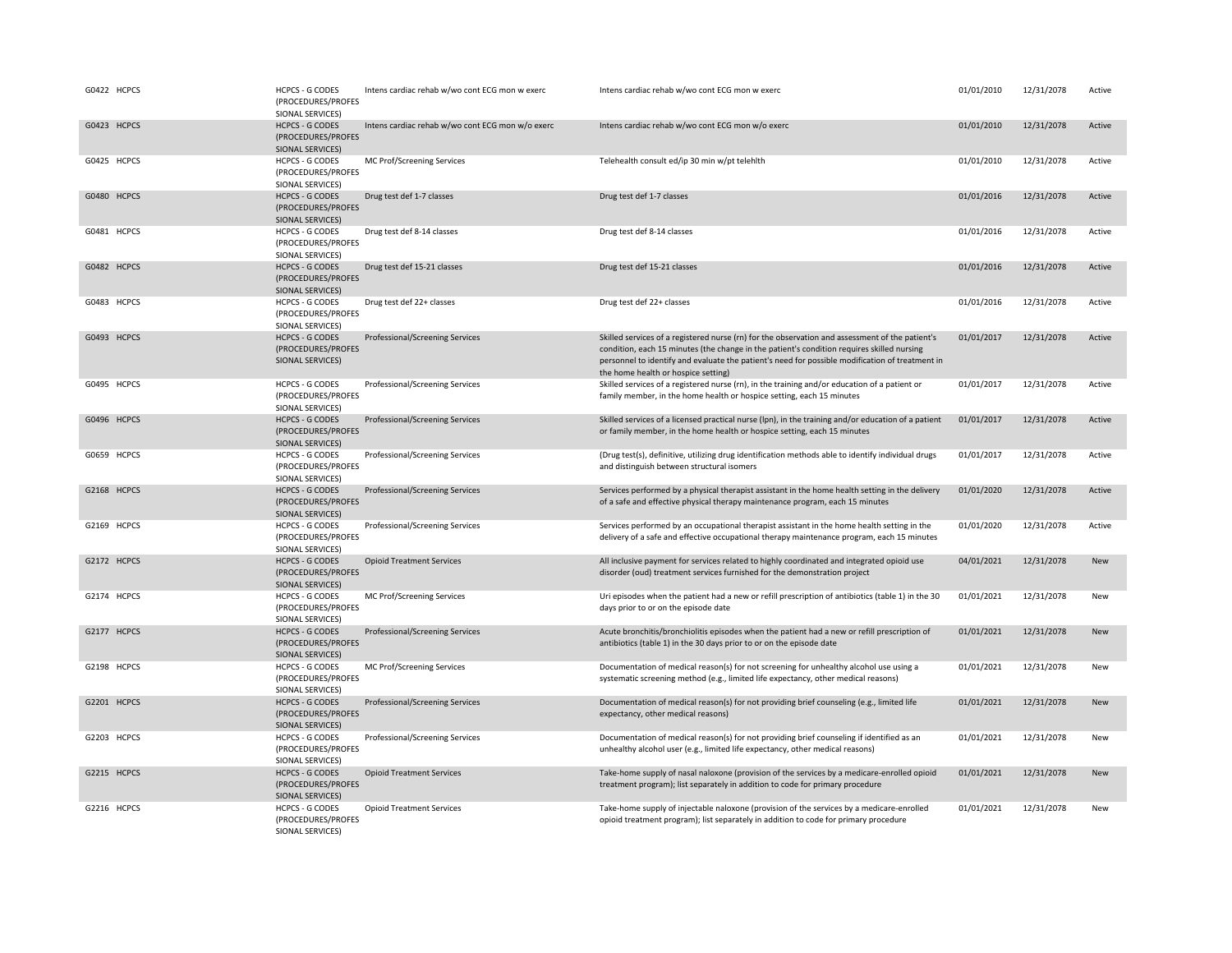| J0725 HCPCS | <b>HCPCS - J CODES</b><br>(DRUGS)<br>ADMINISTERED OTHER<br>THAN ORAL) | Chorionic gonadotropin, per 1000USP unit, inj | Chorionic gonadotropin, per 1000USP unit, inj                                    | 01/01/2006 | 12/31/2078 | Active     |
|-------------|-----------------------------------------------------------------------|-----------------------------------------------|----------------------------------------------------------------------------------|------------|------------|------------|
| J1380 HCPCS | HCPCS - J CODES<br>(DRUGS<br>ADMINISTERED OTHER<br>THAN ORAL)         | Estradiol valerate, up to 10 MG, injection    | Estradiol valerate, up to 10 MG, injection                                       | 01/01/2006 | 12/31/2078 | Active     |
| J1554 HCPCS | <b>HCPCS - J CODES</b><br>(DRUGS<br>ADMINISTERED OTHER<br>THAN ORAL)  | Drugs other than Oral                         | Injection, immune globulin (asceniv), 500 mg                                     | 04/01/2021 | 12/31/2078 | <b>New</b> |
| J1951 HCPCS | <b>HCPCS - J CODES</b><br>(DRUGS<br>ADMINISTERED OTHER<br>THAN ORAL)  | Drugs other than Oral                         | Injection, leuprolide acetate for depot suspension (fensolvi), 0.25 mg           | 07/01/2021 | 12/31/2078 | New        |
| J3355 HCPCS | <b>HCPCS - J CODES</b><br>(DRUGS<br>ADMINISTERED OTHER<br>THAN ORAL)  | MC Self Administered Drugs                    | Urofollitropin, injection 75 iu                                                  | 01/01/2006 | 12/31/2078 | Active     |
| J7168 HCPCS | <b>HCPCS - J CODES</b><br>(DRUGS<br>ADMINISTERED OTHER<br>THAN ORAL)  | Miscellaneous Drugs and Solutions             | Prothrombin complex concentrate (human), kcentra, per i.u. of factor ix activity | 07/01/2021 | 12/31/2078 | New        |
| J7212 HCPCS | <b>HCPCS - J CODES</b><br>(DRUGS<br>ADMINISTERED OTHER<br>THAN ORAL)  | Miscellaneous Drugs and Solutions             | Factor viia (antihemophilic factor, recombinant)-jncw (sevenfact), 1 microgram   | 01/01/2021 | 12/31/2078 | <b>New</b> |
| J7402 HCPCS | HCPCS - J CODES<br>(DRUGS<br>ADMINISTERED OTHER<br>THAN ORAL)         | Miscellaneous Drugs and Solutions             | Mometasone furoate sinus implant, (sinuva), 10 micrograms                        | 04/01/2021 | 12/31/2078 | New        |
| J9218 HCPCS | <b>HCPCS - J CODES</b><br>(DRUGS)<br>ADMINISTERED OTHER<br>THAN ORAL) | Leuprolide acetate, per 1 MG                  | Leuprolide acetate, per 1 MG                                                     | 01/01/2006 | 12/31/2078 | Active     |
| K0001 HCPCS | <b>HCPCS - K CODES</b><br>(DMERCS)                                    | Standard wheelchair                           | Standard wheelchair                                                              | 01/01/2006 | 12/31/2078 | Active     |
| K0002 HCPCS | <b>HCPCS - K CODES</b><br>(DMERCS)                                    | Standard hemi (low seat) wheelchair           | Standard hemi (low seat) wheelchair                                              | 01/01/2006 | 12/31/2078 | Active     |
| K0003 HCPCS | <b>HCPCS - K CODES</b><br>(DMERCS)                                    | Lightweight wheelchair                        | Lightweight wheelchair                                                           | 01/01/2006 | 12/31/2078 | Active     |
| K0004 HCPCS | <b>HCPCS - K CODES</b><br>(DMERCS)                                    | High strength lightweight wheelchair          | High strength lightweight wheelchair                                             | 01/01/2006 | 12/31/2078 | Active     |
| K0005 HCPCS | <b>HCPCS - K CODES</b><br>(DMERCS)                                    | Ultralightweight wheelchair                   | Ultralightweight wheelchair                                                      | 01/01/2006 | 12/31/2078 | Active     |
| K0006 HCPCS | <b>HCPCS - K CODES</b><br>(DMERCS)                                    | Heavy duty wheelchair                         | Heavy duty wheelchair                                                            | 01/01/2006 | 12/31/2078 | Active     |
| K0007 HCPCS | <b>HCPCS - K CODES</b><br>(DMERCS)                                    | Extra heavy duty wheelchair                   | Extra heavy duty wheelchair                                                      | 01/01/2006 | 12/31/2078 | Active     |
| K0009 HCPCS | <b>HCPCS - K CODES</b><br>(DMERCS)                                    | Other manual wheelchair/base                  | Other manual wheelchair/base                                                     | 01/01/2006 | 12/31/2078 | Active     |
| K0010 HCPCS | <b>HCPCS - K CODES</b><br>(DMERCS)                                    | Standard weight frame power wheelchair        | Standard weight frame power wheelchair                                           | 01/01/2006 | 12/31/2078 | Active     |
| K0011 HCPCS | <b>HCPCS - K CODES</b><br>(DMERCS)                                    | Standard weight power wheelchair with control | Standard weight power wheelchair with control                                    | 01/01/2006 | 12/31/2078 | Active     |
| K0012 HCPCS | <b>HCPCS - K CODES</b><br>(DMERCS)                                    | Lightweight portable power wheelchair         | Lightweight portable power wheelchair                                            | 01/01/2006 | 12/31/2078 | Active     |
| K0014 HCPCS | <b>HCPCS - K CODES</b><br>(DMERCS)                                    | Other power wheelchair base                   | Other power wheelchair base                                                      | 01/01/2006 | 12/31/2078 | Active     |
| K0017 HCPCS | <b>HCPCS - K CODES</b><br>(DMERCS)                                    | Detachable adjustable height armrest base     | Detachable adjustable height armrest base                                        | 01/01/2006 | 12/31/2078 | Active     |
| K0052 HCPCS | <b>HCPCS - K CODES</b><br>(DMERCS)                                    | Swingaway detachable foot rests               | Swingaway detachable foot rests                                                  | 01/01/2006 | 12/31/2078 | Active     |
| K0053 HCPCS | <b>HCPCS - K CODES</b><br>(DMERCS)                                    | Elevating foot rests articulating             | Elevating foot rests articulating                                                | 01/01/2006 | 12/31/2078 | Active     |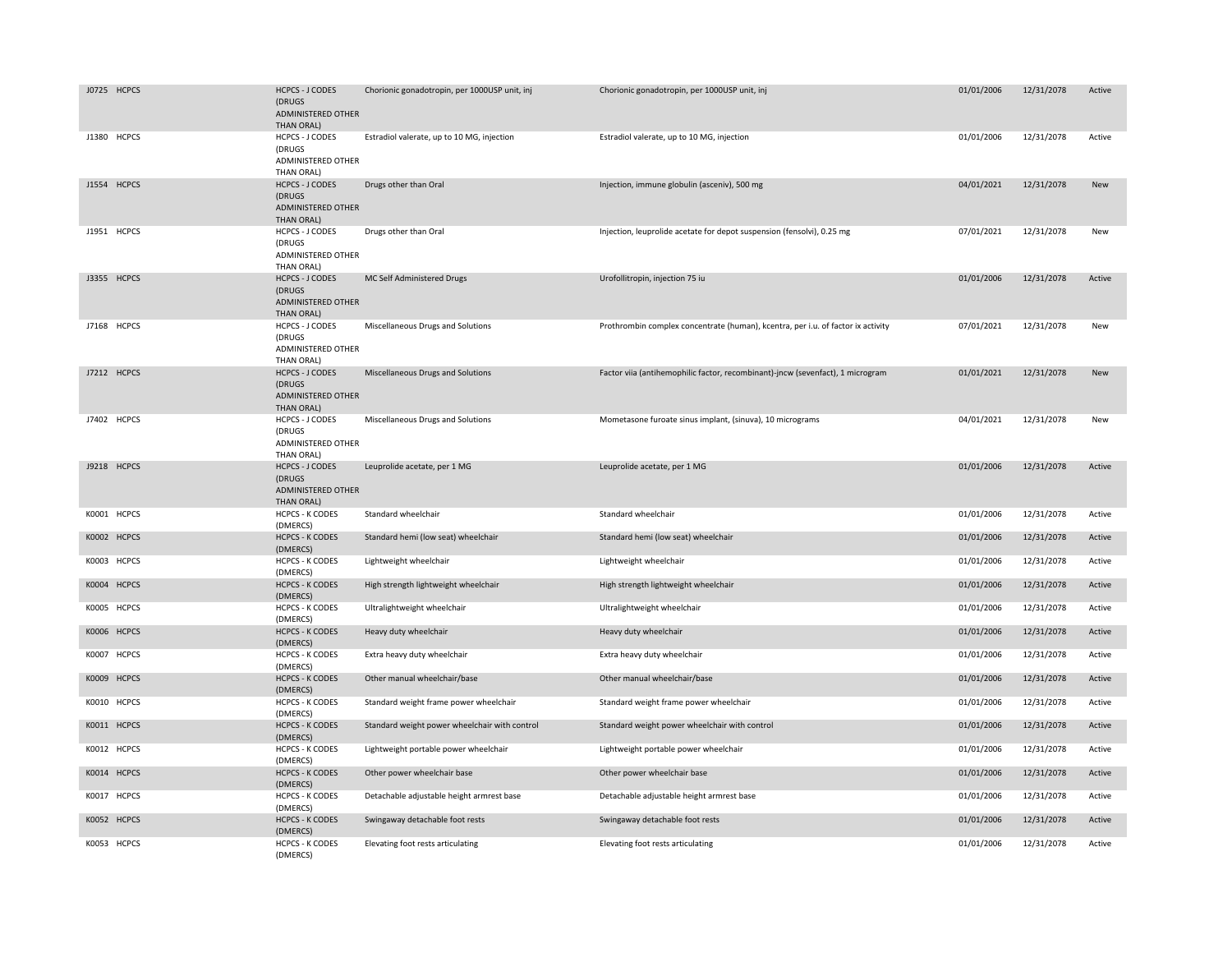| K0056 HCPCS | <b>HCPCS - K CODES</b><br>(DMERCS) | Seat height <17or =>21 lightweight wheelchair    | Seat height <17or =>21 lightweight wheelchair    | 01/01/2006 | 12/31/2078 | Active |
|-------------|------------------------------------|--------------------------------------------------|--------------------------------------------------|------------|------------|--------|
| K0069 HCPCS | <b>HCPCS - K CODES</b><br>(DMERCS) | Rear wheel assembly complete solid tire          | Rear wheel assembly complete solid tire          | 01/01/2006 | 12/31/2078 | Active |
| K0070 HCPCS | <b>HCPCS - K CODES</b><br>(DMERCS) | Rear wheel assembly complete pneumatic tire      | Rear wheel assembly complete pneumatic tire      | 01/01/2006 | 12/31/2078 | Active |
| K0071 HCPCS | <b>HCPCS - K CODES</b><br>(DMERCS) | Front caster assembly complete pneumatic tire    | Front caster assembly complete pneumatic tire    | 01/01/2006 | 12/31/2078 | Active |
| K0072 HCPCS | <b>HCPCS - K CODES</b><br>(DMERCS) | Front caster complete semipneumatic tire         | Front caster complete semipneumatic tire         | 01/01/2006 | 12/31/2078 | Active |
| K0098 HCPCS | <b>HCPCS - K CODES</b><br>(DMERCS) | Drive belt for power wheelchair                  | Drive belt for power wheelchair                  | 01/01/2006 | 12/31/2078 | Active |
| K0105 HCPCS | <b>HCPCS - K CODES</b><br>(DMERCS) | IV hanger, each                                  | IV hanger, each                                  | 01/01/2006 | 12/31/2078 | Active |
| K0108 HCPCS | <b>HCPCS - K CODES</b><br>(DMERCS) | Wheelchair component or accessory, NOS           | Wheelchair component or accessory, NOS           | 01/01/2006 | 12/31/2078 | Active |
| K0455 HCPCS | <b>HCPCS - K CODES</b><br>(DMERCS) | Infusion Pump uninterrupted parenteral admin     | Infusion Pump uninterrupted parenteral admin     | 01/01/2006 | 12/31/2078 | Active |
| K0462 HCPCS | <b>HCPCS - K CODES</b><br>(DMERCS) | Temporary replacement equipment                  | Temporary replacement equipment                  | 01/01/2006 | 12/31/2078 | Active |
| K0552 HCPCS | <b>HCPCS - K CODES</b><br>(DMERCS) | Supplies for external drug infusion pump         | Supplies for external drug infusion pump         | 01/01/2006 | 12/31/2078 | Active |
| K0606 HCPCS | <b>HCPCS - K CODES</b><br>(DMERCS) | Automatic external defibrillator w/ECG analys    | Automatic external defibrillator w/ECG analys    | 01/01/2006 | 12/31/2078 | Active |
| K0607 HCPCS | <b>HCPCS - K CODES</b><br>(DMERCS) | Replacement battery automated ext defibrillat    | Replacement battery automated ext defibrillat    | 01/01/2006 | 12/31/2078 | Active |
| K0608 HCPCS | <b>HCPCS - K CODES</b><br>(DMERCS) | Replacement garment automated ext defibrillat    | Replacement garment automated ext defibrillat    | 01/01/2006 | 12/31/2078 | Active |
| K0609 HCPCS | <b>HCPCS - K CODES</b><br>(DMERCS) | Replacement electrode automated ext defibrill    | Replacement electrode automated ext defibrill    | 01/01/2006 | 12/31/2078 | Active |
| K0669 HCPCS | <b>HCPCS - K CODES</b><br>(DMERCS) | Wheelchair seat/back no written ver SADMERC      | Wheelchair seat/back no written ver SADMERC      | 01/01/2006 | 12/31/2078 | Active |
| K0739 HCPCS | <b>HCPCS - K CODES</b><br>(DMERCS) | Repair/svc DME non-oxygen equipment              | Repair/svc DME non-oxygen equipment              | 01/01/2010 | 12/31/2078 | Active |
| K0800 HCPCS | <b>HCPCS - K CODES</b><br>(DMERCS) | POV group 1 standard up to and including 300 lbs | POV group 1 standard up to and including 300 lbs | 01/01/2006 | 12/31/2078 | Active |
| K0801 HCPCS | <b>HCPCS - K CODES</b><br>(DMERCS) | POV group 1 heavy duty 301-450 lbs               | POV group 1 heavy duty 301-450 lbs               | 01/01/2006 | 12/31/2078 | Active |
| K0802 HCPCS | <b>HCPCS - K CODES</b><br>(DMERCS) | POV group 1 very heavy duty 451-600 lbs          | POV group 1 very heavy duty 451-600 lbs          | 01/01/2006 | 12/31/2078 | Active |
| K0806 HCPCS | <b>HCPCS - K CODES</b><br>(DMERCS) | POV group 2 standard up to and including 300lbs  | POV group 2 standard up to and including 300lbs  | 01/01/2006 | 12/31/2078 | Active |
| K0807 HCPCS | <b>HCPCS - K CODES</b><br>(DMERCS) | POV group 2 heavy duty 301-450 lbs               | POV group 2 heavy duty 301-450 lbs               | 01/01/2006 | 12/31/2078 | Active |
| K0808 HCPCS | <b>HCPCS - K CODES</b><br>(DMERCS) | POV group 2 very heavy duty 451-600 lbs          | POV group 2 very heavy duty 451-600 lbs          | 01/01/2006 | 12/31/2078 | Active |
| K0812 HCPCS | <b>HCPCS - K CODES</b><br>(DMERCS) | Power operated vehicle, NOC                      | Power operated vehicle, NOC                      | 01/01/2006 | 12/31/2078 | Active |
| K0813 HCPCS | <b>HCPCS - K CODES</b><br>(DMERCS) | PWC grp 1 standard portable seat/back            | PWC grp 1 standard portable seat/back            | 01/01/2006 | 12/31/2078 | Active |
| K0814 HCPCS | <b>HCPCS - K CODES</b><br>(DMERCS) | PWC grp 1 standard portable captains chair       | PWC grp 1 standard portable captains chair       | 01/01/2006 | 12/31/2078 | Active |
| K0815 HCPCS | <b>HCPCS - K CODES</b><br>(DMERCS) | PWC grp 1 standard seat/back                     | PWC grp 1 standard seat/back                     | 01/01/2006 | 12/31/2078 | Active |
| K0816 HCPCS | <b>HCPCS - K CODES</b><br>(DMERCS) | PWC grp 1 standard captains chair                | PWC grp 1 standard captains chair                | 01/01/2006 | 12/31/2078 | Active |
| K0820 HCPCS | <b>HCPCS - K CODES</b><br>(DMERCS) | PWC grp 2 standard portable seat/back            | PWC grp 2 standard portable seat/back            | 01/01/2006 | 12/31/2078 | Active |
| K0821 HCPCS | <b>HCPCS - K CODES</b><br>(DMERCS) | PWC grp 2 standard portable captains chair       | PWC grp 2 standard portable captains chair       | 01/01/2006 | 12/31/2078 | Active |
| K0822 HCPCS | <b>HCPCS - K CODES</b><br>(DMERCS) | PWC grp 2 standard seat/back                     | PWC grp 2 standard seat/back                     | 01/01/2006 | 12/31/2078 | Active |
| K0823 HCPCS | <b>HCPCS - K CODES</b><br>(DMERCS) | PWC grp 2 standard captains chair                | PWC grp 2 standard captains chair                | 01/01/2006 | 12/31/2078 | Active |
| K0824 HCPCS | <b>HCPCS - K CODES</b><br>(DMERCS) | PWC grp 2 heavy duty seat/back                   | PWC grp 2 heavy duty seat/back                   | 01/01/2006 | 12/31/2078 | Active |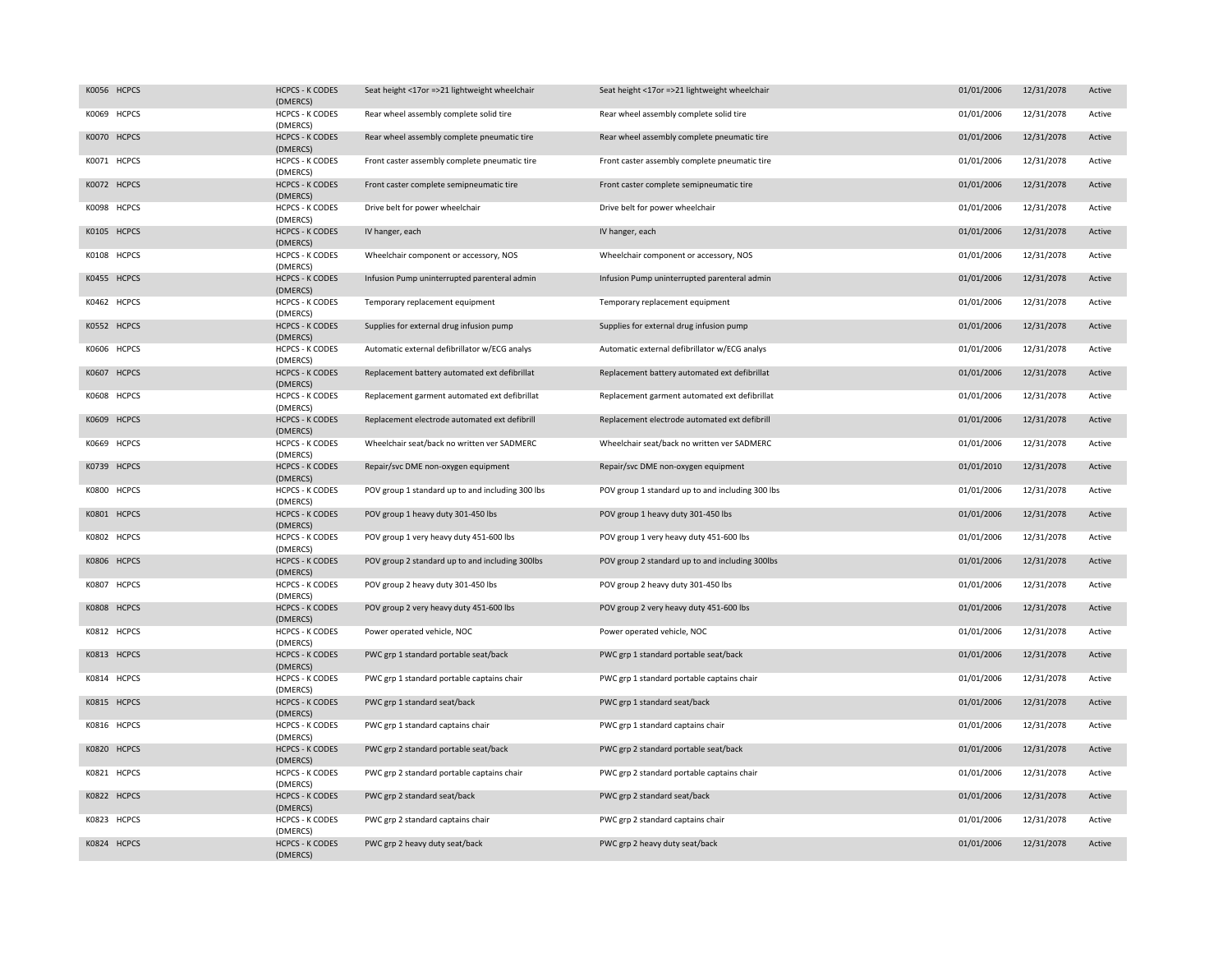| K0825 HCPCS | <b>HCPCS - K CODES</b><br>(DMERCS) | PWC grp 2 heavy duty captains chair              | PWC grp 2 heavy duty captains chair              | 01/01/2006 | 12/31/2078 | Active |
|-------------|------------------------------------|--------------------------------------------------|--------------------------------------------------|------------|------------|--------|
| K0826 HCPCS | <b>HCPCS - K CODES</b><br>(DMERCS) | PWC grp 2 very heavy duty seat/back              | PWC grp 2 very heavy duty seat/back              | 01/01/2006 | 12/31/2078 | Active |
| K0827 HCPCS | <b>HCPCS - K CODES</b><br>(DMERCS) | PWC grp very heavy duty captains chair           | PWC grp very heavy duty captains chair           | 01/01/2006 | 12/31/2078 | Active |
| K0828 HCPCS | <b>HCPCS - K CODES</b><br>(DMERCS) | PWC grp 2 extra heavy duty seat/back             | PWC grp 2 extra heavy duty seat/back             | 01/01/2006 | 12/31/2078 | Active |
| K0829 HCPCS | <b>HCPCS - K CODES</b><br>(DMERCS) | PWC grp 2 extra heavy duty captains chair        | PWC grp 2 extra heavy duty captains chair        | 01/01/2006 | 12/31/2078 | Active |
| K0830 HCPCS | <b>HCPCS - K CODES</b><br>(DMERCS) | PWC grp 2 standard seat elevator seat/back       | PWC grp 2 standard seat elevator seat/back       | 01/01/2006 | 12/31/2078 | Active |
| K0831 HCPCS | <b>HCPCS - K CODES</b><br>(DMERCS) | PWC grp 2 standard seat elevator captains        | PWC grp 2 standard seat elevator captains        | 01/01/2006 | 12/31/2078 | Active |
| K0835 HCPCS | <b>HCPCS - K CODES</b><br>(DMERCS) | PWC grp 2 standard single power opt seat/back    | PWC grp 2 standard single power opt seat/back    | 01/01/2006 | 12/31/2078 | Active |
| K0836 HCPCS | <b>HCPCS - K CODES</b><br>(DMERCS) | PWC grp2 standard single power opt captains      | PWC grp2 standard single power opt captains      | 01/01/2006 | 12/31/2078 | Active |
| K0837 HCPCS | <b>HCPCS - K CODES</b><br>(DMERCS) | PWC grp 2 heavy duty single power opt seat/back  | PWC grp 2 heavy duty single power opt seat/back  | 01/01/2006 | 12/31/2078 | Active |
| K0838 HCPCS | <b>HCPCS - K CODES</b><br>(DMERCS) | PWC grp 2 heavy duty single power opt captains   | PWC grp 2 heavy duty single power opt captains   | 01/01/2006 | 12/31/2078 | Active |
| K0839 HCPCS | <b>HCPCS - K CODES</b><br>(DMERCS) | PWC grp2 very heavy duty sing pow opt seat/back  | PWC grp2 very heavy duty sing pow opt seat/back  | 01/01/2006 | 12/31/2078 | Active |
| K0840 HCPCS | <b>HCPCS - K CODES</b><br>(DMERCS) | PWC grp2 extra hvy duty single pow opt seat/back | PWC grp2 extra hvy duty single pow opt seat/back | 01/01/2006 | 12/31/2078 | Active |
| K0841 HCPCS | <b>HCPCS - K CODES</b><br>(DMERCS) | PWC gp2 standard multiple power opt seat/back    | PWC gp2 standard multiple power opt seat/back    | 01/01/2006 | 12/31/2078 | Active |
| K0842 HCPCS | <b>HCPCS - K CODES</b><br>(DMERCS) | PWC gp2 standard multiple power opt captains     | PWC gp2 standard multiple power opt captains     | 01/01/2006 | 12/31/2078 | Active |
| K0843 HCPCS | <b>HCPCS - K CODES</b><br>(DMERCS) | PWC gp2 heavy duty multiple power opt seat/back  | PWC gp2 heavy duty multiple power opt seat/back  | 01/01/2006 | 12/31/2078 | Active |
| K0848 HCPCS | <b>HCPCS - K CODES</b><br>(DMERCS) | PWC gp 3 standard seat/back                      | PWC gp 3 standard seat/back                      | 01/01/2006 | 12/31/2078 | Active |
| K0849 HCPCS | <b>HCPCS - K CODES</b><br>(DMERCS) | PWC gp 3 standard captains chair                 | PWC gp 3 standard captains chair                 | 01/01/2006 | 12/31/2078 | Active |
| K0850 HCPCS | <b>HCPCS - K CODES</b><br>(DMERCS) | PWC gp 3 heavy duty seat/back                    | PWC gp 3 heavy duty seat/back                    | 01/01/2006 | 12/31/2078 | Active |
| K0851 HCPCS | <b>HCPCS - K CODES</b><br>(DMERCS) | PWC gp 3 heavy duty captains chair               | PWC gp 3 heavy duty captains chair               | 01/01/2006 | 12/31/2078 | Active |
| K0852 HCPCS | <b>HCPCS - K CODES</b><br>(DMERCS) | PWC gp 3 very heavy duty seat/back               | PWC gp 3 very heavy duty seat/back               | 01/01/2006 | 12/31/2078 | Active |
| K0853 HCPCS | <b>HCPCS - K CODES</b><br>(DMERCS) | PWC gp 3 very heavy duty captains chair          | PWC gp 3 very heavy duty captains chair          | 01/01/2006 | 12/31/2078 | Active |
| K0854 HCPCS | <b>HCPCS - K CODES</b><br>(DMERCS) | PWC gp 3 extra heavy duty seat/back              | PWC gp 3 extra heavy duty seat/back              | 01/01/2006 | 12/31/2078 | Active |
| K0855 HCPCS | <b>HCPCS - K CODES</b><br>(DMERCS) | PWC gp 3 extra heavy duty captains chair         | Pwr wc grp 3x hvy dty chr pt wt cap 601 lb/>     | 10/01/2006 | 12/31/2078 | Active |
| K0856 HCPCS | <b>HCPCS - K CODES</b><br>(DMERCS) | PWC gp3 standard single power opt seat/back      | PWC gp3 standard single power opt seat/back      | 01/01/2006 | 12/31/2078 | Active |
| K0857 HCPCS | <b>HCPCS - K CODES</b><br>(DMERCS) | PWC gp3 standard single power opt captains       | PWC gp3 standard single power opt captains       | 01/01/2006 | 12/31/2078 | Active |
| K0858 HCPCS | <b>HCPCS - K CODES</b><br>(DMERCS) | PWC gp3 heavy duty single power opt seat/back    | PWC gp3 heavy duty single power opt seat/back    | 01/01/2006 | 12/31/2078 | Active |
| K0859 HCPCS | <b>HCPCS - K CODES</b><br>(DMERCS) | PWC gp3 heavy duty single power opt captains     | PWC gp3 heavy duty single power opt captains     | 01/01/2006 | 12/31/2078 | Active |
| K0860 HCPCS | <b>HCPCS - K CODES</b><br>(DMERCS) | PWC gp3 very heavy duty single pow opt seat/back | PWC gp3 very heavy duty single pow opt seat/back | 01/01/2006 | 12/31/2078 | Active |
| K0861 HCPCS | <b>HCPCS - K CODES</b><br>(DMERCS) | PWC gp3 standard multiple power opt seat/back    | PWC gp3 standard multiple power opt seat/back    | 01/01/2006 | 12/31/2078 | Active |
| K0862 HCPCS | <b>HCPCS - K CODES</b><br>(DMERCS) | PWC gp3 heavy duty multiple power opt seat/back  | PWC gp3 heavy duty multiple power opt seat/back  | 01/01/2006 | 12/31/2078 | Active |
| K0863 HCPCS | <b>HCPCS - K CODES</b><br>(DMERCS) | PWC gp3 very heavy duty mult pow opt seat/back   | PWC gp3 very heavy duty mult pow opt seat/back   | 01/01/2006 | 12/31/2078 | Active |
| K0864 HCPCS | <b>HCPCS - K CODES</b><br>(DMERCS) | PWC gp3 extra heavy duty mult pow opt seat/back  | PWC gp3 extra heavy duty mult pow opt seat/back  | 01/01/2006 | 12/31/2078 | Active |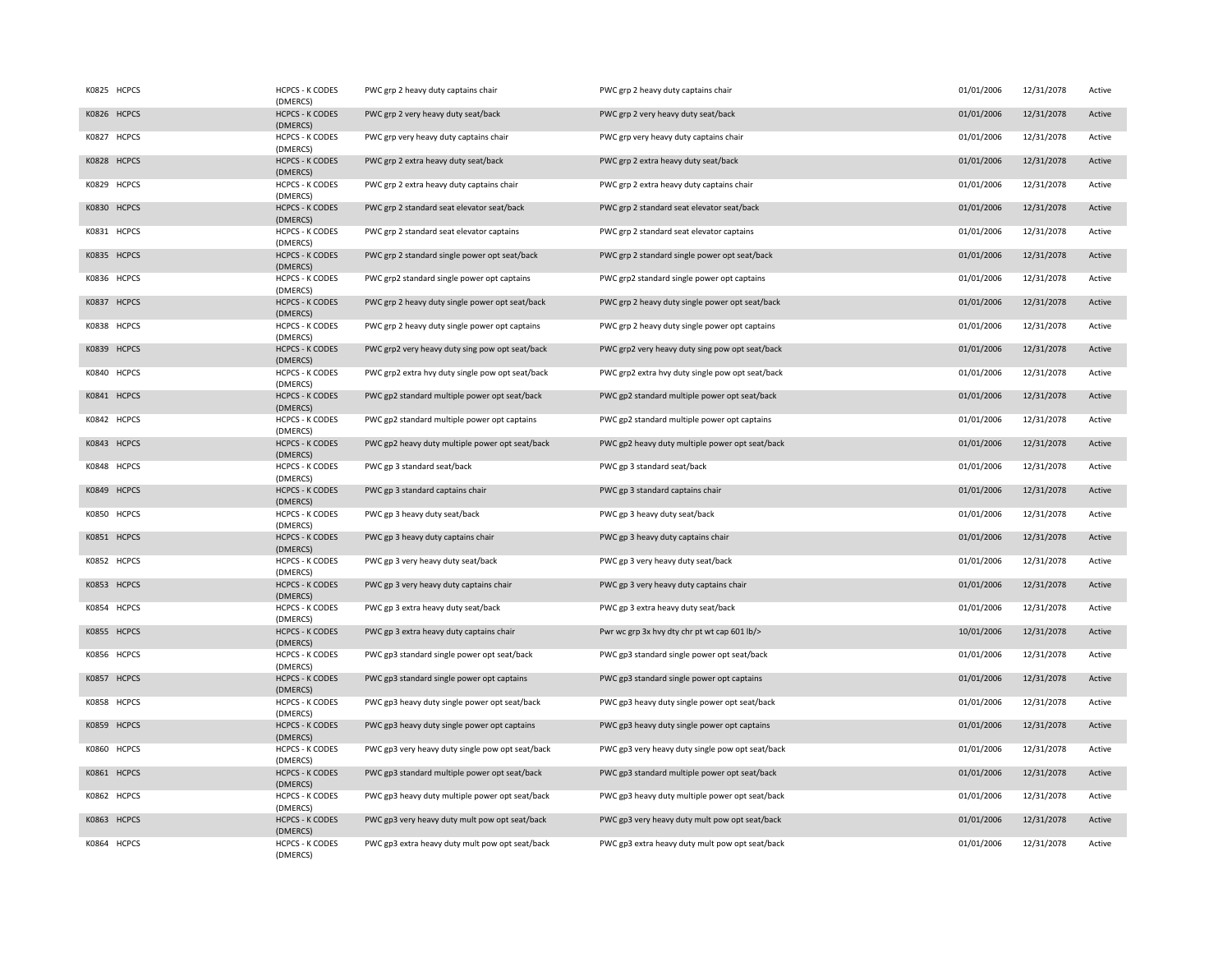| K0868 HCPCS | <b>HCPCS - K CODES</b><br>(DMERCS)                             | PWC gp 4 standard seat/back                      | PWC gp 4 standard seat/back                                                                                                                                              | 01/01/2006 | 12/31/2078 | Active |
|-------------|----------------------------------------------------------------|--------------------------------------------------|--------------------------------------------------------------------------------------------------------------------------------------------------------------------------|------------|------------|--------|
| K0869 HCPCS | <b>HCPCS - K CODES</b><br>(DMERCS)                             | PWC gp 4 standard captains chair                 | PWC gp 4 standard captains chair                                                                                                                                         | 01/01/2006 | 12/31/2078 | Active |
| K0870 HCPCS | <b>HCPCS - K CODES</b><br>(DMERCS)                             | PWC gp 4 heavy duty seat/back                    | PWC gp 4 heavy duty seat/back                                                                                                                                            | 01/01/2006 | 12/31/2078 | Active |
| K0871 HCPCS | <b>HCPCS - K CODES</b><br>(DMERCS)                             | PWC gp 4 very heavy duty seat/back               | PWC gp 4 very heavy duty seat/back                                                                                                                                       | 01/01/2006 | 12/31/2078 | Active |
| K0877 HCPCS | <b>HCPCS - K CODES</b><br>(DMERCS)                             | PWC gp4 standard single power opt seat/back      | PWC gp4 standard single power opt seat/back                                                                                                                              | 01/01/2006 | 12/31/2078 | Active |
| K0878 HCPCS | <b>HCPCS - K CODES</b><br>(DMERCS)                             | PWC gp4 standard single power opt captains       | PWC gp4 standard single power opt captains                                                                                                                               | 01/01/2006 | 12/31/2078 | Active |
| K0879 HCPCS | <b>HCPCS - K CODES</b><br>(DMERCS)                             | PWC gp4 heavy duty single power opt seat/back    | PWC gp4 heavy duty single power opt seat/back                                                                                                                            | 01/01/2006 | 12/31/2078 | Active |
| K0880 HCPCS | <b>HCPCS - K CODES</b><br>(DMERCS)                             | PWC gp4 very heavy duty single pow opt seat/back | PWC gp4 very heavy duty single pow opt seat/back                                                                                                                         | 01/01/2006 | 12/31/2078 | Active |
| K0884 HCPCS | <b>HCPCS - K CODES</b><br>(DMERCS)                             | PWc gp4 standard multiple power opt seat/back    | PWc gp4 standard multiple power opt seat/back                                                                                                                            | 01/01/2006 | 12/31/2078 | Active |
| K0885 HCPCS | <b>HCPCS - K CODES</b><br>(DMERCS)                             | PWC gp4 standard multiple power opt captains     | PWC gp4 standard multiple power opt captains                                                                                                                             | 01/01/2006 | 12/31/2078 | Active |
| K0886 HCPCS | <b>HCPCS - K CODES</b><br>(DMERCS)                             | PWC gp4 heavy duty multiple power seat/back      | PWC gp4 heavy duty multiple power seat/back                                                                                                                              | 01/01/2006 | 12/31/2078 | Active |
| K0890 HCPCS | <b>HCPCS - K CODES</b><br>(DMERCS)                             | PWC gp5 pediatric single power opt seat/back     | PWC gp5 pediatric single power opt seat/back                                                                                                                             | 01/01/2006 | 12/31/2078 | Active |
| K0891 HCPCS | <b>HCPCS - K CODES</b><br>(DMERCS)                             | PWC gp5 pediatric multiple power opt seat/back   | PWC gp5 pediatric multiple power opt seat/back                                                                                                                           | 01/01/2006 | 12/31/2078 | Active |
| K0898 HCPCS | <b>HCPCS - K CODES</b><br>(DMERCS)                             | Power wheelchair NOC                             | Power wheelchair NOC                                                                                                                                                     | 01/01/2006 | 12/31/2078 | Active |
| K1022 HCPCS | <b>HCPCS - K CODES</b><br>(DMERCS)                             | <b>HCPCS - K Codes</b>                           | Addition to lower extremity prosthesis, endoskeletal, knee disarticulation, above knee, hip<br>disarticulation, positional rotation unit, any type                       | 10/01/2021 | 12/31/2078 | New    |
| K1023 HCPCS | <b>HCPCS - K CODES</b><br>(DMERCS)                             | <b>HCPCS - K Codes</b>                           | Distal transcutaneous electrical nerve stimulator, stimulates peripheral nerves of the upper<br>arm                                                                      | 10/01/2021 | 12/31/2078 | New    |
| K1024 HCPCS | <b>HCPCS - K CODES</b><br>(DMERCS)                             | <b>HCPCS - K Codes</b>                           | Non-pneumatic compression controller with sequential calibrated gradient pressure                                                                                        | 10/01/2021 | 12/31/2078 | New    |
| K1025 HCPCS | <b>HCPCS - K CODES</b><br>(DMERCS)                             | <b>HCPCS - K Codes</b>                           | Non-pneumatic sequential compression garment, full arm                                                                                                                   | 10/01/2021 | 12/31/2078 | New    |
| K1027 HCPCS | <b>HCPCS - K CODES</b><br>(DMERCS)                             | <b>HCPCS - K Codes</b>                           | Oral device/appliance used to reduce upper airway collapsibility, without fixed mechanical<br>hinge, custom fabricated, includes fitting and adjustment                  | 10/01/2021 | 12/31/2078 | New    |
| L0112 HCPCS | <b>HCPCS - L CODES</b><br>(ORTHOTIC/PROSTHETI<br>C PROCEDURES) | Cranial cervical orthosis congenital type        | Cranial cervical orthosis congenital type                                                                                                                                | 01/01/2006 | 12/31/2078 | Active |
| L0113 HCPCS | <b>HCPCS - L CODES</b><br>(ORTHOTIC/PROSTHETI<br>C PROCEDURES) | Cranial cervical torticollis                     | CRANIAL CERVICAL ORTHOSIS, TORTICOLLIS TYPE, WITH OR WITHOUT JOINT, WITH OR<br>WITHOUT SOFT INTERFACE MATERIAL, PREFABRICATED, INCLUDES FITTING AND<br><b>ADJUSTMENT</b> | 01/01/2006 | 12/31/2078 | Active |
| L0170 HCPCS | HCPCS - L CODES<br>(ORTHOTIC/PROSTHETI<br>C PROCEDURES)        | Cervical collar molded to patient                | Cervical collar molded to patient                                                                                                                                        | 01/01/2006 | 12/31/2078 | Active |
| L0470 HCPCS | <b>HCPCS - L CODES</b><br>(ORTHOTIC/PROSTHETI<br>C PROCEDURES) | TLSO rigid frame prefabricated subclavicular     | Tlso triplanar post frme&ant apron w/strap prfab                                                                                                                         | 01/01/2006 | 12/31/2078 | Active |
| L0480 HCPCS | <b>HCPCS - L CODES</b><br>(ORTHOTIC/PROSTHETI<br>C PROCEDURES) | TLSO 1 rigid plastic custom fabricated           | TLSO 1 rigid plastic custom fabricated                                                                                                                                   | 01/01/2006 | 12/31/2078 | Active |
| L0482 HCPCS | <b>HCPCS - L CODES</b><br>(ORTHOTIC/PROSTHETI<br>C PROCEDURES) | TLSO 1 rigid lined custom fabricated             | TLSO 1 rigid lined custom fabricated                                                                                                                                     | 01/01/2006 | 12/31/2078 | Active |
| L0484 HCPCS | <b>HCPCS - L CODES</b><br>(ORTHOTIC/PROSTHETI<br>C PROCEDURES) | TLSO 1 rigid plastic custom fabricated           | TLSO 1 rigid plastic custom fabricated                                                                                                                                   | 01/01/2006 | 12/31/2078 | Active |
| L0486 HCPCS | <b>HCPCS - L CODES</b><br>(ORTHOTIC/PROSTHETI<br>C PROCEDURES) | TLSO 2 rigid lined custom fabricated             | TLSO 2 rigid lined custom fabricated                                                                                                                                     | 01/01/2006 | 12/31/2078 | Active |
| L0488 HCPCS | <b>HCPCS - L CODES</b><br>(ORTHOTIC/PROSTHETI<br>C PROCEDURES) | TLSO rigid lined prefabricated one piece         | TLSO rigid lined prefabricated one piece                                                                                                                                 | 01/01/2006 | 12/31/2078 | Active |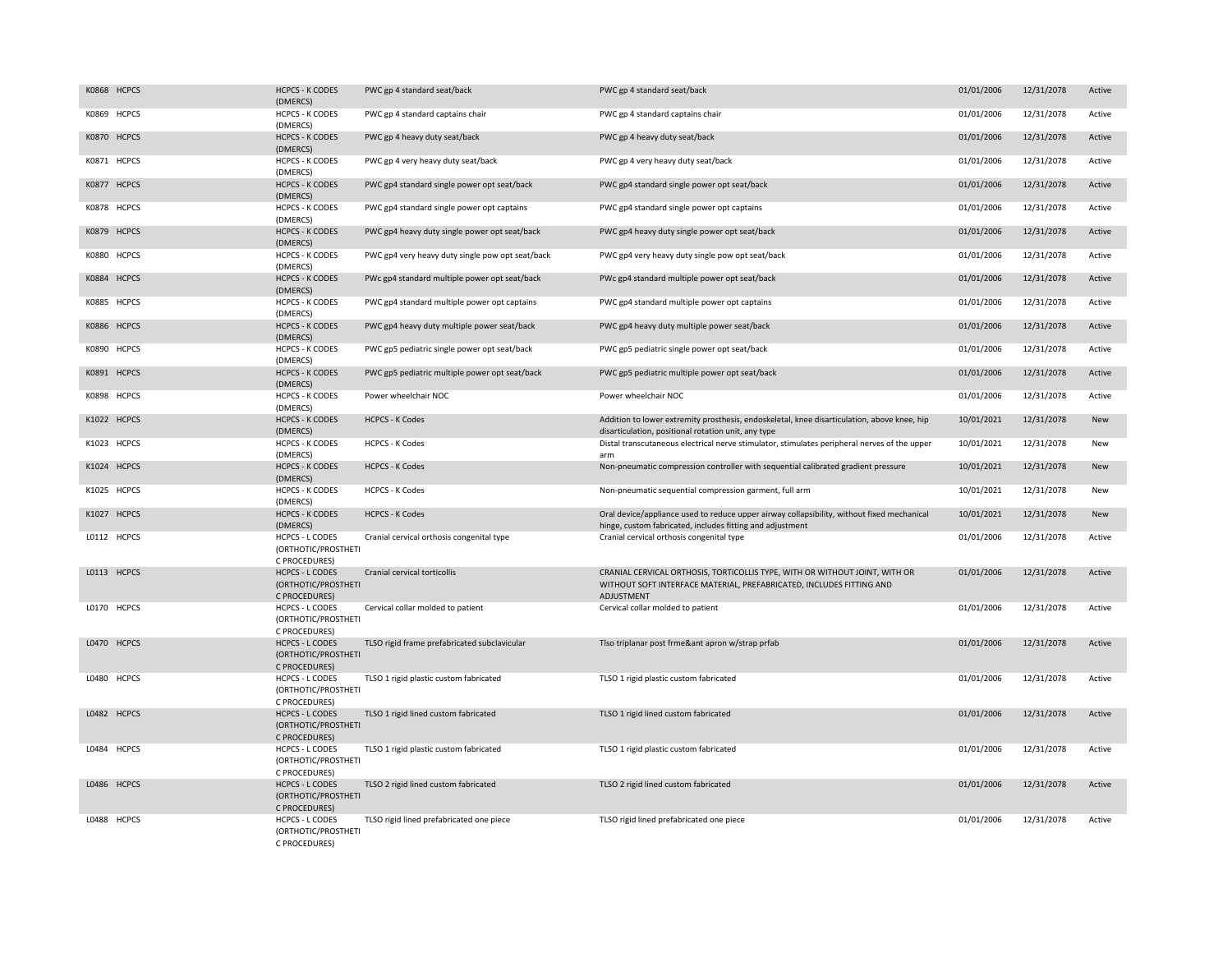|       | L0490 HCPCS  | <b>HCPCS - L CODES</b><br>(ORTHOTIC/PROSTHETI<br>C PROCEDURES) | TLSO rigid plastic prefabricated one piece    | TLSO rigid plastic prefabricated one piece    | 01/01/2006 | 12/31/2078 | Active |
|-------|--------------|----------------------------------------------------------------|-----------------------------------------------|-----------------------------------------------|------------|------------|--------|
|       | L0624 HCPCS  | <b>HCPCS - L CODES</b><br>(ORTHOTIC/PROSTHETI<br>C PROCEDURES) | SIO panel custom fabricated                   | SIO panel custom fabricated                   | 01/01/2006 | 12/31/2078 | Active |
|       | L0629 HCPCS  | <b>HCPCS - L CODES</b><br>(ORTHOTIC/PROSTHETI<br>C PROCEDURES) | LSO flexible w/rigid stays custom fabricated  | LSO flexible w/rigid stays custom fabricated  | 01/01/2006 | 12/31/2078 | Active |
|       | L0631 HCPCS  | HCPCS - L CODES<br>(ORTHOTIC/PROSTHETI<br>C PROCEDURES)        | LSO sagittal rigid frame prefabricated        | LSO sagittal rigid frame prefabricated        | 01/01/2006 | 12/31/2078 | Active |
|       | L0632 HCPCS  | <b>HCPCS - L CODES</b><br>(ORTHOTIC/PROSTHETI<br>C PROCEDURES) | LSO sagittal rigid frame cust fabricated      | LSO sagittal rigid frame cust fabricated      | 01/01/2006 | 12/31/2078 | Active |
|       | L0634 HCPCS  | HCPCS - L CODES<br>(ORTHOTIC/PROSTHETI<br>C PROCEDURES)        | LSO flexion coronal control custom fabricated | LSO flexion coronal control custom fabricated | 01/01/2006 | 12/31/2078 | Active |
|       | L0635 HCPCS  | <b>HCPCS - L CODES</b><br>(ORTHOTIC/PROSTHETI<br>C PROCEDURES) | LSO sagittal coronal rigid panel prefabricate | LSO sagittal coronal rigid panel prefabricate | 01/01/2006 | 12/31/2078 | Active |
|       | L0636 HCPCS  | <b>HCPCS - L CODES</b><br>(ORTHOTIC/PROSTHETI<br>C PROCEDURES) | LSO sagittal coronal rigid panel cus fabrica  | LSO sagittal coronal rigid panel cus fabrica  | 01/01/2006 | 12/31/2078 | Active |
| L0637 | <b>HCPCS</b> | <b>HCPCS - L CODES</b><br>(ORTHOTIC/PROSTHETI<br>C PROCEDURES) | LSO sagittal coronal panel prefabricated      | LSO sagittal coronal panel prefabricated      | 01/01/2006 | 12/31/2078 | Active |
|       | L0638 HCPCS  | HCPCS - L CODES<br>(ORTHOTIC/PROSTHETI<br>C PROCEDURES)        | LSO sagittal coronal panel custom fabricated  | LSO sagittal coronal panel custom fabricated  | 01/01/2006 | 12/31/2078 | Active |
|       | L0640 HCPCS  | <b>HCPCS - L CODES</b><br>(ORTHOTIC/PROSTHETI<br>C PROCEDURES) | LSO sagittal coronal shell/panel custom fabr  | LSO sagittal coronal shell/panel custom fabr  | 01/01/2006 | 12/31/2078 | Active |
|       | L0649 HCPCS  | <b>HCPCS - L CODES</b><br>(ORTHOTIC/PROSTHETI<br>C PROCEDURES) | Lso sc r pos/lat pnl pre ots                  | Lso sc r pos/lat pnl pre ots                  | 01/01/2014 | 12/31/2078 | Active |
|       | L0650 HCPCS  | <b>HCPCS - L CODES</b><br>(ORTHOTIC/PROSTHETI<br>C PROCEDURES) | Lso sc r ant/pos pnl pre ots                  | Lso sc r ant/pos pnl pre ots                  | 01/01/2014 | 12/31/2078 | Active |
|       | L0651 HCPCS  | <b>HCPCS - L CODES</b><br>(ORTHOTIC/PROSTHETI<br>C PROCEDURES) | Lso, sagittal-coronal control, rigid shell(s) | Lso, sagittal-coronal control, rigid shell(s) | 01/01/2014 | 12/31/2078 | Active |
|       | L0700 HCPCS  | <b>HCPCS - L CODES</b><br>(ORTHOTIC/PROSTHETI<br>C PROCEDURES) | CTLSO ant-posterior-lateral control molded    | CTLSO ant-posterior-lateral control molded    | 01/01/2006 | 12/31/2078 | Active |
|       | L0710 HCPCS  | HCPCS - L CODES<br>(ORTHOTIC/PROSTHETI<br>C PROCEDURES)        | CTLSO ant-pos-lateral control with interface  | CTLSO ant-pos-lateral control with interface  | 01/01/2006 | 12/31/2078 | Active |
|       | L0859 HCPCS  | <b>HCPCS - L CODES</b><br>(ORTHOTIC/PROSTHETI<br>C PROCEDURES) | MRI compatible system                         | MRI compatible system                         | 01/01/2006 | 12/31/2078 | Active |
|       | L0999 HCPCS  | <b>HCPCS - L CODES</b><br>(ORTHOTIC/PROSTHETI<br>C PROCEDURES) | Addition to spinal orthosis NOS               | Addition to spinal orthosis NOS               | 01/01/2006 | 12/31/2078 | Active |
|       | L1000 HCPCS  | <b>HCPCS - L CODES</b><br>(ORTHOTIC/PROSTHETI<br>C PROCEDURES) | CTLSO milwaukee initial orthosis includ model | CTLSO milwaukee initial orthosis includ model | 01/01/2006 | 12/31/2078 | Active |
|       | L1001 HCPCS  | HCPCS - L CODES<br>(ORTHOTIC/PROSTHETI<br>C PROCEDURES)        | CTLSO immobilizer, infant size                | CTLSO immobilizer, infant size                | 01/01/2006 | 12/31/2078 | Active |
|       | L1005 HCPCS  | <b>HCPCS - L CODES</b><br>(ORTHOTIC/PROSTHETI<br>C PROCEDURES) | Tension based scoliosis orthosis and pads     | Tension based scoliosis orthosis and pads     | 01/01/2006 | 12/31/2078 | Active |
|       | L1200 HCPCS  | <b>HCPCS - L CODES</b><br>(ORTHOTIC/PROSTHETI<br>C PROCEDURES) | TSLO Furnishing initial orthosis only         | TSLO Furnishing initial orthosis only         | 01/01/2006 | 12/31/2078 | Active |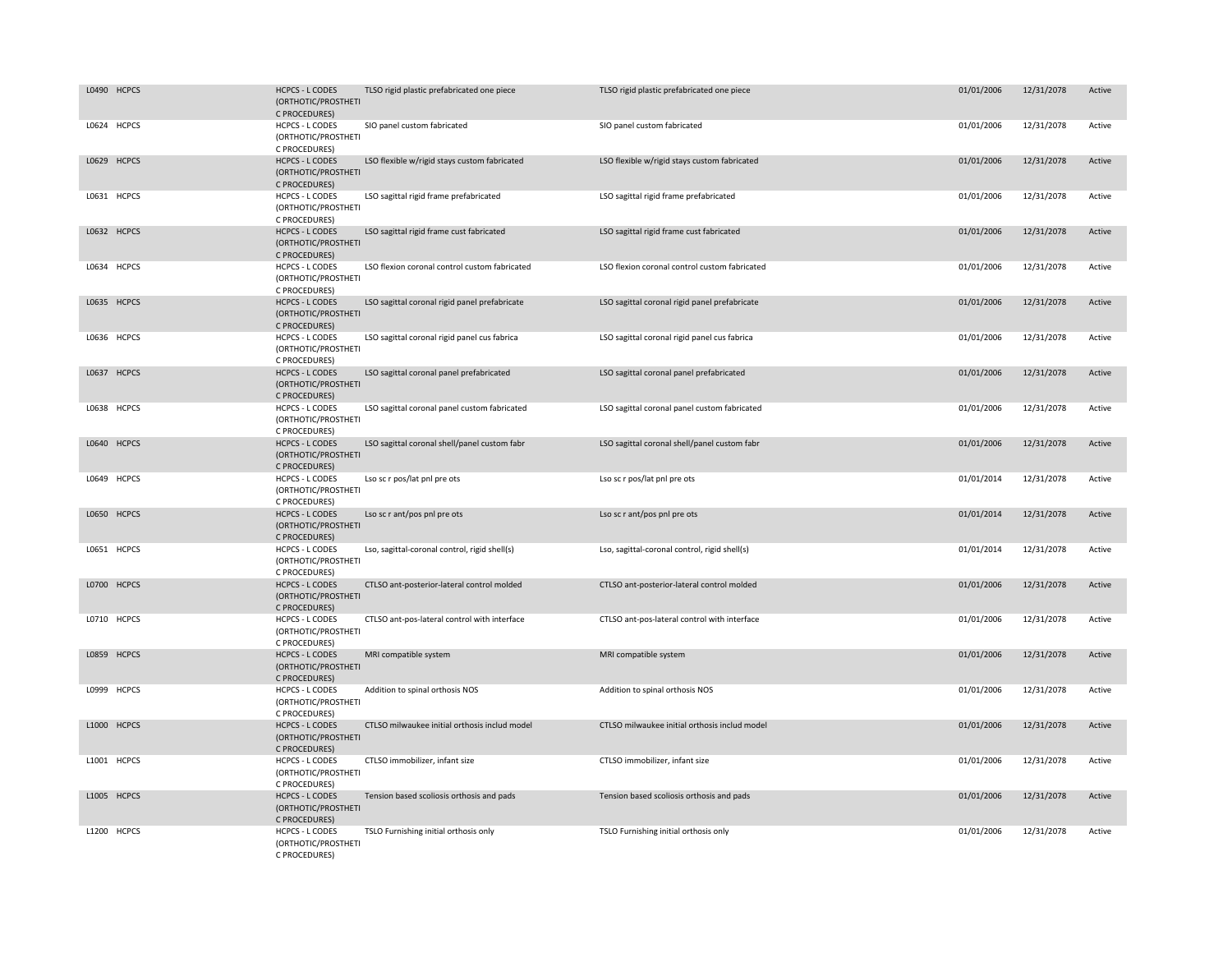| L1300 HCPCS | <b>HCPCS - L CODES</b><br>(ORTHOTIC/PROSTHETI<br>C PROCEDURES) | Other scoliosis body jacket molded to patient | Other scoliosis body jacket molded to patient | 01/01/2006 | 12/31/2078 | Active |
|-------------|----------------------------------------------------------------|-----------------------------------------------|-----------------------------------------------|------------|------------|--------|
| L1310 HCPCS | <b>HCPCS - L CODES</b><br>(ORTHOTIC/PROSTHETI<br>C PROCEDURES) | Other scoliosis post-operative body jacket    | Other scoliosis post-operative body jacket    | 01/01/2006 | 12/31/2078 | Active |
| L1499 HCPCS | <b>HCPCS - L CODES</b><br>(ORTHOTIC/PROSTHETI<br>C PROCEDURES) | Unlisted procedure for spinal orthosis        | Unlisted procedure for spinal orthosis        | 01/01/2006 | 12/31/2078 | Active |
| L1680 HCPCS | <b>HCPCS - L CODES</b><br>(ORTHOTIC/PROSTHETI<br>C PROCEDURES) | HO pelvic & hip control thigh cuffs cust fab  | HO pelvic & hip control thigh cuffs cust fab  | 01/01/2006 | 12/31/2078 | Active |
| L1685 HCPCS | <b>HCPCS - L CODES</b><br>(ORTHOTIC/PROSTHETI<br>C PROCEDURES) | Postoperative hip abduction custom fabricated | Postoperative hip abduction custom fabricated | 01/01/2006 | 12/31/2078 | Active |
| L1686 HCPCS | <b>HCPCS - L CODES</b><br>(ORTHOTIC/PROSTHETI<br>C PROCEDURES) | Postoperative hip abduction prefabricated     | Postoperative hip abduction prefabricated     | 01/01/2006 | 12/31/2078 | Active |
| L1690 HCPCS | <b>HCPCS - L CODES</b><br>(ORTHOTIC/PROSTHETI<br>C PROCEDURES) | Combination bilateral lumbosacral/hip/femur   | Combination bilateral lumbosacral/hip/femur   | 01/01/2006 | 12/31/2078 | Active |
| L1700 HCPCS | <b>HCPCS - L CODES</b><br>(ORTHOTIC/PROSTHETI<br>C PROCEDURES) | Legg Perthes orthosis Toronto type custom fab | Legg Perthes orthosis Toronto type custom fab | 01/01/2006 | 12/31/2078 | Active |
| L1710 HCPCS | <b>HCPCS - L CODES</b><br>(ORTHOTIC/PROSTHETI<br>C PROCEDURES) | Legg Perthes orthosis Newington type custom   | Legg Perthes orthosis Newington type custom   | 01/01/2006 | 12/31/2078 | Active |
| L1720 HCPCS | <b>HCPCS - L CODES</b><br>(ORTHOTIC/PROSTHETI<br>C PROCEDURES) | Legg Perthes orthosis trilateral custom fabri | Legg Perthes orthosis trilateral custom fabri | 01/01/2006 | 12/31/2078 | Active |
| L1730 HCPCS | <b>HCPCS - L CODES</b><br>(ORTHOTIC/PROSTHETI<br>C PROCEDURES) | Legg Perthes orthosis scottish rite custom    | Legg Perthes orthosis scottish rite custom    | 01/01/2006 | 12/31/2078 | Active |
| L1755 HCPCS | <b>HCPCS - L CODES</b><br>(ORTHOTIC/PROSTHETI<br>C PROCEDURES) | Legg Perthes Patten bottom type custom fabr   | Legg Perthes Patten bottom type custom fabr   | 01/01/2006 | 12/31/2078 | Active |
| L1810 HCPCS | <b>HCPCS - L CODES</b><br>(ORTHOTIC/PROSTHETI<br>C PROCEDURES) | Knee orthosis elastic w/joints prefabricated  | Knee orthosis elastic w/joints prefabricated  | 01/01/2006 | 12/31/2078 | Active |
| L1820 HCPCS | <b>HCPCS - L CODES</b><br>(ORTHOTIC/PROSTHETI<br>C PROCEDURES) | KO elastic with condylar pads & joints        | KO elastic with condylar pads & joints        | 01/01/2006 | 12/31/2078 | Active |
| L1832 HCPCS | <b>HCPCS - L CODES</b><br>(ORTHOTIC/PROSTHETI<br>C PROCEDURES) | KO adjustable positional rigid support prefab | KO adjustable positional rigid support prefab | 01/01/2006 | 12/31/2078 | Active |
| L1834 HCPCS | HCPCS - L CODES<br>(ORTHOTIC/PROSTHETI<br>C PROCEDURES)        | KO with out knee joint rigid custom fabricate | KO with out knee joint rigid custom fabricate | 01/01/2006 | 12/31/2078 | Active |
| L1840 HCPCS | <b>HCPCS - L CODES</b><br>(ORTHOTIC/PROSTHETI<br>C PROCEDURES) | KO derotation medial-lateral cruciate custom  | KO derotation medial-lateral cruciate custom  | 01/01/2006 | 12/31/2078 | Active |
| L1843 HCPCS | <b>HCPCS - L CODES</b><br>(ORTHOTIC/PROSTHETI<br>C PROCEDURES) | KO single upright thigh and calf custom fit   | KO single upright thigh and calf custom fit   | 01/01/2006 | 12/31/2078 | Active |
| L1844 HCPCS | <b>HCPCS - L CODES</b><br>(ORTHOTIC/PROSTHETI<br>C PROCEDURES) | KO with adjustable joint rotation custom fab  | KO with adjustable joint rotation custom fab  | 01/01/2006 | 12/31/2078 | Active |
| L1845 HCPCS | <b>HCPCS - L CODES</b><br>(ORTHOTIC/PROSTHETI<br>C PROCEDURES) | KO with adjustable flexion extension rotation | KO with adjustable flexion extension rotation | 01/01/2006 | 12/31/2078 | Active |
| L1846 HCPCS | <b>HCPCS - L CODES</b><br>(ORTHOTIC/PROSTHETI<br>C PROCEDURES) | KO with adjustable flexion rotation control   | KO with adjustable flexion rotation control   | 01/01/2006 | 12/31/2078 | Active |
| L1847 HCPCS | <b>HCPCS - L CODES</b><br>(ORTHOTIC/PROSTHETI<br>C PROCEDURES) | KO adjustable with air chambers prefabricated | KO adjustable with air chambers prefabricated | 01/01/2006 | 12/31/2078 | Active |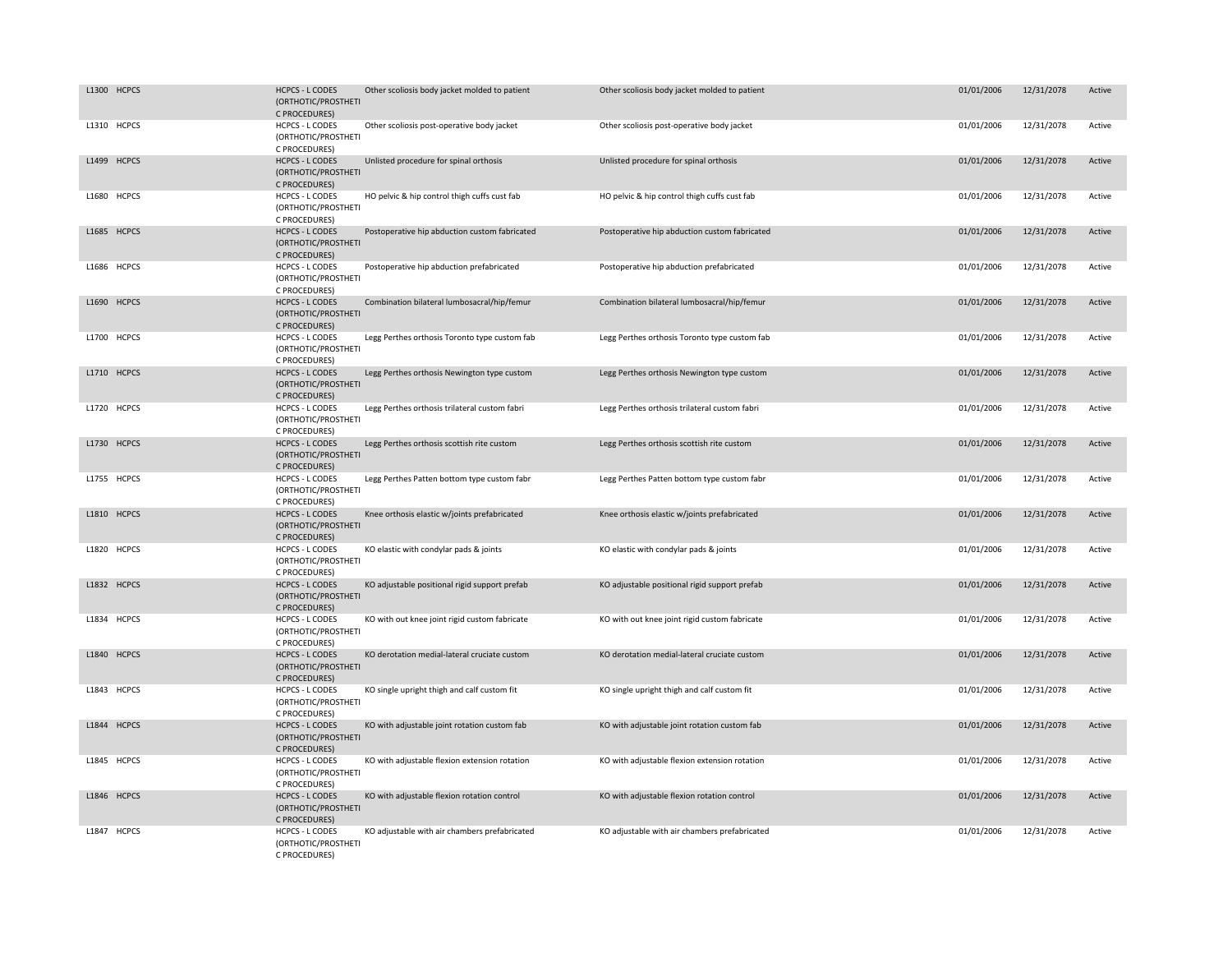| L1860 HCPCS | <b>HCPCS - L CODES</b><br>(ORTHOTIC/PROSTHETI<br>C PROCEDURES) | KO supracondylar prosthetic socket mold       | KO supracondylar prosthetic socket mold          | 01/01/2006 | 12/31/2078 | Active |
|-------------|----------------------------------------------------------------|-----------------------------------------------|--------------------------------------------------|------------|------------|--------|
| L1900 HCPCS | <b>HCPCS - L CODES</b><br>(ORTHOTIC/PROSTHETI<br>C PROCEDURES) | AFO spring wire dorsiflexion assist calf band | AFO spring wire dorsiflexion assist calf band    | 01/01/2006 | 12/31/2078 | Active |
| L1904 HCPCS | <b>HCPCS - L CODES</b><br>(ORTHOTIC/PROSTHETI<br>C PROCEDURES) | AFO molded ankle gauntlet custom fabricated   | AFO molded ankle gauntlet custom fabricated      | 01/01/2006 | 12/31/2078 | Active |
| L1907 HCPCS | HCPCS - L CODES<br>(ORTHOTIC/PROSTHETI<br>C PROCEDURES)        | AFO supramalleolar with straps custom fabric  | AFO supramalleolar with straps custom fabric     | 01/01/2006 | 12/31/2078 | Active |
| L1920 HCPCS | <b>HCPCS - L CODES</b><br>(ORTHOTIC/PROSTHETI<br>C PROCEDURES) | AFP single upright with static or adjustable  | AFP single upright with static or adjustable     | 01/01/2006 | 12/31/2078 | Active |
| L1932 HCPCS | <b>HCPCS - L CODES</b><br>(ORTHOTIC/PROSTHETI<br>C PROCEDURES) | Afo rig ant tib prefab TCF/ equal material    | Afo rig ant tib prefab TCF/ equal material       | 01/01/2006 | 12/31/2078 | Active |
| L1940 HCPCS | <b>HCPCS - L CODES</b><br>(ORTHOTIC/PROSTHETI<br>C PROCEDURES) | AFO plastic other material custom fabricated  | AFO plastic other material custom fabricated     | 01/01/2006 | 12/31/2078 | Active |
| L1945 HCPCS | <b>HCPCS - L CODES</b><br>(ORTHOTIC/PROSTHETI<br>C PROCEDURES) | AFO plastic rigid anterior tibial section     | AFO plastic rigid anterior tibial section        | 01/01/2006 | 12/31/2078 | Active |
| L1950 HCPCS | <b>HCPCS - L CODES</b><br>(ORTHOTIC/PROSTHETI<br>C PROCEDURES) | AFO spiral molded to patient plastic          | AFO spiral molded to patient plastic             | 01/01/2006 | 12/31/2078 | Active |
| L1951 HCPCS | <b>HCPCS - L CODES</b><br>(ORTHOTIC/PROSTHETI<br>C PROCEDURES) | AFO spiral plastic prefabricated              | AFO spiral plastic prefabricated                 | 01/01/2006 | 12/31/2078 | Active |
| L1960 HCPCS | <b>HCPCS - L CODES</b><br>(ORTHOTIC/PROSTHETI<br>C PROCEDURES) | AFO posterior solid ankle plastic molded      | AFO posterior solid ankle plastic molded         | 01/01/2006 | 12/31/2078 | Active |
| L1970 HCPCS | <b>HCPCS - L CODES</b><br>(ORTHOTIC/PROSTHETI<br>C PROCEDURES) | AFO plastic with ankle joint custom fabricate | AFO plastic with ankle joint custom fabricate    | 01/01/2006 | 12/31/2078 | Active |
| L1980 HCPCS | <b>HCPCS - L CODES</b><br>(ORTHOTIC/PROSTHETI<br>C PROCEDURES) | AFO single upright plantar solid stirrup calf | AFO single upright plantar solid stirrup calf    | 01/01/2006 | 12/31/2078 | Active |
| L1990 HCPCS | HCPCS - L CODES<br>(ORTHOTIC/PROSTHETI<br>C PROCEDURES)        | AFO double upright plantar solid stirrup calf | AFO double upright plantar solid stirrup calf    | 01/01/2006 | 12/31/2078 | Active |
| L2000 HCPCS | <b>HCPCS - L CODES</b><br>(ORTHOTIC/PROSTHETI<br>C PROCEDURES) | KAFO single free knee stirrup thigh calf      | KAFO single free knee stirrup thigh calf         | 01/01/2006 | 12/31/2078 | Active |
| L2005 HCPCS | <b>HCPCS - L CODES</b><br>(ORTHOTIC/PROSTHETI<br>C PROCEDURES) | KAFO sng/dbl mechanical act                   | Kafo any matl auto lock&swng rlse w/ank jnt cstm | 01/01/2006 | 12/31/2078 | Active |
| L2006 HCPCS | <b>HCPCS - L CODES</b><br>(ORTHOTIC/PROSTHETI<br>C PROCEDURES) | Orthotic-Lower Limb                           | Kaf sng/dbl swg/stn mcpr cus                     | 01/01/2020 | 12/31/2078 | Active |
| L2010 HCPCS | <b>HCPCS - L CODES</b><br>(ORTHOTIC/PROSTHETI<br>C PROCEDURES) | KAFO single solid stirrup without joint       | KAFO single solid stirrup without joint          | 01/01/2006 | 12/31/2078 | Active |
| L2020 HCPCS | <b>HCPCS - L CODES</b><br>(ORTHOTIC/PROSTHETI<br>C PROCEDURES) | KAFO double solid stirrup thigh band/cuffs    | KAFO double solid stirrup thigh band/cuffs       | 01/01/2006 | 12/31/2078 | Active |
| L2030 HCPCS | HCPCS - L CODES<br>(ORTHOTIC/PROSTHETI<br>C PROCEDURES)        | KAFO double solid stirrup without knee joint  | KAFO double solid stirrup without knee joint     | 01/01/2006 | 12/31/2078 | Active |
| L2034 HCPCS | <b>HCPCS - L CODES</b><br>(ORTHOTIC/PROSTHETI<br>C PROCEDURES) | KAFO plastic single upright w/wo knee/ank cus | KAFO plastic single upright w/wo knee/ank cus    | 01/01/2006 | 12/31/2078 | Active |
| L2036 HCPCS | <b>HCPCS - L CODES</b><br>(ORTHOTIC/PROSTHETI<br>C PROCEDURES) | KAFO plastic double upright free knee         | KAFO plastic double upright free knee            | 01/01/2006 | 12/31/2078 | Active |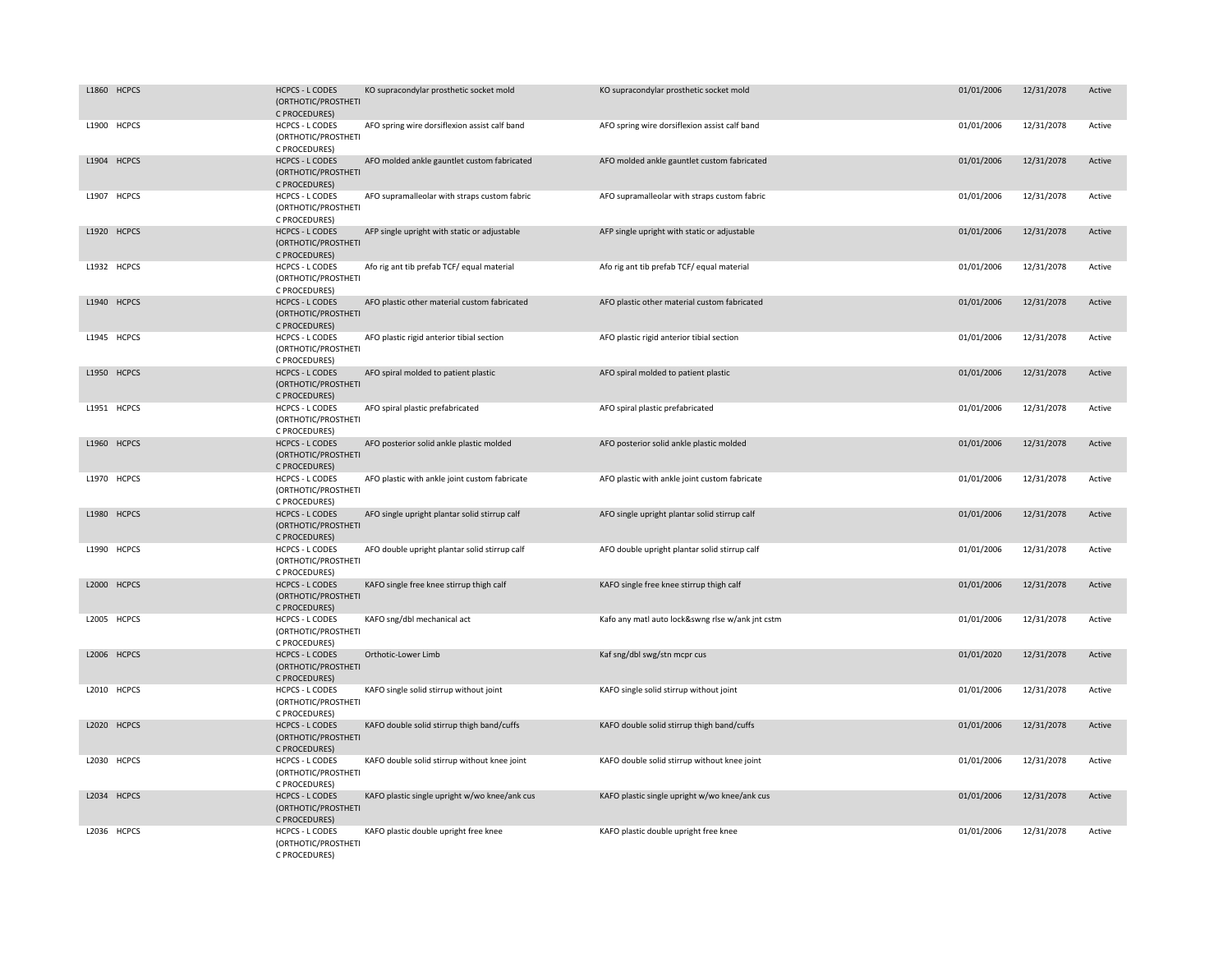| L2037 HCPCS | <b>HCPCS - L CODES</b><br>(ORTHOTIC/PROSTHETI<br>C PROCEDURES) | KAFO plastic single upright free knee molded    | KAFO plastic single upright free knee molded    | 01/01/2006 | 12/31/2078 | Active |
|-------------|----------------------------------------------------------------|-------------------------------------------------|-------------------------------------------------|------------|------------|--------|
| L2038 HCPCS | <b>HCPCS - L CODES</b><br>(ORTHOTIC/PROSTHETI<br>C PROCEDURES) | KAFO plastic knee joint multi-axis ankle        | KAFO plastic knee joint multi-axis ankle        | 01/01/2006 | 12/31/2078 | Active |
| L2106 HCPCS | <b>HCPCS - L CODES</b><br>(ORTHOTIC/PROSTHETI<br>C PROCEDURES) | AFO tibial fracture cast orthosis thermoplast   | AFO tibial fracture cast orthosis thermoplast   | 01/01/2006 | 12/31/2078 | Active |
| L2108 HCPCS | HCPCS - L CODES<br>(ORTHOTIC/PROSTHETI<br>C PROCEDURES)        | AFO tibial fracture cast custom fabricated      | AFO tibial fracture cast custom fabricated      | 01/01/2006 | 12/31/2078 | Active |
| L2112 HCPCS | <b>HCPCS - L CODES</b><br>(ORTHOTIC/PROSTHETI<br>C PROCEDURES) | AFO tibial fracture soft prefabricated          | AFO tibial fracture soft prefabricated          | 01/01/2006 | 12/31/2078 | Active |
| L2114 HCPCS | <b>HCPCS - L CODES</b><br>(ORTHOTIC/PROSTHETI<br>C PROCEDURES) | AFO tibial fracture semi-rigid prefabricated    | AFO tibial fracture semi-rigid prefabricated    | 01/01/2006 | 12/31/2078 | Active |
| L2116 HCPCS | <b>HCPCS - L CODES</b><br>(ORTHOTIC/PROSTHETI<br>C PROCEDURES) | AFO tibial fracture rigid prefabricated         | AFO tibial fracture rigid prefabricated         | 01/01/2006 | 12/31/2078 | Active |
| L2126 HCPCS | <b>HCPCS - L CODES</b><br>(ORTHOTIC/PROSTHETI<br>C PROCEDURES) | KAFO femoral fracture cast thermoplastic        | KAFO femoral fracture cast thermoplastic        | 01/01/2006 | 12/31/2078 | Active |
| L2128 HCPCS | <b>HCPCS - L CODES</b><br>(ORTHOTIC/PROSTHETI<br>C PROCEDURES) | KAFO femoral fracture custom fabricated         | KAFO femoral fracture custom fabricated         | 01/01/2006 | 12/31/2078 | Active |
| L2132 HCPCS | <b>HCPCS - L CODES</b><br>(ORTHOTIC/PROSTHETI<br>C PROCEDURES) | KAFO femoral fracture cast soft prefabricated   | KAFO femoral fracture cast soft prefabricated   | 01/01/2006 | 12/31/2078 | Active |
| L2134 HCPCS | <b>HCPCS - L CODES</b><br>(ORTHOTIC/PROSTHETI<br>C PROCEDURES) | KAFO femoral fracture cast semi-rigid prefab    | KAFO femoral fracture cast semi-rigid prefab    | 01/01/2006 | 12/31/2078 | Active |
| L2136 HCPCS | <b>HCPCS - L CODES</b><br>(ORTHOTIC/PROSTHETI<br>C PROCEDURES) | KAFO femoral fracture cast rigid prefabricate   | KAFO femoral fracture cast rigid prefabricate   | 01/01/2006 | 12/31/2078 | Active |
| L2755 HCPCS | <b>HCPCS - L CODES</b><br>(ORTHOTIC/PROSTHETI<br>C PROCEDURES) | Add I ext orthosis hgh stngth all hybrid lam    | Add I ext orthosis hgh stngth all hybrid lam    | 01/01/2006 | 12/31/2078 | Active |
| L2861 HCPCS | <b>HCPCS - L CODES</b><br>(ORTHOTIC/PROSTHETI<br>C PROCEDURES) | Torsion mechanism knee/ankle, add to orth, each | Torsion mechanism knee/ankle, add to orth, each | 01/01/2010 | 12/31/2078 | Active |
| L2999 HCPCS | <b>HCPCS - L CODES</b><br>(ORTHOTIC/PROSTHETI<br>C PROCEDURES) | Lower extremity orthosis, not otherwise spec    | Lower extremity orthosis, not otherwise spec    | 01/01/2006 | 12/31/2078 | Active |
| L3000 HCPCS | <b>HCPCS - L CODES</b><br>(ORTHOTIC/PROSTHETI<br>C PROCEDURES) | Foot insert removable mold UCB Berkeley shell   | Foot insert removable mold UCB Berkeley shell   | 01/01/2006 | 12/31/2078 | Active |
| L3001 HCPCS | <b>HCPCS - L CODES</b><br>(ORTHOTIC/PROSTHETI<br>C PROCEDURES) | Foot insert removable molded spenco             | Foot insert removable molded spenco             | 01/01/2006 | 12/31/2078 | Active |
| L3002 HCPCS | <b>HCPCS - L CODES</b><br>(ORTHOTIC/PROSTHETI<br>C PROCEDURES) | Foot insert removable plastazote or equal       | Foot insert removable plastazote or equal       | 01/01/2006 | 12/31/2078 | Active |
| L3003 HCPCS | <b>HCPCS - L CODES</b><br>(ORTHOTIC/PROSTHETI<br>C PROCEDURES) | Foot insert removable silicone gel each         | Foot insert removable silicone gel each         | 01/01/2006 | 12/31/2078 | Active |
| L3010 HCPCS | <b>HCPCS - L CODES</b><br>(ORTHOTIC/PROSTHETI<br>C PROCEDURES) | Foot insert remvbl longitudinal arch support    | Foot insert remvbl longitudinal arch support    | 01/01/2006 | 12/31/2078 | Active |
| L3020 HCPCS | <b>HCPCS - L CODES</b><br>(ORTHOTIC/PROSTHETI<br>C PROCEDURES) | Foot insert longitudinal/metatarsal support     | Foot insert longitudinal/metatarsal support     | 01/01/2006 | 12/31/2078 | Active |
| L3030 HCPCS | <b>HCPCS - L CODES</b><br>(ORTHOTIC/PROSTHETI<br>C PROCEDURES) | Foot insert removable formed to patient foot    | Foot insert removable formed to patient foot    | 01/01/2006 | 12/31/2078 | Active |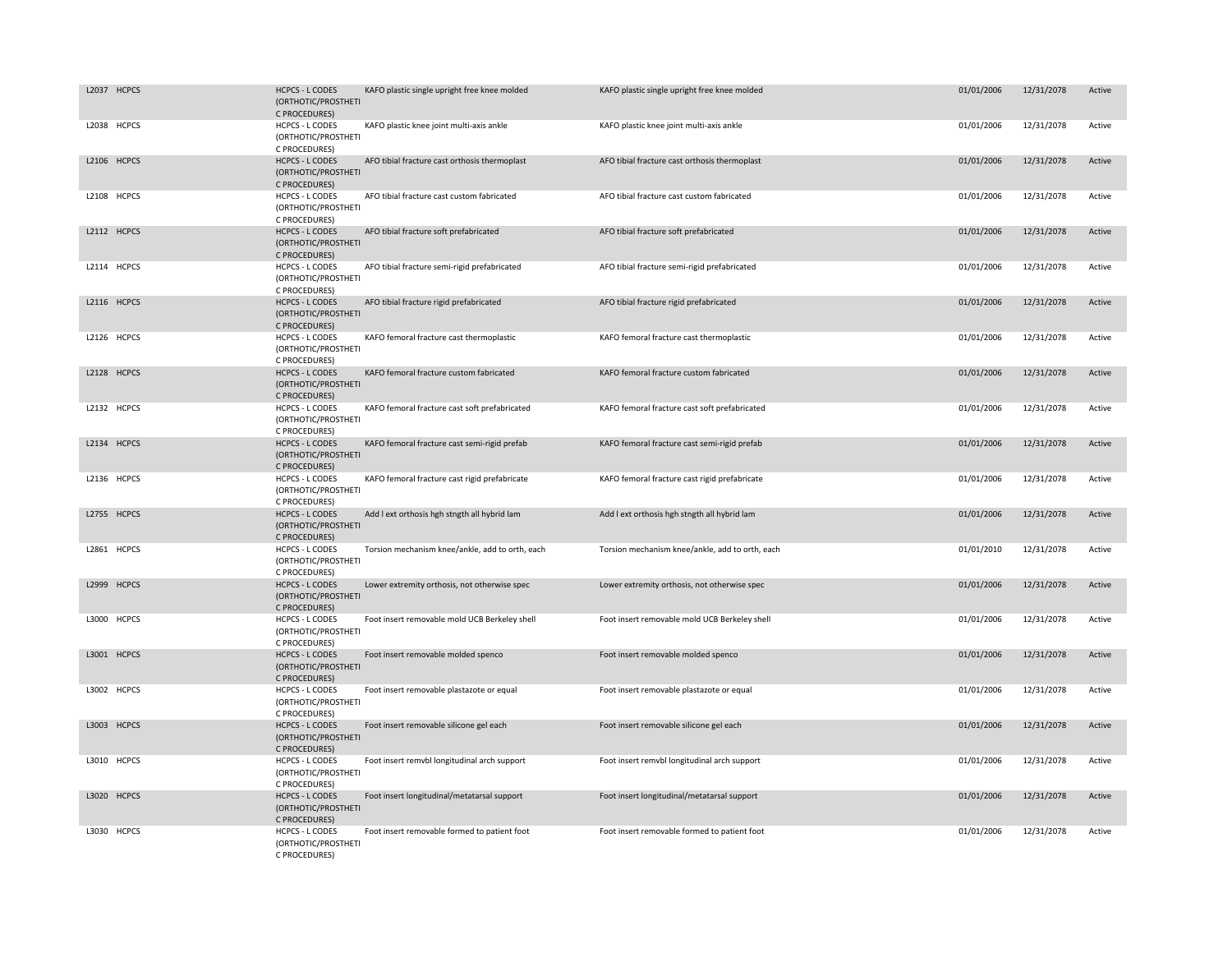| L3031 HCPCS | <b>HCPCS - L CODES</b>                                         |                                               | Foot insert lamination/prepreg composite      | 01/01/2006 | 12/31/2078 | Active |
|-------------|----------------------------------------------------------------|-----------------------------------------------|-----------------------------------------------|------------|------------|--------|
|             | (ORTHOTIC/PROSTHETI<br>C PROCEDURES)                           | Foot insert lamination/prepreg composite      |                                               |            |            |        |
| L3040 HCPCS | <b>HCPCS - L CODES</b><br>(ORTHOTIC/PROSTHETI<br>C PROCEDURES) | Foot arch support premolded longitudinal      | Foot arch support premolded longitudinal      | 01/01/2006 | 12/31/2078 | Active |
| L3050 HCPCS | <b>HCPCS - L CODES</b><br>(ORTHOTIC/PROSTHETI<br>C PROCEDURES) | Foot arch support premolded metatarsal        | Foot arch support premolded metatarsal        | 01/01/2006 | 12/31/2078 | Active |
| L3060 HCPCS | HCPCS - L CODES<br>(ORTHOTIC/PROSTHETI<br>C PROCEDURES)        | Foot arch support longitudinal/metatarsal     | Foot arch support longitudinal/metatarsal     | 01/01/2006 | 12/31/2078 | Active |
| L3070 HCPCS | <b>HCPCS - L CODES</b><br>(ORTHOTIC/PROSTHETI<br>C PROCEDURES) | Foot arch support attach to shoe longitudinal | Foot arch support attach to shoe longitudinal | 01/01/2006 | 12/31/2078 | Active |
| L3080 HCPCS | <b>HCPCS - L CODES</b><br>(ORTHOTIC/PROSTHETI<br>C PROCEDURES) | Foot arch support attach to shoe metatarsal   | Foot arch support attach to shoe metatarsal   | 01/01/2006 | 12/31/2078 | Active |
| L3090 HCPCS | <b>HCPCS - L CODES</b><br>(ORTHOTIC/PROSTHETI<br>C PROCEDURES) | Foot arch support attached to shoe long/meta  | Foot arch support attached to shoe long/meta  | 01/01/2006 | 12/31/2078 | Active |
| L3100 HCPCS | HCPCS - L CODES<br>(ORTHOTIC/PROSTHETI<br>C PROCEDURES)        | Hallus-valgus night dynamic splint            | Hallus-valgus night dynamic splint            | 01/01/2006 | 12/31/2078 | Active |
| L3140 HCPCS | <b>HCPCS - L CODES</b><br>(ORTHOTIC/PROSTHETI<br>C PROCEDURES) | Foot abduction rotation bar including shoes   | Foot abduction rotation bar including shoes   | 01/01/2006 | 12/31/2078 | Active |
| L3150 HCPCS | <b>HCPCS - L CODES</b><br>(ORTHOTIC/PROSTHETI<br>C PROCEDURES) | Foot abduction rotation bar without shoes     | Foot abduction rotation bar without shoes     | 01/01/2006 | 12/31/2078 | Active |
| L3160 HCPCS | <b>HCPCS - L CODES</b><br>(ORTHOTIC/PROSTHETI<br>C PROCEDURES) | Foot adustable shoe-styled positioning device | Foot adustable shoe-styled positioning device | 01/01/2006 | 12/31/2078 | Active |
| L3170 HCPCS | <b>HCPCS - L CODES</b><br>(ORTHOTIC/PROSTHETI<br>C PROCEDURES) | Foot plastic heel stabilizer                  | Foot plastic heel stabilizer                  | 01/01/2006 | 12/31/2078 | Active |
| L3201 HCPCS | <b>HCPCS - L CODES</b><br>(ORTHOTIC/PROSTHETI<br>C PROCEDURES) | Ortho shoe oxford w/supinator/pronator infant | Ortho shoe oxford w/supinator/pronator infant | 01/01/2006 | 12/31/2078 | Active |
| L3202 HCPCS | <b>HCPCS - L CODES</b><br>(ORTHOTIC/PROSTHETI<br>C PROCEDURES) | Ortho shoe oxford w/supinator/pronator child  | Ortho shoe oxford w/supinator/pronator child  | 01/01/2006 | 12/31/2078 | Active |
| L3203 HCPCS | <b>HCPCS - L CODES</b><br>(ORTHOTIC/PROSTHETI<br>C PROCEDURES) | Ortho shoe oxford w/supinator/pronator junior | Ortho shoe oxford w/supinator/pronator junior | 01/01/2006 | 12/31/2078 | Active |
| L3204 HCPCS | <b>HCPCS - L CODES</b><br>(ORTHOTIC/PROSTHETI<br>C PROCEDURES) | Ortho shoe hghtop w/supinator/pronator infant | Ortho shoe hghtop w/supinator/pronator infant | 01/01/2006 | 12/31/2078 | Active |
| L3206 HCPCS | <b>HCPCS - L CODES</b><br>(ORTHOTIC/PROSTHETI<br>C PROCEDURES) | Ortho shoe hightop w/supinator/pronator child | Ortho shoe hightop w/supinator/pronator child | 01/01/2006 | 12/31/2078 | Active |
| L3207 HCPCS | HCPCS - L CODES<br>(ORTHOTIC/PROSTHETI<br>C PROCEDURES)        | Ortho shoe hghtop w/supinator/pronator junior | Ortho shoe hghtop w/supinator/pronator junior | 01/01/2006 | 12/31/2078 | Active |
| L3208 HCPCS | <b>HCPCS - L CODES</b><br>(ORTHOTIC/PROSTHETI<br>C PROCEDURES) | Surgical boot each infant                     | Surgical boot each infant                     | 01/01/2006 | 12/31/2078 | Active |
| L3209 HCPCS | <b>HCPCS - L CODES</b><br>(ORTHOTIC/PROSTHETI<br>C PROCEDURES) | Surgical boot each child                      | Surgical boot each child                      | 01/01/2006 | 12/31/2078 | Active |
| L3211 HCPCS | <b>HCPCS - L CODES</b><br>(ORTHOTIC/PROSTHETI<br>C PROCEDURES) | Surgical boot each junior                     | Surgical boot each junior                     | 01/01/2006 | 12/31/2078 | Active |
| L3212 HCPCS | <b>HCPCS - L CODES</b><br>(ORTHOTIC/PROSTHETI<br>C PROCEDURES) | Benesch boot pair infant                      | Benesch boot pair infant                      | 01/01/2006 | 12/31/2078 | Active |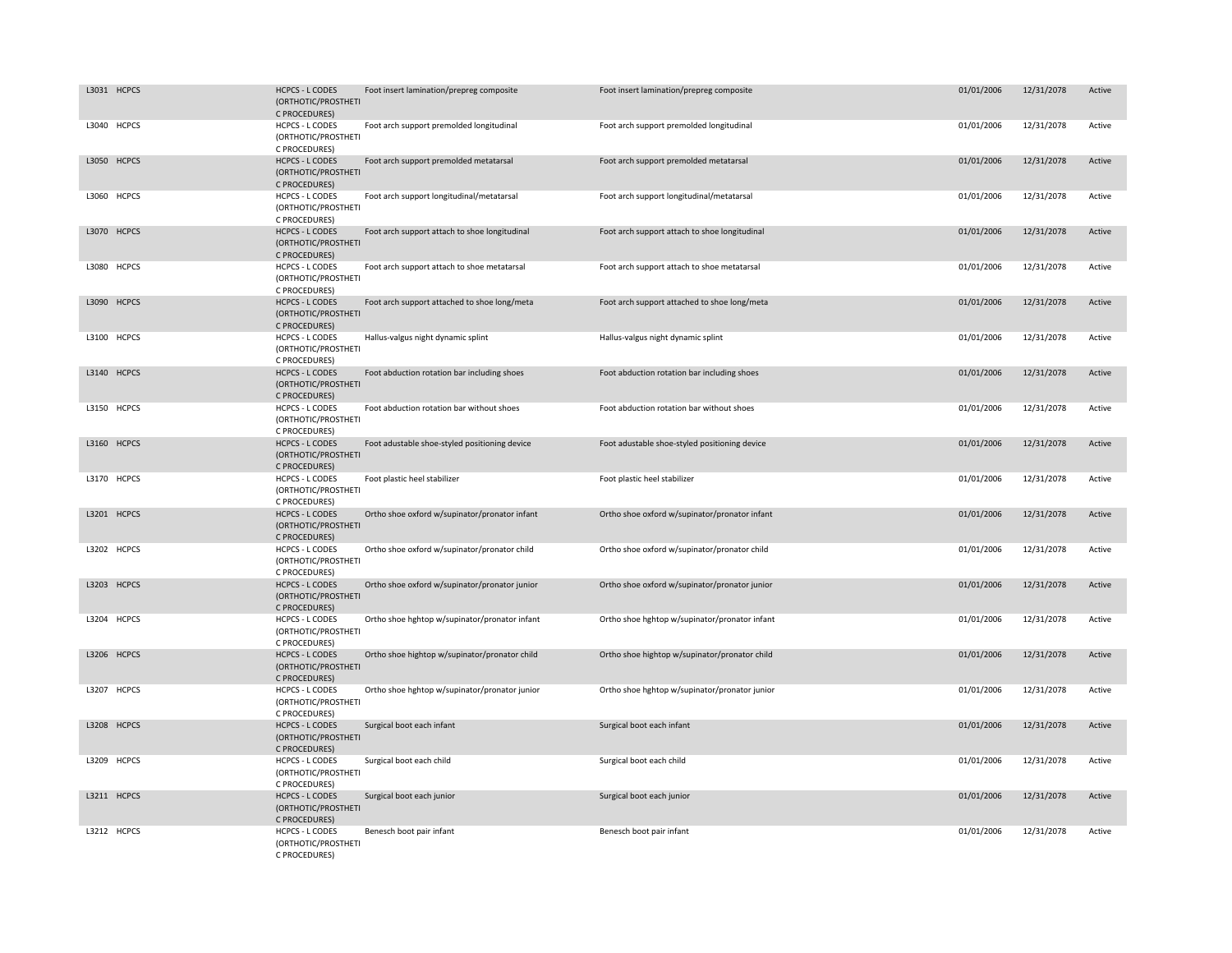| L3213 HCPCS | <b>HCPCS - L CODES</b><br>(ORTHOTIC/PROSTHETI<br>C PROCEDURES) | Benesch boot pair child                       | Benesch boot pair child                       | 01/01/2006 | 12/31/2078 | Active |
|-------------|----------------------------------------------------------------|-----------------------------------------------|-----------------------------------------------|------------|------------|--------|
| L3214 HCPCS | <b>HCPCS - L CODES</b><br>(ORTHOTIC/PROSTHETI<br>C PROCEDURES) | Benesch boot pair junior                      | Benesch boot pair junior                      | 01/01/2006 | 12/31/2078 | Active |
| L3215 HCPCS | <b>HCPCS - L CODES</b><br>(ORTHOTIC/PROSTHETI<br>C PROCEDURES) | Orthopedic footwear ladies shoes oxford       | Orthopedic footwear ladies shoes oxford       | 01/01/2006 | 12/31/2078 | Active |
| L3216 HCPCS | HCPCS - L CODES<br>(ORTHOTIC/PROSTHETI<br>C PROCEDURES)        | Orthopedic footwear ladies shoes depth inlay  | Orthopedic footwear ladies shoes depth inlay  | 01/01/2006 | 12/31/2078 | Active |
| L3217 HCPCS | <b>HCPCS - L CODES</b><br>(ORTHOTIC/PROSTHETI<br>C PROCEDURES) | Orthopedic ladies shoes hightop depth inlay   | Orthopedic ladies shoes hightop depth inlay   | 01/01/2006 | 12/31/2078 | Active |
| L3219 HCPCS | <b>HCPCS - L CODES</b><br>(ORTHOTIC/PROSTHETI<br>C PROCEDURES) | Orthopedic footwear mens shoes oxford         | Orthopedic footwear mens shoes oxford         | 01/01/2006 | 12/31/2078 | Active |
| L3221 HCPCS | <b>HCPCS - L CODES</b><br>(ORTHOTIC/PROSTHETI<br>C PROCEDURES) | Orthopedic footwear mens shoes depth inlay    | Orthopedic footwear mens shoes depth inlay    | 01/01/2006 | 12/31/2078 | Active |
| L3222 HCPCS | HCPCS - L CODES<br>(ORTHOTIC/PROSTHETI<br>C PROCEDURES)        | Orthopedic mens shoes hightop depth inlay     | Orthopedic mens shoes hightop depth inlay     | 01/01/2006 | 12/31/2078 | Active |
| L3224 HCPCS | <b>HCPCS - L CODES</b><br>(ORTHOTIC/PROSTHETI<br>C PROCEDURES) | Orthopedic footwear womans shoe oxford brace  | Orthopedic footwear womans shoe oxford brace  | 01/01/2006 | 12/31/2078 | Active |
| L3225 HCPCS | HCPCS - L CODES<br>(ORTHOTIC/PROSTHETI<br>C PROCEDURES)        | Orthopedic footwear mans shoe oxford brace    | Orthopedic footwear mans shoe oxford brace    | 01/01/2006 | 12/31/2078 | Active |
| L3230 HCPCS | <b>HCPCS - L CODES</b><br>(ORTHOTIC/PROSTHETI<br>C PROCEDURES) | Orthopedic footwear custom shoes depth inlay  | Orthopedic footwear custom shoes depth inlay  | 01/01/2006 | 12/31/2078 | Active |
| L3250 HCPCS | HCPCS - L CODES<br>(ORTHOTIC/PROSTHETI<br>C PROCEDURES)        | Custom molded shoe removable prosthetic shoe  | Custom molded shoe removable prosthetic shoe  | 01/01/2006 | 12/31/2078 | Active |
| L3251 HCPCS | <b>HCPCS - L CODES</b><br>(ORTHOTIC/PROSTHETI<br>C PROCEDURES) | Foot shoe molded to patient silicone shoe     | Foot shoe molded to patient silicone shoe     | 01/01/2006 | 12/31/2078 | Active |
| L3252 HCPCS | HCPCS - L CODES<br>(ORTHOTIC/PROSTHETI<br>C PROCEDURES)        | Foot shoe molded plastazote custom fabricated | Foot shoe molded plastazote custom fabricated | 01/01/2006 | 12/31/2078 | Active |
| L3253 HCPCS | <b>HCPCS - L CODES</b><br>(ORTHOTIC/PROSTHETI<br>C PROCEDURES) | Foot shoe molded plastazote custom fitted     | Foot shoe molded plastazote custom fitted     | 01/01/2006 | 12/31/2078 | Active |
| L3254 HCPCS | <b>HCPCS - L CODES</b><br>(ORTHOTIC/PROSTHETI<br>C PROCEDURES) | Orthopedic foot non-standard size/width       | Orthopedic foot non-standard size/width       | 01/01/2006 | 12/31/2078 | Active |
| L3255 HCPCS | <b>HCPCS - L CODES</b><br>(ORTHOTIC/PROSTHETI<br>C PROCEDURES) | Orthopedic foot non-standard size/length      | Orthopedic foot non-standard size/length      | 01/01/2006 | 12/31/2078 | Active |
| L3257 HCPCS | <b>HCPCS - L CODES</b><br>(ORTHOTIC/PROSTHETI<br>C PROCEDURES) | Orthopedic foot additional charge split size  | Orthopedic foot additional charge split size  | 01/01/2006 | 12/31/2078 | Active |
| L3265 HCPCS | <b>HCPCS - L CODES</b><br>(ORTHOTIC/PROSTHETI<br>C PROCEDURES) | Plastazote sandal each                        | Plastazote sandal each                        | 01/01/2006 | 12/31/2078 | Active |
| L3300 HCPCS | <b>HCPCS - L CODES</b><br>(ORTHOTIC/PROSTHETI<br>C PROCEDURES) | Shoe lift elevat tapered to metatarsal per in | Shoe lift elevat tapered to metatarsal per in | 01/01/2006 | 12/31/2078 | Active |
| L3310 HCPCS | <b>HCPCS - L CODES</b><br>(ORTHOTIC/PROSTHETI<br>C PROCEDURES) | Shoe lift elevat heel & sole neoprene per in  | Shoe lift elevat heel & sole neoprene per in  | 01/01/2006 | 12/31/2078 | Active |
| L3320 HCPCS | <b>HCPCS - L CODES</b><br>(ORTHOTIC/PROSTHETI<br>C PROCEDURES) | Shoe lift elevation heel & sole cork per in   | Shoe lift elevation heel & sole cork per in   | 01/01/2006 | 12/31/2078 | Active |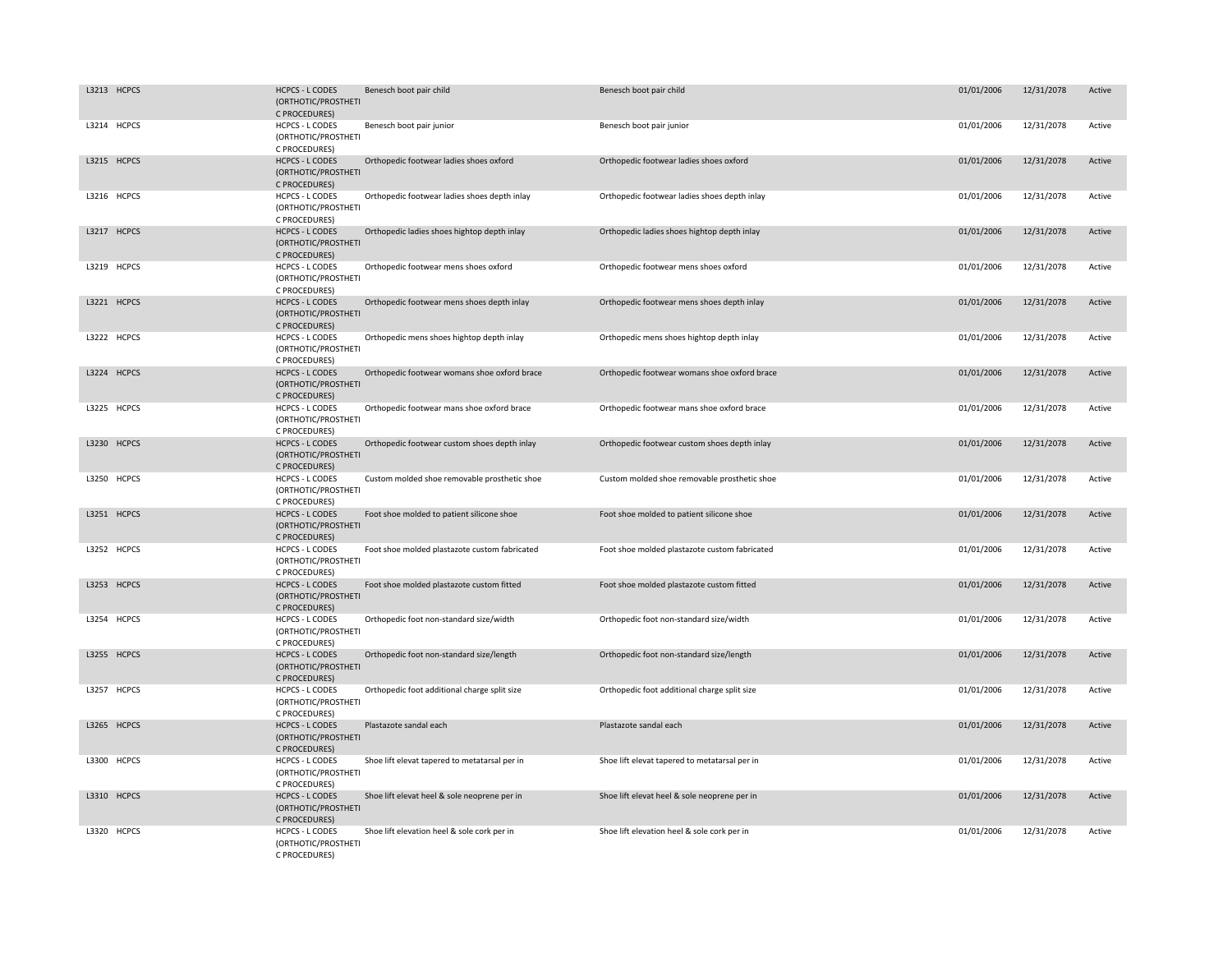| L3330 HCPCS | <b>HCPCS - L CODES</b><br>(ORTHOTIC/PROSTHETI<br>C PROCEDURES) | Shoe lift elevation metal extension           | Shoe lift elevation metal extension           | 01/01/2006 | 12/31/2078 | Active |
|-------------|----------------------------------------------------------------|-----------------------------------------------|-----------------------------------------------|------------|------------|--------|
| L3332 HCPCS | <b>HCPCS - L CODES</b><br>(ORTHOTIC/PROSTHETI<br>C PROCEDURES) | Shoe lift elevation tapered up to one-half in | Shoe lift elevation tapered up to one-half in | 01/01/2006 | 12/31/2078 | Active |
| L3334 HCPCS | <b>HCPCS - L CODES</b><br>(ORTHOTIC/PROSTHETI<br>C PROCEDURES) | Shoe lift elevation heel per inch             | Shoe lift elevation heel per inch             | 01/01/2006 | 12/31/2078 | Active |
| L3340 HCPCS | HCPCS - L CODES<br>(ORTHOTIC/PROSTHETI<br>C PROCEDURES)        | Shoe heel wedge SACH                          | Shoe heel wedge SACH                          | 01/01/2006 | 12/31/2078 | Active |
| L3350 HCPCS | <b>HCPCS - L CODES</b><br>(ORTHOTIC/PROSTHETI<br>C PROCEDURES) | Shoe heel wedge                               | Shoe heel wedge                               | 01/01/2006 | 12/31/2078 | Active |
| L3360 HCPCS | HCPCS - L CODES<br>(ORTHOTIC/PROSTHETI<br>C PROCEDURES)        | Shoe sole wedge outside sole                  | Shoe sole wedge outside sole                  | 01/01/2006 | 12/31/2078 | Active |
| L3370 HCPCS | <b>HCPCS - L CODES</b><br>(ORTHOTIC/PROSTHETI<br>C PROCEDURES) | Shoe sole wedge between sole                  | Shoe sole wedge between sole                  | 01/01/2006 | 12/31/2078 | Active |
| L3380 HCPCS | HCPCS - L CODES<br>(ORTHOTIC/PROSTHETI<br>C PROCEDURES)        | Shoe clubfoot wedge                           | Shoe clubfoot wedge                           | 01/01/2006 | 12/31/2078 | Active |
| L3390 HCPCS | <b>HCPCS - L CODES</b><br>(ORTHOTIC/PROSTHETI<br>C PROCEDURES) | Shoe outflare wedge                           | Shoe outflare wedge                           | 01/01/2006 | 12/31/2078 | Active |
| L3400 HCPCS | HCPCS - L CODES<br>(ORTHOTIC/PROSTHETI<br>C PROCEDURES)        | Shoe metatarsal bar wedge rocker              | Shoe metatarsal bar wedge rocker              | 01/01/2006 | 12/31/2078 | Active |
| L3410 HCPCS | <b>HCPCS - L CODES</b><br>(ORTHOTIC/PROSTHETI<br>C PROCEDURES) | Shoe metatarsal bar between sole              | Shoe metatarsal bar between sole              | 01/01/2006 | 12/31/2078 | Active |
| L3420 HCPCS | HCPCS - L CODES<br>(ORTHOTIC/PROSTHETI<br>C PROCEDURES)        | Full sole/heel wedge between sole             | Full sole/heel wedge between sole             | 01/01/2006 | 12/31/2078 | Active |
| L3430 HCPCS | <b>HCPCS - L CODES</b><br>(ORTHOTIC/PROSTHETI<br>C PROCEDURES) | Shoe heel counter plastic reinforced          | Shoe heel counter plastic reinforced          | 01/01/2006 | 12/31/2078 | Active |
| L3440 HCPCS | <b>HCPCS - L CODES</b><br>(ORTHOTIC/PROSTHETI<br>C PROCEDURES) | Shoe heel counter leather reinforced          | Shoe heel counter leather reinforced          | 01/01/2006 | 12/31/2078 | Active |
| L3450 HCPCS | <b>HCPCS - L CODES</b><br>(ORTHOTIC/PROSTHETI<br>C PROCEDURES) | Shoe heel SACH cushion type                   | Shoe heel SACH cushion type                   | 01/01/2006 | 12/31/2078 | Active |
| L3455 HCPCS | <b>HCPCS - L CODES</b><br>(ORTHOTIC/PROSTHETI<br>C PROCEDURES) | Shoe heel new leather standard                | Shoe heel new leather standard                | 01/01/2006 | 12/31/2078 | Active |
| L3460 HCPCS | <b>HCPCS - L CODES</b><br>(ORTHOTIC/PROSTHETI<br>C PROCEDURES) | Shoe heel new rubber standard                 | Shoe heel new rubber standard                 | 01/01/2006 | 12/31/2078 | Active |
| L3465 HCPCS | <b>HCPCS - L CODES</b><br>(ORTHOTIC/PROSTHETI<br>C PROCEDURES) | Shoe heel thomas with wedge                   | Shoe heel thomas with wedge                   | 01/01/2006 | 12/31/2078 | Active |
| L3470 HCPCS | <b>HCPCS - L CODES</b><br>(ORTHOTIC/PROSTHETI<br>C PROCEDURES) | Shoe heel thomas extended to ball             | Shoe heel thomas extended to ball             | 01/01/2006 | 12/31/2078 | Active |
| L3480 HCPCS | HCPCS - L CODES<br>(ORTHOTIC/PROSTHETI<br>C PROCEDURES)        | Shoe heel pad & depression for spur           | Shoe heel pad & depression for spur           | 01/01/2006 | 12/31/2078 | Active |
| L3485 HCPCS | <b>HCPCS - L CODES</b><br>(ORTHOTIC/PROSTHETI<br>C PROCEDURES) | Shoe heel pad removable for spur              | Shoe heel pad removable for spur              | 01/01/2006 | 12/31/2078 | Active |
| L3649 HCPCS | <b>HCPCS - L CODES</b><br>(ORTHOTIC/PROSTHETI<br>C PROCEDURES) | Orthopedic shoe modification add/transfer NOS | Orthopedic shoe modification add/transfer NOS | 01/01/2006 | 12/31/2078 | Active |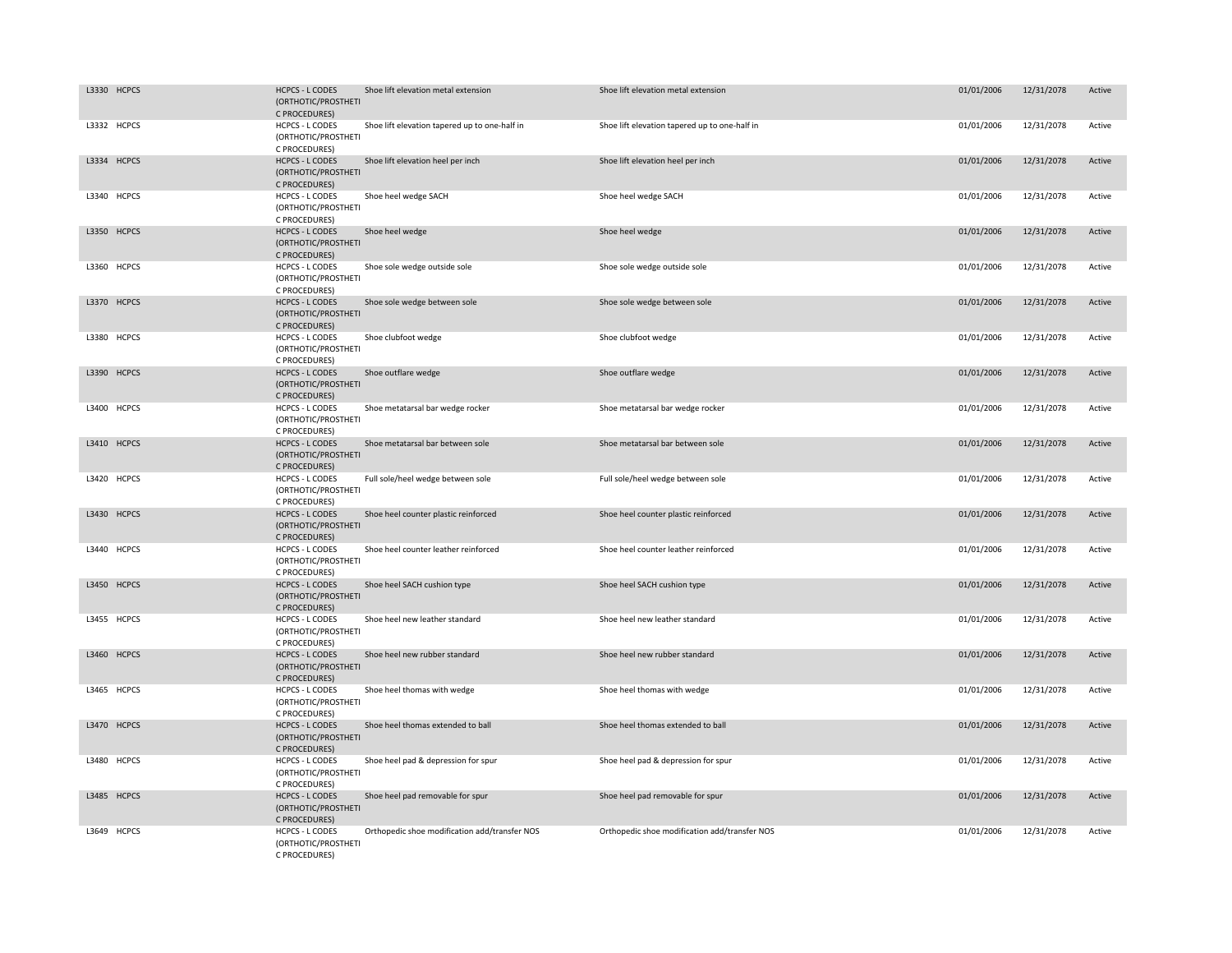| L3764 HCPCS | <b>HCPCS - L CODES</b><br>(ORTHOTIC/PROSTHETI<br>C PROCEDURES) | EWHO w/joint(s) custom fabricated                | EWHO w/joint(s) custom fabricated                | 01/01/2006 | 12/31/2078 | Active |
|-------------|----------------------------------------------------------------|--------------------------------------------------|--------------------------------------------------|------------|------------|--------|
| L3766 HCPCS | <b>HCPCS - L CODES</b><br>(ORTHOTIC/PROSTHETI<br>C PROCEDURES) | EWHFO w/joint(s) custom fabricated               | EWHFO w/joint(s) custom fabricated               | 01/01/2006 | 12/31/2078 | Active |
| L3806 HCPCS | <b>HCPCS - L CODES</b><br>(ORTHOTIC/PROSTHETI<br>C PROCEDURES) | WHFO w/joint(s) custom fabricated                | WHFO w/joint(s) custom fabricated                | 01/01/2006 | 12/31/2078 | Active |
| L3808 HCPCS | HCPCS - L CODES<br>(ORTHOTIC/PROSTHETI<br>C PROCEDURES)        | WHFO rigid w/o joint(s) prefabricated            | WHFO rigid w/o joint(s) prefabricated            | 01/01/2006 | 12/31/2078 | Active |
| L3891 HCPCS | <b>HCPCS - L CODES</b><br>(ORTHOTIC/PROSTHETI<br>C PROCEDURES) | Torsion mechanism wrist/elbow, add to orth, each | Torsion mechanism wrist/elbow, add to orth, each | 01/01/2010 | 12/31/2078 | Active |
| L3900 HCPCS | <b>HCPCS - L CODES</b><br>(ORTHOTIC/PROSTHETI<br>C PROCEDURES) | WHFO hinge extension/flexion wrist/flexion       | WHFO hinge extension/flexion wrist/flexion       | 01/01/2006 | 12/31/2078 | Active |
| L3901 HCPCS | <b>HCPCS - L CODES</b><br>(ORTHOTIC/PROSTHETI<br>C PROCEDURES) | WHFO hinge extensn/flexion cable driven custm    | WHFO hinge extensn/flexion cable driven custm    | 01/01/2006 | 12/31/2078 | Active |
| L3904 HCPCS | HCPCS - L CODES<br>(ORTHOTIC/PROSTHETI<br>C PROCEDURES)        | WHFO external powered, electric custom faric     | WHFO external powered, electric custom faric     | 01/01/2006 | 12/31/2078 | Active |
| L3905 HCPCS | <b>HCPCS - L CODES</b><br>(ORTHOTIC/PROSTHETI<br>C PROCEDURES) | WHO w/nontorsion joint(s) custom fabricated      | WHO w/nontorsion joint(s) custom fabricated      | 01/01/2006 | 12/31/2078 | Active |
| L3906 HCPCS | HCPCS - L CODES<br>(ORTHOTIC/PROSTHETI<br>C PROCEDURES)        | WHO wrist gauntlet custom fabricated             | WHO wrist gauntlet custom fabricated             | 01/01/2006 | 12/31/2078 | Active |
| L3915 HCPCS | <b>HCPCS - L CODES</b><br>(ORTHOTIC/PROSTHETI<br>C PROCEDURES) | WHO w nontor jnt(s) prefabricated                | WHO w nontor jnt(s) prefabricated                | 01/01/2006 | 12/31/2078 | Active |
| L3921 HCPCS | HCPCS - L CODES<br>(ORTHOTIC/PROSTHETI<br>C PROCEDURES)        | HFO w/joint(s) custom fabricated                 | HFO w/joint(s) custom fabricated                 | 01/01/2006 | 12/31/2078 | Active |
| L3960 HCPCS | <b>HCPCS - L CODES</b><br>(ORTHOTIC/PROSTHETI<br>C PROCEDURES) | SEWHO airplane design abduction positioning      | SEWHO airplane design abduction positioning      | 01/01/2006 | 12/31/2078 | Active |
| L3961 HCPCS | <b>HCPCS - L CODES</b><br>(ORTHOTIC/PROSTHETI<br>C PROCEDURES) | SEWHO cap design w/o joints custom fabricated    | SEWHO cap design w/o joints custom fabricated    | 01/01/2006 | 12/31/2078 | Active |
| L3962 HCPCS | <b>HCPCS - L CODES</b><br>(ORTHOTIC/PROSTHETI<br>C PROCEDURES) | SEWHO Erbs palsey design abduction prefabric     | SEWHO Erbs palsey design abduction prefabric     | 01/01/2006 | 12/31/2078 | Active |
| L3967 HCPCS | <b>HCPCS - L CODES</b><br>(ORTHOTIC/PROSTHETI<br>C PROCEDURES) | SEWHO airplane w/o joints custom fabricated      | SEWHO airplane w/o joints custom fabricated      | 01/01/2006 | 12/31/2078 | Active |
| L3971 HCPCS | <b>HCPCS - L CODES</b><br>(ORTHOTIC/PROSTHETI<br>C PROCEDURES) | SEWHO cap design w/joint(s) custom fabricated    | SEWHO cap design w/joint(s) custom fabricated    | 01/01/2006 | 12/31/2078 | Active |
| L3973 HCPCS | <b>HCPCS - L CODES</b><br>(ORTHOTIC/PROSTHETI<br>C PROCEDURES) | SEWHO airplane w/joint(s) custom fabricated      | SEWHO airplane w/joint(s) custom fabricated      | 01/01/2006 | 12/31/2078 | Active |
| L3975 HCPCS | <b>HCPCS - L CODES</b><br>(ORTHOTIC/PROSTHETI<br>C PROCEDURES) | SEWHFO cap design w/o joint custom fabricated    | SEWHFO cap design w/o joint custom fabricated    | 01/01/2006 | 12/31/2078 | Active |
| L3976 HCPCS | <b>HCPCS - L CODES</b><br>(ORTHOTIC/PROSTHETI<br>C PROCEDURES) | SEWHFO airplane w/o joints custom fabricated     | SEWHFO airplane w/o joints custom fabricated     | 01/01/2006 | 12/31/2078 | Active |
| L3977 HCPCS | <b>HCPCS - L CODES</b><br>(ORTHOTIC/PROSTHETI<br>C PROCEDURES) | SEWHFO cap desgn w/joint(s) custom fabricated    | SEWHFO cap desgn w/joint(s) custom fabricated    | 01/01/2006 | 12/31/2078 | Active |
| L3978 HCPCS | <b>HCPCS - L CODES</b><br>(ORTHOTIC/PROSTHETI<br>C PROCEDURES) | SEWHFO airplane w/joint(s) custom fabricated     | SEWHFO airplane w/joint(s) custom fabricated     | 01/01/2006 | 12/31/2078 | Active |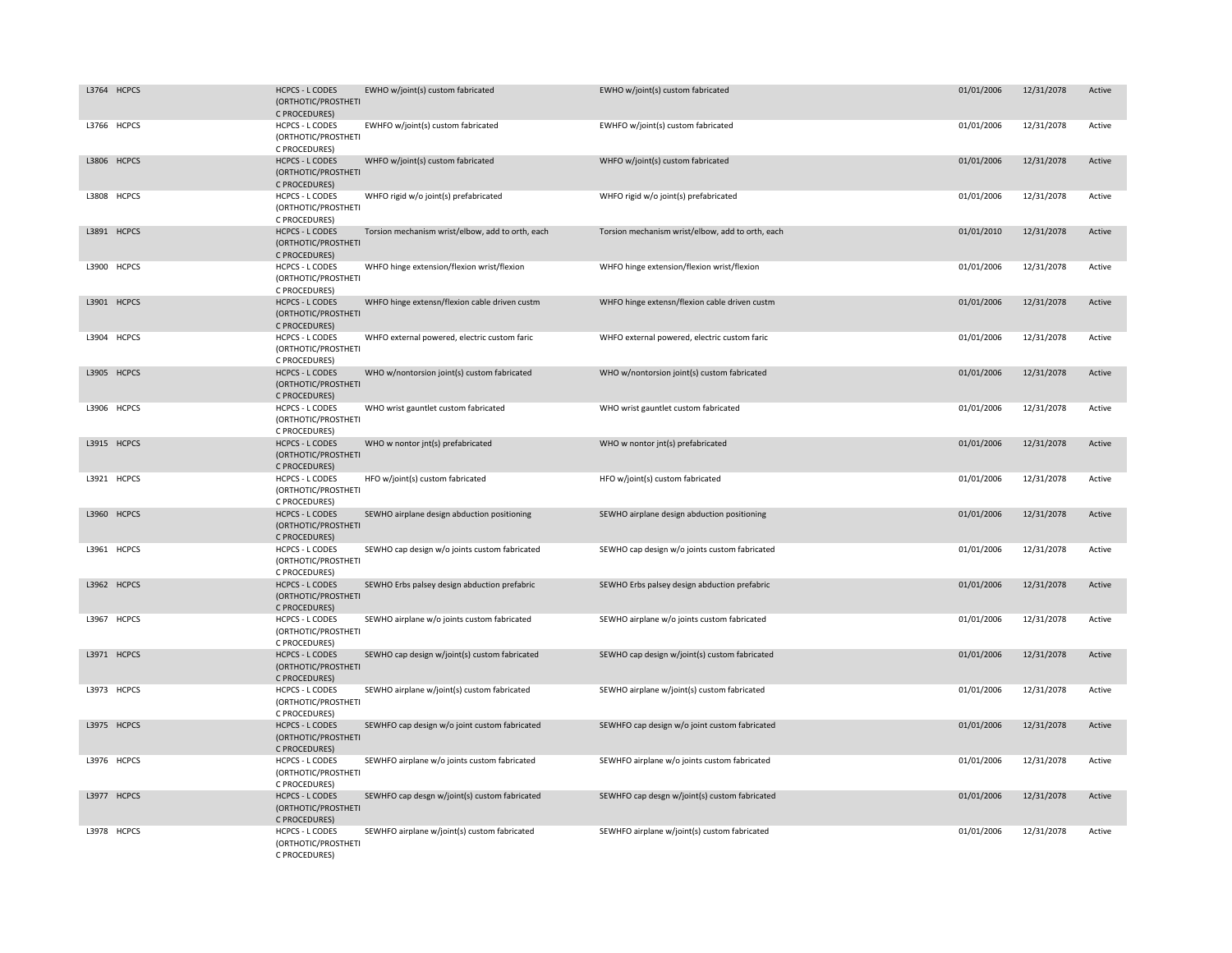| L4000 HCPCS | <b>HCPCS - L CODES</b><br>(ORTHOTIC/PROSTHETI<br>C PROCEDURES) | Replace girdle for spinal orthosis            | Replace girdle for spinal orthosis            | 01/01/2006 | 12/31/2078 | Active |
|-------------|----------------------------------------------------------------|-----------------------------------------------|-----------------------------------------------|------------|------------|--------|
| L4002 HCPCS | <b>HCPCS - L CODES</b><br>(ORTHOTIC/PROSTHETI<br>C PROCEDURES) | Replace strap, any orthosis                   | Replace strap, any orthosis                   | 01/01/2006 | 12/31/2078 | Active |
| L4010 HCPCS | <b>HCPCS - L CODES</b><br>(ORTHOTIC/PROSTHETI<br>C PROCEDURES) | Replace trilateral socket brim                | Replace trilateral socket brim                | 01/01/2006 | 12/31/2078 | Active |
| L4020 HCPCS | <b>HCPCS - L CODES</b><br>(ORTHOTIC/PROSTHETI<br>C PROCEDURES) | Replace quadrilateral socket brim molded      | Replace quadrilateral socket brim molded      | 01/01/2006 | 12/31/2078 | Active |
| L4030 HCPCS | <b>HCPCS - L CODES</b><br>(ORTHOTIC/PROSTHETI<br>C PROCEDURES) | Replace quadrilater socket brim custom fitted | Replace quadrilater socket brim custom fitted | 01/01/2006 | 12/31/2078 | Active |
| L4040 HCPCS | <b>HCPCS - L CODES</b><br>(ORTHOTIC/PROSTHETI<br>C PROCEDURES) | Replace molded thigh lacer                    | Replace molded thigh lacer                    | 01/01/2006 | 12/31/2078 | Active |
| L4045 HCPCS | <b>HCPCS - L CODES</b><br>(ORTHOTIC/PROSTHETI<br>C PROCEDURES) | Replace non-molded thigh lacer                | Replace non-molded thigh lacer                | 01/01/2006 | 12/31/2078 | Active |
| L4050 HCPCS | <b>HCPCS - L CODES</b><br>(ORTHOTIC/PROSTHETI<br>C PROCEDURES) | Replace molded calf lacer                     | Replace molded calf lacer                     | 01/01/2006 | 12/31/2078 | Active |
| L4055 HCPCS | <b>HCPCS - L CODES</b><br>(ORTHOTIC/PROSTHETI<br>C PROCEDURES) | Replace non-molded calf lacer                 | Replace non-molded calf lacer                 | 01/01/2006 | 12/31/2078 | Active |
| L4060 HCPCS | <b>HCPCS - L CODES</b><br>(ORTHOTIC/PROSTHETI<br>C PROCEDURES) | Replace high roll cuff                        | Replace high roll cuff                        | 01/01/2006 | 12/31/2078 | Active |
| L4070 HCPCS | <b>HCPCS - L CODES</b><br>(ORTHOTIC/PROSTHETI<br>C PROCEDURES) | Replace proximal & distal upright for KAFO    | Replace proximal & distal upright for KAFO    | 01/01/2006 | 12/31/2078 | Active |
| L4080 HCPCS | <b>HCPCS - L CODES</b><br>(ORTHOTIC/PROSTHETI<br>C PROCEDURES) | Replace metal bands KAFO proximal thigh       | Replace metal bands KAFO proximal thigh       | 01/01/2006 | 12/31/2078 | Active |
| L4090 HCPCS | <b>HCPCS - L CODES</b><br>(ORTHOTIC/PROSTHETI<br>C PROCEDURES) | Replace metal band KAFO-AFO calf/distal thigh | Replace metal band KAFO-AFO calf/distal thigh | 01/01/2006 | 12/31/2078 | Active |
| L4100 HCPCS | <b>HCPCS - L CODES</b><br>(ORTHOTIC/PROSTHETI<br>C PROCEDURES) | Replace leather cuff KAFO proximal thigh      | Replace leather cuff KAFO proximal thigh      | 01/01/2006 | 12/31/2078 | Active |
| L4110 HCPCS | <b>HCPCS - L CODES</b><br>(ORTHOTIC/PROSTHETI<br>C PROCEDURES) | Replace leather cuff KAFO-AFO calf/thigh      | Replace leather cuff KAFO-AFO calf/thigh      | 01/01/2006 | 12/31/2078 | Active |
| L4130 HCPCS | <b>HCPCS - L CODES</b><br>(ORTHOTIC/PROSTHETI<br>C PROCEDURES) | Replace pretibial shell                       | Replace pretibial shell                       | 01/01/2006 | 12/31/2078 | Active |
| L4205 HCPCS | <b>HCPCS - L CODES</b><br>(ORTHOTIC/PROSTHETI<br>C PROCEDURES) | Orthotic device repair, labor comp per 15 min | Orthotic device repair, labor comp per 15 min | 01/01/2006 | 12/31/2078 | Active |
| L4210 HCPCS | <b>HCPCS - L CODES</b><br>(ORTHOTIC/PROSTHETI<br>C PROCEDURES) | Orthotic device repair/replace minor parts    | Orthotic device repair/replace minor parts    | 01/01/2006 | 12/31/2078 | Active |
| L5000 HCPCS | <b>HCPCS - L CODES</b><br>(ORTHOTIC/PROSTHETI<br>C PROCEDURES) | Partial foot shoe insert with arch toe filler | Partial foot shoe insert with arch toe filler | 01/01/2006 | 12/31/2078 | Active |
| L5010 HCPCS | <b>HCPCS - L CODES</b><br>(ORTHOTIC/PROSTHETI<br>C PROCEDURES) | Partial foot molded socket ankle height       | Partial foot molded socket ankle height       | 01/01/2006 | 12/31/2078 | Active |
| L5020 HCPCS | <b>HCPCS - L CODES</b><br>(ORTHOTIC/PROSTHETI<br>C PROCEDURES) | Partial foot tibial tubercle hgt toe filler   | Partial foot tibial tubercle hgt toe filler   | 01/01/2006 | 12/31/2078 | Active |
| L5050 HCPCS | <b>HCPCS - L CODES</b><br>(ORTHOTIC/PROSTHETI<br>C PROCEDURES) | Ankle symes molded socket SACH foot           | Ankle symes molded socket SACH foot           | 01/01/2006 | 12/31/2078 | Active |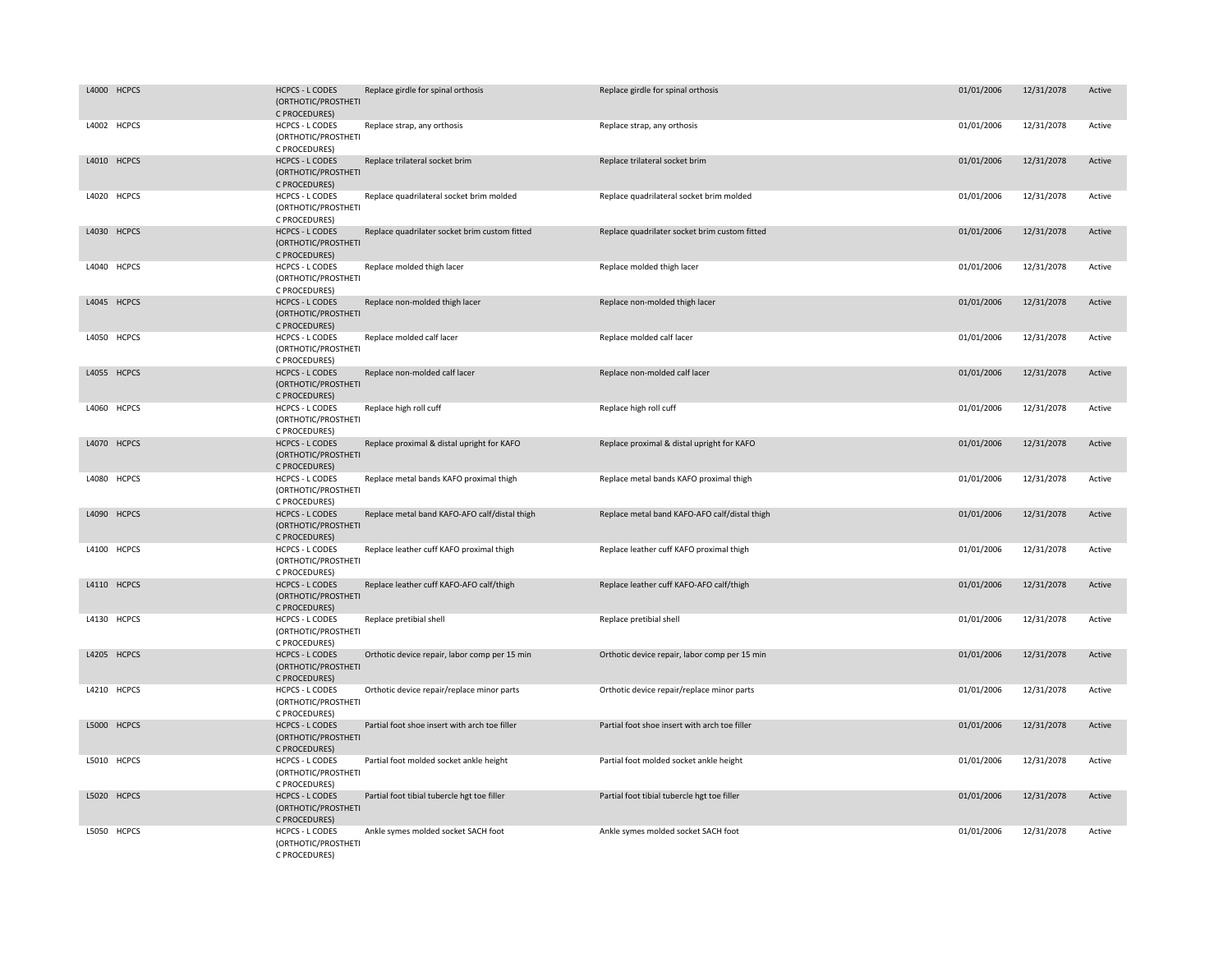| L5060 HCPCS | <b>HCPCS - L CODES</b><br>(ORTHOTIC/PROSTHETI                                   | Symes metal frame leather socket articulated    | Symes metal frame leather socket articulated    | 01/01/2006 | 12/31/2078 | Active |
|-------------|---------------------------------------------------------------------------------|-------------------------------------------------|-------------------------------------------------|------------|------------|--------|
| L5100 HCPCS | C PROCEDURES)<br><b>HCPCS - L CODES</b><br>(ORTHOTIC/PROSTHETI                  | Below knee molded socket shin SACH foot         | Below knee molded socket shin SACH foot         | 01/01/2006 | 12/31/2078 | Active |
| L5105 HCPCS | C PROCEDURES)<br><b>HCPCS - L CODES</b><br>(ORTHOTIC/PROSTHETI<br>C PROCEDURES) | Below knee plastic socket joints/thigh lacer    | Below knee plastic socket joints/thigh lacer    | 01/01/2006 | 12/31/2078 | Active |
| L5150 HCPCS | HCPCS - L CODES<br>(ORTHOTIC/PROSTHETI<br>C PROCEDURES)                         | Molded socket external knee joints shin SACH    | Molded socket external knee joints shin SACH    | 01/01/2006 | 12/31/2078 | Active |
| L5160 HCPCS | <b>HCPCS - L CODES</b><br>(ORTHOTIC/PROSTHETI<br>C PROCEDURES)                  | Molded socket bent knee joints shin SACH foot   | Molded socket bent knee joints shin SACH foot   | 01/01/2006 | 12/31/2078 | Active |
| L5200 HCPCS | <b>HCPCS - L CODES</b><br>(ORTHOTIC/PROSTHETI<br>C PROCEDURES)                  | Above knee molded single axis friction knee     | Above knee molded single axis friction knee     | 01/01/2006 | 12/31/2078 | Active |
| L5210 HCPCS | <b>HCPCS - L CODES</b><br>(ORTHOTIC/PROSTHETI<br>C PROCEDURES)                  | Above knee short prosthesis no knee joint ea    | Above knee short prosthesis no knee joint ea    | 01/01/2006 | 12/31/2078 | Active |
| L5220 HCPCS | <b>HCPCS - L CODES</b><br>(ORTHOTIC/PROSTHETI<br>C PROCEDURES)                  | No knee joint with articulated ankle foot ea    | No knee joint with articulated ankle foot ea    | 01/01/2006 | 12/31/2078 | Active |
| L5230 HCPCS | <b>HCPCS - L CODES</b><br>(ORTHOTIC/PROSTHETI<br>C PROCEDURES)                  | Femoral focal deficiency const friction ea ft   | Femoral focal deficiency const friction ea ft   | 01/01/2006 | 12/31/2078 | Active |
| L5250 HCPCS | HCPCS - L CODES<br>(ORTHOTIC/PROSTHETI<br>C PROCEDURES)                         | Hip Canadian single axis constant friction      | Hip Canadian single axis constant friction      | 01/01/2006 | 12/31/2078 | Active |
| L5270 HCPCS | <b>HCPCS - L CODES</b><br>(ORTHOTIC/PROSTHETI<br>C PROCEDURES)                  | Tilt table locking hip joint single axis SACH   | Tilt table locking hip joint single axis SACH   | 01/01/2006 | 12/31/2078 | Active |
| L5280 HCPCS | <b>HCPCS - L CODES</b><br>(ORTHOTIC/PROSTHETI<br>C PROCEDURES)                  | Hemipelvectomy Canadian single axis SACH        | Hemipelvectomy Canadian single axis SACH        | 01/01/2006 | 12/31/2078 | Active |
| L5301 HCPCS | <b>HCPCS - L CODES</b><br>(ORTHOTIC/PROSTHETI<br>C PROCEDURES)                  | BK molded socket each foot endoskeletal systm   | BK molded socket each foot endoskeletal systm   | 01/01/2006 | 12/31/2078 | Active |
| L5312 HCPCS | HCPCS - L CODES<br>(ORTHOTIC/PROSTHETI<br>C PROCEDURES)                         | Knee disartic mold socket 1 axis knee sach foot | Knee disartic mold socket 1 axis knee sach foot | 01/01/2012 | 12/31/2078 | Active |
| L5321 HCPCS | <b>HCPCS - L CODES</b><br>(ORTHOTIC/PROSTHETI<br>C PROCEDURES)                  | AK molded socket open end SACH foot endosk sy   | AK molded socket open end SACH foot endosk sy   | 01/01/2006 | 12/31/2078 | Active |
| L5331 HCPCS | <b>HCPCS - L CODES</b><br>(ORTHOTIC/PROSTHETI<br>C PROCEDURES)                  | Hip disarticulaton Canadian type SACH foot      | Hip disarticulaton Canadian type SACH foot      | 01/01/2006 | 12/31/2078 | Active |
| L5341 HCPCS | <b>HCPCS - L CODES</b><br>(ORTHOTIC/PROSTHETI<br>C PROCEDURES)                  | Hemipelvectomy Canadian molded socket SACH      | Hemipelvectomy Canadian molded socket SACH      | 01/01/2006 | 12/31/2078 | Active |
| L5400 HCPCS | <b>HCPCS - L CODES</b><br>(ORTHOTIC/PROSTHETI<br>C PROCEDURES)                  | Post surgical dressing & 1 cast change BK       | Post surgical dressing & 1 cast change BK       | 01/01/2006 | 12/31/2078 | Active |
| L5410 HCPCS | <b>HCPCS - L CODES</b><br>(ORTHOTIC/PROSTHETI<br>C PROCEDURES)                  | Post surgical rigid BK ea addl cast change      | Post surgical rigid BK ea addl cast change      | 01/01/2006 | 12/31/2078 | Active |
| L5420 HCPCS | <b>HCPCS - L CODES</b><br>(ORTHOTIC/PROSTHETI<br>C PROCEDURES)                  | Post surgical dressing & 1 cast change AK       | Post surgical dressing & 1 cast change AK       | 01/01/2006 | 12/31/2078 | Active |
| L5430 HCPCS | <b>HCPCS - L CODES</b><br>(ORTHOTIC/PROSTHETI<br>C PROCEDURES)                  | Post surgical dressing AK each cast change      | Post surgical dressing AK each cast change      | 01/01/2006 | 12/31/2078 | Active |
| L5450 HCPCS | <b>HCPCS - L CODES</b><br>(ORTHOTIC/PROSTHETI<br>C PROCEDURES)                  | Post surgical application non-weight drssngBK   | Post surgical application non-weight drssngBK   | 01/01/2006 | 12/31/2078 | Active |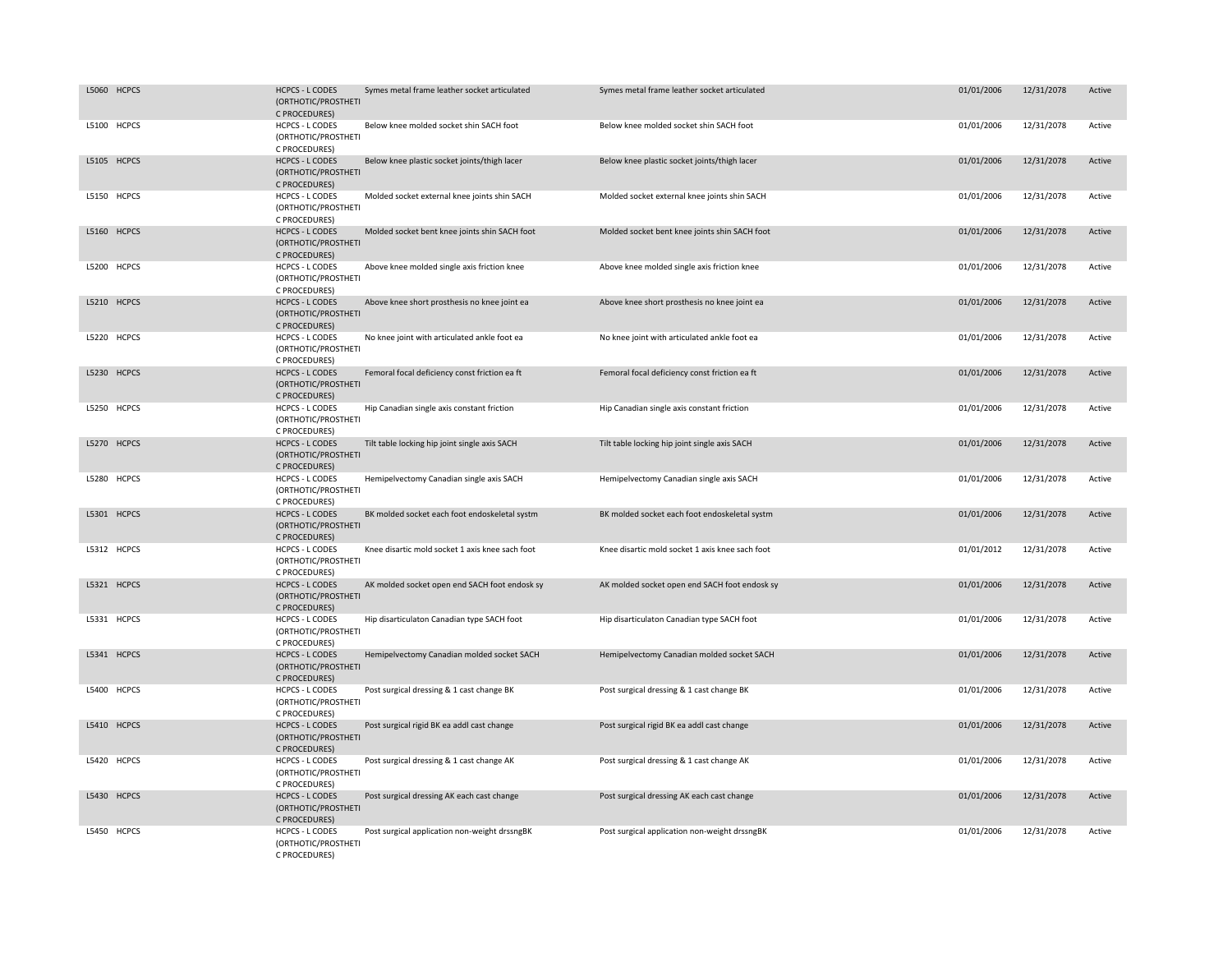| L5460 HCPCS | <b>HCPCS - L CODES</b><br>(ORTHOTIC/PROSTHETI<br>C PROCEDURES) | Post surgical application non-weight drssngAK  | Post surgical application non-weight drssngAK  | 01/01/2006 | 12/31/2078 | Active |
|-------------|----------------------------------------------------------------|------------------------------------------------|------------------------------------------------|------------|------------|--------|
| L5500 HCPCS | <b>HCPCS - L CODES</b><br>(ORTHOTIC/PROSTHETI<br>C PROCEDURES) | Initial BK PTB type plaster direct formed      | Initial BK PTB type plaster direct formed      | 01/01/2006 | 12/31/2078 | Active |
| L5505 HCPCS | <b>HCPCS - L CODES</b><br>(ORTHOTIC/PROSTHETI<br>C PROCEDURES) | Initial AK ischial level plaster socket        | Initial AK ischial level plaster socket        | 01/01/2006 | 12/31/2078 | Active |
| L5510 HCPCS | HCPCS - L CODES<br>(ORTHOTIC/PROSTHETI<br>C PROCEDURES)        | Preparatory BK PTB plaster molded              | Preparatory BK PTB plaster molded              | 01/01/2006 | 12/31/2078 | Active |
| L5520 HCPCS | <b>HCPCS - L CODES</b><br>(ORTHOTIC/PROSTHETI<br>C PROCEDURES) | Perparatory BK PTB thermoplastic direct        | Perparatory BK PTB thermoplastic direct        | 01/01/2006 | 12/31/2078 | Active |
| L5530 HCPCS | <b>HCPCS - L CODES</b><br>(ORTHOTIC/PROSTHETI<br>C PROCEDURES) | Preparatory BK PTB thermoplastic molded        | Preparatory BK PTB thermoplastic molded        | 01/01/2006 | 12/31/2078 | Active |
| L5535 HCPCS | <b>HCPCS - L CODES</b><br>(ORTHOTIC/PROSTHETI<br>C PROCEDURES) | Preparatory BK PTB open end socket             | Preparatory BK PTB open end socket             | 01/01/2006 | 12/31/2078 | Active |
| L5540 HCPCS | <b>HCPCS - L CODES</b><br>(ORTHOTIC/PROSTHETI<br>C PROCEDURES) | Preparatory BK PTB laminated socket            | Preparatory BK PTB laminated socket            | 01/01/2006 | 12/31/2078 | Active |
| L5560 HCPCS | <b>HCPCS - L CODES</b><br>(ORTHOTIC/PROSTHETI<br>C PROCEDURES) | Preparatory AK ischial plaster socket molded   | Preparatory AK ischial plaster socket molded   | 01/01/2006 | 12/31/2078 | Active |
| L5570 HCPCS | <b>HCPCS - L CODES</b><br>(ORTHOTIC/PROSTHETI<br>C PROCEDURES) | Preparatory AK ischial direct formed           | Preparatory AK ischial direct formed           | 01/01/2006 | 12/31/2078 | Active |
| L5580 HCPCS | <b>HCPCS - L CODES</b><br>(ORTHOTIC/PROSTHETI<br>C PROCEDURES) | Preparatory AK ischial thermoplastic mold      | Preparatory AK ischial thermoplastic mold      | 01/01/2006 | 12/31/2078 | Active |
| L5585 HCPCS | <b>HCPCS - L CODES</b><br>(ORTHOTIC/PROSTHETI<br>C PROCEDURES) | Preparatory AK ischial open end prefabricated  | Preparatory AK ischial open end prefabricated  | 01/01/2006 | 12/31/2078 | Active |
| L5590 HCPCS | <b>HCPCS - L CODES</b><br>(ORTHOTIC/PROSTHETI<br>C PROCEDURES) | Preparatory AK ischial laminated socket mold   | Preparatory AK ischial laminated socket mold   | 01/01/2006 | 12/31/2078 | Active |
| L5595 HCPCS | <b>HCPCS - L CODES</b><br>(ORTHOTIC/PROSTHETI<br>C PROCEDURES) | Prep hip disarticulat SACH foot thermoplastic  | Prep hip disarticulat SACH foot thermoplastic  | 01/01/2006 | 12/31/2078 | Active |
| L5600 HCPCS | <b>HCPCS - L CODES</b><br>(ORTHOTIC/PROSTHETI<br>C PROCEDURES) | Prep hip disarticulat SACH laminated molded    | Prep hip disarticulat SACH laminated molded    | 01/01/2006 | 12/31/2078 | Active |
| L5610 HCPCS | <b>HCPCS - L CODES</b><br>(ORTHOTIC/PROSTHETI<br>C PROCEDURES) | Add to lwr endoskeletal AK hydracadence systm  | Add to lwr endoskeletal AK hydracadence systm  | 01/01/2006 | 12/31/2078 | Active |
| L5611 HCPCS | <b>HCPCS - L CODES</b><br>(ORTHOTIC/PROSTHETI<br>C PROCEDURES) | Add toAK 4 bar linkage w/friction swing phase  | Add toAK 4 bar linkage w/friction swing phase  | 01/01/2006 | 12/31/2078 | Active |
| L5613 HCPCS | <b>HCPCS - L CODES</b><br>(ORTHOTIC/PROSTHETI<br>C PROCEDURES) | Add toAK 4bar linkage w/hydraulic swing phase  | Add toAK 4bar linkage w/hydraulic swing phase  | 01/01/2006 | 12/31/2078 | Active |
| L5614 HCPCS | <b>HCPCS - L CODES</b><br>(ORTHOTIC/PROSTHETI<br>C PROCEDURES) | Add toAK 4bar linkage w/pneumatic swing cntrl  | Add toAK 4bar linkage w/pneumatic swing cntrl  | 01/01/2006 | 12/31/2078 | Active |
| L5616 HCPCS | HCPCS - L CODES<br>(ORTHOTIC/PROSTHETI<br>C PROCEDURES)        | AK universal multiplex system friction swing   | AK universal multiplex system friction swing   | 01/01/2006 | 12/31/2078 | Active |
| L5617 HCPCS | <b>HCPCS - L CODES</b><br>(ORTHOTIC/PROSTHETI<br>C PROCEDURES) | AK/BK quik change self-aligning unit each      | AK/BK quik change self-aligning unit each      | 01/01/2006 | 12/31/2078 | Active |
| L5618 HCPCS | <b>HCPCS - L CODES</b><br>(ORTHOTIC/PROSTHETI<br>C PROCEDURES) | Addition to lower extremity, test socket Symes | Addition to lower extremity, test socket Symes | 01/01/2006 | 12/31/2078 | Active |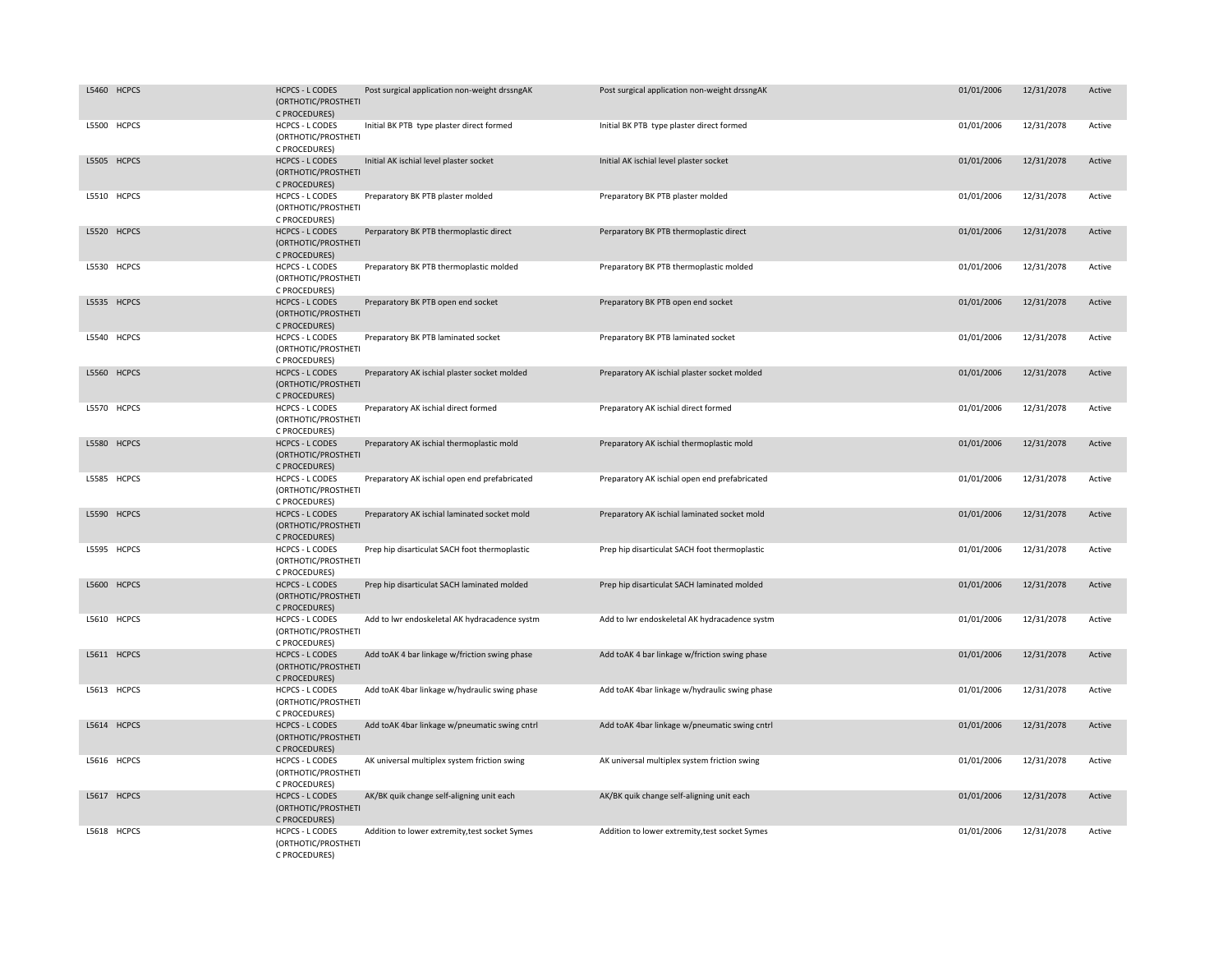| L5620 HCPCS | <b>HCPCS - L CODES</b><br>(ORTHOTIC/PROSTHETI<br>C PROCEDURES) | Addition to lower extremity, test socket BK    | Addition to lower extremity, test socket BK    | 01/01/2006 | 12/31/2078 | Active |
|-------------|----------------------------------------------------------------|------------------------------------------------|------------------------------------------------|------------|------------|--------|
| L5622 HCPCS | <b>HCPCS - L CODES</b><br>(ORTHOTIC/PROSTHETI<br>C PROCEDURES) | Add to lower extrmty, test socket knee disartc | Add to lower extrmty, test socket knee disartc | 01/01/2006 | 12/31/2078 | Active |
| L5624 HCPCS | <b>HCPCS - L CODES</b><br>(ORTHOTIC/PROSTHETI<br>C PROCEDURES) | Addition to lower extremity, test socket AK    | Addition to lower extremity, test socket AK    | 01/01/2006 | 12/31/2078 | Active |
| L5626 HCPCS | HCPCS - L CODES<br>(ORTHOTIC/PROSTHETI<br>C PROCEDURES)        | Add to lower extrmty, test socket hip disartic | Add to lower extrmty, test socket hip disartic | 01/01/2006 | 12/31/2078 | Active |
| L5628 HCPCS | <b>HCPCS - L CODES</b><br>(ORTHOTIC/PROSTHETI<br>C PROCEDURES) | Add to lwr ext, test socket hemipelvectomy     | Add to lwr ext, test socket hemipelvectomy     | 01/01/2006 | 12/31/2078 | Active |
| L5629 HCPCS | HCPCS - L CODES<br>(ORTHOTIC/PROSTHETI<br>C PROCEDURES)        | Add to lwr ext, below knee acrylic socket      | Add to lwr ext, below knee acrylic socket      | 01/01/2006 | 12/31/2078 | Active |
| L5630 HCPCS | <b>HCPCS - L CODES</b><br>(ORTHOTIC/PROSTHETI<br>C PROCEDURES) | Add to lwr ext, Syme type exp wall socket      | Add to lwr ext, Syme type exp wall socket      | 01/01/2006 | 12/31/2078 | Active |
| L5631 HCPCS | <b>HCPCS - L CODES</b><br>(ORTHOTIC/PROSTHETI<br>C PROCEDURES) | Add to lwr ext, AK/knee disart acrylic socket  | Add to lwr ext, AK/knee disart acrylic socket  | 01/01/2006 | 12/31/2078 | Active |
| L5632 HCPCS | <b>HCPCS - L CODES</b><br>(ORTHOTIC/PROSTHETI<br>C PROCEDURES) | Add to I ext, Symes typePTB brim design socket | Add to I ext, Symes typePTB brim design socket | 01/01/2006 | 12/31/2078 | Active |
| L5634 HCPCS | <b>HCPCS - L CODES</b><br>(ORTHOTIC/PROSTHETI<br>C PROCEDURES) | Add to lwr ext, Symes posterior opening socket | Add to lwr ext, Symes posterior opening socket | 01/01/2006 | 12/31/2078 | Active |
| L5636 HCPCS | <b>HCPCS - L CODES</b><br>(ORTHOTIC/PROSTHETI<br>C PROCEDURES) | Add to lwr ext, Symes medial opening socket    | Add to lwr ext, Symes medial opening socket    | 01/01/2006 | 12/31/2078 | Active |
| L5637 HCPCS | <b>HCPCS - L CODES</b><br>(ORTHOTIC/PROSTHETI<br>C PROCEDURES) | Add to lwr ext, below knee total contact       | Add to lwr ext, below knee total contact       | 01/01/2006 | 12/31/2078 | Active |
| L5638 HCPCS | <b>HCPCS - L CODES</b><br>(ORTHOTIC/PROSTHETI<br>C PROCEDURES) | Add to lwr ext, below knee leather socket      | Add to lwr ext, below knee leather socket      | 01/01/2006 | 12/31/2078 | Active |
| L5639 HCPCS | <b>HCPCS - L CODES</b><br>(ORTHOTIC/PROSTHETI<br>C PROCEDURES) | Add to lwr ext, below knee wood socket         | Add to lwr ext, below knee wood socket         | 01/01/2006 | 12/31/2078 | Active |
| L5640 HCPCS | <b>HCPCS - L CODES</b><br>(ORTHOTIC/PROSTHETI<br>C PROCEDURES) | Add to lwr ext, knee disartic leather socket   | Add to lwr ext, knee disartic leather socket   | 01/01/2006 | 12/31/2078 | Active |
| L5642 HCPCS | HCPCS - L CODES<br>(ORTHOTIC/PROSTHETI<br>C PROCEDURES)        | Add to lwr ext, above knee leather socket      | Add to lwr ext, above knee leather socket      | 01/01/2006 | 12/31/2078 | Active |
| L5643 HCPCS | <b>HCPCS - L CODES</b><br>(ORTHOTIC/PROSTHETI<br>C PROCEDURES) | Add to I ext, hip disart flexible inner socket | Add to I ext, hip disart flexible inner socket | 01/01/2006 | 12/31/2078 | Active |
| L5644 HCPCS | HCPCS - L CODES<br>(ORTHOTIC/PROSTHETI<br>C PROCEDURES)        | Add to lwr ext, above knee wood socket         | Add to lwr ext, above knee wood socket         | 01/01/2006 | 12/31/2078 | Active |
| L5645 HCPCS | <b>HCPCS - L CODES</b><br>(ORTHOTIC/PROSTHETI<br>C PROCEDURES) | Add to I ext, BK flexible inner socket externl | Add to I ext, BK flexible inner socket externl | 01/01/2006 | 12/31/2078 | Active |
| L5646 HCPCS | <b>HCPCS - L CODES</b><br>(ORTHOTIC/PROSTHETI<br>C PROCEDURES) | Add to I ext, BK air fluid/gel cushion socket  | Add to I ext, BK air fluid/gel cushion socket  | 01/01/2006 | 12/31/2078 | Active |
| L5647 HCPCS | <b>HCPCS - L CODES</b><br>(ORTHOTIC/PROSTHETI<br>C PROCEDURES) | Add to lower ext, below knee suction socket    | Add to lower ext, below knee suction socket    | 01/01/2006 | 12/31/2078 | Active |
| L5648 HCPCS | <b>HCPCS - L CODES</b><br>(ORTHOTIC/PROSTHETI<br>C PROCEDURES) | Add to lower ext, AK air fluid cushion socket  | Add to lower ext, AK air fluid cushion socket  | 01/01/2006 | 12/31/2078 | Active |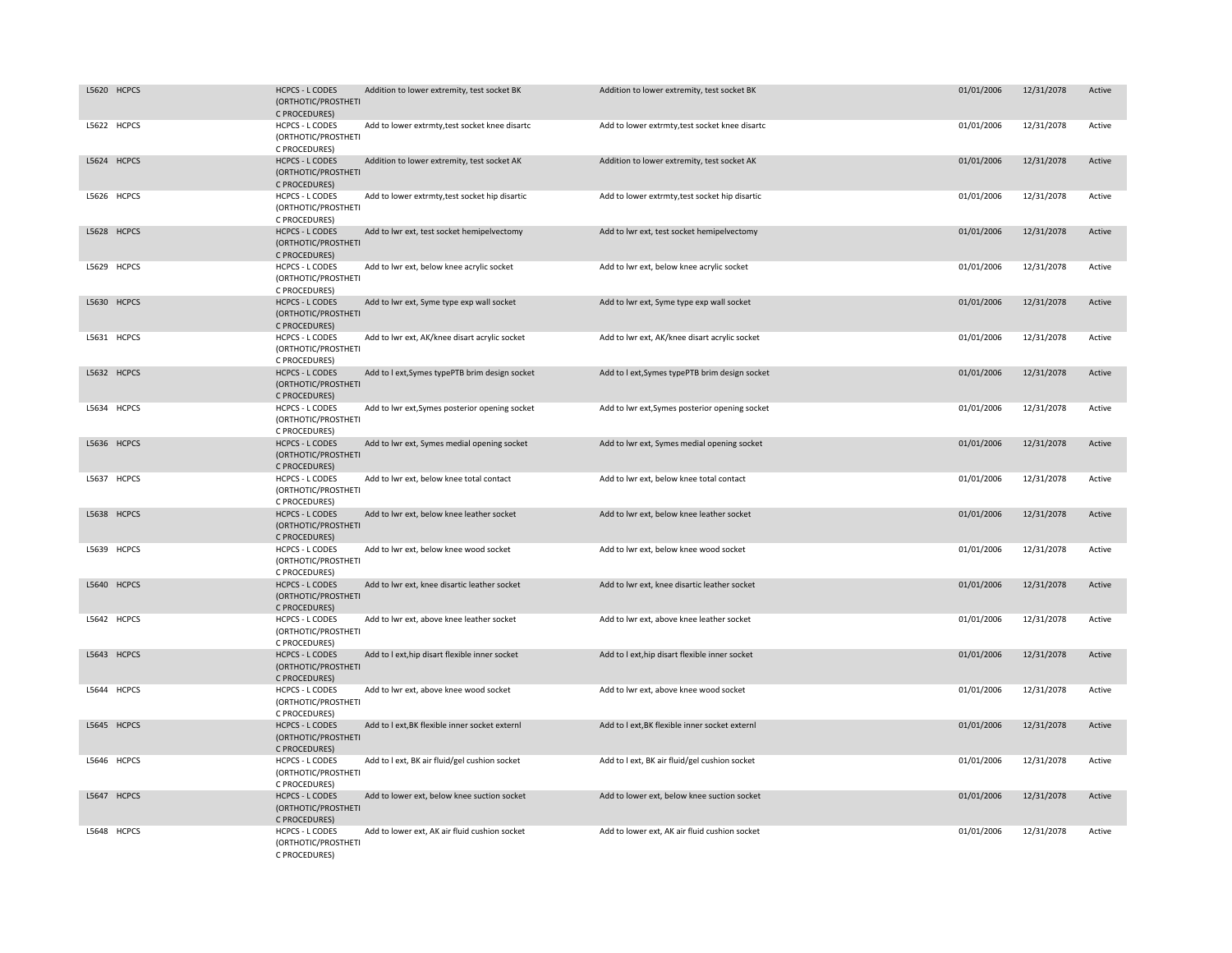| L5649 HCPCS | <b>HCPCS - L CODES</b><br>(ORTHOTIC/PROSTHETI<br>C PROCEDURES) | Add to I ext, is chial cntainmnt/nrrw M-L sockt | Add to I ext, ischial cntainmnt/nrrw M-L sockt | 01/01/2006 | 12/31/2078 | Active |
|-------------|----------------------------------------------------------------|-------------------------------------------------|------------------------------------------------|------------|------------|--------|
| L5650 HCPCS | <b>HCPCS - L CODES</b><br>(ORTHOTIC/PROSTHETI<br>C PROCEDURES) | Add to I ext, total contct AK/knee disart sckt  | Add to I ext, total contct AK/knee disart sckt | 01/01/2006 | 12/31/2078 | Active |
| L5651 HCPCS | <b>HCPCS - L CODES</b><br>(ORTHOTIC/PROSTHETI<br>C PROCEDURES) | Add to I ext, AK flxibl inner socket ext frame  | Add to I ext, AK flxibl inner socket ext frame | 01/01/2006 | 12/31/2078 | Active |
| L5652 HCPCS | HCPCS - L CODES<br>(ORTHOTIC/PROSTHETI<br>C PROCEDURES)        | Add to lwr ext, suction susp AK/knee disart     | Add to lwr ext, suction susp AK/knee disart    | 01/01/2006 | 12/31/2078 | Active |
| L5653 HCPCS | <b>HCPCS - L CODES</b><br>(ORTHOTIC/PROSTHETI<br>C PROCEDURES) | Add to lwr ext, knee disart expand wall socket  | Add to lwr ext, knee disart expand wall socket | 01/01/2006 | 12/31/2078 | Active |
| L5654 HCPCS | <b>HCPCS - L CODES</b><br>(ORTHOTIC/PROSTHETI<br>C PROCEDURES) | Add to lwr ext, socket insert Symes             | Add to lwr ext, socket insert Symes            | 01/01/2006 | 12/31/2078 | Active |
| L5655 HCPCS | <b>HCPCS - L CODES</b><br>(ORTHOTIC/PROSTHETI<br>C PROCEDURES) | Add to lwr ext, socket insert below knee        | Add to lwr ext, socket insert below knee       | 01/01/2006 | 12/31/2078 | Active |
| L5656 HCPCS | HCPCS - L CODES<br>(ORTHOTIC/PROSTHETI<br>C PROCEDURES)        | Add to lwr ext, socket insert knee disarticul   | Add to lwr ext, socket insert knee disarticul  | 01/01/2006 | 12/31/2078 | Active |
| L5658 HCPCS | <b>HCPCS - L CODES</b><br>(ORTHOTIC/PROSTHETI<br>C PROCEDURES) | Add to lwr ext, socket insert above knee        | Add to lwr ext, socket insert above knee       | 01/01/2006 | 12/31/2078 | Active |
| L5661 HCPCS | HCPCS - L CODES<br>(ORTHOTIC/PROSTHETI<br>C PROCEDURES)        | Add to I ext, sockt insrt multidurometer Symes  | Add to I ext, sockt insrt multidurometer Symes | 01/01/2006 | 12/31/2078 | Active |
| L5665 HCPCS | <b>HCPCS - L CODES</b><br>(ORTHOTIC/PROSTHETI<br>C PROCEDURES) | Add to I ext, socket insert multi-durometer BK  | Add to I ext, socket insert multi-durometer BK | 01/01/2006 | 12/31/2078 | Active |
| L5666 HCPCS | HCPCS - L CODES<br>(ORTHOTIC/PROSTHETI<br>C PROCEDURES)        | Below knee cuff suspension                      | Below knee cuff suspension                     | 01/01/2006 | 12/31/2078 | Active |
| L5668 HCPCS | <b>HCPCS - L CODES</b><br>(ORTHOTIC/PROSTHETI<br>C PROCEDURES) | Add to I ext, below Knee molded distal cushion  | Add to I ext, below Knee molded distal cushion | 01/01/2006 | 12/31/2078 | Active |
| L5670 HCPCS | <b>HCPCS - L CODES</b><br>(ORTHOTIC/PROSTHETI<br>C PROCEDURES) | Add to lwr ext, BK molded supracondylar susp    | Add to lwr ext, BK molded supracondylar susp   | 01/01/2006 | 12/31/2078 | Active |
| L5671 HCPCS | <b>HCPCS - L CODES</b><br>(ORTHOTIC/PROSTHETI<br>C PROCEDURES) | Add to lwr ext, BK/AK susp locking mechanism    | Add to lwr ext, BK/AK susp locking mechanism   | 01/01/2006 | 12/31/2078 | Active |
| L5672 HCPCS | <b>HCPCS - L CODES</b><br>(ORTHOTIC/PROSTHETI<br>C PROCEDURES) | Add to I ext, BK remov medial brim suspension   | Add to I ext, BK remov medial brim suspension  | 01/01/2006 | 12/31/2078 | Active |
| L5673 HCPCS | <b>HCPCS - L CODES</b><br>(ORTHOTIC/PROSTHETI<br>C PROCEDURES) | Add to I ext, BK/BK socket insert w/lock mech   | Add to I ext, BK/BK socket insert w/lock mech  | 01/01/2006 | 12/31/2078 | Active |
| L5676 HCPCS | <b>HCPCS - L CODES</b><br>(ORTHOTIC/PROSTHETI<br>C PROCEDURES) | Add to I ext, BK knee joints single axis pair   | Add to I ext, BK knee joints single axis pair  | 01/01/2006 | 12/31/2078 | Active |
| L5677 HCPCS | <b>HCPCS - L CODES</b><br>(ORTHOTIC/PROSTHETI<br>C PROCEDURES) | Add to I ext, BK knee joints polycentric pair   | Add to I ext, BK knee joints polycentric pair  | 01/01/2006 | 12/31/2078 | Active |
| L5678 HCPCS | HCPCS - L CODES<br>(ORTHOTIC/PROSTHETI<br>C PROCEDURES)        | Add to lower extremity, BK joint covers pair    | Add to lower extremity, BK joint covers pair   | 01/01/2006 | 12/31/2078 | Active |
| L5679 HCPCS | <b>HCPCS - L CODES</b><br>(ORTHOTIC/PROSTHETI<br>C PROCEDURES) | Add to I ext, AK/BK socket insrt w/lockng mech  | Add to I ext, AK/BK socket insrt w/lockng mech | 01/01/2006 | 12/31/2078 | Active |
| L5680 HCPCS | <b>HCPCS - L CODES</b><br>(ORTHOTIC/PROSTHETI<br>C PROCEDURES) | Add to lwr extrem, BK thigh lacer non-molded    | Add to lwr extrem, BK thigh lacer non-molded   | 01/01/2006 | 12/31/2078 | Active |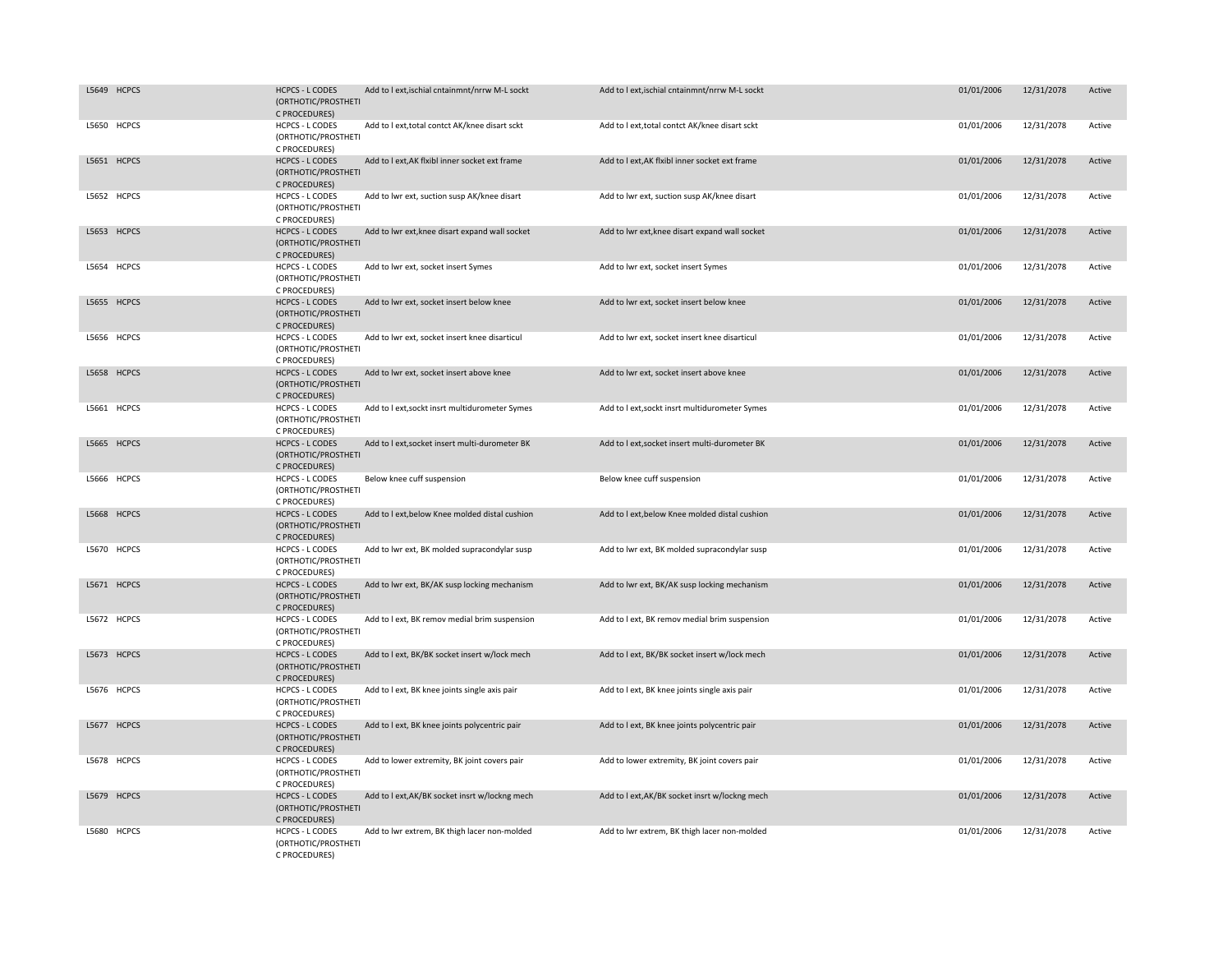| L5681 HCPCS | <b>HCPCS - L CODES</b><br>(ORTHOTIC/PROSTHETI<br>C PROCEDURES) | Add to I ext, AK/BK custom fab congen/atypical | Add to I ext, AK/BK custom fab congen/atypical | 01/01/2006 | 12/31/2078 | Active |
|-------------|----------------------------------------------------------------|------------------------------------------------|------------------------------------------------|------------|------------|--------|
| L5682 HCPCS | <b>HCPCS - L CODES</b><br>(ORTHOTIC/PROSTHETI<br>C PROCEDURES) | Add to I ext, BK thigh lacer glut/ischial mold | Add to I ext, BK thigh lacer glut/ischial mold | 01/01/2006 | 12/31/2078 | Active |
| L5683 HCPCS | <b>HCPCS - L CODES</b><br>(ORTHOTIC/PROSTHETI<br>C PROCEDURES) | Add to I ext, BK/AK sockt insert otr than cong | Add to I ext, BK/AK sockt insert otr than cong | 01/01/2006 | 12/31/2078 | Active |
| L5684 HCPCS | HCPCS - L CODES<br>(ORTHOTIC/PROSTHETI<br>C PROCEDURES)        | Add to lower extremity, BK fork strap          | Add to lower extremity, BK fork strap          | 01/01/2006 | 12/31/2078 | Active |
| L5685 HCPCS | <b>HCPCS - L CODES</b><br>(ORTHOTIC/PROSTHETI<br>C PROCEDURES) | Below knee suspension/sealing sleeve           | Below knee suspension/sealing sleeve           | 01/01/2006 | 12/31/2078 | Active |
| L5686 HCPCS | <b>HCPCS - L CODES</b><br>(ORTHOTIC/PROSTHETI<br>C PROCEDURES) | Add to lower extremity, BK back check          | Add to lower extremity, BK back check          | 01/01/2006 | 12/31/2078 | Active |
| L5688 HCPCS | <b>HCPCS - L CODES</b><br>(ORTHOTIC/PROSTHETI<br>C PROCEDURES) | Add to lower extremity, BK waist belt webbing  | Add to lower extremity, BK waist belt webbing  | 01/01/2006 | 12/31/2078 | Active |
| L5690 HCPCS | HCPCS - L CODES<br>(ORTHOTIC/PROSTHETI<br>C PROCEDURES)        | Add to lwr extrem, BK waist belt padded/lined  | Add to lwr extrem, BK waist belt padded/lined  | 01/01/2006 | 12/31/2078 | Active |
| L5692 HCPCS | <b>HCPCS - L CODES</b><br>(ORTHOTIC/PROSTHETI<br>C PROCEDURES) | Add to lowr ext, AK pelvic control belt light  | Add to lowr ext, AK pelvic control belt light  | 01/01/2006 | 12/31/2078 | Active |
| L5694 HCPCS | HCPCS - L CODES<br>(ORTHOTIC/PROSTHETI<br>C PROCEDURES)        | Add to I ext, AK pelvic ctrl belt padded/lined | Add to I ext, AK pelvic ctrl belt padded/lined | 01/01/2006 | 12/31/2078 | Active |
| L5695 HCPCS | <b>HCPCS - L CODES</b><br>(ORTHOTIC/PROSTHETI<br>C PROCEDURES) | Add to AK pelvic ctrl susp slv neoprene/equal  | Add to AK pelvic ctrl susp slv neoprene/equal  | 01/01/2006 | 12/31/2078 | Active |
| L5696 HCPCS | HCPCS - L CODES<br>(ORTHOTIC/PROSTHETI<br>C PROCEDURES)        | Add to I ext, AK/knee/knee disart pelvic joint | Add to I ext, AK/knee/knee disart pelvic joint | 01/01/2006 | 12/31/2078 | Active |
| L5697 HCPCS | <b>HCPCS - L CODES</b><br>(ORTHOTIC/PROSTHETI<br>C PROCEDURES) | Add to lwr ext, AK/knee disartic pelvic band   | Add to lwr ext, AK/knee disartic pelvic band   | 01/01/2006 | 12/31/2078 | Active |
| L5698 HCPCS | <b>HCPCS - L CODES</b><br>(ORTHOTIC/PROSTHETI<br>C PROCEDURES) | Add to I ext, AK/knee disartic silesian bndg   | Add to I ext, AK/knee disartic silesian bndg   | 01/01/2006 | 12/31/2078 | Active |
| L5699 HCPCS | <b>HCPCS - L CODES</b><br>(ORTHOTIC/PROSTHETI<br>C PROCEDURES) | All lwr extremity prostheses, shoulder harness | All lwr extremity prostheses, shoulder harness | 01/01/2006 | 12/31/2078 | Active |
| L5700 HCPCS | <b>HCPCS - L CODES</b><br>(ORTHOTIC/PROSTHETI<br>C PROCEDURES) | Replacement socket BK molded to patient model  | Replacement socket BK molded to patient model  | 01/01/2006 | 12/31/2078 | Active |
| L5701 HCPCS | <b>HCPCS - L CODES</b><br>(ORTHOTIC/PROSTHETI<br>C PROCEDURES) | Replacement socket AK molded to patient model  | Replacement socket AK molded to patient model  | 01/01/2006 | 12/31/2078 | Active |
| L5702 HCPCS | <b>HCPCS - L CODES</b><br>(ORTHOTIC/PROSTHETI<br>C PROCEDURES) | Replacement socket, hip disarticul hip joint   | Replacement socket, hip disarticul hip joint   | 01/01/2006 | 12/31/2078 | Active |
| L5703 HCPCS | <b>HCPCS - L CODES</b><br>(ORTHOTIC/PROSTHETI<br>C PROCEDURES) | Symes ankle w/o (SACH) foot replacement only   | Symes ankle w/o (SACH) foot replacement only   | 01/01/2006 | 12/31/2078 | Active |
| L5704 HCPCS | HCPCS - L CODES<br>(ORTHOTIC/PROSTHETI<br>C PROCEDURES)        | Custom shaped protective cover, below knee     | Custom shaped protective cover, below knee     | 01/01/2006 | 12/31/2078 | Active |
| L5705 HCPCS | <b>HCPCS - L CODES</b><br>(ORTHOTIC/PROSTHETI<br>C PROCEDURES) | Custom shaped protective cover, above knee     | Custom shaped protective cover, above knee     | 01/01/2006 | 12/31/2078 | Active |
| L5706 HCPCS | <b>HCPCS - L CODES</b><br>(ORTHOTIC/PROSTHETI<br>C PROCEDURES) | Custom shape cover , knee disarticulation      | Custom shape cover , knee disarticulation      | 01/01/2006 | 12/31/2078 | Active |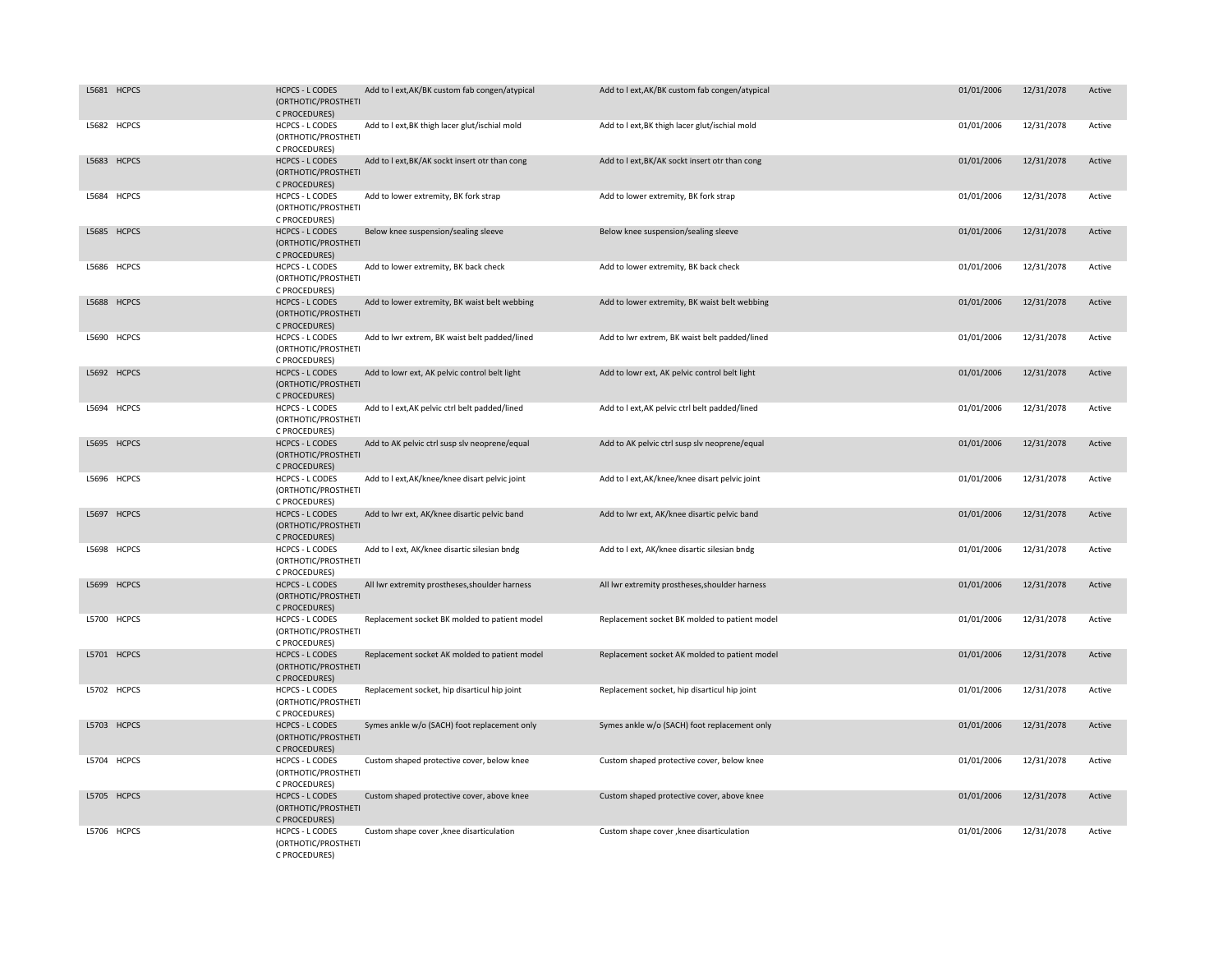| L5707 HCPCS | <b>HCPCS - L CODES</b><br>(ORTHOTIC/PROSTHETI<br>C PROCEDURES) | Custom shaped cover, hip disarticulation       | Custom shaped cover, hip disarticulation       | 01/01/2006 | 12/31/2078 | Active |
|-------------|----------------------------------------------------------------|------------------------------------------------|------------------------------------------------|------------|------------|--------|
| L5710 HCPCS | <b>HCPCS - L CODES</b><br>(ORTHOTIC/PROSTHETI<br>C PROCEDURES) | Knee-shin exoskeletal single axis manual lock  | Knee-shin exoskeletal single axis manual lock  | 01/01/2006 | 12/31/2078 | Active |
| L5711 HCPCS | <b>HCPCS - L CODES</b><br>(ORTHOTIC/PROSTHETI<br>C PROCEDURES) | Knee-shin exoskeletal manual lock ultra light  | Knee-shin exoskeletal manual lock ultra light  | 01/01/2006 | 12/31/2078 | Active |
| L5712 HCPCS | HCPCS - L CODES<br>(ORTHOTIC/PROSTHETI<br>C PROCEDURES)        | Knee-shin exoskeletal friction swing & stance  | Knee-shin exoskeletal friction swing & stance  | 01/01/2006 | 12/31/2078 | Active |
| L5714 HCPCS | <b>HCPCS - L CODES</b><br>(ORTHOTIC/PROSTHETI<br>C PROCEDURES) | Knee-shin exoskeletal variable friction swing  | Knee-shin exoskeletal variable friction swing  | 01/01/2006 | 12/31/2078 | Active |
| L5716 HCPCS | <b>HCPCS - L CODES</b><br>(ORTHOTIC/PROSTHETI<br>C PROCEDURES) | Knee-shin exoskeletal mechanical stance phase  | Knee-shin exoskeletal mechanical stance phase  | 01/01/2006 | 12/31/2078 | Active |
| L5718 HCPCS | <b>HCPCS - L CODES</b><br>(ORTHOTIC/PROSTHETI<br>C PROCEDURES) | Knee-shin exoskeletal friction swing & stance  | Knee-shin exoskeletal friction swing & stance  | 01/01/2006 | 12/31/2078 | Active |
| L5722 HCPCS | HCPCS - L CODES<br>(ORTHOTIC/PROSTHETI<br>C PROCEDURES)        | Knee-shin exoskeletal pneumatic swing frictio  | Knee-shin exoskeletal pneumatic swing frictio  | 01/01/2006 | 12/31/2078 | Active |
| L5724 HCPCS | <b>HCPCS - L CODES</b><br>(ORTHOTIC/PROSTHETI<br>C PROCEDURES) | Knee-shin exoskeletal fluid swing phase        | Knee-shin exoskeletal fluid swing phase        | 01/01/2006 | 12/31/2078 | Active |
| L5726 HCPCS | HCPCS - L CODES<br>(ORTHOTIC/PROSTHETI<br>C PROCEDURES)        | Knee-shin exoskeletal external joints fluid    | Knee-shin exoskeletal external joints fluid    | 01/01/2006 | 12/31/2078 | Active |
| L5728 HCPCS | <b>HCPCS - L CODES</b><br>(ORTHOTIC/PROSTHETI<br>C PROCEDURES) | Knee-shin exoskeletal fluid swing & stance     | Knee-shin exoskeletal fluid swing & stance     | 01/01/2006 | 12/31/2078 | Active |
| L5780 HCPCS | HCPCS - L CODES<br>(ORTHOTIC/PROSTHETI<br>C PROCEDURES)        | Knee-shin pneumatic/hydrapneumatic swing       | Knee-shin pneumatic/hydrapneumatic swing       | 01/01/2006 | 12/31/2078 | Active |
| L5781 HCPCS | <b>HCPCS - L CODES</b><br>(ORTHOTIC/PROSTHETI<br>C PROCEDURES) | Lower limb prosthesis vacuum pump              | Lower limb prosthesis vacuum pump              | 01/01/2006 | 12/31/2078 | Active |
| L5782 HCPCS | HCPCS - L CODES<br>(ORTHOTIC/PROSTHETI<br>C PROCEDURES)        | Heavy duty lower limb prosthesis vacuum pump   | Heavy duty lower limb prosthesis vacuum pump   | 01/01/2006 | 12/31/2078 | Active |
| L5785 HCPCS | <b>HCPCS - L CODES</b><br>(ORTHOTIC/PROSTHETI<br>C PROCEDURES) | Addition, exoskeletal BK ultra light material  | Addition, exoskeletal BK ultra light material  | 01/01/2006 | 12/31/2078 | Active |
| L5790 HCPCS | <b>HCPCS - L CODES</b><br>(ORTHOTIC/PROSTHETI<br>C PROCEDURES) | Addition, exoskeletal AK ultra-light material  | Addition, exoskeletal AK ultra-light material  | 01/01/2006 | 12/31/2078 | Active |
| L5795 HCPCS | <b>HCPCS - L CODES</b><br>(ORTHOTIC/PROSTHETI<br>C PROCEDURES) | Addition, exoskeletal hip disartic ultra-light | Addition, exoskeletal hip disartic ultra-light | 01/01/2006 | 12/31/2078 | Active |
| L5810 HCPCS | <b>HCPCS - L CODES</b><br>(ORTHOTIC/PROSTHETI<br>C PROCEDURES) | Endoskeletal knee-shin 1 axis manual lock      | Endoskeletal knee-shin 1 axis manual lock      | 01/01/2006 | 12/31/2078 | Active |
| L5811 HCPCS | <b>HCPCS - L CODES</b><br>(ORTHOTIC/PROSTHETI<br>C PROCEDURES) | Endoskeletal knee-shin manual lock ultralight  | Endoskeletal knee-shin manual lock ultralight  | 01/01/2006 | 12/31/2078 | Active |
| L5812 HCPCS | HCPCS - L CODES<br>(ORTHOTIC/PROSTHETI<br>C PROCEDURES)        | Endoskeletal knee-shin friction swing &stance  | Endoskeletal knee-shin friction swing &stance  | 01/01/2006 | 12/31/2078 | Active |
| L5814 HCPCS | <b>HCPCS - L CODES</b><br>(ORTHOTIC/PROSTHETI<br>C PROCEDURES) | Endoskeletal knee-shin hydraulic swing phase   | Endoskeletal knee-shin hydraulic swing phase   | 01/01/2006 | 12/31/2078 | Active |
| L5816 HCPCS | <b>HCPCS - L CODES</b><br>(ORTHOTIC/PROSTHETI<br>C PROCEDURES) | Endoskeletal knee-shin mechanical stance lock  | Endoskeletal knee-shin mechanical stance lock  | 01/01/2006 | 12/31/2078 | Active |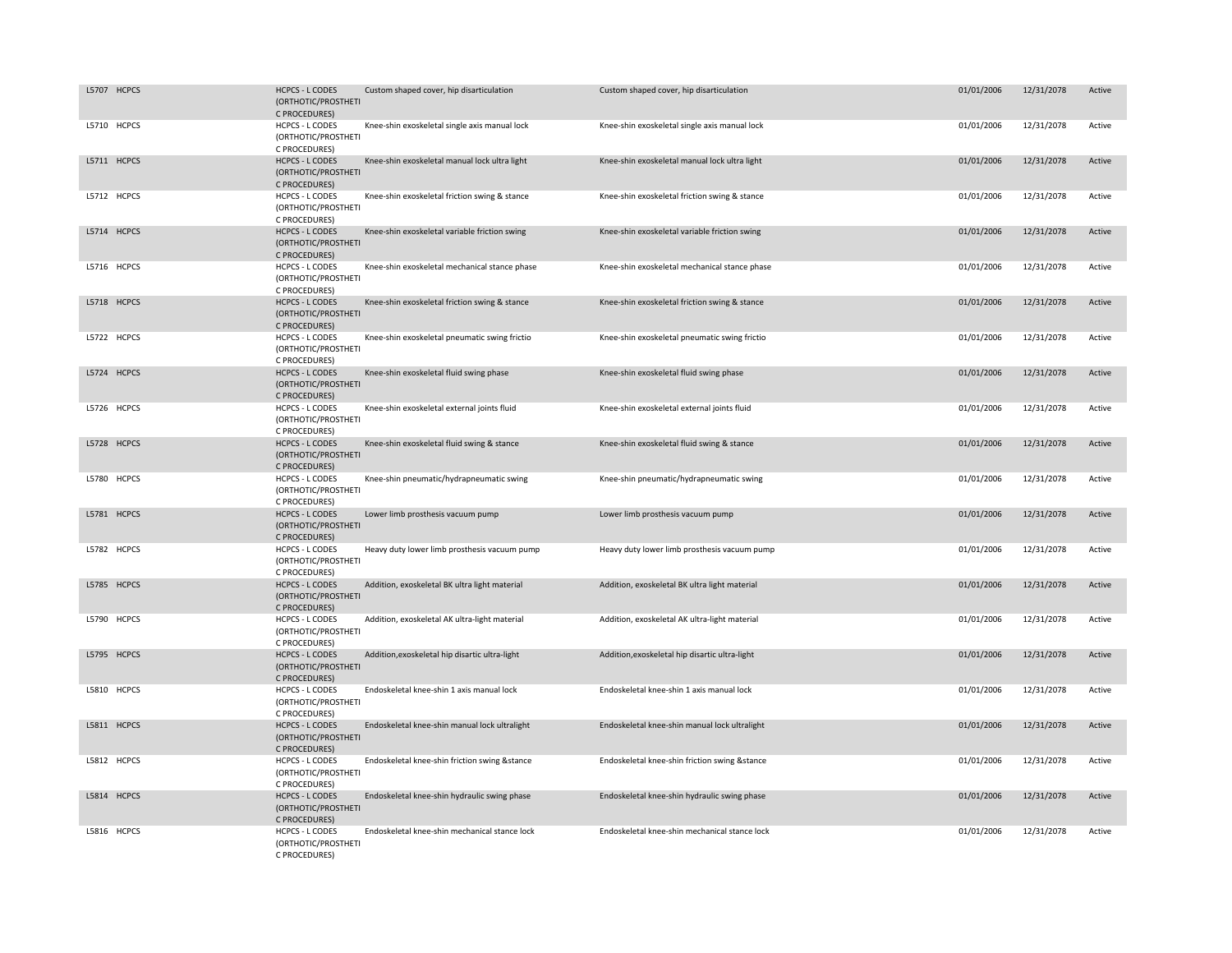| L5818 HCPCS | <b>HCPCS - L CODES</b><br>(ORTHOTIC/PROSTHETI<br>C PROCEDURES) | Endoskeletal knee-shin friction swing &stance | Endoskeletal knee-shin friction swing &stance | 01/01/2006 | 12/31/2078 | Active |
|-------------|----------------------------------------------------------------|-----------------------------------------------|-----------------------------------------------|------------|------------|--------|
| L5822 HCPCS | <b>HCPCS - L CODES</b><br>(ORTHOTIC/PROSTHETI<br>C PROCEDURES) | Endoskeletal knee-shin pneumatic swing fric   | Endoskeletal knee-shin pneumatic swing fric   | 01/01/2006 | 12/31/2078 | Active |
| L5824 HCPCS | <b>HCPCS - L CODES</b><br>(ORTHOTIC/PROSTHETI<br>C PROCEDURES) | Endoskeletal knee-shin fluid swing phase      | Endoskeletal knee-shin fluid swing phase      | 01/01/2006 | 12/31/2078 | Active |
| L5826 HCPCS | HCPCS - L CODES<br>(ORTHOTIC/PROSTHETI<br>C PROCEDURES)        | Endoskeletal knee-shin hydraulic swing phase  | Endoskeletal knee-shin hydraulic swing phase  | 01/01/2006 | 12/31/2078 | Active |
| L5828 HCPCS | <b>HCPCS - L CODES</b><br>(ORTHOTIC/PROSTHETI<br>C PROCEDURES) | Endoskeletal knee-shin fluid swing & stance   | Endoskeletal knee-shin fluid swing & stance   | 01/01/2006 | 12/31/2078 | Active |
| L5830 HCPCS | <b>HCPCS - L CODES</b><br>(ORTHOTIC/PROSTHETI<br>C PROCEDURES) | Endoskeletal knee-shin pneumatic swing phase  | Endoskeletal knee-shin pneumatic swing phase  | 01/01/2006 | 12/31/2078 | Active |
| L5840 HCPCS | <b>HCPCS - L CODES</b><br>(ORTHOTIC/PROSTHETI<br>C PROCEDURES) | Endoskeletal knee-shin multiaxial pneumatic   | Endoskeletal knee-shin multiaxial pneumatic   | 01/01/2006 | 12/31/2078 | Active |
| L5845 HCPCS | HCPCS - L CODES<br>(ORTHOTIC/PROSTHETI<br>C PROCEDURES)        | Endoskeletal knee-shin system stance flexion  | Endoskeletal knee-shin system stance flexion  | 01/01/2006 | 12/31/2078 | Active |
| L5848 HCPCS | <b>HCPCS - L CODES</b><br>(ORTHOTIC/PROSTHETI<br>C PROCEDURES) | Knee-shin system hydraulic stance dampening   | Knee-shin system hydraulic stance dampening   | 01/01/2006 | 12/31/2078 | Active |
| L5850 HCPCS | HCPCS - L CODES<br>(ORTHOTIC/PROSTHETI<br>C PROCEDURES)        | Endoskeletal AK/hip knee extension assist     | Endoskeletal AK/hip knee extension assist     | 01/01/2006 | 12/31/2078 | Active |
| L5855 HCPCS | <b>HCPCS - L CODES</b><br>(ORTHOTIC/PROSTHETI<br>C PROCEDURES) | Endoskeletal mechanical hip extension assist  | Endoskeletal mechanical hip extension assist  | 01/01/2006 | 12/31/2078 | Active |
| L5856 HCPCS | <b>HCPCS - L CODES</b><br>(ORTHOTIC/PROSTHETI<br>C PROCEDURES) | Elec knee-shin swing/stance                   | Elec knee-shin swing/stance                   | 01/01/2006 | 12/31/2078 | Active |
| L5857 HCPCS | <b>HCPCS - L CODES</b><br>(ORTHOTIC/PROSTHETI<br>C PROCEDURES) | Elec knee-shin swing only                     | Elec knee-shin swing only                     | 01/01/2006 | 12/31/2078 | Active |
| L5858 HCPCS | HCPCS - L CODES<br>(ORTHOTIC/PROSTHETI<br>C PROCEDURES)        | Stance phase only, endoskeletal knee shin sys | Stance phase only, endoskeletal knee shin sys | 01/01/2006 | 12/31/2078 | Active |
| L5859 HCPCS | <b>HCPCS - L CODES</b><br>(ORTHOTIC/PROSTHETI<br>C PROCEDURES) | Knee-shin pro flex/ext cont                   | Knee-shin pro flex/ext cont                   | 01/01/2013 | 12/31/2078 | Active |
| L5910 HCPCS | <b>HCPCS - L CODES</b><br>(ORTHOTIC/PROSTHETI<br>C PROCEDURES) | Endoskeletal below knee alignable system      | Endoskeletal below knee alignable system      | 01/01/2006 | 12/31/2078 | Active |
| L5920 HCPCS | <b>HCPCS - L CODES</b><br>(ORTHOTIC/PROSTHETI<br>C PROCEDURES) | Endoskeletal above knee/hip alignable system  | Endoskeletal above knee/hip alignable system  | 01/01/2006 | 12/31/2078 | Active |
| L5925 HCPCS | <b>HCPCS - L CODES</b><br>(ORTHOTIC/PROSTHETI<br>C PROCEDURES) | Endoskeletal AK knee/hip disarticulation lock | Endoskeletal AK knee/hip disarticulation lock | 01/01/2006 | 12/31/2078 | Active |
| L5930 HCPCS | <b>HCPCS - L CODES</b><br>(ORTHOTIC/PROSTHETI<br>C PROCEDURES) | Endoskeletal high activity knee control frame | Endoskeletal high activity knee control frame | 01/01/2006 | 12/31/2078 | Active |
| L5940 HCPCS | <b>HCPCS - L CODES</b><br>(ORTHOTIC/PROSTHETI<br>C PROCEDURES) | Endoskeletal below knee ultra-light material  | Endoskeletal below knee ultra-light material  | 01/01/2006 | 12/31/2078 | Active |
| L5950 HCPCS | <b>HCPCS - L CODES</b><br>(ORTHOTIC/PROSTHETI<br>C PROCEDURES) | Endoskeletal above knee ultra-light material  | Endoskeletal above knee ultra-light material  | 01/01/2006 | 12/31/2078 | Active |
| L5960 HCPCS | <b>HCPCS - L CODES</b><br>(ORTHOTIC/PROSTHETI<br>C PROCEDURES) | Endoskeletal hip disarticulation ultra-light  | Endoskeletal hip disarticulation ultra-light  | 01/01/2006 | 12/31/2078 | Active |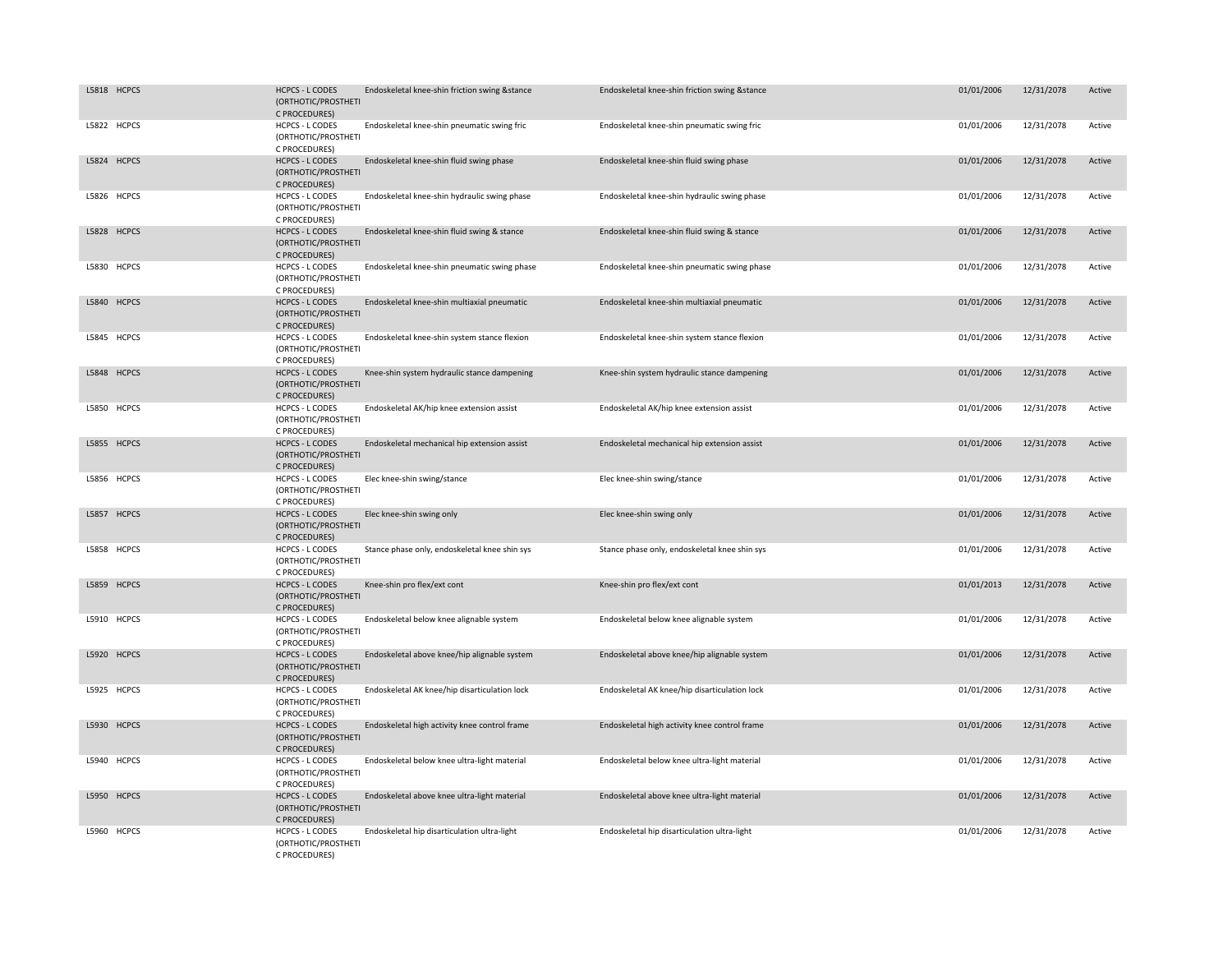| L5961 HCPCS | <b>HCPCS - L CODES</b><br>(ORTHOTIC/PROSTHETI<br>C PROCEDURES) | Addition, endoskeletal system, polycentric hip joint, pneuma | Addition, endoskeletal system, polycentric hip joint, pneumatic or hydraulic control, rotation<br>control, with or without flexion and/or extension control | 01/01/2011 | 12/31/2078 | Active |
|-------------|----------------------------------------------------------------|--------------------------------------------------------------|-------------------------------------------------------------------------------------------------------------------------------------------------------------|------------|------------|--------|
| L5962 HCPCS | <b>HCPCS - L CODES</b><br>(ORTHOTIC/PROSTHETI<br>C PROCEDURES) | Endoskeletal BK flexible covering system                     | Endoskeletal BK flexible covering system                                                                                                                    | 01/01/2006 | 12/31/2078 | Active |
| L5964 HCPCS | <b>HCPCS - L CODES</b><br>(ORTHOTIC/PROSTHETI<br>C PROCEDURES) | Endoskeletal AK flexible covering system                     | Endoskeletal AK flexible covering system                                                                                                                    | 01/01/2006 | 12/31/2078 | Active |
| L5966 HCPCS | <b>HCPCS - L CODES</b><br>(ORTHOTIC/PROSTHETI<br>C PROCEDURES) | Endoskeletal hip disarticulation flexible                    | Endoskeletal hip disarticulation flexible                                                                                                                   | 01/01/2006 | 12/31/2078 | Active |
| L5968 HCPCS | <b>HCPCS - L CODES</b><br>(ORTHOTIC/PROSTHETI<br>C PROCEDURES) | Multiaxial ankle swing phase dorsiflexion                    | Multiaxial ankle swing phase dorsiflexion                                                                                                                   | 01/01/2006 | 12/31/2078 | Active |
| L5969 HCPCS | <b>HCPCS - L CODES</b><br>(ORTHOTIC/PROSTHETI<br>C PROCEDURES) | Ak/ft power asst incl motors                                 | Ak/ft power asst incl motors                                                                                                                                | 01/01/2014 | 12/31/2078 | Active |
| L5970 HCPCS | <b>HCPCS - L CODES</b><br>(ORTHOTIC/PROSTHETI<br>C PROCEDURES) | Add to prostheses foot external keel ea foot                 | Add to prostheses foot external keel ea foot                                                                                                                | 01/01/2006 | 12/31/2078 | Active |
| L5971 HCPCS | <b>HCPCS - L CODES</b><br>(ORTHOTIC/PROSTHETI<br>C PROCEDURES) | SACH foot, replacement                                       | SACH foot, replacement                                                                                                                                      | 01/01/2006 | 12/31/2078 | Active |
| L5972 HCPCS | <b>HCPCS - L CODES</b><br>(ORTHOTIC/PROSTHETI<br>C PROCEDURES) | Add to prostheses flexible keel foot                         | Add to prostheses flexible keel foot                                                                                                                        | 01/01/2006 | 12/31/2078 | Active |
| L5973 HCPCS | <b>HCPCS - L CODES</b><br>(ORTHOTIC/PROSTHETI<br>C PROCEDURES) | Ankle-foot dors-plant flexsys, control, inc pwr              | Ankle-foot dors-plant flexsys, control, inc pwr                                                                                                             | 01/01/2010 | 12/31/2078 | Active |
| L5974 HCPCS | <b>HCPCS - L CODES</b><br>(ORTHOTIC/PROSTHETI<br>C PROCEDURES) | Add to prostheses foot single axis ankle/foot                | Add to prostheses foot single axis ankle/foot                                                                                                               | 01/01/2006 | 12/31/2078 | Active |
| L5975 HCPCS | <b>HCPCS - L CODES</b><br>(ORTHOTIC/PROSTHETI<br>C PROCEDURES) | Add to prostheses combo single axis ankle                    | Add to prostheses combo single axis ankle                                                                                                                   | 01/01/2006 | 12/31/2078 | Active |
| L5976 HCPCS | <b>HCPCS - L CODES</b><br>(ORTHOTIC/PROSTHETI<br>C PROCEDURES) | Add to prostheses energy storing foot                        | Add to prostheses energy storing foot                                                                                                                       | 01/01/2006 | 12/31/2078 | Active |
| L5978 HCPCS | <b>HCPCS - L CODES</b><br>(ORTHOTIC/PROSTHETI<br>C PROCEDURES) | Add to prostheses foot multiaxial ankle/foot                 | Add to prostheses foot multiaxial ankle/foot                                                                                                                | 01/01/2006 | 12/31/2078 | Active |
| L5979 HCPCS | <b>HCPCS - L CODES</b><br>(ORTHOTIC/PROSTHETI<br>C PROCEDURES) | Add to prostheses multiaxial ankle/foot                      | Add to prostheses multiaxial ankle/foot                                                                                                                     | 01/01/2006 | 12/31/2078 | Active |
| L5980 HCPCS | <b>HCPCS - L CODES</b><br>(ORTHOTIC/PROSTHETI<br>C PROCEDURES) | Add to prostheses flex foot system                           | Add to prostheses flex foot system                                                                                                                          | 01/01/2006 | 12/31/2078 | Active |
| L5981 HCPCS | <b>HCPCS - L CODES</b><br>(ORTHOTIC/PROSTHETI<br>C PROCEDURES) | Add to prostheses flex-walk system                           | Add to prostheses flex-walk system                                                                                                                          | 01/01/2006 | 12/31/2078 | Active |
| L5982 HCPCS | <b>HCPCS - L CODES</b><br>(ORTHOTIC/PROSTHETI<br>C PROCEDURES) | Exoskeletal lower ext axial rotation unit                    | Exoskeletal lower ext axial rotation unit                                                                                                                   | 01/01/2006 | 12/31/2078 | Active |
| L5984 HCPCS | <b>HCPCS - L CODES</b><br>(ORTHOTIC/PROSTHETI<br>C PROCEDURES) | Endoskeletal lower ext axial rotation unit                   | Endoskeletal lower ext axial rotation unit                                                                                                                  | 01/01/2006 | 12/31/2078 | Active |
| L5985 HCPCS | <b>HCPCS - L CODES</b><br>(ORTHOTIC/PROSTHETI<br>C PROCEDURES) | Endoskeletal lwr ext dynamic prosthetic pylon                | Endoskeletal Iwr ext dynamic prosthetic pylon                                                                                                               | 01/01/2006 | 12/31/2078 | Active |
| L5986 HCPCS | <b>HCPCS - L CODES</b><br>(ORTHOTIC/PROSTHETI<br>C PROCEDURES) | Lower extremity multi-axial rotation unit                    | Lower extremity multi-axial rotation unit                                                                                                                   | 01/01/2006 | 12/31/2078 | Active |
| L5987 HCPCS | <b>HCPCS - L CODES</b><br>(ORTHOTIC/PROSTHETI<br>C PROCEDURES) | Lwr ext shank foot sys vertical loading pylon                | Lwr ext shank foot sys vertical loading pylon                                                                                                               | 01/01/2006 | 12/31/2078 | Active |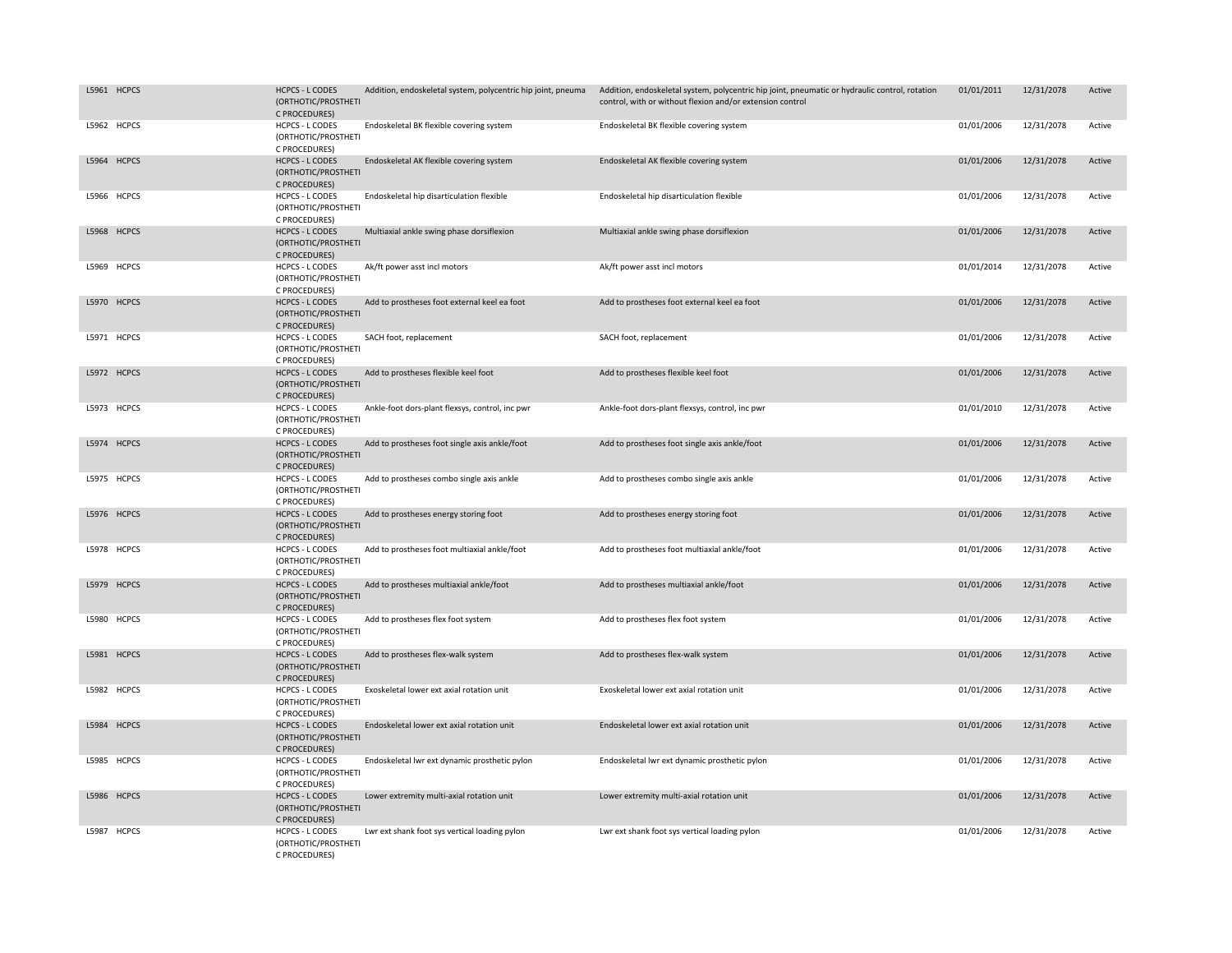| L5988 HCPCS | <b>HCPCS - L CODES</b><br>(ORTHOTIC/PROSTHETI<br>C PROCEDURES) | Lwr limb prosthesis verticl shock reduc pylon | Lwr limb prosthesis verticl shock reduc pylon  | 01/01/2006 | 12/31/2078 | Active |
|-------------|----------------------------------------------------------------|-----------------------------------------------|------------------------------------------------|------------|------------|--------|
| L5990 HCPCS | HCPCS - L CODES<br>(ORTHOTIC/PROSTHETI<br>C PROCEDURES)        | Lwr limb prosthesis user adjustable heel hgt  | Lwr limb prosthesis user adjustable heel hgt   | 01/01/2006 | 12/31/2078 | Active |
| L5999 HCPCS | <b>HCPCS - L CODES</b><br>(ORTHOTIC/PROSTHETI<br>C PROCEDURES) | Lower extremity prosthesis NOS                | Lower extremity prosthesis NOS                 | 01/01/2006 | 12/31/2078 | Active |
| L6000 HCPCS | <b>HCPCS - L CODES</b><br>(ORTHOTIC/PROSTHETI<br>C PROCEDURES) | Partial hand Robin-aids thumb remaining       | Partial hand thumb remaining                   | 01/01/2006 | 12/31/2078 | Active |
| L6010 HCPCS | <b>HCPCS - L CODES</b><br>(ORTHOTIC/PROSTHETI<br>C PROCEDURES) | Partial hand Robin-aids little/ring finger    | Partial hand little & or ring finger remaining | 01/01/2006 | 12/31/2078 | Active |
| L6020 HCPCS | <b>HCPCS - L CODES</b><br>(ORTHOTIC/PROSTHETI<br>C PROCEDURES) | Partial hand Robin-aids no finger remaining   | Partial hand no finger remaining               | 01/01/2006 | 12/31/2078 | Active |
| L6026 HCPCS | <b>HCPCS - L CODES</b><br>(ORTHOTIC/PROSTHETI<br>C PROCEDURES) | Part hand myo exclu term dev                  | Part hand myo exclu term dev                   | 01/01/2015 | 12/31/2078 | Active |
| L6050 HCPCS | <b>HCPCS - L CODES</b><br>(ORTHOTIC/PROSTHETI<br>C PROCEDURES) | Wrist mold socket flexible hinges triceps pad | Wrist mold socket flexible hinges triceps pad  | 01/01/2006 | 12/31/2078 | Active |
| L6055 HCPCS | <b>HCPCS - L CODES</b><br>(ORTHOTIC/PROSTHETI<br>C PROCEDURES) | Wrist mold socket with expandable interface   | Wrist mold socket with expandable interface    | 01/01/2006 | 12/31/2078 | Active |
| L6100 HCPCS | <b>HCPCS - L CODES</b><br>(ORTHOTIC/PROSTHETI<br>C PROCEDURES) | Below elbow mold socket flexible hinge tricep | Below elbow mold socket flexible hinge tricep  | 01/01/2006 | 12/31/2078 | Active |
| L6110 HCPCS | <b>HCPCS - L CODES</b><br>(ORTHOTIC/PROSTHETI<br>C PROCEDURES) | Below elbow mold socket suspension types      | Below elbow mold socket suspension types       | 01/01/2006 | 12/31/2078 | Active |
| L6120 HCPCS | <b>HCPCS - L CODES</b><br>(ORTHOTIC/PROSTHETI<br>C PROCEDURES) | Below elbow mold double split socket stepup   | Below elbow mold double split socket stepup    | 01/01/2006 | 12/31/2078 | Active |
| L6130 HCPCS | <b>HCPCS - L CODES</b><br>(ORTHOTIC/PROSTHETI<br>C PROCEDURES) | Below elbow stump activated locking hinges    | Below elbow stump activated locking hinges     | 01/01/2006 | 12/31/2078 | Active |
| L6200 HCPCS | <b>HCPCS - L CODES</b><br>(ORTHOTIC/PROSTHETI<br>C PROCEDURES) | Elbow disartic molded outside locking hinge   | Elbow disartic molded outside locking hinge    | 01/01/2006 | 12/31/2078 | Active |
| L6205 HCPCS | <b>HCPCS - L CODES</b><br>(ORTHOTIC/PROSTHETI<br>C PROCEDURES) | Elbow disartic molded w/expandable interface  | Elbow disartic molded w/expandable interface   | 01/01/2006 | 12/31/2078 | Active |
| L6250 HCPCS | HCPCS - L CODES<br>(ORTHOTIC/PROSTHETI<br>C PROCEDURES)        | Above elbow internal locking elbow forearm    | Above elbow internal locking elbow forearm     | 01/01/2006 | 12/31/2078 | Active |
| L6300 HCPCS | <b>HCPCS - L CODES</b><br>(ORTHOTIC/PROSTHETI<br>C PROCEDURES) | Shoulder disarticulation internal lock elbow  | Shoulder disarticulation internal lock elbow   | 01/01/2006 | 12/31/2078 | Active |
| L6310 HCPCS | <b>HCPCS - L CODES</b><br>(ORTHOTIC/PROSTHETI<br>C PROCEDURES) | Shoulder disarticulation passive restore      | Shoulder disarticulation passive restore       | 01/01/2006 | 12/31/2078 | Active |
| L6320 HCPCS | <b>HCPCS - L CODES</b><br>(ORTHOTIC/PROSTHETI<br>C PROCEDURES) | Shoulder distarticulation passive restore cap | Shoulder distarticulation passive restore cap  | 01/01/2006 | 12/31/2078 | Active |
| L6350 HCPCS | HCPCS - L CODES<br>(ORTHOTIC/PROSTHETI<br>C PROCEDURES)        | Interscap thoracic mold socket int lock elbow | Interscap thoracic mold socket int lock elbow  | 01/01/2006 | 12/31/2078 | Active |
| L6360 HCPCS | <b>HCPCS - L CODES</b><br>(ORTHOTIC/PROSTHETI<br>C PROCEDURES) | Interscapulr thoracic passive restor complete | Interscapulr thoracic passive restor complete  | 01/01/2006 | 12/31/2078 | Active |
| L6370 HCPCS | <b>HCPCS - L CODES</b><br>(ORTHOTIC/PROSTHETI<br>C PROCEDURES) | Interscaplr thoracic passive restor shldr cap | Interscaplr thoracic passive restor shldr cap  | 01/01/2006 | 12/31/2078 | Active |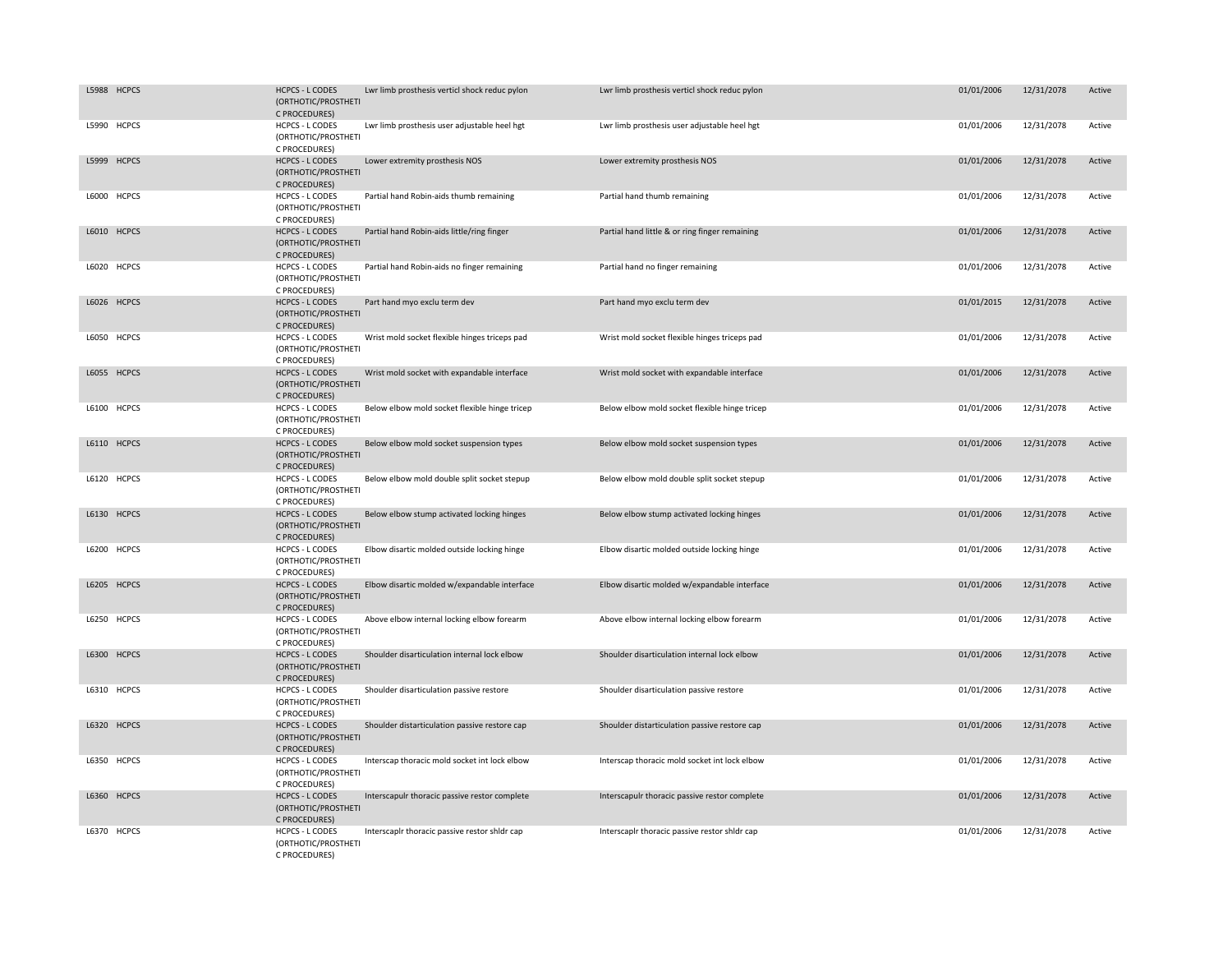| L6380 HCPCS | <b>HCPCS - L CODES</b><br>(ORTHOTIC/PROSTHETI<br>C PROCEDURES) | Postop rigid dressing cast change wrist/elbow  | Postop rigid dressing cast change wrist/elbow  | 01/01/2006 | 12/31/2078 | Active |
|-------------|----------------------------------------------------------------|------------------------------------------------|------------------------------------------------|------------|------------|--------|
| L6382 HCPCS | <b>HCPCS - L CODES</b><br>(ORTHOTIC/PROSTHETI<br>C PROCEDURES) | Postop dressing cast change elbow disarticula  | Postop dressing cast change elbow disarticula  | 01/01/2006 | 12/31/2078 | Active |
| L6384 HCPCS | <b>HCPCS - L CODES</b><br>(ORTHOTIC/PROSTHETI<br>C PROCEDURES) | Postop dressing cast change shoulder/thoracic  | Postop dressing cast change shoulder/thoracic  | 01/01/2006 | 12/31/2078 | Active |
| L6386 HCPCS | <b>HCPCS - L CODES</b><br>(ORTHOTIC/PROSTHETI<br>C PROCEDURES) | Postop each addtnl cast change & realignment   | Postop each addtnl cast change & realignment   | 01/01/2006 | 12/31/2078 | Active |
| L6388 HCPCS | <b>HCPCS - L CODES</b><br>(ORTHOTIC/PROSTHETI<br>C PROCEDURES) | Postop drssng application rigid dressing only  | Postop drssng application rigid dressing only  | 01/01/2006 | 12/31/2078 | Active |
| L6400 HCPCS | <b>HCPCS - L CODES</b><br>(ORTHOTIC/PROSTHETI<br>C PROCEDURES) | Below elbow soft prosthetic tissue shaping     | Below elbow soft prosthetic tissue shaping     | 01/01/2006 | 12/31/2078 | Active |
| L6450 HCPCS | <b>HCPCS - L CODES</b><br>(ORTHOTIC/PROSTHETI<br>C PROCEDURES) | Elbow disarticulation soft prosthetic tissue   | Elbow disarticulation soft prosthetic tissue   | 01/01/2006 | 12/31/2078 | Active |
| L6500 HCPCS | HCPCS - L CODES<br>(ORTHOTIC/PROSTHETI<br>C PROCEDURES)        | Above elbow soft prosthetic tissue shaping     | Above elbow soft prosthetic tissue shaping     | 01/01/2006 | 12/31/2078 | Active |
| L6550 HCPCS | <b>HCPCS - L CODES</b><br>(ORTHOTIC/PROSTHETI<br>C PROCEDURES) | Shoulder disarticulation prosthetic shaping    | Shoulder disarticulation prosthetic shaping    | 01/01/2006 | 12/31/2078 | Active |
| L6570 HCPCS | HCPCS - L CODES<br>(ORTHOTIC/PROSTHETI<br>C PROCEDURES)        | Interscapular thoracic prosthetic tissue shap  | Interscapular thoracic prosthetic tissue shap  | 01/01/2006 | 12/31/2078 | Active |
| L6580 HCPCS | <b>HCPCS - L CODES</b><br>(ORTHOTIC/PROSTHETI<br>C PROCEDURES) | Wrist/elbow disarticulation Bowden cable mold  | Wrist/elbow disarticulation Bowden cable mold  | 01/01/2006 | 12/31/2078 | Active |
| L6582 HCPCS | <b>HCPCS - L CODES</b><br>(ORTHOTIC/PROSTHETI<br>C PROCEDURES) | Wrist/elbow Bowden cable control equal pylon   | Wrist/elbow Bowden cable control equal pylon   | 01/01/2006 | 12/31/2078 | Active |
| L6584 HCPCS | <b>HCPCS - L CODES</b><br>(ORTHOTIC/PROSTHETI<br>C PROCEDURES) | Above elbow fair lead cable control molded     | Above elbow fair lead cable control molded     | 01/01/2006 | 12/31/2078 | Active |
| L6586 HCPCS | <b>HCPCS - L CODES</b><br>(ORTHOTIC/PROSTHETI<br>C PROCEDURES) | Above elbow fair lead cable direct formed      | Above elbow fair lead cable direct formed      | 01/01/2006 | 12/31/2078 | Active |
| L6588 HCPCS | <b>HCPCS - L CODES</b><br>(ORTHOTIC/PROSTHETI<br>C PROCEDURES) | Shoulder disarticulation fair lead cable mold  | Shoulder disarticulation fair lead cable mold  | 01/01/2006 | 12/31/2078 | Active |
| L6590 HCPCS | HCPCS - L CODES<br>(ORTHOTIC/PROSTHETI<br>C PROCEDURES)        | Shoulder joint fair lead cable direct formed   | Shoulder joint fair lead cable direct formed   | 01/01/2006 | 12/31/2078 | Active |
| L6600 HCPCS | <b>HCPCS - L CODES</b><br>(ORTHOTIC/PROSTHETI<br>C PROCEDURES) | Upper extremity addtns, polycentric hinge pair | Upper extremity addtns, polycentric hinge pair | 01/01/2006 | 12/31/2078 | Active |
| L6605 HCPCS | <b>HCPCS - L CODES</b><br>(ORTHOTIC/PROSTHETI<br>C PROCEDURES) | Uppr extremity addtns, single pivot hinge pair | Uppr extremity addtns, single pivot hinge pair | 01/01/2006 | 12/31/2078 | Active |
| L6610 HCPCS | <b>HCPCS - L CODES</b><br>(ORTHOTIC/PROSTHETI<br>C PROCEDURES) | Upper extremity add, flexible metal hinge pair | Upper extremity add, flexible metal hinge pair | 01/01/2006 | 12/31/2078 | Active |
| L6611 HCPCS | <b>HCPCS - L CODES</b><br>(ORTHOTIC/PROSTHETI<br>C PROCEDURES) | Additional switch, external powered            | Additional switch, external powered            | 01/01/2006 | 12/31/2078 | Active |
| L6615 HCPCS | <b>HCPCS - L CODES</b><br>(ORTHOTIC/PROSTHETI<br>C PROCEDURES) | Upper extremity disconnect locking wrist unit  | Upper extremity disconnect locking wrist unit  | 01/01/2006 | 12/31/2078 | Active |
| L6616 HCPCS | <b>HCPCS - L CODES</b><br>(ORTHOTIC/PROSTHETI<br>C PROCEDURES) | Disconnect insert locking wrist unit each      | Disconnect insert locking wrist unit each      | 01/01/2006 | 12/31/2078 | Active |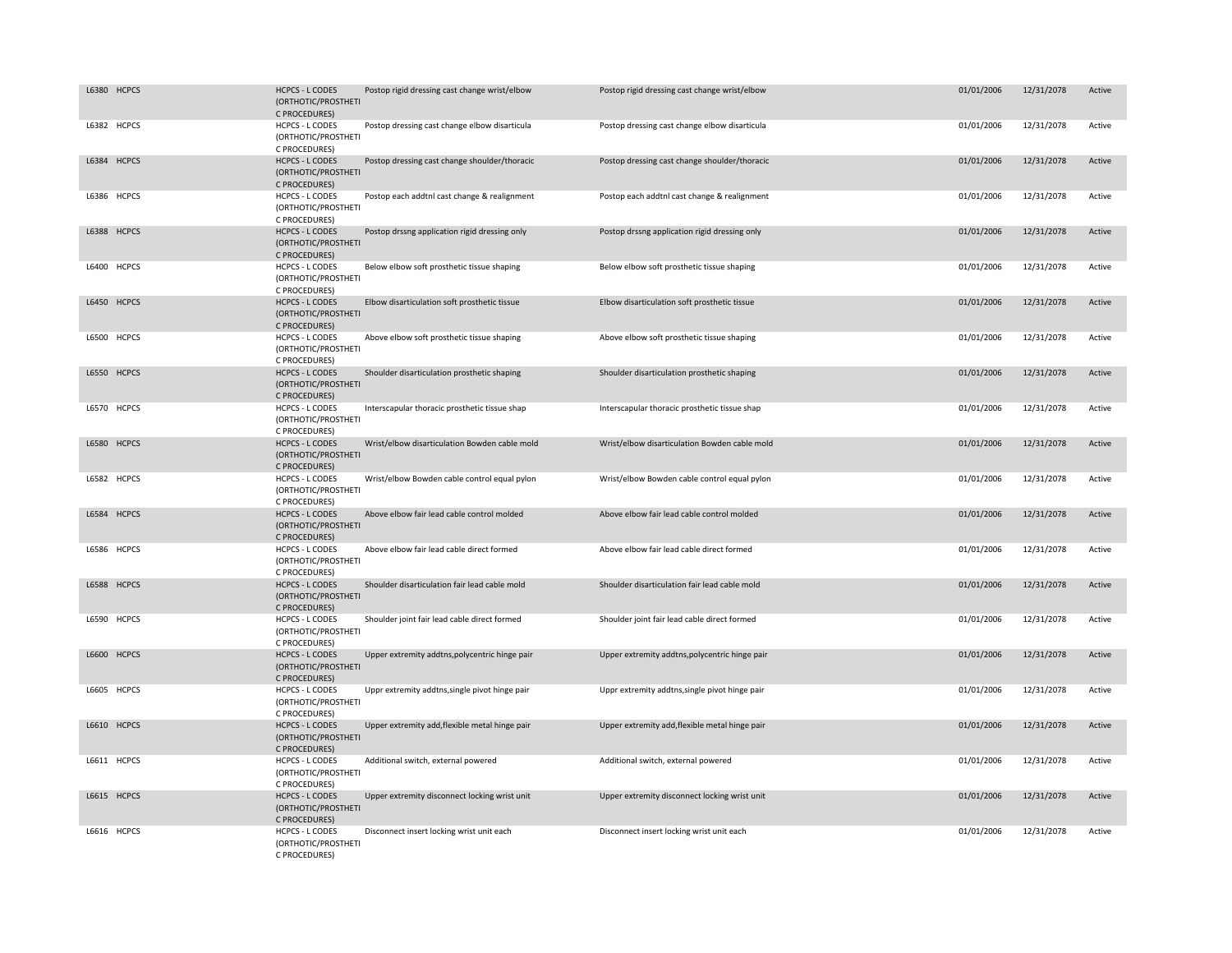| L6620 HCPCS | <b>HCPCS - L CODES</b><br>(ORTHOTIC/PROSTHETI<br>C PROCEDURES) | Upr ext add, flexion wrist unit w/wo friction | Upr ext add, flexion wrist unit w/wo friction | 01/01/2006 | 12/31/2078 | Active |
|-------------|----------------------------------------------------------------|-----------------------------------------------|-----------------------------------------------|------------|------------|--------|
| L6621 HCPCS | <b>HCPCS - L CODES</b><br>(ORTHOTIC/PROSTHETI<br>C PROCEDURES) | Flexion/extension wrist w/wo friction         | Flexion/extension wrist w/wo friction         | 01/01/2006 | 12/31/2078 | Active |
| L6623 HCPCS | <b>HCPCS - L CODES</b><br>(ORTHOTIC/PROSTHETI<br>C PROCEDURES) | Spring assisted rotational wrist with latch   | Spring assisted rotational wrist with latch   | 01/01/2006 | 12/31/2078 | Active |
| L6624 HCPCS | HCPCS - L CODES<br>(ORTHOTIC/PROSTHETI<br>C PROCEDURES)        | Flexion/extension/rotation wrist unit         | Flexion/extension/rotation wrist unit         | 01/01/2006 | 12/31/2078 | Active |
| L6625 HCPCS | <b>HCPCS - L CODES</b><br>(ORTHOTIC/PROSTHETI<br>C PROCEDURES) | Rotation wrist unit with cable lock           | Rotation wrist unit with cable lock           | 01/01/2006 | 12/31/2078 | Active |
| L6628 HCPCS | <b>HCPCS - L CODES</b><br>(ORTHOTIC/PROSTHETI<br>C PROCEDURES) | Quick disconnect hook adapter Otto Bock       | Quick disconnect hook adapter Otto Bock       | 01/01/2006 | 12/31/2078 | Active |
| L6629 HCPCS | <b>HCPCS - L CODES</b><br>(ORTHOTIC/PROSTHETI<br>C PROCEDURES) | Quick disconnect lamination collar coupling   | Quick disconnect lamination collar coupling   | 01/01/2006 | 12/31/2078 | Active |
| L6630 HCPCS | <b>HCPCS - L CODES</b><br>(ORTHOTIC/PROSTHETI<br>C PROCEDURES) | Upper ext addtions, stainless steel any wrist | Upper ext addtions, stainless steel any wrist | 01/01/2006 | 12/31/2078 | Active |
| L6632 HCPCS | <b>HCPCS - L CODES</b><br>(ORTHOTIC/PROSTHETI<br>C PROCEDURES) | Upr ext add, latex suspension sleeve each     | Upr ext add, latex suspension sleeve each     | 01/01/2006 | 12/31/2078 | Active |
| L6635 HCPCS | HCPCS - L CODES<br>(ORTHOTIC/PROSTHETI<br>C PROCEDURES)        | Upper ext addtions, lift assist for elbow     | Upper ext addtions, lift assist for elbow     | 01/01/2006 | 12/31/2078 | Active |
| L6637 HCPCS | <b>HCPCS - L CODES</b><br>(ORTHOTIC/PROSTHETI<br>C PROCEDURES) | Upper ext addtions, nudge control elbow lock  | Upper ext addtions, nudge control elbow lock  | 01/01/2006 | 12/31/2078 | Active |
| L6638 HCPCS | <b>HCPCS - L CODES</b><br>(ORTHOTIC/PROSTHETI<br>C PROCEDURES) | Electric locking on manual powered elbow      | Electric locking on manual powered elbow      | 01/01/2006 | 12/31/2078 | Active |
| L6640 HCPCS | <b>HCPCS - L CODES</b><br>(ORTHOTIC/PROSTHETI<br>C PROCEDURES) | Upr ext add, shoulder abduction joint pair    | Upr ext add, shoulder abduction joint pair    | 01/01/2006 | 12/31/2078 | Active |
| L6641 HCPCS | HCPCS - L CODES<br>(ORTHOTIC/PROSTHETI<br>C PROCEDURES)        | Upr ext add, excursion amplifier pulley type  | Upr ext add, excursion amplifier pulley type  | 01/01/2006 | 12/31/2078 | Active |
| L6642 HCPCS | <b>HCPCS - L CODES</b><br>(ORTHOTIC/PROSTHETI<br>C PROCEDURES) | Upr ext add, excursion amplifier lever type   | Upr ext add, excursion amplifier lever type   | 01/01/2006 | 12/31/2078 | Active |
| L6645 HCPCS | <b>HCPCS - L CODES</b><br>(ORTHOTIC/PROSTHETI<br>C PROCEDURES) | Shoulder flexion-abduction joint friction ctr | Shoulder flexion-abduction joint friction ctr | 01/01/2006 | 12/31/2078 | Active |
| L6646 HCPCS | <b>HCPCS - L CODES</b><br>(ORTHOTIC/PROSTHETI<br>C PROCEDURES) | Shoulder joint multipositional locking flexio | Shoulder joint multipositional locking flexio | 01/01/2006 | 12/31/2078 | Active |
| L6647 HCPCS | <b>HCPCS - L CODES</b><br>(ORTHOTIC/PROSTHETI<br>C PROCEDURES) | Shoulder lock mechanism powered actuator      | Shoulder lock mechanism powered actuator      | 01/01/2006 | 12/31/2078 | Active |
| L6648 HCPCS | <b>HCPCS - L CODES</b><br>(ORTHOTIC/PROSTHETI<br>C PROCEDURES) | Shoulder lock mechanism external powered acur | Shoulder lock mechanism external powered acur | 01/01/2006 | 12/31/2078 | Active |
| L6650 HCPCS | HCPCS - L CODES<br>(ORTHOTIC/PROSTHETI<br>C PROCEDURES)        | Upper extremity shoulder universal joint each | Upper extremity shoulder universal joint each | 01/01/2006 | 12/31/2078 | Active |
| L6655 HCPCS | <b>HCPCS - L CODES</b><br>(ORTHOTIC/PROSTHETI<br>C PROCEDURES) | Upper extremity standard control cable extra  | Upper extremity standard control cable extra  | 01/01/2006 | 12/31/2078 | Active |
| L6660 HCPCS | <b>HCPCS - L CODES</b><br>(ORTHOTIC/PROSTHETI<br>C PROCEDURES) | Upper extremity heavy duty control cable      | Upper extremity heavy duty control cable      | 01/01/2006 | 12/31/2078 | Active |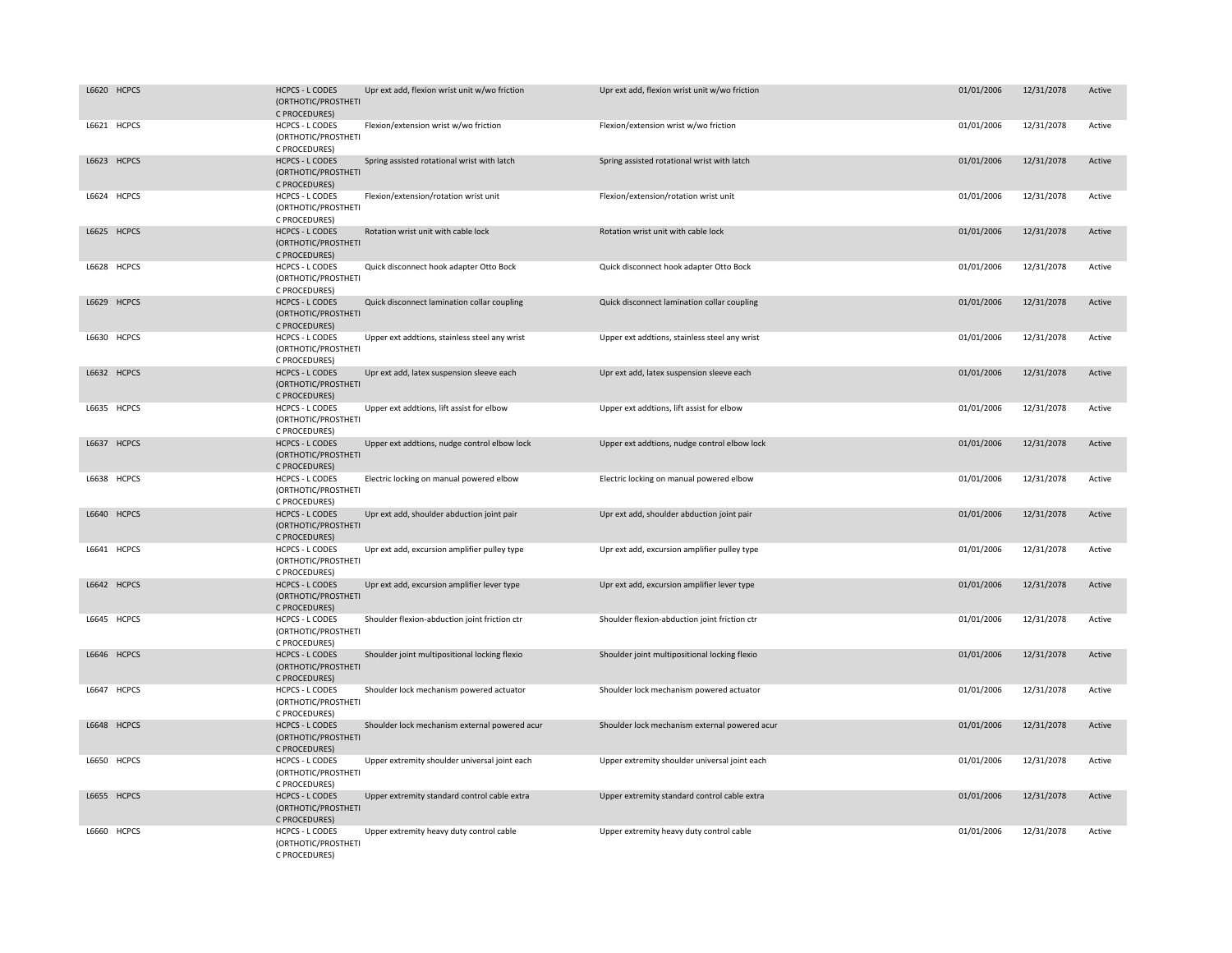|       | L6665 HCPCS  | <b>HCPCS - L CODES</b><br>(ORTHOTIC/PROSTHETI<br>C PROCEDURES) | Upper extremity teflon or equal cable lining   | Upper extremity teflon or equal cable lining   | 01/01/2006 | 12/31/2078 | Active |
|-------|--------------|----------------------------------------------------------------|------------------------------------------------|------------------------------------------------|------------|------------|--------|
|       | L6670 HCPCS  | <b>HCPCS - L CODES</b><br>(ORTHOTIC/PROSTHETI<br>C PROCEDURES) | Upper extremity hook to hand cable adapter     | Upper extremity hook to hand cable adapter     | 01/01/2006 | 12/31/2078 | Active |
|       | L6672 HCPCS  | <b>HCPCS - L CODES</b><br>(ORTHOTIC/PROSTHETI<br>C PROCEDURES) | Upper extremity harness chest/shoulder saddle  | Upper extremity harness chest/shoulder saddle  | 01/01/2006 | 12/31/2078 | Active |
|       | L6675 HCPCS  | HCPCS - L CODES<br>(ORTHOTIC/PROSTHETI<br>C PROCEDURES)        | Upr ext harness figure 8 single cable design   | Upr ext harness figure 8 single cable design   | 01/01/2006 | 12/31/2078 | Active |
|       | L6676 HCPCS  | <b>HCPCS - L CODES</b><br>(ORTHOTIC/PROSTHETI<br>C PROCEDURES) | Upr ext harness figure of 8 dual cable design  | Upr ext harness figure of 8 dual cable design  | 01/01/2006 | 12/31/2078 | Active |
|       | L6677 HCPCS  | <b>HCPCS - L CODES</b><br>(ORTHOTIC/PROSTHETI<br>C PROCEDURES) | UE triple control harness                      | UE triple control harness                      | 01/01/2006 | 12/31/2078 | Active |
|       | L6680 HCPCS  | <b>HCPCS - L CODES</b><br>(ORTHOTIC/PROSTHETI<br>C PROCEDURES) | Test socket wrist disarticulation below elbow  | Test socket wrist disarticulation below elbow  | 01/01/2006 | 12/31/2078 | Active |
|       | L6682 HCPCS  | HCPCS - L CODES<br>(ORTHOTIC/PROSTHETI<br>C PROCEDURES)        | Test socket elbow disarticulation above elbow  | Test socket elbow disarticulation above elbow  | 01/01/2006 | 12/31/2078 | Active |
|       | L6684 HCPCS  | <b>HCPCS - L CODES</b><br>(ORTHOTIC/PROSTHETI<br>C PROCEDURES) | Test socket shoulder disarticulation/thoracic  | Test socket shoulder disarticulation/thoracic  | 01/01/2006 | 12/31/2078 | Active |
|       | L6686 HCPCS  | <b>HCPCS - L CODES</b><br>(ORTHOTIC/PROSTHETI<br>C PROCEDURES) | Upper extremity additions, suction socket      | Upper extremity additions, suction socket      | 01/01/2006 | 12/31/2078 | Active |
|       | L6687 HCPCS  | <b>HCPCS - L CODES</b><br>(ORTHOTIC/PROSTHETI<br>C PROCEDURES) | Frame type socket below elbow/wrist disarticu  | Frame type socket below elbow/wrist disarticu  | 01/01/2006 | 12/31/2078 | Active |
|       | L6688 HCPCS  | <b>HCPCS - L CODES</b><br>(ORTHOTIC/PROSTHETI<br>C PROCEDURES) | Frame type sock above elbow/disarticulaton     | Frame type sock above elbow/disarticulaton     | 01/01/2006 | 12/31/2078 | Active |
|       | L6689 HCPCS  | <b>HCPCS - L CODES</b><br>(ORTHOTIC/PROSTHETI<br>C PROCEDURES) | Frame type socket shoulder disarticulation     | Frame type socket shoulder disarticulation     | 01/01/2006 | 12/31/2078 | Active |
|       | L6690 HCPCS  | <b>HCPCS - L CODES</b><br>(ORTHOTIC/PROSTHETI<br>C PROCEDURES) | Frame type sock interscapular-thoracic         | Frame type sock interscapular-thoracic         | 01/01/2006 | 12/31/2078 | Active |
|       | L6691 HCPCS  | <b>HCPCS - L CODES</b><br>(ORTHOTIC/PROSTHETI<br>C PROCEDURES) | Upper extremity addtns, removable insert each  | Upper extremity addtns, removable insert each  | 01/01/2006 | 12/31/2078 | Active |
|       | L6692 HCPCS  | HCPCS - L CODES<br>(ORTHOTIC/PROSTHETI<br>C PROCEDURES)        | Upr ext add, silicone gel insert or equal each | Upr ext add, silicone gel insert or equal each | 01/01/2006 | 12/31/2078 | Active |
|       | L6693 HCPCS  | <b>HCPCS - L CODES</b><br>(ORTHOTIC/PROSTHETI<br>C PROCEDURES) | Locking elbow forearm counterbalance           | Locking elbow forearm counterbalance           | 01/01/2006 | 12/31/2078 | Active |
|       | L6694 HCPCS  | HCPCS - L CODES<br>(ORTHOTIC/PROSTHETI<br>C PROCEDURES)        | Elbow socket insert use with lock              | Elbow socket insert use with lock              | 01/01/2006 | 12/31/2078 | Active |
|       | L6695 HCPCS  | <b>HCPCS - L CODES</b><br>(ORTHOTIC/PROSTHETI<br>C PROCEDURES) | Elbow socket insert use w/o lock               | Elbow socket insert use w/o lock               | 01/01/2006 | 12/31/2078 | Active |
|       | L6696 HCPCS  | <b>HCPCS - L CODES</b><br>(ORTHOTIC/PROSTHETI<br>C PROCEDURES) | Custom elbow skt in for con/atyp               | Custom elbow skt in for con/atyp               | 01/01/2006 | 12/31/2078 | Active |
| L6697 | <b>HCPCS</b> | <b>HCPCS - L CODES</b><br>(ORTHOTIC/PROSTHETI<br>C PROCEDURES) | Custom elbow skt in not con/atyp               | Custom elbow skt in not con/atyp               | 01/01/2006 | 12/31/2078 | Active |
|       | L6698 HCPCS  | <b>HCPCS - L CODES</b><br>(ORTHOTIC/PROSTHETI<br>C PROCEDURES) | Below/above elbow lock mechanism               | Below/above elbow lock mechanism               | 01/01/2006 | 12/31/2078 | Active |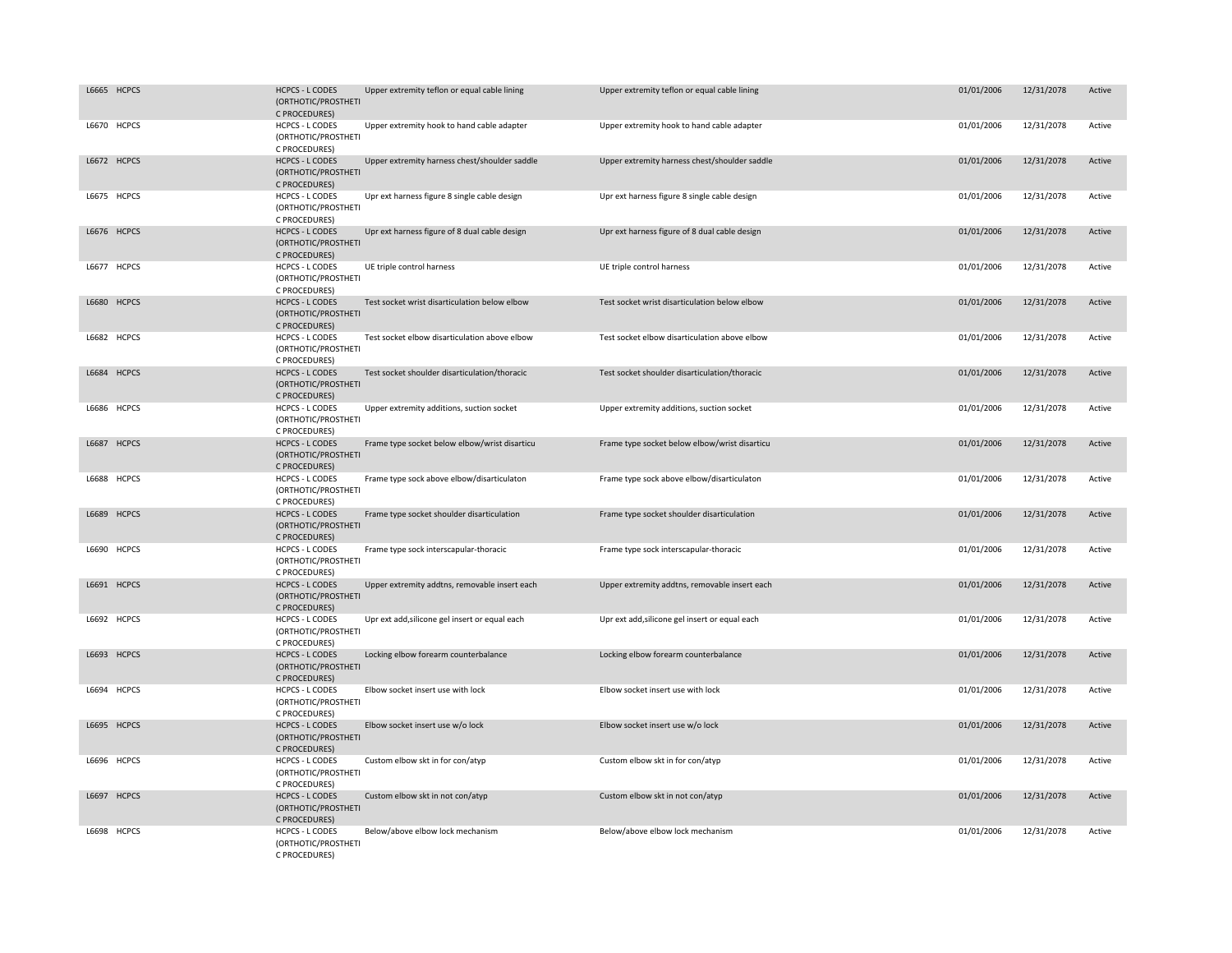| L6703 HCPCS | <b>HCPCS - L CODES</b><br>(ORTHOTIC/PROSTHETI<br>C PROCEDURES) | Terminal device, passive hand/mitt               | Terminal device, passive hand/mitt                                                                                    | 01/01/2006 | 12/31/2078 | Active |
|-------------|----------------------------------------------------------------|--------------------------------------------------|-----------------------------------------------------------------------------------------------------------------------|------------|------------|--------|
| L6704 HCPCS | <b>HCPCS - L CODES</b><br>(ORTHOTIC/PROSTHETI<br>C PROCEDURES) | Terminal device, sport/rec/work attachment       | Terminal device, sport/rec/work attachment                                                                            | 01/01/2006 | 12/31/2078 | Active |
| L6706 HCPCS | <b>HCPCS - L CODES</b><br>(ORTHOTIC/PROSTHETI<br>C PROCEDURES) | Terminal device, mechanical hook vol opening     | Terminal device, mechanical hook vol opening                                                                          | 01/01/2006 | 12/31/2078 | Active |
| L6707 HCPCS | HCPCS - L CODES<br>(ORTHOTIC/PROSTHETI<br>C PROCEDURES)        | Terminal device, mechanical hook vol closing     | Terminal device, mechanical hook vol closing                                                                          | 01/01/2006 | 12/31/2078 | Active |
| L6708 HCPCS | <b>HCPCS - L CODES</b><br>(ORTHOTIC/PROSTHETI<br>C PROCEDURES) | Terminal device, mechanical hand vol opening     | Terminal device, mechanical hand vol opening                                                                          | 01/01/2006 | 12/31/2078 | Active |
| L6709 HCPCS | <b>HCPCS - L CODES</b><br>(ORTHOTIC/PROSTHETI<br>C PROCEDURES) | Terminal device, mechanical hand vol closing     | Terminal device, mechanical hand vol closing                                                                          | 01/01/2006 | 12/31/2078 | Active |
| L6711 HCPCS | <b>HCPCS - L CODES</b><br>(ORTHOTIC/PROSTHETI<br>C PROCEDURES) | Ped term dev, hook, vol open                     | TERMINAL DEVICE, HOOK, MECHANICAL, VOLUNTARY OPENING, ANY MATERIAL, ANY SIZE,<br>LINED OR UNLINED, PEDIATRIC          | 01/01/2006 | 12/31/2078 | Active |
| L6712 HCPCS | <b>HCPCS - L CODES</b><br>(ORTHOTIC/PROSTHETI<br>C PROCEDURES) | Ped term dev, hook, vol clos                     | TERMINAL DEVICE, HOOK, MECHANICAL, VOLUNTARY CLOSING, ANY MATERIAL, ANY SIZE,<br>LINED OR UNLINED, PEDIATRIC          | 01/01/2006 | 12/31/2078 | Active |
| L6713 HCPCS | <b>HCPCS - L CODES</b><br>(ORTHOTIC/PROSTHETI<br>C PROCEDURES) | Ped term dev, hand, vol open                     | TERMINAL DEVICE, HAND, MECHANICAL, VOLUNTARY OPENING, ANY MATERIAL, ANY SIZE,<br>PEDIATRIC                            | 01/01/2006 | 12/31/2078 | Active |
| L6714 HCPCS | <b>HCPCS - L CODES</b><br>(ORTHOTIC/PROSTHETI<br>C PROCEDURES) | Ped term dev, hand, vol clos                     | TERMINAL DEVICE, HAND, MECHANICAL, VOLUNTARY CLOSING, ANY MATERIAL, ANY SIZE,<br>PEDIATRIC                            | 01/01/2006 | 12/31/2078 | Active |
| L6715 HCPCS | <b>HCPCS - L CODES</b><br>(ORTHOTIC/PROSTHETI<br>C PROCEDURES) | Term dev mx artic digit w/motors init issue/repl | Term dev mx artic digit w/motors init issue/repl                                                                      | 01/01/2006 | 12/31/2078 | Active |
| L6721 HCPCS | <b>HCPCS - L CODES</b><br>(ORTHOTIC/PROSTHETI<br>C PROCEDURES) | Hook/hand, hvy dty, vol open                     | TERMINAL DEVICE, HOOK OR HAND, HEAVY DUTY, MECHANICAL, VOLUNTARY OPENING, ANY<br>MATERIAL, ANY SIZE, LINED OR UNLINED | 01/01/2006 | 12/31/2078 | Active |
| L6722 HCPCS | <b>HCPCS - L CODES</b><br>(ORTHOTIC/PROSTHETI<br>C PROCEDURES) | Hook/hand, hvy dty, vol clos                     | TERMINAL DEVICE, HOOK OR HAND, HEAVY DUTY, MECHANICAL, VOLUNTARY CLOSING, ANY<br>MATERIAL, ANY SIZE, LINED OR UNLINED | 01/01/2006 | 12/31/2078 | Active |
| L6805 HCPCS | <b>HCPCS - L CODES</b><br>(ORTHOTIC/PROSTHETI<br>C PROCEDURES) | Modifier wrist flexion unit addition term device | Modifier wrist flexion unit addition term device                                                                      | 01/01/2006 | 12/31/2078 | Active |
| L6810 HCPCS | <b>HCPCS - L CODES</b><br>(ORTHOTIC/PROSTHETI<br>C PROCEDURES) | Terminal device precision pinch device           | Terminal device precision pinch device                                                                                | 01/01/2006 | 12/31/2078 | Active |
| L6880 HCPCS | <b>HCPCS - L CODES</b><br>(ORTHOTIC/PROSTHETI<br>C PROCEDURES) | Elec hnd swtch/myolelec cntrl indep artc dig mtr | Elec hnd swtch/myolelec cntrl indep artc dig mtr                                                                      | 01/01/2006 | 12/31/2078 | Active |
| L6881 HCPCS | <b>HCPCS - L CODES</b><br>(ORTHOTIC/PROSTHETI<br>C PROCEDURES) | Terminal device auto grasp feature               | Terminal device auto grasp feature                                                                                    | 01/01/2006 | 12/31/2078 | Active |
| L6882 HCPCS | <b>HCPCS - L CODES</b><br>(ORTHOTIC/PROSTHETI<br>C PROCEDURES) | Microprocessor control upper limb prosthetic     | Microprocessor control upper limb prosthetic                                                                          | 01/01/2006 | 12/31/2078 | Active |
| L6883 HCPCS | <b>HCPCS - L CODES</b><br>(ORTHOTIC/PROSTHETI<br>C PROCEDURES) | Replc socket below elbow/wrist disarticulatio    | Replc socket below elbow/wrist disarticulatio                                                                         | 01/01/2006 | 12/31/2078 | Active |
| L6884 HCPCS | <b>HCPCS - L CODES</b><br>(ORTHOTIC/PROSTHETI<br>C PROCEDURES) | Replc socket above elbow disarticulation         | Replc socket above elbow disarticulation                                                                              | 01/01/2006 | 12/31/2078 | Active |
| L6885 HCPCS | <b>HCPCS - L CODES</b><br>(ORTHOTIC/PROSTHETI<br>C PROCEDURES) | Replc socket shoulder disarticul/interscapula    | Replc socket shoulder disarticul/interscapula                                                                         | 01/01/2006 | 12/31/2078 | Active |
| L6890 HCPCS | <b>HCPCS - L CODES</b><br>(ORTHOTIC/PROSTHETI<br>C PROCEDURES) | Terminal device above hands production glove     | Terminal device above hands production glove                                                                          | 01/01/2006 | 12/31/2078 | Active |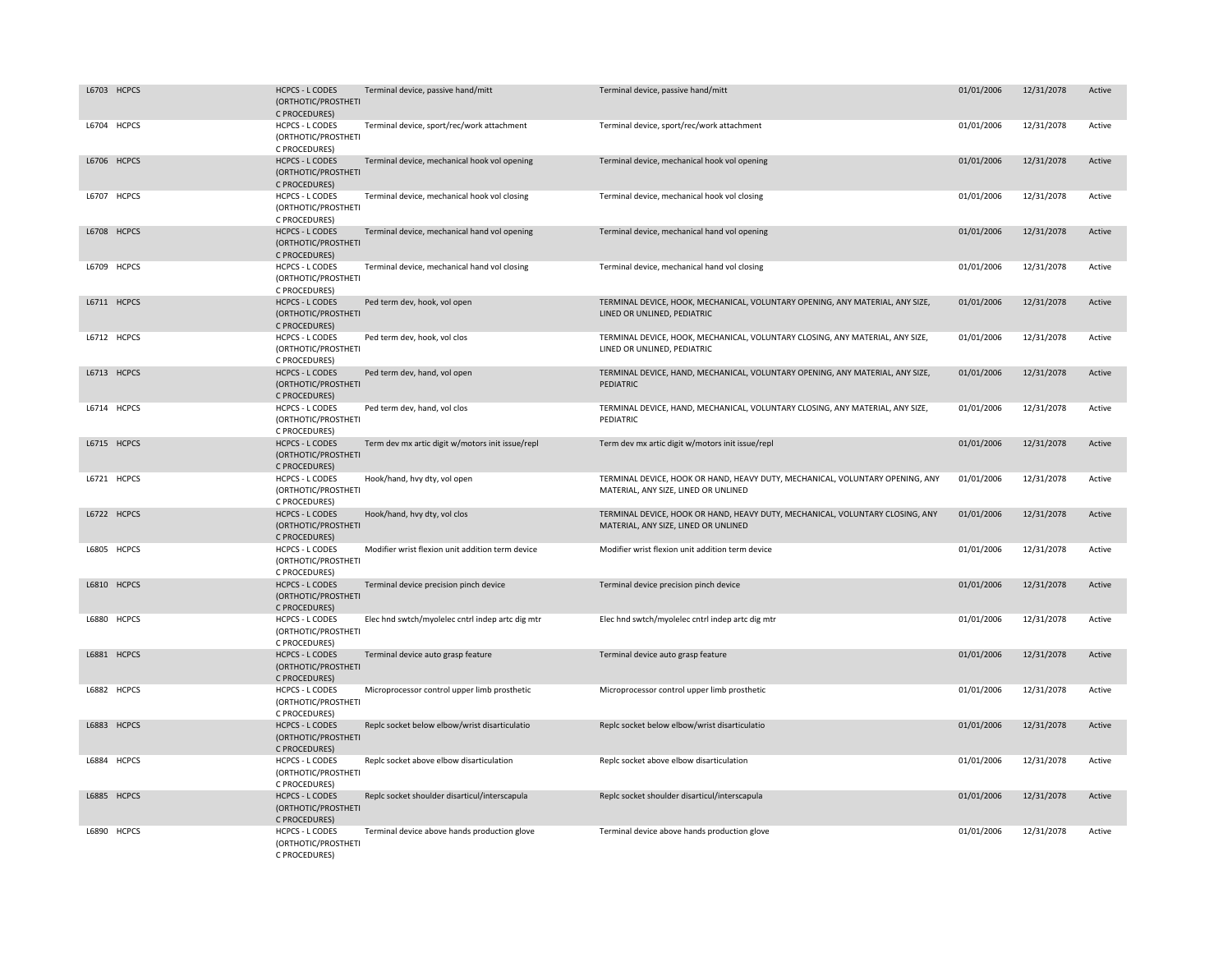| L6895 HCPCS | <b>HCPCS - L CODES</b><br>(ORTHOTIC/PROSTHETI<br>C PROCEDURES) | Terminal device above hands custom glove      | Terminal device above hands custom glove      | 01/01/2006 | 12/31/2078 | Active |
|-------------|----------------------------------------------------------------|-----------------------------------------------|-----------------------------------------------|------------|------------|--------|
| L6900 HCPCS | <b>HCPCS - L CODES</b><br>(ORTHOTIC/PROSTHETI<br>C PROCEDURES) | Hand restoration partial hand thumb/1 finger  | Hand restoration partial hand thumb/1 finger  | 01/01/2006 | 12/31/2078 | Active |
| L6905 HCPCS | <b>HCPCS - L CODES</b><br>(ORTHOTIC/PROSTHETI<br>C PROCEDURES) | Hand restoration with glove multiple finger   | Hand restoration with glove multiple finger   | 01/01/2006 | 12/31/2078 | Active |
| L6910 HCPCS | HCPCS - L CODES<br>(ORTHOTIC/PROSTHETI<br>C PROCEDURES)        | Hand restoration with glove no fingers        | Hand restoration with glove no fingers        | 01/01/2006 | 12/31/2078 | Active |
| L6915 HCPCS | <b>HCPCS - L CODES</b><br>(ORTHOTIC/PROSTHETI<br>C PROCEDURES) | Hand restoration replacement glove for above  | Hand restoration replacement glove for above  | 01/01/2006 | 12/31/2078 | Active |
| L6920 HCPCS | <b>HCPCS - L CODES</b><br>(ORTHOTIC/PROSTHETI<br>C PROCEDURES) | Wrist disarticulation switch control of termi | Wrist disarticulation switch control of termi | 01/01/2006 | 12/31/2078 | Active |
| L6925 HCPCS | <b>HCPCS - L CODES</b><br>(ORTHOTIC/PROSTHETI<br>C PROCEDURES) | Wrist disarticulation myoelectronic control   | Wrist disarticulation myoelectronic control   | 01/01/2006 | 12/31/2078 | Active |
| L6930 HCPCS | <b>HCPCS - L CODES</b><br>(ORTHOTIC/PROSTHETI<br>C PROCEDURES) | Below elbow external power switch control     | Below elbow external power switch control     | 01/01/2006 | 12/31/2078 | Active |
| L6935 HCPCS | <b>HCPCS - L CODES</b><br>(ORTHOTIC/PROSTHETI<br>C PROCEDURES) | Below elbow otto bock myoelectronic control   | Below elbow otto bock myoelectronic control   | 01/01/2006 | 12/31/2078 | Active |
| L6940 HCPCS | HCPCS - L CODES<br>(ORTHOTIC/PROSTHETI<br>C PROCEDURES)        | Elbow disarticulation molded inner socket     | Elbow disarticulation molded inner socket     | 01/01/2006 | 12/31/2078 | Active |
| L6945 HCPCS | <b>HCPCS - L CODES</b><br>(ORTHOTIC/PROSTHETI<br>C PROCEDURES) | Elbow disariculation myoelectronic control    | Elbow disariculation myoelectronic control    | 01/01/2006 | 12/31/2078 | Active |
| L6950 HCPCS | <b>HCPCS - L CODES</b><br>(ORTHOTIC/PROSTHETI<br>C PROCEDURES) | Above elbow external power switch control     | Above elbow external power switch control     | 01/01/2006 | 12/31/2078 | Active |
| L6955 HCPCS | <b>HCPCS - L CODES</b><br>(ORTHOTIC/PROSTHETI<br>C PROCEDURES) | Above elbow myoelectronic control of terminal | Above elbow myoelectronic control of terminal | 01/01/2006 | 12/31/2078 | Active |
| L6960 HCPCS | <b>HCPCS - L CODES</b><br>(ORTHOTIC/PROSTHETI<br>C PROCEDURES) | Shoulder disarticulation humeral section      | Shoulder disarticulation humeral section      | 01/01/2006 | 12/31/2078 | Active |
| L6965 HCPCS | <b>HCPCS - L CODES</b><br>(ORTHOTIC/PROSTHETI<br>C PROCEDURES) | Shoulder disarticulation myoelectronic contro | Shoulder disarticulation myoelectronic contro | 01/01/2006 | 12/31/2078 | Active |
| L6970 HCPCS | <b>HCPCS - L CODES</b><br>(ORTHOTIC/PROSTHETI<br>C PROCEDURES) | Interscapular-thoracic forearm switch control | Interscapular-thoracic forearm switch control | 01/01/2006 | 12/31/2078 | Active |
| L6975 HCPCS | <b>HCPCS - L CODES</b><br>(ORTHOTIC/PROSTHETI<br>C PROCEDURES) | Interscap-thoracic myoelectronic control      | Interscap-thoracic myoelectronic control      | 01/01/2006 | 12/31/2078 | Active |
| L7007 HCPCS | <b>HCPCS - L CODES</b><br>(ORTHOTIC/PROSTHETI<br>C PROCEDURES) | Adult electric hand                           | Adult electric hand                           | 01/01/2006 | 12/31/2078 | Active |
| L7008 HCPCS | <b>HCPCS - L CODES</b><br>(ORTHOTIC/PROSTHETI<br>C PROCEDURES) | Pediatric eclectic hand                       | Pediatric eclectic hand                       | 01/01/2006 | 12/31/2078 | Active |
| L7009 HCPCS | HCPCS - L CODES<br>(ORTHOTIC/PROSTHETI<br>C PROCEDURES)        | Adult electric hook                           | Adult electric hook                           | 01/01/2006 | 12/31/2078 | Active |
| L7040 HCPCS | <b>HCPCS - L CODES</b><br>(ORTHOTIC/PROSTHETI<br>C PROCEDURES) | Prehensile actuator control                   | Prehensile actuator control                   | 01/01/2006 | 12/31/2078 | Active |
| L7045 HCPCS | <b>HCPCS - L CODES</b><br>(ORTHOTIC/PROSTHETI<br>C PROCEDURES) | Pediatric electric hook switch control        | Pediatric electric hook switch control        | 01/01/2006 | 12/31/2078 | Active |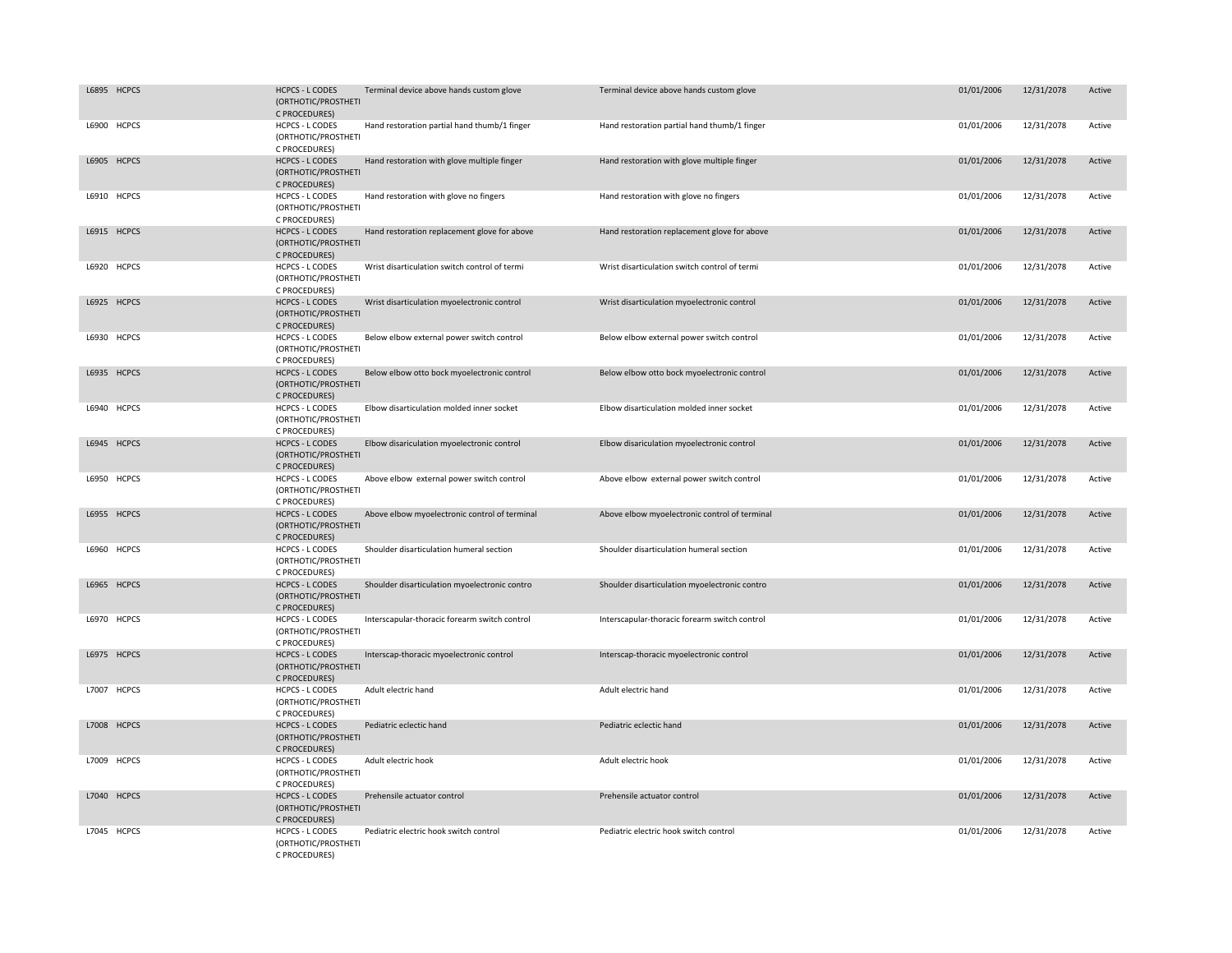| L7170 HCPCS | <b>HCPCS - L CODES</b><br>(ORTHOTIC/PROSTHETI<br>C PROCEDURES) | Electronic elbow Hosmer switch controlled     | Electronic elbow Hosmer switch controlled     | 01/01/2006 | 12/31/2078 | Active |
|-------------|----------------------------------------------------------------|-----------------------------------------------|-----------------------------------------------|------------|------------|--------|
| L7180 HCPCS | <b>HCPCS - L CODES</b><br>(ORTHOTIC/PROSTHETI<br>C PROCEDURES) | Electronic elbow micropros seq con of elbow   | Electronic elbow micropros seq con of elbow   | 01/01/2006 | 12/31/2078 | Active |
| L7181 HCPCS | <b>HCPCS - L CODES</b><br>(ORTHOTIC/PROSTHETI<br>C PROCEDURES) | Electronic elbow simultaneous                 | Electronic elbow simultaneous                 | 01/01/2006 | 12/31/2078 | Active |
| L7185 HCPCS | <b>HCPCS - L CODES</b><br>(ORTHOTIC/PROSTHETI<br>C PROCEDURES) | Electronic elbow adolescent switch controlled | Electronic elbow adolescent switch controlled | 01/01/2006 | 12/31/2078 | Active |
| L7186 HCPCS | <b>HCPCS - L CODES</b><br>(ORTHOTIC/PROSTHETI<br>C PROCEDURES) | Electronic elbow child switch controlled      | Electronic elbow child switch controlled      | 01/01/2006 | 12/31/2078 | Active |
| L7190 HCPCS | <b>HCPCS - L CODES</b><br>(ORTHOTIC/PROSTHETI<br>C PROCEDURES) | Elbow adolescent myoelectronically controlled | Elbow adolescent myoelectronically controlled | 01/01/2006 | 12/31/2078 | Active |
| L7191 HCPCS | <b>HCPCS - L CODES</b><br>(ORTHOTIC/PROSTHETI<br>C PROCEDURES) | Elbow child myoelectronically controlled      | Elbow child myoelectronically controlled      | 01/01/2006 | 12/31/2078 | Active |
| L7259 HCPCS | <b>HCPCS - L CODES</b><br>(ORTHOTIC/PROSTHETI<br>C PROCEDURES) | Electronic wrist rotator any                  | Electronic wrist rotator any                  | 01/01/2015 | 12/31/2078 | Active |
| L7360 HCPCS | <b>HCPCS - L CODES</b><br>(ORTHOTIC/PROSTHETI<br>C PROCEDURES) | Six volt batery Otto Bock/equal each          | Six volt batery Otto Bock/equal each          | 01/01/2006 | 12/31/2078 | Active |
| L7362 HCPCS | <b>HCPCS - L CODES</b><br>(ORTHOTIC/PROSTHETI<br>C PROCEDURES) | Battery charger six volt Otto Bock            | Battery charger six volt Otto Bock            | 01/01/2006 | 12/31/2078 | Active |
| L7364 HCPCS | <b>HCPCS - L CODES</b><br>(ORTHOTIC/PROSTHETI<br>C PROCEDURES) | Twelve volt battery Utah or equal             | Twelve volt battery Utah or equal             | 01/01/2006 | 12/31/2078 | Active |
| L7366 HCPCS | <b>HCPCS - L CODES</b><br>(ORTHOTIC/PROSTHETI<br>C PROCEDURES) | Battery charger 12 volt Utah or equal         | Battery charger 12 volt Utah or equal         | 01/01/2006 | 12/31/2078 | Active |
| L7367 HCPCS | <b>HCPCS - L CODES</b><br>(ORTHOTIC/PROSTHETI<br>C PROCEDURES) | Replacement lithium ion battery               | Replacement lithium ion battery               | 01/01/2006 | 12/31/2078 | Active |
| L7368 HCPCS | <b>HCPCS - L CODES</b><br>(ORTHOTIC/PROSTHETI<br>C PROCEDURES) | Lithium ion battery charger                   | Lithium ion battery charger replacement only  | 01/01/2006 | 12/31/2078 | Active |
| L7400 HCPCS | <b>HCPCS - L CODES</b><br>(ORTHOTIC/PROSTHETI<br>C PROCEDURES) | Add UE prost below elbow/wrist disar, ultlite | Add UE prost below elbow/wrist disar, ultlite | 01/01/2006 | 12/31/2078 | Active |
| L7401 HCPCS | HCPCS - L CODES<br>(ORTHOTIC/PROSTHETI<br>C PROCEDURES)        | Add UE prost above/elbow ultlite material     | Add UE prost above/elbow ultlite material     | 01/01/2006 | 12/31/2078 | Active |
| L7402 HCPCS | <b>HCPCS - L CODES</b><br>(ORTHOTIC/PROSTHETI<br>C PROCEDURES) | Add UE prost shoulder/intrascapul ultlite mat | Add UE prost shoulder/intrascapul ultlite mat | 01/01/2006 | 12/31/2078 | Active |
| L7403 HCPCS | <b>HCPCS - L CODES</b><br>(ORTHOTIC/PROSTHETI<br>C PROCEDURES) | Add UE prost below elbow/wrist acrylic mat    | Add UE prost below elbow/wrist acrylic mat    | 01/01/2006 | 12/31/2078 | Active |
| L7404 HCPCS | <b>HCPCS - L CODES</b><br>(ORTHOTIC/PROSTHETI<br>C PROCEDURES) | Add UE prost above elbow acrylic material     | Add UE prost above elbow acrylic material     | 01/01/2006 | 12/31/2078 | Active |
| L7405 HCPCS | <b>HCPCS - L CODES</b><br>(ORTHOTIC/PROSTHETI<br>C PROCEDURES) | Add UE prost shoulder disartic/inters acrylic | Add UE prost shoulder disartic/inters acrylic | 01/01/2006 | 12/31/2078 | Active |
| L7499 HCPCS | <b>HCPCS - L CODES</b><br>(ORTHOTIC/PROSTHETI<br>C PROCEDURES) | Upper extremity prosthesis NOS                | Upper extremity prosthesis NOS                | 01/01/2006 | 12/31/2078 | Active |
| L7510 HCPCS | <b>HCPCS - L CODES</b><br>(ORTHOTIC/PROSTHETI<br>C PROCEDURES) | Prosthetic device repair/replace minor parts  | Prosthetic device repair/replace minor parts  | 01/01/2006 | 12/31/2078 | Active |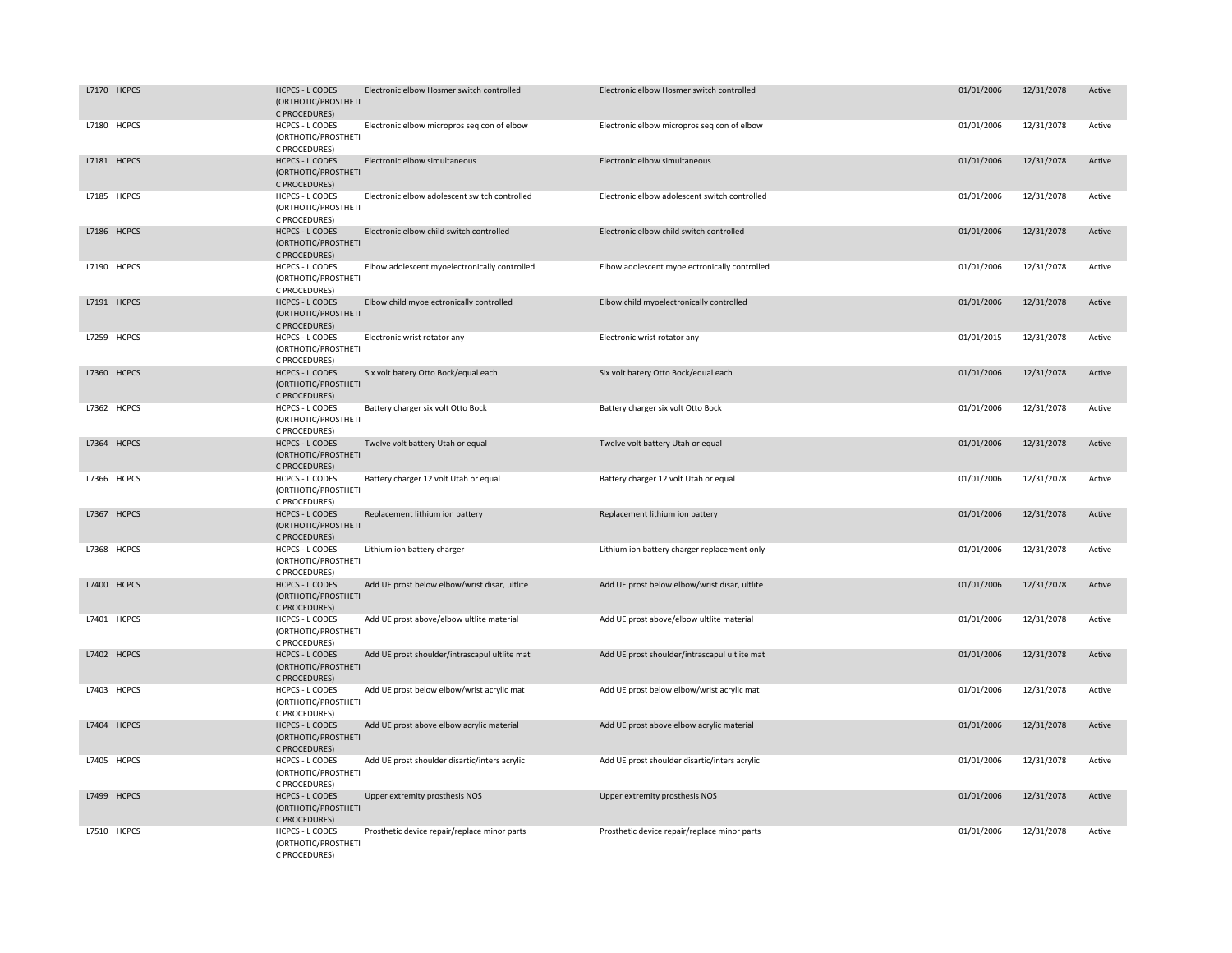| L7600 HCPCS | <b>HCPCS - L CODES</b><br>(ORTHOTIC/PROSTHETI<br>C PROCEDURES) | Prosthetic donning sleeve                        | Prosthetic donning sleeve                        | 01/01/2006 | 12/31/2078 | Active |
|-------------|----------------------------------------------------------------|--------------------------------------------------|--------------------------------------------------|------------|------------|--------|
| L8000 HCPCS | <b>HCPCS - L CODES</b><br>(ORTHOTIC/PROSTHETI<br>C PROCEDURES) | Breast prosthesis mastectomy bra                 | Breast prosthesis mastectomy bra                 | 01/01/2006 | 12/31/2078 | Active |
| L8001 HCPCS | <b>HCPCS - L CODES</b><br>(ORTHOTIC/PROSTHETI<br>C PROCEDURES) | Breast prosthesis mastectomy bra unilateral      | Breast prosthesis mastectomy bra unilateral      | 01/01/2006 | 12/31/2078 | Active |
| L8002 HCPCS | <b>HCPCS - L CODES</b><br>(ORTHOTIC/PROSTHETI<br>C PROCEDURES) | Breast prosthesis mastectomy bra bilateral       | Breast prosthesis mastectomy bra bilateral       | 01/01/2006 | 12/31/2078 | Active |
| L8010 HCPCS | <b>HCPCS - L CODES</b><br>(ORTHOTIC/PROSTHETI<br>C PROCEDURES) | Breast prosthesis mastectomy sleeve              | Breast prosthesis mastectomy sleeve              | 01/01/2006 | 12/31/2078 | Active |
| L8015 HCPCS | <b>HCPCS - L CODES</b><br>(ORTHOTIC/PROSTHETI<br>C PROCEDURES) | External breast prosthesis garment post maste    | External breast prosthesis garment post maste    | 01/01/2006 | 12/31/2078 | Active |
| L8020 HCPCS | <b>HCPCS - L CODES</b><br>(ORTHOTIC/PROSTHETI<br>C PROCEDURES) | Breast prosthesis mastectomy form                | Breast prosthesis mastectomy form                | 01/01/2006 | 12/31/2078 | Active |
| L8030 HCPCS | <b>HCPCS - L CODES</b><br>(ORTHOTIC/PROSTHETI<br>C PROCEDURES) | Breast prosthesis silicone or equal              | Breast prosthesis silicone or equal              | 01/01/2006 | 12/31/2078 | Active |
| L8031 HCPCS | <b>HCPCS - L CODES</b><br>(ORTHOTIC/PROSTHETI<br>C PROCEDURES) | Breast prosthesis, silicone or equal, w adhesive | Breast prosthesis, silicone or equal, w adhesive | 01/01/2010 | 12/31/2078 | Active |
| L8032 HCPCS | <b>HCPCS - L CODES</b><br>(ORTHOTIC/PROSTHETI<br>C PROCEDURES) | Reusable nipple prosthesis, any type, each       | Reusable nipple prosthesis, any type, each       | 01/01/2010 | 12/31/2078 | Active |
| L8033 HCPCS | <b>HCPCS - L CODES</b><br>(ORTHOTIC/PROSTHETI<br>C PROCEDURES) | Prosthesis                                       | Nipple prosthesis custom, ea                     | 01/01/2020 | 12/31/2078 | Active |
| L8035 HCPCS | <b>HCPCS - L CODES</b><br>(ORTHOTIC/PROSTHETI<br>C PROCEDURES) | Custom breast prosthesis post mastectomy         | Custom breast prosthesis post mastectomy         | 01/01/2006 | 12/31/2078 | Active |
| L8039 HCPCS | <b>HCPCS - L CODES</b><br>(ORTHOTIC/PROSTHETI<br>C PROCEDURES) | <b>Breast prosthesis NOS</b>                     | <b>Breast prosthesis NOS</b>                     | 01/01/2006 | 12/31/2078 | Active |
| L8040 HCPCS | <b>HCPCS - L CODES</b><br>(ORTHOTIC/PROSTHETI<br>C PROCEDURES) | Nasal prosthesis provided by non-physician       | Nasal prosthesis provided by non-physician       | 01/01/2006 | 12/31/2078 | Active |
| L8041 HCPCS | <b>HCPCS - L CODES</b><br>(ORTHOTIC/PROSTHETI<br>C PROCEDURES) | Midfacial prosthesis by non-physician            | Midfacial prosthesis by non-physician            | 01/01/2006 | 12/31/2078 | Active |
| L8042 HCPCS | <b>HCPCS - L CODES</b><br>(ORTHOTIC/PROSTHETI<br>C PROCEDURES) | Orbital prosthesis provided by non-physician     | Orbital prosthesis provided by non-physician     | 01/01/2006 | 12/31/2078 | Active |
| L8043 HCPCS | <b>HCPCS - L CODES</b><br>(ORTHOTIC/PROSTHETI<br>C PROCEDURES) | Upper facial prosthesis by non-physician         | Upper facial prosthesis by non-physician         | 01/01/2006 | 12/31/2078 | Active |
| L8044 HCPCS | <b>HCPCS - L CODES</b><br>(ORTHOTIC/PROSTHETI<br>C PROCEDURES) | Hemi-facial prosthesis by non-physician          | Hemi-facial prosthesis by non-physician          | 01/01/2006 | 12/31/2078 | Active |
| L8045 HCPCS | <b>HCPCS - L CODES</b><br>(ORTHOTIC/PROSTHETI<br>C PROCEDURES) | Auricular prosthesis by non-physician            | Auricular prosthesis by non-physician            | 01/01/2006 | 12/31/2078 | Active |
| L8046 HCPCS | <b>HCPCS - L CODES</b><br>(ORTHOTIC/PROSTHETI<br>C PROCEDURES) | Partial facial prosthesis by non-physician       | Partial facial prosthesis by non-physician       | 01/01/2006 | 12/31/2078 | Active |
| L8047 HCPCS | <b>HCPCS - L CODES</b><br>(ORTHOTIC/PROSTHETI<br>C PROCEDURES) | Nasal septal prosthesis by non-physician         | Nasal septal prosthesis by non-physician         | 01/01/2006 | 12/31/2078 | Active |
| L8048 HCPCS | <b>HCPCS - L CODES</b><br>(ORTHOTIC/PROSTHETI<br>C PROCEDURES) | Unspecified maxillofacial prosthesis by nonMD    | Unspecified maxillofacial prosthesis by nonMD    | 01/01/2006 | 12/31/2078 | Active |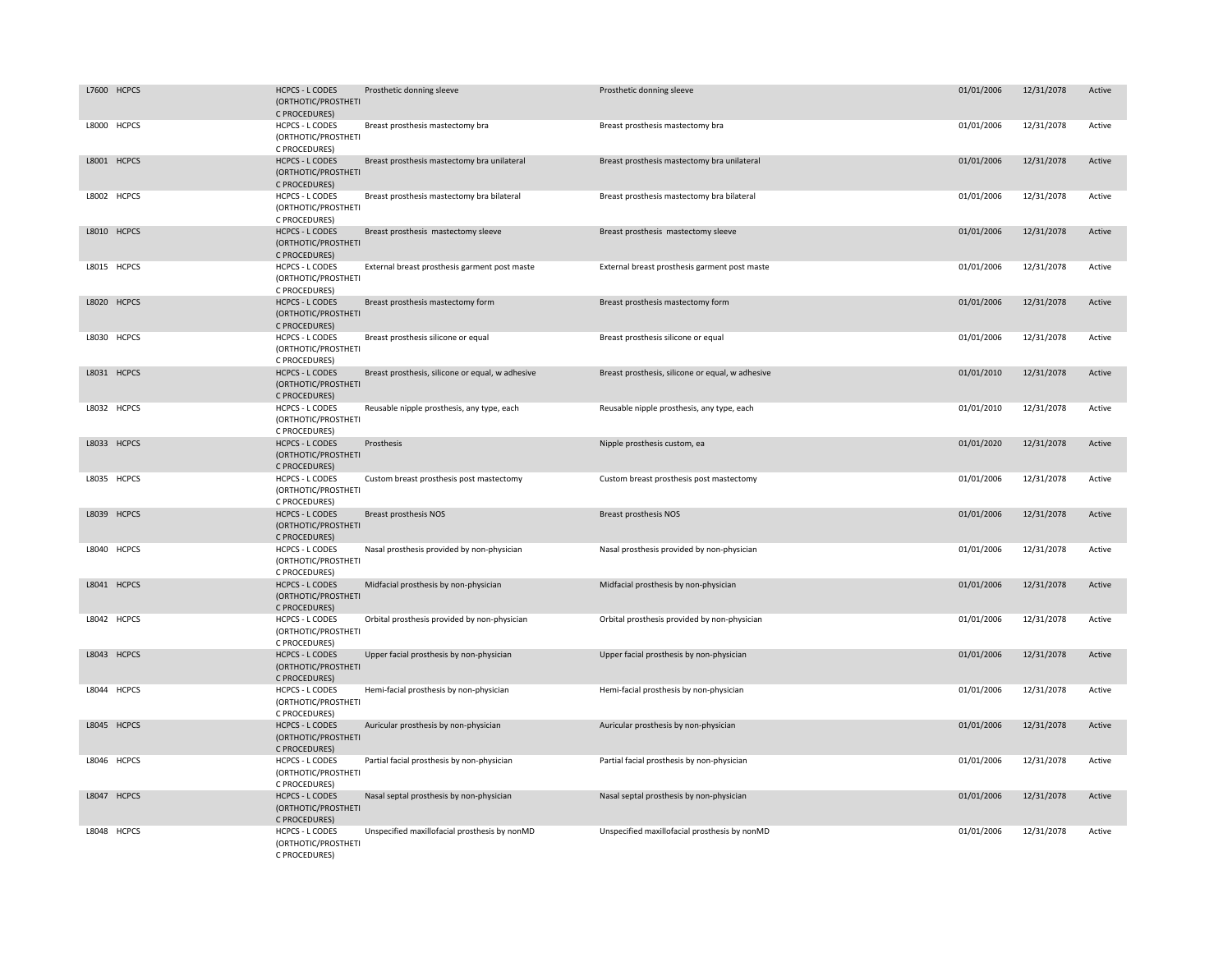|       | L8049 HCPCS  | <b>HCPCS - L CODES</b><br>(ORTHOTIC/PROSTHETI<br>C PROCEDURES) | Repair maxillofacial prosthesis 15min incremt | Repair maxillofacial prosthesis 15min incremt                                                                                                                                                            | 01/01/2006 | 12/31/2078 | Active     |
|-------|--------------|----------------------------------------------------------------|-----------------------------------------------|----------------------------------------------------------------------------------------------------------------------------------------------------------------------------------------------------------|------------|------------|------------|
| L8608 | <b>HCPCS</b> | <b>HCPCS - L CODES</b><br>(ORTHOTIC/PROSTHETI<br>C PROCEDURES) | Prosthetic Implants                           | Arg ii ext com/sup/acc misc                                                                                                                                                                              | 01/01/2019 | 12/31/2078 | Active     |
|       | L8679 HCPCS  | <b>HCPCS - L CODES</b><br>(ORTHOTIC/PROSTHETI<br>C PROCEDURES) | Imp neurosti pls gn any type                  | Imp neurosti pls gn any type                                                                                                                                                                             | 01/01/2014 | 12/31/2078 | Active     |
|       | L8680 HCPCS  | <b>HCPCS - L CODES</b><br>(ORTHOTIC/PROSTHETI<br>C PROCEDURES) | Implt neurostim elctr each                    | Implt neurostim elctr each                                                                                                                                                                               | 01/01/2006 | 12/31/2078 | Active     |
|       | L8681 HCPCS  | <b>HCPCS - L CODES</b><br>(ORTHOTIC/PROSTHETI<br>C PROCEDURES) | Pt prgrm for implantable neurostimulator      | Pt prgrm for implantable neurostimulator                                                                                                                                                                 | 01/01/2006 | 12/31/2078 | Active     |
|       | L8682 HCPCS  | <b>HCPCS - L CODES</b><br>(ORTHOTIC/PROSTHETI<br>C PROCEDURES) | Implantable neurostimulator radiofrequenc rec | Implantable neurostimulator radiofrequenc rec                                                                                                                                                            | 01/01/2006 | 12/31/2078 | Active     |
|       | L8683 HCPCS  | <b>HCPCS - L CODES</b><br>(ORTHOTIC/PROSTHETI<br>C PROCEDURES) | Radiofq trsmtr for implantable neurostimulato | Radiofq trsmtr for implantable neurostimulato                                                                                                                                                            | 01/01/2006 | 12/31/2078 | Active     |
|       | L8684 HCPCS  | <b>HCPCS - L CODES</b><br>(ORTHOTIC/PROSTHETI<br>C PROCEDURES) | Radiof trsmtr implantable sacral neurosimulat | Radiof trsmtr implantable sacral neurosimulat                                                                                                                                                            | 01/01/2006 | 12/31/2078 | Active     |
| L8685 | <b>HCPCS</b> | <b>HCPCS - L CODES</b><br>(ORTHOTIC/PROSTHETI<br>C PROCEDURES) | Implt nrostm pulse gen single rechargeable    | Implt nrostm pulse gen single rechargeable                                                                                                                                                               | 01/01/2006 | 12/31/2078 | Active     |
|       | L8686 HCPCS  | HCPCS - L CODES<br>(ORTHOTIC/PROSTHETI<br>C PROCEDURES)        | Implt nrostm pulse gen single non-rechargeabl | Implt nrostm pulse gen single non-rechargeabl                                                                                                                                                            | 01/01/2006 | 12/31/2078 | Active     |
|       | L8687 HCPCS  | <b>HCPCS - L CODES</b><br>(ORTHOTIC/PROSTHETI<br>C PROCEDURES) | Implt nrostm pulse gen dual rechargeable      | Implt nrostm pulse gen dual rechargeable                                                                                                                                                                 | 01/01/2006 | 12/31/2078 | Active     |
| L8688 | <b>HCPCS</b> | <b>HCPCS - L CODES</b><br>(ORTHOTIC/PROSTHETI<br>C PROCEDURES) | Implt nrostm pulse gen dual non-rechargeable  | Implt nrostm pulse gen dual non-rechargeable                                                                                                                                                             | 01/01/2006 | 12/31/2078 | Active     |
|       | L8689 HCPCS  | <b>HCPCS - L CODES</b><br>(ORTHOTIC/PROSTHETI<br>C PROCEDURES) | External recharging system internal           | External recharging system internal                                                                                                                                                                      | 01/01/2006 | 12/31/2078 | Active     |
|       | L8695 HCPCS  | <b>HCPCS - L CODES</b><br>(ORTHOTIC/PROSTHETI<br>C PROCEDURES) | External recharging system for battery        | External recharging system for battery                                                                                                                                                                   | 01/01/2006 | 12/31/2078 | Active     |
|       | L8698 HCPCS  | <b>HCPCS - L CODES</b><br>(ORTHOTIC/PROSTHETI<br>C PROCEDURES) | Prosthetic Implants                           | Misc used with tot art heart                                                                                                                                                                             | 01/01/2019 | 12/31/2078 | Active     |
|       | L8699 HCPCS  | <b>HCPCS - L CODES</b><br>(ORTHOTIC/PROSTHETI<br>C PROCEDURES) | Prosthetic implant NOS                        | Prosthetic implant NOS                                                                                                                                                                                   | 01/01/2006 | 12/31/2078 | Active     |
|       | L8701 HCPCS  | <b>HCPCS - L CODES</b><br>(ORTHOTIC/PROSTHETI<br>C PROCEDURES) | Prosthetic Implants                           | Pow ue rom dev ewh uprt cust                                                                                                                                                                             | 01/01/2019 | 12/31/2078 | Active     |
|       | L8702 HCPCS  | <b>HCPCS - L CODES</b><br>(ORTHOTIC/PROSTHETI<br>C PROCEDURES) | Prosthetic Implants                           | Pow ue rom dev ewhf uprt cus                                                                                                                                                                             | 01/01/2019 | 12/31/2078 | Active     |
|       | Q2054 HCPCS  | <b>HCPCS - Q CODES</b><br>(TEMPORARY CODES)                    | Injections                                    | Lisocabtagene maraleucel, up to 110 million autologous anti-cd19 car-positive viable t cells,<br>including leukapheresis and dose preparation procedures, per therapeutic dose                           | 10/01/2021 | 12/31/2078 | <b>New</b> |
|       | Q2055 HCPCS  | <b>HCPCS - Q CODES</b><br>(TEMPORARY CODES)                    | Injections                                    | Idecabtagene vicleucel, up to 460 million autologous b-cell maturation antigen (bcma)<br>directed car-positive t cells, including leukapheresis and dose preparation procedures, per<br>therapeutic dose | 01/01/2022 | 12/31/2078 | New        |
|       | Q4199 HCPCS  | <b>HCPCS - Q CODES</b><br>(TEMPORARY CODES)                    | Skin Substitute                               | Cygnus matrix, per square centimeter                                                                                                                                                                     | 01/01/2022 | 12/31/2078 | <b>New</b> |
|       | Q4251 HCPCS  | <b>HCPCS - Q CODES</b><br>(TEMPORARY CODES)                    | Skin Substitute                               | Vim, per square centimeter                                                                                                                                                                               | 10/01/2021 | 12/31/2078 | New        |
|       | Q4252 HCPCS  | <b>HCPCS - Q CODES</b><br>(TEMPORARY CODES)                    | Skin Substitute                               | Vendaje, per square centimeter                                                                                                                                                                           | 10/01/2021 | 12/31/2078 | New        |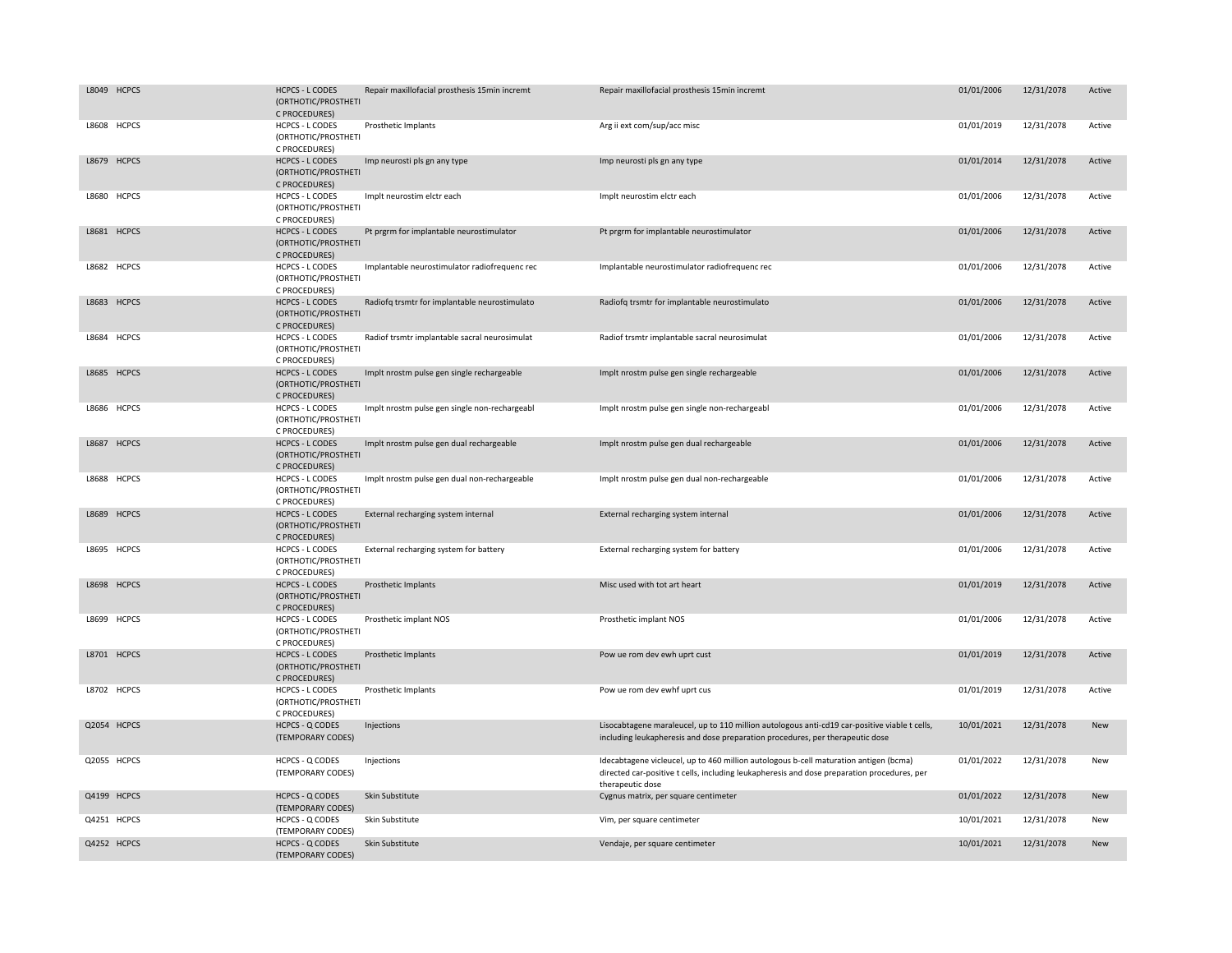| Q4253 HCPCS | HCPCS - Q CODES<br>(TEMPORARY CODES)                              | Skin Substitute                               | Zenith amniotic membrane, per square centimeter               | 10/01/2021 | 12/31/2078 | New    |
|-------------|-------------------------------------------------------------------|-----------------------------------------------|---------------------------------------------------------------|------------|------------|--------|
| Q5122 HCPCS | HCPCS - Q CODES<br>(TEMPORARY CODES)                              | Injections                                    | Injection, pegfilgrastim-apgf, biosimilar, (nyvepria), 0.5 mg | 01/01/2021 | 12/31/2078 | New    |
| Q5123 HCPCS | HCPCS - Q CODES<br>(TEMPORARY CODES)                              | Injections                                    | Injection, rituximab-arrx, biosimilar, (riabni), 10 mg        | 07/01/2021 | 12/31/2078 | New    |
| S0516 HCPCS | <b>HCPCS - S CODES</b><br>(PRIVATE PAYER<br>CODES)                | Safety eyeglass frames                        | Safety eyeglass frames                                        | 01/01/2006 | 12/31/2078 | Active |
| S1040 HCPCS | <b>HCPCS - S CODES</b><br>(PRIVATE PAYER<br>CODES)                | Cranial remolding orthosis fit and adjustment | Cranial remolding orthosis fit and adjustment                 | 01/01/2006 | 12/31/2078 | Active |
| S5160 HCPCS | <b>HCPCS - S CODES</b><br>(PRIVATE PAYER<br>CODES)                | Emergency response system, install and test   | Emergency response system, install and test                   | 01/01/2006 | 12/31/2078 | Active |
| S5161 HCPCS | <b>HCPCS - S CODES</b><br>(PRIVATE PAYER<br>CODES)                | Emergency response system, service per month  | Emergency response system, service per month                  | 01/01/2006 | 12/31/2078 | Active |
| S8420 HCPCS | <b>HCPCS - S CODES</b><br>(PRIVATE PAYER<br>CODES)                | Custom gradient pressure aid sleeve & gloove  | Custom gradient pressure aid sleeve & gloove                  | 01/01/2006 | 12/31/2078 | Active |
| S8421 HCPCS | <b>HCPCS - S CODES</b><br>(PRIVATE PAYER<br>CODES)                | Ready gradient pressure aid sleeve & gloove   | Ready gradient pressure aid sleeve & gloove                   | 01/01/2006 | 12/31/2078 | Active |
| S8422 HCPCS | <b>HCPCS - S CODES</b><br>(PRIVATE PAYER<br>CODES)                | Custom gradient pressure aid sleeve made      | Custom gradient pressure aid sleeve made                      | 01/01/2006 | 12/31/2078 | Active |
| S8423 HCPCS | <b>HCPCS - S CODES</b><br>(PRIVATE PAYER<br>CODES)                | Custom gradient pressure aid sleeve heavy wgt | Custom gradient pressure aid sleeve heavy wgt                 | 01/01/2006 | 12/31/2078 | Active |
| S8424 HCPCS | <b>HCPCS - S CODES</b><br>(PRIVATE PAYER<br>CODES)                | Ready gradient pressure aid sleeve            | Ready gradient pressure aid sleeve                            | 01/01/2006 | 12/31/2078 | Active |
| S8425 HCPCS | <b>HCPCS - S CODES</b><br>(PRIVATE PAYER<br>CODES)                | Custom gradient aid glove medium weight       | Custom gradient aid glove medium weight                       | 01/01/2006 | 12/31/2078 | Active |
| S8426 HCPCS | <b>HCPCS - S CODES</b><br>(PRIVATE PAYER<br>CODES)                | Custom gradient aid glove heavy weight        | Custom gradient aid glove heavy weight                        | 01/01/2006 | 12/31/2078 | Active |
| S8429 HCPCS | <b>HCPCS - S CODES</b><br>(PRIVATE PAYER<br>CODES)                | Gradient pressure exterior wrap               | Gradient pressure exterior wrap                               | 01/01/2006 | 12/31/2078 | Active |
| S9123 HCPCS | <b>HCPCS - S CODES</b><br>(PRIVATE PAYER<br>CODES)                | Nursing care, in the home, by RN, per hour    | Nursing care, in the home, by RN, per hour                    | 01/01/2006 | 12/31/2078 | Active |
| S9124 HCPCS | <b>HCPCS - S CODES</b><br>(PRIVATE PAYER<br>CODES)                | Nursing care, in the home; by LPN, per hour   | Nursing care, in the home; by LPN, per hour                   | 01/01/2006 | 12/31/2078 | Active |
| T1001 HCPCS | <b>HCPCS - T CODES</b><br>(STATE MEDICAID<br>AGENCY CODES)        | Nursing assessment/evaluation                 | Nursing assessment/evaluation                                 | 01/01/2006 | 12/31/2078 | Active |
| T1002 HCPCS | <b>HCPCS - T CODES</b><br>(STATE MEDICAID<br><b>AGENCY CODES)</b> | RN services, up to 15 minutes                 | RN services, up to 15 minutes                                 | 01/01/2006 | 12/31/2078 | Active |
| T1003 HCPCS | <b>HCPCS - T CODES</b><br>(STATE MEDICAID<br><b>AGENCY CODES)</b> | LPN/LVN services, up to 15min                 | LPN/LVN services, up to 15min                                 | 01/01/2006 | 12/31/2078 | Active |
| T1019 HCPCS | HCPCS - T CODES<br>(STATE MEDICAID<br><b>AGENCY CODES)</b>        | Personal care serv, per 15 min, not for inpat | Personal care serv, per 15 min, not for inpat                 | 01/01/2006 | 12/31/2078 | Active |
| T1021 HCPCS | <b>HCPCS - T CODES</b><br>(STATE MEDICAID<br><b>AGENCY CODES)</b> | Home Health aide or CN aide, per visit        | Home Health aide or CN aide, per visit                        | 01/01/2006 | 12/31/2078 | Active |
| T1502 HCPCS | <b>HCPCS - T CODES</b><br>(STATE MEDICAID<br><b>AGENCY CODES)</b> | Administration of oral/IM/subcut med, /visit  | Administration of oral/IM/subcut med, /visit                  | 01/01/2006 | 12/31/2078 | Active |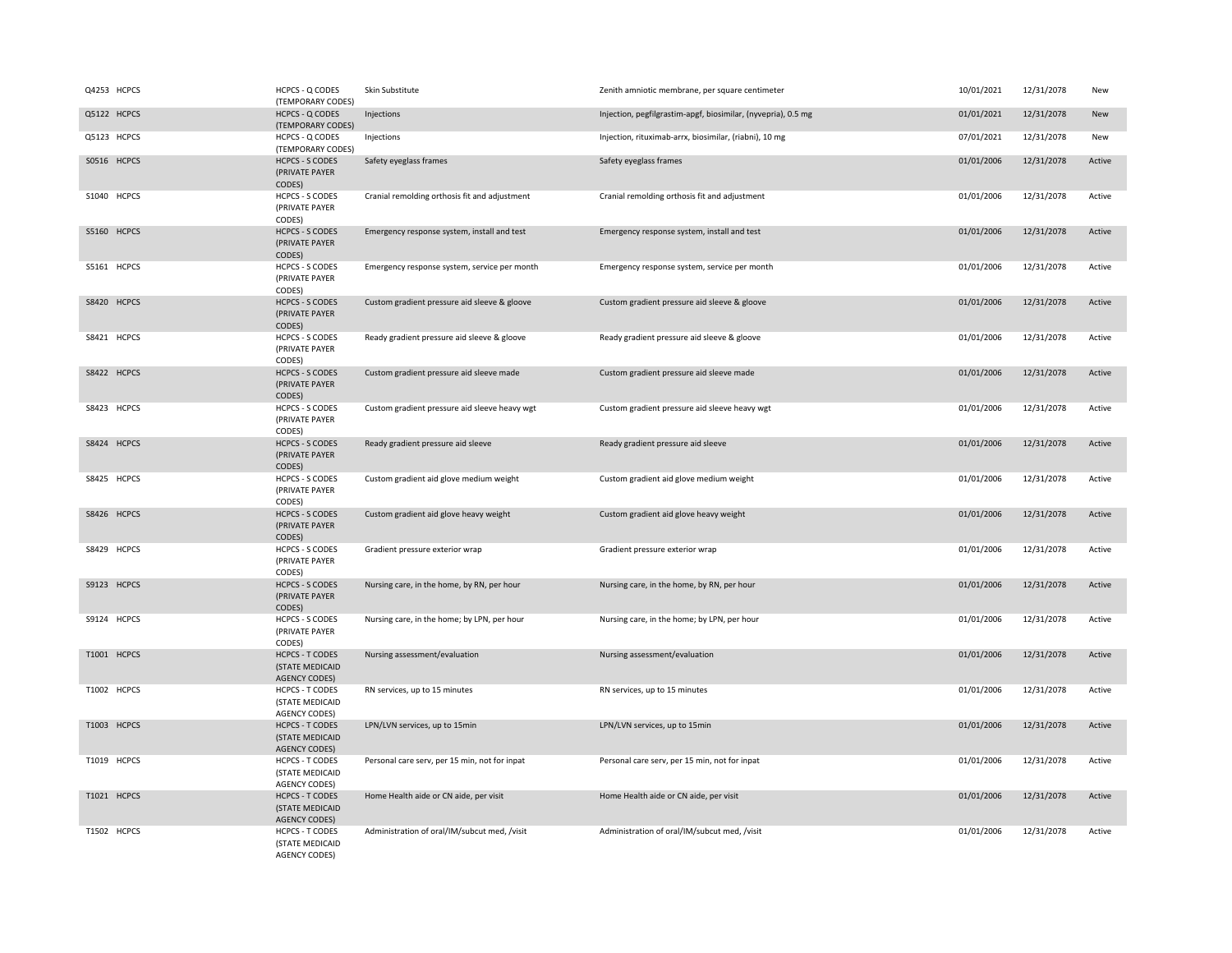| T2042 HCPCS | <b>HCPCS - T CODES</b><br>(STATE MEDICAID<br><b>AGENCY CODES)</b> | Hospice routine home care, per diem            | Hospice routine home care, per diem                                   | 01/01/2006 | 12/31/2078 | Active |
|-------------|-------------------------------------------------------------------|------------------------------------------------|-----------------------------------------------------------------------|------------|------------|--------|
| T2043 HCPCS | <b>HCPCS - T CODES</b><br>(STATE MEDICAID<br><b>AGENCY CODES)</b> | Hospice continuous home care, per hour         | Hospice continuous home care, per hour                                | 01/01/2006 | 12/31/2078 | Active |
| T2044 HCPCS | <b>HCPCS - T CODES</b><br>(STATE MEDICAID<br><b>AGENCY CODES)</b> | Hospice inpatient respite care, per diem       | Hospice inpatient respite care, per diem                              | 01/01/2006 | 12/31/2078 | Active |
| T2045 HCPCS | <b>HCPCS - T CODES</b><br>(STATE MEDICAID<br><b>AGENCY CODES)</b> | Hospice general inpatient care, per diem       | Hospice general inpatient care, per diem                              | 01/01/2006 | 12/31/2078 | Active |
| T2046 HCPCS | <b>HCPCS - T CODES</b><br>(STATE MEDICAID<br>AGENCY CODES)        | Hospice long term, room & board only per diem  | Hospice long term, room & board only per diem                         | 01/01/2006 | 12/31/2078 | Active |
| V2118 HCPCS | <b>HCPCS - V CODES</b><br>(VISION SERVICES)                       | Lens aniseikonic, single vision                | Lens aniseikonic, single vision                                       | 01/01/2006 | 12/31/2078 | Active |
| V2199 HCPCS | <b>HCPCS - V CODES</b><br>(VISION SERVICES)                       | Lens single vision NOC                         | Lens single vision NOC                                                | 01/01/2006 | 12/31/2078 | Active |
| V2218 HCPCS | HCPCS - V CODES<br>(VISION SERVICES)                              | Lens aniseikonic, bifocal, per lens            | Lens aniseikonic, bifocal, per lens                                   | 01/01/2006 | 12/31/2078 | Active |
| V2299 HCPCS | <b>HCPCS - V CODES</b><br>(VISION SERVICES)                       | Lens bifocal, speciality, per lens             | Lens bifocal, speciality, per lens                                    | 01/01/2006 | 12/31/2078 | Active |
| V2318 HCPCS | <b>HCPCS - V CODES</b><br>(VISION SERVICES)                       | Lens aniseikonic, trifocal                     | Lens aniseikonic, trifocal                                            | 01/01/2006 | 12/31/2078 | Active |
| V2399 HCPCS | <b>HCPCS - V CODES</b><br>(VISION SERVICES)                       | Lens trifocal, speciality                      | Lens trifocal, speciality                                             | 01/01/2006 | 12/31/2078 | Active |
| V2410 HCPCS | <b>HCPCS - V CODES</b><br>(VISION SERVICES)                       | Lens variable asphericity single vision,/lens  | Lens variable asphericity single vision,/lens                         | 01/01/2006 | 12/31/2078 | Active |
| V2430 HCPCS | <b>HCPCS - V CODES</b><br>(VISION SERVICES)                       | Lens variable asphericity bifocal full field   | Lens variable asphericity bifocal full field                          | 01/01/2006 | 12/31/2078 | Active |
| V2499 HCPCS | <b>HCPCS - V CODES</b><br>(VISION SERVICES)                       | Variable asphericity lens other type, /lens    | Variable asphericity lens other type, /lens                           | 01/01/2006 | 12/31/2078 | Active |
| V2500 HCPCS | <b>HCPCS - V CODES</b><br>(VISION SERVICES)                       | Contact lens, PMMA, spherical, per lens        | Contact lens, PMMA, spherical, per lens                               | 01/01/2006 | 12/31/2078 | Active |
| V2501 HCPCS | <b>HCPCS - V CODES</b><br>(VISION SERVICES)                       | Contact lens PMMA, toric/prism ballast, /lens  | Contact lens PMMA, toric/prism ballast, /lens                         | 01/01/2006 | 12/31/2078 | Active |
| V2502 HCPCS | <b>HCPCS - V CODES</b><br>(VISION SERVICES)                       | Contact lens, PMMA, bifocal, per lens          | Contact lens, PMMA, bifocal, per lens                                 | 01/01/2006 | 12/31/2078 | Active |
| V2503 HCPCS | <b>HCPCS - V CODES</b><br>(VISION SERVICES)                       | Contact lens, PMMA, color vision deficiency    | Contact lens, PMMA, color vision deficiency                           | 01/01/2006 | 12/31/2078 | Active |
| V2510 HCPCS | <b>HCPCS - V CODES</b><br>(VISION SERVICES)                       | Contact lens, gas permeable, spherical, /lens  | Contact lens, gas permeable, spherical, /lens                         | 01/01/2006 | 12/31/2078 | Active |
| V2511 HCPCS | <b>HCPCS - V CODES</b><br>(VISION SERVICES)                       | Contact lens, toric prism ballast, per lens    | Contact lens, toric prism ballast, per lens                           | 01/01/2006 | 12/31/2078 | Active |
| V2512 HCPCS | <b>HCPCS - V CODES</b><br>(VISION SERVICES)                       | Contact lens, gas permeable, bifocal, per lens | Contact lens, gas permeable, bifocal, per lens                        | 01/01/2006 | 12/31/2078 | Active |
| V2513 HCPCS | <b>HCPCS - V CODES</b><br>(VISION SERVICES)                       | Contact lens, extended wear, per lens          | Contact lens, extended wear, per lens                                 | 01/01/2006 | 12/31/2078 | Active |
| V2520 HCPCS | <b>HCPCS - V CODES</b><br>(VISION SERVICES)                       | Contact lens, hydrophilic spherical, per lens  | Contact lens, hydrophilic spherical, per lens                         | 01/01/2006 | 12/31/2078 | Active |
| V2521 HCPCS | <b>HCPCS - V CODES</b><br>(VISION SERVICES)                       | Contact lens, hydrophilic toric prism ballast  | Contact lens, hydrophilic toric prism ballast                         | 01/01/2006 | 12/31/2078 | Active |
| V2522 HCPCS | <b>HCPCS - V CODES</b><br>(VISION SERVICES)                       | Contact lens, hydrophilic bifocal, per lens    | Contact lens, hydrophilic bifocal, per lens                           | 01/01/2006 | 12/31/2078 | Active |
| V2523 HCPCS | <b>HCPCS - V CODES</b><br>(VISION SERVICES)                       | Contact lens, hydrophilic extend wear, /lens   | Contact lens, hydrophilic extend wear, /lens                          | 01/01/2006 | 12/31/2078 | Active |
| V2524 HCPCS | <b>HCPCS - V CODES</b><br>(VISION SERVICES)                       | Vision-Hardware                                | Contact lens, hydrophilic, spherical, photochromic additive, per lens | 10/01/2020 | 12/31/2078 | Active |
| V2530 HCPCS | <b>HCPCS - V CODES</b><br>(VISION SERVICES)                       | Contact lens scleral gas impermeable per lens  | Contact lens scleral gas impermeable per lens                         | 01/01/2006 | 12/31/2078 | Active |
| V2531 HCPCS | <b>HCPCS - V CODES</b><br>(VISION SERVICES)                       | Contact lens, scletal gas permeable, per lens  | Contact lens, scletal gas permeable, per lens                         | 01/01/2006 | 12/31/2078 | Active |
| V2599 HCPCS | <b>HCPCS - V CODES</b><br>(VISION SERVICES)                       | Contact lens/es, other type                    | Contact lens/es, other type                                           | 01/01/2006 | 12/31/2078 | Active |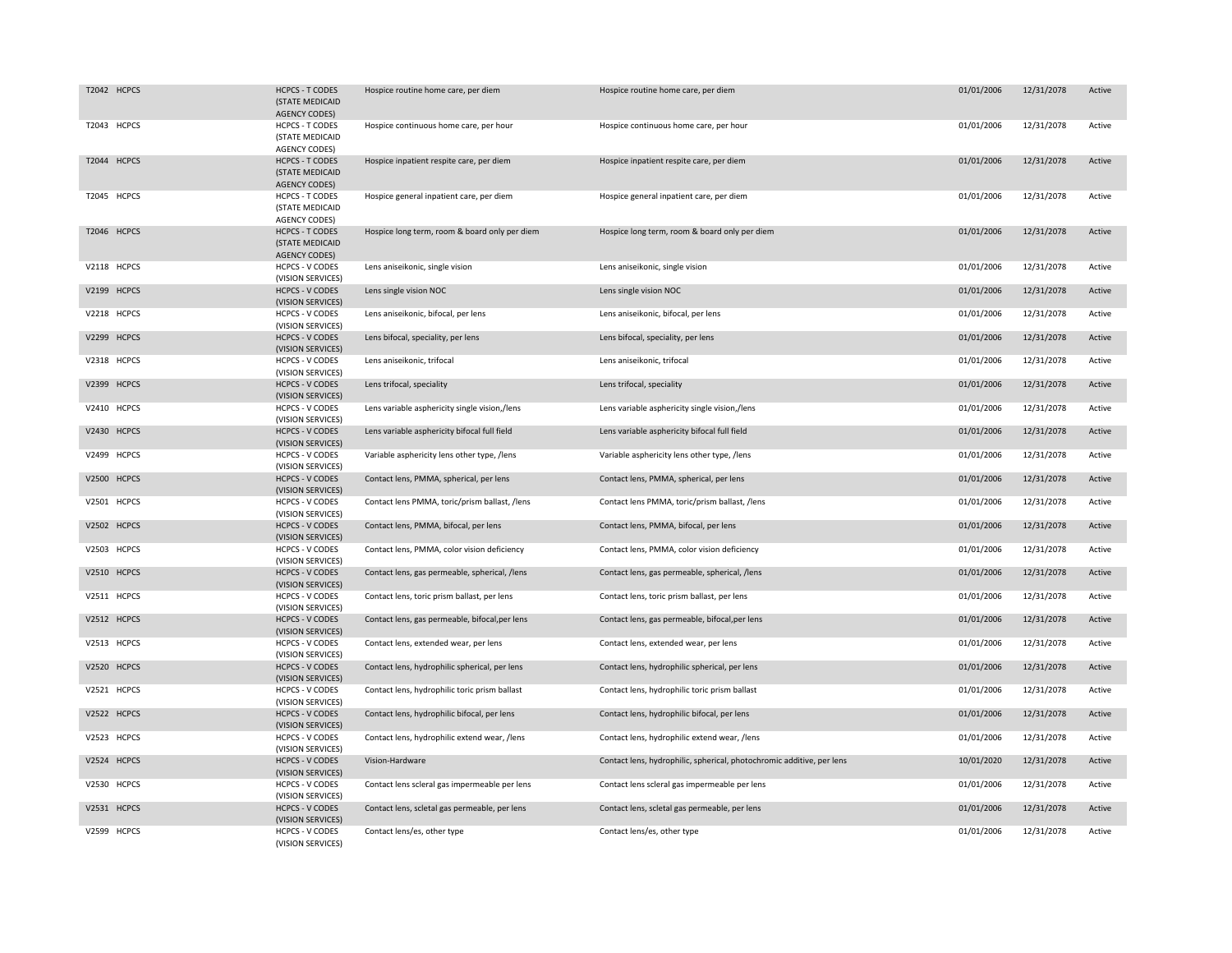| V2600 HCPCS | <b>HCPCS - V CODES</b><br>(VISION SERVICES)  | Hand held low vision aids/other nonspectacle      | Hand held low vision aids/other nonspectacle      | 01/01/2006 | 12/31/2078 | Active |
|-------------|----------------------------------------------|---------------------------------------------------|---------------------------------------------------|------------|------------|--------|
| V2610 HCPCS | HCPCS - V CODES<br>(VISION SERVICES)         | Single lens spectacle mounted low vision aids     | Single lens spectacle mounted low vision aids     | 01/01/2006 | 12/31/2078 | Active |
| V2615 HCPCS | <b>HCPCS - V CODES</b><br>(VISION SERVICES)  | Telescopic/other compound lens system             | Telescopic/other compound lens system             | 01/01/2006 | 12/31/2078 | Active |
| V2623 HCPCS | <b>HCPCS - V CODES</b><br>(VISION SERVICES)  | Plastic eye prosthesis, custom                    | Plastic eye prosthesis, custom                    | 01/01/2006 | 12/31/2078 | Active |
| V2624 HCPCS | <b>HCPCS - V CODES</b><br>(VISION SERVICES)  | Polishing/resurfacing or ocular prosthesis        | Polishing/resurfacing or ocular prosthesis        | 01/01/2006 | 12/31/2078 | Active |
| V2625 HCPCS | <b>HCPCS - V CODES</b><br>(VISION SERVICES)  | Enlargement of ocular prosthesis                  | Enlargement of ocular prosthesis                  | 01/01/2006 | 12/31/2078 | Active |
| V2626 HCPCS | <b>HCPCS - V CODES</b><br>(VISION SERVICES)  | Reduction of ocular prosthesis                    | Reduction of ocular prosthesis                    | 01/01/2006 | 12/31/2078 | Active |
| V2700 HCPCS | <b>HCPCS - V CODES</b><br>(VISION SERVICES)  | Balance lens, per lens                            | Balance lens, per lens                            | 01/01/2006 | 12/31/2078 | Active |
| V2710 HCPCS | <b>HCPCS - V CODES</b><br>(VISION SERVICES)  | Glass/plastic, slab off prism, per lens           | Glass/plastic, slab off prism, per lens           | 01/01/2006 | 12/31/2078 | Active |
| V2718 HCPCS | <b>HCPCS - V CODES</b><br>(VISION SERVICES)  | Fresnell prism press-on lens                      | Fresnell prism press-on lens                      | 01/01/2006 | 12/31/2078 | Active |
| V2730 HCPCS | <b>HCPCS - V CODES</b><br>(VISION SERVICES)  | Special base curve, glass or plastic, per lens    | Special base curve, glass or plastic, per lens    | 01/01/2006 | 12/31/2078 | Active |
| V2744 HCPCS | HCPCS - V CODES<br>(VISION SERVICES)         | Tint, photochromatic, per lens                    | Tint, photochromatic, per lens                    | 01/01/2006 | 12/31/2078 | Active |
| V2745 HCPCS | <b>HCPCS - V CODES</b><br>(VISION SERVICES)  | Tint, any color/solid/gradient or equal,/lens     | Tint, any color/solid/gradient or equal,/lens     | 01/01/2006 | 12/31/2078 | Active |
| V2755 HCPCS | <b>HCPCS - V CODES</b><br>(VISION SERVICES)  | UV lens, per lens                                 | UV lens, per lens                                 | 01/01/2006 | 12/31/2078 | Active |
| V2760 HCPCS | <b>HCPCS - V CODES</b><br>(VISION SERVICES)  | Scratch resistant coating, per lens               | Scratch resistant coating, per lens               | 01/01/2006 | 12/31/2078 | Active |
| V2761 HCPCS | HCPCS - V CODES<br>(VISION SERVICES)         | Mirror coating any type, solid/gradient/equal     | Mirror coating any type, solid/gradient/equal     | 01/01/2006 | 12/31/2078 | Active |
| V2762 HCPCS | <b>HCPCS - V CODES</b><br>(VISION SERVICES)  | Polarization, any lens material, per lens         | Polarization, any lens material, per lens         | 01/01/2006 | 12/31/2078 | Active |
| V2770 HCPCS | HCPCS - V CODES<br>(VISION SERVICES)         | Occluder lens, per lens                           | Occluder lens, per lens                           | 01/01/2006 | 12/31/2078 | Active |
| V2780 HCPCS | <b>HCPCS - V CODES</b><br>(VISION SERVICES)  | Oversize lens, per lens                           | Oversize lens, per lens                           | 01/01/2006 | 12/31/2078 | Active |
| V2781 HCPCS | HCPCS - V CODES<br>(VISION SERVICES)         | Progressive lens, per lens                        | Progressive lens, per lens                        | 01/01/2006 | 12/31/2078 | Active |
| V2782 HCPCS | <b>HCPCS - V CODES</b><br>(VISION SERVICES)  | Lens, index 1.54-1.65 plastic/1.60-1.79 glass     | Lens, index 1.54-1.65 plastic/1.60-1.79 glass     | 01/01/2006 | 12/31/2078 | Active |
| V2783 HCPCS | HCPCS - V CODES<br>(VISION SERVICES)         | Lens, index >= $1.66$ plastic $/$ >= $1.80$ glass | Lens, index >= $1.66$ plastic $/$ >= $1.80$ glass | 01/01/2006 | 12/31/2078 | Active |
| V2784 HCPCS | <b>HCPCS - V CODES</b><br>(VISION SERVICES)  | Lens polycarbonate or equal, any index, /lens     | Lens polycarbonate or equal, any index, /lens     | 01/01/2006 | 12/31/2078 | Active |
| V2786 HCPCS | <b>HCPCS - V CODES</b><br>(VISION SERVICES)  | Speciality occupational multifocal lens,/lens     | Speciality occupational multifocal lens,/lens     | 01/01/2006 | 12/31/2078 | Active |
| V2797 HCPCS | <b>HCPCS - V CODES</b><br>(VISION SERVICES)  | Vision supply/services in another HCPCS code      | Vision supply/services in another HCPCS code      | 01/01/2006 | 12/31/2078 | Active |
| V2799 HCPCS | <b>HCPCS - V CODES</b><br>(VISION SERVICES)  | Miscellaneous vision service                      | Miscellaneous vision service                      | 01/01/2006 | 12/31/2078 | Active |
| V5030 HCPCS | <b>HCPCS - V CODES</b><br>(HEARING SERVICES) | Body-worn monaural hearing aid, air conductn      | Body-worn monaural hearing aid, air conductn      | 01/01/2006 | 12/31/2078 | Active |
| V5040 HCPCS | <b>HCPCS - V CODES</b><br>(HEARING SERVICES) | Body-worn monaural hearing aid, bone conductn     | Body-worn monaural hearing aid, bone conductn     | 01/01/2006 | 12/31/2078 | Active |
| V5050 HCPCS | <b>HCPCS - V CODES</b><br>(VISION SERVICES)  | Hearing aid monaural in ear                       | Body-worn monaural hearing aid, in the ear        | 01/01/2006 | 12/31/2078 | Active |
| V5060 HCPCS | <b>HCPCS - V CODES</b><br>(HEARING SERVICES) | Body-worn monaural hearing aid, behind ear        | Body-worn monaural hearing aid, behind ear        | 01/01/2006 | 12/31/2078 | Active |
| V5070 HCPCS | <b>HCPCS - V CODES</b><br>(HEARING SERVICES) | Glasses, air conduction                           | Glasses, air conduction                           | 01/01/2006 | 12/31/2078 | Active |
| V5080 HCPCS | HCPCS - V CODES<br>(HEARING SERVICES)        | Glasses, bone conduction                          | Glasses, bone conduction                          | 01/01/2006 | 12/31/2078 | Active |
| V5090 HCPCS | <b>HCPCS - V CODES</b><br>(HEARING SERVICES) | Unspecified hearing aid dispensing fee            | Unspecified hearing aid dispensing fee            | 01/01/2006 | 12/31/2078 | Active |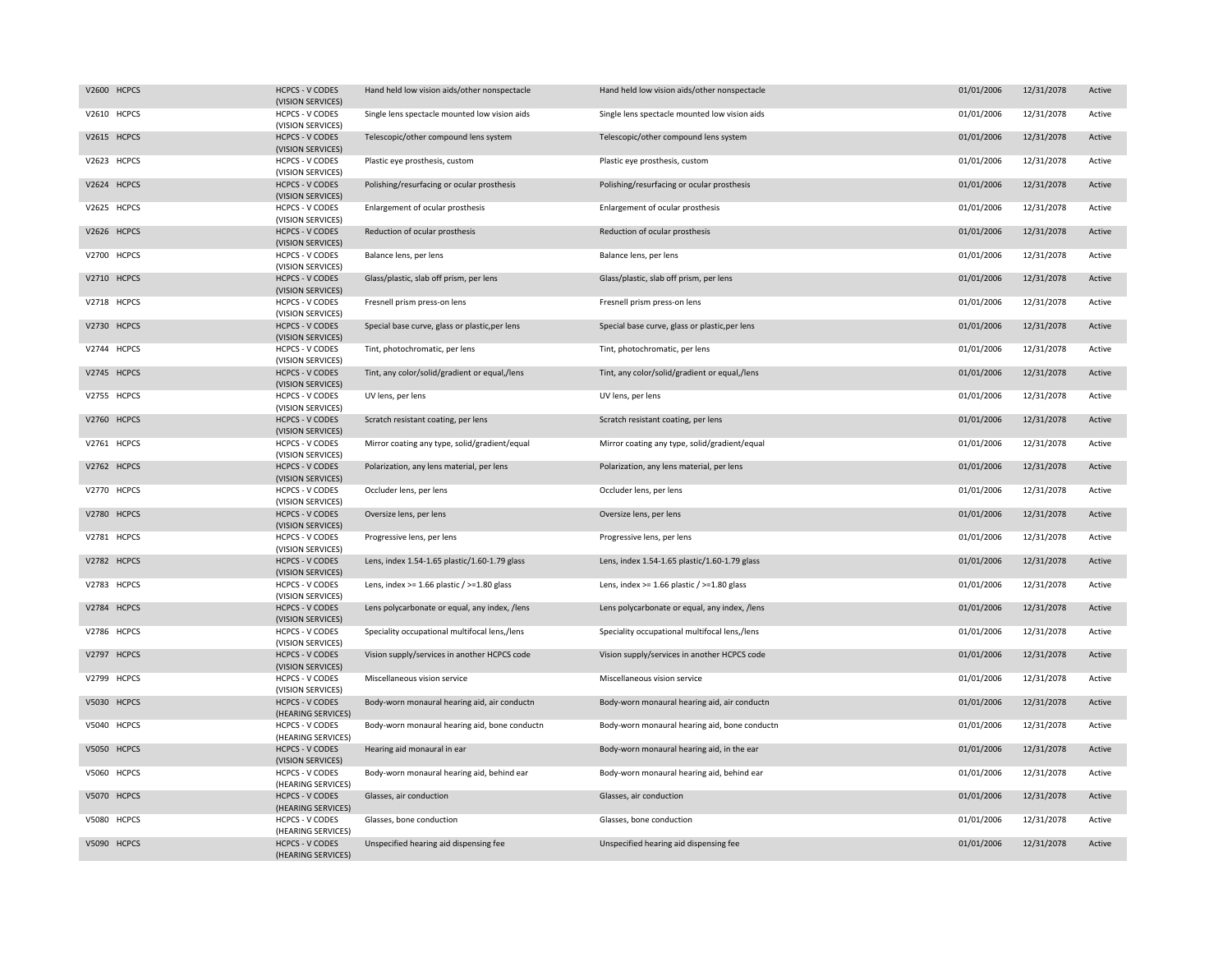| V5100 HCPCS | <b>HCPCS - V CODES</b><br>(HEARING SERVICES) | Body-worn bilateral hearing aid                | Body-worn bilateral hearing aid                | 01/01/2006 | 12/31/2078 | Active |
|-------------|----------------------------------------------|------------------------------------------------|------------------------------------------------|------------|------------|--------|
| V5110 HCPCS | <b>HCPCS - V CODES</b><br>(HEARING SERVICES) | Hearing aid dispensing fee, bilateral          | Hearing aid dispensing fee, bilateral          | 01/01/2006 | 12/31/2078 | Active |
| V5120 HCPCS | <b>HCPCS - V CODES</b><br>(HEARING SERVICES) | Binaural; body                                 | Binaural; body                                 | 01/01/2006 | 12/31/2078 | Active |
| V5130 HCPCS | <b>HCPCS - V CODES</b><br>(HEARING SERVICES) | Binaural; in the ear                           | Binaural; in the ear                           | 01/01/2006 | 12/31/2078 | Active |
| V5140 HCPCS | <b>HCPCS - V CODES</b><br>(HEARING SERVICES) | Binaural; behind the ear                       | Binaural; behind the ear                       | 01/01/2006 | 12/31/2078 | Active |
| V5150 HCPCS | <b>HCPCS - V CODES</b><br>(HEARING SERVICES) | Binaural; glasses                              | Binaural; glasses                              | 01/01/2006 | 12/31/2078 | Active |
| V5160 HCPCS | HCPCS - V CODES<br>(HEARING SERVICES)        | Dispensing fee, binaural                       | Dispensing fee, binaural                       | 01/01/2006 | 12/31/2078 | Active |
| V5171 HCPCS | <b>HCPCS - V CODES</b><br>(HEARING SERVICES) | <b>Hearing Services</b>                        | Hearing aid monaural ite                       | 01/01/2019 | 12/31/2078 | Active |
| V5172 HCPCS | HCPCS - V CODES<br>(HEARING SERVICES)        | <b>Hearing Services</b>                        | Hearing aid monaural itc                       | 01/01/2019 | 12/31/2078 | Active |
| V5181 HCPCS | <b>HCPCS - V CODES</b><br>(HEARING SERVICES) | <b>Hearing Services</b>                        | Hearing aid monaural bte                       | 01/01/2019 | 12/31/2078 | Active |
| V5190 HCPCS | HCPCS - V CODES<br>(HEARING SERVICES)        | Hearing aid, CROS, glasses                     | Hearing aid, CROS, glasses                     | 01/01/2006 | 12/31/2078 | Active |
| V5200 HCPCS | <b>HCPCS - V CODES</b><br>(HEARING SERVICES) | Dispensing fee, hearing aid, CROS              | Dispensing fee, hearing aid, CROS              | 01/01/2006 | 12/31/2078 | Active |
| V5211 HCPCS | <b>HCPCS - V CODES</b><br>(HEARING SERVICES) | <b>Hearing Services</b>                        | Hearing aid binaural ite/ite                   | 01/01/2019 | 12/31/2078 | Active |
| V5212 HCPCS | <b>HCPCS - V CODES</b><br>(HEARING SERVICES) | <b>Hearing Services</b>                        | Hearing aid binaural ite/itc                   | 01/01/2019 | 12/31/2078 | Active |
| V5213 HCPCS | <b>HCPCS - V CODES</b><br>(HEARING SERVICES) | <b>Hearing Services</b>                        | Hearing aid binaural ite/bte                   | 01/01/2019 | 12/31/2078 | Active |
| V5214 HCPCS | <b>HCPCS - V CODES</b><br>(HEARING SERVICES) | <b>Hearing Services</b>                        | Hearing aid binaural itc/itc                   | 01/01/2019 | 12/31/2078 | Active |
| V5215 HCPCS | HCPCS - V CODES<br>(HEARING SERVICES)        | <b>Hearing Services</b>                        | Hearing aid binaural itc/bte                   | 01/01/2019 | 12/31/2078 | Active |
| V5221 HCPCS | <b>HCPCS - V CODES</b><br>(HEARING SERVICES) | <b>Hearing Services</b>                        | Hearing aid binaural bte/bte                   | 01/01/2019 | 12/31/2078 | Active |
| V5230 HCPCS | HCPCS - V CODES<br>(HEARING SERVICES)        | Hearing aid, bicros, glasses                   | Hearing aid, bicros, glasses                   | 01/01/2006 | 12/31/2078 | Active |
| V5240 HCPCS | <b>HCPCS - V CODES</b><br>(HEARING SERVICES) | Dispensing fee, hearing aid, bicros            | Dispensing fee, hearing aid, bicros            | 01/01/2006 | 12/31/2078 | Active |
| V5241 HCPCS | <b>HCPCS - V CODES</b><br>(HEARING SERVICES) | Dispensing fee, monaural hearing aid, any type | Dispensing fee, monaural hearing aid, any type | 01/01/2006 | 12/31/2078 | Active |
| V5242 HCPCS | <b>HCPCS - V CODES</b><br>(HEARING SERVICES) | Hearing aid, analog, monaural, cic             | Hearing aid, analog, monaural, cic             | 01/01/2006 | 12/31/2078 | Active |
| V5243 HCPCS | HCPCS - V CODES<br>(HEARING SERVICES)        | Hearing aid, analog, monaural, itc             | Hearing aid, analog, monaural, itc             | 01/01/2006 | 12/31/2078 | Active |
| V5244 HCPCS | <b>HCPCS - V CODES</b><br>(HEARING SERVICES) | Hearing aid, programmable analog, monaur, cic  | Hearing aid, programmable analog, monaur, cic  | 01/01/2006 | 12/31/2078 | Active |
| V5245 HCPCS | <b>HCPCS - V CODES</b><br>(HEARING SERVICES) | Hearing aid, programmable analog, monaura itc  | Hearing aid, programmable analog, monaura itc  | 01/01/2006 | 12/31/2078 | Active |
| V5246 HCPCS | <b>HCPCS - V CODES</b><br>(HEARING SERVICES) | Hearing aid, programmable analog, monaur, ite  | Hearing aid, programmable analog, monaur, ite  | 01/01/2006 | 12/31/2078 | Active |
| V5247 HCPCS | <b>HCPCS - V CODES</b><br>(HEARING SERVICES) | Hearing aid, programmable analog, monaur, bte  | Hearing aid, programmable analog, monaur, bte  | 01/01/2006 | 12/31/2078 | Active |
| V5248 HCPCS | <b>HCPCS - V CODES</b><br>(HEARING SERVICES) | Hearing aid, analog, binaural, cic             | Hearing aid, analog, binaural, cic             | 01/01/2006 | 12/31/2078 | Active |
| V5249 HCPCS | <b>HCPCS - V CODES</b><br>(HEARING SERVICES) | Hearing aid, analog binaural, itc              | Hearing aid, analog binaural, itc              | 01/01/2006 | 12/31/2078 | Active |
| V5250 HCPCS | <b>HCPCS - V CODES</b><br>(HEARING SERVICES) | Hearing aid, programmable analog, binaur, cic  | Hearing aid, programmable analog, binaur, cic  | 01/01/2006 | 12/31/2078 | Active |
| V5251 HCPCS | <b>HCPCS - V CODES</b><br>(HEARING SERVICES) | Hearing aid, programmable analog, binaur, itc  | Hearing aid, programmable analog, binaur, itc  | 01/01/2006 | 12/31/2078 | Active |
| V5252 HCPCS | <b>HCPCS - V CODES</b><br>(HEARING SERVICES) | Hearing aid, programmable binaural, Ite        | Hearing aid, programmable binaural, Ite        | 01/01/2006 | 12/31/2078 | Active |
| V5253 HCPCS | <b>HCPCS - V CODES</b><br>(HEARING SERVICES) | Hearing aid, programmable binaural, bte        | Hearing aid, programmable binaural, bte        | 01/01/2006 | 12/31/2078 | Active |